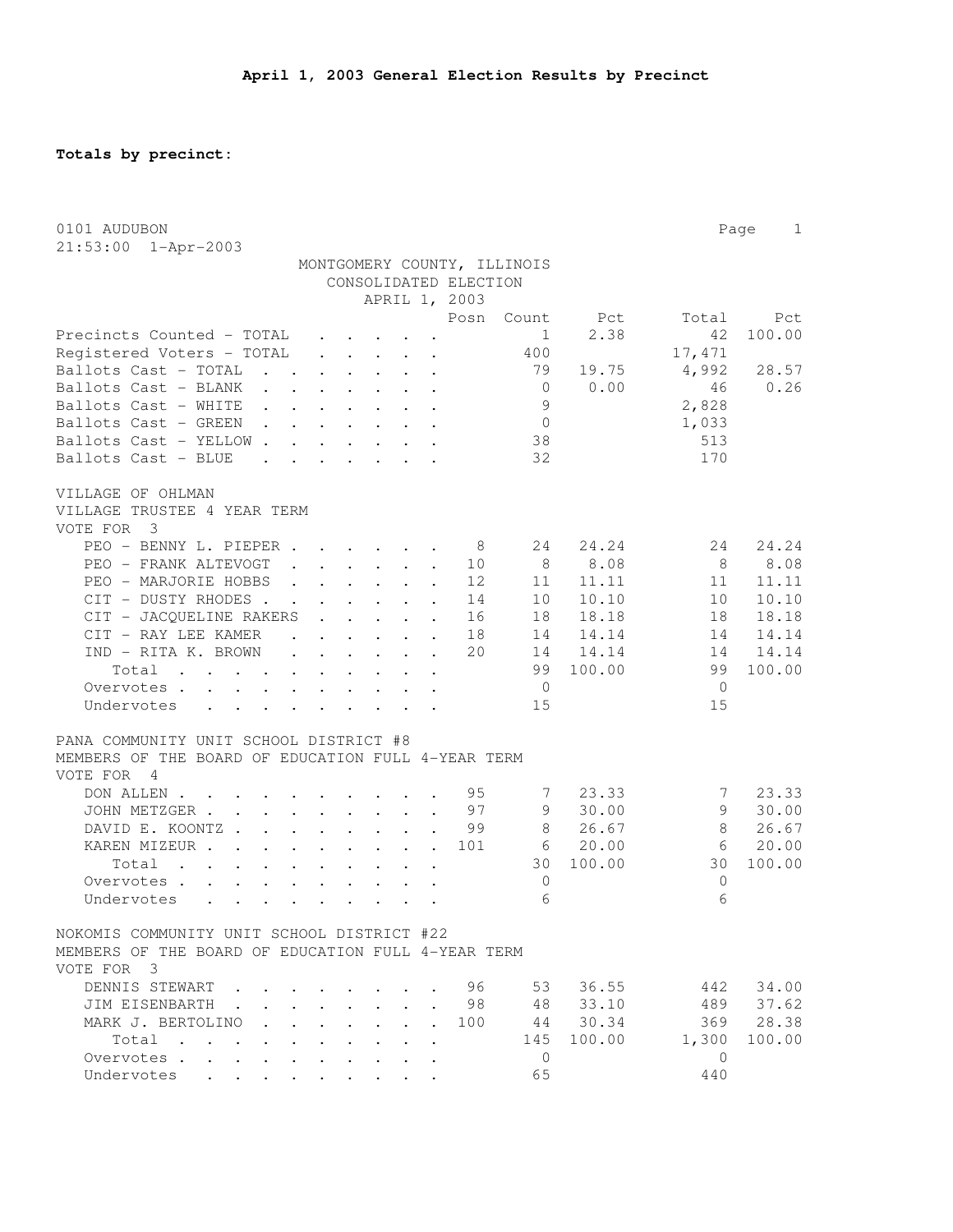0101 AUDUBON Page 2 21:53:00 1-Apr-2003

|                                                                                                                                      | MONTGOMERY COUNTY, ILLINOIS |               | CONSOLIDATED ELECTION |                |                        |                          |                |
|--------------------------------------------------------------------------------------------------------------------------------------|-----------------------------|---------------|-----------------------|----------------|------------------------|--------------------------|----------------|
|                                                                                                                                      |                             | APRIL 1, 2003 |                       |                |                        | Posn Count Pct Total Pct |                |
| RAMSEY COMMUNITY UNIT SCHOOL DISTRICT #204                                                                                           |                             |               |                       |                |                        |                          |                |
| MEMBERS OF THE BOARD OF EDUCATION FULL 4-YEAR TERM                                                                                   |                             |               |                       |                |                        |                          |                |
| VOTE FOR 3                                                                                                                           |                             |               |                       |                |                        |                          |                |
| CHRIS WALL.<br>$\cdot$ 92                                                                                                            |                             |               |                       | $\Omega$       |                        | $\Omega$                 |                |
| TIM PRYOR 94                                                                                                                         |                             |               |                       | $\Omega$       |                        | $\Omega$                 |                |
| JOHN E. BAUER<br>. 96                                                                                                                |                             |               |                       | $\circ$        |                        | $\Omega$                 |                |
| KIM WARNER                                                                                                                           |                             |               | . 98                  | $\overline{0}$ |                        | $\mathbf{0}$             |                |
| DENNIS ROCHKES 100                                                                                                                   |                             |               |                       | $\mathbb O$    |                        | $\mathbf{0}$             |                |
| Total                                                                                                                                |                             |               |                       | $\mathbf{0}$   |                        | $\Omega$                 |                |
| Overvotes                                                                                                                            |                             |               |                       | $\mathbf{0}$   |                        | $\Omega$                 |                |
| Undervotes                                                                                                                           |                             |               |                       | $\bigcap$      |                        | $\Omega$                 |                |
|                                                                                                                                      |                             |               |                       |                |                        |                          |                |
| LINCOLN LAND COMMUNITY COLLEGE DISTRICT #526                                                                                         |                             |               |                       |                |                        |                          |                |
| TRUSTEES OF THE COMMUNITY COLLEGE DISTRICT FULL TERM                                                                                 |                             |               |                       |                |                        |                          |                |
| VOTE FOR 2                                                                                                                           |                             |               |                       |                |                        |                          |                |
| ROGER L. RUTHERFORD 138 40 42.11 2,357 33.31<br>JAMES P. MOODY 140 21 22.11 2,198 31.07<br>CARL D. OBLINGER 142 34 35.79 2,520 35.62 |                             |               |                       |                |                        |                          |                |
|                                                                                                                                      |                             |               |                       |                |                        |                          |                |
| JAMES P. MOODY 140 21 22.11<br>CARL D. OBLINGER 142 34 35.79<br>Total 95 100.00                                                      |                             |               |                       |                |                        |                          |                |
| Total                                                                                                                                |                             |               |                       |                |                        |                          | 7,075 100.00   |
| Overvotes.                                                                                                                           |                             |               |                       | $\overline{1}$ |                        | 25                       |                |
| Undervotes                                                                                                                           |                             |               |                       | 43             |                        | 2,819                    |                |
| LAKE LAND COMMUNITY COLLEGE DISTRICT #517<br>TRUSTEES OF THE COMMUNITY COLLEGE DISTRICT FULL TERM<br>VOTE FOR 2                      |                             |               |                       |                |                        |                          |                |
| KAREN FUQUA 138                                                                                                                      |                             |               |                       |                | 3 23.08                |                          | 3, 23, 08      |
| KENT A. METZGER 140 6 46.15                                                                                                          |                             |               |                       |                |                        |                          | 6 46.15        |
| MARIANNE MORGAN 142                                                                                                                  |                             |               |                       |                | $4$ 30.77<br>13 100.00 |                          | 4 30.77        |
| Total                                                                                                                                |                             |               |                       |                |                        | 13 100.00                |                |
| Overvotes.                                                                                                                           |                             |               |                       | $\overline{0}$ |                        | $\Omega$                 |                |
| Undervotes                                                                                                                           |                             |               |                       | 5              |                        | 5                        |                |
| MEMBERS OF THE REGIONAL BOARD OF SCHOOL TRUSTEES<br>(CHRISTIAN AND MONTGOMERY COUNTIES) (FULL TERM)<br>VOTE FOR 3                    |                             |               |                       |                |                        |                          |                |
| PAUL DONHAM-MONTGOMERY COUNTY 193 49 45.37 3,420 52.92                                                                               |                             |               |                       |                |                        |                          |                |
| ROBERT MILLIGAN-MONTGOMERY COUNTY 195                                                                                                |                             |               |                       |                | 59 54.63               |                          | 3,043 47.08    |
| Total                                                                                                                                |                             |               |                       |                | 108 100.00             |                          | $6,463$ 100.00 |
| Overvotes.                                                                                                                           |                             |               |                       | $\overline{0}$ |                        | $\bigcirc$               |                |
| Undervotes                                                                                                                           |                             |               |                       | 129            |                        | 8,369                    |                |
| MEMBERS OF THE REGIONAL BOARD OF SCHOOL TRUSTEES<br>(BOND, EFFINGHAM AND FAYETTE COUNTIES) (FULL TERM)<br>VOTE FOR 3                 |                             |               |                       |                |                        |                          |                |
| ROBERT D. AMBROSE-BOND COUNTY                                                                                                        |                             |               | 193                   | $\mathbf{0}$   |                        | 7                        | 33.33          |
| CARL LINDELL MARTIE-FAYETTE COUNTY . 195                                                                                             |                             |               |                       | $\Omega$       |                        | 8                        | 38.10          |
| ROGER A. WORMAN-EFFINGHAM COUNTY                                                                                                     |                             |               | 197                   | $\circ$        |                        | 6                        | 28.57          |
| Total                                                                                                                                |                             |               |                       | $\mathbf{0}$   |                        | 21                       | 100.00         |
| Overvotes.                                                                                                                           |                             |               |                       | $\mathbf{0}$   |                        | $\mathbf{0}$             |                |
| Undervotes                                                                                                                           |                             |               |                       | $\mathbf{0}$   |                        | 6                        |                |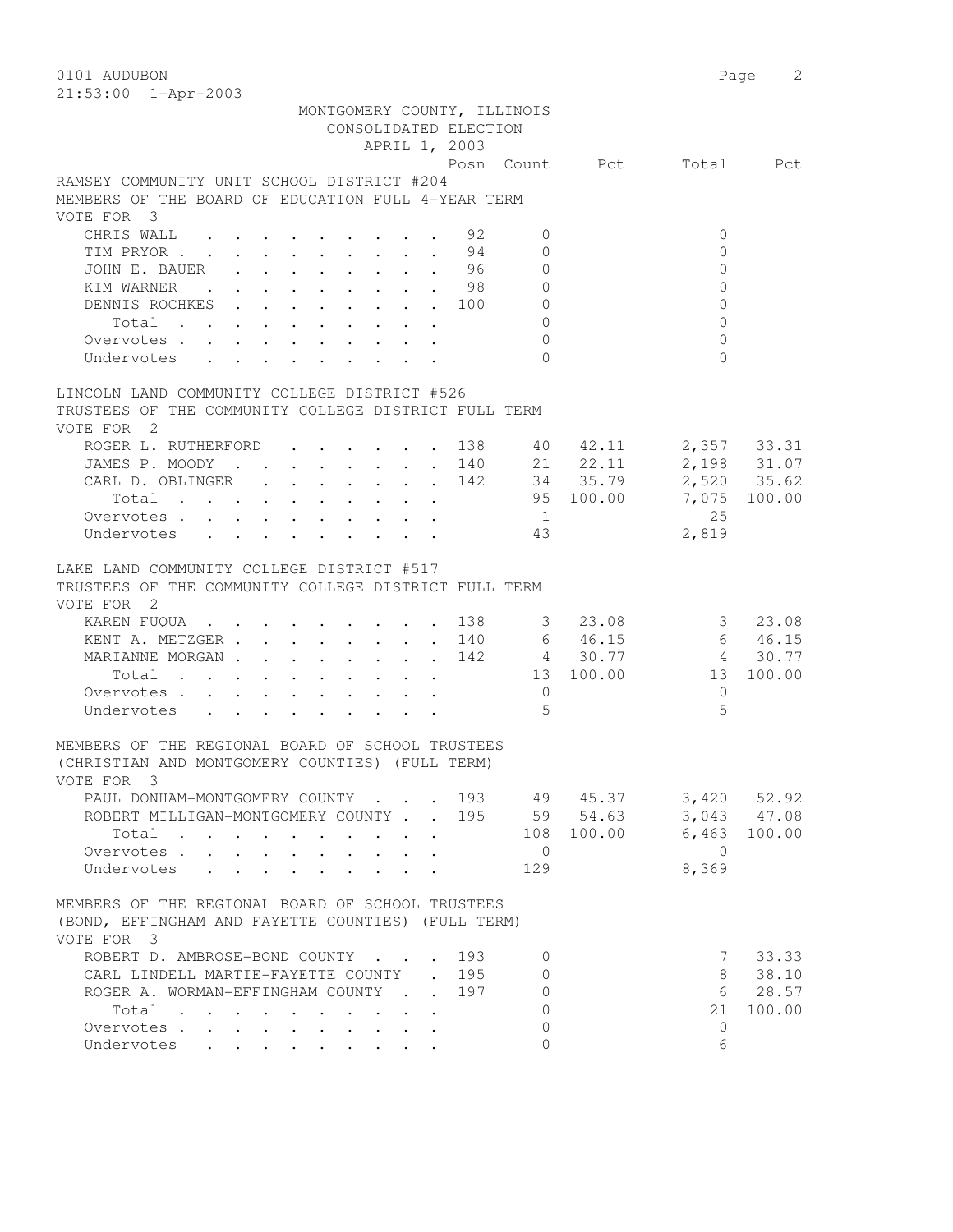|                                              |  |                      |                      |                                                                                         |  |                       | MONTGOMERY COUNTY, ILLINOIS |        |       |        |
|----------------------------------------------|--|----------------------|----------------------|-----------------------------------------------------------------------------------------|--|-----------------------|-----------------------------|--------|-------|--------|
|                                              |  |                      |                      |                                                                                         |  | CONSOLIDATED ELECTION |                             |        |       |        |
|                                              |  |                      |                      |                                                                                         |  | APRIL 1, 2003         |                             |        |       |        |
|                                              |  |                      |                      |                                                                                         |  | Posn                  | - Count.                    | Pct    | Total | Pct.   |
| ANNEX TOWER HILL COMMUNITY UNIT SCH. DIST. 6 |  |                      |                      |                                                                                         |  |                       |                             |        |       |        |
| TO PANA COMMUNITY UNIT SCHOOL DISTRICT 8     |  |                      |                      |                                                                                         |  |                       |                             |        |       |        |
| YES                                          |  |                      |                      | $\mathbf{r}$ , and $\mathbf{r}$ , and $\mathbf{r}$ , and $\mathbf{r}$                   |  | 246                   | 9                           | 100.00 | 9     | 100.00 |
| NO.                                          |  |                      |                      | $\mathbf{r}$ , $\mathbf{r}$ , $\mathbf{r}$ , $\mathbf{r}$ , $\mathbf{r}$ , $\mathbf{r}$ |  | 247                   | $\Omega$                    | 0.00   |       | 0.00   |
| Total                                        |  |                      |                      | $\cdots$                                                                                |  |                       | 9                           | 100.00 | 9     | 100.00 |
| Overvotes.                                   |  | $\sim$ $\sim$ $\sim$ | $\ddot{\phantom{a}}$ |                                                                                         |  |                       |                             |        | 0     |        |
| Undervotes                                   |  |                      |                      |                                                                                         |  |                       |                             |        |       |        |
|                                              |  |                      |                      |                                                                                         |  |                       |                             |        |       |        |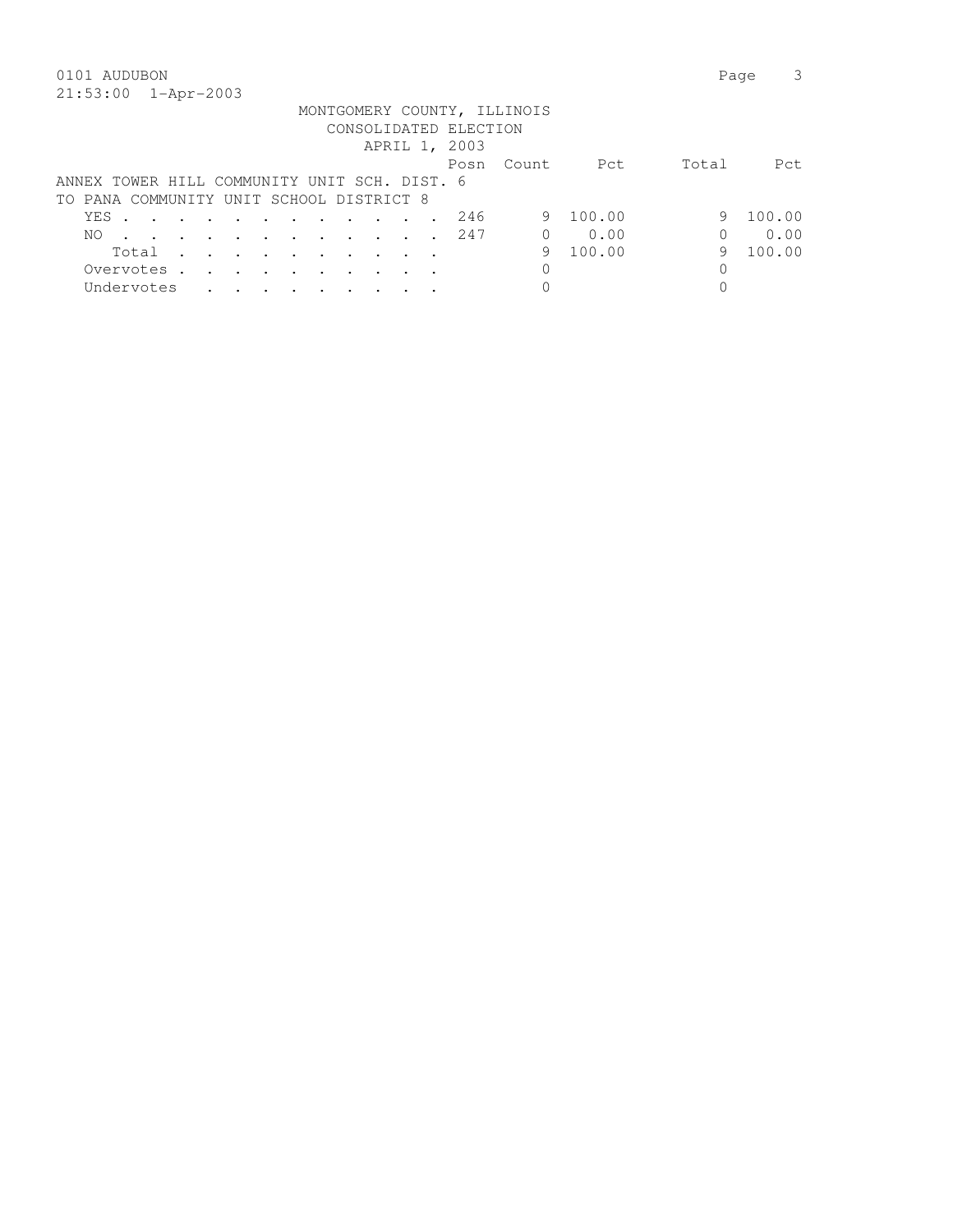|                                                                                                |                                                                       |                                 |                                                       | CONSOLIDATED ELECTION     | MONTGOMERY COUNTY, ILLINOIS |                      |                |            |
|------------------------------------------------------------------------------------------------|-----------------------------------------------------------------------|---------------------------------|-------------------------------------------------------|---------------------------|-----------------------------|----------------------|----------------|------------|
|                                                                                                |                                                                       |                                 |                                                       | APRIL 1, 2003             |                             |                      |                |            |
|                                                                                                |                                                                       |                                 |                                                       | Posn                      |                             | Count Pct            | Total          | Pct        |
| Precincts Counted - TOTAL                                                                      |                                                                       |                                 |                                                       |                           | 1                           | 2.38                 | 42             | 100.00     |
| Registered Voters - TOTAL                                                                      |                                                                       |                                 |                                                       |                           | 648                         |                      | 17,471         |            |
| Ballots Cast - TOTAL                                                                           |                                                                       |                                 |                                                       |                           |                             | 217 33.49            | 4,992          | 28.57      |
| Ballots Cast - BLANK                                                                           |                                                                       |                                 |                                                       |                           | $\overline{2}$              | 0.31                 | 46             | 0.26       |
| Ballots Cast - WHITE                                                                           |                                                                       |                                 |                                                       |                           | $\overline{0}$              |                      | 2,828          |            |
| Ballots Cast - GREEN                                                                           |                                                                       |                                 |                                                       |                           | $\overline{0}$              |                      | 1,033          |            |
| Ballots Cast - YELLOW                                                                          |                                                                       |                                 |                                                       |                           | 28                          |                      | 513            |            |
| Ballots Cast - SALMON                                                                          |                                                                       |                                 | $\ddot{\phantom{a}}$ . $\ddot{\phantom{a}}$           |                           | 178                         |                      | 392            |            |
| Ballots Cast - BLUE .                                                                          | $\mathbf{L}$ and $\mathbf{L}$                                         |                                 |                                                       |                           | $\overline{0}$              |                      | 170            |            |
| Ballots Cast - PINK                                                                            |                                                                       |                                 | $\mathbf{L} = \mathbf{L}$                             |                           | $\overline{0}$              |                      | 28             |            |
|                                                                                                |                                                                       |                                 |                                                       |                           |                             |                      |                |            |
| Ballots Cast - CREAM                                                                           | $\ddot{\phantom{0}}$                                                  |                                 | $\mathbf{r} = \mathbf{r} + \mathbf{r} + \mathbf{r}$ . |                           | $\mathbf 0$                 |                      | 17             |            |
| BALLOTS CAST -SALMON/BLACK STRIPE                                                              |                                                                       |                                 |                                                       |                           | $\mathfrak{Z}$              |                      | 3              |            |
| Ballots Cast - BLUE/BLACK STRIPE                                                               |                                                                       |                                 |                                                       |                           | $\mathbf{1}$                |                      | $\mathbf{1}$   |            |
| Ballots Cast - PINK/BLACK STRIPE                                                               |                                                                       |                                 |                                                       |                           | $\mathbf{2}$                |                      | $\overline{2}$ |            |
| Ballots Cast - CREAM/BLACK STRIPE                                                              |                                                                       |                                 |                                                       |                           | $\mathbf{1}$                |                      | $\mathbf{1}$   |            |
| BALLOTS CAST -YELLOW/BLACK STRIPE                                                              |                                                                       |                                 |                                                       |                           | $\mathbf{1}$                |                      | $\mathbf{1}$   |            |
| Ballots Cast - WHITE/BLACK STRIPE                                                              |                                                                       |                                 |                                                       |                           | $\circledcirc$              |                      | $\mathbf 0$    |            |
| Ballots Cast - GREEN/BLACK STRIPE                                                              |                                                                       |                                 |                                                       |                           | 3                           |                      | 3              |            |
| VILLAGE OF FARMERSVILLE<br>VILLAGE TRUSTEE 4 YEAR TERM<br>VOTE FOR 3                           |                                                                       |                                 |                                                       |                           |                             |                      |                |            |
| IND - ANTHONY "TONY" SANDERS                                                                   |                                                                       |                                 |                                                       | $\cdot$ $\cdot$ $\cdot$ 8 |                             | 144 34.37            | 144            | 34.37      |
| $IND - GARRY TODT$ 10                                                                          |                                                                       |                                 |                                                       |                           |                             | 136 32.46            |                | 136 32.46  |
| IND - ROGER WILLIAMS                                                                           |                                                                       |                                 |                                                       | 12                        |                             | 139 33.17            | 139            | 33.17      |
| Total                                                                                          |                                                                       |                                 |                                                       |                           |                             | 419 100.00           | 419            | 100.00     |
| Overvotes                                                                                      |                                                                       |                                 |                                                       |                           | $\overline{0}$              |                      | $\overline{0}$ |            |
| Undervotes<br>$\mathbf{L} = \mathbf{L} \mathbf{L} + \mathbf{L} \mathbf{L}$                     | $\mathbf{L}$                                                          |                                 |                                                       |                           | 115                         |                      | 115            |            |
| FARMERSVILLE-WAGGONER PUBLIC LIBRARY DISTRICT<br>LIBRARY TRUSTEE 6 YEAR TERM<br>VOTE FOR 3     |                                                                       |                                 |                                                       |                           |                             |                      |                |            |
| GEORGE MCPHAIL                                                                                 |                                                                       |                                 |                                                       |                           |                             | $\cdot$ 61 171 33.53 |                | 302 33.44  |
| RICHARD ALTIG                                                                                  | $\mathbf{r}$ , and $\mathbf{r}$ , and $\mathbf{r}$ , and $\mathbf{r}$ |                                 |                                                       | 63                        |                             | 153 30.00            |                | 269 29.79  |
| CHERYL HAMPTON                                                                                 |                                                                       |                                 |                                                       | 65                        | 186                         | 36.47                | 332            | 36.77      |
| Total .                                                                                        |                                                                       |                                 |                                                       |                           |                             | 510 100.00           |                | 903 100.00 |
| Overvotes                                                                                      |                                                                       |                                 |                                                       |                           | $\circ$                     |                      | 0              |            |
| Undervotes                                                                                     |                                                                       |                                 |                                                       |                           | 120                         |                      | 228            |            |
|                                                                                                |                                                                       |                                 |                                                       |                           |                             |                      |                |            |
| GRAND PRAIRIE OF THE WEST PUBLIC LIBRARY DISTRICT<br>LIBRARY TRUSTEE 4 YEAR TERM<br>VOTE FOR 4 |                                                                       |                                 |                                                       |                           |                             |                      |                |            |
| SANDRA HELMERICHS                                                                              |                                                                       |                                 |                                                       | 61                        | 3                           | 25.00                | 3              | 25.00      |
| DORIS WEERTS                                                                                   |                                                                       |                                 |                                                       | 63                        | $\mathfrak{Z}$              | 25.00                | 3              | 25.00      |
|                                                                                                |                                                                       |                                 |                                                       |                           |                             |                      |                |            |
| GLORIA LESKOVISEK                                                                              |                                                                       | $\mathbf{r}$                    |                                                       | 65                        | $\mathcal{S}$               | 25.00                | 3              | 25.00      |
| PAT ESKEW<br>$\sim$ $\sim$                                                                     | $\ddot{\phantom{a}}$                                                  | $\mathbf{L}$<br>$\sim$          |                                                       | 67                        | 3                           | 25.00                | 3              | 25.00      |
| Total .<br>$\mathbf{A}$<br>$\mathbf{L} = \mathbf{L}$                                           |                                                                       |                                 | $\ddot{\phantom{a}}$                                  |                           | 12                          | 100.00               | 12             | 100.00     |
| Overvotes                                                                                      | $\ddot{\phantom{a}}$                                                  | $\ddot{\phantom{a}}$            |                                                       |                           | $\mathbf{0}$                |                      | $\circ$        |            |
| Undervotes<br>$\ddot{\phantom{0}}$                                                             | $\bullet$ .<br><br><br><br><br><br><br><br><br><br><br><br>           | $\cdot$ $\cdot$ $\cdot$ $\cdot$ |                                                       |                           | $\Omega$                    |                      | $\Omega$       |            |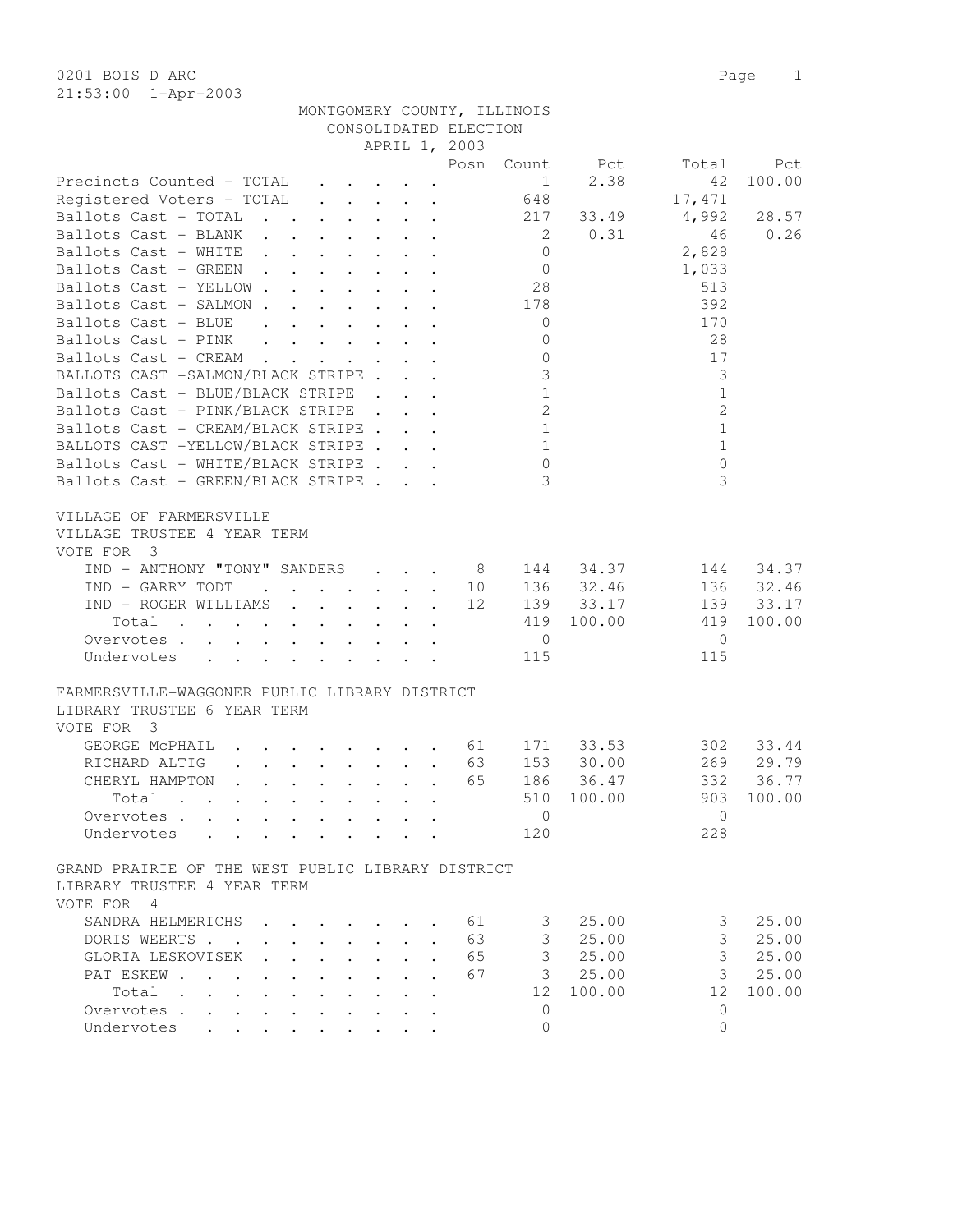0201 BOIS D ARC Page 2 21:53:00 1-Apr-2003

|                                                                                                                      |                            |                               |                           |                                                                     |                                                                                               |                           | CONSOLIDATED ELECTION<br>APRIL 1, 2003 | MONTGOMERY COUNTY, ILLINOIS |                          |                |         |
|----------------------------------------------------------------------------------------------------------------------|----------------------------|-------------------------------|---------------------------|---------------------------------------------------------------------|-----------------------------------------------------------------------------------------------|---------------------------|----------------------------------------|-----------------------------|--------------------------|----------------|---------|
|                                                                                                                      |                            |                               |                           |                                                                     |                                                                                               |                           |                                        |                             | Posn Count Pct Total Pct |                |         |
| GRAND PRAIRIE OF THE WEST PUBLIC LIBRARY DISTRICT<br>LIBRARY TRUSTEE UNEXPIRED 2 YEAR TERM<br>VOTE FOR 2             |                            |                               |                           |                                                                     |                                                                                               |                           |                                        |                             |                          |                |         |
| JOAN BLACKWELL                                                                                                       |                            |                               |                           |                                                                     |                                                                                               |                           | 72                                     |                             | 3 50.00                  | 3              | 50.00   |
| NANCY O'DELL                                                                                                         |                            |                               |                           |                                                                     |                                                                                               |                           | 74                                     |                             | 3 50.00                  |                | 3 50.00 |
| Total                                                                                                                |                            |                               |                           |                                                                     |                                                                                               |                           |                                        |                             | 6 100.00                 | 6              | 100.00  |
| Overvotes                                                                                                            |                            |                               |                           |                                                                     |                                                                                               |                           |                                        | $\Omega$                    |                          | $\Omega$       |         |
| Undervotes                                                                                                           |                            |                               |                           |                                                                     |                                                                                               |                           |                                        | $\Omega$                    |                          | $\Omega$       |         |
| MORRISONVILLE COMMUNITY UNIT SCHOOL DISTRICT #1                                                                      |                            |                               |                           |                                                                     |                                                                                               |                           |                                        |                             |                          |                |         |
| MEMBERS OF THE BOARD OF EDUCATION FULL 4-YEAR TERM                                                                   |                            |                               |                           |                                                                     |                                                                                               |                           |                                        |                             |                          |                |         |
| VOTE FOR 4                                                                                                           |                            |                               |                           |                                                                     |                                                                                               |                           |                                        |                             |                          |                |         |
| STEPHEN PAUL BROWN                                                                                                   |                            |                               |                           |                                                                     |                                                                                               |                           | 93                                     | $\Omega$                    |                          | 2              | 28.57   |
| KEVIN LEE MOOMEY<br>$\mathbf{r}$ , $\mathbf{r}$ , $\mathbf{r}$ , $\mathbf{r}$ , $\mathbf{r}$                         |                            |                               |                           |                                                                     |                                                                                               |                           | . 95                                   | 0                           |                          | $\Omega$       | 0.00    |
| WILLIAM LLOYD HARMON                                                                                                 |                            |                               |                           |                                                                     |                                                                                               |                           | 97                                     | $\Omega$                    |                          | $\mathcal{L}$  | 28.57   |
| WILLIAM LYNN OVINGTON.                                                                                               |                            |                               |                           |                                                                     |                                                                                               |                           | - 99                                   | $\circ$                     |                          | $\mathbf{1}$   | 14.29   |
| AMANDA LEE GRUNDY                                                                                                    |                            |                               |                           |                                                                     |                                                                                               |                           | 101                                    | $\overline{0}$              |                          | $\overline{2}$ | 28.57   |
| MARY JEAN BEARD.                                                                                                     | $\mathcal{L}^{\text{max}}$ |                               |                           |                                                                     |                                                                                               |                           | 103                                    | $\mathbf 0$                 |                          | $\Omega$       | 0.00    |
| Total $\cdots$                                                                                                       |                            |                               |                           |                                                                     |                                                                                               |                           |                                        | $\mathbf{0}$                |                          | 7              | 100.00  |
| Overvotes                                                                                                            |                            |                               |                           |                                                                     |                                                                                               |                           |                                        | $\Omega$                    |                          | $\Omega$       |         |
| Undervotes<br>$\mathbf{r}$ , $\mathbf{r}$ , $\mathbf{r}$ , $\mathbf{r}$ , $\mathbf{r}$                               |                            |                               |                           |                                                                     |                                                                                               |                           |                                        | $\cap$                      |                          | $\mathbf{1}$   |         |
| MORRISONVILLE COMMUNITY UNIT SCHOOL DISTRICT #1<br>MEMBERS OF THE BOARD OF EDUCATION UNEXP. 2-YR. TERM<br>VOTE FOR 2 |                            |                               |                           |                                                                     |                                                                                               |                           |                                        |                             |                          |                |         |
| MICHAEL F. UNSER                                                                                                     |                            |                               |                           |                                                                     |                                                                                               |                           | 112                                    | 0                           |                          | 2              | 50.00   |
| KURT L. WEMPEN<br>$\sim$ $\sim$                                                                                      |                            | $\mathbf{L}$ and $\mathbf{L}$ | $\mathbf{L}^{\text{max}}$ |                                                                     | $\mathbf{L} = \mathbf{L}$                                                                     | $\sim$                    | 114                                    | $\circ$                     |                          | $\Omega$       | 0.00    |
| DEBRA KAY FORBES                                                                                                     |                            | $\mathbf{L}$                  | $\mathbf{L}$              | $\mathbf{L}$                                                        | $\sim$                                                                                        | $\mathbf{L}^{\text{max}}$ | 116                                    | $\circ$                     |                          | $\overline{2}$ | 50.00   |
| Total<br>$\mathbf{r}$ , $\mathbf{r}$ , $\mathbf{r}$ , $\mathbf{r}$                                                   | $\mathbf{L}$               | $\ddot{\phantom{a}}$          |                           | $\sim$                                                              |                                                                                               | $\ddot{\phantom{a}}$      |                                        | $\Omega$                    |                          | 4              | 100.00  |
| Overvotes                                                                                                            |                            |                               |                           |                                                                     |                                                                                               |                           |                                        | $\Omega$                    |                          | $\Omega$       |         |
| Undervotes                                                                                                           | $\ddot{\phantom{0}}$       |                               |                           | $\bullet$ .<br><br><br><br><br><br><br><br><br><br><br><br><br><br> | $\bullet$ .<br><br><br><br><br><br><br><br><br><br><br><br>                                   |                           |                                        | $\bigcap$                   |                          | $\Omega$       |         |
| PANHANDLE COMMUNITY UNIT SCHOOL DISTRICT #2<br>MEMBERS OF THE BOARD OF EDUCATION FULL 4-YEAR TERM<br>VOTE FOR 4      |                            |                               |                           |                                                                     |                                                                                               |                           |                                        |                             |                          |                |         |
| LANCE E. GLICK                                                                                                       |                            |                               |                           |                                                                     |                                                                                               |                           |                                        | 92 146                      | 23.40                    | 557            | 21.51   |
| SCHELLI MARTIN-SANDERS                                                                                               |                            |                               |                           |                                                                     |                                                                                               |                           | 93                                     | 173                         | 27.72                    | 586            | 22.63   |
| GREG NIMMO                                                                                                           |                            |                               |                           |                                                                     | $\mathbf{L}$                                                                                  | $\cdot$                   | 94                                     | 165                         | 26.44                    | 578            | 22.32   |
| DAVID FUCHS                                                                                                          |                            |                               |                           |                                                                     |                                                                                               | $\ddot{\phantom{a}}$      | 96                                     | 71                          | 11.38                    | 424            | 16.37   |
| CLARENCE L. SMITH III                                                                                                |                            |                               |                           |                                                                     | $\ddot{\phantom{0}}$                                                                          | $\ddot{\phantom{a}}$      | 98                                     | 69                          | 11.06                    | 445            | 17.18   |
| Total                                                                                                                |                            |                               |                           |                                                                     | $\mathbf{r} = \mathbf{r} \cdot \mathbf{r}$ , where $\mathbf{r} = \mathbf{r} \cdot \mathbf{r}$ |                           |                                        | 624                         | 100.00                   | 2,590          | 100.00  |
| Overvotes                                                                                                            |                            |                               |                           |                                                                     |                                                                                               |                           |                                        | 3                           |                          | 9              |         |
| Undervotes                                                                                                           |                            |                               |                           |                                                                     |                                                                                               |                           |                                        | 188                         |                          | 826            |         |
| PANHANDLE COMMUNITY UNIT SCHOOL DISTRICT #2                                                                          |                            |                               |                           |                                                                     |                                                                                               |                           |                                        |                             |                          |                |         |
| MEMBERS OF THE BOARD OF EDUCATION UNEXP. 2-YR. TERM                                                                  |                            |                               |                           |                                                                     |                                                                                               |                           |                                        |                             |                          |                |         |
| TERRI POPE                                                                                                           |                            |                               |                           |                                                                     |                                                                                               |                           | 101                                    |                             | 136 85.53                | 548            | 74.15   |
| THOMAS MULCH                                                                                                         |                            |                               |                           |                                                                     |                                                                                               |                           | 102                                    |                             | 23 14.47                 | 191            | 25.85   |
| Total                                                                                                                |                            |                               |                           |                                                                     |                                                                                               |                           |                                        | 159                         | 100.00                   | 739            | 100.00  |
| Overvotes                                                                                                            |                            |                               |                           |                                                                     |                                                                                               |                           |                                        | - 1                         |                          | 13             |         |
| Undervotes                                                                                                           |                            |                               |                           |                                                                     |                                                                                               |                           |                                        | 46                          |                          | 111            |         |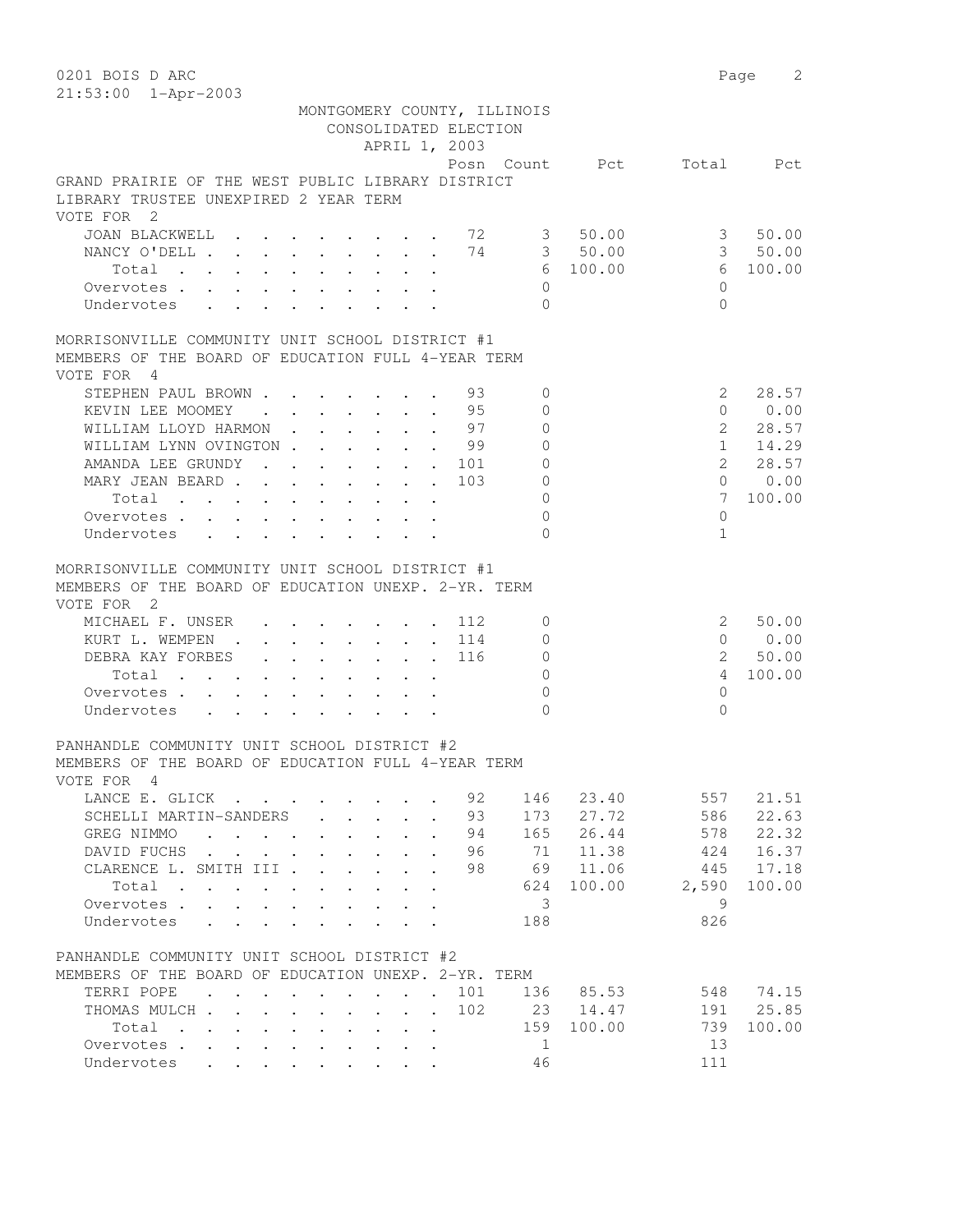0201 BOIS D ARC Page 3 21:53:00 1-Apr-2003 MONTGOMERY COUNTY, ILLINOIS CONSOLIDATED ELECTION APRIL 1, 2003 Posn Count Pct Total Pct GIRARD COMMUNITY UNIT SCHOOL DISTRICT #3 MEMBERS OF THE BOARD OF EDUCATION FULL 4-YEAR TERM VOTE FOR 4 MARK W. EDWARDS . . . . . . . 92 0 0 0 0 MARK S. SLOMAN . . . . . . . . 94 0 0 0<br>SUSAN FOX . . . . . . . . . 96 0 0 0 SUSAN FOX . . . . . . . . . . 96 0 0 KENNETH E. BOYD . . . . . . . 98 0 0 0 0 Total . . . . . . . . . . 0 0 Overvotes . . . . . . . . . . 0 0 Undervotes . . . . . . . . . 0 0 VIRDEN COMMUNITY UNIT SCHOOL DISTRICT #4 MEMBERS OF THE BOARD OF EDUCATION FULL 4-YEAR TERM VOTE FOR 3 NATALIE A. BLANKENSHIP . . . . 94 1 11.11 1 11.11 JEFFREY L. CARTER . . . . . . 96 2 22.22 2 22.22 MARK REICHERT . . . . . . 98 3 33.33 33.33 JUSTIN A. ENRIETTA . . . . . . 100 1 11.11 1 11.11 BETH KIEL . . . . . . . . . 102 2 22.22 2 22.22 Total . . . . . . . . . . 9 100.00 9 100.00 Overvotes . . . . . . . . . . 0 0 Undervotes . . . . . . . . . 0 0 PAWNEE COMMUNITY UNIT SCHOOL DISTRICT #11 MEMBERS OF THE BOARD OF EDUCATION FULL 4-YEAR TERM VOTE FOR 3 0 BEBIE MARKS . . . . . . . . . 86 6 42.86 6 42.86<br>
SHELLY CRAIGMILES . . . . . . . 88 6 4 28.57 4 28.57<br>
KIM JACKSON . . . . . . . . 90 2 14.29 2 14.29<br>
RUTHMARIE "RE" CARTER . . . . . 92 2 14.29 2 14.29 SHELLY CRAIGMILES . . . . . 88 4 28.57 4 28.57 KIM JACKSON . . . . . . . . . 90 2 14.29 2 14.29 RUTHMARIE "RE" CARTER . . . . . . 92 2 14.29 2 14.29 Total . . . . . . . . . . 14 100.00 14 100.00 Overvotes . . . . . . . . . . 0 0 Undervotes . . . . . . . . . 4 4 DIVERNON COMMUNITY UNIT SCHOOL DISTRICT NUMBER 13 MEMBERS OF THE BOARD OF EDUCATION FULL 4-YEAR TERM VOTE FOR 3 LAURA DAMBACHER . . . . . . . 88 2 50.00 2 50.00 FRED JESSUP . . . . . . . . . 90<br>ROBERT TOLLEY . . . . . . . . 92 ROBERT TOLLEY . . . . . . . . 92 1 25.00 1 25.00 Total . . . . . . . . . . 4 100.00 4 100.00 Overvotes . . . . . . . . . . Undervotes . . . . . . . . . . 2 2 2 DIVERNON COMMUNITY UNIT SCHOOL DISTRICT NUMBER 13 MEMBERS OF THE BOARD OF EDUCATION UNEXP. 2-YR. TERM LARRY BAER **. . . . . . . . . 98** 0 0 0 0 0 Total . . . . . . . . . . 0 0 Overvotes . . . . . . . . . . . 0<br>
Undervotes . . . . . . . . . . . 2 Undervotes . . . . . . . . . . 2 2 2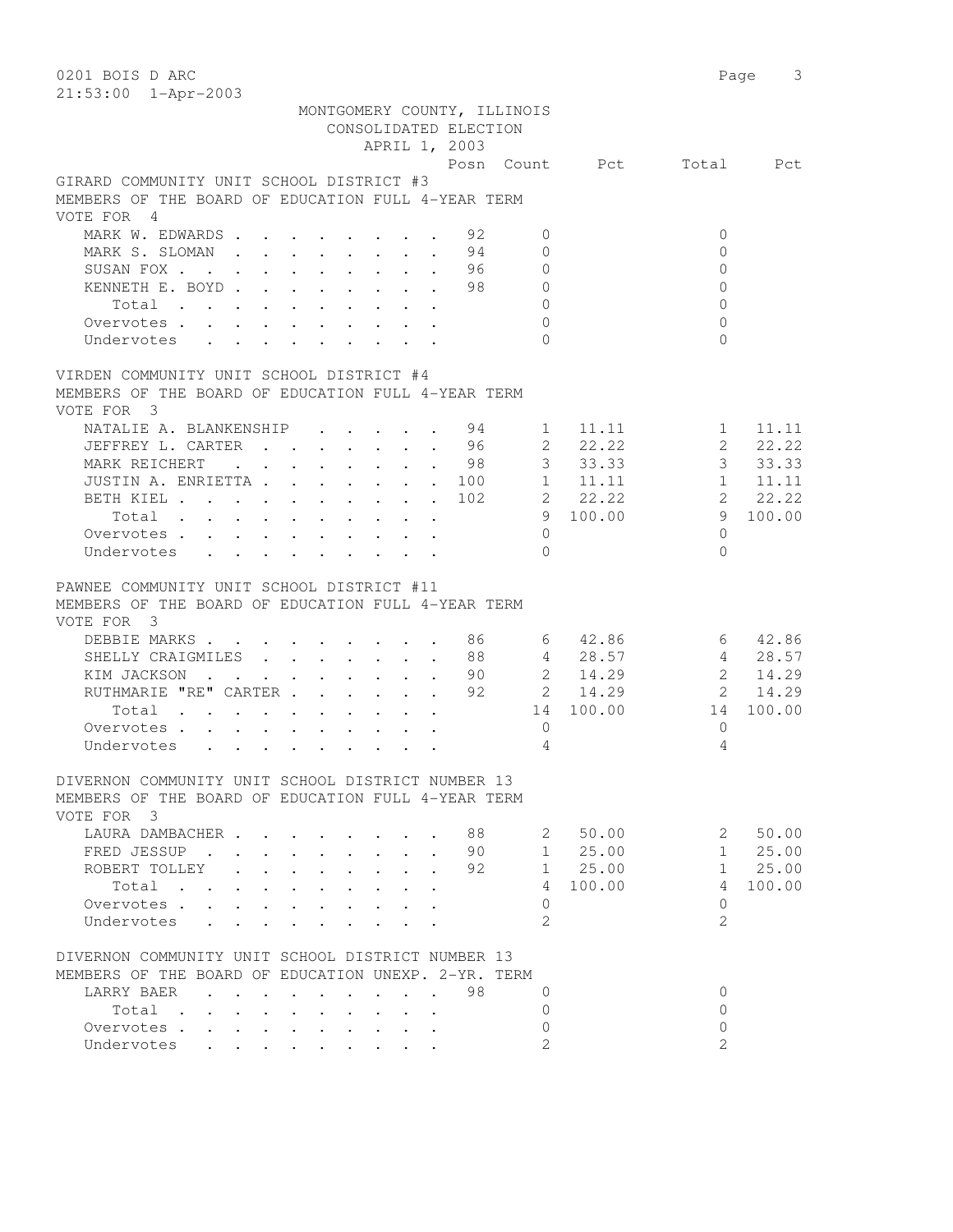| 0201 BOIS D ARC                                                                    |                                            |                                |     |                          |                         |                          | Page<br>4     |
|------------------------------------------------------------------------------------|--------------------------------------------|--------------------------------|-----|--------------------------|-------------------------|--------------------------|---------------|
| 21:53:00 1-Apr-2003                                                                |                                            |                                |     |                          |                         |                          |               |
|                                                                                    | MONTGOMERY COUNTY, ILLINOIS                | CONSOLIDATED ELECTION          |     |                          |                         |                          |               |
|                                                                                    |                                            | APRIL 1, 2003                  |     |                          |                         |                          |               |
|                                                                                    |                                            |                                |     |                          | Posn Count Pct          |                          | Total Pct     |
| LINCOLN LAND COMMUNITY COLLEGE DISTRICT #526                                       |                                            |                                |     |                          |                         |                          |               |
| TRUSTEES OF THE COMMUNITY COLLEGE DISTRICT FULL TERM                               |                                            |                                |     |                          |                         |                          |               |
| VOTE FOR 2                                                                         |                                            |                                |     |                          |                         |                          |               |
| ROGER L. RUTHERFORD                                                                |                                            |                                | 138 | 126                      | 37.28                   |                          | $2,357$ 33.31 |
| JAMES P. MOODY                                                                     |                                            |                                |     |                          | 140 83 24.56            |                          | 2,198 31.07   |
| CARL D. OBLINGER                                                                   |                                            |                                | 142 |                          | 129 38.17               |                          | 2,520 35.62   |
| Total $\cdot$                                                                      |                                            |                                |     |                          | 338 100.00              |                          | 7,075 100.00  |
| Overvotes.                                                                         |                                            |                                |     | $\overline{0}$           |                         | 25                       |               |
| Undervotes                                                                         |                                            |                                |     | 96                       |                         | 2,819                    |               |
| MEMBERS OF THE REGIONAL BOARD OF SCHOOL TRUSTEES                                   |                                            |                                |     |                          |                         |                          |               |
| (CHRISTIAN AND MONTGOMERY COUNTIES) (FULL TERM)                                    |                                            |                                |     |                          |                         |                          |               |
| VOTE FOR 3                                                                         |                                            |                                |     |                          |                         |                          |               |
| PAUL DONHAM-MONTGOMERY COUNTY 193 142 49.31                                        |                                            |                                |     |                          |                         |                          | 3,420 52.92   |
| ROBERT MILLIGAN-MONTGOMERY COUNTY 195 146 50.69                                    |                                            |                                |     |                          |                         |                          | 3,043 47.08   |
| Total $\cdot$                                                                      |                                            |                                |     |                          | 288 100.00 6,463 100.00 |                          |               |
| Overvotes.                                                                         |                                            |                                |     | $\overline{0}$           |                         | $\bigcirc$               |               |
| Undervotes                                                                         |                                            |                                |     | 330                      |                         | 8,369                    |               |
|                                                                                    |                                            |                                |     |                          |                         |                          |               |
| MEMBERS OF THE REGIONAL BOARD OF SCHOOL TRUSTEES                                   |                                            |                                |     |                          |                         |                          |               |
| (CALHOUN, GREENE, JERSEY AND MACOUPIN COUNTIES)                                    |                                            |                                |     |                          |                         |                          |               |
| VOTE FOR 2<br>MICHAEL PAINTER-GREENE COUNTY 193                                    |                                            |                                |     |                          | 3 50.00                 | 19 50.00                 |               |
| ROBERT S. YOUNG-JERSEY COUNTY                                                      |                                            |                                | 195 |                          | 3 50.00                 | 19 50.00                 |               |
| Total                                                                              |                                            |                                |     |                          | 6 100.00                | 38                       | 100.00        |
| Overvotes                                                                          |                                            |                                |     | $\Omega$                 |                         | $\overline{0}$           |               |
| Undervotes                                                                         |                                            |                                |     | $\Omega$                 |                         | 24                       |               |
|                                                                                    |                                            |                                |     |                          |                         |                          |               |
| SANGAMON COUNTY REGIONAL BOARD OF SCHOOL TRUSTEES                                  |                                            |                                |     |                          |                         |                          |               |
| (FULL TERM)                                                                        |                                            |                                |     |                          |                         |                          |               |
| VOTE FOR 2                                                                         |                                            |                                |     |                          |                         |                          |               |
| LAWRENCE BOARMAN 193 6 75.00                                                       |                                            |                                |     |                          |                         |                          | 6 75.00       |
| CONNIE BOSTICK                                                                     |                                            |                                | 195 |                          | 2 25.00                 |                          | 2, 25.00      |
| $\cdot$ 8 100.00<br>Total                                                          |                                            |                                |     |                          |                         | 8 100.00                 |               |
| Overvotes                                                                          |                                            |                                |     | $\mathbf 0$              |                         | 0                        |               |
| Undervotes<br>$\ddot{\phantom{0}}$                                                 |                                            |                                |     | 8                        |                         | 8                        |               |
| SANGAMON COUNTY REGIONAL BOARD OF SCHOOL TRUSTEES                                  |                                            |                                |     |                          |                         |                          |               |
| (FOUR YEAR UNEXPIRED TERM)                                                         |                                            |                                |     |                          |                         |                          |               |
| VOTE FOR 2                                                                         |                                            |                                |     |                          |                         |                          |               |
| A. SCOTT MCCLURE                                                                   | $\mathbf{r} = \mathbf{r} + \mathbf{r}$     |                                | 201 | 2                        | 28.57                   | 2                        | 28.57         |
| RALPH MOORE<br>$\ddot{\phantom{a}}$<br><b>Contract</b><br>$\ddot{\phantom{a}}$     | $\cdot$ $\cdot$ $\cdot$ $\cdot$ $\cdot$    | $\sim$<br>$\ddot{\phantom{a}}$ | 203 |                          | 5 71.43                 | 5                        | 71.43         |
| Total<br>$\sim$<br>$\cdot$ $\cdot$<br>$\ddot{\phantom{a}}$<br>$\ddot{\phantom{a}}$ | $\ddot{\phantom{a}}$                       | $\ddot{\phantom{0}}$           |     | 7                        | 100.00                  | $7\phantom{.0}$          | 100.00        |
| Overvotes.<br>$\ddot{\phantom{a}}$                                                 |                                            |                                |     | 0                        |                         | $\circ$                  |               |
| Undervotes<br>$\ddot{\phantom{a}}$                                                 |                                            |                                |     | 9                        |                         | 9                        |               |
|                                                                                    |                                            |                                |     |                          |                         |                          |               |
| MORRISONVILLE-PALMER FIRE PROTECTION DISTRICT                                      |                                            |                                |     |                          |                         |                          |               |
| TRUSTEE 6 YEAR TERM                                                                |                                            |                                |     |                          |                         |                          |               |
| DUANE DOZIER.<br>$\sim$ $\sim$                                                     |                                            |                                | 217 | $\mathbf{1}$             | 100.00                  | $\mathbf{1}$             | 100.00        |
| Total<br>$\mathbf{r}$ , $\mathbf{r}$ , $\mathbf{r}$ , $\mathbf{r}$                 | $\mathbf{r} = \mathbf{r} \cdot \mathbf{r}$ |                                |     | $\mathbf{1}$<br>$\Omega$ | 100.00                  | $\mathbf{1}$<br>$\Omega$ | 100.00        |
| Overvotes<br>Undervotes                                                            | $\cdot$ $\cdot$ $\cdot$ $\cdot$            |                                |     | $\Omega$                 |                         | $\Omega$                 |               |
|                                                                                    |                                            | $\bullet$                      |     |                          |                         |                          |               |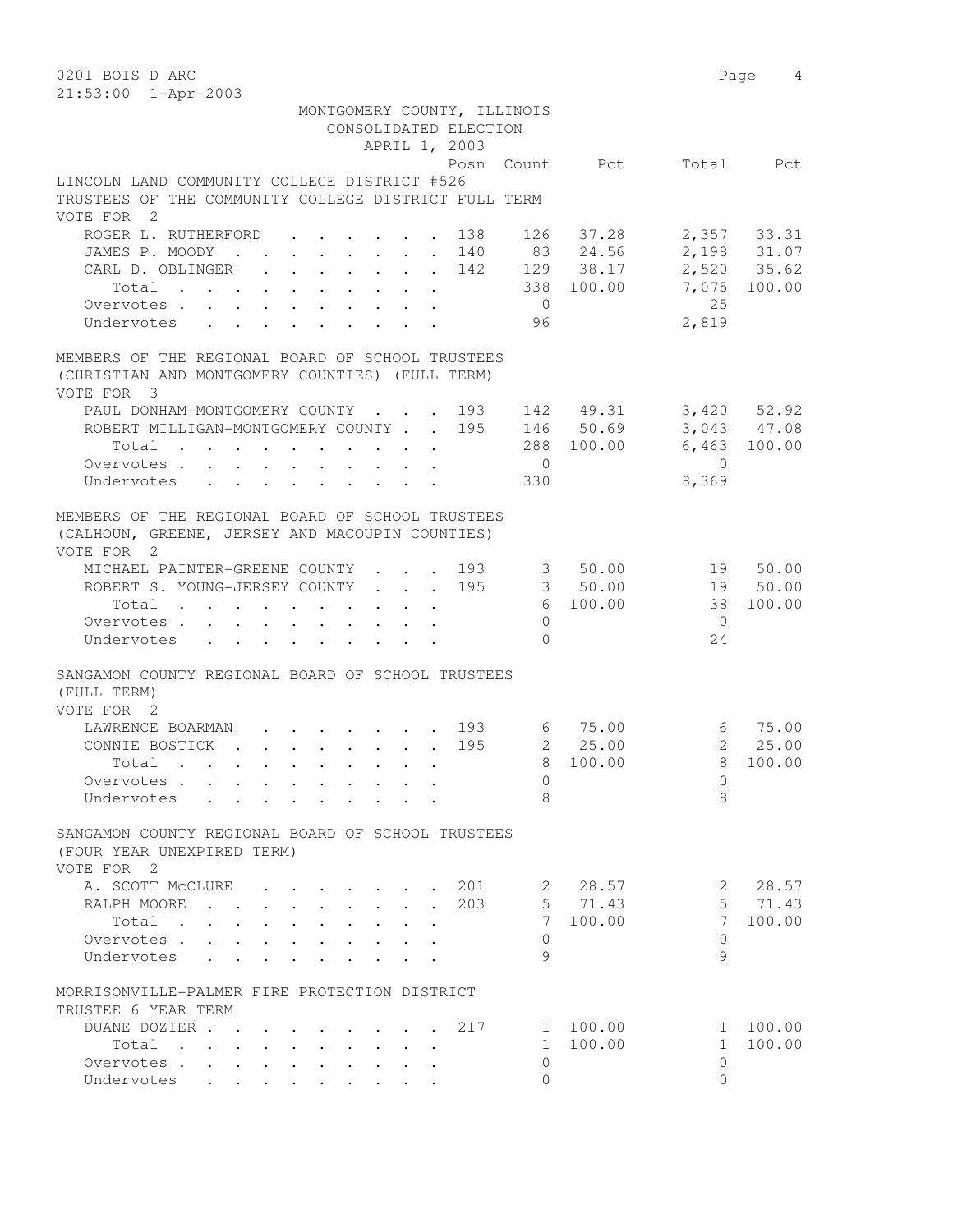|                                                                                                                                |                                                                          |                                                 |              |                      | CONSOLIDATED ELECTION | MONTGOMERY COUNTY, ILLINOIS |           |          |          |
|--------------------------------------------------------------------------------------------------------------------------------|--------------------------------------------------------------------------|-------------------------------------------------|--------------|----------------------|-----------------------|-----------------------------|-----------|----------|----------|
|                                                                                                                                |                                                                          |                                                 |              |                      | APRIL 1, 2003         |                             |           |          |          |
|                                                                                                                                |                                                                          |                                                 |              |                      | Posn                  | Count                       | Pct       | Total    | Pct      |
| Precincts Counted - TOTAL                                                                                                      |                                                                          | $\mathbf{r}$ , $\mathbf{r}$ , $\mathbf{r}$      |              |                      |                       | $\overline{1}$              | 2.38      | 42       | 100.00   |
| Registered Voters - TOTAL                                                                                                      |                                                                          | $\cdot$ $\cdot$ $\cdot$ $\cdot$ $\cdot$ $\cdot$ |              |                      |                       | 500                         |           | 17,471   |          |
| Ballots Cast - TOTAL<br>$\mathbf{r}$ , and $\mathbf{r}$ , and $\mathbf{r}$ , and $\mathbf{r}$                                  |                                                                          |                                                 |              |                      |                       | 139                         | 27.80     | 4,992    | 28.57    |
| Ballots Cast - BLANK                                                                                                           |                                                                          |                                                 |              |                      |                       | $\overline{0}$              | 0.00      | 46       | 0.26     |
| Ballots Cast - WHITE                                                                                                           |                                                                          |                                                 |              |                      |                       | 71                          |           | 2,828    |          |
|                                                                                                                                |                                                                          |                                                 |              |                      |                       | 42                          |           |          |          |
| Ballots Cast - GREEN                                                                                                           |                                                                          |                                                 |              |                      |                       |                             |           | 1,033    |          |
| Ballots Cast - YELLOW                                                                                                          |                                                                          |                                                 |              |                      |                       | 26                          |           | 513      |          |
| Ballots Cast - CREAM<br>$\sim$ $\sim$                                                                                          | $\mathbf{r}$ , $\mathbf{r}$ , $\mathbf{r}$ , $\mathbf{r}$ , $\mathbf{r}$ |                                                 |              |                      |                       | $\bigcirc$                  |           | 17       |          |
| CITY OF HILLSBORO                                                                                                              |                                                                          |                                                 |              |                      |                       |                             |           |          |          |
| MAYOR 4 YEAR TERM                                                                                                              |                                                                          |                                                 |              |                      |                       |                             |           |          |          |
| WILLIAM M. "BILL" BARAN                                                                                                        |                                                                          |                                                 |              |                      | 8                     |                             | 19 26.76  | 732      | 57.32    |
| RICHARD N. SMALL                                                                                                               |                                                                          |                                                 |              |                      | 10                    |                             | 52 73.24  | 545      | 42.68    |
| Total<br>the contract of the contract of the contract of the contract of the contract of the contract of the contract of       |                                                                          |                                                 |              |                      |                       | 71                          | 100.00    | 1,277    | 100.00   |
| Overvotes                                                                                                                      |                                                                          |                                                 |              |                      |                       | $\overline{0}$              |           | -3       |          |
| Undervotes                                                                                                                     |                                                                          |                                                 |              |                      |                       | $\Omega$                    |           | 39       |          |
| CITY OF HILLSBORO<br>COMMISSIONER 4 YEAR TERM                                                                                  |                                                                          |                                                 |              |                      |                       |                             |           |          |          |
| VOTE FOR 4                                                                                                                     |                                                                          |                                                 |              |                      |                       |                             |           |          |          |
| TERRY L. RICHMOND                                                                                                              |                                                                          |                                                 |              |                      | 14                    | 28                          | 12.50     | 714      | 15.96    |
| RUSTY L. KIRBY<br>$\mathbf{r}$ , $\mathbf{r}$ , $\mathbf{r}$ , $\mathbf{r}$ , $\mathbf{r}$ , $\mathbf{r}$                      |                                                                          |                                                 |              |                      | 16                    | 19                          | 8.48      | 481      | 10.75    |
| GEOFF TROST<br>the contract of the contract of the contract of the contract of the contract of the contract of the contract of |                                                                          |                                                 |              |                      | 18                    | 43                          | 19.20     | 804      | 17.97    |
| CONNIE HILL<br>the contract of the contract of the contract of the contract of the contract of the contract of the contract of |                                                                          |                                                 |              |                      | 20                    | 48                          | 21.43     | 730      | 16.32    |
| DENNIS MCCAMMACK.                                                                                                              | $\cdot$ $\cdot$ $\cdot$ $\cdot$ $\cdot$                                  |                                                 | $\mathbf{r}$ |                      | 22                    | 38                          | 16.96     | 753      | 16.83    |
| VIRGIL BRENT SEAMON                                                                                                            | $\cdot$ $\cdot$ $\cdot$ $\cdot$                                          |                                                 | $\mathbf{L}$ | $\ddot{\phantom{a}}$ | 24                    | 27                          | 12.05     | 418      | 9.34     |
| DAVID C. BEAL                                                                                                                  | $\mathbf{r}$ , $\mathbf{r}$ , $\mathbf{r}$ , $\mathbf{r}$ , $\mathbf{r}$ |                                                 |              |                      | 26                    | 21                          | 9.38      | 574      | 12.83    |
| Total                                                                                                                          |                                                                          |                                                 |              |                      |                       | 224                         | 100.00    | 4,474    | 100.00   |
| Overvotes                                                                                                                      |                                                                          |                                                 |              |                      |                       | $\overline{0}$              |           | 7        |          |
| Undervotes                                                                                                                     |                                                                          |                                                 |              |                      |                       | 60                          |           | 774      |          |
|                                                                                                                                |                                                                          |                                                 |              |                      |                       |                             |           |          |          |
| VILLAGE OF BUTLER<br>VILLAGE TRUSTEE 4 YEAR TERM                                                                               |                                                                          |                                                 |              |                      |                       |                             |           |          |          |
| VOTE FOR 3                                                                                                                     |                                                                          |                                                 |              |                      |                       |                             |           |          |          |
| CIT - ALICIA MURRAY                                                                                                            | $\mathbf{r}$ , and $\mathbf{r}$ , and $\mathbf{r}$ , and $\mathbf{r}$    |                                                 |              |                      | - 8                   | 25                          | 34.25     | 25       | 34.25    |
| CIT - MILDRED PROSE                                                                                                            |                                                                          |                                                 |              |                      | 10                    |                             | 23 31.51  |          | 23 31.51 |
| CIT - ROBERTA KAY WHITE                                                                                                        |                                                                          |                                                 |              |                      | 12                    |                             | 25 34.25  |          | 25 34.25 |
| Total                                                                                                                          |                                                                          |                                                 |              | $\ddot{\phantom{a}}$ |                       | 73                          | 100.00    | 73       | 100.00   |
| Overvotes.                                                                                                                     |                                                                          |                                                 |              |                      |                       | $\mathbf{0}$                |           | $\Omega$ |          |
| Undervotes                                                                                                                     |                                                                          |                                                 |              |                      |                       | 5                           |           | 5        |          |
|                                                                                                                                |                                                                          |                                                 |              |                      |                       |                             |           |          |          |
| VILLAGE OF BUTLER                                                                                                              |                                                                          |                                                 |              |                      |                       |                             |           |          |          |
| VILLAGE TRUSTEE UNEXPIRED 2 YEAR TERM                                                                                          |                                                                          |                                                 |              |                      |                       |                             |           |          |          |
| CIT - DEBRA BEELER 18                                                                                                          |                                                                          |                                                 |              |                      |                       |                             | 23 100.00 | 23       | 100.00   |
| Total                                                                                                                          |                                                                          | $\ddot{\phantom{0}}$                            |              |                      |                       | 23                          | 100.00    | 23       | 100.00   |
| Overvotes.                                                                                                                     |                                                                          |                                                 |              | $\mathbf{A}$         |                       | $\overline{0}$              |           | $\Omega$ |          |
| Undervotes                                                                                                                     |                                                                          |                                                 |              |                      |                       | 3                           |           | 3        |          |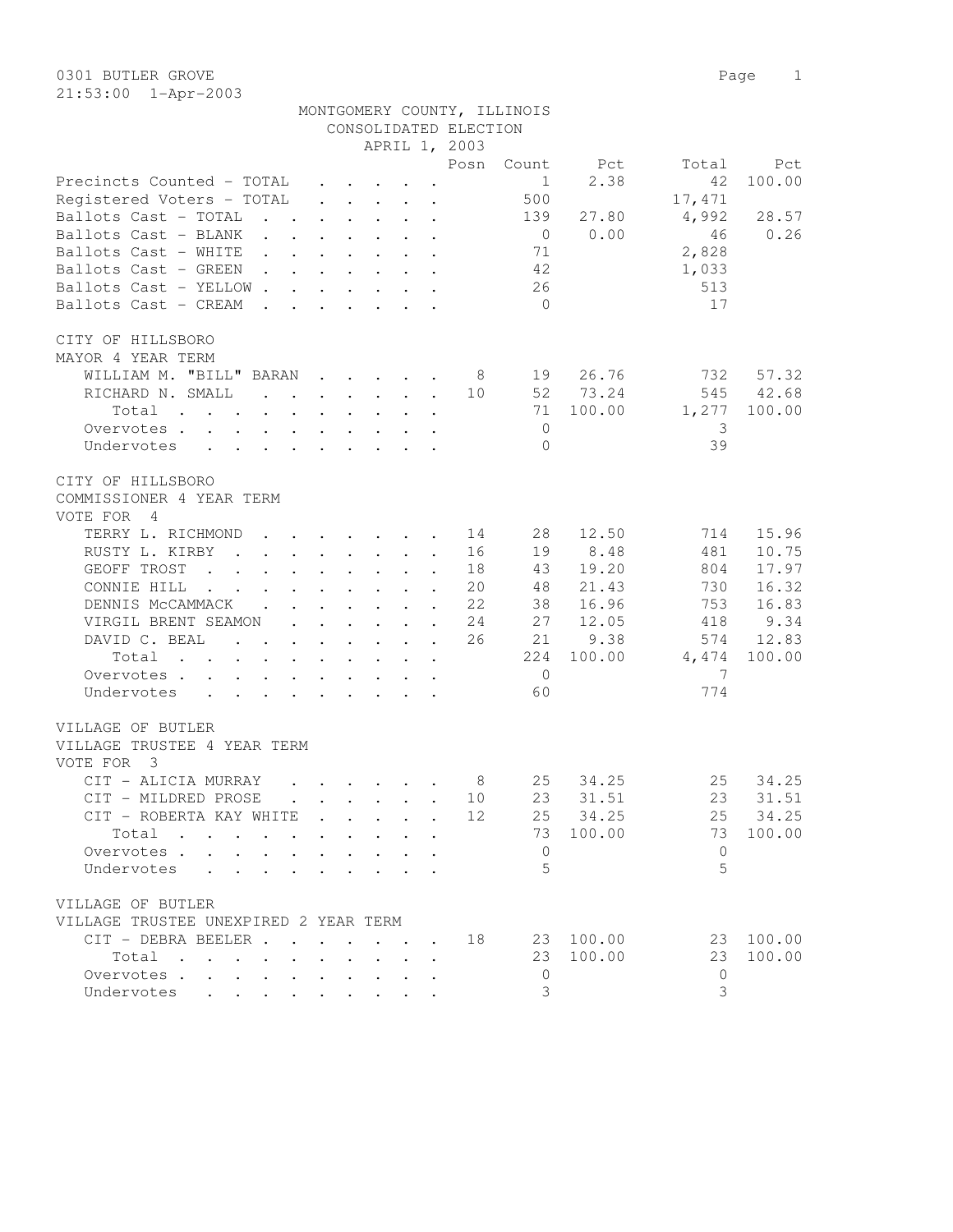| 0301 BUTLER GROVE                                                                                         |                |                |                 | 2<br>Page       |
|-----------------------------------------------------------------------------------------------------------|----------------|----------------|-----------------|-----------------|
| 21:53:00 1-Apr-2003                                                                                       |                |                |                 |                 |
| MONTGOMERY COUNTY, ILLINOIS                                                                               |                |                |                 |                 |
| CONSOLIDATED ELECTION                                                                                     |                |                |                 |                 |
| APRIL 1, 2003                                                                                             |                |                |                 |                 |
|                                                                                                           |                | Posn Count Pct |                 | Total Pct       |
| PANHANDLE COMMUNITY UNIT SCHOOL DISTRICT #2                                                               |                |                |                 |                 |
| MEMBERS OF THE BOARD OF EDUCATION FULL 4-YEAR TERM                                                        |                |                |                 |                 |
| VOTE FOR 4                                                                                                |                |                |                 |                 |
| LANCE E. GLICK<br>92                                                                                      | $\mathbf{0}$   |                | 557             | 21.51           |
| SCHELLI MARTIN-SANDERS<br>93                                                                              | $\Omega$       |                | 586             | 22.63           |
| . 94<br>GREG NIMMO                                                                                        | $\mathbf{0}$   |                | 578             | 22.32           |
| DAVID FUCHS 96                                                                                            | $\mathbf{0}$   |                | 424             | 16.37           |
| CLARENCE L. SMITH III 98                                                                                  | $\circ$        |                |                 | 445 17.18       |
| Total                                                                                                     | $\overline{0}$ |                | 2,590           | 100.00          |
| Overvotes                                                                                                 | $\mathbf{0}$   |                | - 9             |                 |
| Undervotes                                                                                                | $\Omega$       |                | 826             |                 |
|                                                                                                           |                |                |                 |                 |
| PANHANDLE COMMUNITY UNIT SCHOOL DISTRICT #2                                                               |                |                |                 |                 |
| MEMBERS OF THE BOARD OF EDUCATION UNEXP. 2-YR. TERM                                                       |                |                |                 |                 |
| TERRI POPE 101                                                                                            | 0              |                |                 | 548 74.15       |
| THOMAS MULCH 102                                                                                          | $\overline{0}$ |                |                 | 191 25.85       |
|                                                                                                           | $\circ$        |                | 739             | 100.00          |
|                                                                                                           | $\Omega$       |                | 13              |                 |
| Overvotes.<br>Undervotes                                                                                  | $\Omega$       |                | 111             |                 |
|                                                                                                           |                |                |                 |                 |
| HILLSBORO COMMUNITY UNIT SCHOOL DISTRICT #3                                                               |                |                |                 |                 |
|                                                                                                           |                |                |                 |                 |
| MEMBERS OF THE BOARD OF EDUCATION FULL 4-YEAR TERM                                                        |                |                |                 |                 |
| VOTE FOR 4                                                                                                |                |                |                 |                 |
| RICHARD E. PAYNE 96                                                                                       | 76 —           | 18.49          |                 | 1,153 18.79     |
| BILL CLINARD 97                                                                                           |                | 94 22.87       |                 | 1,353 22.05     |
| WILLIAM (BILL) JURGENA 99 83 20.19                                                                        |                |                |                 | 1,291 21.04     |
| TRINA R. BRITTON 101                                                                                      |                | 78 18.98       |                 | 1,179 19.21     |
| 103<br>LAURA SHEA                                                                                         |                | 80 19.46       |                 | 1,161 18.92     |
| Total                                                                                                     |                | 411 100.00     | 6,137           | 100.00          |
| Overvotes                                                                                                 | 1              |                | $6\overline{6}$ |                 |
| Undervotes                                                                                                | 141            |                | 2,207           |                 |
|                                                                                                           |                |                |                 |                 |
| LINCOLN LAND COMMUNITY COLLEGE DISTRICT #526                                                              |                |                |                 |                 |
| TRUSTEES OF THE COMMUNITY COLLEGE DISTRICT FULL TERM                                                      |                |                |                 |                 |
| VOTE FOR 2                                                                                                |                |                |                 |                 |
| ROGER L. RUTHERFORD<br>138                                                                                |                | 74 36.45       |                 | 2,357 33.31     |
| JAMES P. MOODY<br>140<br>$\ddot{\phantom{0}}$<br>$\ddotsc$<br>$\mathbf{r}$                                |                | 68 33.50       | 2,198           | 31.07           |
| CARL D. OBLINGER<br>142<br>$\mathbb{R}^{\mathbb{Z}^2}$<br>$\mathbf{L}^{\text{max}}$<br>$\mathbf{L}$       |                | 61 30.05       |                 | 2,520 35.62     |
| Total<br>$\cdot$ $\cdot$ $\cdot$ $\cdot$<br>$\mathbf{L}$<br>$\sim$                                        |                | 203 100.00     | 7,075           | 100.00          |
| Overvotes.<br>$\mathbf{L}$                                                                                | $\mathbf{1}$   |                | 25              |                 |
| Undervotes<br>$\mathbf{r}$ and $\mathbf{r}$<br>$\mathbf{r}$<br>$\overline{a}$<br>$\overline{a}$<br>$\sim$ | 73             |                | 2,819           |                 |
|                                                                                                           |                |                |                 |                 |
| MEMBERS OF THE REGIONAL BOARD OF SCHOOL TRUSTEES                                                          |                |                |                 |                 |
| (CHRISTIAN AND MONTGOMERY COUNTIES) (FULL TERM)                                                           |                |                |                 |                 |
| VOTE FOR 3                                                                                                |                |                |                 |                 |
| PAUL DONHAM-MONTGOMERY COUNTY<br>193                                                                      |                | 100 54.35      |                 | $3,420$ $52.92$ |
| ROBERT MILLIGAN-MONTGOMERY COUNTY<br>195                                                                  |                | 84 45.65       | 3,043           | 47.08           |
| Total                                                                                                     | 184            | 100.00         | 6,463           | 100.00          |
| Overvotes<br>$\mathbf{r}$<br>$\mathbf{r} = \mathbf{r}$<br>$\sim$                                          | $\overline{0}$ |                | $\bigcirc$      |                 |
| Undervotes                                                                                                | 233            |                | 8,369           |                 |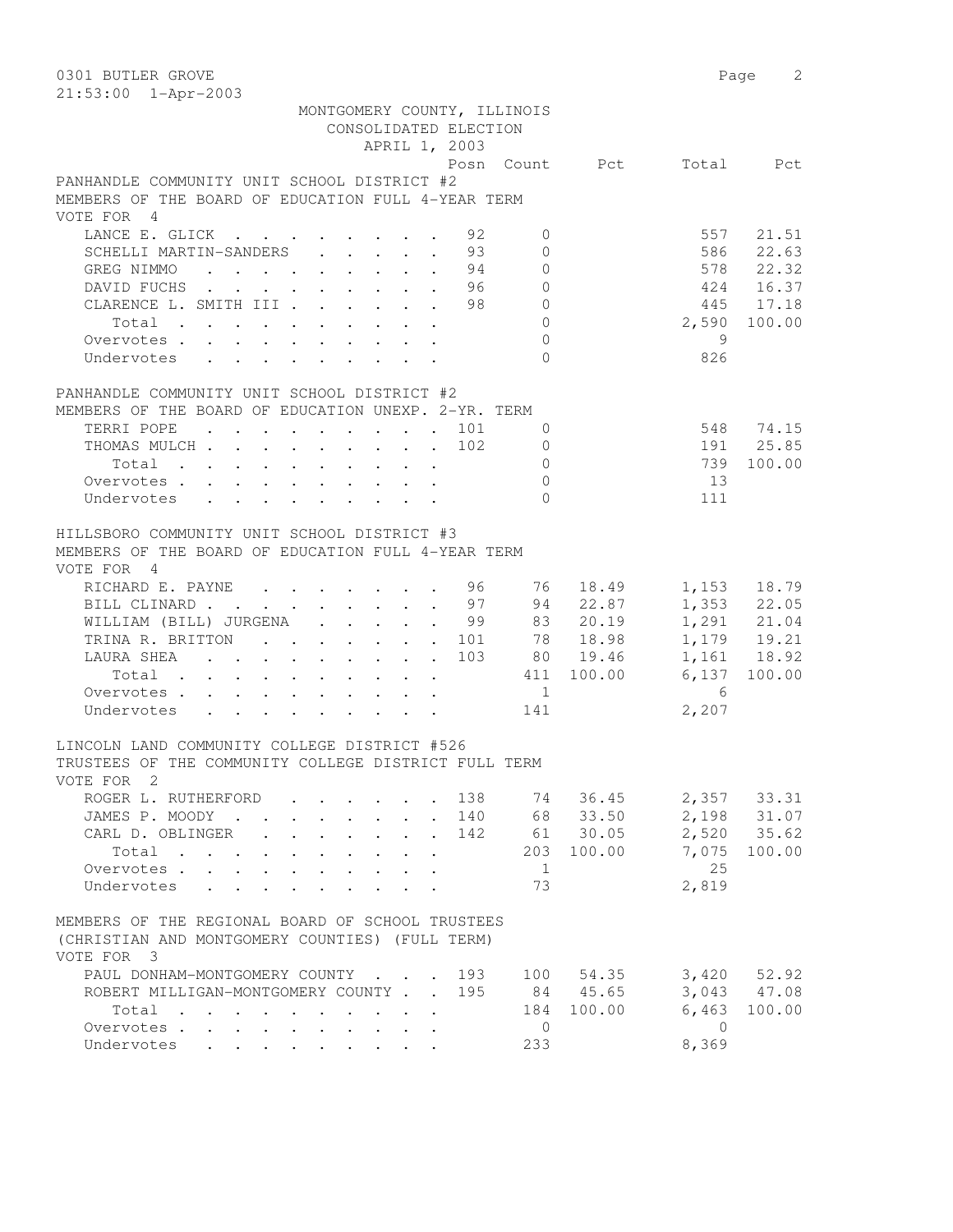0401 EAST FORK 1 Page 1 21:53:00 1-Apr-2003

|                             | г, |
|-----------------------------|----|
|                             |    |
| MONTGOMERY COUNTY, ILLINOIS |    |
| CONSOLIDATED ELECTION       |    |
| 2 DD TT 1 0000              |    |

|                                                                                                                   |                                      |                      | APRIL 1, 2003                                                                                                                                                                                                                                                                                                                                                                                                                |                |                                |                 |                       |
|-------------------------------------------------------------------------------------------------------------------|--------------------------------------|----------------------|------------------------------------------------------------------------------------------------------------------------------------------------------------------------------------------------------------------------------------------------------------------------------------------------------------------------------------------------------------------------------------------------------------------------------|----------------|--------------------------------|-----------------|-----------------------|
|                                                                                                                   |                                      |                      |                                                                                                                                                                                                                                                                                                                                                                                                                              |                | Posn Count Pct                 | Total           | Pct                   |
| Precincts Counted - TOTAL                                                                                         |                                      |                      |                                                                                                                                                                                                                                                                                                                                                                                                                              |                | 2.38<br>$1 \quad \blacksquare$ | 42              | 100.00                |
| Registered Voters - TOTAL                                                                                         |                                      |                      | $\mathbf{r} = \mathbf{r} + \mathbf{r} + \mathbf{r} + \mathbf{r} + \mathbf{r} + \mathbf{r} + \mathbf{r} + \mathbf{r} + \mathbf{r} + \mathbf{r} + \mathbf{r} + \mathbf{r} + \mathbf{r} + \mathbf{r} + \mathbf{r} + \mathbf{r} + \mathbf{r} + \mathbf{r} + \mathbf{r} + \mathbf{r} + \mathbf{r} + \mathbf{r} + \mathbf{r} + \mathbf{r} + \mathbf{r} + \mathbf{r} + \mathbf{r} + \mathbf{r} + \mathbf{r} + \mathbf{r} + \mathbf$ | 443            |                                | 17,471          |                       |
| Ballots Cast - TOTAL                                                                                              |                                      |                      |                                                                                                                                                                                                                                                                                                                                                                                                                              | 57             | 12.87                          | 4,992           | 28.57                 |
| Ballots Cast - BLANK                                                                                              |                                      |                      |                                                                                                                                                                                                                                                                                                                                                                                                                              |                | $0 \t 0.00$                    | 46              | 0.26                  |
| Ballots Cast - WHITE                                                                                              |                                      |                      |                                                                                                                                                                                                                                                                                                                                                                                                                              | 45             |                                | 2,828           |                       |
| Ballots Cast - GREEN                                                                                              |                                      |                      |                                                                                                                                                                                                                                                                                                                                                                                                                              | 12             |                                | 1,033           |                       |
| CITY OF COFFEEN                                                                                                   |                                      |                      |                                                                                                                                                                                                                                                                                                                                                                                                                              |                |                                |                 |                       |
| MAYOR 4 YEAR TERM                                                                                                 |                                      |                      |                                                                                                                                                                                                                                                                                                                                                                                                                              |                |                                |                 |                       |
| DALE NOWLAN<br>$\mathbf{r}$ , and $\mathbf{r}$ , and $\mathbf{r}$ , and $\mathbf{r}$                              |                                      |                      |                                                                                                                                                                                                                                                                                                                                                                                                                              |                | 8 35 100.00                    | 46              | 100.00                |
| Total                                                                                                             |                                      |                      |                                                                                                                                                                                                                                                                                                                                                                                                                              |                | 35 100.00                      | 46              | 100.00                |
| Overvotes                                                                                                         |                                      |                      |                                                                                                                                                                                                                                                                                                                                                                                                                              | $\overline{0}$ |                                | $\overline{0}$  |                       |
| Undervotes                                                                                                        |                                      |                      |                                                                                                                                                                                                                                                                                                                                                                                                                              | 10             |                                | 18              |                       |
| CITY OF COFFEEN                                                                                                   |                                      |                      |                                                                                                                                                                                                                                                                                                                                                                                                                              |                |                                |                 |                       |
| COMMISSIONER 4 YEAR TERM                                                                                          |                                      |                      |                                                                                                                                                                                                                                                                                                                                                                                                                              |                |                                |                 |                       |
| VOTE FOR 4                                                                                                        |                                      |                      |                                                                                                                                                                                                                                                                                                                                                                                                                              |                |                                |                 |                       |
| DANY BAKER<br>$\cdot$ 16 36 35.29                                                                                 |                                      |                      |                                                                                                                                                                                                                                                                                                                                                                                                                              |                |                                | 50              | 36.50                 |
| BEVERLY GREENWOOD 18                                                                                              |                                      |                      |                                                                                                                                                                                                                                                                                                                                                                                                                              |                | 35 34.31                       |                 | 45 32.85              |
| ELBERT "ELBO" GRINDLEY 20                                                                                         |                                      |                      |                                                                                                                                                                                                                                                                                                                                                                                                                              |                | 31 30.39                       | 42 30.66        |                       |
| Total                                                                                                             |                                      |                      |                                                                                                                                                                                                                                                                                                                                                                                                                              |                | 102 100.00                     | 137             | 100.00                |
| Overvotes                                                                                                         |                                      |                      |                                                                                                                                                                                                                                                                                                                                                                                                                              | $\overline{0}$ |                                | $\mathbf{0}$    |                       |
| Undervotes                                                                                                        |                                      |                      |                                                                                                                                                                                                                                                                                                                                                                                                                              | 78             |                                | 119             |                       |
| HILLSBORO COMMUNITY UNIT SCHOOL DISTRICT #3<br>MEMBERS OF THE BOARD OF EDUCATION FULL 4-YEAR TERM<br>VOTE FOR 4   |                                      |                      |                                                                                                                                                                                                                                                                                                                                                                                                                              |                |                                |                 |                       |
| RICHARD E. PAYNE 96                                                                                               |                                      |                      |                                                                                                                                                                                                                                                                                                                                                                                                                              | 37             | 21.02                          | 1,153           | 18.79                 |
| BILL CLINARD 97                                                                                                   |                                      |                      |                                                                                                                                                                                                                                                                                                                                                                                                                              | 43<br>34       | 24.43                          |                 | 1,353 22.05           |
| WILLIAM (BILL) JURGENA 99                                                                                         |                                      |                      |                                                                                                                                                                                                                                                                                                                                                                                                                              |                | 19.32                          |                 | 1,291 21.04           |
| TRINA R. BRITTON 101                                                                                              |                                      |                      |                                                                                                                                                                                                                                                                                                                                                                                                                              |                | 33 18.75                       |                 | 1,179 19.21           |
| LAURA SHEA                                                                                                        |                                      |                      | 103                                                                                                                                                                                                                                                                                                                                                                                                                          |                | 29 16.48                       | 6,137           | 1,161 18.92<br>100.00 |
| Total                                                                                                             |                                      |                      |                                                                                                                                                                                                                                                                                                                                                                                                                              |                | 176 100.00                     |                 |                       |
| Overvotes                                                                                                         |                                      |                      |                                                                                                                                                                                                                                                                                                                                                                                                                              | $\overline{0}$ |                                | $6\overline{6}$ |                       |
| Undervotes                                                                                                        |                                      |                      |                                                                                                                                                                                                                                                                                                                                                                                                                              | 52             |                                | 2,207           |                       |
| LINCOLN LAND COMMUNITY COLLEGE DISTRICT #526                                                                      |                                      |                      |                                                                                                                                                                                                                                                                                                                                                                                                                              |                |                                |                 |                       |
| TRUSTEES OF THE COMMUNITY COLLEGE DISTRICT FULL TERM                                                              |                                      |                      |                                                                                                                                                                                                                                                                                                                                                                                                                              |                |                                |                 |                       |
| VOTE FOR 2                                                                                                        |                                      |                      |                                                                                                                                                                                                                                                                                                                                                                                                                              |                |                                |                 |                       |
| ROGER L. RUTHERFORD                                                                                               |                                      |                      | 138                                                                                                                                                                                                                                                                                                                                                                                                                          |                | 27 30.34                       |                 | 2,357 33.31           |
| JAMES P. MOODY                                                                                                    | $\mathbf{L}$<br>$\ddot{\phantom{0}}$ | $\ddot{\phantom{0}}$ | . 140                                                                                                                                                                                                                                                                                                                                                                                                                        |                | 28 31.46                       | 2,198           | 31.07                 |
| CARL D. OBLINGER<br>$\mathbb{R}^{\mathbb{Z}}$                                                                     | $\mathbf{L}$                         | $\mathbf{L}$         | 142                                                                                                                                                                                                                                                                                                                                                                                                                          |                | 34 38.20                       |                 | 2,520 35.62           |
| Total                                                                                                             |                                      |                      |                                                                                                                                                                                                                                                                                                                                                                                                                              |                | 89 100.00                      | 7,075           | 100.00                |
| Overvotes, , , , ,                                                                                                | $\mathbf{L}$<br>$\mathbf{r}$         |                      |                                                                                                                                                                                                                                                                                                                                                                                                                              | 1              |                                | 25              |                       |
| Undervotes<br>$\mathbf{r} = \mathbf{r} + \mathbf{r}$<br>$\ddot{\phantom{a}}$                                      | $\mathbf{r}$                         |                      |                                                                                                                                                                                                                                                                                                                                                                                                                              | 23             |                                | 2,819           |                       |
| MEMBERS OF THE REGIONAL BOARD OF SCHOOL TRUSTEES<br>(CHRISTIAN AND MONTGOMERY COUNTIES) (FULL TERM)<br>VOTE FOR 3 |                                      |                      |                                                                                                                                                                                                                                                                                                                                                                                                                              |                |                                |                 |                       |
| PAUL DONHAM-MONTGOMERY COUNTY                                                                                     |                                      |                      | 193                                                                                                                                                                                                                                                                                                                                                                                                                          |                | 50 58.14                       |                 | $3,420$ $52.92$       |
| ROBERT MILLIGAN-MONTGOMERY COUNTY                                                                                 |                                      |                      | 195                                                                                                                                                                                                                                                                                                                                                                                                                          |                | 36 41.86                       | 3,043           | 47.08                 |
| Total                                                                                                             | $\ddot{\phantom{a}}$                 |                      |                                                                                                                                                                                                                                                                                                                                                                                                                              | 86 -           | 100.00                         | 6,463           | 100.00                |
| Overvotes.                                                                                                        |                                      |                      |                                                                                                                                                                                                                                                                                                                                                                                                                              | $\overline{0}$ |                                | $\bigcirc$      |                       |
| Undervotes                                                                                                        |                                      |                      |                                                                                                                                                                                                                                                                                                                                                                                                                              | 85             |                                | 8,369           |                       |
|                                                                                                                   |                                      |                      |                                                                                                                                                                                                                                                                                                                                                                                                                              |                |                                |                 |                       |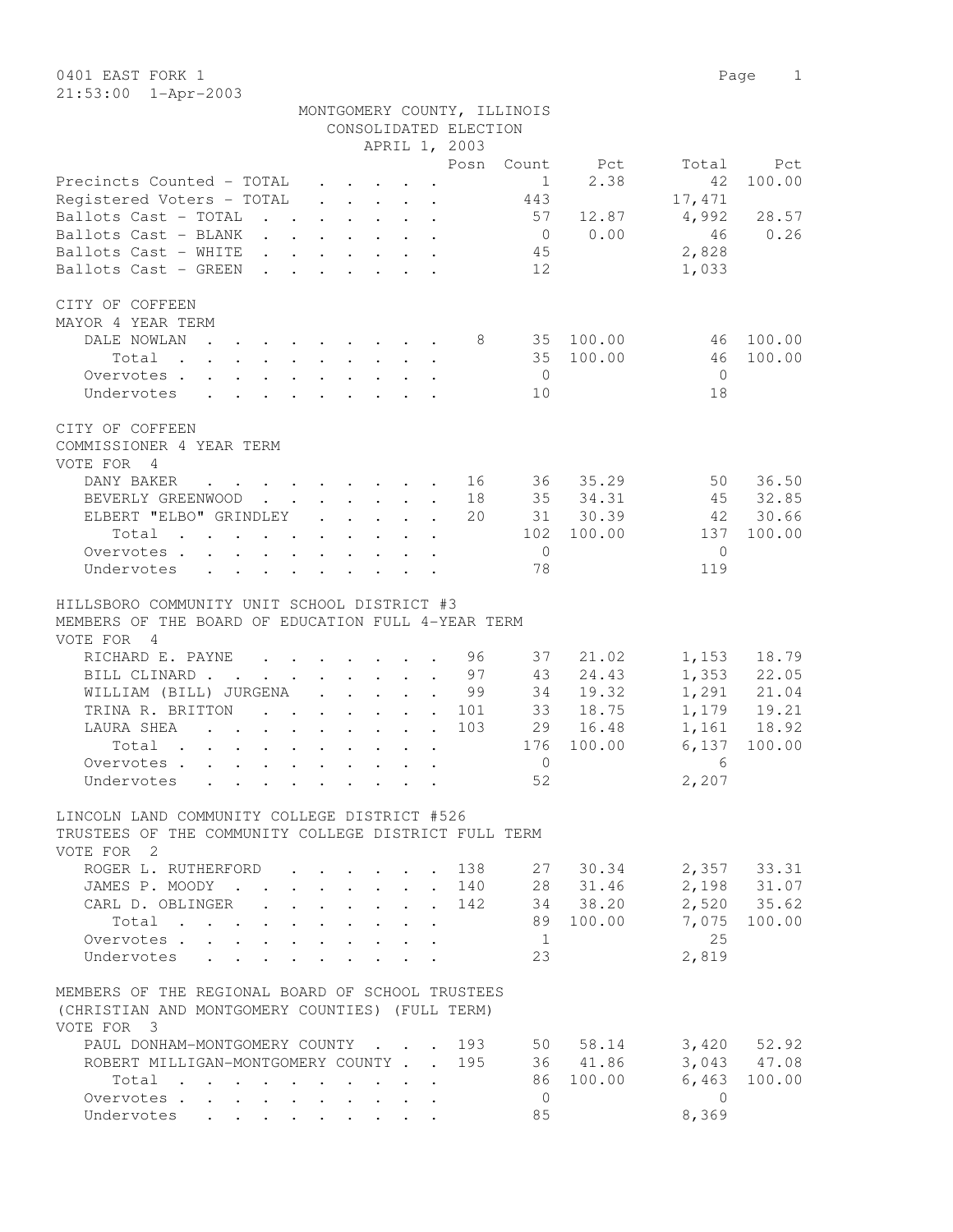0402 EAST FORK 2 Page 1 21:53:00 1-Apr-2003

|                                                                                                                                                                                                                                                                                                                                                                                                                                                                          |                                        |                                                                          |                |                       | MONTGOMERY COUNTY, ILLINOIS |                                |            |                 |
|--------------------------------------------------------------------------------------------------------------------------------------------------------------------------------------------------------------------------------------------------------------------------------------------------------------------------------------------------------------------------------------------------------------------------------------------------------------------------|----------------------------------------|--------------------------------------------------------------------------|----------------|-----------------------|-----------------------------|--------------------------------|------------|-----------------|
|                                                                                                                                                                                                                                                                                                                                                                                                                                                                          |                                        |                                                                          |                | CONSOLIDATED ELECTION |                             |                                |            |                 |
|                                                                                                                                                                                                                                                                                                                                                                                                                                                                          |                                        |                                                                          |                | APRIL 1, 2003         |                             |                                |            |                 |
|                                                                                                                                                                                                                                                                                                                                                                                                                                                                          |                                        |                                                                          |                |                       |                             | Posn Count Pct                 | Total      | Pct             |
| Precincts Counted - TOTAL                                                                                                                                                                                                                                                                                                                                                                                                                                                |                                        | $\cdot$ $\cdot$ $\cdot$ $\cdot$ $\cdot$ $\cdot$ $\cdot$                  |                |                       |                             | 2.38<br>$1 \quad \blacksquare$ | 42         | 100.00          |
| Registered Voters - TOTAL                                                                                                                                                                                                                                                                                                                                                                                                                                                |                                        | $\mathbf{r}$ , $\mathbf{r}$ , $\mathbf{r}$ , $\mathbf{r}$ , $\mathbf{r}$ |                |                       | 144                         |                                | 17,471     |                 |
| Ballots Cast - TOTAL                                                                                                                                                                                                                                                                                                                                                                                                                                                     |                                        |                                                                          |                |                       | 16                          | 11.11                          | 4,992      | 28.57           |
| Ballots Cast - BLANK                                                                                                                                                                                                                                                                                                                                                                                                                                                     |                                        |                                                                          |                |                       |                             | 0 0.00                         | 46         | 0.26            |
| Ballots Cast - WHITE                                                                                                                                                                                                                                                                                                                                                                                                                                                     |                                        |                                                                          |                |                       | 5 <sup>5</sup>              |                                | 2,828      |                 |
| Ballots Cast - GREEN                                                                                                                                                                                                                                                                                                                                                                                                                                                     |                                        |                                                                          |                |                       | 11                          |                                | 1,033      |                 |
|                                                                                                                                                                                                                                                                                                                                                                                                                                                                          |                                        |                                                                          |                |                       |                             |                                |            |                 |
| VILLAGE OF DONNELLSON                                                                                                                                                                                                                                                                                                                                                                                                                                                    |                                        |                                                                          |                |                       |                             |                                |            |                 |
| VILLAGE TRUSTEE 4 YEAR TERM                                                                                                                                                                                                                                                                                                                                                                                                                                              |                                        |                                                                          |                |                       |                             |                                |            |                 |
| VOTE FOR 3                                                                                                                                                                                                                                                                                                                                                                                                                                                               |                                        |                                                                          |                |                       |                             |                                |            |                 |
| PEO - JEAN REEVES 8                                                                                                                                                                                                                                                                                                                                                                                                                                                      |                                        |                                                                          |                |                       |                             | 1 25.00                        |            | 7 33.33         |
| PEO - DONALD STURGEON                                                                                                                                                                                                                                                                                                                                                                                                                                                    |                                        |                                                                          |                | 10                    |                             | 2 50.00                        | 8          | 38.10           |
| PEO - MICHAEL WILKINSON 12                                                                                                                                                                                                                                                                                                                                                                                                                                               |                                        |                                                                          |                |                       |                             | 1 25.00                        |            | 6 28.57         |
| Total                                                                                                                                                                                                                                                                                                                                                                                                                                                                    |                                        |                                                                          |                |                       |                             | 4 100.00                       |            | 21 100.00       |
| Overvotes.                                                                                                                                                                                                                                                                                                                                                                                                                                                               |                                        |                                                                          |                |                       | $\Omega$                    |                                | $\Omega$   |                 |
| Undervotes<br>$\mathbf{1} \qquad \mathbf{1} \qquad \mathbf{1} \qquad \mathbf{1} \qquad \mathbf{1} \qquad \mathbf{1} \qquad \mathbf{1} \qquad \mathbf{1} \qquad \mathbf{1} \qquad \mathbf{1} \qquad \mathbf{1} \qquad \mathbf{1} \qquad \mathbf{1} \qquad \mathbf{1} \qquad \mathbf{1} \qquad \mathbf{1} \qquad \mathbf{1} \qquad \mathbf{1} \qquad \mathbf{1} \qquad \mathbf{1} \qquad \mathbf{1} \qquad \mathbf{1} \qquad \mathbf{1} \qquad \mathbf{1} \qquad \mathbf{$ |                                        |                                                                          |                |                       | 11                          |                                | 15         |                 |
|                                                                                                                                                                                                                                                                                                                                                                                                                                                                          |                                        |                                                                          |                |                       |                             |                                |            |                 |
| VILLAGE OF DONNELLSON                                                                                                                                                                                                                                                                                                                                                                                                                                                    |                                        |                                                                          |                |                       |                             |                                |            |                 |
| VILLAGE TRUSTEE UNEXPIRED 2 YEAR TERM                                                                                                                                                                                                                                                                                                                                                                                                                                    |                                        |                                                                          |                |                       |                             |                                |            |                 |
| PEO - HERMAN KUHL                                                                                                                                                                                                                                                                                                                                                                                                                                                        |                                        | the contract of the contract of the                                      |                | 16                    |                             | 3 100.00                       | 8          | 100.00          |
| Total<br>the contract of the contract of the contract of the contract of the contract of the contract of the contract of                                                                                                                                                                                                                                                                                                                                                 |                                        |                                                                          |                |                       |                             | 3 100.00                       | 8          | 100.00          |
| Overvotes                                                                                                                                                                                                                                                                                                                                                                                                                                                                |                                        |                                                                          |                |                       | $\circ$                     |                                | $\Omega$   |                 |
| Undervotes                                                                                                                                                                                                                                                                                                                                                                                                                                                               |                                        |                                                                          |                |                       | $\overline{2}$              |                                | 4          |                 |
|                                                                                                                                                                                                                                                                                                                                                                                                                                                                          |                                        |                                                                          |                |                       |                             |                                |            |                 |
| HILLSBORO COMMUNITY UNIT SCHOOL DISTRICT #3                                                                                                                                                                                                                                                                                                                                                                                                                              |                                        |                                                                          |                |                       |                             |                                |            |                 |
| MEMBERS OF THE BOARD OF EDUCATION FULL 4-YEAR TERM                                                                                                                                                                                                                                                                                                                                                                                                                       |                                        |                                                                          |                |                       |                             |                                |            |                 |
| VOTE FOR 4                                                                                                                                                                                                                                                                                                                                                                                                                                                               |                                        |                                                                          |                |                       |                             |                                |            |                 |
| RICHARD E. PAYNE 96                                                                                                                                                                                                                                                                                                                                                                                                                                                      |                                        |                                                                          |                |                       | 7                           | 17.50                          | 1,153      | 18.79           |
| BILL CLINARD 97                                                                                                                                                                                                                                                                                                                                                                                                                                                          |                                        |                                                                          |                |                       | 8                           | 20.00                          |            | 1,353 22.05     |
| WILLIAM (BILL) JURGENA                                                                                                                                                                                                                                                                                                                                                                                                                                                   |                                        |                                                                          |                | . 99                  | 8                           | 20.00                          |            | 1,291 21.04     |
| TRINA R. BRITTON                                                                                                                                                                                                                                                                                                                                                                                                                                                         |                                        |                                                                          |                | . 101                 | $9 \quad$                   | 22.50                          |            | 1,179 19.21     |
|                                                                                                                                                                                                                                                                                                                                                                                                                                                                          |                                        |                                                                          |                | 103                   | 8                           | 20.00                          |            | 1,161 18.92     |
| Total                                                                                                                                                                                                                                                                                                                                                                                                                                                                    |                                        |                                                                          |                |                       |                             | 40 100.00                      | 6,137      | 100.00          |
| Overvotes.                                                                                                                                                                                                                                                                                                                                                                                                                                                               |                                        |                                                                          |                |                       | $\circ$                     |                                | 6          |                 |
| Undervotes                                                                                                                                                                                                                                                                                                                                                                                                                                                               |                                        |                                                                          |                |                       | 24                          |                                | 2,207      |                 |
|                                                                                                                                                                                                                                                                                                                                                                                                                                                                          |                                        |                                                                          |                |                       |                             |                                |            |                 |
| LINCOLN LAND COMMUNITY COLLEGE DISTRICT #526                                                                                                                                                                                                                                                                                                                                                                                                                             |                                        |                                                                          |                |                       |                             |                                |            |                 |
| TRUSTEES OF THE COMMUNITY COLLEGE DISTRICT FULL TERM                                                                                                                                                                                                                                                                                                                                                                                                                     |                                        |                                                                          |                |                       |                             |                                |            |                 |
| VOTE FOR 2                                                                                                                                                                                                                                                                                                                                                                                                                                                               |                                        |                                                                          |                |                       |                             |                                |            |                 |
| ROGER L. RUTHERFORD                                                                                                                                                                                                                                                                                                                                                                                                                                                      |                                        |                                                                          |                | 138                   |                             | 11 47.83                       |            | 2,357 33.31     |
| JAMES P. MOODY .                                                                                                                                                                                                                                                                                                                                                                                                                                                         |                                        | $\ddot{\phantom{a}}$                                                     |                | 140                   | 6                           | 26.09                          |            | 2,198 31.07     |
| CARL D. OBLINGER                                                                                                                                                                                                                                                                                                                                                                                                                                                         |                                        | $\mathbf{L}$                                                             |                | 142                   |                             | 6 26.09                        |            | 2,520 35.62     |
| Total                                                                                                                                                                                                                                                                                                                                                                                                                                                                    | $\mathbf{r} = \mathbf{r} + \mathbf{r}$ |                                                                          |                |                       |                             | 23 100.00                      | 7,075      | 100.00          |
| $\mathbf{L} = \mathbf{L}$<br>Overvotes                                                                                                                                                                                                                                                                                                                                                                                                                                   | $\mathbf{L}$                           | $\mathbf{L}$                                                             |                |                       | $\overline{0}$              |                                | 25         |                 |
| Undervotes<br>$\cdot$ $\cdot$ $\cdot$ $\cdot$                                                                                                                                                                                                                                                                                                                                                                                                                            |                                        |                                                                          |                |                       | 9                           |                                | 2,819      |                 |
|                                                                                                                                                                                                                                                                                                                                                                                                                                                                          |                                        |                                                                          |                |                       |                             |                                |            |                 |
| MEMBERS OF THE REGIONAL BOARD OF SCHOOL TRUSTEES                                                                                                                                                                                                                                                                                                                                                                                                                         |                                        |                                                                          |                |                       |                             |                                |            |                 |
| (CHRISTIAN AND MONTGOMERY COUNTIES) (FULL TERM)                                                                                                                                                                                                                                                                                                                                                                                                                          |                                        |                                                                          |                |                       |                             |                                |            |                 |
| VOTE FOR 3                                                                                                                                                                                                                                                                                                                                                                                                                                                               |                                        |                                                                          |                |                       |                             |                                |            |                 |
| PAUL DONHAM-MONTGOMERY COUNTY                                                                                                                                                                                                                                                                                                                                                                                                                                            |                                        |                                                                          |                | 193                   | 10                          | 50.00                          |            | $3,420$ $52.92$ |
| ROBERT MILLIGAN-MONTGOMERY COUNTY.                                                                                                                                                                                                                                                                                                                                                                                                                                       |                                        |                                                                          | $\mathbb{R}^n$ | 195                   |                             | 10 50.00                       | 3,043      | 47.08           |
| Total                                                                                                                                                                                                                                                                                                                                                                                                                                                                    |                                        |                                                                          |                |                       | 20                          | 100.00                         | 6,463      | 100.00          |
| Overvotes.<br>$\mathbf{r} = \mathbf{r}$<br>$\mathbf{r} = \mathbf{r}$                                                                                                                                                                                                                                                                                                                                                                                                     | $\ddot{\phantom{0}}$                   | $\ddot{\phantom{a}}$                                                     |                |                       | $\overline{0}$              |                                | $\bigcirc$ |                 |
| Undervotes<br>$\mathbf{r}$ and $\mathbf{r}$ and $\mathbf{r}$                                                                                                                                                                                                                                                                                                                                                                                                             | $\mathbf{L}^{\text{max}}$              | $\cdot$ $\cdot$ $\cdot$ $\cdot$                                          |                |                       | 28                          |                                | 8,369      |                 |
|                                                                                                                                                                                                                                                                                                                                                                                                                                                                          |                                        |                                                                          |                |                       |                             |                                |            |                 |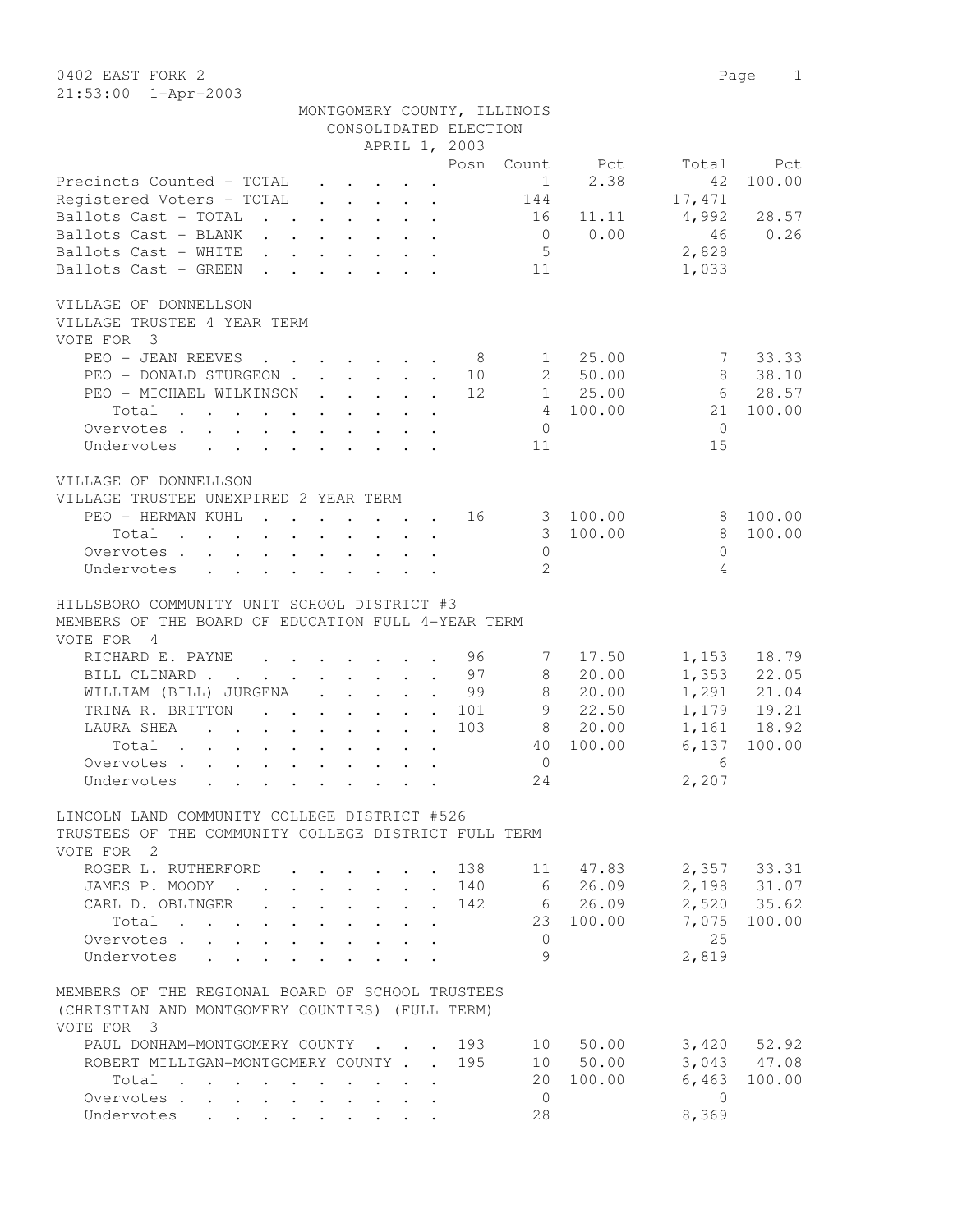| 21. JJ. JU                                                                                                            |                                                                          |               |                                                                                      |        |                      | CONSOLIDATED ELECTION<br>APRIL 1, 2003 | MONTGOMERY COUNTY, ILLINOIS |           |                |          |
|-----------------------------------------------------------------------------------------------------------------------|--------------------------------------------------------------------------|---------------|--------------------------------------------------------------------------------------|--------|----------------------|----------------------------------------|-----------------------------|-----------|----------------|----------|
|                                                                                                                       |                                                                          |               |                                                                                      |        |                      |                                        | Posn Count                  | Pct       | Total          | Pct      |
| Precincts Counted - TOTAL<br>Registered Voters - TOTAL                                                                | $\ddot{\phantom{0}}$                                                     |               | $\cdot$ $\cdot$ $\cdot$ $\cdot$ $\cdot$ $\cdot$                                      |        |                      |                                        | 1<br>588                    | 2.38      | 42<br>17,471   | 100.00   |
| Ballots Cast - TOTAL<br>$\mathbf{r}$ , $\mathbf{r}$ , $\mathbf{r}$ , $\mathbf{r}$                                     |                                                                          |               |                                                                                      |        | $\mathbf{r}$         |                                        | 186                         | 31.63     | 4,992          | 28.57    |
| Ballots Cast - BLANK                                                                                                  |                                                                          |               |                                                                                      |        | $\cdot$ $\cdot$      |                                        | $\overline{\mathbf{3}}$     | 0.51      | 46             | 0.26     |
| Ballots Cast - WHITE                                                                                                  |                                                                          |               |                                                                                      |        |                      |                                        | 50                          |           | 2,828          |          |
| Ballots Cast - GREEN                                                                                                  |                                                                          |               |                                                                                      |        |                      |                                        | 28                          |           | 1,033          |          |
| Ballots Cast - YELLOW                                                                                                 |                                                                          |               |                                                                                      |        |                      |                                        | 108                         |           | 513            |          |
| CITY OF HILLSBORO<br>MAYOR 4 YEAR TERM<br>WILLIAM M. "BILL" BARAN                                                     |                                                                          |               | $\cdot$ $\cdot$ $\cdot$ $\cdot$                                                      |        |                      | - 8                                    |                             | 29 60.42  | 732            | 57.32    |
| RICHARD N. SMALL                                                                                                      |                                                                          |               |                                                                                      |        |                      | 10                                     |                             | 19 39.58  | 545            | 42.68    |
| Total                                                                                                                 |                                                                          |               |                                                                                      | $\sim$ |                      |                                        |                             | 48 100.00 | 1,277          | 100.00   |
| Overvotes.                                                                                                            |                                                                          |               |                                                                                      |        |                      |                                        | $\overline{0}$              |           | 3              |          |
| Undervotes                                                                                                            |                                                                          |               |                                                                                      |        |                      |                                        | 2                           |           | 39             |          |
| CITY OF HILLSBORO                                                                                                     |                                                                          |               |                                                                                      |        |                      |                                        |                             |           |                |          |
| COMMISSIONER 4 YEAR TERM                                                                                              |                                                                          |               |                                                                                      |        |                      |                                        |                             |           |                |          |
| VOTE FOR 4                                                                                                            |                                                                          |               |                                                                                      |        |                      |                                        |                             |           |                |          |
| TERRY L. RICHMOND                                                                                                     |                                                                          |               |                                                                                      |        |                      | 14                                     | 29                          | 17.79     | 714            | 15.96    |
| RUSTY L. KIRBY<br>$\sim$ $\sim$                                                                                       | $\mathbf{r}$ , $\mathbf{r}$ , $\mathbf{r}$ , $\mathbf{r}$ , $\mathbf{r}$ |               |                                                                                      |        | $\mathbf{r}$         | 16                                     | 14                          | 8.59      | 481            | 10.75    |
| GEOFF TROST<br>$\mathbf{r}$ , $\mathbf{r}$ , $\mathbf{r}$ , $\mathbf{r}$                                              | $\mathbf{r}$ , $\mathbf{r}$ , $\mathbf{r}$ , $\mathbf{r}$ , $\mathbf{r}$ |               |                                                                                      |        | $\mathbf{r}$         | 18                                     | 27                          | 16.56     | 804            | 17.97    |
| CONNIE HILL<br>$\mathbf{r}$ , $\mathbf{r}$ , $\mathbf{r}$ , $\mathbf{r}$ , $\mathbf{r}$ , $\mathbf{r}$ , $\mathbf{r}$ |                                                                          |               |                                                                                      |        |                      | 20                                     | 37                          | 22.70     | 730            | 16.32    |
| DENNIS MCCAMMACK                                                                                                      |                                                                          |               |                                                                                      |        |                      | 22                                     | 26                          | 15.95     | 753            | 16.83    |
| VIRGIL BRENT SEAMON                                                                                                   | $\cdot$ $\cdot$ $\cdot$ $\cdot$ $\cdot$ $\cdot$ $\cdot$ $\cdot$          |               |                                                                                      |        |                      | 24                                     | 13                          | 7.98      | 418            | 9.34     |
| DAVID C. BEAL<br>$\mathbf{r}$ , and $\mathbf{r}$ , and $\mathbf{r}$ , and $\mathbf{r}$                                |                                                                          |               |                                                                                      |        |                      | 26                                     |                             | 17 10.43  | 574            | 12.83    |
| Total<br>the contract of the contract of the contract of                                                              |                                                                          |               |                                                                                      |        |                      |                                        | 163                         | 100.00    | 4,474          | 100.00   |
| Overvotes                                                                                                             |                                                                          |               |                                                                                      |        |                      |                                        | $\overline{0}$              |           | -7             |          |
| Undervotes<br>$\cdot$ $\cdot$ $\cdot$ $\cdot$ $\cdot$<br>$\ddot{\phantom{a}}$                                         |                                                                          | $\sim$ $\sim$ |                                                                                      |        |                      |                                        | 37                          |           | 774            |          |
| VILLAGE OF SCHRAM CITY<br>VILLAGE TRUSTEE 4 YEAR TERM<br>VOTE FOR<br>$\overline{\mathbf{3}}$                          |                                                                          |               |                                                                                      |        |                      |                                        |                             |           |                |          |
| IND - SAMUEL J. WHITLOW                                                                                               |                                                                          |               | $\mathbf{r}$ , $\mathbf{r}$ , $\mathbf{r}$ , $\mathbf{r}$                            |        |                      | 8                                      | 74                          | 37.56     | 74             | 37.56    |
| IND - ARTHUR CONRAD<br>$\sim$                                                                                         |                                                                          |               | $\mathbf{L} = \mathbf{L} \mathbf{L} + \mathbf{L} \mathbf{L} + \mathbf{L} \mathbf{L}$ |        | $\ddot{\phantom{a}}$ | 10                                     | 63                          | 31.98     | 63             | 31.98    |
| IND - MICHAEL E. BLAIN                                                                                                |                                                                          |               |                                                                                      |        |                      | 12                                     |                             | 60 30.46  |                | 60 30.46 |
| Total<br>$\mathbf{r}$ , $\mathbf{r}$ , $\mathbf{r}$ , $\mathbf{r}$                                                    |                                                                          |               |                                                                                      |        |                      |                                        | 197                         | 100.00    | 197            | 100.00   |
| Overvotes                                                                                                             |                                                                          |               |                                                                                      |        |                      |                                        | $\overline{0}$              |           | $\mathbf{0}$   |          |
| Undervotes                                                                                                            |                                                                          |               |                                                                                      |        |                      |                                        | 127                         |           | 127            |          |
| VILLAGE OF SCHRAM CITY<br>VILLAGE TRUSTEE UNEXPIRED 2 YEAR TERM                                                       |                                                                          |               |                                                                                      |        |                      |                                        |                             |           |                |          |
| IND - KEVIN H. GUINN                                                                                                  | $\cdot$                                                                  |               |                                                                                      |        |                      | 18                                     |                             | 71 75.53  | 71             | 75.53    |
| IND - DENNIS N. GIBSON                                                                                                | $\mathbf{L}$                                                             | $\mathbf{r}$  |                                                                                      |        |                      | 20                                     | 23                          | 24.47     | 23             | 24.47    |
| Total<br>$\sim$<br>$\sim$ $\sim$ $\sim$ $\sim$ $\sim$                                                                 |                                                                          |               |                                                                                      |        |                      |                                        | 94                          | 100.00    | 94             | 100.00   |
| Overvotes                                                                                                             |                                                                          |               |                                                                                      |        |                      |                                        | $\mathbf{0}$                |           | $\overline{0}$ |          |
| Undervotes                                                                                                            |                                                                          |               |                                                                                      |        |                      |                                        | 14                          |           | 14             |          |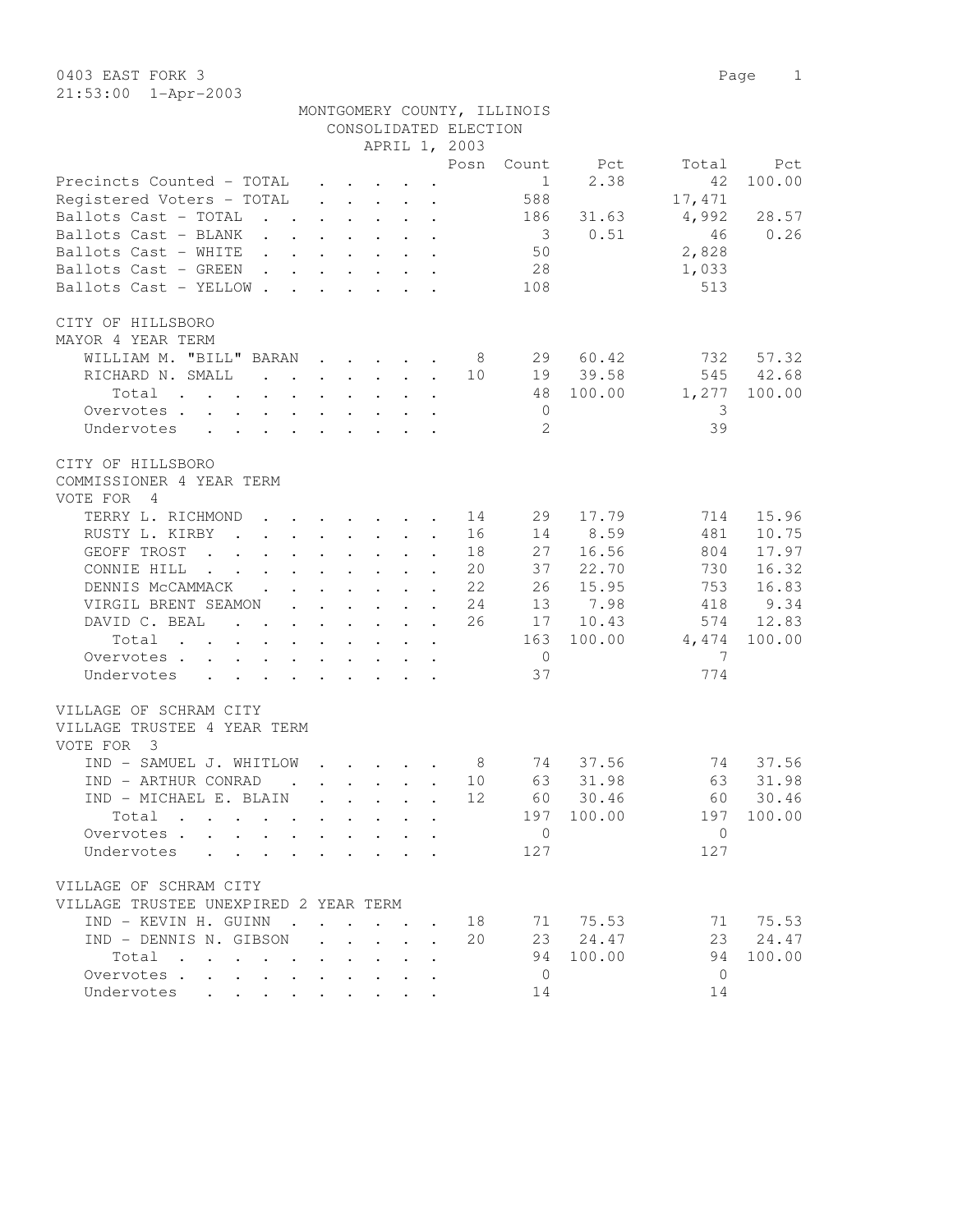| 0403 EAST FORK 3                                     |                |             | 2<br>Page               |
|------------------------------------------------------|----------------|-------------|-------------------------|
| $21:53:00$ $1 - Appr-2003$                           |                |             |                         |
| MONTGOMERY COUNTY, ILLINOIS                          |                |             |                         |
| CONSOLIDATED ELECTION                                |                |             |                         |
| APRIL 1, 2003                                        |                |             |                         |
|                                                      | Posn Count Pct |             | Total Pct               |
| HILLSBORO COMMUNITY UNIT SCHOOL DISTRICT #3          |                |             |                         |
| MEMBERS OF THE BOARD OF EDUCATION FULL 4-YEAR TERM   |                |             |                         |
| VOTE FOR 4                                           |                |             |                         |
| RICHARD E. PAYNE 96                                  | 107            | 21.23 1,153 | 18.79                   |
| BILL CLINARD 97                                      |                | 117 23.21   | 1,353 22.05             |
| WILLIAM (BILL) JURGENA 99                            |                | 96 19.05    | 1,291 21.04             |
| TRINA R. BRITTON 101                                 |                | 89 17.66    | 1,179 19.21             |
| . 103 95 18.85<br>LAURA SHEA                         |                |             | 1,161 18.92             |
| Total                                                |                | 504 100.00  | 6,137 100.00            |
| Overvotes.                                           | $\overline{0}$ |             | $6\overline{6}$         |
| Undervotes                                           | 240            |             | 2,207                   |
|                                                      |                |             |                         |
| LINCOLN LAND COMMUNITY COLLEGE DISTRICT #526         |                |             |                         |
| TRUSTEES OF THE COMMUNITY COLLEGE DISTRICT FULL TERM |                |             |                         |
| VOTE FOR 2                                           |                |             |                         |
| ROGER L. RUTHERFORD<br>$\cdot$ 138                   |                |             | 61  26.52  2,357  33.31 |
| JAMES P. MOODY 140                                   |                | 93 40.43    | 2,198 31.07             |
| CARL D. OBLINGER 142                                 |                | 76 33.04    | 2,520 35.62             |
| Total                                                |                | 230 100.00  | 7,075<br>100.00         |
| Overvotes                                            | $\blacksquare$ |             | 2.5                     |
| Undervotes                                           | 140            |             | 2,819                   |
|                                                      |                |             |                         |
| MEMBERS OF THE REGIONAL BOARD OF SCHOOL TRUSTEES     |                |             |                         |
| (CHRISTIAN AND MONTGOMERY COUNTIES) (FULL TERM)      |                |             |                         |
| VOTE FOR 3                                           |                |             |                         |
| PAUL DONHAM-MONTGOMERY COUNTY 193 127 57.73          |                |             | 3,420 52.92             |
| ROBERT MILLIGAN-MONTGOMERY COUNTY 195                |                | 93 42.27    | 3,043 47.08             |
| Total                                                | 220            | 100.00      | 100.00<br>6,463         |
| Overvotes.                                           | $\bigcirc$     |             | $\bigcap$               |
| Undervotes                                           | 338            |             | 8,369                   |
|                                                      |                |             |                         |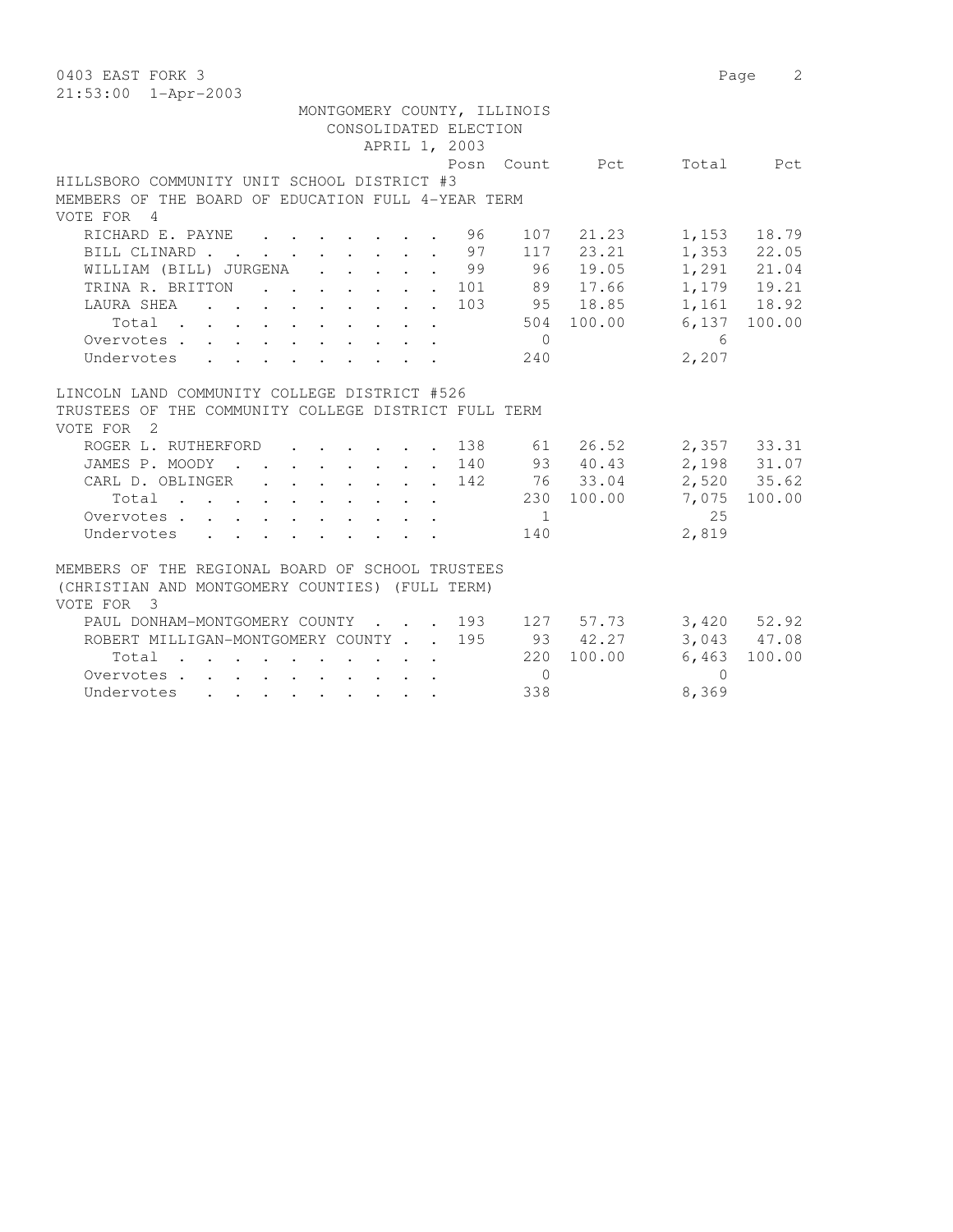0404 EAST FORK 4 Page 1  $21:53:0$ 

| 21:53:00 1-Apr-2003                                                                                         |                                                                                                                                                                                                                                      |                                 |                                                           |                            |                             |           |                |               |
|-------------------------------------------------------------------------------------------------------------|--------------------------------------------------------------------------------------------------------------------------------------------------------------------------------------------------------------------------------------|---------------------------------|-----------------------------------------------------------|----------------------------|-----------------------------|-----------|----------------|---------------|
|                                                                                                             |                                                                                                                                                                                                                                      |                                 |                                                           |                            | MONTGOMERY COUNTY, ILLINOIS |           |                |               |
|                                                                                                             |                                                                                                                                                                                                                                      |                                 |                                                           | CONSOLIDATED ELECTION      |                             |           |                |               |
|                                                                                                             |                                                                                                                                                                                                                                      |                                 |                                                           | APRIL 1, 2003              |                             |           |                |               |
|                                                                                                             |                                                                                                                                                                                                                                      |                                 |                                                           | Posn                       | Count                       | Pct       | Total          | Pct           |
| Precincts Counted - TOTAL                                                                                   |                                                                                                                                                                                                                                      |                                 | $\cdot$ $\cdot$ $\cdot$ $\cdot$ $\cdot$                   |                            | $\mathbf{1}$                | 2.38      | 42             | 100.00        |
| Registered Voters - TOTAL                                                                                   | $\mathbf{L}$                                                                                                                                                                                                                         |                                 | $\ddot{\phantom{a}}$                                      |                            | 266                         |           | 17,471         |               |
| Ballots Cast - TOTAL                                                                                        | $\mathbf{r}$ , $\mathbf{r}$ , $\mathbf{r}$ , $\mathbf{r}$ , $\mathbf{r}$                                                                                                                                                             |                                 |                                                           |                            |                             | 31 11.65  | 4,992          | 28.57         |
| Ballots Cast - BLANK<br>$\mathbf{r}$ , $\mathbf{r}$ , $\mathbf{r}$ , $\mathbf{r}$                           |                                                                                                                                                                                                                                      |                                 | $\cdot$ $\cdot$                                           |                            |                             | 1 0.38    | 46             | 0.26          |
| Ballots Cast - WHITE                                                                                        | $\mathbf{r} = \mathbf{r} \times \mathbf{r}$ , where $\mathbf{r} = \mathbf{r} \times \mathbf{r}$ , where                                                                                                                              |                                 |                                                           |                            | 19                          |           | 2,828          |               |
| Ballots Cast - GREEN                                                                                        | <u>na na manang mga sangayon ng mga sangayon ng mga sangayon ng mga sangayon ng mga sangayon ng mga sangayon ng mga sangayon ng mga sangayon ng mga sangayon ng mga sangayon ng mga sangayon ng mga sangayon ng mga sangayon ng </u> |                                 |                                                           |                            | 12                          |           | 1,033          |               |
|                                                                                                             |                                                                                                                                                                                                                                      |                                 |                                                           |                            |                             |           |                |               |
| CITY OF COFFEEN                                                                                             |                                                                                                                                                                                                                                      |                                 |                                                           |                            |                             |           |                |               |
| MAYOR 4 YEAR TERM                                                                                           |                                                                                                                                                                                                                                      |                                 |                                                           |                            |                             |           |                |               |
| DALE NOWLAN                                                                                                 |                                                                                                                                                                                                                                      |                                 |                                                           | - 8                        |                             | 11 100.00 | 46             | 100.00        |
| Total.<br>$\mathbf{r}$ , $\mathbf{r}$ , $\mathbf{r}$ , $\mathbf{r}$ , $\mathbf{r}$                          | $\mathbf{r}$ , $\mathbf{r}$ , $\mathbf{r}$ , $\mathbf{r}$                                                                                                                                                                            |                                 |                                                           |                            | 11                          | 100.00    | 46             | 100.00        |
| Overvotes .<br>$\mathbf{r}$ , $\mathbf{r}$ , $\mathbf{r}$ , $\mathbf{r}$ , $\mathbf{r}$ , $\mathbf{r}$      |                                                                                                                                                                                                                                      |                                 |                                                           |                            | $\circ$                     |           | $\overline{0}$ |               |
|                                                                                                             |                                                                                                                                                                                                                                      |                                 |                                                           |                            | 8                           |           |                |               |
| Undervotes<br>$\mathbf{r}$ , $\mathbf{r}$ , $\mathbf{r}$ , $\mathbf{r}$ , $\mathbf{r}$ , $\mathbf{r}$       |                                                                                                                                                                                                                                      |                                 |                                                           |                            |                             |           | 18             |               |
| CITY OF COFFEEN                                                                                             |                                                                                                                                                                                                                                      |                                 |                                                           |                            |                             |           |                |               |
| COMMISSIONER 4 YEAR TERM                                                                                    |                                                                                                                                                                                                                                      |                                 |                                                           |                            |                             |           |                |               |
| VOTE FOR 4                                                                                                  |                                                                                                                                                                                                                                      |                                 |                                                           |                            |                             |           |                |               |
| DANY BAKER<br>$\mathbf{a}$ and $\mathbf{a}$ and $\mathbf{a}$                                                |                                                                                                                                                                                                                                      | $\cdot$ $\cdot$ $\cdot$ $\cdot$ | $\sim$ $\sim$                                             | 16                         | 14                          | 40.00     | 50             | 36.50         |
| BEVERLY GREENWOOD                                                                                           |                                                                                                                                                                                                                                      |                                 | $\ddot{\phantom{a}}$                                      | 18<br>$\mathbf{r}$         |                             | 10 28.57  | 45             | 32.85         |
| ELBERT "ELBO" GRINDLEY                                                                                      |                                                                                                                                                                                                                                      |                                 | $\mathbf{r}$ , $\mathbf{r}$ , $\mathbf{r}$ , $\mathbf{r}$ | 20<br>$\mathbf{r}$         |                             | 11 31.43  | 42             | 30.66         |
| Total                                                                                                       |                                                                                                                                                                                                                                      |                                 |                                                           | $\mathbf{r}$               |                             | 35 100.00 | 137            | 100.00        |
| Overvotes.                                                                                                  |                                                                                                                                                                                                                                      |                                 |                                                           |                            | $\overline{0}$              |           | $\Omega$       |               |
|                                                                                                             |                                                                                                                                                                                                                                      |                                 |                                                           |                            |                             |           |                |               |
| Undervotes                                                                                                  |                                                                                                                                                                                                                                      |                                 |                                                           |                            | 41                          |           | 119            |               |
| HILLSBORO COMMUNITY UNIT SCHOOL DISTRICT #3                                                                 |                                                                                                                                                                                                                                      |                                 |                                                           |                            |                             |           |                |               |
| MEMBERS OF THE BOARD OF EDUCATION FULL 4-YEAR TERM                                                          |                                                                                                                                                                                                                                      |                                 |                                                           |                            |                             |           |                |               |
| VOTE FOR<br>$\overline{4}$                                                                                  |                                                                                                                                                                                                                                      |                                 |                                                           |                            |                             |           |                |               |
|                                                                                                             |                                                                                                                                                                                                                                      |                                 |                                                           |                            |                             |           |                |               |
| RICHARD E. PAYNE<br>$\mathbf{r}$ , $\mathbf{r}$ , $\mathbf{r}$ , $\mathbf{r}$                               |                                                                                                                                                                                                                                      |                                 |                                                           | 96<br>$\ddot{\phantom{a}}$ | 17                          | 19.54     | 1,153          | 18.79         |
| BILL CLINARD                                                                                                |                                                                                                                                                                                                                                      |                                 |                                                           | 97                         | 19                          | 21.84     |                | $1,353$ 22.05 |
| WILLIAM (BILL) JURGENA                                                                                      |                                                                                                                                                                                                                                      |                                 |                                                           | . 99                       | 16                          | 18.39     |                | 1,291 21.04   |
| TRINA R. BRITTON                                                                                            | $\mathbf{r}$ , $\mathbf{r}$ , $\mathbf{r}$ , $\mathbf{r}$ , $\mathbf{r}$                                                                                                                                                             |                                 |                                                           | 101                        |                             | 19 21.84  |                | 1,179 19.21   |
| LAURA SHEA<br>$\mathbf{r}$ , and $\mathbf{r}$ , and $\mathbf{r}$ , and $\mathbf{r}$<br>$\ddot{\phantom{a}}$ |                                                                                                                                                                                                                                      |                                 |                                                           | 103                        |                             | 16 18.39  |                | 1,161 18.92   |
| Total                                                                                                       |                                                                                                                                                                                                                                      |                                 |                                                           |                            | 87                          | 100.00    | 6,137          | 100.00        |
| Overvotes                                                                                                   |                                                                                                                                                                                                                                      |                                 |                                                           |                            | $\mathbf{0}$                |           | 6              |               |
| Undervotes<br>$\bullet$ . In the set of $\mathcal{O}(\mathbb{R}^d)$                                         | $\mathcal{A}(\mathbf{r})$ , and $\mathcal{A}(\mathbf{r})$ , and $\mathcal{A}(\mathbf{r})$                                                                                                                                            |                                 |                                                           |                            | 37                          |           | 2,207          |               |

## LINCOLN LAND COMMUNITY COLLEGE DISTRICT #526 TRUSTEES OF THE COMMUNITY COLLEGE DISTRICT FULL TERM  $V$  $Q$ TE FOR  $Q$

| VOTE FOR                                                                                                                                     |              |                 |
|----------------------------------------------------------------------------------------------------------------------------------------------|--------------|-----------------|
| 138<br>ROGER L. RUTHERFORD<br>$\cdot$ $\cdot$ $\cdot$ $\cdot$                                                                                | 9<br>21.95   | 2,357<br>33.31  |
| 140<br>JAMES P. MOODY<br>$\ddot{\phantom{0}}$                                                                                                | 34.15<br>14  | 2,198<br>31.07  |
| 142<br>CARL D. OBLINGER<br><b>Contractor</b><br>$\sim$                                                                                       | 43.90<br>18  | 2,520 35.62     |
| Total<br>the contract of the contract of the contract of the contract of the contract of the contract of the contract of                     | 100.00<br>41 | 7,075<br>100.00 |
| Overvotes.<br>$\sim$ $\sim$ $\sim$                                                                                                           | $\Omega$     | 25              |
| Undervotes                                                                                                                                   | 21           | 2,819           |
|                                                                                                                                              |              |                 |
| MEMBERS OF THE REGIONAL BOARD OF SCHOOL TRUSTEES                                                                                             |              |                 |
| (CHRISTIAN AND MONTGOMERY COUNTIES) (FULL TERM)                                                                                              |              |                 |
| VOTE FOR 3                                                                                                                                   |              |                 |
| PAUL DONHAM-MONTGOMERY COUNTY<br>193<br>$\mathbf{r}$ , $\mathbf{r}$ , $\mathbf{r}$ , $\mathbf{r}$                                            | 55.81<br>2.4 | 3,420<br>52.92  |
| 195<br>ROBERT MILLIGAN-MONTGOMERY COUNTY                                                                                                     | 19<br>44.19  | 3,043 47.08     |
| Total<br><b>Contract Contract Contract</b><br>$\sim$                                                                                         | 100.00<br>43 | 100.00<br>6,463 |
| Overvotes.<br>$\overline{\phantom{a}}$<br>$\sim$<br>$\sim$<br>$\sim$                                                                         | $\Omega$     |                 |
| Undervotes<br>$\bullet$<br>$\ddot{\phantom{a}}$<br>$\sim 100$<br><b>Contract Contract</b><br>$\sim$ $\sim$ $\sim$<br>$\sim$ $\sim$<br>$\sim$ | 50           | 8,369           |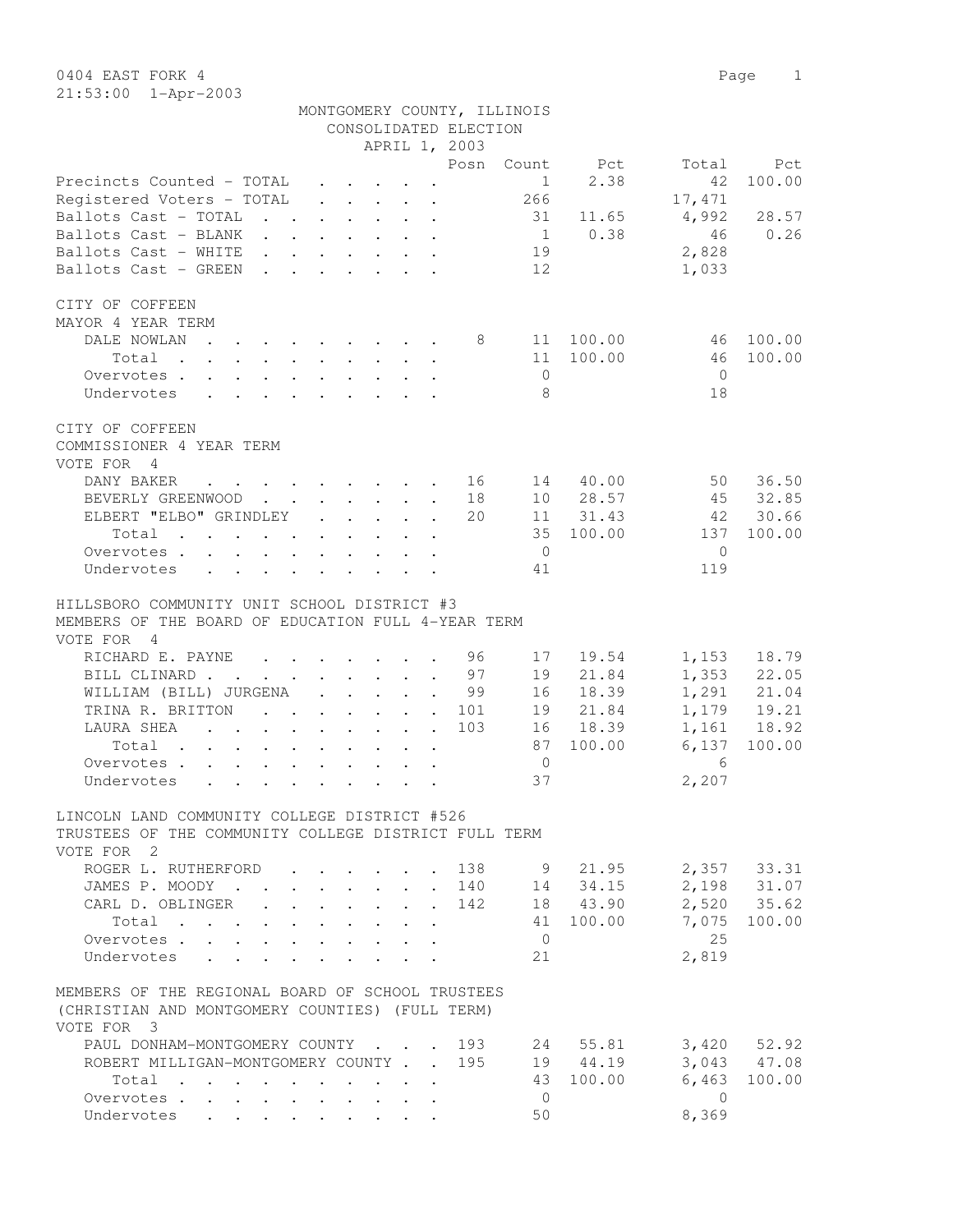0501 FILLMORE 2012 Page 2013  $21:53:00 1$ 

| $21:53:00$ $1 - Appr-2003$                         |                |                          |                                                                                                                                                                                                                                    |  |                                                                       |  |                       |                             |              |                                             |             |
|----------------------------------------------------|----------------|--------------------------|------------------------------------------------------------------------------------------------------------------------------------------------------------------------------------------------------------------------------------|--|-----------------------------------------------------------------------|--|-----------------------|-----------------------------|--------------|---------------------------------------------|-------------|
|                                                    |                |                          |                                                                                                                                                                                                                                    |  |                                                                       |  |                       | MONTGOMERY COUNTY, ILLINOIS |              |                                             |             |
|                                                    |                |                          |                                                                                                                                                                                                                                    |  |                                                                       |  | CONSOLIDATED ELECTION |                             |              |                                             |             |
|                                                    |                |                          |                                                                                                                                                                                                                                    |  |                                                                       |  | APRIL 1, 2003         |                             |              |                                             |             |
|                                                    |                |                          |                                                                                                                                                                                                                                    |  |                                                                       |  | Posn                  |                             | Count Pct    | Total                                       | Pct         |
| Precincts Counted - TOTAL                          |                |                          |                                                                                                                                                                                                                                    |  | $\cdot$ $\cdot$ $\cdot$ $\cdot$ $\cdot$ $\cdot$                       |  |                       | 1                           | 2.38         | 42                                          | 100.00      |
| Registered Voters - TOTAL                          |                |                          |                                                                                                                                                                                                                                    |  | $\cdot$ $\cdot$ $\cdot$ $\cdot$ $\cdot$                               |  |                       | 461                         |              | 17,471                                      |             |
| Ballots Cast - TOTAL                               |                |                          | $\mathbf{r}$ . The set of the set of the set of $\mathbf{r}$                                                                                                                                                                       |  |                                                                       |  |                       |                             |              | 54 11.71 4,992 28.57                        |             |
| Ballots Cast - BLANK                               |                |                          | $\mathbf{r}$ , $\mathbf{r}$ , $\mathbf{r}$ , $\mathbf{r}$ , $\mathbf{r}$ , $\mathbf{r}$                                                                                                                                            |  |                                                                       |  |                       | 1                           | 0.22         | 46                                          | 0.26        |
| Ballots Cast - WHITE                               |                |                          | $\mathbf{r}$ . The set of the set of the set of $\mathbf{r}$                                                                                                                                                                       |  |                                                                       |  |                       | $\Omega$                    |              | 2,828                                       |             |
| Ballots Cast - GREEN                               |                |                          | $\mathcal{A}$ . The set of the set of the set of the set of the set of the set of the set of the set of the set of the set of the set of the set of the set of the set of the set of the set of the set of the set of the set of t |  |                                                                       |  |                       | 6                           |              | 1,033                                       |             |
| Ballots Cast - YELLOW                              |                |                          |                                                                                                                                                                                                                                    |  |                                                                       |  |                       | 36                          |              | 513                                         |             |
| Ballots Cast - BLUE                                |                |                          |                                                                                                                                                                                                                                    |  | $\mathbf{r}$ and $\mathbf{r}$ and $\mathbf{r}$ and $\mathbf{r}$       |  |                       | 12                          |              | 170                                         |             |
| VILLAGE OF FILLMORE                                |                |                          |                                                                                                                                                                                                                                    |  |                                                                       |  |                       |                             |              |                                             |             |
| VILLAGE TRUSTEE 4 YEAR TERM                        |                |                          |                                                                                                                                                                                                                                    |  |                                                                       |  |                       |                             |              |                                             |             |
| VOTE FOR                                           | - 3            |                          |                                                                                                                                                                                                                                    |  |                                                                       |  |                       |                             |              |                                             |             |
| CIT - LARRY A. MAY                                 |                |                          |                                                                                                                                                                                                                                    |  |                                                                       |  |                       |                             | 8 33 32.35   |                                             | 33 32.35    |
|                                                    |                |                          |                                                                                                                                                                                                                                    |  |                                                                       |  |                       |                             |              | CIT - DAVID E. SAMPSON 10 35 34.31 35 34.31 |             |
| CIT - JOE J. BLACK                                 |                |                          |                                                                                                                                                                                                                                    |  |                                                                       |  | 12                    |                             | 34 33.33     |                                             | 34 33.33    |
|                                                    |                | Total                    |                                                                                                                                                                                                                                    |  |                                                                       |  |                       | 102                         | 100.00       | 102                                         | 100.00      |
| Overvotes.                                         |                |                          |                                                                                                                                                                                                                                    |  |                                                                       |  |                       | $\Omega$                    |              | $\Omega$                                    |             |
| Undervotes                                         |                | <b>Service Control</b>   |                                                                                                                                                                                                                                    |  |                                                                       |  |                       | 6                           |              | 6                                           |             |
| HILLSBORO COMMUNITY UNIT SCHOOL DISTRICT #3        |                |                          |                                                                                                                                                                                                                                    |  |                                                                       |  |                       |                             |              |                                             |             |
| MEMBERS OF THE BOARD OF EDUCATION FULL 4-YEAR TERM |                |                          |                                                                                                                                                                                                                                    |  |                                                                       |  |                       |                             |              |                                             |             |
| VOTE FOR                                           | $\overline{4}$ |                          |                                                                                                                                                                                                                                    |  |                                                                       |  |                       |                             |              |                                             |             |
| RICHARD E. PAYNE                                   |                |                          |                                                                                                                                                                                                                                    |  | $\cdot$ $\cdot$ $\cdot$ $\cdot$ $\cdot$ $\cdot$ $\cdot$               |  |                       |                             | $96$ 2 15.38 |                                             | 1,153 18.79 |
| BILL CLINARD.                                      |                | <b>Contract Contract</b> |                                                                                                                                                                                                                                    |  | $\mathbf{r}$ , and $\mathbf{r}$ , and $\mathbf{r}$ , and $\mathbf{r}$ |  | 97                    | $\overline{4}$              | 30.77        | 1,353                                       | 22.05       |

| BILL CLINARD 97                               |  |  |  |  |  |    | 4 30.77   |       | 1,353 22.05  |
|-----------------------------------------------|--|--|--|--|--|----|-----------|-------|--------------|
| WILLIAM (BILL) JURGENA 99                     |  |  |  |  |  |    | 1 7.69    |       | 1,291 21.04  |
| TRINA R. BRITTON 101                          |  |  |  |  |  |    | 3 23.08   |       | 1,179 19.21  |
|                                               |  |  |  |  |  |    | 3 23.08   |       | 1,161 18.92  |
| Total                                         |  |  |  |  |  |    | 13 100.00 |       | 6,137 100.00 |
| Overvotes $\cdots$ $\cdots$ $\cdots$ $\cdots$ |  |  |  |  |  |    |           |       |              |
| Undervotes                                    |  |  |  |  |  | 11 |           | 2,207 |              |
|                                               |  |  |  |  |  |    |           |       |              |

## NOKOMIS COMMUNITY UNIT SCHOOL DISTRICT #22 MEMBERS OF THE BOARD OF EDUCATION FULL 4-YEAR TERM VOTE FOR 3 DENNIS STEWART . . . . . . . 96 40 36.70 442 34.00

| JIM EISENBARTH 98     |  |  |  |  |     | 36 33.03   |     | 489 37.62    |
|-----------------------|--|--|--|--|-----|------------|-----|--------------|
| MARK J. BERTOLINO 100 |  |  |  |  |     | 33 30.28   |     | 369 28.38    |
| Total                 |  |  |  |  |     | 109 100.00 |     | 1,300 100.00 |
| Overvotes             |  |  |  |  |     |            |     |              |
| Undervotes            |  |  |  |  | -35 |            | 440 |              |
|                       |  |  |  |  |     |            |     |              |

## VANDALIA COMMUNITY UNIT SCHOOL DISTRICT #203 MEMBERS OF THE BOARD OF EDUCATION FULL 4-YEAR TERM VOTE FOR 3

| JAY G. SMITH  |                 |  |                                                                                          |  |  | 93 |        | 8.33   |
|---------------|-----------------|--|------------------------------------------------------------------------------------------|--|--|----|--------|--------|
| JOHN GEHRKE   |                 |  | $\mathbf{r}$ , and $\mathbf{r}$ , and $\mathbf{r}$ , and $\mathbf{r}$                    |  |  | 94 |        | 16.67  |
| LARRY EMERICK |                 |  |                                                                                          |  |  | 95 | 8      | 33.33  |
| AMY PYLE      |                 |  |                                                                                          |  |  | 97 | $\sim$ | 20.83  |
| PETE LEDUC    |                 |  |                                                                                          |  |  | 99 | $\sim$ | 20.83  |
| Total .       |                 |  | $\mathbf{r}$ , and $\mathbf{r}$ , and $\mathbf{r}$ , and $\mathbf{r}$ , and $\mathbf{r}$ |  |  |    | 24     | 100.00 |
| Overvotes.    |                 |  |                                                                                          |  |  |    |        |        |
| Undervotes    | $\cdot$ $\cdot$ |  | and the state of the state of the                                                        |  |  |    |        |        |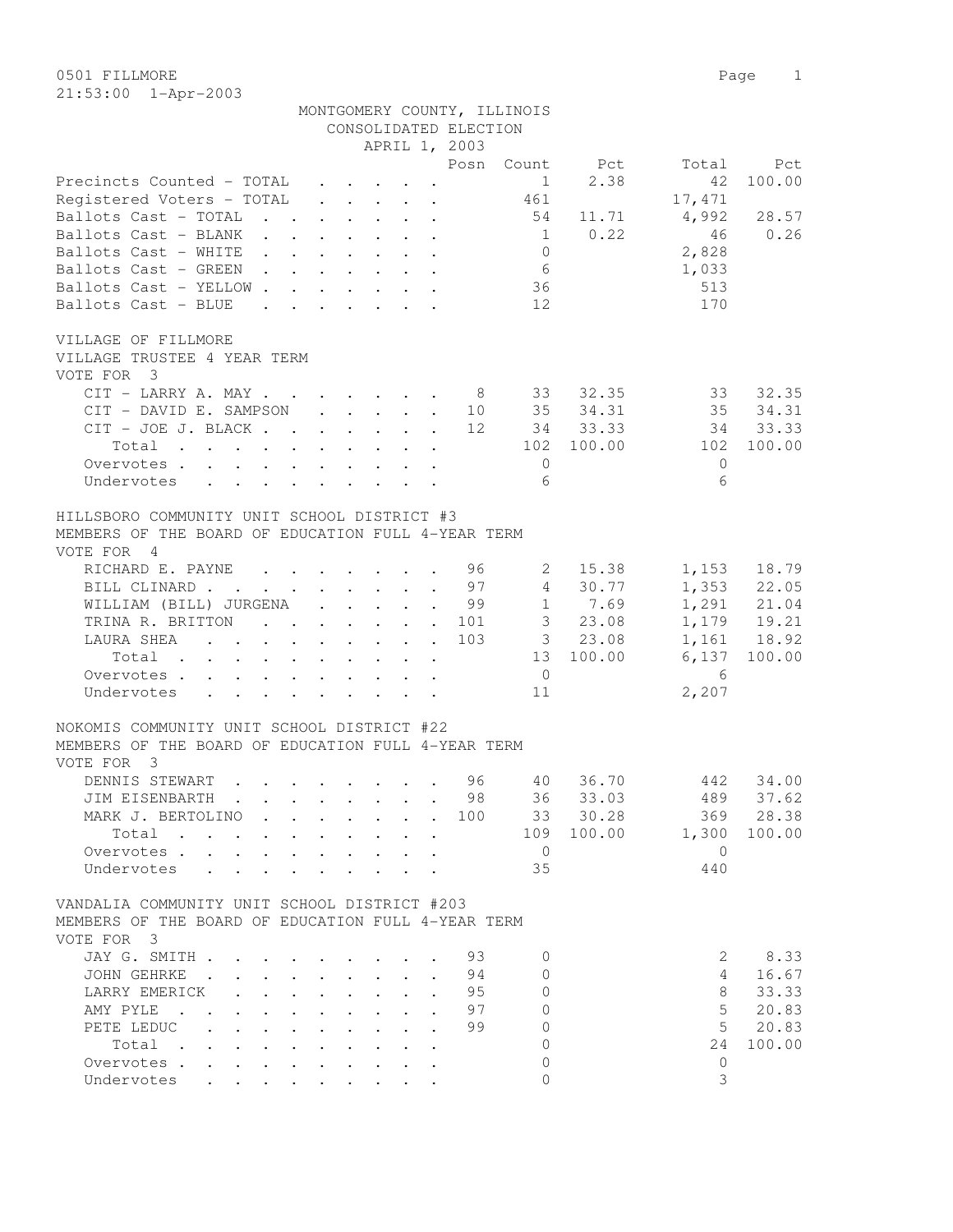0501 FILLMORE 2 21:53:00 1-Apr-2003

| MONTGOMERY COUNTY, ILLINOIS                                                                                          |                |                       |
|----------------------------------------------------------------------------------------------------------------------|----------------|-----------------------|
| CONSOLIDATED ELECTION                                                                                                |                |                       |
| APRIL 1, 2003                                                                                                        |                |                       |
|                                                                                                                      | Posn Count Pct | Total Pct             |
| VANDALIA COMMUNITY UNIT SCHOOL DISTRICT #203                                                                         |                |                       |
| MEMBERS OF THE BOARD OF EDUCATION UNEXP. 2-YR. TERM                                                                  |                |                       |
| JOE LAWSON<br>. 103                                                                                                  | $\Omega$       | 7 100.00              |
| Total $\cdot$                                                                                                        | $\Omega$       | 100.00<br>$7^{\circ}$ |
| Overvotes.                                                                                                           | $\mathbf{0}$   | $\circ$               |
| Undervotes                                                                                                           | $\Omega$       | $\mathfrak{L}$        |
| LINCOLN LAND COMMUNITY COLLEGE DISTRICT #526                                                                         |                |                       |
| TRUSTEES OF THE COMMUNITY COLLEGE DISTRICT FULL TERM                                                                 |                |                       |
| VOTE FOR 2                                                                                                           |                |                       |
| ROGER L. RUTHERFORD 138 25 30.86                                                                                     |                | 2,357 33.31           |
| JAMES P. MOODY 140 25 30.86                                                                                          |                | 2,198 31.07           |
| CARL D. OBLINGER 142 31 38.27                                                                                        |                | 2,520 35.62           |
| Total                                                                                                                | 81 100.00      | 7,075 100.00          |
| Overvotes                                                                                                            | $\overline{0}$ | 25                    |
| Undervotes                                                                                                           | 27             | 2,819                 |
|                                                                                                                      |                |                       |
| KASKASKIA COMMUNITY COLLEGE DISTRICT #501                                                                            |                |                       |
| TRUSTEES OF THE COMMUNITY COLLEGE DISTRICT FULL TERM                                                                 |                |                       |
| VOTE FOR 3                                                                                                           |                |                       |
| ROBERT L. FUNDERBURK 138                                                                                             | 0              | 8<br>34.78            |
| JIM BEASLEY 140                                                                                                      | $\mathbf{0}$   | 7 30.43               |
| LOUIS L. FOGLEMAN 142                                                                                                | $\mathbf 0$    | 34.78<br>8            |
| Total                                                                                                                | $\circ$        | 23 100.00             |
| Overvotes.                                                                                                           | $\mathbb O$    | $\bigcirc$            |
| Undervotes<br>$\mathbf{r}$ , $\mathbf{r}$ , $\mathbf{r}$ , $\mathbf{r}$ , $\mathbf{r}$ , $\mathbf{r}$                | $\bigcap$      | 10                    |
|                                                                                                                      |                |                       |
| MEMBERS OF THE REGIONAL BOARD OF SCHOOL TRUSTEES                                                                     |                |                       |
| (CHRISTIAN AND MONTGOMERY COUNTIES) (FULL TERM)                                                                      |                |                       |
| VOTE FOR 3                                                                                                           |                |                       |
| PAUL DONHAM-MONTGOMERY COUNTY 193 35 46.67                                                                           |                | $3,420$ 52.92         |
| ROBERT MILLIGAN-MONTGOMERY COUNTY 195                                                                                | 40 53.33       | 3,043 47.08           |
|                                                                                                                      | 75 100.00      | 6,463 100.00          |
| Total                                                                                                                |                |                       |
| Overvotes                                                                                                            | $\overline{0}$ | $\bigcirc$            |
| Undervotes<br>$\mathbf{r}$ , $\mathbf{r}$ , $\mathbf{r}$ , $\mathbf{r}$ , $\mathbf{r}$ , $\mathbf{r}$ , $\mathbf{r}$ | 87             | 8,369                 |
| MEMBERS OF THE REGIONAL BOARD OF SCHOOL TRUSTEES                                                                     |                |                       |
| (BOND, EFFINGHAM AND FAYETTE COUNTIES) (FULL TERM)                                                                   |                |                       |
| VOTE FOR 3                                                                                                           |                |                       |
| ROBERT D. AMBROSE-BOND COUNTY<br>193                                                                                 | 0              | 7 33.33               |
| CARL LINDELL MARTIE-FAYETTE COUNTY<br>195                                                                            | 0              | 38.10<br>8            |
| ROGER A. WORMAN-EFFINGHAM COUNTY .<br>197                                                                            | 0              | 6 28.57               |
| Total                                                                                                                | 0              | 21<br>100.00          |
| Overvotes                                                                                                            | $\Omega$       | $\Omega$              |
| Undervotes<br>$\mathbf{L} = \mathbf{L} \times \mathbf{L} = \mathbf{L} \times \mathbf{L}$                             | $\Omega$       | 6                     |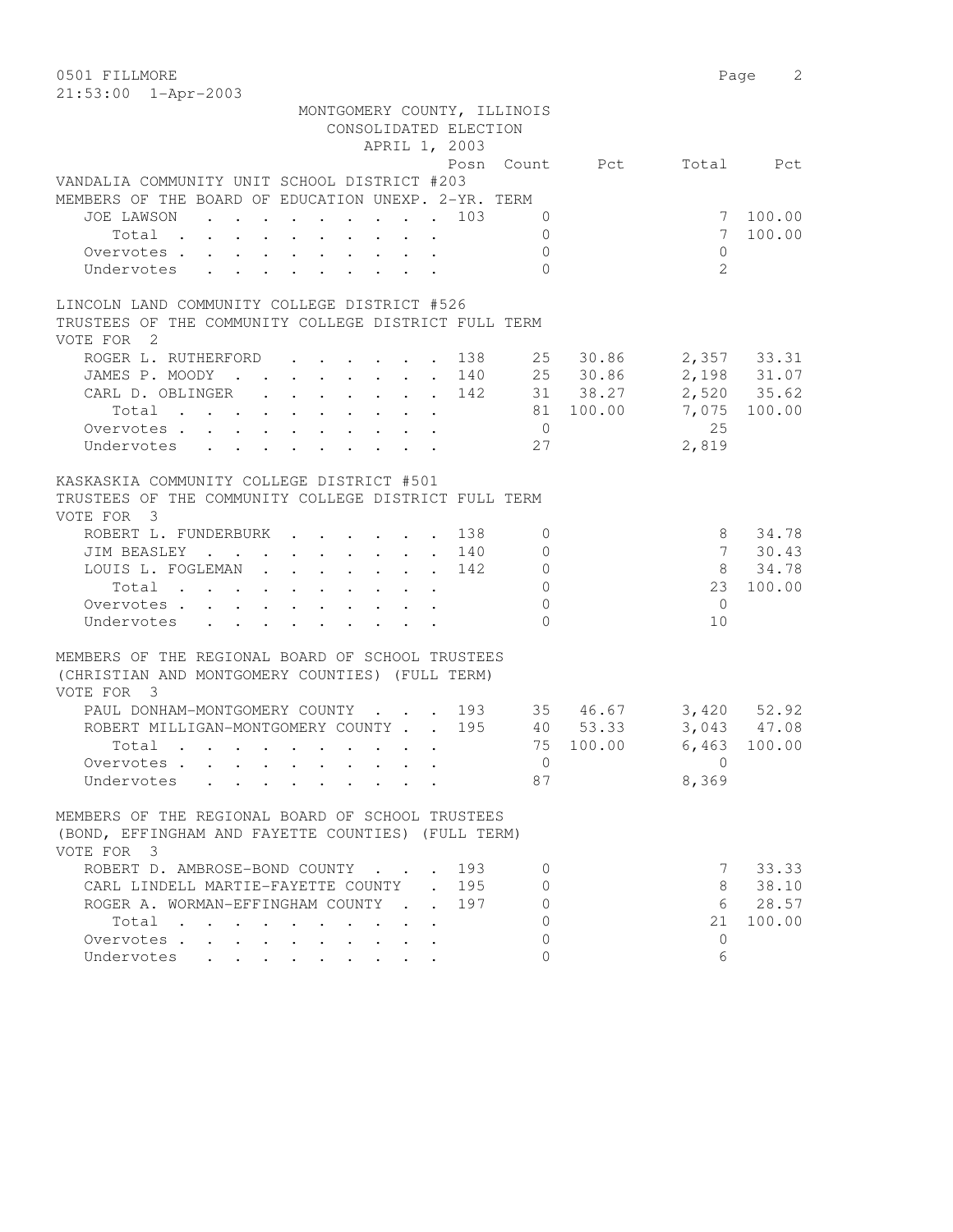0601 GRISHAM 1 Page 1 21:53:00 1-Apr-2003

MONTGOMERY COUNTY, ILLINOIS

|                                                                                                                                                                                                                                                              |                                                   |                                                                                         | CONSOLIDATED ELECTION          |                                |                            |
|--------------------------------------------------------------------------------------------------------------------------------------------------------------------------------------------------------------------------------------------------------------|---------------------------------------------------|-----------------------------------------------------------------------------------------|--------------------------------|--------------------------------|----------------------------|
|                                                                                                                                                                                                                                                              |                                                   | APRIL 1, 2003                                                                           |                                |                                |                            |
|                                                                                                                                                                                                                                                              |                                                   |                                                                                         | Posn                           | Count Pct                      | Total<br>Pct               |
| Precincts Counted - TOTAL                                                                                                                                                                                                                                    |                                                   | $\mathbf{r}$ , $\mathbf{r}$ , $\mathbf{r}$ , $\mathbf{r}$                               |                                | 2.38<br>$1 \quad \blacksquare$ | 100.00<br>42               |
| Registered Voters - TOTAL                                                                                                                                                                                                                                    | $\ddot{\phantom{0}}$                              | $\cdot$ $\cdot$ $\cdot$ $\cdot$ $\cdot$                                                 | 259                            |                                | 17,471                     |
| Ballots Cast - TOTAL                                                                                                                                                                                                                                         |                                                   | $\mathbf{r}$ , $\mathbf{r}$ , $\mathbf{r}$ , $\mathbf{r}$ , $\mathbf{r}$ , $\mathbf{r}$ | 46                             | 17.76                          | 4,992<br>28.57             |
| Ballots Cast - BLANK                                                                                                                                                                                                                                         |                                                   |                                                                                         | 1                              | 0.39                           | 46<br>0.26                 |
| Ballots Cast - WHITE                                                                                                                                                                                                                                         |                                                   |                                                                                         | $\overline{0}$                 |                                | 2,828                      |
| Ballots Cast - GREEN                                                                                                                                                                                                                                         |                                                   |                                                                                         | 4                              |                                | 1,033                      |
| Ballots Cast - YELLOW                                                                                                                                                                                                                                        |                                                   |                                                                                         | 42                             |                                | 513                        |
| Ballots Cast - BLUE<br>$\mathbf{r}$ , $\mathbf{r}$ , $\mathbf{r}$ , $\mathbf{r}$ , $\mathbf{r}$                                                                                                                                                              |                                                   |                                                                                         | $\bigcirc$                     |                                | 170                        |
|                                                                                                                                                                                                                                                              |                                                   |                                                                                         |                                |                                |                            |
| VILLAGE OF PANAMA                                                                                                                                                                                                                                            |                                                   |                                                                                         |                                |                                |                            |
| VILLAGE TRUSTEE 4 YEAR TERM                                                                                                                                                                                                                                  |                                                   |                                                                                         |                                |                                |                            |
| VOTE FOR 3                                                                                                                                                                                                                                                   |                                                   |                                                                                         |                                |                                |                            |
| CIT - EUGENE McCARIO                                                                                                                                                                                                                                         |                                                   |                                                                                         | 8<br>10<br>34                  | 24.07<br>26<br>31.48           | 26<br>24.07<br>34<br>31.48 |
| $CIT - OTTO RAU$<br>CIT - SHARON PHILLIPS.                                                                                                                                                                                                                   |                                                   | $\mathbf{r}$ , $\mathbf{r}$ , $\mathbf{r}$ , $\mathbf{r}$                               | 30<br>12                       | 27.78                          | 27.78<br>30                |
| $IND - JACK D. GREGORY$                                                                                                                                                                                                                                      |                                                   |                                                                                         | 14                             | 18  16.67                      | 16.67                      |
|                                                                                                                                                                                                                                                              |                                                   |                                                                                         |                                |                                | 18<br>100.00               |
| the contract of the contract of the contract of the<br>Total                                                                                                                                                                                                 |                                                   |                                                                                         | 108                            | 100.00                         | 108                        |
| Overvotes.                                                                                                                                                                                                                                                   |                                                   |                                                                                         | $\overline{0}$                 |                                | $\mathbf{0}$               |
| Undervotes                                                                                                                                                                                                                                                   |                                                   |                                                                                         | 18                             |                                | 18                         |
| BOND COUNTY COMMUNITY UNIT SCHOOL DISTRICT #2                                                                                                                                                                                                                |                                                   |                                                                                         |                                |                                |                            |
| MEMBERS OF THE BOARD OF EDUCATION FULL 4-YEAR TERM                                                                                                                                                                                                           |                                                   |                                                                                         |                                |                                |                            |
| VOTE FOR 3                                                                                                                                                                                                                                                   |                                                   |                                                                                         |                                |                                |                            |
|                                                                                                                                                                                                                                                              |                                                   |                                                                                         | 96                             |                                | $\circ$                    |
| TOM DOLL<br>$\mathbf{r}$ . The contribution of the contribution of the contribution of the contribution of the contribution of the contribution of the contribution of the contribution of the contribution of the contribution of the contri<br>ROGER STAFF |                                                   |                                                                                         | $\mathbf{0}$<br>98<br>$\Omega$ |                                | $\Omega$                   |
| Total                                                                                                                                                                                                                                                        |                                                   |                                                                                         | $\Omega$                       |                                | $\Omega$                   |
| Overvotes.                                                                                                                                                                                                                                                   |                                                   |                                                                                         | $\Omega$                       |                                | $\Omega$                   |
| Undervotes                                                                                                                                                                                                                                                   |                                                   |                                                                                         | $\bigcap$                      |                                | $\Omega$                   |
|                                                                                                                                                                                                                                                              |                                                   |                                                                                         |                                |                                |                            |
| HILLSBORO COMMUNITY UNIT SCHOOL DISTRICT #3                                                                                                                                                                                                                  |                                                   |                                                                                         |                                |                                |                            |
| MEMBERS OF THE BOARD OF EDUCATION FULL 4-YEAR TERM                                                                                                                                                                                                           |                                                   |                                                                                         |                                |                                |                            |
| VOTE FOR<br>$\overline{4}$                                                                                                                                                                                                                                   |                                                   |                                                                                         |                                |                                |                            |
| RICHARD E. PAYNE<br>$\mathbf{r}$ , $\mathbf{r}$ , $\mathbf{r}$ , $\mathbf{r}$ , $\mathbf{r}$                                                                                                                                                                 |                                                   |                                                                                         | 96<br>22                       | 18.03                          | 1,153<br>18.79             |
| BILL CLINARD                                                                                                                                                                                                                                                 |                                                   |                                                                                         | 25<br>97                       | 20.49                          | $1,353$ 22.05              |
| WILLIAM (BILL) JURGENA 99                                                                                                                                                                                                                                    |                                                   |                                                                                         | 25                             | 20.49                          | 1,291<br>21.04             |
| TRINA R. BRITTON<br>$\mathbf{r}$ , and $\mathbf{r}$ , and $\mathbf{r}$ , and $\mathbf{r}$ , and $\mathbf{r}$                                                                                                                                                 |                                                   |                                                                                         | 101                            | 25<br>20.49                    | 1,179<br>19.21             |
| LAURA SHEA<br>$\mathbf{r}$ , and $\mathbf{r}$ , and $\mathbf{r}$ , and $\mathbf{r}$ , and $\mathbf{r}$                                                                                                                                                       |                                                   |                                                                                         | 25<br>103                      | 20.49                          | 1,161<br>18.92             |
| Total                                                                                                                                                                                                                                                        |                                                   |                                                                                         | 122                            | 100.00                         | 6,137<br>100.00            |
| Overvotes                                                                                                                                                                                                                                                    |                                                   |                                                                                         | $\overline{0}$                 |                                | 6                          |
| Undervotes<br>$\ddot{\phantom{a}}$                                                                                                                                                                                                                           |                                                   |                                                                                         | 62                             |                                | 2,207                      |
|                                                                                                                                                                                                                                                              |                                                   |                                                                                         |                                |                                |                            |
| LITCHFIELD COMMUNITY UNIT SCHOOL DISTRICT #12                                                                                                                                                                                                                |                                                   |                                                                                         |                                |                                |                            |
| MEMBERS OF THE BOARD OF EDUCATION FULL 4-YEAR TERM                                                                                                                                                                                                           |                                                   |                                                                                         |                                |                                |                            |
| VOTE FOR 4                                                                                                                                                                                                                                                   |                                                   |                                                                                         |                                |                                |                            |
| STEPHANIE L. BLANKENSHIP                                                                                                                                                                                                                                     |                                                   |                                                                                         | 93<br>$\mathbf{0}$             |                                | 902<br>24.79               |
| DANIEL M. DELANEY                                                                                                                                                                                                                                            |                                                   | $\ddot{\phantom{0}}$                                                                    | 95<br>$\Omega$                 |                                | 992<br>27.26               |
| DAVID W. YOUNG, JR. .                                                                                                                                                                                                                                        | $\ddot{\phantom{0}}$<br>$\mathbf{L}^{\text{max}}$ | $\ddot{\phantom{0}}$                                                                    | 97<br>$\Omega$                 |                                | 899<br>24.70               |
| JO A. PAINTER<br>$\mathbf{L}$                                                                                                                                                                                                                                |                                                   |                                                                                         | 99<br>$\Omega$                 |                                | 846<br>23.25               |
| Total                                                                                                                                                                                                                                                        | $\ddot{\phantom{a}}$                              |                                                                                         | $\mathbf{0}$                   |                                | 3,639<br>100.00            |
| Overvotes                                                                                                                                                                                                                                                    |                                                   |                                                                                         | 0                              |                                | $\overline{0}$             |
| $\ddot{\phantom{a}}$<br>Undervotes<br>$\mathbf{r}$ , $\mathbf{r}$                                                                                                                                                                                            |                                                   |                                                                                         | $\Omega$                       |                                | 1,953                      |
|                                                                                                                                                                                                                                                              |                                                   |                                                                                         |                                |                                |                            |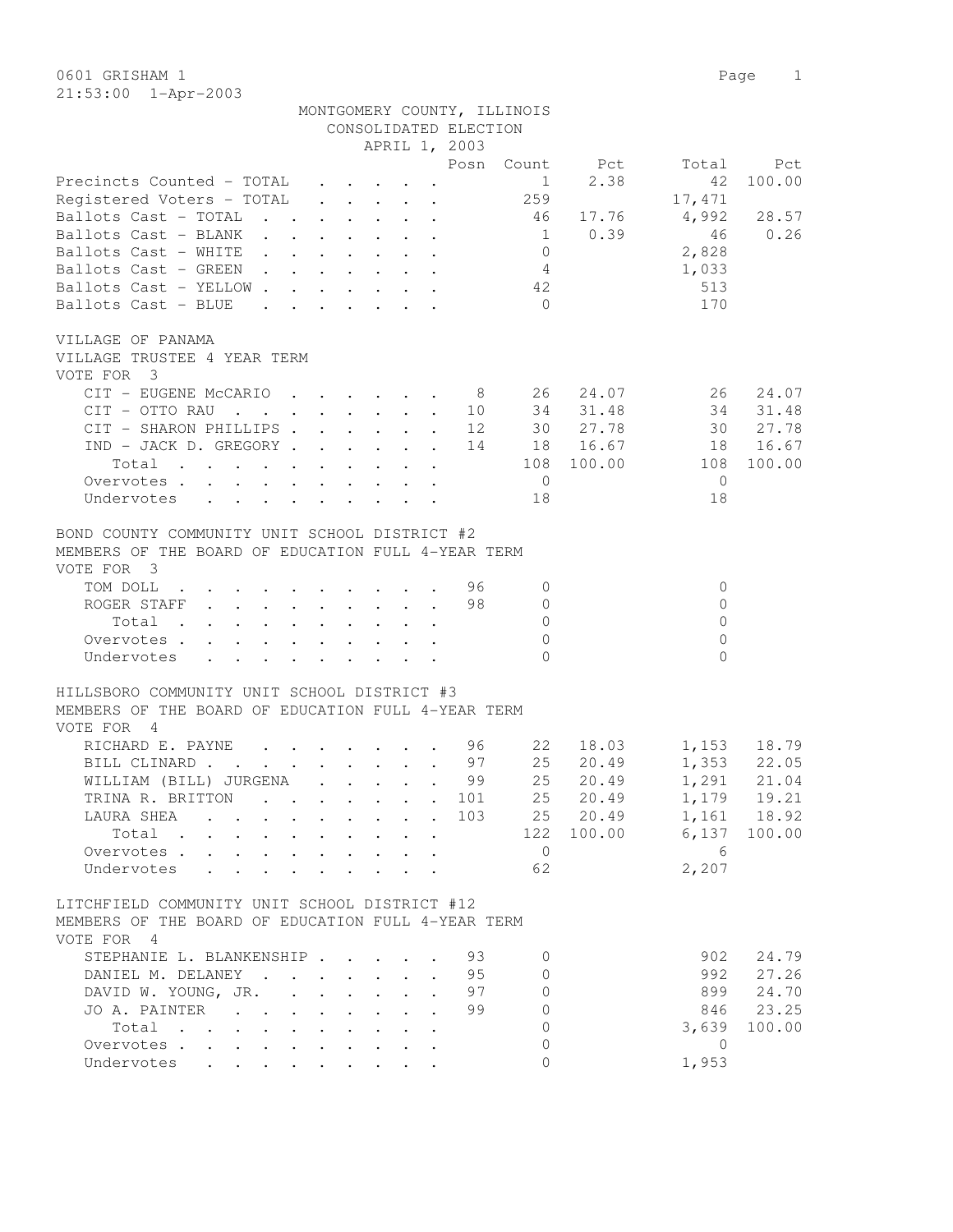| 0601 GRISHAM 1                                                                   |                          |            | 2<br>Page    |
|----------------------------------------------------------------------------------|--------------------------|------------|--------------|
| $21:53:00$ $1 - Appr-2003$                                                       |                          |            |              |
| MONTGOMERY COUNTY, ILLINOIS<br>CONSOLIDATED ELECTION                             |                          |            |              |
| APRIL 1, 2003                                                                    |                          |            |              |
|                                                                                  | Posn Count Pct Total Pct |            |              |
| LINCOLN LAND COMMUNITY COLLEGE DISTRICT #526                                     |                          |            |              |
| TRUSTEES OF THE COMMUNITY COLLEGE DISTRICT FULL TERM                             |                          |            |              |
| VOTE FOR 2                                                                       |                          |            |              |
| ROGER L. RUTHERFORD<br>$\mathbf{r}$ , $\mathbf{r}$ , $\mathbf{r}$ , $\mathbf{r}$ | 138 13 22.03             |            | 2,357 33.31  |
| JAMES P. MOODY 140 28 47.46                                                      |                          |            | 2,198 31.07  |
| CARL D. OBLINGER<br>142                                                          | 18 30.51                 |            | 2,520 35.62  |
| Total                                                                            | 59 100.00                |            | 7,075 100.00 |
| Overvotes.                                                                       | $\overline{0}$           | 2.5        |              |
| Undervotes                                                                       | 33                       | 2,819      |              |
|                                                                                  |                          |            |              |
| KASKASKIA COMMUNITY COLLEGE DISTRICT #501                                        |                          |            |              |
| TRUSTEES OF THE COMMUNITY COLLEGE DISTRICT FULL TERM<br>VOTE FOR 3               |                          |            |              |
| ROBERT L. FUNDERBURK<br>138                                                      | $\mathbf{0}$             | 8          | 34.78        |
| JIM BEASLEY 140                                                                  | $\circ$                  |            | 7 30.43      |
| LOUIS L. FOGLEMAN<br>142                                                         | $\mathbf{0}$             |            | 8 34.78      |
| Total                                                                            | $\circ$                  |            | 23 100.00    |
| Overvotes.                                                                       | $\Omega$                 | $\bigcirc$ |              |
| Undervotes                                                                       | $\Omega$                 | 10         |              |
|                                                                                  |                          |            |              |
| MEMBERS OF THE REGIONAL BOARD OF SCHOOL TRUSTEES                                 |                          |            |              |
| (CHRISTIAN AND MONTGOMERY COUNTIES) (FULL TERM)                                  |                          |            |              |
| VOTE FOR 3                                                                       |                          |            |              |
| PAUL DONHAM-MONTGOMERY COUNTY 193 27 54.00                                       |                          |            | 3,420 52.92  |
| ROBERT MILLIGAN-MONTGOMERY COUNTY 195 23 46.00                                   |                          |            | 3,043 47.08  |
| Total                                                                            | 50 100.00                |            | 6,463 100.00 |
| Overvotes                                                                        | $\overline{0}$           | $\bigcap$  |              |
| Undervotes                                                                       | 88                       | 8,369      |              |
|                                                                                  |                          |            |              |
| MEMBERS OF THE REGIONAL BOARD OF SCHOOL TRUSTEES                                 |                          |            |              |
| (BOND, EFFINGHAM AND FAYETTE COUNTIES) (FULL TERM)                               |                          |            |              |
| VOTE FOR 3                                                                       |                          |            |              |
| ROBERT D. AMBROSE-BOND COUNTY 193                                                | $\mathbf{0}$             |            | 7 33.33      |
| CARL LINDELL MARTIE-FAYETTE COUNTY . 195                                         | $\circ$                  | 8          | 38.10        |
| ROGER A. WORMAN-EFFINGHAM COUNTY<br>197                                          | $\circ$                  |            | 6 28.57      |
| Total                                                                            | $\circ$                  |            | 21 100.00    |
| Overvotes                                                                        | $\mathbf{0}$             | $\Omega$   |              |
| Undervotes                                                                       | $\Omega$                 | 6          |              |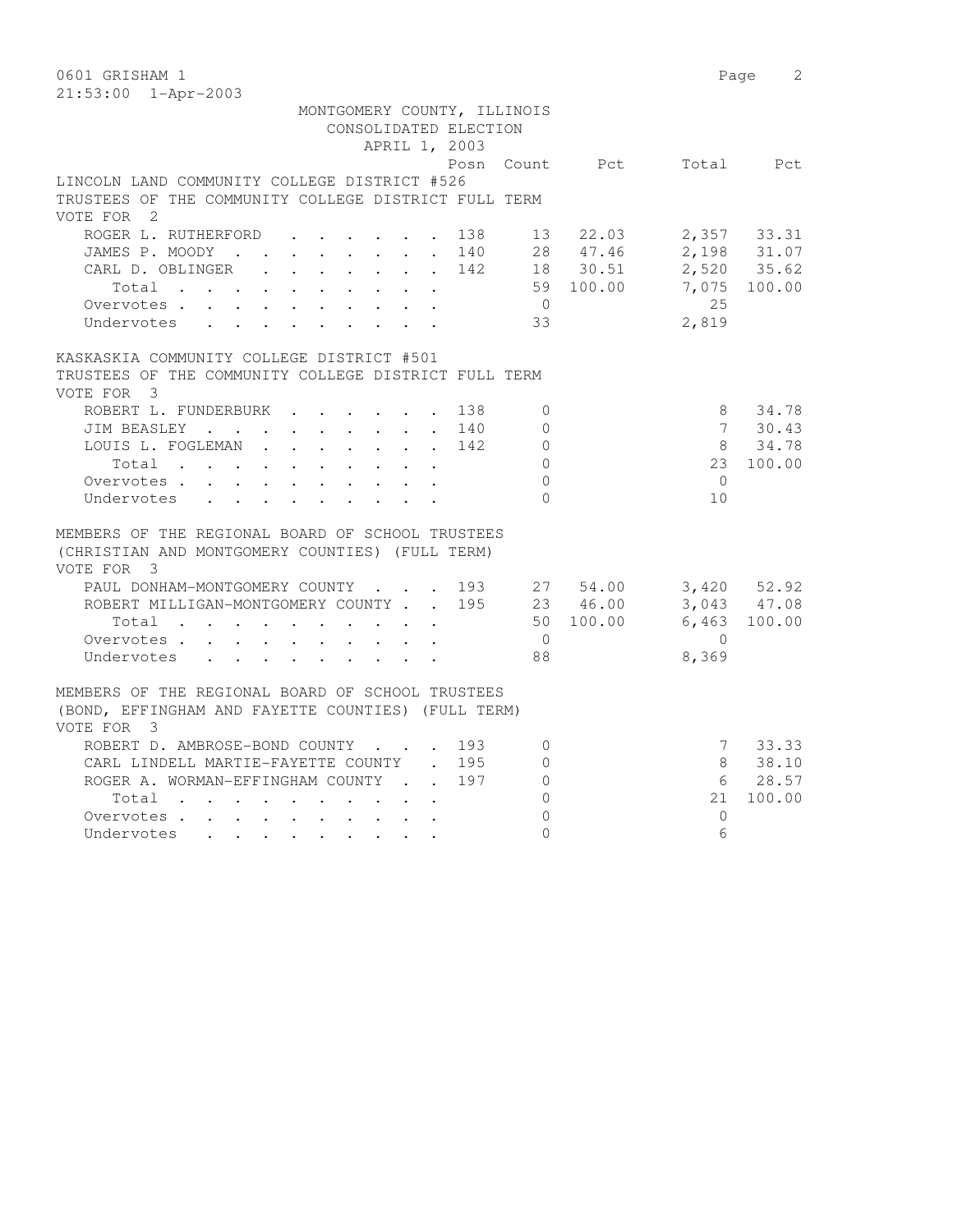0602 GRISHAM 2 Page 1 21:53:00 1-Apr-2003

|                                                                                                                                                                                                                                            |                                        |                                                                                         | MONTGOMERY COUNTY, ILLINOIS |                        |       |                            |
|--------------------------------------------------------------------------------------------------------------------------------------------------------------------------------------------------------------------------------------------|----------------------------------------|-----------------------------------------------------------------------------------------|-----------------------------|------------------------|-------|----------------------------|
|                                                                                                                                                                                                                                            |                                        |                                                                                         | CONSOLIDATED ELECTION       |                        |       |                            |
|                                                                                                                                                                                                                                            |                                        | APRIL 1, 2003                                                                           |                             |                        |       |                            |
|                                                                                                                                                                                                                                            |                                        |                                                                                         | Posn Count Pct              |                        |       | Total<br>Pct               |
| Precincts Counted - TOTAL                                                                                                                                                                                                                  |                                        | $\cdot$ $\cdot$ $\cdot$ $\cdot$ $\cdot$ $\cdot$                                         |                             | $1 \quad \blacksquare$ | 2.38  | 100.00<br>42               |
| Registered Voters - TOTAL                                                                                                                                                                                                                  |                                        | $\mathbf{r}$ , $\mathbf{r}$ , $\mathbf{r}$ , $\mathbf{r}$ , $\mathbf{r}$ , $\mathbf{r}$ |                             | 174                    |       | 17,471                     |
| Ballots Cast - TOTAL                                                                                                                                                                                                                       |                                        |                                                                                         |                             | 21                     | 12.07 | 4,992<br>28.57             |
| Ballots Cast - BLANK                                                                                                                                                                                                                       |                                        |                                                                                         |                             | 0 0.00                 |       | 46<br>0.26                 |
| Ballots Cast - WHITE                                                                                                                                                                                                                       |                                        |                                                                                         |                             | 7                      |       | 2,828                      |
| Ballots Cast - GREEN                                                                                                                                                                                                                       |                                        |                                                                                         |                             | 14                     |       | 1,033                      |
|                                                                                                                                                                                                                                            |                                        |                                                                                         |                             |                        |       |                            |
| VILLAGE OF DONNELLSON<br>VILLAGE TRUSTEE 4 YEAR TERM                                                                                                                                                                                       |                                        |                                                                                         |                             |                        |       |                            |
| VOTE FOR 3                                                                                                                                                                                                                                 |                                        |                                                                                         |                             |                        |       |                            |
| PEO - JEAN REEVES 8                                                                                                                                                                                                                        |                                        |                                                                                         |                             | 6, 35.29               |       | 7 33.33                    |
| PEO - DONALD STURGEON                                                                                                                                                                                                                      |                                        |                                                                                         | 10                          | 6 35.29                |       | 38.10<br>8                 |
| PEO - MICHAEL WILKINSON                                                                                                                                                                                                                    |                                        |                                                                                         | 12                          | 5 29.41                |       | 6 28.57                    |
| Total                                                                                                                                                                                                                                      |                                        |                                                                                         |                             | 17 100.00              |       | 21 100.00                  |
| Overvotes.                                                                                                                                                                                                                                 |                                        |                                                                                         |                             | $\circ$                |       | $\Omega$                   |
| Undervotes                                                                                                                                                                                                                                 |                                        |                                                                                         |                             | 4                      |       | 15                         |
|                                                                                                                                                                                                                                            |                                        |                                                                                         |                             |                        |       |                            |
| VILLAGE OF DONNELLSON                                                                                                                                                                                                                      |                                        |                                                                                         |                             |                        |       |                            |
| VILLAGE TRUSTEE UNEXPIRED 2 YEAR TERM                                                                                                                                                                                                      |                                        |                                                                                         |                             |                        |       |                            |
| PEO - HERMAN KUHL                                                                                                                                                                                                                          |                                        | the contract of the contract of the                                                     | 16                          | 5 100.00               |       | 100.00<br>8                |
| Total<br>$\mathbf{r}$ . The set of the set of the set of the set of the set of the set of the set of the set of the set of the set of the set of the set of the set of the set of the set of the set of the set of the set of the set of t |                                        |                                                                                         |                             | 5 100.00               |       | 8<br>100.00                |
| Overvotes                                                                                                                                                                                                                                  |                                        |                                                                                         |                             | $\circ$                |       | $\Omega$                   |
| Undervotes                                                                                                                                                                                                                                 |                                        |                                                                                         |                             | $\overline{2}$         |       | 4                          |
|                                                                                                                                                                                                                                            |                                        |                                                                                         |                             |                        |       |                            |
| HILLSBORO COMMUNITY UNIT SCHOOL DISTRICT #3                                                                                                                                                                                                |                                        |                                                                                         |                             |                        |       |                            |
| MEMBERS OF THE BOARD OF EDUCATION FULL 4-YEAR TERM                                                                                                                                                                                         |                                        |                                                                                         |                             |                        |       |                            |
| VOTE FOR 4                                                                                                                                                                                                                                 |                                        |                                                                                         |                             |                        |       |                            |
| RICHARD E. PAYNE 96                                                                                                                                                                                                                        |                                        |                                                                                         |                             | 13                     | 20.97 | 1,153<br>18.79             |
| BILL CLINARD 97                                                                                                                                                                                                                            |                                        |                                                                                         |                             | 16                     | 25.81 | 1,353 22.05                |
| WILLIAM (BILL) JURGENA 99                                                                                                                                                                                                                  |                                        |                                                                                         |                             | 10                     | 16.13 | 1,291 21.04                |
| TRINA R. BRITTON                                                                                                                                                                                                                           |                                        |                                                                                         | . 101                       | 11 17.74               |       | 1,179 19.21                |
|                                                                                                                                                                                                                                            |                                        |                                                                                         | 103                         | 12 19.35               |       | 1,161 18.92                |
| Total                                                                                                                                                                                                                                      |                                        |                                                                                         |                             | 62 100.00              |       | 6,137<br>100.00            |
| Overvotes                                                                                                                                                                                                                                  |                                        |                                                                                         |                             | $\overline{0}$         |       | 6                          |
| Undervotes                                                                                                                                                                                                                                 |                                        |                                                                                         |                             | 22                     |       | 2,207                      |
|                                                                                                                                                                                                                                            |                                        |                                                                                         |                             |                        |       |                            |
| LINCOLN LAND COMMUNITY COLLEGE DISTRICT #526                                                                                                                                                                                               |                                        |                                                                                         |                             |                        |       |                            |
| TRUSTEES OF THE COMMUNITY COLLEGE DISTRICT FULL TERM                                                                                                                                                                                       |                                        |                                                                                         |                             |                        |       |                            |
| VOTE FOR 2                                                                                                                                                                                                                                 |                                        |                                                                                         |                             |                        |       |                            |
| ROGER L. RUTHERFORD                                                                                                                                                                                                                        |                                        |                                                                                         | 138                         | 12                     | 36.36 | 2,357 33.31                |
| JAMES P. MOODY .                                                                                                                                                                                                                           | $\mathbf{L}$                           |                                                                                         | 140                         | 11 33.33               |       |                            |
| CARL D. OBLINGER                                                                                                                                                                                                                           | $\mathbf{L}$                           |                                                                                         | 142                         | 10 30.30               |       | 2,198 31.07<br>2,520 35.62 |
| Total                                                                                                                                                                                                                                      | $\mathbf{r} = \mathbf{r} + \mathbf{r}$ |                                                                                         |                             | 33 100.00              |       | 7,075<br>100.00            |
| Overvotes.                                                                                                                                                                                                                                 | $\mathbf{L}$                           | $\mathbf{L}$                                                                            |                             | $\overline{0}$         |       | 25                         |
| Undervotes<br>$\mathbf{r}$ and $\mathbf{r}$ and $\mathbf{r}$                                                                                                                                                                               |                                        |                                                                                         |                             | 9                      |       | 2,819                      |
|                                                                                                                                                                                                                                            |                                        |                                                                                         |                             |                        |       |                            |
| MEMBERS OF THE REGIONAL BOARD OF SCHOOL TRUSTEES                                                                                                                                                                                           |                                        |                                                                                         |                             |                        |       |                            |
| (CHRISTIAN AND MONTGOMERY COUNTIES) (FULL TERM)                                                                                                                                                                                            |                                        |                                                                                         |                             |                        |       |                            |
| VOTE FOR 3                                                                                                                                                                                                                                 |                                        |                                                                                         |                             |                        |       |                            |
| PAUL DONHAM-MONTGOMERY COUNTY                                                                                                                                                                                                              |                                        |                                                                                         | 193                         | 18                     | 54.55 | $3,420$ $52.92$            |
| ROBERT MILLIGAN-MONTGOMERY COUNTY.                                                                                                                                                                                                         |                                        | $\mathbb{R}^n$                                                                          | 195                         | 15 45.45               |       | 3,043 47.08                |
| Total                                                                                                                                                                                                                                      |                                        |                                                                                         |                             | 33 100.00              |       | 6,463<br>100.00            |
| Overvotes                                                                                                                                                                                                                                  |                                        |                                                                                         |                             | $\overline{0}$         |       | $\bigcirc$                 |
| Undervotes                                                                                                                                                                                                                                 |                                        | $\cdot$ $\cdot$ $\cdot$ $\cdot$ $\cdot$<br>$\ddot{\phantom{a}}$                         |                             | 30                     |       | 8,369                      |
|                                                                                                                                                                                                                                            |                                        |                                                                                         |                             |                        |       |                            |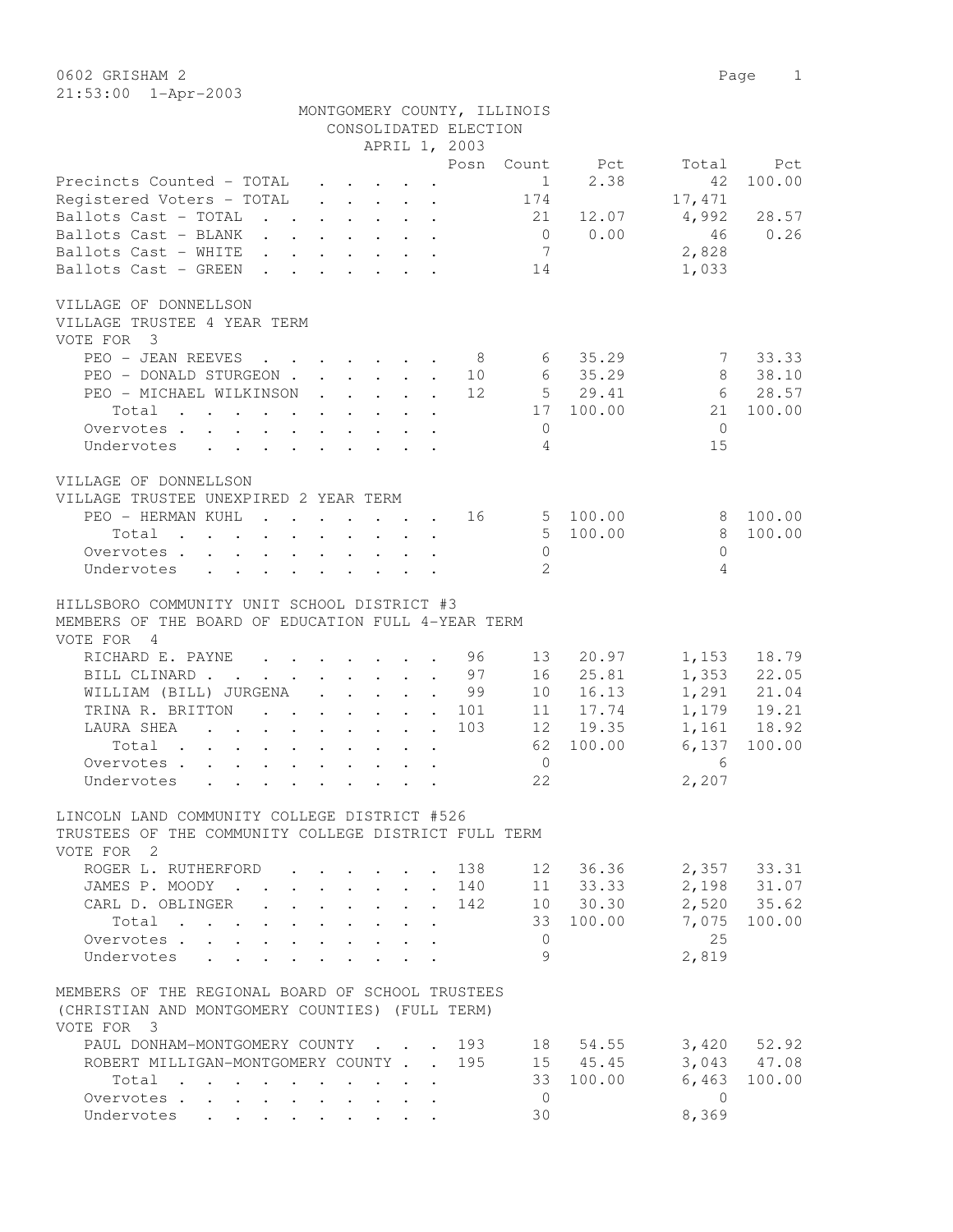0701 HARVEL 2008 Page 2012 21:53:00 1-Apr-2003

|                                                                                                                          |                                              |                                                                                            |                                              |      | MONTGOMERY COUNTY, ILLINOIS |          |                       |           |
|--------------------------------------------------------------------------------------------------------------------------|----------------------------------------------|--------------------------------------------------------------------------------------------|----------------------------------------------|------|-----------------------------|----------|-----------------------|-----------|
|                                                                                                                          |                                              | CONSOLIDATED ELECTION                                                                      |                                              |      |                             |          |                       |           |
|                                                                                                                          |                                              |                                                                                            | APRIL 1, 2003                                |      |                             |          |                       |           |
|                                                                                                                          |                                              |                                                                                            |                                              | Posn | Count                       | Pct      | Total                 | Pct       |
| Precincts Counted - TOTAL                                                                                                |                                              | $\mathbf{r}$ . The set of $\mathbf{r}$                                                     |                                              |      | 1                           | 2.38     | 42                    | 100.00    |
| Registered Voters - TOTAL                                                                                                |                                              | $\cdot$ $\cdot$ $\cdot$ $\cdot$ $\cdot$ $\cdot$                                            |                                              |      | 153                         |          | 17,471                |           |
| Ballots Cast - TOTAL<br>$\ddot{\phantom{a}}$                                                                             |                                              | $\cdot$ $\cdot$ $\cdot$ $\cdot$ $\cdot$ $\cdot$                                            |                                              |      | 40                          | 26.14    | 4,992                 | 28.57     |
| Ballots Cast - BLANK                                                                                                     |                                              |                                                                                            |                                              |      | $\overline{0}$              | 0.00     | 46                    | 0.26      |
| Ballots Cast - WHITE                                                                                                     |                                              |                                                                                            |                                              |      | $\circ$                     |          | 2,828                 |           |
| Ballots Cast - GREEN                                                                                                     |                                              |                                                                                            | $\sim$                                       |      | $\circ$                     |          | 1,033                 |           |
| Ballots Cast - YELLOW                                                                                                    |                                              |                                                                                            | $\ddot{\phantom{0}}$                         |      | $\mathsf S$                 |          | 513                   |           |
| Ballots Cast - SALMON                                                                                                    |                                              |                                                                                            |                                              |      | 9                           |          | 392                   |           |
| Ballots Cast - BLUE                                                                                                      |                                              |                                                                                            |                                              |      | 24                          |          | 170                   |           |
| Ballots Cast - PINK                                                                                                      |                                              |                                                                                            |                                              |      | -2                          |          | 28                    |           |
| Ballots Cast - CREAM                                                                                                     |                                              |                                                                                            |                                              |      | $\bigcap$                   |          | 17                    |           |
| VILLAGE OF HARVEL                                                                                                        |                                              |                                                                                            |                                              |      |                             |          |                       |           |
| VILLAGE TRUSTEE 4 YEAR TERM                                                                                              |                                              |                                                                                            |                                              |      |                             |          |                       |           |
| VOTE FOR 3                                                                                                               |                                              |                                                                                            |                                              |      |                             |          |                       |           |
| IND - MARY ANN SKINNER                                                                                                   |                                              | $\mathbf{r} = \mathbf{r} \cdot \mathbf{r}$ and $\mathbf{r} = \mathbf{r} \cdot \mathbf{r}$  |                                              |      | 8                           | 17 48.57 | 17                    | 48.57     |
| IND - MARK WATHERN                                                                                                       |                                              |                                                                                            |                                              | 10   |                             | 18 51.43 | 18                    | 51.43     |
| Total<br>$\mathbf{r}$ , and $\mathbf{r}$ , and $\mathbf{r}$ , and $\mathbf{r}$ , and $\mathbf{r}$                        |                                              |                                                                                            |                                              |      | 35                          | 100.00   | 35                    | 100.00    |
| Overvotes.                                                                                                               |                                              |                                                                                            |                                              |      | $\overline{0}$              |          | $\overline{0}$        |           |
| Undervotes                                                                                                               |                                              |                                                                                            |                                              |      | 37                          |          | 37                    |           |
|                                                                                                                          |                                              |                                                                                            |                                              |      |                             |          |                       |           |
| FARMERSVILLE-WAGGONER PUBLIC LIBRARY DISTRICT                                                                            |                                              |                                                                                            |                                              |      |                             |          |                       |           |
| LIBRARY TRUSTEE 6 YEAR TERM                                                                                              |                                              |                                                                                            |                                              |      |                             |          |                       |           |
| VOTE FOR 3                                                                                                               |                                              |                                                                                            |                                              |      |                             |          |                       |           |
| GEORGE MCPHAIL<br>$\mathbf{r}$ , $\mathbf{r}$ , $\mathbf{r}$ , $\mathbf{r}$ , $\mathbf{r}$ , $\mathbf{r}$ , $\mathbf{r}$ |                                              |                                                                                            |                                              | 61   | 5                           | 38.46    | 302                   | 33.44     |
| $\begin{array}{cccccccccccccc} . & . & . & . & . & . & . & . & . & . & . \end{array}$<br>RICHARD ALTIG                   |                                              |                                                                                            |                                              | 63   |                             | 4 30.77  |                       | 269 29.79 |
| CHERYL HAMPTON<br>$\mathbf{r}$ , and $\mathbf{r}$ , and $\mathbf{r}$ , and $\mathbf{r}$                                  |                                              |                                                                                            |                                              | 65   |                             | 4 30.77  | 332                   | 36.77     |
| Total $\cdots$                                                                                                           |                                              |                                                                                            |                                              |      | 13                          | 100.00   | 903                   | 100.00    |
| Overvotes                                                                                                                |                                              |                                                                                            |                                              |      | $\mathbf{0}$                |          | 0                     |           |
| Undervotes                                                                                                               |                                              |                                                                                            |                                              |      | $\mathcal{L}$               |          | 228                   |           |
| DOYLE PUBLIC LIBRARY DISTRICT                                                                                            |                                              |                                                                                            |                                              |      |                             |          |                       |           |
| LIBRARY TRUSTEE 6 YEAR TERM                                                                                              |                                              |                                                                                            |                                              |      |                             |          |                       |           |
| VOTE FOR 2                                                                                                               |                                              |                                                                                            |                                              |      |                             |          |                       |           |
| V. JUNE HEFLEY<br>$\mathbf{r}$ . The set of $\mathbf{r}$                                                                 |                                              |                                                                                            |                                              | 61   | 20                          | 45.45    | 367                   | 50.90     |
| DAVID W. WEIR                                                                                                            |                                              |                                                                                            |                                              | 63   | 24                          | 54.55    |                       | 354 49.10 |
|                                                                                                                          |                                              |                                                                                            |                                              |      | 44                          | 100.00   | 721                   | 100.00    |
| Total<br>Overvotes.                                                                                                      |                                              |                                                                                            |                                              |      | $\overline{0}$              |          | $\Omega$              |           |
| Undervotes                                                                                                               |                                              |                                                                                            |                                              |      | 22                          |          | 225                   |           |
|                                                                                                                          |                                              |                                                                                            |                                              |      |                             |          |                       |           |
| MORRISONVILLE COMMUNITY UNIT SCHOOL DISTRICT #1                                                                          |                                              |                                                                                            |                                              |      |                             |          |                       |           |
| MEMBERS OF THE BOARD OF EDUCATION FULL 4-YEAR TERM                                                                       |                                              |                                                                                            |                                              |      |                             |          |                       |           |
| VOTE FOR 4                                                                                                               |                                              |                                                                                            |                                              |      |                             |          |                       |           |
| STEPHEN PAUL BROWN                                                                                                       |                                              |                                                                                            |                                              | 93   | 2                           | 28.57    | 2                     | 28.57     |
| KEVIN LEE MOOMEY                                                                                                         |                                              |                                                                                            | $\ddot{\phantom{a}}$                         | 95   |                             | 0 0.00   | $\Omega$              | 0.00      |
| WILLIAM LLOYD HARMON.                                                                                                    |                                              | $\mathbf{1}$ $\mathbf{1}$ $\mathbf{1}$ $\mathbf{1}$ $\mathbf{1}$ $\mathbf{1}$ $\mathbf{1}$ | $\sim$<br>$\ddot{\phantom{a}}$               | 97   | $\overline{2}$              | 28.57    | $\overline{2}$        | 28.57     |
| WILLIAM LYNN OVINGTON.                                                                                                   | $\mathbf{L}$                                 | $\cdot$ $\cdot$                                                                            | $\mathbf{r}$<br>$\ddot{\phantom{a}}$         | 99   | $1 \quad$                   | 14.29    | $\mathbf{1}$          | 14.29     |
| AMANDA LEE GRUNDY<br>$\mathbf{r}$ . The set of $\mathbf{r}$                                                              | $\sim$                                       | $\ddot{\phantom{0}}$<br>$\ddot{\phantom{0}}$                                               | $\ddot{\phantom{0}}$                         | 101  | 2                           | 28.57    | $\mathbf{2}^{\prime}$ | 28.57     |
| MARY JEAN BEARD.<br>$\ddot{\phantom{0}}$                                                                                 | $\ddot{\phantom{a}}$<br>$\ddot{\phantom{a}}$ | $\mathbf{L}^{(1)}$<br>$\ddot{\phantom{0}}$                                                 | $\ddot{\phantom{a}}$<br>$\ddot{\phantom{a}}$ | 103  | $\overline{0}$              | 0.00     | 0                     | 0.00      |
| Total                                                                                                                    |                                              |                                                                                            |                                              |      | 7                           | 100.00   | 7                     | 100.00    |
| Overvotes                                                                                                                |                                              |                                                                                            |                                              |      | 0                           |          | 0                     |           |
| Undervotes                                                                                                               |                                              |                                                                                            |                                              |      | $\mathbf{1}$                |          | $\mathbf{1}$          |           |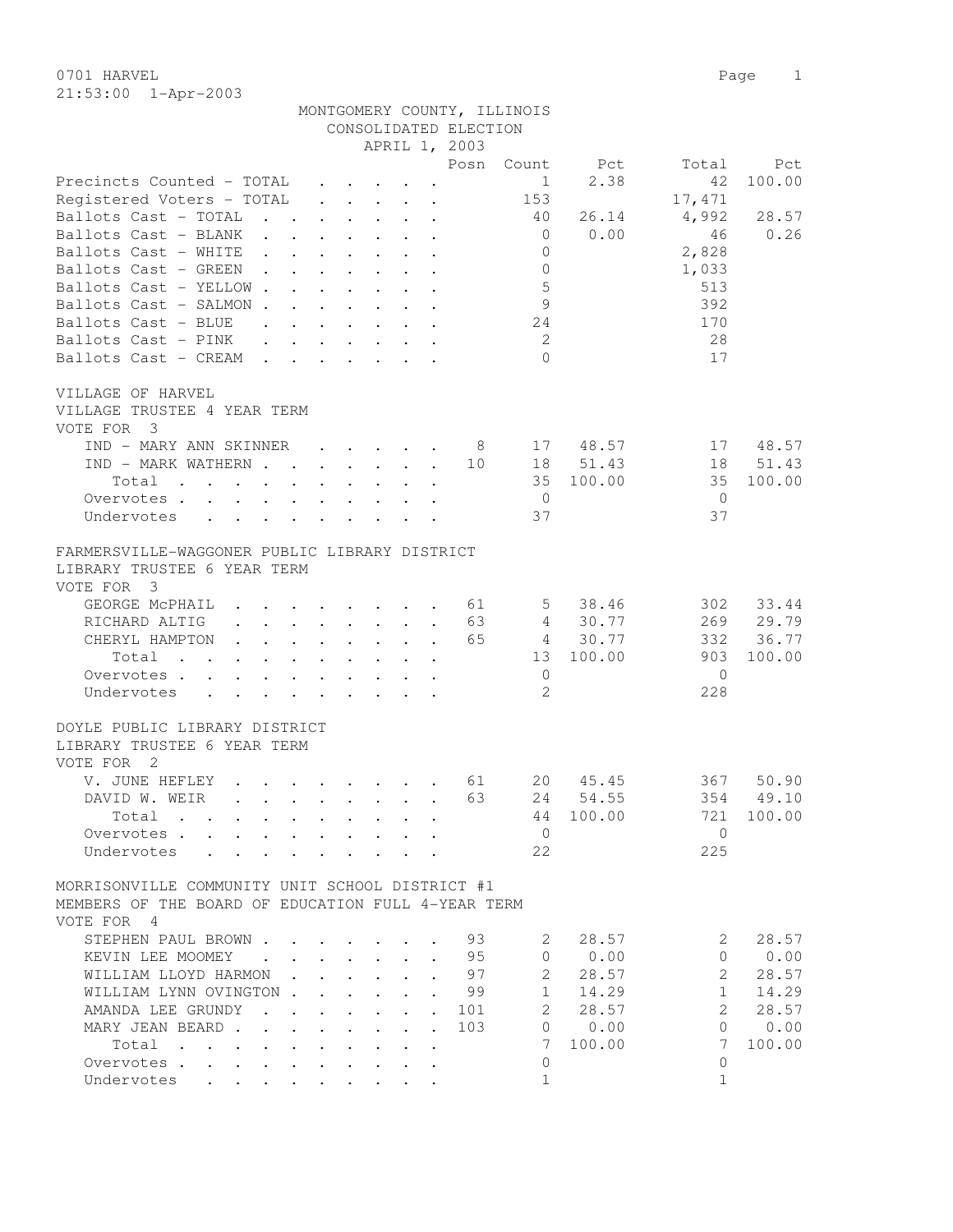0701 HARVEL 2 21:53:00 1-Apr-2003

| 21.JJ.VV 11P1 200J                                                                                |                                                                                          |                         |                          |                      |
|---------------------------------------------------------------------------------------------------|------------------------------------------------------------------------------------------|-------------------------|--------------------------|----------------------|
|                                                                                                   | MONTGOMERY COUNTY, ILLINOIS<br>CONSOLIDATED ELECTION                                     |                         |                          |                      |
|                                                                                                   | APRIL 1, 2003                                                                            |                         |                          |                      |
|                                                                                                   |                                                                                          |                         | Posn Count Pct Total Pct |                      |
| MORRISONVILLE COMMUNITY UNIT SCHOOL DISTRICT #1                                                   |                                                                                          |                         |                          |                      |
| MEMBERS OF THE BOARD OF EDUCATION UNEXP. 2-YR. TERM                                               |                                                                                          |                         |                          |                      |
| VOTE FOR 2                                                                                        |                                                                                          |                         |                          |                      |
| MICHAEL F. UNSER 112 2 50.00                                                                      |                                                                                          |                         |                          | $2^{\circ}$<br>50.00 |
| KURT L. WEMPEN 114 0 0.00                                                                         |                                                                                          |                         |                          | 0 0.00               |
| DEBRA KAY FORBES 116 2 50.00 2 50.00                                                              |                                                                                          |                         |                          |                      |
| Total 4 100.00                                                                                    |                                                                                          |                         |                          | 4 100.00             |
| Overvotes.                                                                                        |                                                                                          | $\overline{0}$          |                          | $\Omega$             |
| Undervotes                                                                                        |                                                                                          | $\bigcap$               |                          | $\bigcap$            |
| PANHANDLE COMMUNITY UNIT SCHOOL DISTRICT #2                                                       |                                                                                          |                         |                          |                      |
| MEMBERS OF THE BOARD OF EDUCATION FULL 4-YEAR TERM                                                |                                                                                          |                         |                          |                      |
| VOTE FOR 4                                                                                        |                                                                                          |                         |                          |                      |
| LANCE E. GLICK 92 19                                                                              |                                                                                          |                         |                          | 17.43 557 21.51      |
| SCHELLI MARTIN-SANDERS 93                                                                         |                                                                                          |                         | 26 23.85 586 22.63       |                      |
| GREG NIMMO : 94                                                                                   |                                                                                          |                         | 18  16.51  578  22.32    |                      |
| DAVID FUCHS 96                                                                                    |                                                                                          |                         | 18  16.51  424  16.37    |                      |
| CLARENCE L. SMITH III 98 28 25.69 445 17.18                                                       |                                                                                          |                         |                          |                      |
| Total 109 100.00 2,590                                                                            |                                                                                          |                         |                          | 100.00               |
| Overvotes                                                                                         |                                                                                          | $\overline{0}$          |                          | $\overline{9}$       |
| Undervotes                                                                                        | $\mathbf{r}$ , and $\mathbf{r}$ , and $\mathbf{r}$ , and $\mathbf{r}$ , and $\mathbf{r}$ | 43                      |                          | 826                  |
| PANHANDLE COMMUNITY UNIT SCHOOL DISTRICT #2                                                       |                                                                                          |                         |                          |                      |
| MEMBERS OF THE BOARD OF EDUCATION UNEXP. 2-YR. TERM                                               |                                                                                          |                         |                          |                      |
| TERRI POPE 101 20 57.14                                                                           |                                                                                          |                         |                          | 548 74.15            |
| THOMAS MULCH 102 15 42.86 191 25.85                                                               |                                                                                          |                         |                          |                      |
| Total 35 100.00 739                                                                               |                                                                                          |                         |                          | 100.00               |
| Overvotes 0                                                                                       |                                                                                          |                         |                          | 13                   |
| Undervotes                                                                                        |                                                                                          | $\overline{\mathbf{3}}$ |                          | 111                  |
| LINCOLN LAND COMMUNITY COLLEGE DISTRICT #526                                                      |                                                                                          |                         |                          |                      |
| TRUSTEES OF THE COMMUNITY COLLEGE DISTRICT FULL TERM                                              |                                                                                          |                         |                          |                      |
| VOTE FOR 2                                                                                        |                                                                                          |                         |                          |                      |
| ROGER L. RUTHERFORD 138 27 41.54 2,357 33.31                                                      |                                                                                          |                         |                          |                      |
| JAMES P. MOODY 140                                                                                |                                                                                          |                         | 15 23.08 2,198 31.07     |                      |
| CARL D. OBLINGER                                                                                  |                                                                                          | 142                     | 23 35.38                 | 2,520 35.62          |
| Total                                                                                             |                                                                                          | 65                      | 100.00                   | 100.00<br>7,075      |
| Overvotes<br>$\cdot$ $\cdot$ $\cdot$ $\cdot$                                                      |                                                                                          | $\overline{0}$          |                          | 25                   |
| Undervotes<br>$\mathbf{L} = \mathbf{L}$                                                           |                                                                                          | 15                      |                          | 2,819                |
| MEMBERS OF THE REGIONAL BOARD OF SCHOOL TRUSTEES                                                  |                                                                                          |                         |                          |                      |
| (CHRISTIAN AND MONTGOMERY COUNTIES) (FULL TERM)                                                   |                                                                                          |                         |                          |                      |
| VOTE FOR 3                                                                                        |                                                                                          |                         |                          |                      |
| PAUL DONHAM-MONTGOMERY COUNTY                                                                     |                                                                                          | 193                     | 25 47.17                 | $3,420$ $52.92$      |
| ROBERT MILLIGAN-MONTGOMERY COUNTY                                                                 |                                                                                          | 195                     | 28 52.83                 | 3,043 47.08          |
| Total<br>$\mathbf{r}$ , and $\mathbf{r}$ , and $\mathbf{r}$ , and $\mathbf{r}$ , and $\mathbf{r}$ |                                                                                          |                         | 53 100.00                | 6,463<br>100.00      |
| Overvotes                                                                                         |                                                                                          | $\overline{0}$          |                          | $\bigcirc$           |
| Undervotes                                                                                        |                                                                                          | 67                      |                          | 8,369                |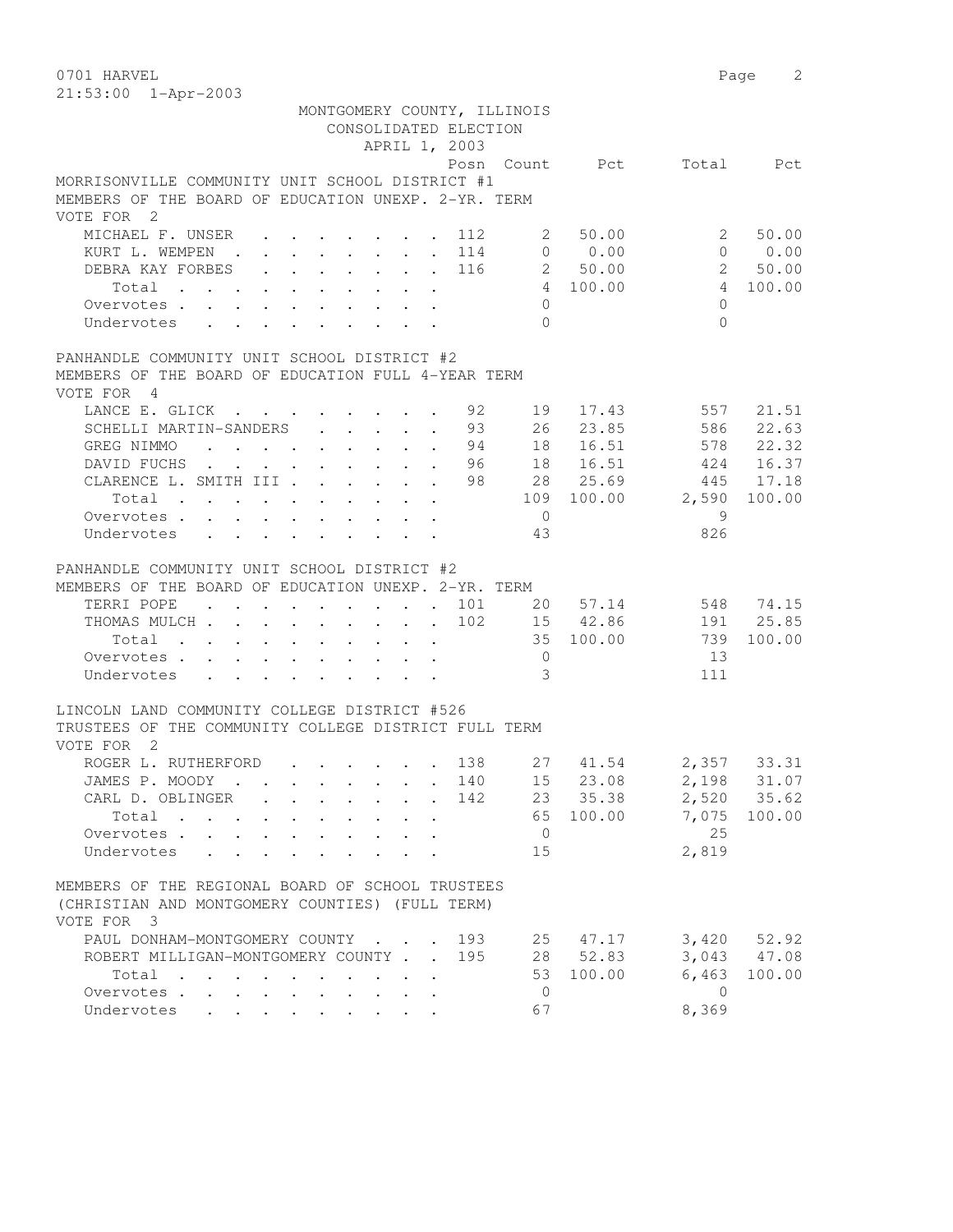21:53:00 1-Apr-2003

|                                                                                                                                                                                                                                                           |                                            |                  |                      |                                                                          | CONSOLIDATED ELECTION |                |          |        |             |
|-----------------------------------------------------------------------------------------------------------------------------------------------------------------------------------------------------------------------------------------------------------|--------------------------------------------|------------------|----------------------|--------------------------------------------------------------------------|-----------------------|----------------|----------|--------|-------------|
|                                                                                                                                                                                                                                                           |                                            |                  |                      |                                                                          | APRIL 1, 2003         |                |          |        |             |
|                                                                                                                                                                                                                                                           |                                            |                  |                      |                                                                          | Posn                  | Count          | Pct      | Total  | Pct         |
| Precincts Counted - TOTAL                                                                                                                                                                                                                                 |                                            |                  |                      | $\cdot$ $\cdot$ $\cdot$ $\cdot$ $\cdot$                                  |                       | $\mathbf{1}$   | 2.38     | 42     | 100.00      |
| Registered Voters - TOTAL                                                                                                                                                                                                                                 |                                            |                  |                      | $\cdot$ $\cdot$ $\cdot$ $\cdot$ $\cdot$ $\cdot$                          |                       | 435            |          | 17,471 |             |
| Ballots Cast - TOTAL<br>$\mathbf{r}$ , $\mathbf{r}$ , $\mathbf{r}$ , $\mathbf{r}$ , $\mathbf{r}$ , $\mathbf{r}$                                                                                                                                           |                                            |                  |                      |                                                                          |                       | 170            | 39.08    | 4,992  | 28.57       |
| Ballots Cast - BLANK                                                                                                                                                                                                                                      |                                            |                  |                      |                                                                          |                       | $\overline{2}$ | 0.46     | 46     | 0.26        |
| Ballots Cast - WHITE<br>$\sim$ $\sim$                                                                                                                                                                                                                     |                                            |                  |                      | $\mathbf{r}$ , $\mathbf{r}$ , $\mathbf{r}$ , $\mathbf{r}$ , $\mathbf{r}$ |                       | 152            |          | 2,828  |             |
| Ballots Cast - GREEN<br>$\mathbf{r}$ . The set of the set of the set of the set of the set of the set of the set of the set of the set of the set of the set of the set of the set of the set of the set of the set of the set of the set of the set of t |                                            |                  |                      |                                                                          |                       | 18             |          | 1,033  |             |
| CITY OF HILLSBORO                                                                                                                                                                                                                                         |                                            |                  |                      |                                                                          |                       |                |          |        |             |
| MAYOR 4 YEAR TERM                                                                                                                                                                                                                                         |                                            |                  |                      |                                                                          |                       |                |          |        |             |
| WILLIAM M. "BILL" BARAN                                                                                                                                                                                                                                   |                                            |                  |                      |                                                                          | - 8                   |                | 94 64.83 | 732    | 57.32       |
| RICHARD N. SMALL<br>$\mathcal{A}$ . The set of the set of the set of the set of the set of the set of the set of the set of the set of the set of the set of the set of the set of the set of the set of the set of the set of the set of the set of t    |                                            |                  |                      |                                                                          | 10                    |                | 51 35.17 | 545    | 42.68       |
| Total                                                                                                                                                                                                                                                     |                                            |                  |                      |                                                                          |                       | 145            | 100.00   | 1,277  | 100.00      |
| Overvotes                                                                                                                                                                                                                                                 |                                            |                  |                      |                                                                          |                       | 1              |          | 3      |             |
| Undervotes<br>$\mathbf{r}$ , $\mathbf{r}$ , $\mathbf{r}$ , $\mathbf{r}$ , $\mathbf{r}$ , $\mathbf{r}$<br>$\ddot{\phantom{0}}$                                                                                                                             |                                            |                  |                      |                                                                          |                       | 6              |          | 39     |             |
| CITY OF HILLSBORO                                                                                                                                                                                                                                         |                                            |                  |                      |                                                                          |                       |                |          |        |             |
| COMMISSIONER 4 YEAR TERM                                                                                                                                                                                                                                  |                                            |                  |                      |                                                                          |                       |                |          |        |             |
| VOTE FOR<br>4                                                                                                                                                                                                                                             |                                            |                  |                      |                                                                          |                       |                |          |        |             |
| TERRY L. RICHMOND<br>$\ddot{\phantom{a}}$                                                                                                                                                                                                                 |                                            |                  |                      | $\mathbf{r}$ , and $\mathbf{r}$ , and $\mathbf{r}$ , and $\mathbf{r}$    | 14                    | 77             | 16.18    | 714    | 15.96       |
| RUSTY L. KIRBY .<br>$\mathbf{r} = \mathbf{r} + \mathbf{r} + \mathbf{r} + \mathbf{r} + \mathbf{r} + \mathbf{r} + \mathbf{r} + \mathbf{r}$                                                                                                                  |                                            |                  |                      |                                                                          | 16                    | 58             | 12.18    | 481    | 10.75       |
| GEOFF TROST<br>$\mathbf{r}$ , and $\mathbf{r}$ , and $\mathbf{r}$ , and $\mathbf{r}$ , and $\mathbf{r}$                                                                                                                                                   |                                            |                  |                      |                                                                          | 18                    | 82             | 17.23    | 804    | 17.97       |
| CONNIE HILL<br>$\mathcal{A}$ . The set of the set of the set of the set of the set of the set of the set of the set of the set of the set of the set of the set of the set of the set of the set of the set of the set of the set of the set of t         |                                            |                  |                      |                                                                          | 20                    | 76             | 15.97    | 730    | 16.32       |
| DENNIS MCCAMMACK .                                                                                                                                                                                                                                        |                                            |                  |                      | $\mathbf{r}$ , $\mathbf{r}$ , $\mathbf{r}$ , $\mathbf{r}$ , $\mathbf{r}$ | 22                    | 69             | 14.50    | 753    | 16.83       |
| VIRGIL BRENT SEAMON                                                                                                                                                                                                                                       |                                            |                  |                      |                                                                          | 24                    | 56             | 11.76    | 418    | 9.34        |
| DAVID C. BEAL                                                                                                                                                                                                                                             |                                            |                  |                      |                                                                          | 26                    | 58             | 12.18    | 574    | 12.83       |
| Total                                                                                                                                                                                                                                                     |                                            |                  |                      |                                                                          |                       | 476            | 100.00   | 4,474  | 100.00      |
| Overvotes.                                                                                                                                                                                                                                                |                                            |                  |                      |                                                                          |                       | 1              |          | 7      |             |
| Undervotes                                                                                                                                                                                                                                                |                                            |                  |                      |                                                                          |                       | 128            |          | 774    |             |
| HILLSBORO COMMUNITY UNIT SCHOOL DISTRICT #3                                                                                                                                                                                                               |                                            |                  |                      |                                                                          |                       |                |          |        |             |
| MEMBERS OF THE BOARD OF EDUCATION FULL 4-YEAR TERM                                                                                                                                                                                                        |                                            |                  |                      |                                                                          |                       |                |          |        |             |
| VOTE FOR<br>$\overline{4}$                                                                                                                                                                                                                                |                                            |                  |                      |                                                                          |                       |                |          |        |             |
| RICHARD E. PAYNE<br>$\mathbf{r}$ , $\mathbf{r}$ , $\mathbf{r}$ , $\mathbf{r}$ , $\mathbf{r}$                                                                                                                                                              |                                            |                  |                      |                                                                          | 96                    | 86             | 17.34    | 1,153  | 18.79       |
| $\mathbf{r}$ , $\mathbf{r}$ , $\mathbf{r}$ , $\mathbf{r}$ , $\mathbf{r}$ , $\mathbf{r}$ , $\mathbf{r}$<br>BILL CLINARD.                                                                                                                                   |                                            |                  |                      |                                                                          | 97                    | 108            | 21.77    | 1,353  | 22.05       |
| WILLIAM (BILL) JURGENA                                                                                                                                                                                                                                    |                                            |                  |                      |                                                                          | 99                    | 108            | 21.77    | 1,291  | 21.04       |
| TRINA R. BRITTON<br>$\mathbf{r}$ , and $\mathbf{r}$ , and $\mathbf{r}$ , and $\mathbf{r}$                                                                                                                                                                 |                                            |                  |                      |                                                                          | 101                   | 97             | 19.56    | 1,179  | 19.21       |
| LAURA SHEA<br>the contract of the contract of the contract of the contract of the contract of the contract of the contract of                                                                                                                             |                                            |                  |                      |                                                                          | 103                   | 97             | 19.56    | 1,161  | 18.92       |
| Total                                                                                                                                                                                                                                                     |                                            |                  |                      |                                                                          |                       | 496            | 100.00   | 6,137  | 100.00      |
| Overvotes                                                                                                                                                                                                                                                 |                                            |                  |                      |                                                                          |                       | 2              |          | - 6    |             |
| Undervotes                                                                                                                                                                                                                                                |                                            |                  |                      |                                                                          |                       | 176            |          | 2,207  |             |
|                                                                                                                                                                                                                                                           |                                            |                  |                      |                                                                          |                       |                |          |        |             |
| LINCOLN LAND COMMUNITY COLLEGE DISTRICT #526                                                                                                                                                                                                              |                                            |                  |                      |                                                                          |                       |                |          |        |             |
| TRUSTEES OF THE COMMUNITY COLLEGE DISTRICT FULL TERM                                                                                                                                                                                                      |                                            |                  |                      |                                                                          |                       |                |          |        |             |
| VOTE FOR 2                                                                                                                                                                                                                                                |                                            |                  |                      |                                                                          |                       |                |          |        |             |
| ROGER L. RUTHERFORD                                                                                                                                                                                                                                       |                                            |                  |                      |                                                                          | 138                   | 71             | 28.63    |        | 2,357 33.31 |
| JAMES P. MOODY                                                                                                                                                                                                                                            | $\mathbf{r}$ , $\mathbf{r}$ , $\mathbf{r}$ |                  |                      |                                                                          | 140                   | 85             | 34.27    |        | 2,198 31.07 |
| CARL D. OBLINGER<br>$\ddot{\phantom{0}}$                                                                                                                                                                                                                  | $\ddot{\phantom{0}}$                       | $\sim$ 100 $\pm$ | $\ddot{\phantom{0}}$ |                                                                          | 142                   |                | 92 37.10 |        | 2,520 35.62 |
| Total                                                                                                                                                                                                                                                     | $\sim$                                     | $\sim$           |                      |                                                                          |                       | 248            | 100.00   | 7,075  | 100.00      |
| Overvotes                                                                                                                                                                                                                                                 |                                            |                  |                      |                                                                          |                       | 1              |          | 25     |             |
| Undervotes<br>$\mathbf{r}$ , $\mathbf{r}$ , $\mathbf{r}$ , $\mathbf{r}$                                                                                                                                                                                   |                                            |                  |                      |                                                                          |                       | 90             |          | 2,819  |             |
|                                                                                                                                                                                                                                                           |                                            |                  |                      |                                                                          |                       |                |          |        |             |

MONTGOMERY COUNTY, ILLINOIS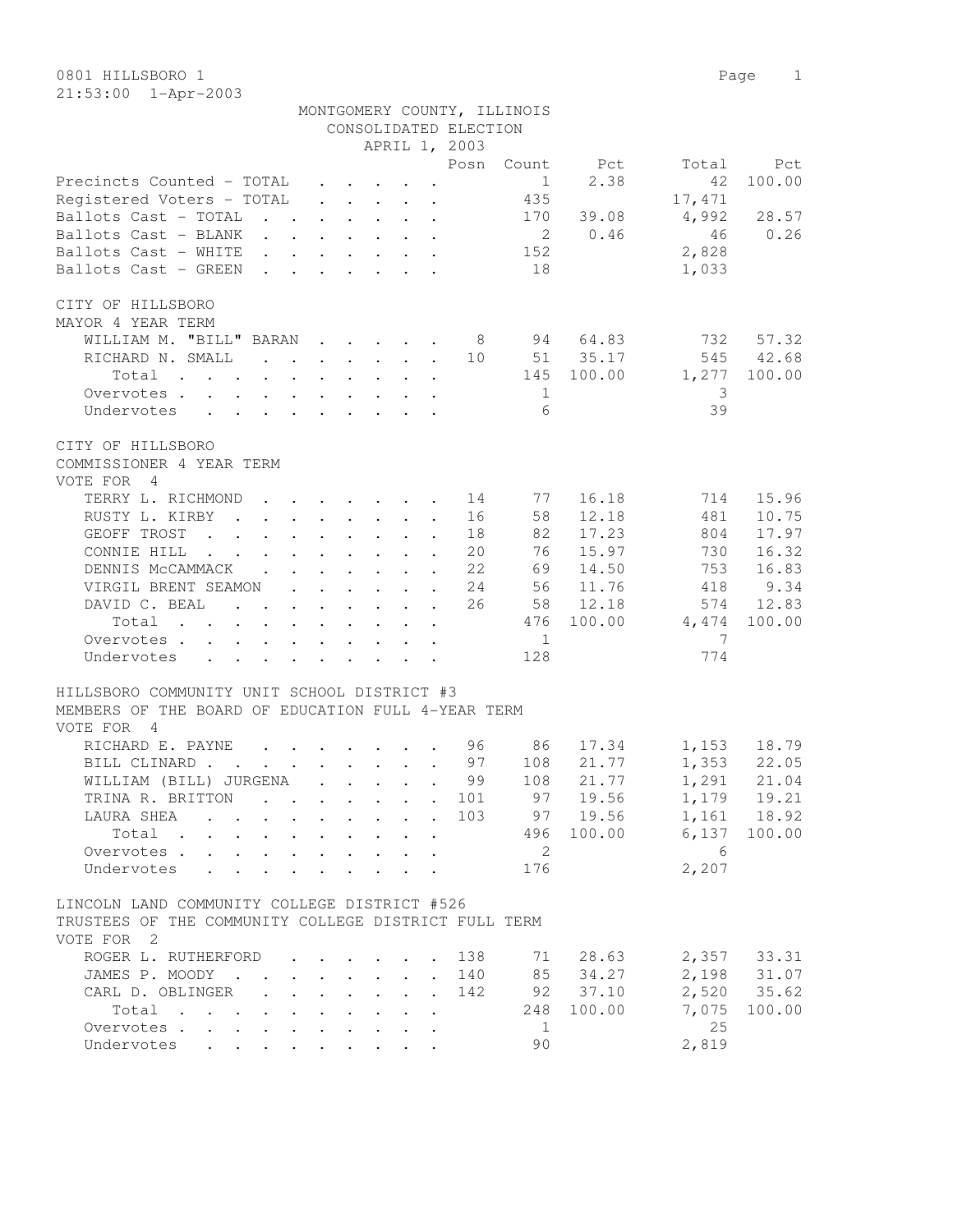| 0801 HILLSBORO 1                                                                                    | Page            |       |
|-----------------------------------------------------------------------------------------------------|-----------------|-------|
| $21:53:00$ $1 - Appr-2003$                                                                          |                 |       |
| MONTGOMERY COUNTY, ILLINOIS<br>CONSOLIDATED ELECTION<br>APRIL 1, 2003                               |                 |       |
| Pct.<br>Posn Count                                                                                  | Total           | Pct.  |
| MEMBERS OF THE REGIONAL BOARD OF SCHOOL TRUSTEES                                                    |                 |       |
| (CHRISTIAN AND MONTGOMERY COUNTIES) (FULL TERM)                                                     |                 |       |
| VOTE FOR 3                                                                                          |                 |       |
| 127<br>58.53<br>PAUL DONHAM-MONTGOMERY COUNTY<br>193                                                | 3,420           | 52.92 |
| 90 —<br>41.47<br>ROBERT MILLIGAN-MONTGOMERY COUNTY.<br>195                                          | 3,043 47.08     |       |
| 100.00<br>217<br>Total<br>$\cdots$<br>$\sim$ $\sim$ $\sim$                                          | 100.00<br>6,463 |       |
| Overvotes.<br>$\sim$ $\sim$<br>$\sim 100$ km s $^{-1}$<br>$\sim$ $\sim$<br>$\sim$ $\sim$<br>$\cdot$ | 0               |       |
| 293<br>Undervotes<br>$\ddot{\phantom{a}}$                                                           | 8,369           |       |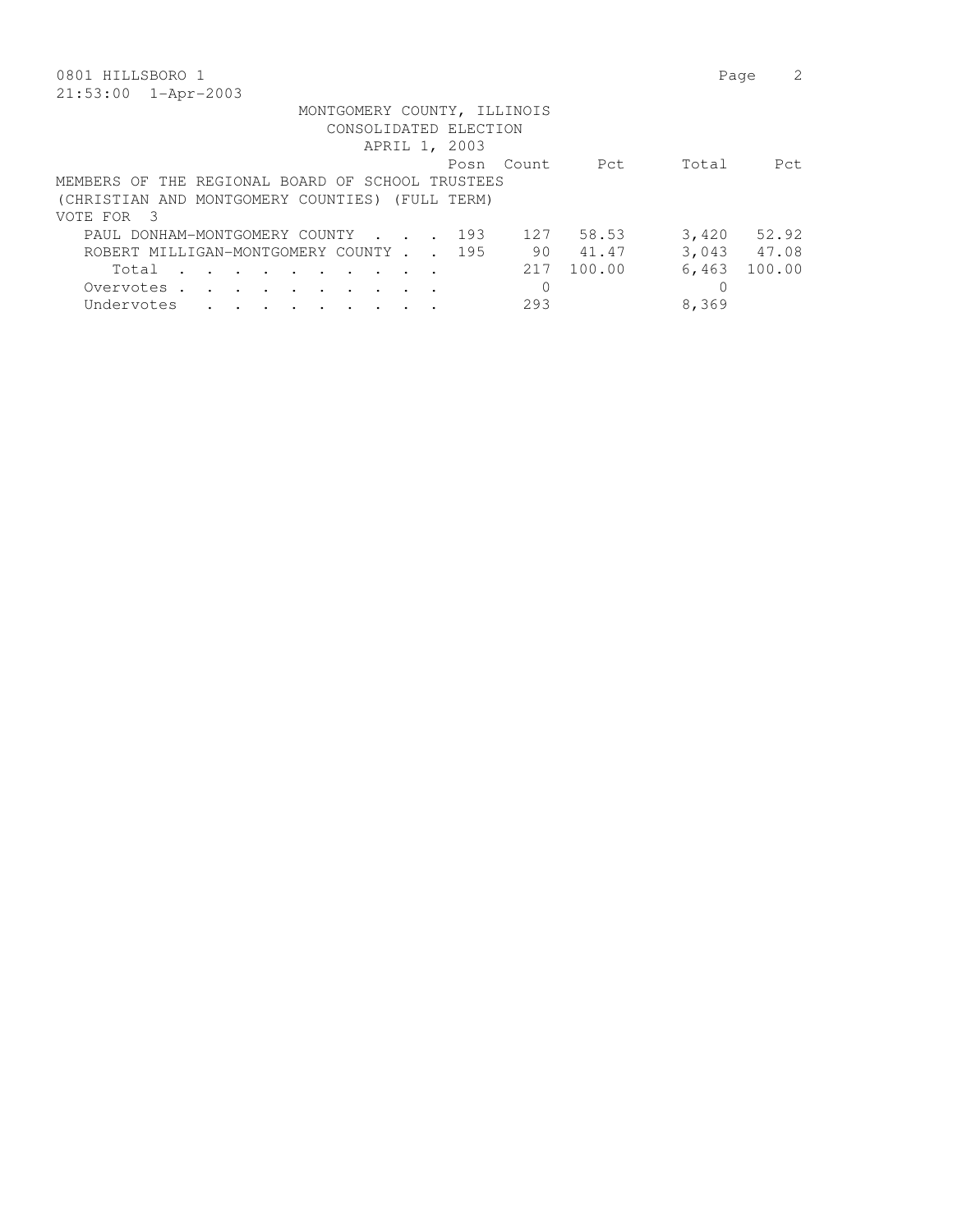|                                                                                                                                                                                                                                                    |  |                                                                 |              | CONSOLIDATED ELECTION                                      | MONTGOMERY COUNTY, ILLINOIS |             |                |                            |
|----------------------------------------------------------------------------------------------------------------------------------------------------------------------------------------------------------------------------------------------------|--|-----------------------------------------------------------------|--------------|------------------------------------------------------------|-----------------------------|-------------|----------------|----------------------------|
|                                                                                                                                                                                                                                                    |  |                                                                 |              | APRIL 1, 2003                                              |                             |             |                |                            |
|                                                                                                                                                                                                                                                    |  |                                                                 |              | Posn                                                       | Count                       | Pct         | Total          | Pct                        |
| Precincts Counted - TOTAL                                                                                                                                                                                                                          |  |                                                                 |              |                                                            | $\frac{1}{1}$               | 2.38        | 42             | 100.00                     |
| Registered Voters - TOTAL                                                                                                                                                                                                                          |  |                                                                 |              |                                                            | 354                         |             | 17,471         |                            |
| Ballots Cast - TOTAL                                                                                                                                                                                                                               |  |                                                                 |              |                                                            |                             | 127 35.88   | 4,992          | 28.57                      |
| Ballots Cast - BLANK                                                                                                                                                                                                                               |  |                                                                 |              |                                                            |                             | $0 \t 0.00$ | 46             | 0.26                       |
| Ballots Cast - WHITE                                                                                                                                                                                                                               |  |                                                                 |              |                                                            | 120                         |             | 2,828          |                            |
| Ballots Cast - GREEN                                                                                                                                                                                                                               |  |                                                                 |              |                                                            | $\overline{7}$              |             | 1,033          |                            |
| CITY OF HILLSBORO                                                                                                                                                                                                                                  |  |                                                                 |              |                                                            |                             |             |                |                            |
| MAYOR 4 YEAR TERM                                                                                                                                                                                                                                  |  |                                                                 |              |                                                            |                             |             |                |                            |
| WILLIAM M. "BILL" BARAN 8                                                                                                                                                                                                                          |  |                                                                 |              |                                                            | 65                          | 56.03       | 732            | 57.32                      |
| RICHARD N. SMALL 10                                                                                                                                                                                                                                |  |                                                                 |              |                                                            |                             | 51 43.97    |                | 545 42.68                  |
| Total                                                                                                                                                                                                                                              |  |                                                                 |              |                                                            |                             | 116 100.00  | 1,277          | 100.00                     |
| Overvotes.                                                                                                                                                                                                                                         |  |                                                                 |              |                                                            | $\overline{0}$              |             | -3             |                            |
| Undervotes                                                                                                                                                                                                                                         |  |                                                                 |              |                                                            | $\overline{4}$              |             | 39             |                            |
| CITY OF HILLSBORO<br>COMMISSIONER 4 YEAR TERM                                                                                                                                                                                                      |  |                                                                 |              |                                                            |                             |             |                |                            |
| VOTE FOR 4                                                                                                                                                                                                                                         |  |                                                                 |              |                                                            |                             |             |                |                            |
| TERRY L. RICHMOND                                                                                                                                                                                                                                  |  | $\cdot$ $\cdot$ $\cdot$ $\cdot$ $\cdot$ $\cdot$ $\cdot$ $\cdot$ |              | 14                                                         | 59                          | 15.53       | 714            | 15.96                      |
| RUSTY L. KIRBY                                                                                                                                                                                                                                     |  |                                                                 |              | 16                                                         | 50                          | 13.16       | 481            | 10.75                      |
| GEOFF TROST                                                                                                                                                                                                                                        |  |                                                                 |              | 18                                                         | 68                          | 17.89       | 804            | 17.97                      |
| CONNIE HILL                                                                                                                                                                                                                                        |  |                                                                 |              | 20                                                         | 45                          | 11.84       | 730            | 16.32                      |
| DENNIS MCCAMMACK                                                                                                                                                                                                                                   |  |                                                                 |              | 22                                                         | 71                          | 18.68       | 753            | 16.83                      |
| VIRGIL BRENT SEAMON                                                                                                                                                                                                                                |  |                                                                 |              | 24                                                         |                             | 34 8.95     | 418            | 9.34                       |
| DAVID C. BEAL                                                                                                                                                                                                                                      |  |                                                                 |              | 26                                                         |                             | 53 13.95    |                | 574 12.83                  |
| Total                                                                                                                                                                                                                                              |  |                                                                 |              |                                                            |                             | 380 100.00  | 4,474          | 100.00                     |
| Overvotes                                                                                                                                                                                                                                          |  |                                                                 |              |                                                            | $\overline{\phantom{0}}^2$  |             | $\overline{7}$ |                            |
| Undervotes<br>$\mathbf{r}$ and $\mathbf{r}$ are the set of the set of the set of the set of the set of the set of the set of the set of the set of the set of the set of the set of the set of the set of the set of the set of the set of the set |  |                                                                 |              |                                                            | 92                          |             | 774            |                            |
| HILLSBORO COMMUNITY UNIT SCHOOL DISTRICT #3                                                                                                                                                                                                        |  |                                                                 |              |                                                            |                             |             |                |                            |
| MEMBERS OF THE BOARD OF EDUCATION FULL 4-YEAR TERM                                                                                                                                                                                                 |  |                                                                 |              |                                                            |                             |             |                |                            |
| VOTE FOR 4                                                                                                                                                                                                                                         |  |                                                                 |              |                                                            |                             |             |                |                            |
| RICHARD E. PAYNE                                                                                                                                                                                                                                   |  |                                                                 |              | 96                                                         | 63                          | 17.75       |                |                            |
| BILL CLINARD                                                                                                                                                                                                                                       |  |                                                                 |              |                                                            |                             | 24.23       |                | 1,153 18.79                |
|                                                                                                                                                                                                                                                    |  |                                                                 |              | $\cdot$ $\cdot$ $\cdot$ $\cdot$ $\cdot$ $\cdot$ $\cdot$ 97 | 86                          |             |                | 1,353 22.05<br>1,291 21.04 |
| WILLIAM (BILL) JURGENA                                                                                                                                                                                                                             |  |                                                                 |              | 99                                                         | 83                          | 23.38       |                |                            |
| TRINA R. BRITTON                                                                                                                                                                                                                                   |  |                                                                 |              | . 101                                                      |                             | 57 16.06    |                | 1,179 19.21                |
| LAURA SHEA                                                                                                                                                                                                                                         |  |                                                                 |              | 103                                                        |                             | 66 18.59    |                | 1,161 18.92                |
| Total                                                                                                                                                                                                                                              |  |                                                                 |              |                                                            |                             | 355 100.00  |                | $6,137$ 100.00             |
| Overvotes                                                                                                                                                                                                                                          |  |                                                                 |              |                                                            | $\overline{0}$              |             | - 6            |                            |
| Undervotes                                                                                                                                                                                                                                         |  |                                                                 |              |                                                            | 153                         |             | 2,207          |                            |
| LINCOLN LAND COMMUNITY COLLEGE DISTRICT #526<br>TRUSTEES OF THE COMMUNITY COLLEGE DISTRICT FULL TERM                                                                                                                                               |  |                                                                 |              |                                                            |                             |             |                |                            |
| VOTE FOR 2                                                                                                                                                                                                                                         |  |                                                                 |              |                                                            |                             |             |                |                            |
| ROGER L. RUTHERFORD                                                                                                                                                                                                                                |  |                                                                 |              | 138                                                        | 47                          | 27.65       |                | 2,357 33.31                |
| JAMES P. MOODY                                                                                                                                                                                                                                     |  |                                                                 | $\mathbf{L}$ | 140                                                        | 70                          | 41.18       |                | 2,198 31.07                |
| CARL D. OBLINGER.                                                                                                                                                                                                                                  |  |                                                                 | $\mathbf{L}$ | 142                                                        |                             | 53 31.18    |                | 2,520 35.62                |
| Total                                                                                                                                                                                                                                              |  |                                                                 |              |                                                            | 170                         | 100.00      | 7,075          | 100.00                     |
| Overvotes                                                                                                                                                                                                                                          |  |                                                                 |              |                                                            | 1                           |             | 25             |                            |
| Undervotes                                                                                                                                                                                                                                         |  |                                                                 |              |                                                            | 82                          |             | 2,819          |                            |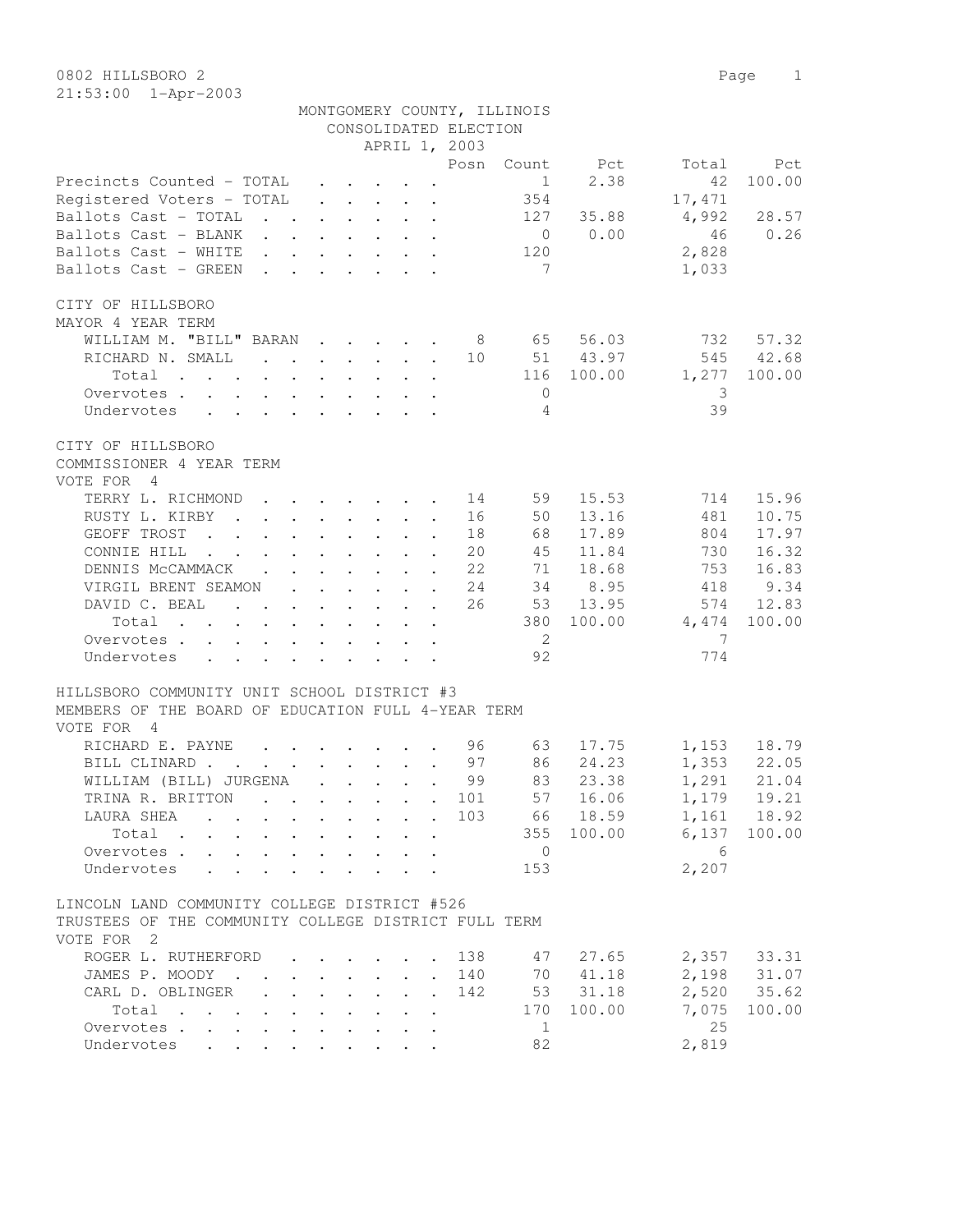| 0802 HILLSBORO 2                                                    |      |          |            | Page  |             |
|---------------------------------------------------------------------|------|----------|------------|-------|-------------|
| 21:53:00 1-Apr-2003                                                 |      |          |            |       |             |
| MONTGOMERY COUNTY, ILLINOIS                                         |      |          |            |       |             |
| CONSOLIDATED ELECTION                                               |      |          |            |       |             |
| APRIL 1, 2003                                                       |      |          |            |       |             |
|                                                                     | Posn | - Count. | Pct        | Total | Pct.        |
| MEMBERS OF THE REGIONAL BOARD OF SCHOOL TRUSTEES                    |      |          |            |       |             |
| (CHRISTIAN AND MONTGOMERY COUNTIES) (FULL TERM)                     |      |          |            |       |             |
| VOTE FOR 3                                                          |      |          |            |       |             |
| PAUL DONHAM-MONTGOMERY COUNTY                                       | 193  | 98       | 60.49      | 3,420 | 52.92       |
| ROBERT MILLIGAN-MONTGOMERY COUNTY 195                               |      | 64       | 39.51      |       | 3,043 47.08 |
| Total<br>$\sim$ $\sim$ $\sim$ $\sim$ $\sim$ $\sim$<br>$\sim$ $\sim$ |      |          | 162 100.00 | 6,463 | 100.00      |
| Overvotes.                                                          |      |          |            |       |             |
| Undervotes                                                          |      | 219      |            | 8,369 |             |
|                                                                     |      |          |            |       |             |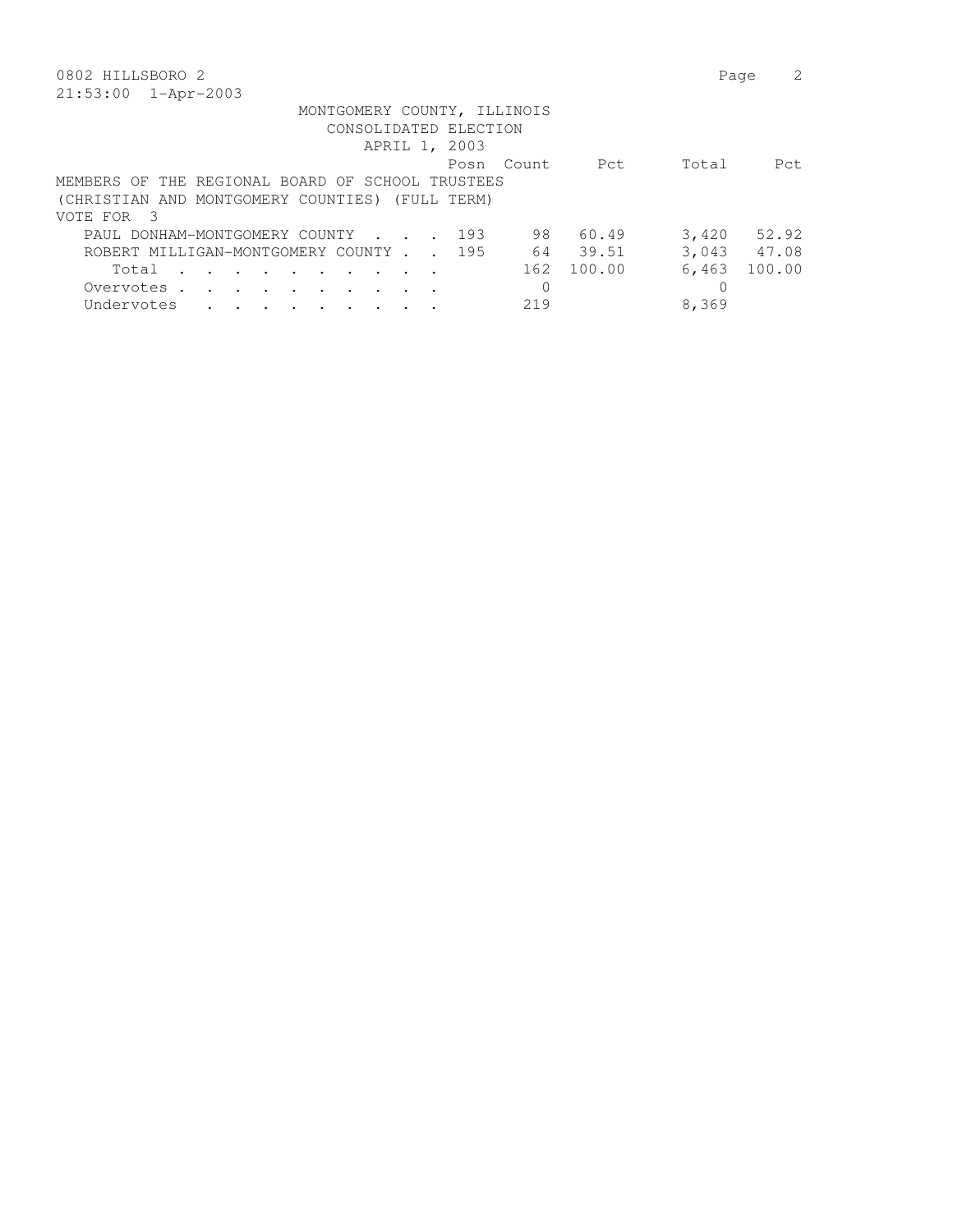|                                                                                              |                                                                          |  |                                                 |                                                                                         | MONTGOMERY COUNTY, ILLINOIS |                                |                |                                              |
|----------------------------------------------------------------------------------------------|--------------------------------------------------------------------------|--|-------------------------------------------------|-----------------------------------------------------------------------------------------|-----------------------------|--------------------------------|----------------|----------------------------------------------|
|                                                                                              |                                                                          |  |                                                 | CONSOLIDATED ELECTION                                                                   |                             |                                |                |                                              |
|                                                                                              |                                                                          |  |                                                 | APRIL 1, 2003                                                                           |                             |                                |                |                                              |
|                                                                                              |                                                                          |  |                                                 | Posn                                                                                    |                             | Count Pct                      | Total          | Pct                                          |
| Precincts Counted - TOTAL                                                                    |                                                                          |  |                                                 | $\mathbf{r}$ , $\mathbf{r}$ , $\mathbf{r}$ , $\mathbf{r}$ , $\mathbf{r}$ , $\mathbf{r}$ |                             | 2.38<br>$1 \quad \blacksquare$ | 42             | 100.00                                       |
| Registered Voters - TOTAL                                                                    |                                                                          |  |                                                 | $\mathbf{r}$ , $\mathbf{r}$ , $\mathbf{r}$ , $\mathbf{r}$                               | 674                         |                                | 17,471         |                                              |
| Ballots Cast - TOTAL 377 55.93                                                               |                                                                          |  |                                                 |                                                                                         |                             |                                | 4,992          | 28.57                                        |
| Ballots Cast - BLANK                                                                         |                                                                          |  |                                                 |                                                                                         |                             | 2 0.30                         | 46             | 0.26                                         |
| Ballots Cast - WHITE                                                                         | $\mathbf{r}$ , and $\mathbf{r}$ , and $\mathbf{r}$ , and $\mathbf{r}$    |  |                                                 |                                                                                         | 377                         |                                | 2,828          |                                              |
| CITY OF HILLSBORO                                                                            |                                                                          |  |                                                 |                                                                                         |                             |                                |                |                                              |
| MAYOR 4 YEAR TERM                                                                            |                                                                          |  |                                                 |                                                                                         |                             |                                |                |                                              |
| WILLIAM M. "BILL" BARAN                                                                      |                                                                          |  |                                                 | 8 <sup>8</sup>                                                                          |                             | 216 58.70                      | 732            | 57.32                                        |
| RICHARD N. SMALL                                                                             |                                                                          |  |                                                 | 10                                                                                      |                             | 152 41.30                      |                | 545 42.68                                    |
| Total                                                                                        |                                                                          |  |                                                 |                                                                                         |                             | 368 100.00                     | 1,277          | 100.00                                       |
| Overvotes                                                                                    |                                                                          |  |                                                 |                                                                                         | $\overline{1}$              |                                | - 3            |                                              |
| Undervotes                                                                                   |                                                                          |  |                                                 |                                                                                         | 8                           |                                | 39             |                                              |
|                                                                                              |                                                                          |  |                                                 |                                                                                         |                             |                                |                |                                              |
| CITY OF HILLSBORO<br>COMMISSIONER 4 YEAR TERM                                                |                                                                          |  |                                                 |                                                                                         |                             |                                |                |                                              |
| VOTE FOR 4                                                                                   |                                                                          |  |                                                 |                                                                                         |                             |                                |                |                                              |
| TERRY L. RICHMOND                                                                            | $\mathbf{r}$ , $\mathbf{r}$ , $\mathbf{r}$ , $\mathbf{r}$ , $\mathbf{r}$ |  |                                                 | 14                                                                                      | 196                         | 14.98                          | 714            | 15.96                                        |
| RUSTY L. KIRBY                                                                               |                                                                          |  |                                                 | 16                                                                                      | 139                         | 10.63                          | 481            | 10.75                                        |
| GEOFF TROST<br>$\mathcal{A}$ . The set of the set of the set of the set of the $\mathcal{A}$ |                                                                          |  |                                                 | 18                                                                                      | 237                         | 18.12                          | 804            | 17.97                                        |
| CONNIE HILL                                                                                  |                                                                          |  |                                                 | 20                                                                                      | 217                         | 16.59                          | 730            | 16.32                                        |
| DENNIS MCCAMMACK                                                                             |                                                                          |  |                                                 | 22                                                                                      | 233                         | 17.81                          | 753            | 16.83                                        |
| VIRGIL BRENT SEAMON 24                                                                       |                                                                          |  |                                                 |                                                                                         | 122                         | 9.33                           | 418            | 9.34                                         |
| DAVID C. BEAL                                                                                |                                                                          |  |                                                 | 26                                                                                      |                             | 164 12.54                      |                | 574 12.83                                    |
|                                                                                              |                                                                          |  |                                                 |                                                                                         |                             | 1,308 100.00                   | 4,474          |                                              |
| Total                                                                                        |                                                                          |  |                                                 |                                                                                         |                             |                                | $\overline{7}$ | 100.00                                       |
| Overvotes                                                                                    |                                                                          |  |                                                 |                                                                                         | $\overline{\mathbf{3}}$     |                                |                |                                              |
| Undervotes                                                                                   |                                                                          |  |                                                 |                                                                                         | 188                         |                                | 774            |                                              |
| HILLSBORO COMMUNITY UNIT SCHOOL DISTRICT #3                                                  |                                                                          |  |                                                 |                                                                                         |                             |                                |                |                                              |
| MEMBERS OF THE BOARD OF EDUCATION FULL 4-YEAR TERM                                           |                                                                          |  |                                                 |                                                                                         |                             |                                |                |                                              |
| VOTE FOR 4                                                                                   |                                                                          |  |                                                 |                                                                                         |                             |                                |                |                                              |
| RICHARD E. PAYNE                                                                             |                                                                          |  |                                                 | 96                                                                                      | 218                         | 18.96                          |                | 1, 153 18.79<br>1, 353 22.05<br>1, 291 21.04 |
| BILL CLINARD                                                                                 |                                                                          |  |                                                 | 97                                                                                      | 261                         | 22.70                          |                |                                              |
| WILLIAM (BILL) JURGENA                                                                       |                                                                          |  |                                                 | 99                                                                                      | 250                         | 21.74                          |                |                                              |
| . 101<br>TRINA R. BRITTON                                                                    |                                                                          |  |                                                 |                                                                                         | 204                         | 17.74                          | 1,179          | 19.21                                        |
| . 103<br>LAURA SHEA                                                                          |                                                                          |  |                                                 |                                                                                         |                             | 217 18.87                      |                | 1,161 18.92                                  |
| Total $\cdots$                                                                               |                                                                          |  |                                                 |                                                                                         |                             | 1,150 100.00                   | $6,137$ 100.00 |                                              |
| Overvotes                                                                                    |                                                                          |  | $\cdot$ $\cdot$ $\cdot$ $\cdot$ $\cdot$ $\cdot$ |                                                                                         | $\overline{0}$              |                                | 6              |                                              |
| Undervotes                                                                                   |                                                                          |  |                                                 |                                                                                         | 358                         |                                | 2,207          |                                              |
| LINCOLN LAND COMMUNITY COLLEGE DISTRICT #526                                                 |                                                                          |  |                                                 |                                                                                         |                             |                                |                |                                              |
| TRUSTEES OF THE COMMUNITY COLLEGE DISTRICT FULL TERM                                         |                                                                          |  |                                                 |                                                                                         |                             |                                |                |                                              |
| VOTE FOR 2                                                                                   |                                                                          |  |                                                 |                                                                                         |                             |                                |                |                                              |
| ROGER L. RUTHERFORD 138                                                                      |                                                                          |  |                                                 |                                                                                         | 152                         | 29.01                          |                | 2,357 33.31                                  |

 JAMES P. MOODY . . . . . . . . 140 178 33.97 2,198 31.07 CARL D. OBLINGER . . . . . . . 142 194 37.02 2,520 35.62

Overvotes . . . . . . . . . . . . . . . 25<br>
Undervotes . . . . . . . . . . 228 2,819

Undervotes . . . . . . . . . 228

Total . . . . . . . . . . 524 100.00 7,075 100.00<br>ervotes . . . . . . . . . . 1 25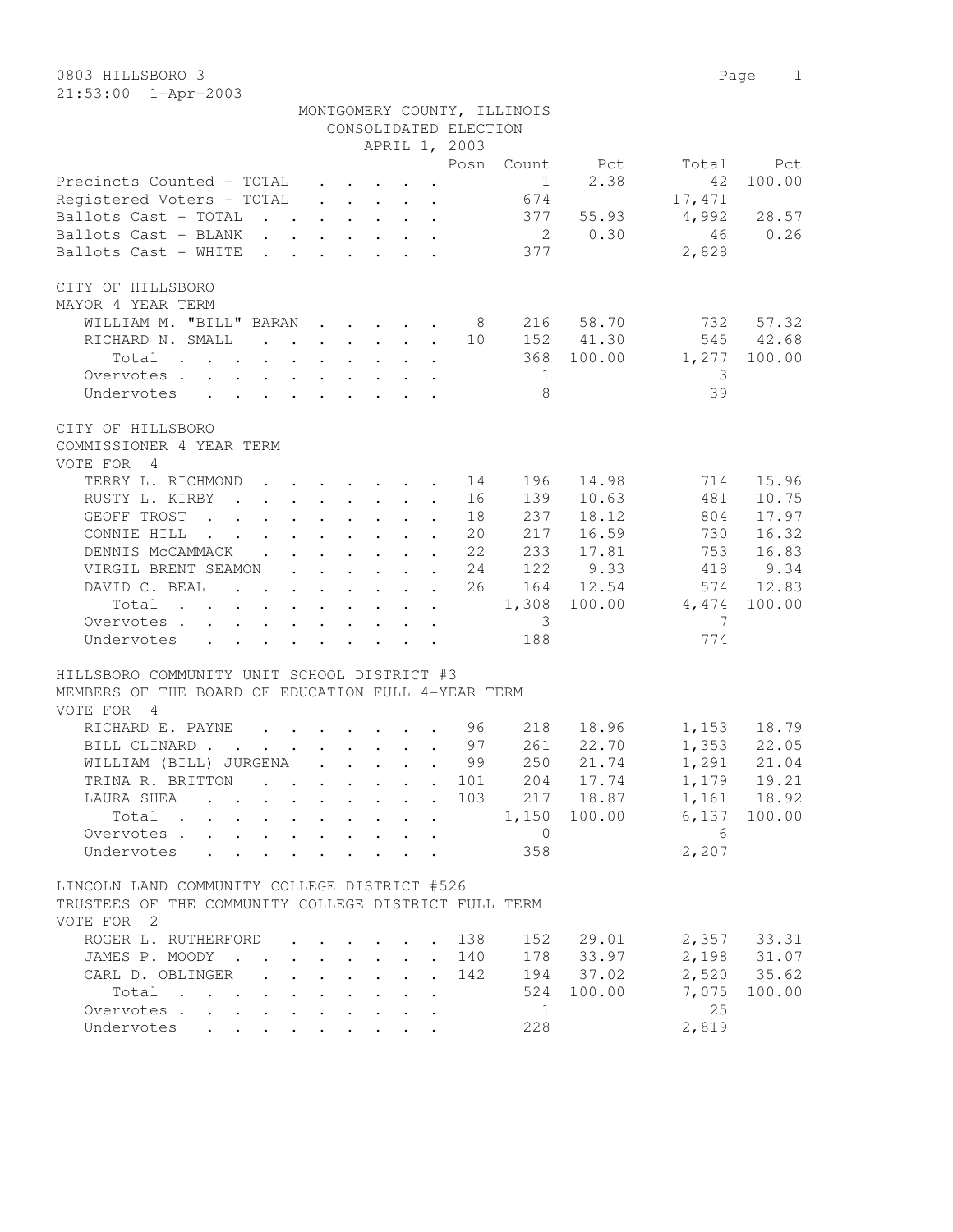| 0803 HILLSBORO 3                                 |               |               |                       |          |        | Page  |             |
|--------------------------------------------------|---------------|---------------|-----------------------|----------|--------|-------|-------------|
| $21:53:00$ $1 - Appr-2003$                       |               |               |                       |          |        |       |             |
| MONTGOMERY COUNTY, ILLINOIS                      |               |               |                       |          |        |       |             |
|                                                  |               |               | CONSOLIDATED ELECTION |          |        |       |             |
|                                                  |               | APRIL 1, 2003 |                       |          |        |       |             |
|                                                  |               |               | Posn                  | Count    | Pct    | Total | Pct.        |
| MEMBERS OF THE REGIONAL BOARD OF SCHOOL TRUSTEES |               |               |                       |          |        |       |             |
| (CHRISTIAN AND MONTGOMERY COUNTIES) (FULL TERM)  |               |               |                       |          |        |       |             |
| VOTE FOR 3                                       |               |               |                       |          |        |       |             |
| PAUL DONHAM-MONTGOMERY COUNTY 193                |               |               |                       | 293      | 61.43  | 3,420 | 52.92       |
| ROBERT MILLIGAN-MONTGOMERY COUNTY 195            |               |               |                       | 184      | 38.57  |       | 3,043 47.08 |
| Total<br>$\sim$ $\sim$<br>$\sim$ $\sim$          | $\sim$ $\sim$ |               |                       | 477      | 100.00 | 6,463 | 100.00      |
| Overvotes.<br>$\sim$ $\sim$ $\sim$ $\sim$        |               |               |                       | $\Omega$ |        |       |             |
| Undervotes                                       |               |               |                       | 654      |        | 8,369 |             |
|                                                  |               |               |                       |          |        |       |             |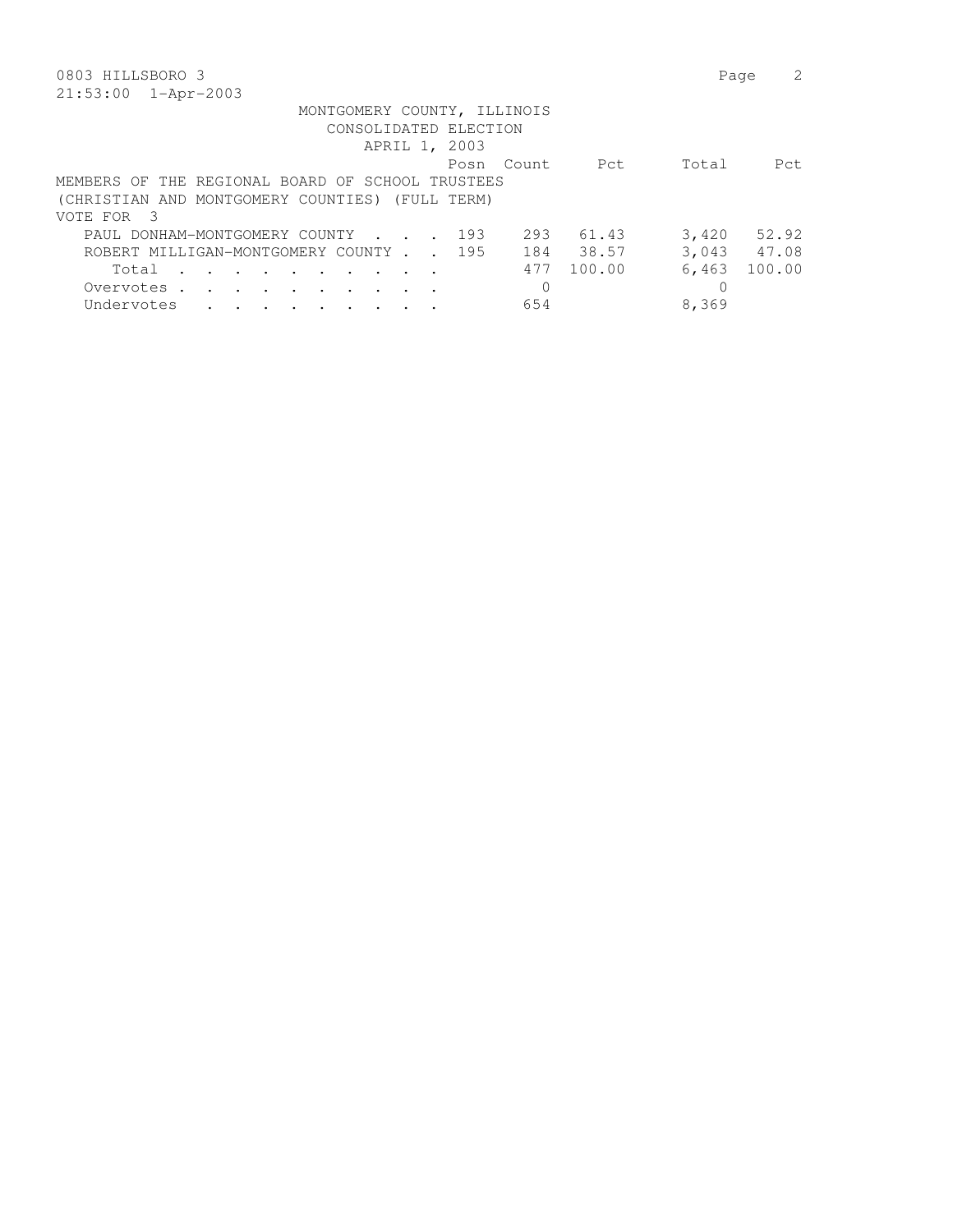|                                                                                      |  |                                                 |                       | MONTGOMERY COUNTY, ILLINOIS |                      |                |                                           |
|--------------------------------------------------------------------------------------|--|-------------------------------------------------|-----------------------|-----------------------------|----------------------|----------------|-------------------------------------------|
|                                                                                      |  |                                                 | CONSOLIDATED ELECTION |                             |                      |                |                                           |
|                                                                                      |  |                                                 | APRIL 1, 2003         |                             |                      |                |                                           |
|                                                                                      |  |                                                 | Posn                  |                             | Count Pct            | Total          | Pct                                       |
| Precincts Counted - TOTAL                                                            |  |                                                 |                       | $\sim$ 1                    | 2.38                 | 42             | 100.00                                    |
| Registered Voters - TOTAL                                                            |  |                                                 |                       | 380                         |                      | 17,471         |                                           |
| Ballots Cast - TOTAL                                                                 |  |                                                 |                       |                             | 148 38.95            | $4,992$ 28.57  |                                           |
| Ballots Cast - BLANK                                                                 |  |                                                 |                       |                             | 2 0.53               | 46             | 0.26                                      |
| Ballots Cast - WHITE                                                                 |  |                                                 |                       | 148                         |                      | 2,828          |                                           |
| CITY OF HILLSBORO                                                                    |  |                                                 |                       |                             |                      |                |                                           |
| MAYOR 4 YEAR TERM                                                                    |  |                                                 |                       |                             |                      |                |                                           |
| WILLIAM M. "BILL" BARAN 8 90 62.50                                                   |  |                                                 |                       |                             |                      |                | 732 57.32                                 |
| RICHARD N. SMALL 10 54 37.50                                                         |  |                                                 |                       |                             |                      |                | 545 42.68                                 |
| Total                                                                                |  |                                                 |                       |                             | 144 100.00           | 1,277 100.00   |                                           |
| Overvotes.                                                                           |  |                                                 |                       | $\overline{0}$              |                      | - 3            |                                           |
| Undervotes                                                                           |  |                                                 |                       | $\overline{4}$              |                      | 39             |                                           |
|                                                                                      |  |                                                 |                       |                             |                      |                |                                           |
| CITY OF HILLSBORO                                                                    |  |                                                 |                       |                             |                      |                |                                           |
| COMMISSIONER 4 YEAR TERM                                                             |  |                                                 |                       |                             |                      |                |                                           |
| VOTE FOR 4                                                                           |  |                                                 |                       |                             |                      |                |                                           |
| TERRY L. RICHMOND 14                                                                 |  |                                                 |                       | 83                          | 16.24                | 714            | 15.96                                     |
| RUSTY L. KIRBY                                                                       |  |                                                 | 16                    | 59                          | 11.55                | 481            | 10.75                                     |
| GEOFF TROST<br>$\mathbf{r}$ , and $\mathbf{r}$ , and $\mathbf{r}$ , and $\mathbf{r}$ |  |                                                 | 18                    | 89                          | 17.42                | 804            | 17.97                                     |
| CONNIE HILL                                                                          |  |                                                 | 20                    | 81                          | 15.85                | 730            | 16.32                                     |
|                                                                                      |  |                                                 | 22                    | 73                          | 14.29                | 753            | 16.83                                     |
| DENNIS MCCAMMACK                                                                     |  |                                                 |                       |                             |                      |                |                                           |
| VIRGIL BRENT SEAMON 24                                                               |  |                                                 |                       |                             | 43 8.41              | 418            | 9.34                                      |
| DAVID C. BEAL                                                                        |  |                                                 | 26                    |                             | 83 16.24             |                | 574 12.83                                 |
| Total                                                                                |  |                                                 |                       |                             | 511 100.00           | 4,474          | 100.00                                    |
| Overvotes.                                                                           |  |                                                 |                       | $\overline{0}$              |                      | $\overline{7}$ |                                           |
| Undervotes                                                                           |  |                                                 |                       | 81                          |                      | 774            |                                           |
| HILLSBORO COMMUNITY UNIT SCHOOL DISTRICT #3                                          |  |                                                 |                       |                             |                      |                |                                           |
| MEMBERS OF THE BOARD OF EDUCATION FULL 4-YEAR TERM                                   |  |                                                 |                       |                             |                      |                |                                           |
| VOTE FOR 4                                                                           |  |                                                 |                       |                             |                      |                |                                           |
| RICHARD E. PAYNE 96                                                                  |  |                                                 |                       | 80                          | 17.58                | 1,153 18.79    |                                           |
| BILL CLINARD 97                                                                      |  |                                                 |                       | 98                          | 21.54                |                |                                           |
| WILLIAM (BILL) JURGENA                                                               |  |                                                 | 99                    |                             | 99 21.76             |                | 1,353 22.05<br>1,291 21.04<br>1,179 19.21 |
| TRINA R. BRITTON<br>$\cdot$ 101                                                      |  |                                                 |                       | 98                          | 21.54                | 1,179          | 19.21                                     |
| LAURA SHEA                                                                           |  |                                                 |                       |                             | $\cdot$ 103 80 17.58 |                | 1,161 18.92                               |
|                                                                                      |  |                                                 |                       |                             |                      |                |                                           |
| Total                                                                                |  |                                                 |                       |                             | 455 100.00           |                | $6,137$ 100.00                            |
| Overvotes                                                                            |  | $\cdot$ $\cdot$ $\cdot$ $\cdot$ $\cdot$ $\cdot$ |                       | $\overline{0}$              |                      | 6              |                                           |
| Undervotes                                                                           |  |                                                 |                       | 137                         |                      | 2,207          |                                           |
| LINCOLN LAND COMMUNITY COLLEGE DISTRICT #526                                         |  |                                                 |                       |                             |                      |                |                                           |
| TRUSTEES OF THE COMMUNITY COLLEGE DISTRICT FULL TERM                                 |  |                                                 |                       |                             |                      |                |                                           |
| VOTE FOR 2                                                                           |  |                                                 |                       |                             |                      |                |                                           |
| ROGER L. RUTHERFORD                                                                  |  |                                                 | 138                   | 63                          | 30.58                |                | $2,357$ 33.31                             |
| JAMES P. MOODY                                                                       |  |                                                 | 140                   | 69                          | 33.50                | 2,198          | 31.07                                     |
|                                                                                      |  |                                                 |                       |                             |                      |                |                                           |

| 2,357 33.31<br>ROGER L. RUTHERFORD 138<br>63 30.58<br>2,198 31.07<br>33.50<br>JAMES P. MOODY 140<br>69<br>2,520 35.62<br>74 35.92<br>CARL D. OBLINGER 142<br>7,075 100.00<br>206 100.00<br>$Total \cdot \cdot \cdot \cdot \cdot \cdot \cdot \cdot \cdot$<br>2.5<br>Overvotes.<br>2,819<br>90<br>Undervotes | VUILLE LUINE LA |  |  |  |  |  |  |  |  |
|------------------------------------------------------------------------------------------------------------------------------------------------------------------------------------------------------------------------------------------------------------------------------------------------------------|-----------------|--|--|--|--|--|--|--|--|
|                                                                                                                                                                                                                                                                                                            |                 |  |  |  |  |  |  |  |  |
|                                                                                                                                                                                                                                                                                                            |                 |  |  |  |  |  |  |  |  |
|                                                                                                                                                                                                                                                                                                            |                 |  |  |  |  |  |  |  |  |
|                                                                                                                                                                                                                                                                                                            |                 |  |  |  |  |  |  |  |  |
|                                                                                                                                                                                                                                                                                                            |                 |  |  |  |  |  |  |  |  |
|                                                                                                                                                                                                                                                                                                            |                 |  |  |  |  |  |  |  |  |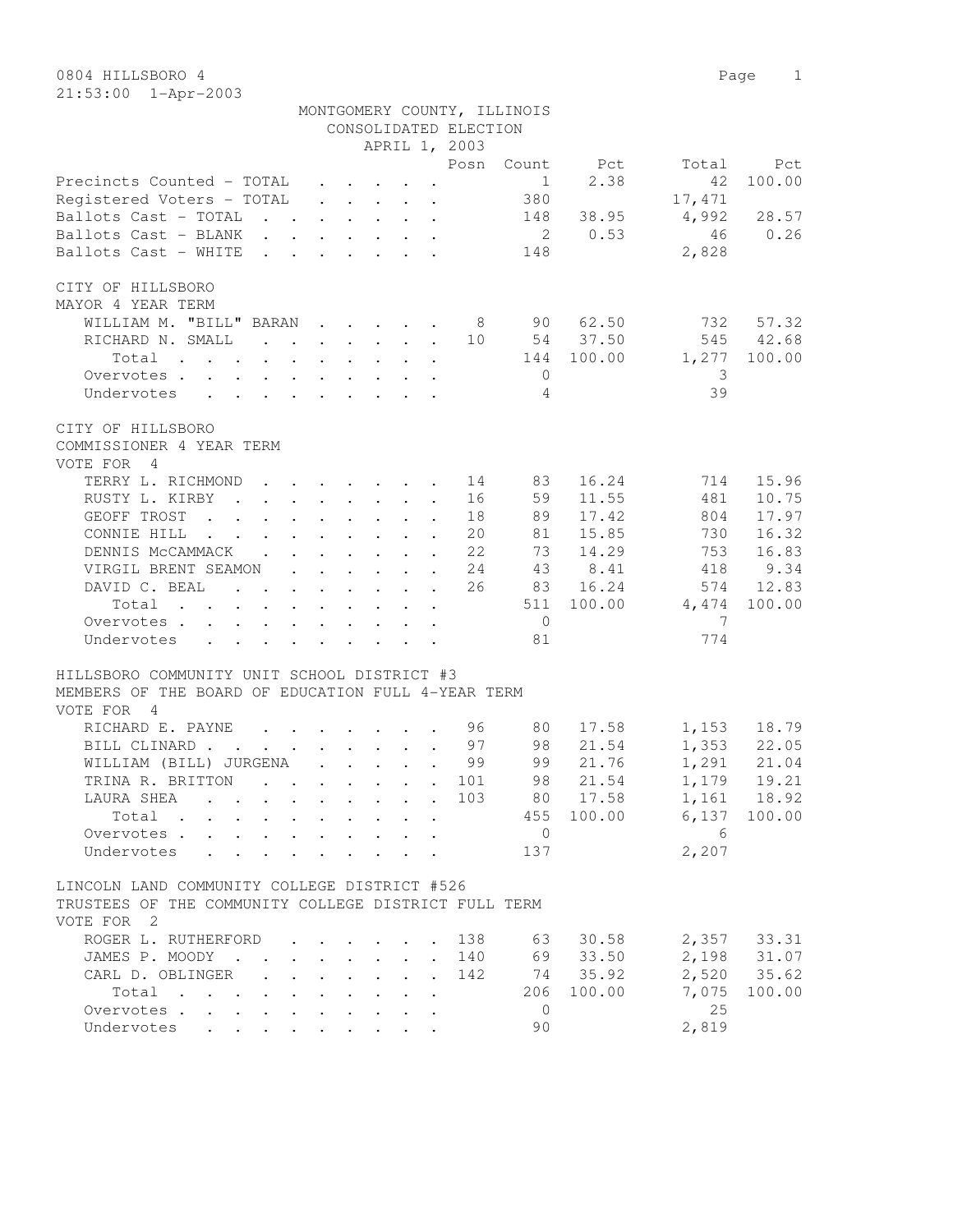| 0804 HILLSBORO 4                                     | Page  |       |
|------------------------------------------------------|-------|-------|
| $21:53:00$ $1-Apr-2003$                              |       |       |
| MONTGOMERY COUNTY, ILLINOIS                          |       |       |
| CONSOLIDATED ELECTION                                |       |       |
| APRIL 1, 2003                                        |       |       |
| Pct<br>Posn Count                                    | Total | Pct.  |
| MEMBERS OF THE REGIONAL BOARD OF SCHOOL TRUSTEES     |       |       |
| (CHRISTIAN AND MONTGOMERY COUNTIES) (FULL TERM)      |       |       |
| VOTE FOR 3                                           |       |       |
| 103<br>54.21<br>193<br>PAUL DONHAM-MONTGOMERY COUNTY | 3,420 | 52.92 |
| 87<br>45.79<br>ROBERT MILLIGAN-MONTGOMERY COUNTY 195 | 3.043 | 47.08 |

Total . . . . . . . . . . 190 100.00 6,463 100.00

 Overvotes . . . . . . . . . . 0 0 Undervotes . . . . . . . . . 254 8,369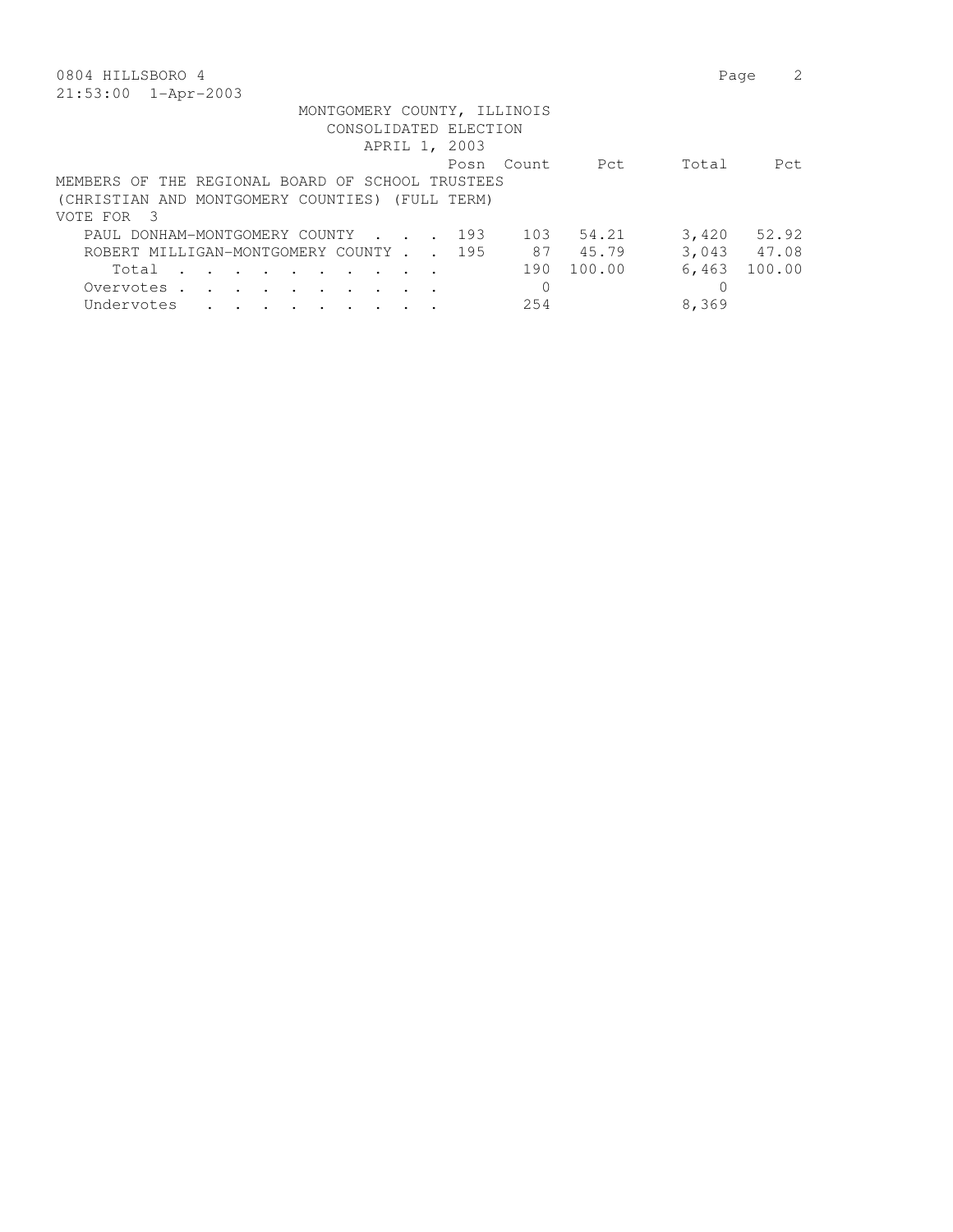| APRIL 1, 2003<br>Posn<br>Pct<br>Count<br>Total<br>Pct<br>2.38<br>100.00<br>Precincts Counted - TOTAL<br>$\sim$ 1<br>42<br>$\mathbf{r} = \mathbf{r} + \mathbf{r}$<br>Registered Voters - TOTAL<br>710<br>17,471<br>338<br>4,992<br>28.57<br>Ballots Cast - TOTAL<br>47.61<br>2 0.28<br>0.26<br>Ballots Cast - BLANK<br>46<br>334<br>2,828<br>Ballots Cast - WHITE<br>Ballots Cast - GREEN<br>1,033<br>$4\phantom{.0000}\phantom{.0000}\phantom{.0000}\phantom{.0000}\phantom{.0000}\phantom{.0000}\phantom{.0000}\phantom{.0000}\phantom{.0000}\phantom{.0000}\phantom{.0000}\phantom{.0000}\phantom{.0000}\phantom{.0000}\phantom{.0000}\phantom{.0000}\phantom{.0000}\phantom{.0000}\phantom{.0000}\phantom{.0000}\phantom{.0000}\phantom{.0000}\phantom{.0000}\phantom{.0000}\phantom$<br>$\mathbf{r} = \mathbf{r} - \mathbf{r}$ , where $\mathbf{r} = \mathbf{r} - \mathbf{r}$ , where<br>$\bigcirc$<br>170<br>Ballots Cast - BLUE<br>$\cdot$ $\cdot$ $\cdot$ $\cdot$ $\cdot$ $\cdot$ $\cdot$ $\cdot$<br>CITY OF HILLSBORO<br>MAYOR 4 YEAR TERM<br>WILLIAM M. "BILL" BARAN<br>182 57.05<br>732<br>57.32<br>8 <sup>8</sup><br>137 42.95<br>545 42.68<br>RICHARD N. SMALL<br>10<br>319<br>100.00<br>1,277<br>100.00<br>Total<br>$\frac{1}{1}$<br>Overvotes<br>-3<br>39<br>Undervotes<br>14<br>CITY OF HILLSBORO<br>COMMISSIONER 4 YEAR TERM<br>VOTE FOR 4<br>TERRY L. RICHMOND<br>203<br>17.17<br>15.96<br>14<br>714<br>$\mathbf{L}$<br>$\mathbf{r}$ , $\mathbf{r}$ , $\mathbf{r}$ , $\mathbf{r}$<br>115 9.73<br>481<br>10.75<br>RUSTY L. KIRBY<br>16<br>$\mathbf{r}$ , $\mathbf{r}$ , $\mathbf{r}$ , $\mathbf{r}$ , $\mathbf{r}$ , $\mathbf{r}$<br>220<br>18.61<br>17.97<br>GEOFF TROST<br>18<br>804<br>187<br>15.82<br>16.32<br>CONNIE HILL<br>20<br>730<br>217<br>18.36<br>753<br>DENNIS MCCAMMACK<br>22<br>16.83<br>418<br>VIRGIL BRENT SEAMON<br>24<br>99<br>8.38<br>9.34<br>DAVID C. BEAL<br>26<br>141 11.93<br>574<br>12.83<br>1,182 100.00<br>4,474<br>Total<br>100.00<br>$\mathbf{1} \qquad \mathbf{1} \qquad \mathbf{1} \qquad \mathbf{1} \qquad \mathbf{1} \qquad \mathbf{1} \qquad \mathbf{1} \qquad \mathbf{1} \qquad \mathbf{1} \qquad \mathbf{1} \qquad \mathbf{1} \qquad \mathbf{1} \qquad \mathbf{1} \qquad \mathbf{1} \qquad \mathbf{1} \qquad \mathbf{1} \qquad \mathbf{1} \qquad \mathbf{1} \qquad \mathbf{1} \qquad \mathbf{1} \qquad \mathbf{1} \qquad \mathbf{1} \qquad \mathbf{1} \qquad \mathbf{1} \qquad \mathbf{$<br>$\overline{7}$<br>$\overline{1}$<br>Overvotes<br>150<br>774<br>Undervotes<br>HILLSBORO COMMUNITY UNIT SCHOOL DISTRICT #3<br>MEMBERS OF THE BOARD OF EDUCATION FULL 4-YEAR TERM<br>VOTE FOR 4<br>211<br>20.89<br>1,153 18.79<br>1,353 22.05<br>RICHARD E. PAYNE<br>96<br>204<br>20.20<br>BILL CLINARD<br>97<br>205 20.30 1,291 21.04<br>99<br>WILLIAM (BILL) JURGENA<br>TRINA R. BRITTON 101<br>188 18.61<br>1,179 19.21<br>1,161 18.92<br>202 20.00<br>LAURA SHEA 103<br>$6,137$ 100.00<br>1,010 100.00<br>Total<br>$6\overline{6}$<br>Overvotes.<br>$\begin{array}{ccc} & & 1 \end{array}$<br>338<br>2,207<br>Undervotes<br>LITCHFIELD COMMUNITY UNIT SCHOOL DISTRICT #12<br>MEMBERS OF THE BOARD OF EDUCATION FULL 4-YEAR TERM<br>VOTE FOR 4<br>STEPHANIE L. BLANKENSHIP<br>902<br>24.79<br>93<br>$\Omega$<br>992<br>27.26<br>DANIEL M. DELANEY<br>95<br>$\Omega$<br>DAVID W. YOUNG, JR.<br>97<br>899<br>24.70<br>$\circ$<br>$\ddot{\phantom{a}}$<br>$\Omega$<br>846 23.25<br>JO A. PAINTER<br>99<br>Total<br>$\circ$<br>3,639<br>100.00<br>$\circ$<br>Overvotes<br>$\overline{0}$<br>1,953<br>Undervotes<br>$\circ$ |  |  | CONSOLIDATED ELECTION | MONTGOMERY COUNTY, ILLINOIS |  |  |
|-------------------------------------------------------------------------------------------------------------------------------------------------------------------------------------------------------------------------------------------------------------------------------------------------------------------------------------------------------------------------------------------------------------------------------------------------------------------------------------------------------------------------------------------------------------------------------------------------------------------------------------------------------------------------------------------------------------------------------------------------------------------------------------------------------------------------------------------------------------------------------------------------------------------------------------------------------------------------------------------------------------------------------------------------------------------------------------------------------------------------------------------------------------------------------------------------------------------------------------------------------------------------------------------------------------------------------------------------------------------------------------------------------------------------------------------------------------------------------------------------------------------------------------------------------------------------------------------------------------------------------------------------------------------------------------------------------------------------------------------------------------------------------------------------------------------------------------------------------------------------------------------------------------------------------------------------------------------------------------------------------------------------------------------------------------------------------------------------------------------------------------------------------------------------------------------------------------------------------------------------------------------------------------------------------------------------------------------------------------------------------------------------------------------------------------------------------------------------------------------------------------------------------------------------------------------------------------------------------------------------------------------------------------------------------------------------------------------------------------------------------------------------------------------------------------------------------------------------------------------------------------------------------------------------------------------------------------------------------------------------------------------------------------------------------------------------------------------------------------------------------------------------------------------------------------------------------------------------------------------------------------------------------------------------------------------------------------------------------------------------------------------------------------------------------------------------------------------------------------------------------------------------------------------------------------------------|--|--|-----------------------|-----------------------------|--|--|
|                                                                                                                                                                                                                                                                                                                                                                                                                                                                                                                                                                                                                                                                                                                                                                                                                                                                                                                                                                                                                                                                                                                                                                                                                                                                                                                                                                                                                                                                                                                                                                                                                                                                                                                                                                                                                                                                                                                                                                                                                                                                                                                                                                                                                                                                                                                                                                                                                                                                                                                                                                                                                                                                                                                                                                                                                                                                                                                                                                                                                                                                                                                                                                                                                                                                                                                                                                                                                                                                                                                                                                         |  |  |                       |                             |  |  |
|                                                                                                                                                                                                                                                                                                                                                                                                                                                                                                                                                                                                                                                                                                                                                                                                                                                                                                                                                                                                                                                                                                                                                                                                                                                                                                                                                                                                                                                                                                                                                                                                                                                                                                                                                                                                                                                                                                                                                                                                                                                                                                                                                                                                                                                                                                                                                                                                                                                                                                                                                                                                                                                                                                                                                                                                                                                                                                                                                                                                                                                                                                                                                                                                                                                                                                                                                                                                                                                                                                                                                                         |  |  |                       |                             |  |  |
|                                                                                                                                                                                                                                                                                                                                                                                                                                                                                                                                                                                                                                                                                                                                                                                                                                                                                                                                                                                                                                                                                                                                                                                                                                                                                                                                                                                                                                                                                                                                                                                                                                                                                                                                                                                                                                                                                                                                                                                                                                                                                                                                                                                                                                                                                                                                                                                                                                                                                                                                                                                                                                                                                                                                                                                                                                                                                                                                                                                                                                                                                                                                                                                                                                                                                                                                                                                                                                                                                                                                                                         |  |  |                       |                             |  |  |
|                                                                                                                                                                                                                                                                                                                                                                                                                                                                                                                                                                                                                                                                                                                                                                                                                                                                                                                                                                                                                                                                                                                                                                                                                                                                                                                                                                                                                                                                                                                                                                                                                                                                                                                                                                                                                                                                                                                                                                                                                                                                                                                                                                                                                                                                                                                                                                                                                                                                                                                                                                                                                                                                                                                                                                                                                                                                                                                                                                                                                                                                                                                                                                                                                                                                                                                                                                                                                                                                                                                                                                         |  |  |                       |                             |  |  |
|                                                                                                                                                                                                                                                                                                                                                                                                                                                                                                                                                                                                                                                                                                                                                                                                                                                                                                                                                                                                                                                                                                                                                                                                                                                                                                                                                                                                                                                                                                                                                                                                                                                                                                                                                                                                                                                                                                                                                                                                                                                                                                                                                                                                                                                                                                                                                                                                                                                                                                                                                                                                                                                                                                                                                                                                                                                                                                                                                                                                                                                                                                                                                                                                                                                                                                                                                                                                                                                                                                                                                                         |  |  |                       |                             |  |  |
|                                                                                                                                                                                                                                                                                                                                                                                                                                                                                                                                                                                                                                                                                                                                                                                                                                                                                                                                                                                                                                                                                                                                                                                                                                                                                                                                                                                                                                                                                                                                                                                                                                                                                                                                                                                                                                                                                                                                                                                                                                                                                                                                                                                                                                                                                                                                                                                                                                                                                                                                                                                                                                                                                                                                                                                                                                                                                                                                                                                                                                                                                                                                                                                                                                                                                                                                                                                                                                                                                                                                                                         |  |  |                       |                             |  |  |
|                                                                                                                                                                                                                                                                                                                                                                                                                                                                                                                                                                                                                                                                                                                                                                                                                                                                                                                                                                                                                                                                                                                                                                                                                                                                                                                                                                                                                                                                                                                                                                                                                                                                                                                                                                                                                                                                                                                                                                                                                                                                                                                                                                                                                                                                                                                                                                                                                                                                                                                                                                                                                                                                                                                                                                                                                                                                                                                                                                                                                                                                                                                                                                                                                                                                                                                                                                                                                                                                                                                                                                         |  |  |                       |                             |  |  |
|                                                                                                                                                                                                                                                                                                                                                                                                                                                                                                                                                                                                                                                                                                                                                                                                                                                                                                                                                                                                                                                                                                                                                                                                                                                                                                                                                                                                                                                                                                                                                                                                                                                                                                                                                                                                                                                                                                                                                                                                                                                                                                                                                                                                                                                                                                                                                                                                                                                                                                                                                                                                                                                                                                                                                                                                                                                                                                                                                                                                                                                                                                                                                                                                                                                                                                                                                                                                                                                                                                                                                                         |  |  |                       |                             |  |  |
|                                                                                                                                                                                                                                                                                                                                                                                                                                                                                                                                                                                                                                                                                                                                                                                                                                                                                                                                                                                                                                                                                                                                                                                                                                                                                                                                                                                                                                                                                                                                                                                                                                                                                                                                                                                                                                                                                                                                                                                                                                                                                                                                                                                                                                                                                                                                                                                                                                                                                                                                                                                                                                                                                                                                                                                                                                                                                                                                                                                                                                                                                                                                                                                                                                                                                                                                                                                                                                                                                                                                                                         |  |  |                       |                             |  |  |
|                                                                                                                                                                                                                                                                                                                                                                                                                                                                                                                                                                                                                                                                                                                                                                                                                                                                                                                                                                                                                                                                                                                                                                                                                                                                                                                                                                                                                                                                                                                                                                                                                                                                                                                                                                                                                                                                                                                                                                                                                                                                                                                                                                                                                                                                                                                                                                                                                                                                                                                                                                                                                                                                                                                                                                                                                                                                                                                                                                                                                                                                                                                                                                                                                                                                                                                                                                                                                                                                                                                                                                         |  |  |                       |                             |  |  |
|                                                                                                                                                                                                                                                                                                                                                                                                                                                                                                                                                                                                                                                                                                                                                                                                                                                                                                                                                                                                                                                                                                                                                                                                                                                                                                                                                                                                                                                                                                                                                                                                                                                                                                                                                                                                                                                                                                                                                                                                                                                                                                                                                                                                                                                                                                                                                                                                                                                                                                                                                                                                                                                                                                                                                                                                                                                                                                                                                                                                                                                                                                                                                                                                                                                                                                                                                                                                                                                                                                                                                                         |  |  |                       |                             |  |  |
|                                                                                                                                                                                                                                                                                                                                                                                                                                                                                                                                                                                                                                                                                                                                                                                                                                                                                                                                                                                                                                                                                                                                                                                                                                                                                                                                                                                                                                                                                                                                                                                                                                                                                                                                                                                                                                                                                                                                                                                                                                                                                                                                                                                                                                                                                                                                                                                                                                                                                                                                                                                                                                                                                                                                                                                                                                                                                                                                                                                                                                                                                                                                                                                                                                                                                                                                                                                                                                                                                                                                                                         |  |  |                       |                             |  |  |
|                                                                                                                                                                                                                                                                                                                                                                                                                                                                                                                                                                                                                                                                                                                                                                                                                                                                                                                                                                                                                                                                                                                                                                                                                                                                                                                                                                                                                                                                                                                                                                                                                                                                                                                                                                                                                                                                                                                                                                                                                                                                                                                                                                                                                                                                                                                                                                                                                                                                                                                                                                                                                                                                                                                                                                                                                                                                                                                                                                                                                                                                                                                                                                                                                                                                                                                                                                                                                                                                                                                                                                         |  |  |                       |                             |  |  |
|                                                                                                                                                                                                                                                                                                                                                                                                                                                                                                                                                                                                                                                                                                                                                                                                                                                                                                                                                                                                                                                                                                                                                                                                                                                                                                                                                                                                                                                                                                                                                                                                                                                                                                                                                                                                                                                                                                                                                                                                                                                                                                                                                                                                                                                                                                                                                                                                                                                                                                                                                                                                                                                                                                                                                                                                                                                                                                                                                                                                                                                                                                                                                                                                                                                                                                                                                                                                                                                                                                                                                                         |  |  |                       |                             |  |  |
|                                                                                                                                                                                                                                                                                                                                                                                                                                                                                                                                                                                                                                                                                                                                                                                                                                                                                                                                                                                                                                                                                                                                                                                                                                                                                                                                                                                                                                                                                                                                                                                                                                                                                                                                                                                                                                                                                                                                                                                                                                                                                                                                                                                                                                                                                                                                                                                                                                                                                                                                                                                                                                                                                                                                                                                                                                                                                                                                                                                                                                                                                                                                                                                                                                                                                                                                                                                                                                                                                                                                                                         |  |  |                       |                             |  |  |
|                                                                                                                                                                                                                                                                                                                                                                                                                                                                                                                                                                                                                                                                                                                                                                                                                                                                                                                                                                                                                                                                                                                                                                                                                                                                                                                                                                                                                                                                                                                                                                                                                                                                                                                                                                                                                                                                                                                                                                                                                                                                                                                                                                                                                                                                                                                                                                                                                                                                                                                                                                                                                                                                                                                                                                                                                                                                                                                                                                                                                                                                                                                                                                                                                                                                                                                                                                                                                                                                                                                                                                         |  |  |                       |                             |  |  |
|                                                                                                                                                                                                                                                                                                                                                                                                                                                                                                                                                                                                                                                                                                                                                                                                                                                                                                                                                                                                                                                                                                                                                                                                                                                                                                                                                                                                                                                                                                                                                                                                                                                                                                                                                                                                                                                                                                                                                                                                                                                                                                                                                                                                                                                                                                                                                                                                                                                                                                                                                                                                                                                                                                                                                                                                                                                                                                                                                                                                                                                                                                                                                                                                                                                                                                                                                                                                                                                                                                                                                                         |  |  |                       |                             |  |  |
|                                                                                                                                                                                                                                                                                                                                                                                                                                                                                                                                                                                                                                                                                                                                                                                                                                                                                                                                                                                                                                                                                                                                                                                                                                                                                                                                                                                                                                                                                                                                                                                                                                                                                                                                                                                                                                                                                                                                                                                                                                                                                                                                                                                                                                                                                                                                                                                                                                                                                                                                                                                                                                                                                                                                                                                                                                                                                                                                                                                                                                                                                                                                                                                                                                                                                                                                                                                                                                                                                                                                                                         |  |  |                       |                             |  |  |
|                                                                                                                                                                                                                                                                                                                                                                                                                                                                                                                                                                                                                                                                                                                                                                                                                                                                                                                                                                                                                                                                                                                                                                                                                                                                                                                                                                                                                                                                                                                                                                                                                                                                                                                                                                                                                                                                                                                                                                                                                                                                                                                                                                                                                                                                                                                                                                                                                                                                                                                                                                                                                                                                                                                                                                                                                                                                                                                                                                                                                                                                                                                                                                                                                                                                                                                                                                                                                                                                                                                                                                         |  |  |                       |                             |  |  |
|                                                                                                                                                                                                                                                                                                                                                                                                                                                                                                                                                                                                                                                                                                                                                                                                                                                                                                                                                                                                                                                                                                                                                                                                                                                                                                                                                                                                                                                                                                                                                                                                                                                                                                                                                                                                                                                                                                                                                                                                                                                                                                                                                                                                                                                                                                                                                                                                                                                                                                                                                                                                                                                                                                                                                                                                                                                                                                                                                                                                                                                                                                                                                                                                                                                                                                                                                                                                                                                                                                                                                                         |  |  |                       |                             |  |  |
|                                                                                                                                                                                                                                                                                                                                                                                                                                                                                                                                                                                                                                                                                                                                                                                                                                                                                                                                                                                                                                                                                                                                                                                                                                                                                                                                                                                                                                                                                                                                                                                                                                                                                                                                                                                                                                                                                                                                                                                                                                                                                                                                                                                                                                                                                                                                                                                                                                                                                                                                                                                                                                                                                                                                                                                                                                                                                                                                                                                                                                                                                                                                                                                                                                                                                                                                                                                                                                                                                                                                                                         |  |  |                       |                             |  |  |
|                                                                                                                                                                                                                                                                                                                                                                                                                                                                                                                                                                                                                                                                                                                                                                                                                                                                                                                                                                                                                                                                                                                                                                                                                                                                                                                                                                                                                                                                                                                                                                                                                                                                                                                                                                                                                                                                                                                                                                                                                                                                                                                                                                                                                                                                                                                                                                                                                                                                                                                                                                                                                                                                                                                                                                                                                                                                                                                                                                                                                                                                                                                                                                                                                                                                                                                                                                                                                                                                                                                                                                         |  |  |                       |                             |  |  |
|                                                                                                                                                                                                                                                                                                                                                                                                                                                                                                                                                                                                                                                                                                                                                                                                                                                                                                                                                                                                                                                                                                                                                                                                                                                                                                                                                                                                                                                                                                                                                                                                                                                                                                                                                                                                                                                                                                                                                                                                                                                                                                                                                                                                                                                                                                                                                                                                                                                                                                                                                                                                                                                                                                                                                                                                                                                                                                                                                                                                                                                                                                                                                                                                                                                                                                                                                                                                                                                                                                                                                                         |  |  |                       |                             |  |  |
|                                                                                                                                                                                                                                                                                                                                                                                                                                                                                                                                                                                                                                                                                                                                                                                                                                                                                                                                                                                                                                                                                                                                                                                                                                                                                                                                                                                                                                                                                                                                                                                                                                                                                                                                                                                                                                                                                                                                                                                                                                                                                                                                                                                                                                                                                                                                                                                                                                                                                                                                                                                                                                                                                                                                                                                                                                                                                                                                                                                                                                                                                                                                                                                                                                                                                                                                                                                                                                                                                                                                                                         |  |  |                       |                             |  |  |
|                                                                                                                                                                                                                                                                                                                                                                                                                                                                                                                                                                                                                                                                                                                                                                                                                                                                                                                                                                                                                                                                                                                                                                                                                                                                                                                                                                                                                                                                                                                                                                                                                                                                                                                                                                                                                                                                                                                                                                                                                                                                                                                                                                                                                                                                                                                                                                                                                                                                                                                                                                                                                                                                                                                                                                                                                                                                                                                                                                                                                                                                                                                                                                                                                                                                                                                                                                                                                                                                                                                                                                         |  |  |                       |                             |  |  |
|                                                                                                                                                                                                                                                                                                                                                                                                                                                                                                                                                                                                                                                                                                                                                                                                                                                                                                                                                                                                                                                                                                                                                                                                                                                                                                                                                                                                                                                                                                                                                                                                                                                                                                                                                                                                                                                                                                                                                                                                                                                                                                                                                                                                                                                                                                                                                                                                                                                                                                                                                                                                                                                                                                                                                                                                                                                                                                                                                                                                                                                                                                                                                                                                                                                                                                                                                                                                                                                                                                                                                                         |  |  |                       |                             |  |  |
|                                                                                                                                                                                                                                                                                                                                                                                                                                                                                                                                                                                                                                                                                                                                                                                                                                                                                                                                                                                                                                                                                                                                                                                                                                                                                                                                                                                                                                                                                                                                                                                                                                                                                                                                                                                                                                                                                                                                                                                                                                                                                                                                                                                                                                                                                                                                                                                                                                                                                                                                                                                                                                                                                                                                                                                                                                                                                                                                                                                                                                                                                                                                                                                                                                                                                                                                                                                                                                                                                                                                                                         |  |  |                       |                             |  |  |
|                                                                                                                                                                                                                                                                                                                                                                                                                                                                                                                                                                                                                                                                                                                                                                                                                                                                                                                                                                                                                                                                                                                                                                                                                                                                                                                                                                                                                                                                                                                                                                                                                                                                                                                                                                                                                                                                                                                                                                                                                                                                                                                                                                                                                                                                                                                                                                                                                                                                                                                                                                                                                                                                                                                                                                                                                                                                                                                                                                                                                                                                                                                                                                                                                                                                                                                                                                                                                                                                                                                                                                         |  |  |                       |                             |  |  |
|                                                                                                                                                                                                                                                                                                                                                                                                                                                                                                                                                                                                                                                                                                                                                                                                                                                                                                                                                                                                                                                                                                                                                                                                                                                                                                                                                                                                                                                                                                                                                                                                                                                                                                                                                                                                                                                                                                                                                                                                                                                                                                                                                                                                                                                                                                                                                                                                                                                                                                                                                                                                                                                                                                                                                                                                                                                                                                                                                                                                                                                                                                                                                                                                                                                                                                                                                                                                                                                                                                                                                                         |  |  |                       |                             |  |  |
|                                                                                                                                                                                                                                                                                                                                                                                                                                                                                                                                                                                                                                                                                                                                                                                                                                                                                                                                                                                                                                                                                                                                                                                                                                                                                                                                                                                                                                                                                                                                                                                                                                                                                                                                                                                                                                                                                                                                                                                                                                                                                                                                                                                                                                                                                                                                                                                                                                                                                                                                                                                                                                                                                                                                                                                                                                                                                                                                                                                                                                                                                                                                                                                                                                                                                                                                                                                                                                                                                                                                                                         |  |  |                       |                             |  |  |
|                                                                                                                                                                                                                                                                                                                                                                                                                                                                                                                                                                                                                                                                                                                                                                                                                                                                                                                                                                                                                                                                                                                                                                                                                                                                                                                                                                                                                                                                                                                                                                                                                                                                                                                                                                                                                                                                                                                                                                                                                                                                                                                                                                                                                                                                                                                                                                                                                                                                                                                                                                                                                                                                                                                                                                                                                                                                                                                                                                                                                                                                                                                                                                                                                                                                                                                                                                                                                                                                                                                                                                         |  |  |                       |                             |  |  |
|                                                                                                                                                                                                                                                                                                                                                                                                                                                                                                                                                                                                                                                                                                                                                                                                                                                                                                                                                                                                                                                                                                                                                                                                                                                                                                                                                                                                                                                                                                                                                                                                                                                                                                                                                                                                                                                                                                                                                                                                                                                                                                                                                                                                                                                                                                                                                                                                                                                                                                                                                                                                                                                                                                                                                                                                                                                                                                                                                                                                                                                                                                                                                                                                                                                                                                                                                                                                                                                                                                                                                                         |  |  |                       |                             |  |  |
|                                                                                                                                                                                                                                                                                                                                                                                                                                                                                                                                                                                                                                                                                                                                                                                                                                                                                                                                                                                                                                                                                                                                                                                                                                                                                                                                                                                                                                                                                                                                                                                                                                                                                                                                                                                                                                                                                                                                                                                                                                                                                                                                                                                                                                                                                                                                                                                                                                                                                                                                                                                                                                                                                                                                                                                                                                                                                                                                                                                                                                                                                                                                                                                                                                                                                                                                                                                                                                                                                                                                                                         |  |  |                       |                             |  |  |
|                                                                                                                                                                                                                                                                                                                                                                                                                                                                                                                                                                                                                                                                                                                                                                                                                                                                                                                                                                                                                                                                                                                                                                                                                                                                                                                                                                                                                                                                                                                                                                                                                                                                                                                                                                                                                                                                                                                                                                                                                                                                                                                                                                                                                                                                                                                                                                                                                                                                                                                                                                                                                                                                                                                                                                                                                                                                                                                                                                                                                                                                                                                                                                                                                                                                                                                                                                                                                                                                                                                                                                         |  |  |                       |                             |  |  |
|                                                                                                                                                                                                                                                                                                                                                                                                                                                                                                                                                                                                                                                                                                                                                                                                                                                                                                                                                                                                                                                                                                                                                                                                                                                                                                                                                                                                                                                                                                                                                                                                                                                                                                                                                                                                                                                                                                                                                                                                                                                                                                                                                                                                                                                                                                                                                                                                                                                                                                                                                                                                                                                                                                                                                                                                                                                                                                                                                                                                                                                                                                                                                                                                                                                                                                                                                                                                                                                                                                                                                                         |  |  |                       |                             |  |  |
|                                                                                                                                                                                                                                                                                                                                                                                                                                                                                                                                                                                                                                                                                                                                                                                                                                                                                                                                                                                                                                                                                                                                                                                                                                                                                                                                                                                                                                                                                                                                                                                                                                                                                                                                                                                                                                                                                                                                                                                                                                                                                                                                                                                                                                                                                                                                                                                                                                                                                                                                                                                                                                                                                                                                                                                                                                                                                                                                                                                                                                                                                                                                                                                                                                                                                                                                                                                                                                                                                                                                                                         |  |  |                       |                             |  |  |
|                                                                                                                                                                                                                                                                                                                                                                                                                                                                                                                                                                                                                                                                                                                                                                                                                                                                                                                                                                                                                                                                                                                                                                                                                                                                                                                                                                                                                                                                                                                                                                                                                                                                                                                                                                                                                                                                                                                                                                                                                                                                                                                                                                                                                                                                                                                                                                                                                                                                                                                                                                                                                                                                                                                                                                                                                                                                                                                                                                                                                                                                                                                                                                                                                                                                                                                                                                                                                                                                                                                                                                         |  |  |                       |                             |  |  |
|                                                                                                                                                                                                                                                                                                                                                                                                                                                                                                                                                                                                                                                                                                                                                                                                                                                                                                                                                                                                                                                                                                                                                                                                                                                                                                                                                                                                                                                                                                                                                                                                                                                                                                                                                                                                                                                                                                                                                                                                                                                                                                                                                                                                                                                                                                                                                                                                                                                                                                                                                                                                                                                                                                                                                                                                                                                                                                                                                                                                                                                                                                                                                                                                                                                                                                                                                                                                                                                                                                                                                                         |  |  |                       |                             |  |  |
|                                                                                                                                                                                                                                                                                                                                                                                                                                                                                                                                                                                                                                                                                                                                                                                                                                                                                                                                                                                                                                                                                                                                                                                                                                                                                                                                                                                                                                                                                                                                                                                                                                                                                                                                                                                                                                                                                                                                                                                                                                                                                                                                                                                                                                                                                                                                                                                                                                                                                                                                                                                                                                                                                                                                                                                                                                                                                                                                                                                                                                                                                                                                                                                                                                                                                                                                                                                                                                                                                                                                                                         |  |  |                       |                             |  |  |
|                                                                                                                                                                                                                                                                                                                                                                                                                                                                                                                                                                                                                                                                                                                                                                                                                                                                                                                                                                                                                                                                                                                                                                                                                                                                                                                                                                                                                                                                                                                                                                                                                                                                                                                                                                                                                                                                                                                                                                                                                                                                                                                                                                                                                                                                                                                                                                                                                                                                                                                                                                                                                                                                                                                                                                                                                                                                                                                                                                                                                                                                                                                                                                                                                                                                                                                                                                                                                                                                                                                                                                         |  |  |                       |                             |  |  |
|                                                                                                                                                                                                                                                                                                                                                                                                                                                                                                                                                                                                                                                                                                                                                                                                                                                                                                                                                                                                                                                                                                                                                                                                                                                                                                                                                                                                                                                                                                                                                                                                                                                                                                                                                                                                                                                                                                                                                                                                                                                                                                                                                                                                                                                                                                                                                                                                                                                                                                                                                                                                                                                                                                                                                                                                                                                                                                                                                                                                                                                                                                                                                                                                                                                                                                                                                                                                                                                                                                                                                                         |  |  |                       |                             |  |  |
|                                                                                                                                                                                                                                                                                                                                                                                                                                                                                                                                                                                                                                                                                                                                                                                                                                                                                                                                                                                                                                                                                                                                                                                                                                                                                                                                                                                                                                                                                                                                                                                                                                                                                                                                                                                                                                                                                                                                                                                                                                                                                                                                                                                                                                                                                                                                                                                                                                                                                                                                                                                                                                                                                                                                                                                                                                                                                                                                                                                                                                                                                                                                                                                                                                                                                                                                                                                                                                                                                                                                                                         |  |  |                       |                             |  |  |
|                                                                                                                                                                                                                                                                                                                                                                                                                                                                                                                                                                                                                                                                                                                                                                                                                                                                                                                                                                                                                                                                                                                                                                                                                                                                                                                                                                                                                                                                                                                                                                                                                                                                                                                                                                                                                                                                                                                                                                                                                                                                                                                                                                                                                                                                                                                                                                                                                                                                                                                                                                                                                                                                                                                                                                                                                                                                                                                                                                                                                                                                                                                                                                                                                                                                                                                                                                                                                                                                                                                                                                         |  |  |                       |                             |  |  |
|                                                                                                                                                                                                                                                                                                                                                                                                                                                                                                                                                                                                                                                                                                                                                                                                                                                                                                                                                                                                                                                                                                                                                                                                                                                                                                                                                                                                                                                                                                                                                                                                                                                                                                                                                                                                                                                                                                                                                                                                                                                                                                                                                                                                                                                                                                                                                                                                                                                                                                                                                                                                                                                                                                                                                                                                                                                                                                                                                                                                                                                                                                                                                                                                                                                                                                                                                                                                                                                                                                                                                                         |  |  |                       |                             |  |  |
|                                                                                                                                                                                                                                                                                                                                                                                                                                                                                                                                                                                                                                                                                                                                                                                                                                                                                                                                                                                                                                                                                                                                                                                                                                                                                                                                                                                                                                                                                                                                                                                                                                                                                                                                                                                                                                                                                                                                                                                                                                                                                                                                                                                                                                                                                                                                                                                                                                                                                                                                                                                                                                                                                                                                                                                                                                                                                                                                                                                                                                                                                                                                                                                                                                                                                                                                                                                                                                                                                                                                                                         |  |  |                       |                             |  |  |
|                                                                                                                                                                                                                                                                                                                                                                                                                                                                                                                                                                                                                                                                                                                                                                                                                                                                                                                                                                                                                                                                                                                                                                                                                                                                                                                                                                                                                                                                                                                                                                                                                                                                                                                                                                                                                                                                                                                                                                                                                                                                                                                                                                                                                                                                                                                                                                                                                                                                                                                                                                                                                                                                                                                                                                                                                                                                                                                                                                                                                                                                                                                                                                                                                                                                                                                                                                                                                                                                                                                                                                         |  |  |                       |                             |  |  |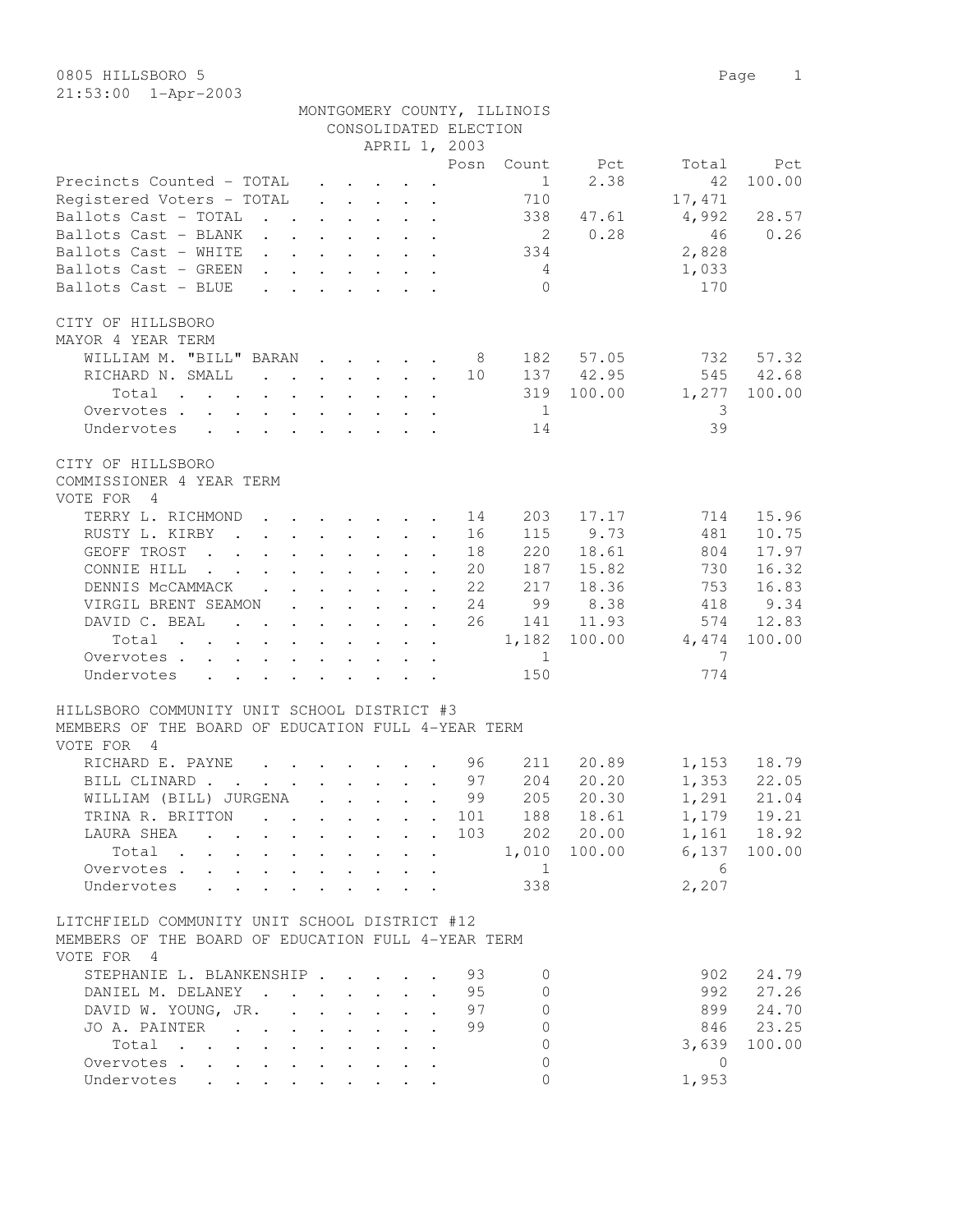| 0805 HILLSBORO 5                                                                                                                                                                                                                                                 | Page            | 2               |
|------------------------------------------------------------------------------------------------------------------------------------------------------------------------------------------------------------------------------------------------------------------|-----------------|-----------------|
| $21:53:00$ $1 - Appr-2003$                                                                                                                                                                                                                                       |                 |                 |
| MONTGOMERY COUNTY, ILLINOIS                                                                                                                                                                                                                                      |                 |                 |
| CONSOLIDATED ELECTION                                                                                                                                                                                                                                            |                 |                 |
| APRIL 1, 2003                                                                                                                                                                                                                                                    |                 |                 |
| Count.<br>Posn                                                                                                                                                                                                                                                   | Pct<br>Total    | Pct             |
| LINCOLN LAND COMMUNITY COLLEGE DISTRICT #526                                                                                                                                                                                                                     |                 |                 |
| TRUSTEES OF THE COMMUNITY COLLEGE DISTRICT FULL TERM                                                                                                                                                                                                             |                 |                 |
| VOTE FOR<br>- 2                                                                                                                                                                                                                                                  |                 |                 |
| 139<br>ROGER L. RUTHERFORD<br>138                                                                                                                                                                                                                                | 28.31           | 2,357 33.31     |
| 140<br>180<br>JAMES P. MOODY<br>$\cdot$<br>$\sim$                                                                                                                                                                                                                | 36.66           | 2,198 31.07     |
| 142<br>CARL D. OBLINGER<br>$\cdot$ $\cdot$ $\cdot$                                                                                                                                                                                                               | 172 35.03       | 2,520 35.62     |
| 491<br>Total                                                                                                                                                                                                                                                     | 100.00<br>7,075 | 100.00          |
| $\Omega$<br>Overvotes.                                                                                                                                                                                                                                           | 25              |                 |
| Undervotes<br>185                                                                                                                                                                                                                                                | 2,819           |                 |
|                                                                                                                                                                                                                                                                  |                 |                 |
| THE REGIONAL BOARD OF SCHOOL TRUSTEES<br>MEMBERS OF                                                                                                                                                                                                              |                 |                 |
| (CHRISTIAN AND MONTGOMERY COUNTIES) (FULL TERM)                                                                                                                                                                                                                  |                 |                 |
| $\mathcal{E}$<br>VOTE FOR                                                                                                                                                                                                                                        |                 |                 |
| 193<br>PAUL DONHAM-MONTGOMERY COUNTY<br>$\sim 10$                                                                                                                                                                                                                | 259 57.81       | $3,420$ $52.92$ |
| ROBERT MILLIGAN-MONTGOMERY COUNTY<br>195                                                                                                                                                                                                                         | 189 42.19       | 3,043 47.08     |
| 448<br>Total                                                                                                                                                                                                                                                     | 100.00<br>6,463 | 100.00          |
| $\mathbf{0}$<br>Overvotes .<br>$\mathbf{r}$ . The contract of the contract of the contract of the contract of the contract of the contract of the contract of the contract of the contract of the contract of the contract of the contract of the contract of th | $\Omega$        |                 |
| Undervotes<br>566<br>$\sim$ $\sim$ $\sim$<br>$\sim$ $\sim$ $\sim$ $\sim$ $\sim$ $\sim$                                                                                                                                                                           | 8,369           |                 |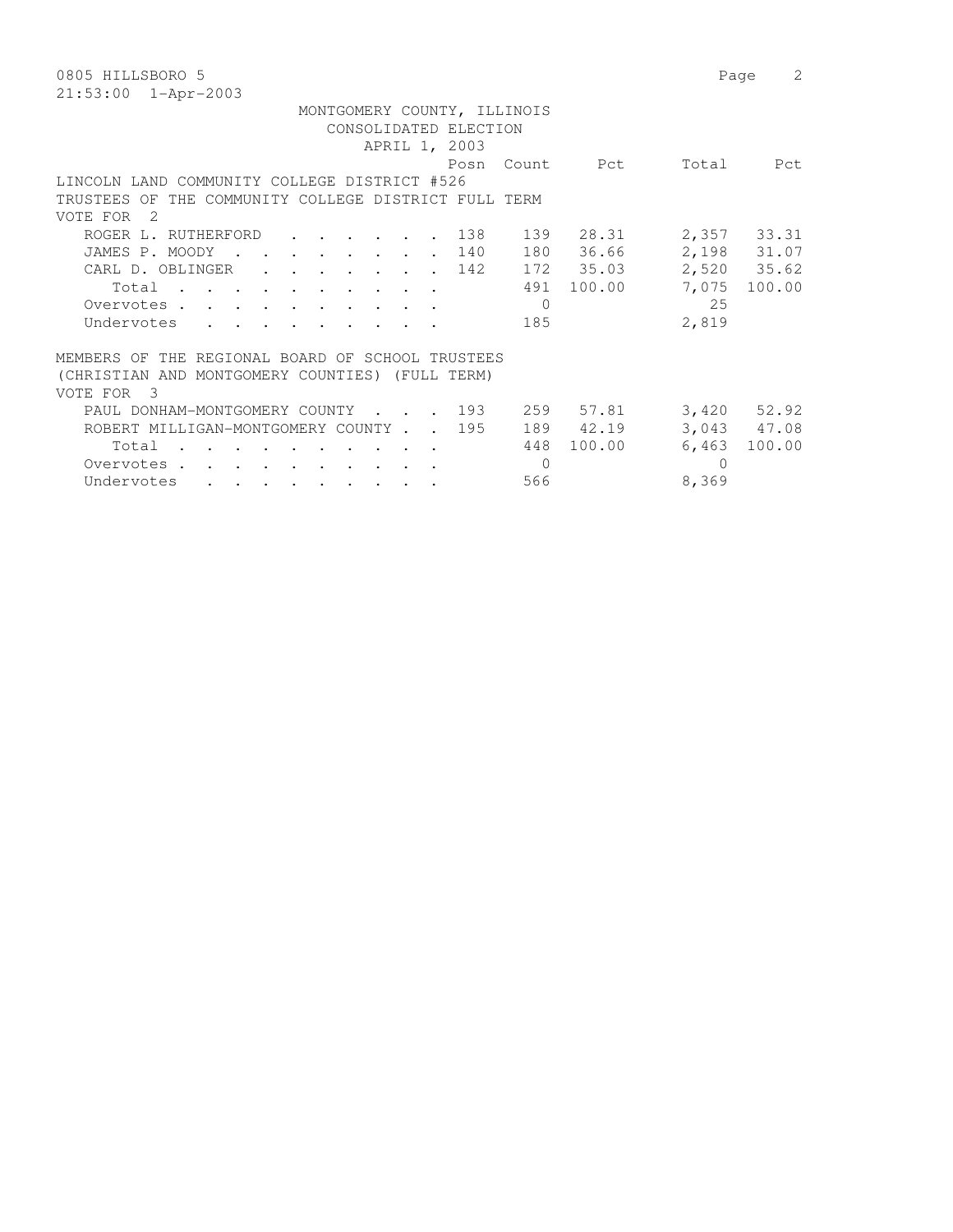|                                                                                                                 |                                                 |  |                                                           |                                                           |                            | CONSOLIDATED ELECTION<br>APRIL 1, 2003 | MONTGOMERY COUNTY, ILLINOIS |            |          |             |
|-----------------------------------------------------------------------------------------------------------------|-------------------------------------------------|--|-----------------------------------------------------------|-----------------------------------------------------------|----------------------------|----------------------------------------|-----------------------------|------------|----------|-------------|
|                                                                                                                 |                                                 |  |                                                           |                                                           |                            | Posn                                   | Count                       | Pct        | Total    | Pct         |
| Precincts Counted - TOTAL                                                                                       |                                                 |  |                                                           |                                                           |                            |                                        | 1                           | 2.38       | 42       | 100.00      |
| Registered Voters - TOTAL                                                                                       |                                                 |  | $\mathbf{r}$ , $\mathbf{r}$ , $\mathbf{r}$ , $\mathbf{r}$ |                                                           |                            |                                        | 678                         |            | 17,471   |             |
| Ballots Cast - TOTAL<br>and the contract of the contract of                                                     |                                                 |  |                                                           |                                                           |                            |                                        | 133                         | 19.62      | 4,992    | 28.57       |
| Ballots Cast - BLANK                                                                                            |                                                 |  |                                                           |                                                           |                            |                                        | $\frac{1}{1}$               | 0.15       | 46       | 0.26        |
| Ballots Cast - WHITE                                                                                            |                                                 |  |                                                           |                                                           |                            |                                        | 59                          |            |          |             |
|                                                                                                                 |                                                 |  |                                                           |                                                           |                            |                                        |                             |            | 2,828    |             |
| Ballots Cast - GREEN                                                                                            |                                                 |  |                                                           |                                                           |                            |                                        | 17                          |            | 1,033    |             |
| Ballots Cast - YELLOW                                                                                           |                                                 |  |                                                           |                                                           |                            |                                        | 57                          |            | 513      |             |
| CITY OF HILLSBORO<br>MAYOR 4 YEAR TERM                                                                          |                                                 |  |                                                           |                                                           |                            |                                        |                             |            |          |             |
| WILLIAM M. "BILL" BARAN                                                                                         |                                                 |  |                                                           |                                                           |                            | 8                                      | 35                          | 60.34      | 732      | 57.32       |
| RICHARD N. SMALL                                                                                                |                                                 |  |                                                           |                                                           |                            | 10                                     |                             | 23 39.66   | 545      | 42.68       |
| Total<br>$\mathbf{r}$ , and $\mathbf{r}$ , and $\mathbf{r}$ , and $\mathbf{r}$ , and $\mathbf{r}$               |                                                 |  |                                                           |                                                           |                            |                                        | 58                          | 100.00     | 1,277    | 100.00      |
| Overvotes                                                                                                       |                                                 |  |                                                           |                                                           |                            |                                        | $\overline{0}$              |            | -3       |             |
| Undervotes                                                                                                      |                                                 |  |                                                           |                                                           |                            |                                        | 1                           |            | 39       |             |
|                                                                                                                 |                                                 |  |                                                           |                                                           |                            |                                        |                             |            |          |             |
| CITY OF HILLSBORO<br>COMMISSIONER 4 YEAR TERM<br>VOTE FOR 4                                                     |                                                 |  |                                                           |                                                           |                            |                                        |                             |            |          |             |
| TERRY L. RICHMOND                                                                                               |                                                 |  |                                                           |                                                           | $\sim$                     | 14                                     | 31                          | 15.12      | 714      | 15.96       |
| RUSTY L. KIRBY<br>$\mathbf{r}$ , and $\mathbf{r}$ , and $\mathbf{r}$ , and $\mathbf{r}$                         |                                                 |  |                                                           |                                                           |                            | 16                                     | 24                          | 11.71      | 481      | 10.75       |
| GEOFF TROST<br>$\mathbf{r}$ , $\mathbf{r}$ , $\mathbf{r}$ , $\mathbf{r}$ , $\mathbf{r}$ , $\mathbf{r}$          |                                                 |  |                                                           |                                                           | $\sim$                     | 18                                     | 36                          | 17.56      | 804      | 17.97       |
| CONNIE HILL                                                                                                     |                                                 |  |                                                           |                                                           |                            | 20                                     | 32                          | 15.61      | 730      | 16.32       |
| DENNIS MCCAMMACK.                                                                                               | $\ddot{\phantom{a}}$                            |  | $\mathbf{r} = \mathbf{r} + \mathbf{r}$                    |                                                           | $\cdot$ $\cdot$            | 22                                     | 26                          | 12.68      | 753      | 16.83       |
| VIRGIL BRENT SEAMON                                                                                             |                                                 |  | $\mathbf{r}$ , $\mathbf{r}$ , $\mathbf{r}$ , $\mathbf{r}$ |                                                           |                            | 24                                     | 22                          | 10.73      | 418      | 9.34        |
| DAVID C. BEAL                                                                                                   |                                                 |  |                                                           |                                                           |                            | 26                                     | 34                          | 16.59      | 574      | 12.83       |
|                                                                                                                 | $\sim$                                          |  | $\cdot$ $\cdot$ $\cdot$ $\cdot$ $\cdot$                   |                                                           | $\cdot$                    |                                        |                             |            |          |             |
| Total<br>$\mathbf{r}$ , $\mathbf{r}$ , $\mathbf{r}$ , $\mathbf{r}$ , $\mathbf{r}$                               |                                                 |  |                                                           | $\mathbf{L}^{\text{max}}$ , and $\mathbf{L}^{\text{max}}$ | $\ddot{\phantom{a}}$       |                                        | 205                         | 100.00     | 4,474    | 100.00      |
| Overvotes                                                                                                       |                                                 |  |                                                           |                                                           |                            |                                        | $\overline{0}$              |            | 7        |             |
| Undervotes                                                                                                      |                                                 |  |                                                           |                                                           |                            |                                        | 31                          |            | 774      |             |
| VILLAGE OF TAYLOR SPRINGS<br>VILLAGE TRUSTEE 4 YEAR TERM<br>VOTE FOR 3                                          |                                                 |  |                                                           |                                                           |                            |                                        |                             |            |          |             |
| IND - KENNETH P. ONDREY                                                                                         |                                                 |  | $\cdot$ $\cdot$ $\cdot$ $\cdot$ $\cdot$ $\cdot$           |                                                           |                            |                                        | 38<br>$8 - 8$               | 30.40      | 38       | 30.40       |
| IND - WILLIAM H. MARONEY JR.                                                                                    |                                                 |  |                                                           |                                                           |                            | 10                                     | 45                          | 36.00      | 45       | 36.00       |
| IND - JAMES D. WASHBURN                                                                                         |                                                 |  |                                                           |                                                           |                            | 12                                     |                             | 42 33.60   |          | 42 33.60    |
| Total                                                                                                           |                                                 |  |                                                           |                                                           |                            |                                        |                             | 125 100.00 | 125      | 100.00      |
| Overvotes                                                                                                       |                                                 |  |                                                           |                                                           |                            |                                        | $\overline{0}$              |            | $\Omega$ |             |
| Undervotes                                                                                                      |                                                 |  |                                                           |                                                           |                            |                                        | 46                          |            | 46       |             |
| HILLSBORO COMMUNITY UNIT SCHOOL DISTRICT #3<br>MEMBERS OF THE BOARD OF EDUCATION FULL 4-YEAR TERM<br>VOTE FOR 4 |                                                 |  |                                                           |                                                           |                            |                                        |                             |            |          |             |
| RICHARD E. PAYNE                                                                                                | $\cdot$ $\cdot$ $\cdot$ $\cdot$ $\cdot$ $\cdot$ |  |                                                           |                                                           |                            | 96                                     | 83                          | 20.00      | 1,153    | 18.79       |
|                                                                                                                 |                                                 |  |                                                           |                                                           |                            | 97                                     |                             | 21.20      | 1,353    |             |
| BILL CLINARD                                                                                                    |                                                 |  |                                                           |                                                           | $\mathbf{r}$               |                                        | 88                          |            |          | 22.05       |
| WILLIAM (BILL) JURGENA                                                                                          |                                                 |  | $\mathbf{r}$ , $\mathbf{r}$ , $\mathbf{r}$                |                                                           | $\cdot$                    | 99                                     | 76                          | 18.31      | 1,291    | 21.04       |
| TRINA R. BRITTON                                                                                                |                                                 |  |                                                           |                                                           | $\mathcal{L}^{\text{max}}$ | 101                                    | 85                          | 20.48      |          | 1,179 19.21 |
| LAURA SHEA<br>$\mathbf{r}$ , $\mathbf{r}$ , $\mathbf{r}$ , $\mathbf{r}$ , $\mathbf{r}$ , $\mathbf{r}$           |                                                 |  |                                                           |                                                           |                            | 103                                    | 83                          | 20.00      |          | 1,161 18.92 |
| Total<br>$\mathbf{r}$ , and $\mathbf{r}$ , and $\mathbf{r}$ , and $\mathbf{r}$ , and $\mathbf{r}$               |                                                 |  |                                                           |                                                           |                            |                                        | 415                         | 100.00     | 6,137    | 100.00      |
| Overvotes                                                                                                       |                                                 |  |                                                           |                                                           |                            |                                        | 1                           |            | 6        |             |
| Undervotes                                                                                                      |                                                 |  |                                                           |                                                           |                            |                                        | 113                         |            | 2,207    |             |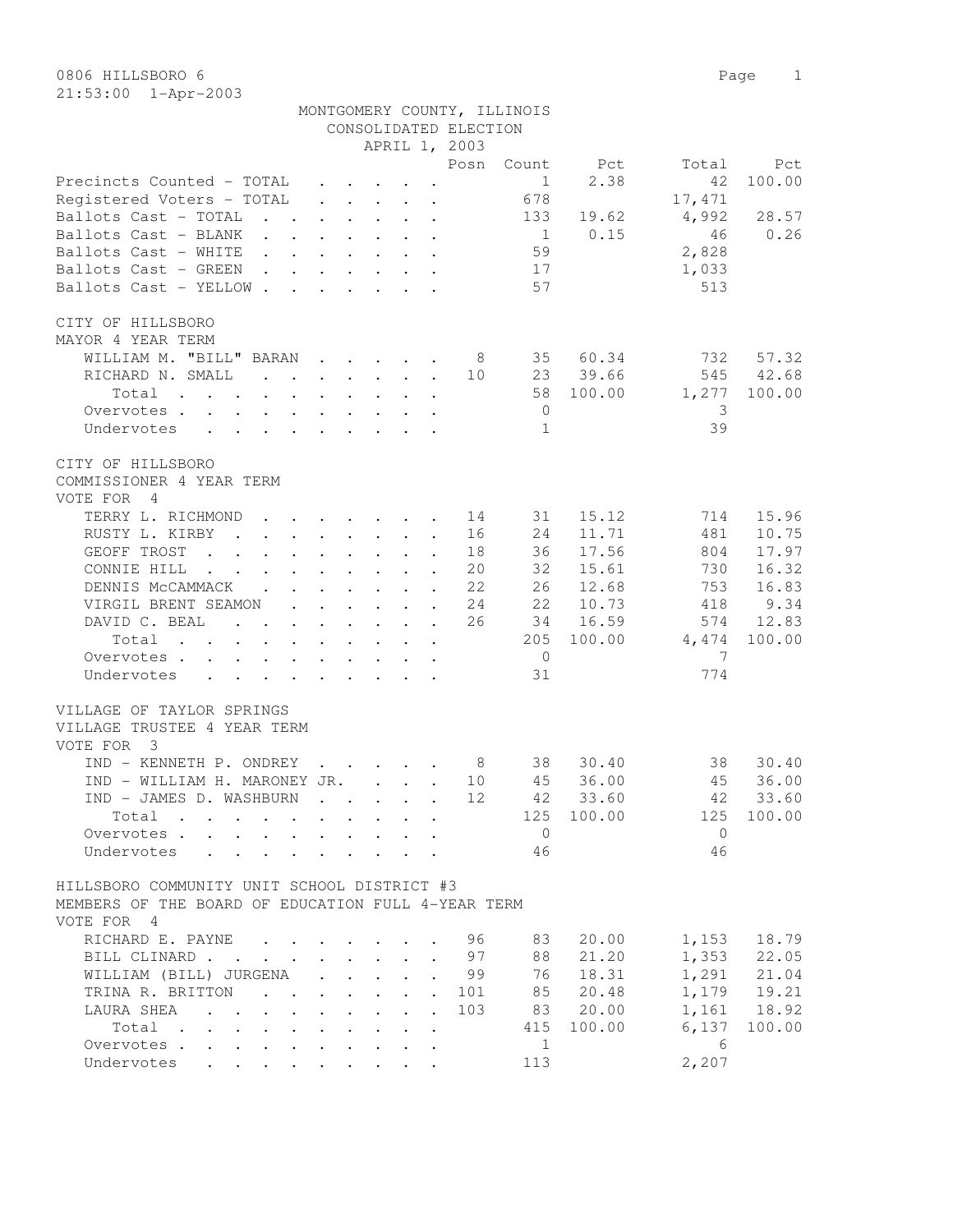| 0806 HILLSBORO 6                                                                                                                                                                                                                                                 | 2<br>Page                 |
|------------------------------------------------------------------------------------------------------------------------------------------------------------------------------------------------------------------------------------------------------------------|---------------------------|
| $21:53:00$ $1 - Appr-2003$                                                                                                                                                                                                                                       |                           |
| MONTGOMERY COUNTY, ILLINOIS                                                                                                                                                                                                                                      |                           |
| CONSOLIDATED ELECTION                                                                                                                                                                                                                                            |                           |
| APRIL 1, 2003                                                                                                                                                                                                                                                    |                           |
| Count.<br>Posn                                                                                                                                                                                                                                                   | Pct<br>Total<br>Pct       |
| LINCOLN LAND COMMUNITY COLLEGE DISTRICT #526                                                                                                                                                                                                                     |                           |
| TRUSTEES OF THE COMMUNITY COLLEGE DISTRICT FULL TERM                                                                                                                                                                                                             |                           |
| VOTE FOR<br>- 2                                                                                                                                                                                                                                                  |                           |
| 58 29.90<br>ROGER L. RUTHERFORD<br>138<br>$\cdots$                                                                                                                                                                                                               | 2,357 33.31               |
| 140<br>70<br>JAMES P. MOODY<br>$\sim$                                                                                                                                                                                                                            | 2,198 31.07<br>36.08      |
| 66 34.02<br>142<br>CARL D. OBLINGER<br>$\mathbf{r}$ , $\mathbf{r}$                                                                                                                                                                                               | 2,520 35.62               |
| 194<br>Total                                                                                                                                                                                                                                                     | 100.00<br>7,075<br>100.00 |
| Overvotes.<br>-1                                                                                                                                                                                                                                                 | 25                        |
| Undervotes<br>70                                                                                                                                                                                                                                                 | 2,819                     |
|                                                                                                                                                                                                                                                                  |                           |
| THE REGIONAL BOARD OF SCHOOL TRUSTEES<br>MEMBERS OF                                                                                                                                                                                                              |                           |
| (CHRISTIAN AND MONTGOMERY COUNTIES) (FULL TERM)                                                                                                                                                                                                                  |                           |
| $\mathcal{E}$<br>VOTE FOR                                                                                                                                                                                                                                        |                           |
| 102 59.30<br>. 193<br>PAUL DONHAM-MONTGOMERY COUNTY                                                                                                                                                                                                              | $3,420$ $52.92$           |
| 70 40.70<br>ROBERT MILLIGAN-MONTGOMERY COUNTY<br>195                                                                                                                                                                                                             | 3,043 47.08               |
| 172<br>Total                                                                                                                                                                                                                                                     | 100.00<br>6,463<br>100.00 |
| $\mathbf{0}$<br>Overvotes .<br>$\mathbf{r}$ . The contract of the contract of the contract of the contract of the contract of the contract of the contract of the contract of the contract of the contract of the contract of the contract of the contract of th | $\Omega$                  |
| Undervotes<br>227<br>$\sim$ $\sim$ $\sim$                                                                                                                                                                                                                        | 8,369                     |
|                                                                                                                                                                                                                                                                  |                           |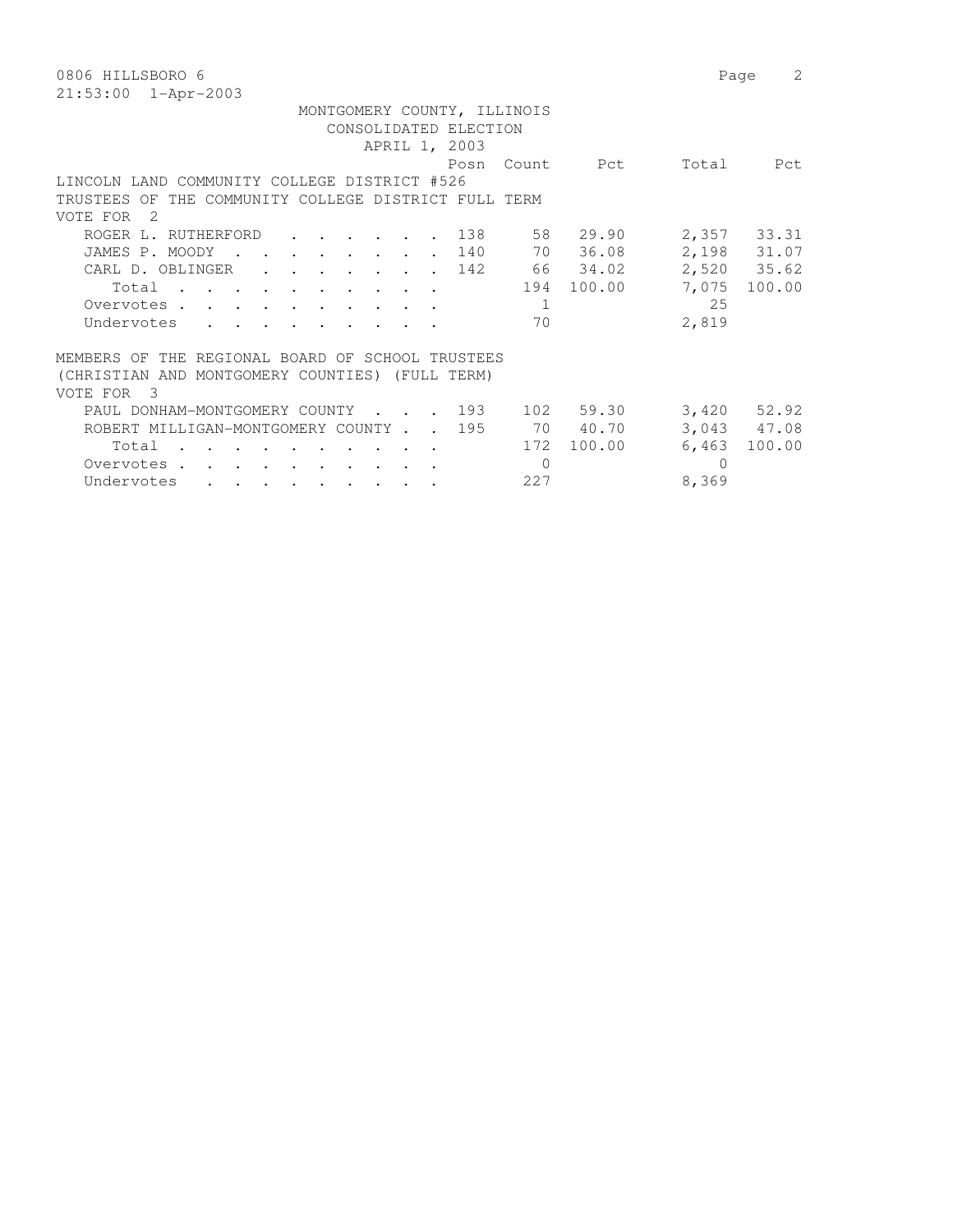21:53:00 1-Apr-2003

|                                                                                                                                                                                                                                                         |                               |                                         |                                                                          | CONSOLIDATED ELECTION      |                 |        |              |        |
|---------------------------------------------------------------------------------------------------------------------------------------------------------------------------------------------------------------------------------------------------------|-------------------------------|-----------------------------------------|--------------------------------------------------------------------------|----------------------------|-----------------|--------|--------------|--------|
|                                                                                                                                                                                                                                                         |                               |                                         |                                                                          | APRIL 1, 2003              |                 |        |              |        |
|                                                                                                                                                                                                                                                         |                               |                                         |                                                                          | Posn                       | Count           | Pct    | Total        | Pct    |
| Precincts Counted - TOTAL                                                                                                                                                                                                                               |                               |                                         | $\cdot$ $\cdot$ $\cdot$ $\cdot$ $\cdot$ $\cdot$                          |                            | $\mathbf{1}$    | 2.38   | 42           | 100.00 |
| Registered Voters - TOTAL                                                                                                                                                                                                                               | $\ddot{\phantom{0}}$          |                                         | $\mathbf{r} = \mathbf{r} + \mathbf{r} + \mathbf{r} + \mathbf{r}$         |                            | 591             |        | 17,471       |        |
| Ballots Cast - TOTAL<br>$\mathbf{r}$ , $\mathbf{r}$ , $\mathbf{r}$ , $\mathbf{r}$ , $\mathbf{r}$                                                                                                                                                        |                               |                                         |                                                                          |                            | 146             | 24.70  | 4,992        | 28.57  |
| Ballots Cast - BLANK                                                                                                                                                                                                                                    |                               | $\cdot$ $\cdot$ $\cdot$ $\cdot$ $\cdot$ |                                                                          |                            | $\overline{3}$  | 0.51   | 46           | 0.26   |
| Ballots Cast - WHITE<br><b>Contract</b>                                                                                                                                                                                                                 |                               | $\cdot$ $\cdot$ $\cdot$ $\cdot$         | $\mathbf{L}$ and $\mathbf{L}$                                            |                            | 8               |        | 2,828        |        |
| Ballots Cast - GREEN<br>$\mathbf{r}$ , $\mathbf{r}$ , $\mathbf{r}$ , $\mathbf{r}$ , $\mathbf{r}$                                                                                                                                                        |                               |                                         | $\cdot$ $\cdot$                                                          |                            | 41              |        | 1,033        |        |
| Ballots Cast - YELLOW                                                                                                                                                                                                                                   |                               |                                         |                                                                          |                            | 97              |        | 513          |        |
| Ballots Cast - BLUE<br>$\mathbf{r}$ , and $\mathbf{r}$ , and $\mathbf{r}$ , and $\mathbf{r}$                                                                                                                                                            |                               |                                         |                                                                          |                            | $\overline{0}$  |        | 170          |        |
| Ballots Cast - CREAM                                                                                                                                                                                                                                    |                               |                                         |                                                                          |                            | $\Omega$        |        | 17           |        |
|                                                                                                                                                                                                                                                         |                               |                                         |                                                                          |                            |                 |        |              |        |
| CITY OF HILLSBORO                                                                                                                                                                                                                                       |                               |                                         |                                                                          |                            |                 |        |              |        |
| MAYOR 4 YEAR TERM                                                                                                                                                                                                                                       |                               |                                         |                                                                          |                            |                 |        |              |        |
| WILLIAM M. "BILL" BARAN                                                                                                                                                                                                                                 |                               |                                         |                                                                          | - 8                        | 2               | 25.00  | 732          | 57.32  |
| RICHARD N. SMALL                                                                                                                                                                                                                                        |                               |                                         |                                                                          | 10                         | 6               | 75.00  | 545          | 42.68  |
| Total<br>$\mathbf{r}$ , and $\mathbf{r}$ , and $\mathbf{r}$ , and $\mathbf{r}$ , and $\mathbf{r}$                                                                                                                                                       |                               |                                         |                                                                          |                            | 8               | 100.00 | 1,277        | 100.00 |
| Overvotes.                                                                                                                                                                                                                                              |                               |                                         |                                                                          |                            | $\Omega$        |        | 3            |        |
| Undervotes<br>$\mathcal{L}^{\mathcal{A}}$ . The contribution of the contribution of the contribution of the contribution of the contribution of the contribution of the contribution of the contribution of the contribution of the contribution of the |                               |                                         |                                                                          |                            | $\Omega$        |        | 39           |        |
|                                                                                                                                                                                                                                                         |                               |                                         |                                                                          |                            |                 |        |              |        |
| CITY OF HILLSBORO                                                                                                                                                                                                                                       |                               |                                         |                                                                          |                            |                 |        |              |        |
| COMMISSIONER 4 YEAR TERM                                                                                                                                                                                                                                |                               |                                         |                                                                          |                            |                 |        |              |        |
| VOTE FOR<br>4                                                                                                                                                                                                                                           |                               |                                         |                                                                          |                            |                 |        |              |        |
|                                                                                                                                                                                                                                                         |                               |                                         |                                                                          |                            |                 |        |              | 15.96  |
| TERRY L. RICHMOND                                                                                                                                                                                                                                       |                               |                                         |                                                                          | 14                         | 8               | 32.00  | 714          |        |
| RUSTY L. KIRBY<br>$\mathbf{r}$ , and $\mathbf{r}$ , and $\mathbf{r}$ , and $\mathbf{r}$                                                                                                                                                                 |                               |                                         | $\cdot$                                                                  | 16                         | 3               | 12.00  | 481          | 10.75  |
| GEOFF TROST<br>$\mathbf{r}$ , and $\mathbf{r}$ , and $\mathbf{r}$ , and $\mathbf{r}$                                                                                                                                                                    |                               |                                         | $\mathbf{L}$                                                             | 18                         | $\mathbf{2}$    | 8.00   | 804          | 17.97  |
| CONNIE HILL<br>$\mathbf{r}$ , $\mathbf{r}$ , $\mathbf{r}$ , $\mathbf{r}$ , $\mathbf{r}$ , $\mathbf{r}$<br>$\ddot{\phantom{a}}$                                                                                                                          |                               |                                         | $\ddot{\phantom{a}}$                                                     | 20                         | $7\phantom{.0}$ | 28.00  | 730          | 16.32  |
| DENNIS MCCAMMACK                                                                                                                                                                                                                                        |                               |                                         |                                                                          | 22                         | $\overline{0}$  | 0.00   | 753          | 16.83  |
| VIRGIL BRENT SEAMON                                                                                                                                                                                                                                     |                               |                                         |                                                                          | 24<br>$\ddot{\phantom{a}}$ | 2               | 8.00   | 418          | 9.34   |
| DAVID C. BEAL<br>$\mathbf{r}$ , and $\mathbf{r}$ , and $\mathbf{r}$ , and $\mathbf{r}$ , and $\mathbf{r}$                                                                                                                                               |                               |                                         |                                                                          | 26                         | 3               | 12.00  | 574          | 12.83  |
| Total<br>the contract of the contract of the contract of the contract of the contract of the contract of the contract of                                                                                                                                |                               |                                         |                                                                          |                            | 25              | 100.00 | 4,474        | 100.00 |
| Overvotes                                                                                                                                                                                                                                               |                               |                                         |                                                                          |                            | $\mathbf{0}$    |        | 7            |        |
| Undervotes                                                                                                                                                                                                                                              |                               |                                         |                                                                          |                            | 7               |        | 774          |        |
|                                                                                                                                                                                                                                                         |                               |                                         |                                                                          |                            |                 |        |              |        |
| VILLAGE OF IRVING                                                                                                                                                                                                                                       |                               |                                         |                                                                          |                            |                 |        |              |        |
| VILLAGE PRESIDENT 4 YEAR TERM                                                                                                                                                                                                                           |                               |                                         |                                                                          |                            |                 |        |              |        |
| PEO - HAROLD JURGENA                                                                                                                                                                                                                                    |                               |                                         | $\mathbf{r}$ , $\mathbf{r}$ , $\mathbf{r}$ , $\mathbf{r}$ , $\mathbf{r}$ | 8                          | 60 —            | 64.52  | 60           | 64.52  |
| IND - R. MICHAEL J. CURRIE                                                                                                                                                                                                                              |                               |                                         | $\mathbf{r}$ . The set of $\mathbf{r}$                                   | 9                          | 33              | 35.48  | 33           | 35.48  |
| Total                                                                                                                                                                                                                                                   |                               |                                         |                                                                          |                            | 93              | 100.00 | 93           | 100.00 |
| Overvotes .                                                                                                                                                                                                                                             |                               |                                         |                                                                          |                            | 0               |        | $\mathbf{0}$ |        |
| Undervotes<br>$\ddot{\phantom{0}}$                                                                                                                                                                                                                      |                               |                                         |                                                                          |                            | 4               |        | 4            |        |
|                                                                                                                                                                                                                                                         |                               |                                         |                                                                          |                            |                 |        |              |        |
| VILLAGE OF IRVING                                                                                                                                                                                                                                       |                               |                                         |                                                                          |                            |                 |        |              |        |
| VILLAGE CLERK 4 YEAR TERM                                                                                                                                                                                                                               |                               |                                         |                                                                          |                            |                 |        |              |        |
| PEO - MARILYN TAYLOR<br>$\sim$ $\sim$                                                                                                                                                                                                                   |                               | $\cdot$ $\cdot$ $\cdot$ $\cdot$         |                                                                          | 13                         | 74              | 100.00 | 74           | 100.00 |
| $Total \cdot \cdot \cdot \cdot \cdot$                                                                                                                                                                                                                   | and the state of the state of |                                         |                                                                          |                            | 74              | 100.00 | 74           | 100.00 |
| Overvotes.                                                                                                                                                                                                                                              |                               |                                         | $\ddot{\phantom{0}}$                                                     |                            | $\mathbf{0}$    |        | $\mathbf{0}$ |        |
| Undervotes                                                                                                                                                                                                                                              |                               |                                         | $\sim$                                                                   |                            | 23              |        | 23           |        |

MONTGOMERY COUNTY, ILLINOIS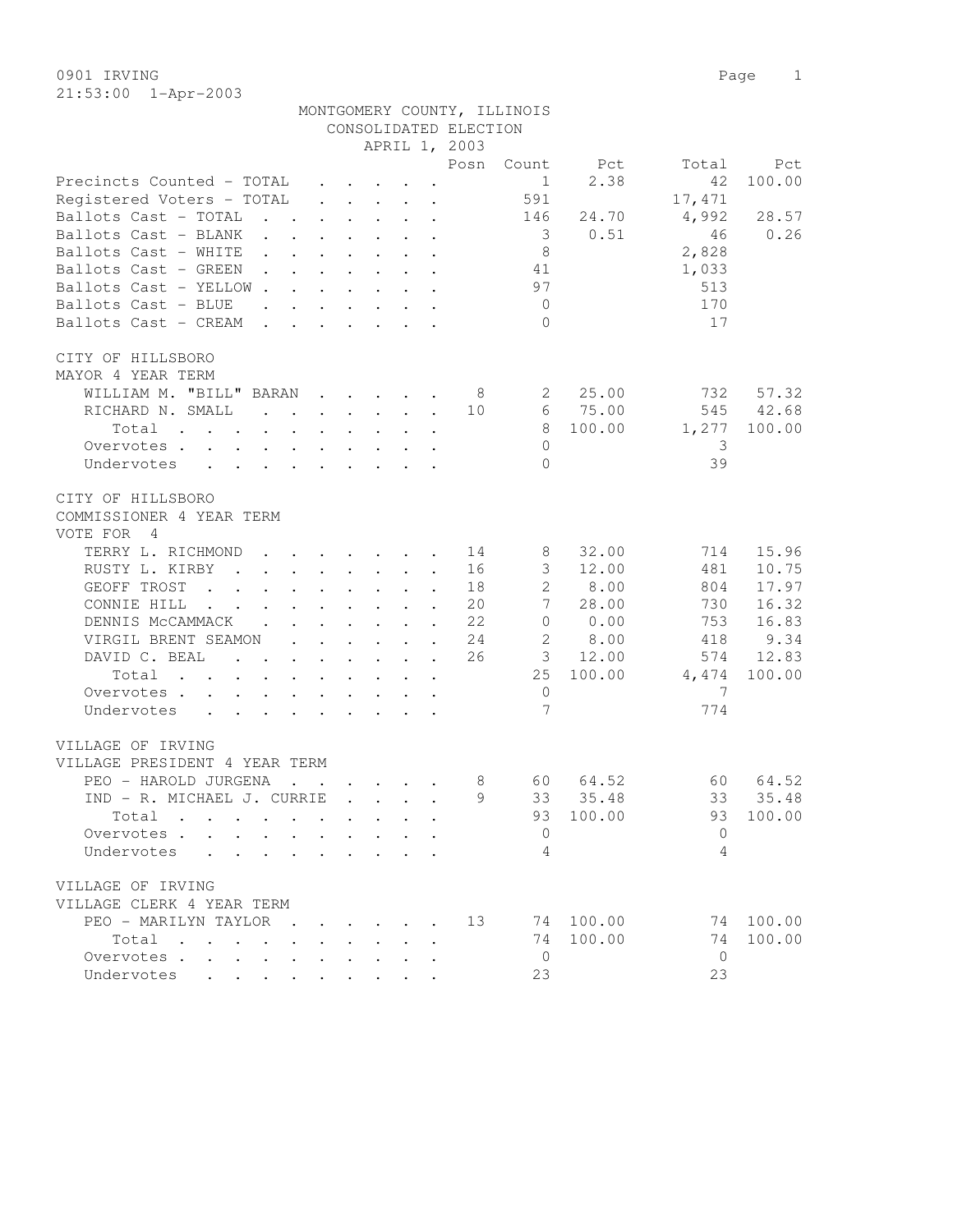0901 IRVING 2

| 21:53:00 1-Apr-2003                                                                                             |                                                                                  |                                                                                            |                                                   |            | MONTGOMERY COUNTY, ILLINOIS |                |                         |              |
|-----------------------------------------------------------------------------------------------------------------|----------------------------------------------------------------------------------|--------------------------------------------------------------------------------------------|---------------------------------------------------|------------|-----------------------------|----------------|-------------------------|--------------|
|                                                                                                                 |                                                                                  | CONSOLIDATED ELECTION                                                                      |                                                   |            |                             |                |                         |              |
|                                                                                                                 |                                                                                  | APRIL 1, 2003                                                                              |                                                   |            |                             |                |                         |              |
| VILLAGE OF IRVING<br>VILLAGE TRUSTEE 4 YEAR TERM<br>VOTE FOR 3                                                  |                                                                                  |                                                                                            |                                                   |            |                             | Posn Count Pct |                         | Total Pct    |
| PEO - MARSHA GRABOW                                                                                             |                                                                                  |                                                                                            |                                                   | . 17       |                             | 70 31.53       | 70                      | 31.53        |
| PEO - DORIS BRYCE.                                                                                              |                                                                                  | $\cdot$ $\cdot$ $\cdot$ $\cdot$ $\cdot$ $\cdot$                                            |                                                   | $\cdot$ 18 |                             | 72 32.43       | 72                      | 32.43        |
| PEO - SHIRLEY RANDLE                                                                                            | $\ddot{\phantom{a}}$                                                             | $\cdot$ $\cdot$ $\cdot$ $\cdot$ $\cdot$                                                    |                                                   |            |                             | 19 80 36.04    |                         | 80 36.04     |
| Total                                                                                                           | $\sim$                                                                           | $\mathbf{L}$                                                                               |                                                   |            |                             | 222 100.00     | 222                     | 100.00       |
| Overvotes                                                                                                       | $\sim$                                                                           |                                                                                            |                                                   |            | $\overline{0}$              |                | $\bigcirc$              |              |
| Undervotes<br>$\mathbf{L}$<br>$\mathbf{L}$<br>$\mathbf{L}$                                                      | $\mathbf{L}$<br>$\sim$                                                           |                                                                                            |                                                   |            | 69                          |                | 69                      |              |
| PANHANDLE COMMUNITY UNIT SCHOOL DISTRICT #2<br>MEMBERS OF THE BOARD OF EDUCATION FULL 4-YEAR TERM<br>VOTE FOR 4 |                                                                                  |                                                                                            |                                                   |            |                             |                |                         |              |
| LANCE E. GLICK                                                                                                  |                                                                                  |                                                                                            |                                                   | 92         | $\mathbf{0}$                |                | 557                     | 21.51        |
| SCHELLI MARTIN-SANDERS                                                                                          |                                                                                  | $\mathbf{r}$ , $\mathbf{r}$ , $\mathbf{r}$                                                 |                                                   | 93         | 0                           |                | 586                     | 22.63        |
| GREG NIMMO<br>$\mathbf{r}$ , and $\mathbf{r}$ , and $\mathbf{r}$ , and $\mathbf{r}$                             |                                                                                  |                                                                                            |                                                   | 94         | $\mathbf{0}$                |                |                         | 578 22.32    |
| DAVID FUCHS<br>$\mathbf{L}^{\text{max}}$<br>$\sim$ $\sim$                                                       | $\ddot{\phantom{0}}$                                                             | $\mathbf{1}$ $\mathbf{1}$ $\mathbf{1}$ $\mathbf{1}$ $\mathbf{1}$ $\mathbf{1}$ $\mathbf{1}$ |                                                   | 96         | $\mathbf{0}$                |                |                         | 424 16.37    |
| CLARENCE L. SMITH III                                                                                           |                                                                                  |                                                                                            | $\mathbf{L}$                                      | 98         | $\Omega$                    |                | 445                     | 17.18        |
| Total<br>$\mathbf{r}$ , and $\mathbf{r}$ , and $\mathbf{r}$ , and $\mathbf{r}$ , and $\mathbf{r}$               |                                                                                  |                                                                                            |                                                   |            | $\mathbf{0}$                |                | 2,590                   | 100.00       |
| Overvotes.                                                                                                      |                                                                                  |                                                                                            |                                                   |            | $\Omega$                    |                | 9                       |              |
| Undervotes                                                                                                      |                                                                                  |                                                                                            |                                                   |            | $\cap$                      |                | 826                     |              |
| PANHANDLE COMMUNITY UNIT SCHOOL DISTRICT #2                                                                     |                                                                                  |                                                                                            |                                                   |            |                             |                |                         |              |
| MEMBERS OF THE BOARD OF EDUCATION UNEXP. 2-YR. TERM                                                             |                                                                                  |                                                                                            |                                                   |            |                             |                |                         |              |
| TERRI POPE<br>and the contract of the con-                                                                      | . 101                                                                            |                                                                                            |                                                   |            | $\mathbf{0}$                |                |                         | 548 74.15    |
| THOMAS MULCH 102                                                                                                |                                                                                  |                                                                                            |                                                   |            | $\mathbf{0}$                |                |                         | 191 25.85    |
| Total<br>and the state of the state of the                                                                      | $\cdot$ $\cdot$ $\cdot$ $\cdot$ $\cdot$ $\cdot$ $\cdot$                          |                                                                                            | $\mathbf{L}^{\text{max}}$<br>$\ddot{\phantom{a}}$ |            | $\Omega$                    |                | 739                     | 100.00       |
| Overvotes .<br>$\mathbf{r} = \mathbf{r}$                                                                        | $\mathbf{r}$ and $\mathbf{r}$ and $\mathbf{r}$ and $\mathbf{r}$ and $\mathbf{r}$ |                                                                                            |                                                   |            | $\Omega$                    |                | 13                      |              |
| Undervotes<br>$\mathbf{r}$ , and $\mathbf{r}$ , and $\mathbf{r}$ , and $\mathbf{r}$ , and $\mathbf{r}$          |                                                                                  |                                                                                            |                                                   |            | $\Omega$                    |                | 111                     |              |
| HILLSBORO COMMUNITY UNIT SCHOOL DISTRICT #3<br>MEMBERS OF THE BOARD OF EDUCATION FULL 4-YEAR TERM<br>VOTE FOR 4 |                                                                                  |                                                                                            |                                                   |            |                             |                |                         |              |
| RICHARD E. PAYNE                                                                                                |                                                                                  |                                                                                            |                                                   | 96         |                             |                | 66 15.71 1,153 18.79    |              |
| BILL CLINARD                                                                                                    |                                                                                  |                                                                                            |                                                   |            |                             |                | 97 94 22.38 1,353 22.05 |              |
| WILLIAM (BILL) JURGENA                                                                                          |                                                                                  |                                                                                            |                                                   | 99         | 107                         | 25.48          |                         | 1,291 21.04  |
| TRINA R. BRITTON                                                                                                |                                                                                  |                                                                                            |                                                   | 101        |                             | 85 20.24       |                         | 1,179 19.21  |
| LAURA SHEA<br>$\mathbf{r}$ , and $\mathbf{r}$ , and $\mathbf{r}$ , and $\mathbf{r}$ , and $\mathbf{r}$          |                                                                                  |                                                                                            |                                                   | 103        |                             | 68 16.19       |                         | 1,161 18.92  |
| Total<br>$\mathbf{r}$ , and $\mathbf{r}$ , and $\mathbf{r}$ , and $\mathbf{r}$ , and $\mathbf{r}$               |                                                                                  |                                                                                            |                                                   |            | 420                         | 100.00         |                         | 6,137 100.00 |
| Overvotes                                                                                                       |                                                                                  |                                                                                            |                                                   |            | $\overline{0}$              |                | 6                       |              |
| Undervotes                                                                                                      |                                                                                  |                                                                                            |                                                   |            | 164                         |                | 2,207                   |              |
| NOKOMIS COMMUNITY UNIT SCHOOL DISTRICT #22<br>MEMBERS OF THE BOARD OF EDUCATION FULL 4-YEAR TERM<br>VOTE FOR 3  |                                                                                  |                                                                                            |                                                   |            |                             |                |                         |              |
| DENNIS STEWART                                                                                                  |                                                                                  |                                                                                            |                                                   | 96         | $\Omega$                    |                | 442                     | 34.00        |
| JIM EISENBARTH                                                                                                  |                                                                                  |                                                                                            | $\ddot{\phantom{0}}$                              | 98         | $\Omega$                    |                |                         | 489 37.62    |
| MARK J. BERTOLINO                                                                                               |                                                                                  |                                                                                            | $\sim$ $\sim$<br>$\mathbf{r}$                     | 100        | $\Omega$                    |                | 369                     | 28.38        |
| Total                                                                                                           |                                                                                  |                                                                                            |                                                   |            | $\Omega$                    |                | 1,300                   | 100.00       |
| Overvotes                                                                                                       |                                                                                  |                                                                                            |                                                   |            | 0                           |                | $\overline{0}$          |              |
| Undervotes                                                                                                      |                                                                                  |                                                                                            |                                                   |            | $\circ$                     |                | 440                     |              |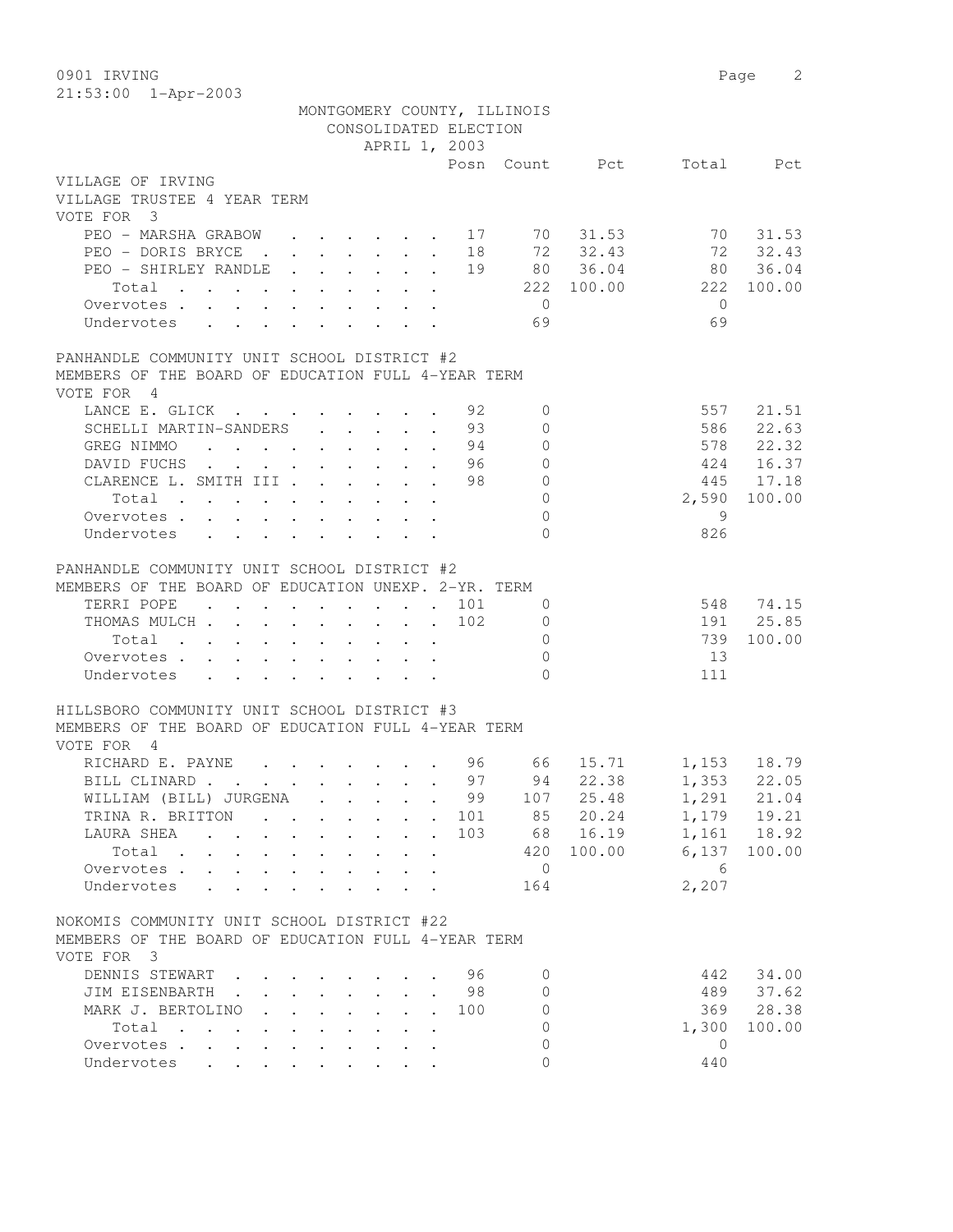0901 IRVING Page 3 21:53:00 1-Apr-2003

| MONTGOMERY COUNTY, ILLINOIS                                                                                                                                                                                                                |                                   |  |  |  |  |  |
|--------------------------------------------------------------------------------------------------------------------------------------------------------------------------------------------------------------------------------------------|-----------------------------------|--|--|--|--|--|
| CONSOLIDATED ELECTION                                                                                                                                                                                                                      |                                   |  |  |  |  |  |
| APRIL 1, 2003                                                                                                                                                                                                                              |                                   |  |  |  |  |  |
|                                                                                                                                                                                                                                            | Posn Count<br>Total<br>Pct<br>Pct |  |  |  |  |  |
| LINCOLN LAND COMMUNITY COLLEGE DISTRICT #526                                                                                                                                                                                               |                                   |  |  |  |  |  |
| TRUSTEES OF THE COMMUNITY COLLEGE DISTRICT FULL TERM                                                                                                                                                                                       |                                   |  |  |  |  |  |
| VOTE FOR 2                                                                                                                                                                                                                                 |                                   |  |  |  |  |  |
| . 138<br>ROGER L. RUTHERFORD                                                                                                                                                                                                               | 2,357 33.31<br>61 31.61           |  |  |  |  |  |
| JAMES P. MOODY<br>the contract of the contract of the contract of the contract of the contract of the contract of the contract of                                                                                                          | 67<br>2,198 31.07<br>34.72<br>140 |  |  |  |  |  |
| CARL D. OBLINGER 142                                                                                                                                                                                                                       | 65 33.68<br>2,520 35.62           |  |  |  |  |  |
| Total                                                                                                                                                                                                                                      | 193 100.00<br>7,075<br>100.00     |  |  |  |  |  |
| Overvotes                                                                                                                                                                                                                                  | 25<br>1                           |  |  |  |  |  |
| Undervotes<br>$\cdot$ , , , , , , , , , ,                                                                                                                                                                                                  | 2,819<br>97                       |  |  |  |  |  |
|                                                                                                                                                                                                                                            |                                   |  |  |  |  |  |
| MEMBERS OF THE REGIONAL BOARD OF SCHOOL TRUSTEES                                                                                                                                                                                           |                                   |  |  |  |  |  |
| (CHRISTIAN AND MONTGOMERY COUNTIES) (FULL TERM)                                                                                                                                                                                            |                                   |  |  |  |  |  |
| VOTE FOR 3                                                                                                                                                                                                                                 |                                   |  |  |  |  |  |
| PAUL DONHAM-MONTGOMERY COUNTY 193                                                                                                                                                                                                          | 97 52.43<br>$3,420$ $52.92$       |  |  |  |  |  |
| ROBERT MILLIGAN-MONTGOMERY COUNTY 195                                                                                                                                                                                                      | 88 47.57<br>3,043 47.08           |  |  |  |  |  |
| Total<br>$\mathbf{r}$ . The set of the set of the set of the set of the set of the set of the set of the set of the set of the set of the set of the set of the set of the set of the set of the set of the set of the set of the set of t | 185 100.00<br>6,463 100.00        |  |  |  |  |  |
| Overvotes.                                                                                                                                                                                                                                 | $\Omega$<br>$\Omega$              |  |  |  |  |  |
| Undervotes<br>$\mathbf{r}$ , and $\mathbf{r}$ , and $\mathbf{r}$ , and $\mathbf{r}$ , and $\mathbf{r}$                                                                                                                                     | 8,369<br>253                      |  |  |  |  |  |
|                                                                                                                                                                                                                                            |                                   |  |  |  |  |  |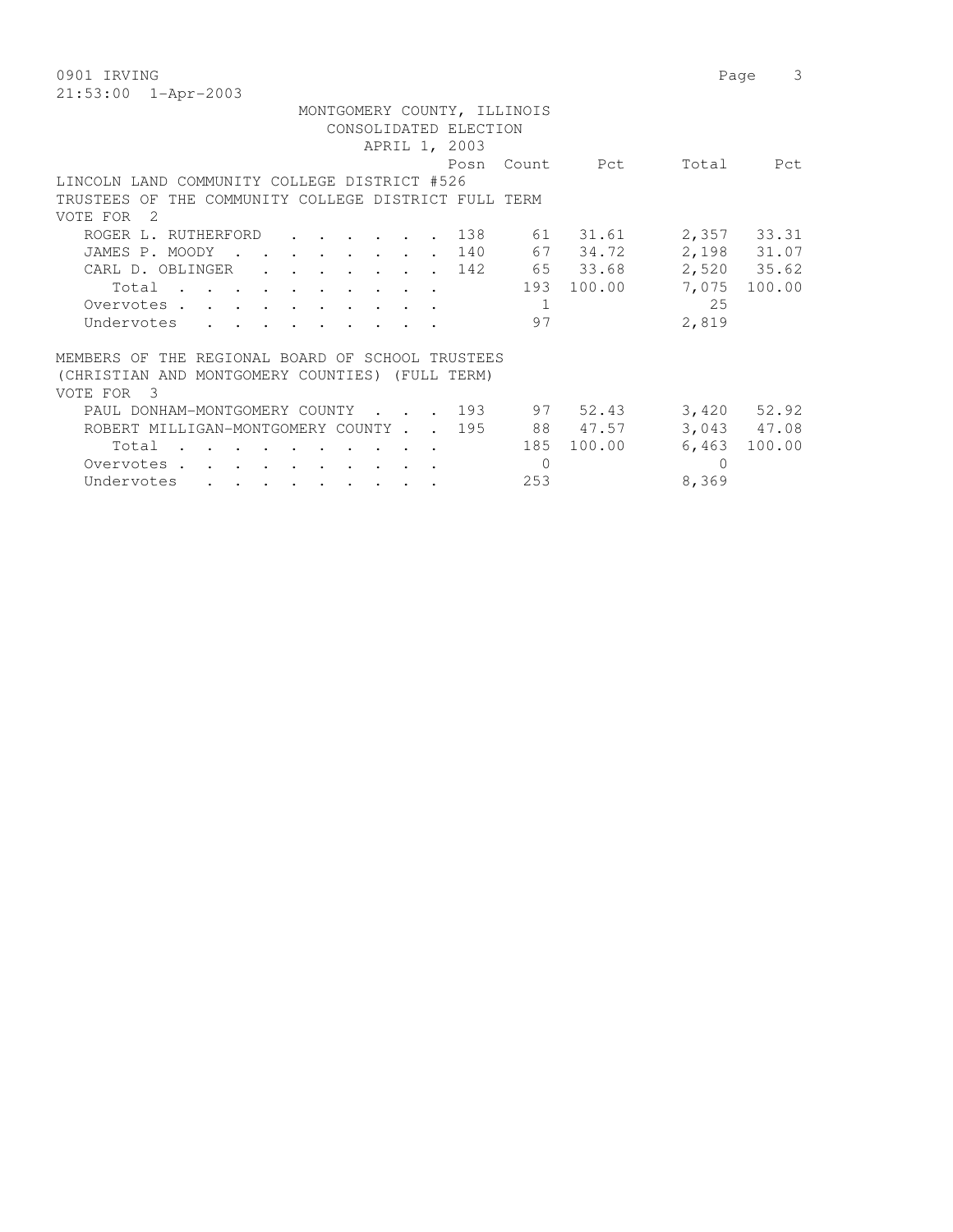MONTGOMERY COUNTY, ILLINOIS

|                                                                                                                         |              |                                                  |                                                                       | CONSOLIDATED ELECTION |                |           |                |        |
|-------------------------------------------------------------------------------------------------------------------------|--------------|--------------------------------------------------|-----------------------------------------------------------------------|-----------------------|----------------|-----------|----------------|--------|
|                                                                                                                         |              |                                                  | APRIL 1, 2003                                                         |                       |                |           |                |        |
|                                                                                                                         |              |                                                  |                                                                       | Posn                  | Count          | Pct       | Total          | Pct    |
| Precincts Counted - TOTAL                                                                                               |              |                                                  | $\cdot$ $\cdot$ $\cdot$ $\cdot$ $\cdot$                               |                       | $\mathbf{1}$   | 2.38      | 42             | 100.00 |
| Registered Voters - TOTAL                                                                                               |              |                                                  | $\cdot$ $\cdot$ $\cdot$ $\cdot$ $\cdot$                               |                       | 197            |           | 17,471         |        |
| Ballots Cast - TOTAL<br>$\mathbf{r}$ . The set of $\mathbf{r}$                                                          |              | $\sim$                                           | $\ddot{\phantom{a}}$                                                  |                       | 36             | 18.27     | 4,992          | 28.57  |
| Ballots Cast - BLANK<br>$\mathbf{r}$ , $\mathbf{r}$ , $\mathbf{r}$<br>$\sim 100$ km s $^{-1}$                           |              |                                                  |                                                                       |                       | $\overline{0}$ | 0.00      | 46             | 0.26   |
| Ballots Cast - WHITE<br>$\mathcal{L}^{\text{max}}$ and $\mathcal{L}^{\text{max}}$<br><b>Contract Contract</b>           |              | $\mathbf{L}$ . The set of $\mathbf{L}$           | $\mathbf{L} = \mathbf{L}$                                             |                       | 33             |           | 2,828          |        |
| Ballots Cast - YELLOW                                                                                                   |              |                                                  | $\cdot$ $\cdot$                                                       |                       | $\overline{0}$ |           | 513            |        |
| Ballots Cast - SALMON.<br>$\sim$                                                                                        |              |                                                  | $\cdot$ $\cdot$ $\cdot$ $\cdot$ $\cdot$ $\cdot$                       |                       | 3              |           | 392            |        |
|                                                                                                                         |              |                                                  |                                                                       |                       |                |           |                |        |
| VILLAGE OF COALTON                                                                                                      |              |                                                  |                                                                       |                       |                |           |                |        |
| VILLAGE TRUSTEE 4 YEAR TERM                                                                                             |              |                                                  |                                                                       |                       |                |           |                |        |
| VOTE FOR 3                                                                                                              |              |                                                  |                                                                       |                       |                |           |                |        |
|                                                                                                                         |              |                                                  |                                                                       |                       |                |           |                |        |
| IND - TOM DETMERS.                                                                                                      |              | $\cdot$ $\cdot$ $\cdot$ $\cdot$ $\cdot$          |                                                                       | - 8                   |                | 29 49.15  | 29             | 49.15  |
| IND - STEVE KIMBRO                                                                                                      |              |                                                  |                                                                       | 10                    |                | 30 50.85  | 30             | 50.85  |
| Total<br>$\cdot$<br>$\mathbf{r}$                                                                                        | $\mathbf{L}$ | $\ddot{\phantom{0}}$                             |                                                                       |                       | 59             | 100.00    | 59             | 100.00 |
| Overvotes                                                                                                               |              | $\cdot$ $\cdot$ $\cdot$                          |                                                                       |                       | $\overline{0}$ |           | $\overline{0}$ |        |
| Undervotes<br>$\mathbf{r} = \mathbf{r}$<br>$\mathbf{L}^{\text{max}}$<br>$\mathbf{r}$                                    | $\mathbf{L}$ | $\mathbf{L}^{\text{max}}$<br>$\mathbf{L}$        | $\mathbf{r}$<br>$\ddot{\phantom{a}}$                                  |                       | 40             |           | 40             |        |
|                                                                                                                         |              |                                                  |                                                                       |                       |                |           |                |        |
| NOKOMIS COMMUNITY MEMORIAL PARK DISTRICT                                                                                |              |                                                  |                                                                       |                       |                |           |                |        |
| COMMISSIONER 4 YEAR TERM                                                                                                |              |                                                  |                                                                       |                       |                |           |                |        |
| VOTE FOR<br>$\overline{2}$                                                                                              |              |                                                  |                                                                       |                       |                |           |                |        |
| LARRY L. MENIN                                                                                                          |              |                                                  | $\sim$                                                                | 35                    | 31             | 50.00     | 353            | 51.99  |
| JAMES K. FUNK                                                                                                           |              |                                                  |                                                                       | 37                    |                | 50.00     | 326            | 48.01  |
| $\mathbf{r} = \mathbf{r} - \mathbf{r}$ , where $\mathbf{r} = \mathbf{r} - \mathbf{r}$ , where $\mathbf{r} = \mathbf{r}$ |              |                                                  |                                                                       |                       | 31             |           |                |        |
| Total<br>$\mathbf{r}$ , $\mathbf{r}$ , $\mathbf{r}$                                                                     |              | $\mathbf{L}$                                     |                                                                       |                       |                | 62 100.00 | 679            | 100.00 |
| Overvotes                                                                                                               |              |                                                  |                                                                       |                       | $\overline{0}$ |           | $\mathbf{0}$   |        |
| Undervotes<br>$\mathcal{L}^{\text{max}}$<br>$\ddot{\phantom{a}}$<br>$\mathbf{A}$                                        | $\mathbf{A}$ | $\mathbf{L}$<br>$\mathbf{L}$                     |                                                                       |                       | 10             |           | 171            |        |
|                                                                                                                         |              |                                                  |                                                                       |                       |                |           |                |        |
| NOKOMIS COMMUNITY MEMORIAL PARK DISTRICT                                                                                |              |                                                  |                                                                       |                       |                |           |                |        |
| COMMISSIONER UNEXPIRED 2 YEAR TERM                                                                                      |              |                                                  |                                                                       |                       |                |           |                |        |
| RANDEL L. RICHARDSON                                                                                                    |              |                                                  | $\mathbf{r}$ , and $\mathbf{r}$ , and $\mathbf{r}$ , and $\mathbf{r}$ | 42                    |                | 31 100.00 | 343            | 100.00 |
| Total<br>the contract of the contract of the contract of                                                                |              |                                                  | $\bullet$                                                             |                       | 31             | 100.00    | 343            | 100.00 |
| Overvotes.<br>$\mathbf{L} = \mathbf{L} \mathbf{L} + \mathbf{L} \mathbf{L}$                                              |              | $\sim$ $\sim$ $\sim$ $\sim$ $\sim$ $\sim$ $\sim$ |                                                                       |                       | 0              |           | $\overline{0}$ |        |
| Undervotes<br>$\cdot$ $\cdot$ $\cdot$ $\cdot$<br>$\ddot{\phantom{0}}$                                                   |              | $\mathbf{L} = \mathbf{L} \mathbf{L}$             |                                                                       |                       | 5              |           | 82             |        |
|                                                                                                                         |              |                                                  |                                                                       |                       |                |           |                |        |
| NOKOMIS TOWNSHIP LIBRARY                                                                                                |              |                                                  |                                                                       |                       |                |           |                |        |
| LIBRARY TRUSTEE 6 YEAR TERM                                                                                             |              |                                                  |                                                                       |                       |                |           |                |        |
| VOTE FOR 2                                                                                                              |              |                                                  |                                                                       |                       |                |           |                |        |
|                                                                                                                         |              |                                                  |                                                                       |                       |                |           |                |        |
| CAROLYN L. MARLEY 61                                                                                                    |              |                                                  |                                                                       |                       | 33             | 51.56     | 339            | 50.60  |
| KATHRYN H. MOORE                                                                                                        |              |                                                  |                                                                       | 63                    | 31             | 48.44     | 331            | 49.40  |
| Total<br>$\cdots$ $\cdots$                                                                                              |              |                                                  |                                                                       |                       | 64             | 100.00    | 670            | 100.00 |
| Overvotes .                                                                                                             |              |                                                  |                                                                       |                       | $\mathbf{0}$   |           | $\overline{0}$ |        |
| Undervotes                                                                                                              |              |                                                  |                                                                       |                       | 8              |           | 180            |        |
|                                                                                                                         |              |                                                  |                                                                       |                       |                |           |                |        |
| NOKOMIS TOWNSHIP LIBRARY                                                                                                |              |                                                  |                                                                       |                       |                |           |                |        |
| LIBRARY TRUSTEE UNEXPIRED 4 YEAR TERM                                                                                   |              |                                                  |                                                                       |                       |                |           |                |        |
| MARJORIE C. EISENBARTH                                                                                                  |              |                                                  | $\cdot$ $\cdot$ $\cdot$                                               | 68                    | 33             | 100.00    | 383            | 100.00 |
| Total                                                                                                                   |              |                                                  |                                                                       |                       | 33             | 100.00    | 383            | 100.00 |
|                                                                                                                         |              |                                                  |                                                                       |                       |                |           |                |        |
| Overvotes                                                                                                               |              |                                                  |                                                                       |                       | 0              |           | $\mathbf{0}$   |        |
| Undervotes<br>and the contract of the con-                                                                              |              |                                                  |                                                                       |                       | 3              |           | 42             |        |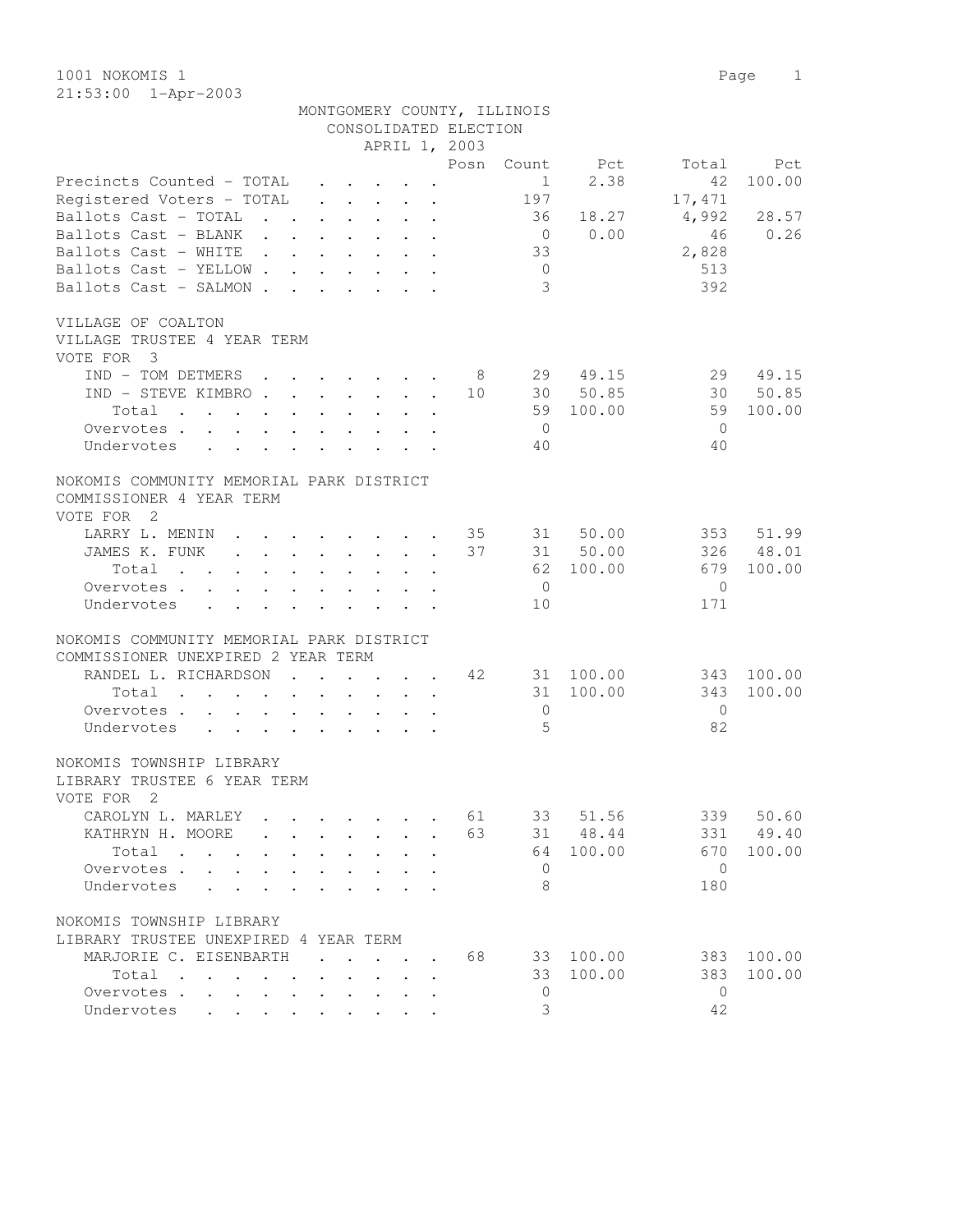| 1001 NOKOMIS 1                                                          |                    | 2<br>Page       |
|-------------------------------------------------------------------------|--------------------|-----------------|
| 21:53:00 1-Apr-2003                                                     |                    |                 |
| MONTGOMERY COUNTY, ILLINOIS                                             |                    |                 |
| CONSOLIDATED ELECTION                                                   |                    |                 |
| APRIL 1, 2003                                                           |                    |                 |
|                                                                         | Posn Count Pct     | Total<br>Pct    |
| HILLSBORO COMMUNITY UNIT SCHOOL DISTRICT #3                             |                    |                 |
| MEMBERS OF THE BOARD OF EDUCATION FULL 4-YEAR TERM                      |                    |                 |
| VOTE FOR 4                                                              |                    |                 |
| RICHARD E. PAYNE<br>96<br>$\mathbf{0}$                                  | 1,153              | 18.79           |
| 97<br>BILL CLINARD<br>$\Omega$<br>$\mathbf{L}^{\text{max}}$             |                    | 1,353 22.05     |
| WILLIAM (BILL) JURGENA<br>. 99<br>$\Omega$                              |                    | 1,291 21.04     |
| $\circ$<br>TRINA R. BRITTON<br>101                                      |                    | 1,179 19.21     |
| $\overline{0}$<br>LAURA SHEA<br>103                                     |                    | 1,161 18.92     |
| $\Omega$<br>Total                                                       |                    | 6,137 100.00    |
| $\Omega$<br>Overvotes                                                   | $6\overline{6}$    |                 |
| $\Omega$<br>Undervotes                                                  | 2,207              |                 |
|                                                                         |                    |                 |
| NOKOMIS COMMUNITY UNIT SCHOOL DISTRICT #22                              |                    |                 |
| MEMBERS OF THE BOARD OF EDUCATION FULL 4-YEAR TERM                      |                    |                 |
| VOTE FOR 3                                                              |                    |                 |
| DENNIS STEWART 96                                                       | 27 33.33           | 442 34.00       |
| JIM EISENBARTH 98 32 39.51                                              |                    | 489 37.62       |
| MARK J. BERTOLINO                                                       | 100 22 27.16       | 369 28.38       |
| Total 81 100.00 1,300                                                   |                    | 100.00          |
| Overvotes<br>$\overline{0}$                                             |                    | $\overline{0}$  |
| 27<br>Undervotes                                                        | 440                |                 |
| LINCOLN LAND COMMUNITY COLLEGE DISTRICT #526                            |                    |                 |
| TRUSTEES OF THE COMMUNITY COLLEGE DISTRICT FULL TERM                    |                    |                 |
| VOTE FOR 2                                                              |                    |                 |
| ROGER L. RUTHERFORD<br>138                                              | 16 34.04           | 2,357 33.31     |
| JAMES P. MOODY<br>140                                                   | 14 29.79           | 2,198 31.07     |
| CARL D. OBLINGER<br>142                                                 | 17 36.17           | 2,520 35.62     |
| Total                                                                   | 47 100.00<br>7,075 | 100.00          |
| $\overline{2}$<br>Overvotes.                                            |                    | 25              |
| 21<br>Undervotes                                                        | 2,819              |                 |
|                                                                         |                    |                 |
| MEMBERS OF THE REGIONAL BOARD OF SCHOOL TRUSTEES                        |                    |                 |
| (CHRISTIAN AND MONTGOMERY COUNTIES) (FULL TERM)                         |                    |                 |
| VOTE FOR 3                                                              |                    |                 |
| 193<br>PAUL DONHAM-MONTGOMERY COUNTY                                    | 29 49.15           | $3,420$ $52.92$ |
| 195<br>ROBERT MILLIGAN-MONTGOMERY COUNTY                                | 30 50.85           | 3,043 47.08     |
| Total<br>59                                                             | 6,463<br>100.00    | 100.00          |
| $\overline{0}$<br>Overvotes                                             | $\overline{0}$     |                 |
| 49<br>Undervotes<br>$\Delta \sim 10^{-11}$<br>$\mathbf{L}^{\text{max}}$ | 8,369              |                 |
|                                                                         |                    |                 |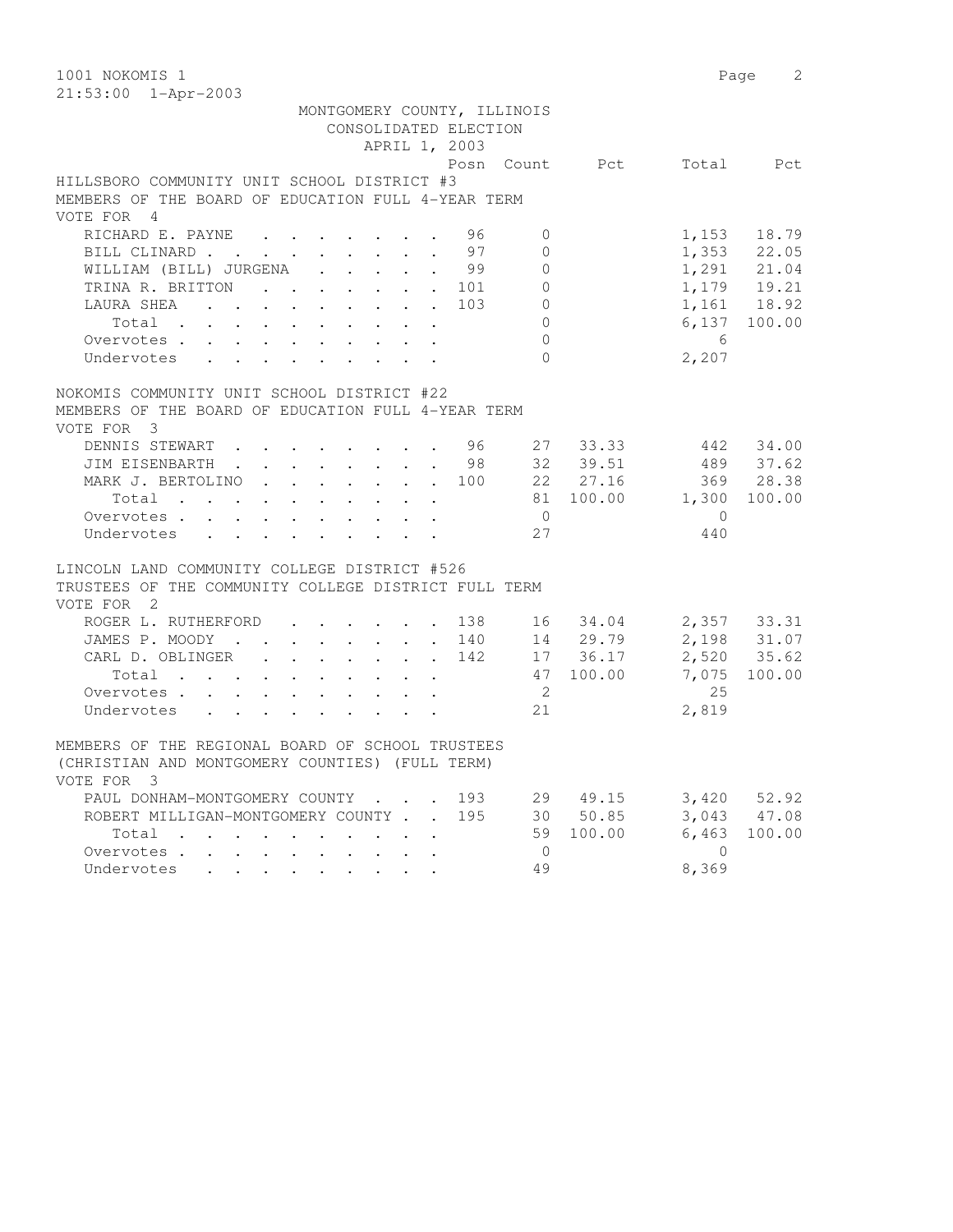| 1002 NOKOMIS 2                     |        |                 |  |                       |                             |        |        | Page<br>1 |
|------------------------------------|--------|-----------------|--|-----------------------|-----------------------------|--------|--------|-----------|
| 21:53:00 1-Apr-2003                |        |                 |  |                       |                             |        |        |           |
|                                    |        |                 |  |                       | MONTGOMERY COUNTY, ILLINOIS |        |        |           |
|                                    |        |                 |  | CONSOLIDATED ELECTION |                             |        |        |           |
|                                    |        |                 |  | APRIL 1, 2003         |                             |        |        |           |
|                                    |        |                 |  | Posn                  | Count                       | Pct    | Total  | Pct       |
| Precincts Counted - TOTAL          |        |                 |  |                       | 1                           | 2.38   | 42     | 100.00    |
| Registered Voters - TOTAL          |        | $\cdot$ $\cdot$ |  |                       | 412                         |        | 17,471 |           |
| Ballots Cast - TOTAL               |        |                 |  |                       | 67                          | 16.26  | 4,992  | 28.57     |
| Ballots Cast - BLANK               | $\sim$ |                 |  |                       | 1                           | 0.24   | 46     | 0.26      |
| Ballots Cast - WHITE               |        |                 |  |                       | 58                          |        | 2,828  |           |
| Ballots Cast - GREEN               |        |                 |  |                       | $\Omega$                    |        | 1,033  |           |
| Ballots Cast - YELLOW.             |        |                 |  |                       | 1                           |        | 513    |           |
| Ballots Cast - SALMON              |        |                 |  |                       | 8                           |        | 392    |           |
| Ballots Cast - BLUE                |        |                 |  |                       | $\Omega$                    |        | 170    |           |
| CITY OF NOKOMIS                    |        |                 |  |                       |                             |        |        |           |
| MAYOR 4<br>YEAR TERM               |        |                 |  |                       |                             |        |        |           |
| KEITH E. HANCOCK                   |        |                 |  | 8                     | 35                          | 64.81  | 205    | 58.57     |
| TONY HARD                          |        |                 |  | 10                    | 19                          | 35.19  | 145    | 41.43     |
| Total                              |        |                 |  |                       | 54                          | 100.00 | 350    | 100.00    |
| Overvotes.                         |        |                 |  |                       | $\Omega$                    |        | 0      |           |
| Undervotes<br>$\ddot{\phantom{0}}$ |        |                 |  |                       | 4                           |        | 10     |           |

| CITY OF NOKOMIS                                                                                  |                      |                                                                                                                 |                |     |              |          |                 |        |
|--------------------------------------------------------------------------------------------------|----------------------|-----------------------------------------------------------------------------------------------------------------|----------------|-----|--------------|----------|-----------------|--------|
| COMMISSIONER 4 YEAR TERM                                                                         |                      |                                                                                                                 |                |     |              |          |                 |        |
| VOTE FOR<br>$\overline{4}$                                                                       |                      |                                                                                                                 |                |     |              |          |                 |        |
| TERRY HILL                                                                                       |                      |                                                                                                                 |                | 16  | 48           | 26.23    | 278             | 25.23  |
| JOE D. MURPHY                                                                                    |                      |                                                                                                                 |                | 18  | 46           | 25.14    | 2.72            | 24.68  |
| JIM KEELE<br>$\sim$                                                                              |                      |                                                                                                                 |                | 20  | 45           | 24.59    | 264             | 23.96  |
| LANCE L. LEHNEN                                                                                  |                      | $\ddot{\phantom{a}}$                                                                                            |                | 22  | 44           | 24.04    | 288             | 26.13  |
| Total                                                                                            |                      |                                                                                                                 |                |     | 183          | 100.00   | 1,102           | 100.00 |
| Overvotes .<br>$\mathbb{R}^{\mathbb{Z}}$                                                         |                      |                                                                                                                 |                |     | $\bigcirc$   |          | $\Omega$        |        |
| Undervotes                                                                                       |                      |                                                                                                                 |                |     | 49           |          | 338             |        |
| CITY OF WITT WARD 3                                                                              |                      |                                                                                                                 |                |     |              |          |                 |        |
| ALDERMAN WARD 3 4 YEAR TERM                                                                      |                      |                                                                                                                 |                |     |              |          |                 |        |
| IND - CHUCK KESSLER                                                                              |                      |                                                                                                                 |                | 8   | $\bigcap$    |          | 54              | 100.00 |
| Total<br>$\sim$                                                                                  |                      |                                                                                                                 |                |     | $\mathbf{0}$ |          | 54              | 100.00 |
| Overvotes .                                                                                      |                      |                                                                                                                 |                |     | $\Omega$     |          | $\bigcirc$      |        |
| Undervotes                                                                                       | $\ddot{\phantom{a}}$ | $\sim$                                                                                                          |                |     | $\cap$       |          | 15              |        |
| VILLAGE OF WENONAH                                                                               |                      |                                                                                                                 |                |     |              |          |                 |        |
| VILLAGE TRUSTEE 4 YEAR TERM                                                                      |                      |                                                                                                                 |                |     |              |          |                 |        |
| VOTE FOR<br>3                                                                                    |                      |                                                                                                                 |                |     |              |          |                 |        |
| CIT - JON BAUMAN                                                                                 |                      | the contract of the contract of the contract of the contract of the contract of the contract of the contract of |                | - 8 | $\Omega$     |          | 8               | 53.33  |
| CIT - WENDY MARINER                                                                              |                      | $\mathbf{r} = \mathbf{r} \times \mathbf{r} = \mathbf{r} \times \mathbf{r}$                                      |                | 10  | $\mathbf{0}$ |          | $7\phantom{.0}$ | 46.67  |
| Total.<br>$\sim$ $\sim$                                                                          |                      |                                                                                                                 |                |     | $\Omega$     |          | 15              | 100.00 |
| Overvotes .                                                                                      |                      |                                                                                                                 |                |     | $\Omega$     |          | $\Omega$        |        |
| Undervotes                                                                                       |                      |                                                                                                                 |                |     | $\bigcap$    |          | $\circ$         |        |
| NOKOMIS COMMUNITY MEMORIAL PARK DISTRICT                                                         |                      |                                                                                                                 |                |     |              |          |                 |        |
| COMMISSIONER 4 YEAR TERM                                                                         |                      |                                                                                                                 |                |     |              |          |                 |        |
| VOTE FOR<br>$\overline{2}$                                                                       |                      |                                                                                                                 |                |     |              |          |                 |        |
| LARRY L. MENIN                                                                                   |                      | $\cdot$ $\cdot$ $\cdot$ $\cdot$                                                                                 |                | 35  | 58           | 50.00    | 353             | 51.99  |
| JAMES K. FUNK<br>$\mathbf{r}$ . The set of $\mathbf{r}$<br>$\sim$                                |                      |                                                                                                                 | $\overline{a}$ | 37  |              | 58 50.00 | 326             | 48.01  |
| Total<br>$\mathbf{L}$ $\mathbf{L}$<br>$\sim$<br><b>Contract Contract</b><br>$\ddot{\phantom{a}}$ |                      |                                                                                                                 |                |     | 116          | 100.00   | 679             | 100.00 |
| Overvotes .                                                                                      |                      |                                                                                                                 |                |     | $\Omega$     |          | $\Omega$        |        |

Undervotes . . . . . . . . . 18 171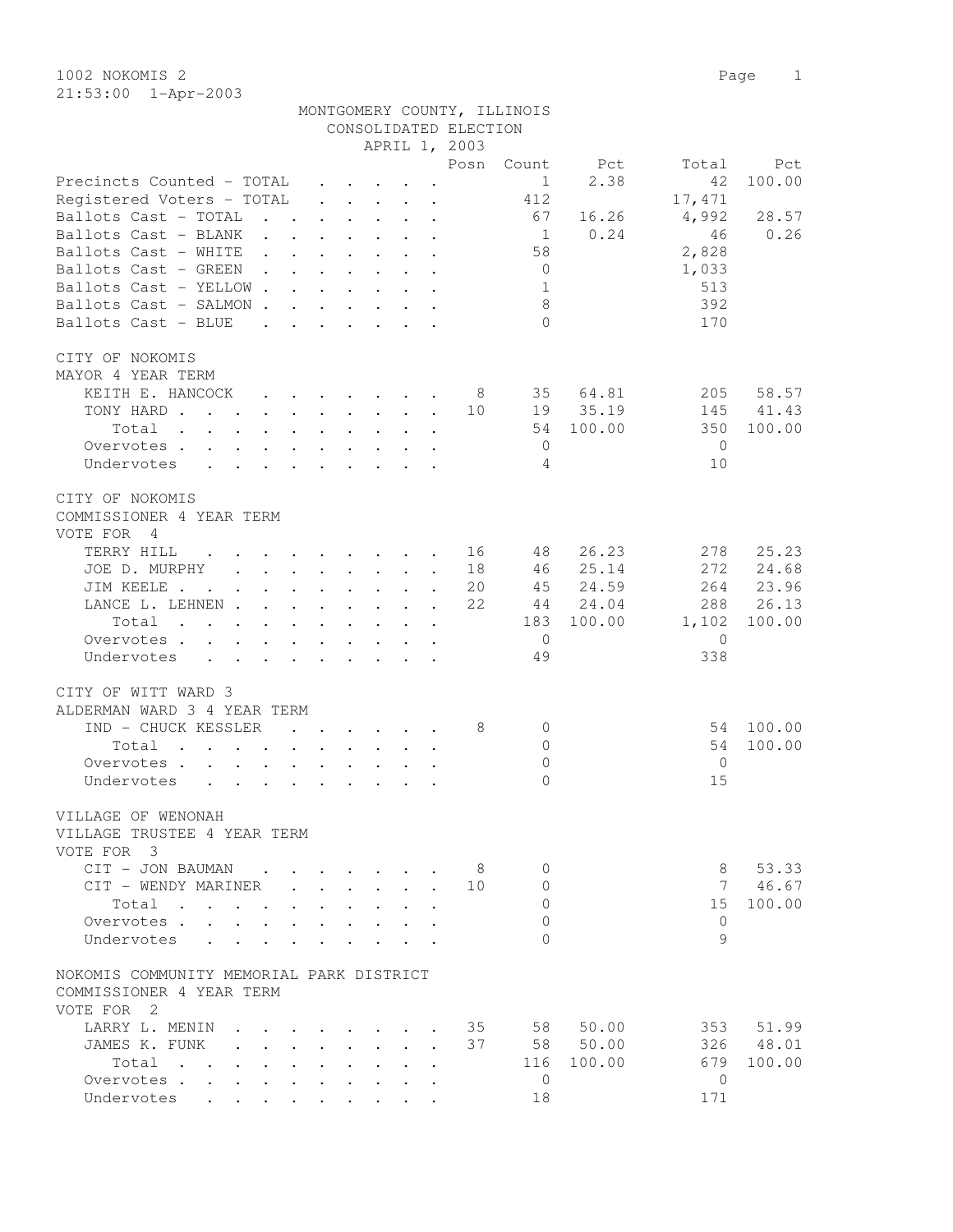1002 NOKOMIS 2 Page 2 21:53:00 1-Apr-2003

|                                                                                                                                        |                                                                          |  | CONSOLIDATED ELECTION | MONTGOMERY COUNTY, ILLINOIS |                      |                         |                                                                                  |
|----------------------------------------------------------------------------------------------------------------------------------------|--------------------------------------------------------------------------|--|-----------------------|-----------------------------|----------------------|-------------------------|----------------------------------------------------------------------------------|
|                                                                                                                                        |                                                                          |  | APRIL 1, 2003         |                             |                      |                         |                                                                                  |
|                                                                                                                                        |                                                                          |  |                       |                             | Posn Count Pct       |                         | Total Pct                                                                        |
| NOKOMIS COMMUNITY MEMORIAL PARK DISTRICT<br>COMMISSIONER UNEXPIRED 2 YEAR TERM                                                         |                                                                          |  |                       |                             |                      |                         |                                                                                  |
| RANDEL L. RICHARDSON 42 61 100.00                                                                                                      |                                                                          |  |                       |                             |                      |                         | 343 100.00                                                                       |
| Total                                                                                                                                  |                                                                          |  |                       |                             | 61 100.00            | 343                     | 100.00                                                                           |
| Overvotes                                                                                                                              |                                                                          |  |                       | $\overline{0}$              |                      | $\bigcirc$              |                                                                                  |
| Undervotes                                                                                                                             |                                                                          |  |                       | 6                           |                      | 82                      |                                                                                  |
| NOKOMIS TOWNSHIP LIBRARY                                                                                                               |                                                                          |  |                       |                             |                      |                         |                                                                                  |
| LIBRARY TRUSTEE 6 YEAR TERM                                                                                                            |                                                                          |  |                       |                             |                      |                         |                                                                                  |
| VOTE FOR 2                                                                                                                             |                                                                          |  |                       |                             |                      |                         |                                                                                  |
| CAROLYN L. MARLEY 61 56 50.00                                                                                                          |                                                                          |  |                       |                             |                      |                         | 339 50.60                                                                        |
| KATHRYN H. MOORE 63 56 50.00                                                                                                           |                                                                          |  |                       |                             |                      |                         | 331 49.40                                                                        |
| Total                                                                                                                                  |                                                                          |  |                       |                             | 112 100.00           | 670                     | 100.00                                                                           |
| Overvotes.                                                                                                                             |                                                                          |  |                       | $\overline{0}$              |                      | $\bigcirc$              |                                                                                  |
| Undervotes                                                                                                                             |                                                                          |  |                       | 22                          |                      | 180                     |                                                                                  |
| NOKOMIS TOWNSHIP LIBRARY                                                                                                               |                                                                          |  |                       |                             |                      |                         |                                                                                  |
| LIBRARY TRUSTEE UNEXPIRED 4 YEAR TERM                                                                                                  |                                                                          |  |                       |                             |                      |                         |                                                                                  |
| MARJORIE C. EISENBARTH 68 65 100.00                                                                                                    |                                                                          |  |                       |                             |                      |                         | 383 100.00                                                                       |
| Total                                                                                                                                  |                                                                          |  |                       |                             | 65 100.00            | 383                     | 100.00                                                                           |
| Overvotes                                                                                                                              |                                                                          |  |                       | $\overline{0}$              |                      | $\overline{0}$          |                                                                                  |
| Undervotes                                                                                                                             |                                                                          |  |                       | 2                           |                      | 42                      |                                                                                  |
| HILLSBORO COMMUNITY UNIT SCHOOL DISTRICT #3<br>MEMBERS OF THE BOARD OF EDUCATION FULL 4-YEAR TERM<br>VOTE FOR 4<br>RICHARD E. PAYNE 96 |                                                                          |  |                       |                             | 0 0.00               | 1,153                   | 18.79                                                                            |
| BILL CLINARD 97                                                                                                                        |                                                                          |  |                       |                             | 1 25.00              |                         | 1,353 22.05                                                                      |
| WILLIAM (BILL) JURGENA 99                                                                                                              |                                                                          |  |                       |                             | $1 \t 25.00$         |                         |                                                                                  |
| TRINA R. BRITTON 101                                                                                                                   |                                                                          |  |                       |                             | 1 25.00              |                         | $\begin{array}{ccc} 1,291 & 21.04 \\ 1,179 & 19.21 \\ 1,161 & 18.92 \end{array}$ |
| LAURA SHEA 103                                                                                                                         |                                                                          |  |                       |                             | 1 25.00              |                         |                                                                                  |
| Total                                                                                                                                  |                                                                          |  |                       |                             | 4 100.00             |                         | $6,137$ 100.00                                                                   |
| Overvotes                                                                                                                              |                                                                          |  |                       | $\overline{0}$              |                      | $6\overline{6}$         |                                                                                  |
| Undervotes                                                                                                                             |                                                                          |  |                       | $\Omega$                    |                      | 2,207                   |                                                                                  |
| NOKOMIS COMMUNITY UNIT SCHOOL DISTRICT #22                                                                                             |                                                                          |  |                       |                             |                      |                         |                                                                                  |
| MEMBERS OF THE BOARD OF EDUCATION FULL 4-YEAR TERM<br>VOTE FOR 3                                                                       |                                                                          |  |                       |                             |                      |                         |                                                                                  |
| DENNIS STEWART.                                                                                                                        |                                                                          |  |                       |                             | 96 51 32.08          |                         | 442 34.00                                                                        |
| JIM EISENBARTH .                                                                                                                       | $\mathbf{r}$ , $\mathbf{r}$ , $\mathbf{r}$ , $\mathbf{r}$ , $\mathbf{r}$ |  | 98                    |                             | 63 39.62             |                         | 489 37.62                                                                        |
| MARK J. BERTOLINO<br>$\mathbf{L}$                                                                                                      |                                                                          |  |                       |                             | $\cdot$ 100 45 28.30 |                         | 369 28.38                                                                        |
| Total                                                                                                                                  |                                                                          |  |                       |                             | 159 100.00           | 1,300                   | 100.00                                                                           |
|                                                                                                                                        |                                                                          |  |                       | $\overline{0}$              |                      |                         |                                                                                  |
| Overvotes                                                                                                                              |                                                                          |  |                       |                             |                      | $\overline{0}$          |                                                                                  |
| Undervotes                                                                                                                             |                                                                          |  |                       | 39                          |                      | 440                     |                                                                                  |
| LINCOLN LAND COMMUNITY COLLEGE DISTRICT #526                                                                                           |                                                                          |  |                       |                             |                      |                         |                                                                                  |
| TRUSTEES OF THE COMMUNITY COLLEGE DISTRICT FULL TERM<br>VOTE FOR 2                                                                     |                                                                          |  |                       |                             |                      |                         |                                                                                  |
| ROGER L. RUTHERFORD                                                                                                                    | $\cdot$ $\cdot$ $\cdot$ $\cdot$ $\cdot$ $\cdot$ $\cdot$ $\cdot$          |  | 138                   | 29                          |                      | 26.61 2,357 33.31       |                                                                                  |
| JAMES P. MOODY                                                                                                                         | $\mathbf{r}$ , $\mathbf{r}$ , $\mathbf{r}$ , $\mathbf{r}$                |  | . 140                 |                             | 38 34.86             | $2,198$ 31.07           |                                                                                  |
| CARL D. OBLINGER 142                                                                                                                   |                                                                          |  |                       |                             | 42 38.53             |                         | 2,520 35.62                                                                      |
| Total                                                                                                                                  |                                                                          |  |                       |                             |                      | 109 100.00 7,075 100.00 |                                                                                  |
| Overvotes                                                                                                                              |                                                                          |  |                       | $\overline{0}$              |                      | 25                      |                                                                                  |
| Undervotes                                                                                                                             |                                                                          |  |                       | 25                          |                      | 2,819                   |                                                                                  |
|                                                                                                                                        |                                                                          |  |                       |                             |                      |                         |                                                                                  |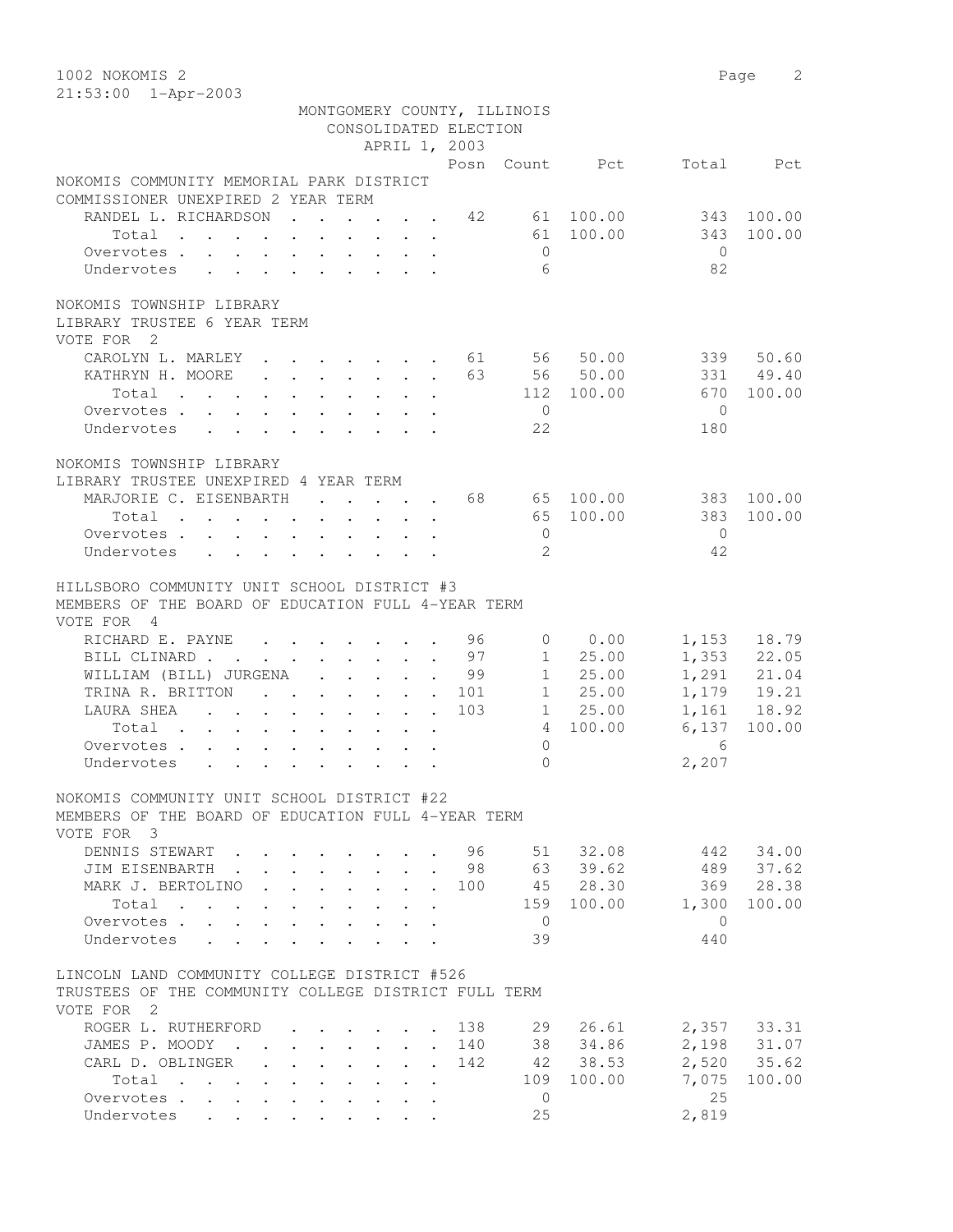| 1002 NOKOMIS 2                                          | 3<br>Page       |
|---------------------------------------------------------|-----------------|
| 21:53:00 1-Apr-2003                                     |                 |
| MONTGOMERY COUNTY, ILLINOIS                             |                 |
| CONSOLIDATED ELECTION                                   |                 |
| APRIL 1, 2003                                           |                 |
| Count.<br>Pct<br>Posn                                   | Total<br>Pct    |
| MEMBERS OF THE REGIONAL BOARD OF SCHOOL TRUSTEES        |                 |
| (CHRISTIAN AND MONTGOMERY COUNTIES) (FULL TERM)         |                 |
| VOTE FOR 3                                              |                 |
| 48.45<br>PAUL DONHAM-MONTGOMERY COUNTY 193<br>47        | $3,420$ $52.92$ |
| 51.55<br>ROBERT MILLIGAN-MONTGOMERY COUNTY 195<br>50    | 3,043 47.08     |
| 100.00<br>97<br>Total                                   | 6,463<br>100.00 |
| Overvotes.<br>$\sim$ $\sim$ $\sim$ $\sim$ $\sim$ $\sim$ |                 |
| 104<br>Undervotes<br>and the state of the state of      | 8,369           |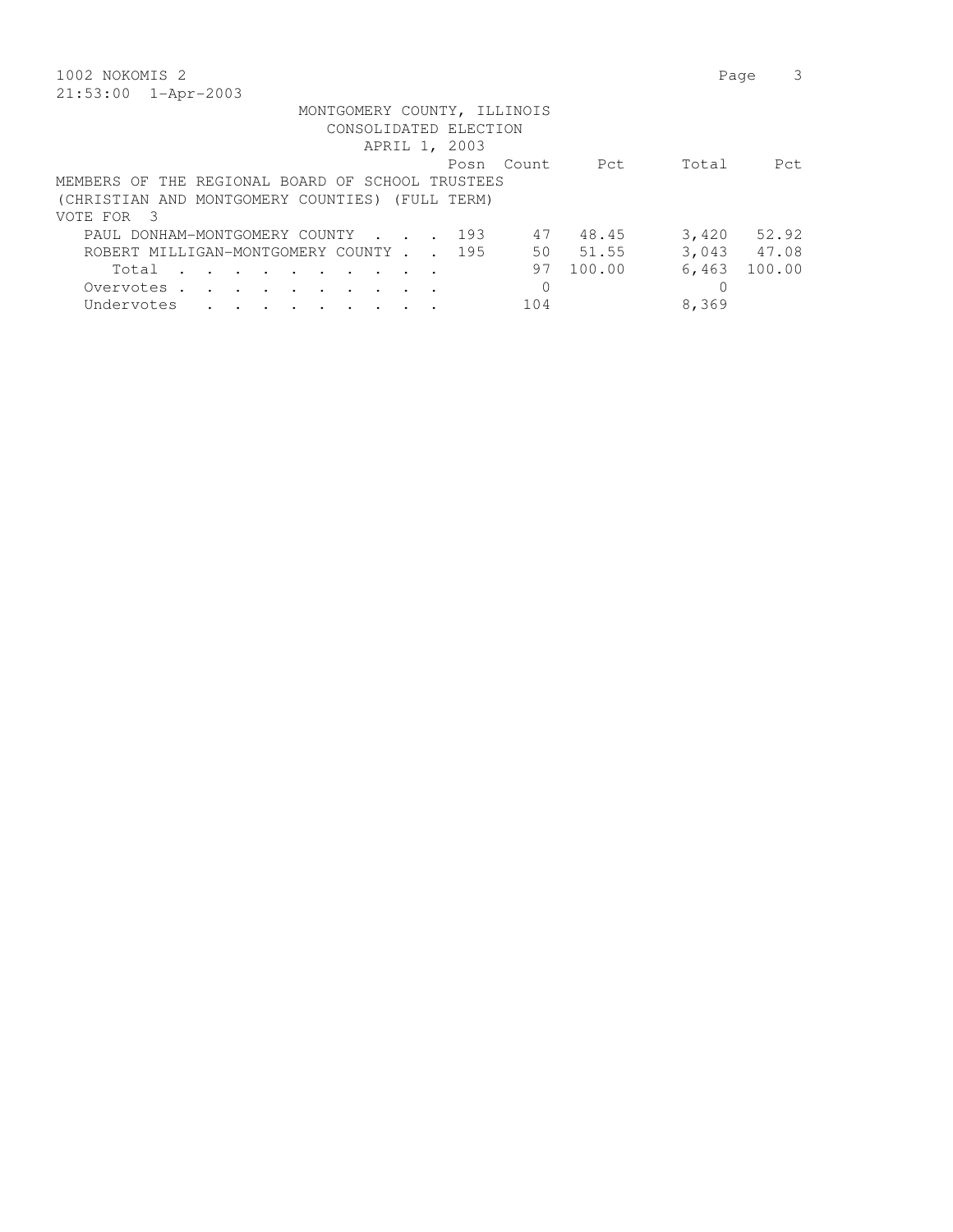1003 NOKOMIS 3 Page 1 21:53:00 1-Apr-2003

|                                                                                                                                                   |                                                                                                                                                                                                                                    |                                         |  | CONSOLIDATED ELECTION<br>APRIL 1, 2003 | MONTGOMERY COUNTY, ILLINOIS |                     |                |           |
|---------------------------------------------------------------------------------------------------------------------------------------------------|------------------------------------------------------------------------------------------------------------------------------------------------------------------------------------------------------------------------------------|-----------------------------------------|--|----------------------------------------|-----------------------------|---------------------|----------------|-----------|
|                                                                                                                                                   |                                                                                                                                                                                                                                    |                                         |  | Posn                                   |                             | Count Pct           | Total          | Pct       |
| Precincts Counted - TOTAL                                                                                                                         |                                                                                                                                                                                                                                    |                                         |  |                                        | $\sim$ 1                    | 2.38                | 42             | 100.00    |
| Registered Voters - TOTAL                                                                                                                         |                                                                                                                                                                                                                                    |                                         |  |                                        | 467                         |                     | 17,471         |           |
| Ballots Cast - TOTAL                                                                                                                              |                                                                                                                                                                                                                                    |                                         |  |                                        | 110                         | 23.55               | 4,992 28.57    |           |
| Ballots Cast - BLANK                                                                                                                              |                                                                                                                                                                                                                                    |                                         |  |                                        |                             | $0 \t 0.00$         | 46             | 0.26      |
| Ballots Cast - WHITE                                                                                                                              |                                                                                                                                                                                                                                    |                                         |  |                                        | 108                         |                     | 2,828          |           |
| Ballots Cast - SALMON                                                                                                                             |                                                                                                                                                                                                                                    |                                         |  |                                        | $\overline{2}$              |                     | 392            |           |
|                                                                                                                                                   |                                                                                                                                                                                                                                    |                                         |  |                                        |                             |                     |                |           |
| CITY OF NOKOMIS                                                                                                                                   |                                                                                                                                                                                                                                    |                                         |  |                                        |                             |                     |                |           |
| MAYOR 4 YEAR TERM                                                                                                                                 |                                                                                                                                                                                                                                    |                                         |  |                                        |                             |                     |                |           |
| KEITH E. HANCOCK 8 74 69.81                                                                                                                       |                                                                                                                                                                                                                                    |                                         |  |                                        |                             |                     |                | 205 58.57 |
| TONY HARD 10 32 30.19                                                                                                                             |                                                                                                                                                                                                                                    |                                         |  |                                        |                             |                     |                | 145 41.43 |
| Total                                                                                                                                             |                                                                                                                                                                                                                                    |                                         |  |                                        |                             | 106 100.00          | 350            | 100.00    |
| Overvotes.                                                                                                                                        |                                                                                                                                                                                                                                    |                                         |  |                                        | $\overline{0}$              |                     | $\bigcirc$     |           |
| Undervotes                                                                                                                                        |                                                                                                                                                                                                                                    |                                         |  |                                        | -2                          |                     | 10             |           |
|                                                                                                                                                   |                                                                                                                                                                                                                                    |                                         |  |                                        |                             |                     |                |           |
| CITY OF NOKOMIS                                                                                                                                   |                                                                                                                                                                                                                                    |                                         |  |                                        |                             |                     |                |           |
| COMMISSIONER 4 YEAR TERM<br>VOTE FOR 4                                                                                                            |                                                                                                                                                                                                                                    |                                         |  |                                        |                             |                     |                |           |
| TERRY HILL                                                                                                                                        |                                                                                                                                                                                                                                    |                                         |  |                                        |                             | 16 75 22.94         | 278            | 25.23     |
| $\mathbf{r} = \mathbf{r} - \mathbf{r}$ , and $\mathbf{r} = \mathbf{r} - \mathbf{r}$ , and $\mathbf{r} = \mathbf{r} - \mathbf{r}$<br>JOE D. MURPHY |                                                                                                                                                                                                                                    |                                         |  | 18                                     |                             | 84 25.69            |                | 272 24.68 |
|                                                                                                                                                   |                                                                                                                                                                                                                                    |                                         |  |                                        |                             |                     |                |           |
| JIM KEELE 20                                                                                                                                      |                                                                                                                                                                                                                                    |                                         |  |                                        |                             | 81 24.77            |                | 264 23.96 |
| LANCE L. LEHNEN 22                                                                                                                                |                                                                                                                                                                                                                                    |                                         |  |                                        |                             | 87 26.61            |                | 288 26.13 |
| Total                                                                                                                                             |                                                                                                                                                                                                                                    |                                         |  |                                        |                             | 327 100.00          | 1,102          | 100.00    |
| Overvotes                                                                                                                                         |                                                                                                                                                                                                                                    |                                         |  |                                        | $\overline{0}$              |                     | $\overline{0}$ |           |
| Undervotes                                                                                                                                        |                                                                                                                                                                                                                                    |                                         |  |                                        | 105                         |                     | 338            |           |
| NOKOMIS COMMUNITY MEMORIAL PARK DISTRICT                                                                                                          |                                                                                                                                                                                                                                    |                                         |  |                                        |                             |                     |                |           |
| COMMISSIONER 4 YEAR TERM                                                                                                                          |                                                                                                                                                                                                                                    |                                         |  |                                        |                             |                     |                |           |
| VOTE FOR 2                                                                                                                                        |                                                                                                                                                                                                                                    |                                         |  |                                        |                             |                     |                |           |
| LARRY L. MENIN 35 95 53.98                                                                                                                        |                                                                                                                                                                                                                                    |                                         |  |                                        |                             |                     |                | 353 51.99 |
| JAMES K. FUNK 37 81 46.02                                                                                                                         |                                                                                                                                                                                                                                    |                                         |  |                                        |                             |                     |                | 326 48.01 |
| Total $\cdot$                                                                                                                                     |                                                                                                                                                                                                                                    |                                         |  |                                        |                             | 176 100.00          | 679            | 100.00    |
| Overvotes.                                                                                                                                        |                                                                                                                                                                                                                                    |                                         |  |                                        | $\overline{0}$              |                     | $\overline{0}$ |           |
| Undervotes                                                                                                                                        |                                                                                                                                                                                                                                    |                                         |  |                                        | 44                          |                     | 171            |           |
|                                                                                                                                                   |                                                                                                                                                                                                                                    |                                         |  |                                        |                             |                     |                |           |
| NOKOMIS COMMUNITY MEMORIAL PARK DISTRICT                                                                                                          |                                                                                                                                                                                                                                    |                                         |  |                                        |                             |                     |                |           |
| COMMISSIONER UNEXPIRED 2 YEAR TERM                                                                                                                |                                                                                                                                                                                                                                    |                                         |  |                                        |                             |                     |                |           |
| RANDEL L. RICHARDSON                                                                                                                              | $\mathcal{A}$ . The set of the set of the set of the set of the set of the set of the set of the set of the set of the set of the set of the set of the set of the set of the set of the set of the set of the set of the set of t |                                         |  | 42                                     |                             | 86 100.00           | 343            | 100.00    |
| Total                                                                                                                                             |                                                                                                                                                                                                                                    |                                         |  |                                        |                             | 86 100.00           | 343            | 100.00    |
| Overvotes                                                                                                                                         |                                                                                                                                                                                                                                    | $\cdot$ $\cdot$ $\cdot$ $\cdot$ $\cdot$ |  |                                        | $\overline{0}$              |                     | $\overline{0}$ |           |
| Undervotes                                                                                                                                        |                                                                                                                                                                                                                                    |                                         |  |                                        | 24                          |                     | 82             |           |
|                                                                                                                                                   |                                                                                                                                                                                                                                    |                                         |  |                                        |                             |                     |                |           |
| NOKOMIS TOWNSHIP LIBRARY                                                                                                                          |                                                                                                                                                                                                                                    |                                         |  |                                        |                             |                     |                |           |
| LIBRARY TRUSTEE 6 YEAR TERM<br>VOTE FOR <sub>2</sub>                                                                                              |                                                                                                                                                                                                                                    |                                         |  |                                        |                             |                     |                |           |
| CAROLYN L. MARLEY                                                                                                                                 |                                                                                                                                                                                                                                    |                                         |  |                                        |                             | $\cdot$ 61 83 48.26 |                | 339 50.60 |
| KATHRYN H. MOORE                                                                                                                                  |                                                                                                                                                                                                                                    |                                         |  | 63                                     |                             | 89 51.74            |                | 331 49.40 |
| Total                                                                                                                                             |                                                                                                                                                                                                                                    |                                         |  |                                        | 172                         | 100.00              | 670            | 100.00    |
| Overvotes                                                                                                                                         |                                                                                                                                                                                                                                    |                                         |  |                                        | $\Omega$                    |                     | $\Omega$       |           |
|                                                                                                                                                   |                                                                                                                                                                                                                                    |                                         |  |                                        |                             |                     |                |           |

Undervotes . . . . . . . . . . 48 180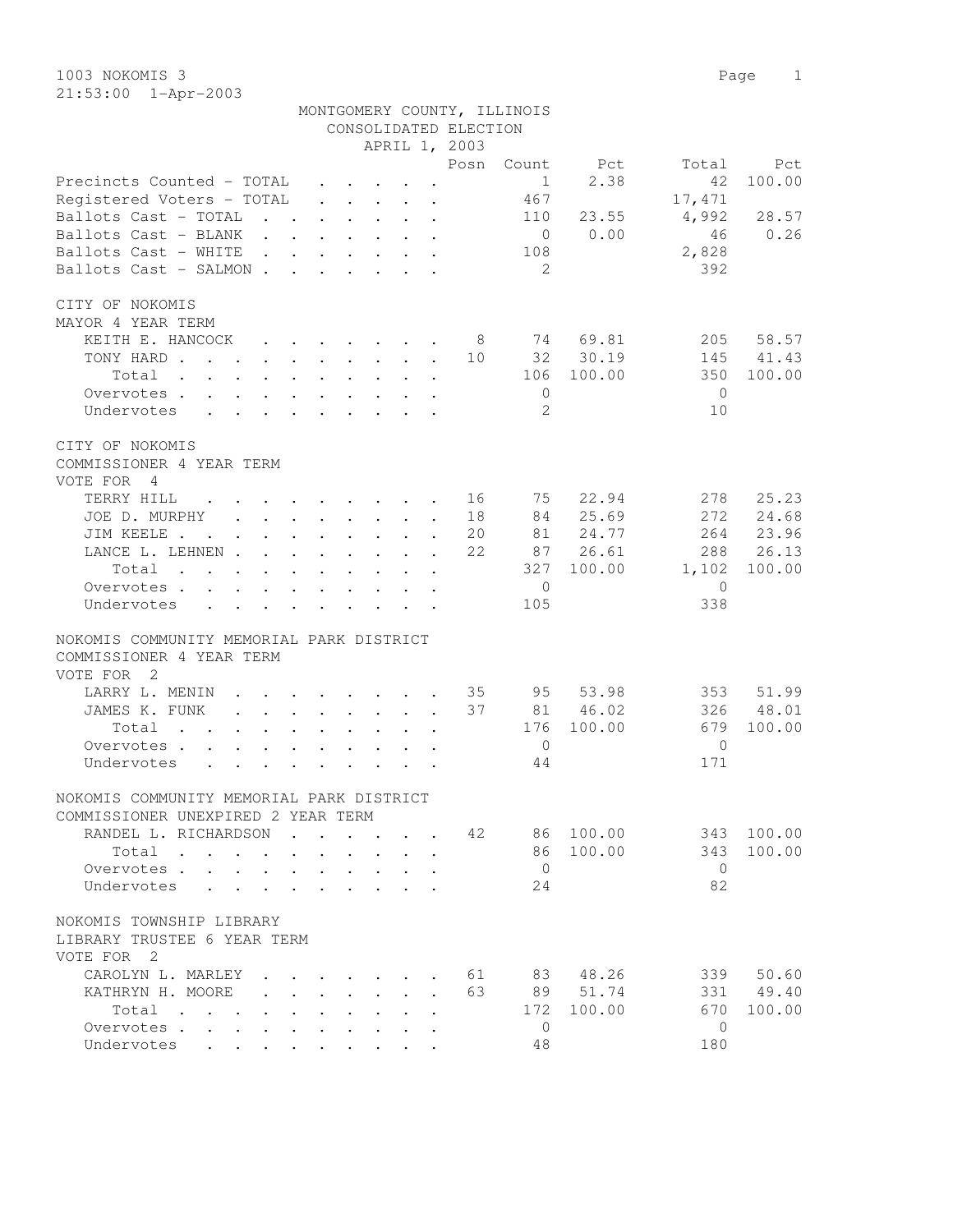| 1003 NOKOMIS 3<br>21:53:00 1-Apr-2003                                                                                                                               |            |            | $\mathfrak{L}$<br>Page |
|---------------------------------------------------------------------------------------------------------------------------------------------------------------------|------------|------------|------------------------|
| MONTGOMERY COUNTY, ILLINOIS                                                                                                                                         |            |            |                        |
| CONSOLIDATED ELECTION                                                                                                                                               |            |            |                        |
| APRIL 1, 2003                                                                                                                                                       |            |            |                        |
| Posn Count Pct                                                                                                                                                      |            |            | Total Pct              |
| NOKOMIS TOWNSHIP LIBRARY                                                                                                                                            |            |            |                        |
| LIBRARY TRUSTEE UNEXPIRED 4 YEAR TERM                                                                                                                               |            |            |                        |
| MARJORIE C. EISENBARTH<br>68<br>$\mathbf{L} = \mathbf{L} \mathbf{L}$<br>$\mathbf{L} = \mathbf{L}$                                                                   | 97 100.00  |            | 383 100.00             |
| Total<br>$\ddot{\phantom{a}}$                                                                                                                                       | 97 100.00  | 383        | 100.00                 |
| $\overline{0}$<br>Overvotes.                                                                                                                                        |            | $\bigcirc$ |                        |
| 13<br>Undervotes                                                                                                                                                    |            | 42         |                        |
| NOKOMIS COMMUNITY UNIT SCHOOL DISTRICT #22                                                                                                                          |            |            |                        |
| MEMBERS OF THE BOARD OF EDUCATION FULL 4-YEAR TERM                                                                                                                  |            |            |                        |
| VOTE FOR 3                                                                                                                                                          |            |            |                        |
| DENNIS STEWART.<br>. 96<br>75                                                                                                                                       | 31.91      |            | 442 34.00              |
| JIM EISENBARTH 98 97 41.28                                                                                                                                          |            |            | 489 37.62              |
| 100 63 26.81<br>MARK J. BERTOLINO.<br>$\mathbf{L}$                                                                                                                  |            |            | 369 28.38              |
| Total                                                                                                                                                               | 235 100.00 |            | 1,300 100.00           |
| $\bigcirc$<br>Overvotes.                                                                                                                                            |            | $\bigcirc$ |                        |
| 95<br>Undervotes<br>$\mathbf{r}$ , and $\mathbf{r}$ , and $\mathbf{r}$ , and $\mathbf{r}$                                                                           |            | 440        |                        |
| LINCOLN LAND COMMUNITY COLLEGE DISTRICT #526                                                                                                                        |            |            |                        |
| TRUSTEES OF THE COMMUNITY COLLEGE DISTRICT FULL TERM                                                                                                                |            |            |                        |
| VOTE FOR 2                                                                                                                                                          |            |            |                        |
| ROGER L. RUTHERFORD<br>$\cdot$ $\cdot$ 138 41 26.11<br>$\cdot$ $\cdot$ $\cdot$ $\cdot$ $\cdot$                                                                      |            |            | 2,357 33.31            |
| JAMES P. MOODY 140 55 35.03                                                                                                                                         |            |            | 2,198 31.07            |
| CARL D. OBLINGER<br>$\cdot$ 142 61 38.85<br>$\mathbf{L}$                                                                                                            |            |            | 2,520 35.62            |
| $Total \cdot \cdot \cdot \cdot \cdot \cdot \cdot \cdot \cdot \cdot$                                                                                                 | 157 100.00 |            | 7,075 100.00           |
| $\overline{\mathbf{3}}$<br>Overvotes<br>$\mathbf{r}$ , $\mathbf{r}$ , $\mathbf{r}$ , $\mathbf{r}$ , $\mathbf{r}$                                                    |            | 25         |                        |
| 57<br>Undervotes<br>$\mathbf{r}$ , $\mathbf{r}$ , $\mathbf{r}$ , $\mathbf{r}$ , $\mathbf{r}$<br>$\mathbf{L}$<br>$\mathbf{L}$                                        |            | 2,819      |                        |
|                                                                                                                                                                     |            |            |                        |
| MEMBERS OF THE REGIONAL BOARD OF SCHOOL TRUSTEES                                                                                                                    |            |            |                        |
| (CHRISTIAN AND MONTGOMERY COUNTIES) (FULL TERM)                                                                                                                     |            |            |                        |
| VOTE FOR 3                                                                                                                                                          |            |            |                        |
| PAUL DONHAM-MONTGOMERY COUNTY<br>$\cdot$ $\cdot$ $\cdot$ 193 73 52.90                                                                                               |            |            | $3,420$ $52.92$        |
| ROBERT MILLIGAN-MONTGOMERY COUNTY 195 65 47.10                                                                                                                      |            |            | 3,043 47.08            |
| Total<br>the contract of the contract of the contract of the contract of the contract of the contract of the contract of                                            | 138 100.00 | 6,463      | 100.00                 |
| Overvotes<br>$\circ$                                                                                                                                                |            | $\Omega$   |                        |
| 192<br>Undervotes<br>$\mathbf{a} = \mathbf{a} + \mathbf{a} + \mathbf{a} + \mathbf{a} + \mathbf{a} + \mathbf{a} + \mathbf{a} + \mathbf{a} + \mathbf{a} + \mathbf{a}$ |            | 8,369      |                        |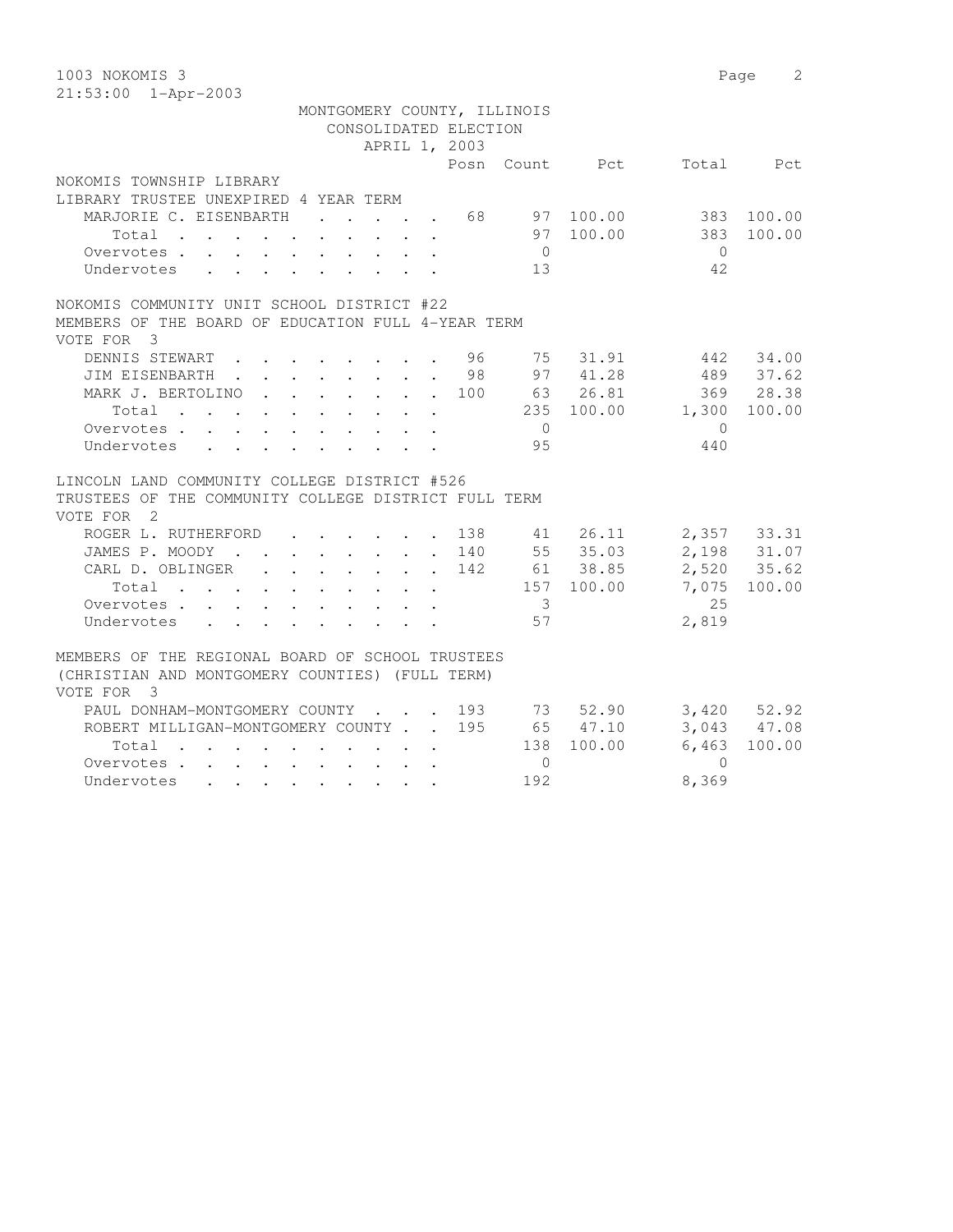|                                                                                         | CONSOLIDATED ELECTION                                                                                                    |                |                 |        |
|-----------------------------------------------------------------------------------------|--------------------------------------------------------------------------------------------------------------------------|----------------|-----------------|--------|
|                                                                                         | APRIL 1, 2003                                                                                                            |                |                 |        |
|                                                                                         |                                                                                                                          | Posn<br>Count  | Pct<br>Total    | Pct    |
| Precincts Counted - TOTAL                                                               |                                                                                                                          | 1              | 2.38<br>42      | 100.00 |
| Registered Voters - TOTAL                                                               | $\mathbf{r}$ , $\mathbf{r}$ , $\mathbf{r}$<br>$\ddot{\phantom{a}}$                                                       | 261            | 17,471          |        |
| Ballots Cast - TOTAL<br>$\ddot{\phantom{a}}$<br>$\mathbf{r}$                            | $\mathbf{L}$ and $\mathbf{L}$<br>$\ddot{\phantom{0}}$<br>$\ddot{\phantom{0}}$<br>$\ddot{\phantom{a}}$                    | 82             | 4,992<br>31.42  | 28.57  |
| Ballots Cast - BLANK<br>$\ddot{\phantom{a}}$                                            | $\bullet$                                                                                                                | $\overline{0}$ | 0.00<br>46      | 0.26   |
| Ballots Cast - WHITE<br>$\ddot{\phantom{a}}$                                            | $\ddot{\phantom{a}}$                                                                                                     | 71             | 2,828           |        |
| Ballots Cast - SALMON.                                                                  |                                                                                                                          | 3              | 392             |        |
| Ballots Cast - BLUE                                                                     |                                                                                                                          | 8              | 170             |        |
| CITY OF NOKOMIS                                                                         |                                                                                                                          |                |                 |        |
| MAYOR 4 YEAR TERM                                                                       |                                                                                                                          |                |                 |        |
| KEITH E. HANCOCK                                                                        |                                                                                                                          | 37<br>- 8      | 52.86<br>205    | 58.57  |
| TONY HARD.<br>$\mathbf{r}$ . The set of $\mathbf{r}$<br>$\sim$<br>$\ddot{\phantom{0}}$  | $\mathbf{r} = \mathbf{r} + \mathbf{r}$ , where $\mathbf{r} = \mathbf{r}$<br>$\ddot{\phantom{a}}$<br>$\ddot{\phantom{a}}$ | 10<br>33       | 145<br>47.14    | 41.43  |
| Total<br>$\sim$<br>$\ddot{\phantom{0}}$<br>$\sim$<br>$\ddot{\phantom{0}}$<br>$\sim$ $-$ | $\bullet$ .<br>$\bullet$ .<br>$\ddot{\phantom{0}}$<br>$\ddot{\phantom{a}}$                                               | 70             | 100.00<br>350   | 100.00 |
| Overvotes .<br>$\ddot{\phantom{a}}$                                                     | $\ddot{\phantom{a}}$                                                                                                     | $\mathbf 0$    | $\mathbf{0}$    |        |
| Undervotes                                                                              |                                                                                                                          | $\mathbf{1}$   | 10              |        |
| CITY OF NOKOMIS                                                                         |                                                                                                                          |                |                 |        |
| COMMISSIONER 4 YEAR TERM                                                                |                                                                                                                          |                |                 |        |
| VOTE FOR<br>- 4                                                                         |                                                                                                                          |                |                 |        |
| TERRY HILL                                                                              | $\ddot{\phantom{0}}$<br>$\cdot$ $\cdot$                                                                                  | 64<br>16       | 27.35<br>278    | 25.23  |
| JOE D. MURPHY<br>$\ddot{\phantom{0}}$                                                   | $\ddot{\phantom{0}}$<br>$\ddot{\phantom{0}}$                                                                             | 59<br>18       | 25.21<br>272    | 24.68  |
| JIM KEELE .<br>$\ddot{\phantom{a}}$                                                     | $\bullet$ .<br>$\sim$<br>$\ddot{\phantom{0}}$<br>$\ddot{\phantom{a}}$                                                    | 55<br>20       | 23.50<br>264    | 23.96  |
| LANCE L. LEHNEN .                                                                       | $\ddot{\phantom{a}}$<br>$\bullet$<br>$\ddot{\phantom{0}}$<br>$\bullet$<br>$\bullet$                                      | 22<br>56       | 23.93<br>288    | 26.13  |
| Total<br>$\ddot{\phantom{a}}$<br>$\sim$                                                 | $\ddot{\phantom{a}}$                                                                                                     | 234            | 100.00<br>1,102 | 100.00 |
| Overvotes .                                                                             |                                                                                                                          | $\mathbf{0}$   | $\mathbf{0}$    |        |
| Undervotes                                                                              |                                                                                                                          | 50             | 338             |        |
| VILLAGE OF WENONAH                                                                      |                                                                                                                          |                |                 |        |
| VILLAGE TRUSTEE 4 YEAR TERM                                                             |                                                                                                                          |                |                 |        |
| VOTE FOR 3                                                                              |                                                                                                                          |                |                 |        |
| CIT - JON BAUMAN                                                                        | $\ddot{\phantom{0}}$                                                                                                     | - 8<br>8       | 53.33<br>8      | 53.33  |
| CIT - WENDY MARINER<br>$\ddot{\phantom{a}}$                                             | $\ddot{\phantom{0}}$<br>$\ddot{\phantom{a}}$<br>$\mathbf{L}$<br>$\ddot{\phantom{a}}$                                     | 10<br>7        | 46.67<br>7      | 46.67  |
| Total<br>$\sim$<br>$\cdot$ $\cdot$ $\cdot$                                              |                                                                                                                          | 15             | 100.00<br>15    | 100.00 |
| Overvotes .<br>$\mathbf{L}$<br>$\mathbf{L}$                                             |                                                                                                                          | $\mathbf 0$    | $\overline{0}$  |        |
| Undervotes<br>$\ddot{\phantom{0}}$<br>$\ddot{\phantom{a}}$                              |                                                                                                                          | $\mathcal{Q}$  | $\circ$         |        |
|                                                                                         |                                                                                                                          |                |                 |        |
| NOKOMIS COMMUNITY MEMORIAL PARK DISTRICT                                                |                                                                                                                          |                |                 |        |
| COMMISSIONER 4 YEAR TERM<br>VOTE FOR 2                                                  |                                                                                                                          |                |                 |        |
| LARRY L. MENIN                                                                          |                                                                                                                          | 35<br>63       | 50.81<br>353    | 51.99  |
| JAMES K. FUNK                                                                           |                                                                                                                          | 37<br>61       | 49.19<br>326    | 48.01  |
| Total .                                                                                 |                                                                                                                          | 124            | 100.00<br>679   | 100.00 |
| Overvotes .                                                                             |                                                                                                                          | $\mathbf{0}$   | $\mathbf{0}$    |        |
| Undervotes                                                                              |                                                                                                                          | 40             | 171             |        |
|                                                                                         |                                                                                                                          |                |                 |        |
| NOKOMIS COMMUNITY MEMORIAL PARK DISTRICT                                                |                                                                                                                          |                |                 |        |
| COMMISSIONER UNEXPIRED 2 YEAR TERM                                                      |                                                                                                                          |                |                 |        |
| RANDEL L. RICHARDSON                                                                    | $\sim$ $\sim$                                                                                                            | 42<br>68       | 100.00<br>343   | 100.00 |
| Total<br>$\sim$ $\sim$<br>$\ddot{\phantom{a}}$                                          |                                                                                                                          | 68             | 100.00<br>343   | 100.00 |
| Overvotes .<br>$\bullet$                                                                |                                                                                                                          | $\overline{0}$ | $\mathbf{0}$    |        |
| Undervotes                                                                              |                                                                                                                          | 14             | 82              |        |

MONTGOMERY COUNTY, ILLINOIS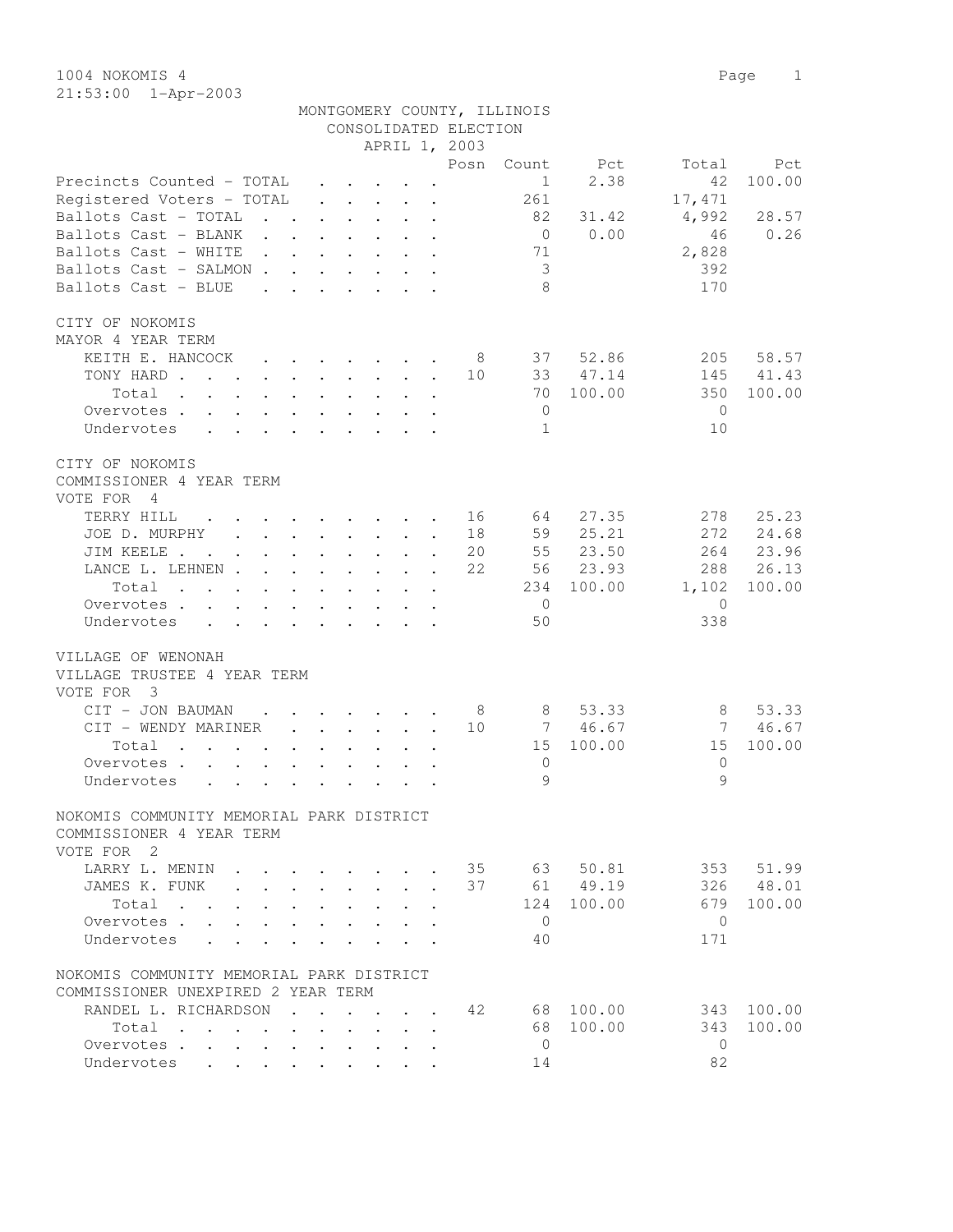1004 NOKOMIS 4 Page 2 21:53:00 1-Apr-2003 MONTGOMERY COUNTY, ILLINOIS CONSOLIDATED ELECTION APRIL 1, 2003 Posn Count Pct Total Pct NOKOMIS TOWNSHIP LIBRARY LIBRARY TRUSTEE 6 YEAR TERM VOTE FOR 2 CAROLYN L. MARLEY . . . . . . . 61 66 51.56 339 50.60 KATHRYN H. MOORE . . . . . . . 63 62 48.44 331 49.40 Total . . . . . . . . . . 128 100.00 670 100.00 Overvotes . . . . . . . . . . 0 0 Undervotes . . . . . . . . . 36 180 NOKOMIS TOWNSHIP LIBRARY LIBRARY TRUSTEE UNEXPIRED 4 YEAR TERM MARJORIE C. EISENBARTH . . . . . 68 77 100.00 383 100.00 Total . . . . . . . . . . 77 100.00 383 100.00 Overvotes . . . . . . . . . . 0 0 Overvotes . . . . . . . . . . . 0<br>Undervotes . . . . . . . . . . . 5 42 NOKOMIS COMMUNITY UNIT SCHOOL DISTRICT #22 MEMBERS OF THE BOARD OF EDUCATION FULL 4-YEAR TERM VOTE FOR 3 DENNIS STEWART . . . . . . . . 96 65 33.68 442 34.00 JIM EISENBARTH . . . . . . . . 98 73 37.82 489 37.62 MARK J. BERTOLINO . . . . . . . 100 55 28.50 369 28.38 Total . . . . . . . . . . 193 100.00 1,300 100.00 Overvotes . . . . . . . . . . . 0 0<br>
Undervotes . . . . . . . . . . 53 440 Undervotes . . . . . . . . . 53 53 440 LINCOLN LAND COMMUNITY COLLEGE DISTRICT #526 TRUSTEES OF THE COMMUNITY COLLEGE DISTRICT FULL TERM VOTE FOR 2 ROGER L. RUTHERFORD . . . . . 138 44 36.36 2,357 33.31 JAMES P. MOODY . . . . . . . . 140 35 28.93 2,198 31.07 CARL D. OBLINGER . . . . . . . 142 42 34.71 2,520 35.62 Total . . . . . . . . . . 121 100.00 7,075 100.00 Overvotes . . . . . . . . . . . 2 25 0 vervotes . . . . . . . . . . . . . . 2<br>
Undervotes . . . . . . . . . . . 39 2,819 MEMBERS OF THE REGIONAL BOARD OF SCHOOL TRUSTEES (CHRISTIAN AND MONTGOMERY COUNTIES) (FULL TERM) VOTE FOR 3 PAUL DONHAM-MONTGOMERY COUNTY . . . 193 52 50.00 3,420 52.92 ROBERT MILLIGAN-MONTGOMERY COUNTY . . 195 52 50.00 3,043 47.08 Total . . . . . . . . . . 104 100.00 6,463 100.00 Overvotes . . . . . . . . . . 0 0 Undervotes . . . . . . . . . 142 8,369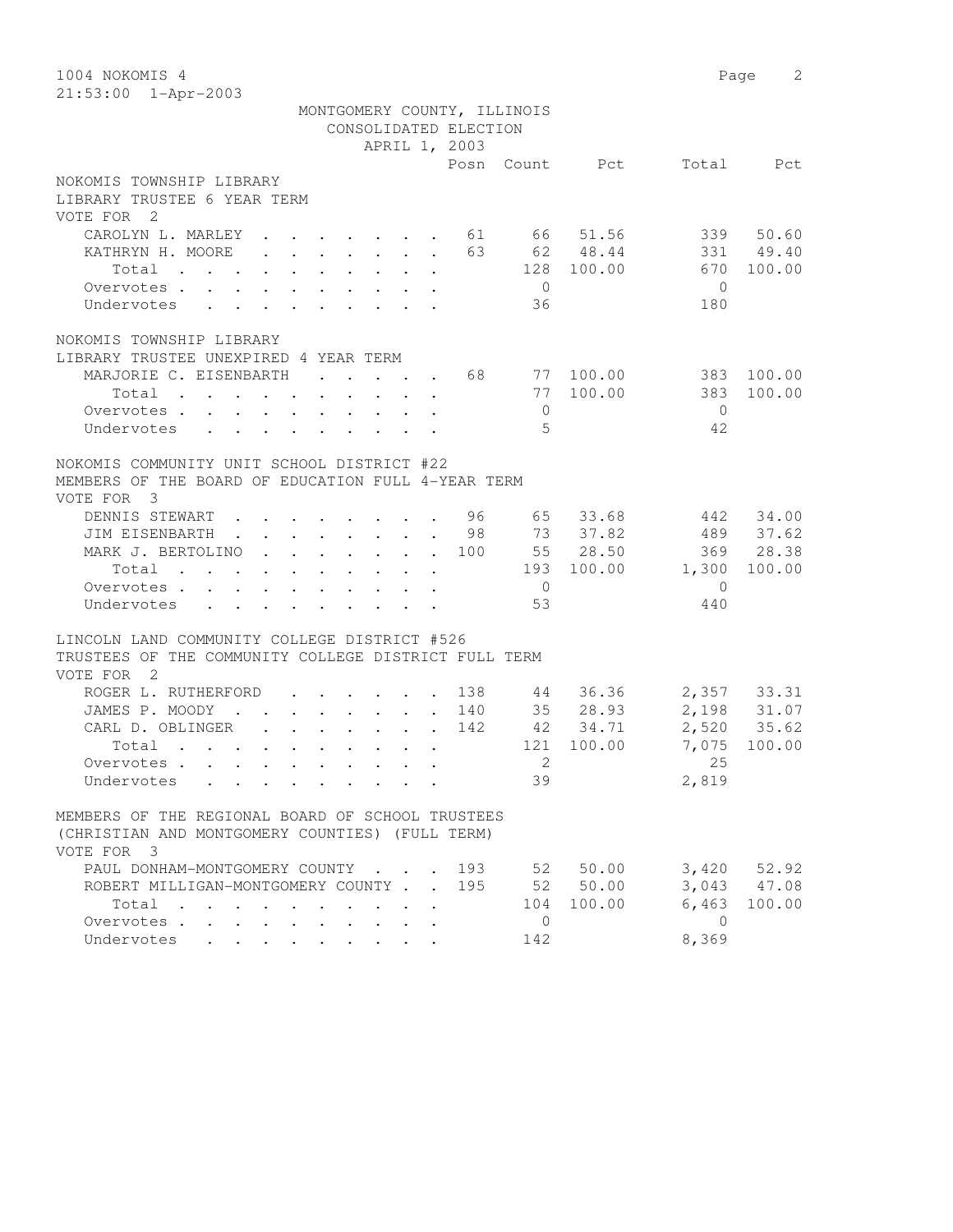1005 NOKOMIS 5 Page 1 21:53:00 1-Apr-2003

|                                                                                                                                                                |  |                                                                          |  |                       | MONTGOMERY COUNTY, ILLINOIS |            |                |           |
|----------------------------------------------------------------------------------------------------------------------------------------------------------------|--|--------------------------------------------------------------------------|--|-----------------------|-----------------------------|------------|----------------|-----------|
|                                                                                                                                                                |  |                                                                          |  | CONSOLIDATED ELECTION |                             |            |                |           |
|                                                                                                                                                                |  |                                                                          |  | APRIL 1, 2003         |                             |            |                |           |
|                                                                                                                                                                |  |                                                                          |  | Posn                  |                             | Count Pct  | Total          | Pct       |
| Precincts Counted - TOTAL                                                                                                                                      |  |                                                                          |  |                       | 1                           | 2.38       | 42             | 100.00    |
| Registered Voters - TOTAL                                                                                                                                      |  | $\mathbf{r}$ , $\mathbf{r}$ , $\mathbf{r}$ , $\mathbf{r}$ , $\mathbf{r}$ |  |                       | 510                         |            | 17,471         |           |
| Ballots Cast - TOTAL                                                                                                                                           |  |                                                                          |  |                       | 130                         | 25.49      | 4,992          | 28.57     |
| Ballots Cast - BLANK                                                                                                                                           |  |                                                                          |  |                       | $\overline{0}$              | 0.00       | 46             | 0.26      |
| Ballots Cast - WHITE                                                                                                                                           |  |                                                                          |  |                       | 123                         |            | 2,828          |           |
| Ballots Cast - SALMON                                                                                                                                          |  |                                                                          |  |                       | $7\phantom{.0}$             |            | 392            |           |
| CITY OF NOKOMIS                                                                                                                                                |  |                                                                          |  |                       |                             |            |                |           |
| MAYOR 4 YEAR TERM                                                                                                                                              |  |                                                                          |  |                       |                             |            |                |           |
| KEITH E. HANCOCK                                                                                                                                               |  |                                                                          |  |                       |                             | 59 49.17   | 205            | 58.57     |
| TONY HARD                                                                                                                                                      |  |                                                                          |  | 10                    |                             | 61 50.83   | 145            | 41.43     |
| Total                                                                                                                                                          |  |                                                                          |  |                       |                             | 120 100.00 | 350            | 100.00    |
| Overvotes                                                                                                                                                      |  |                                                                          |  |                       | $\overline{0}$              |            | $\overline{0}$ |           |
| Undervotes                                                                                                                                                     |  |                                                                          |  |                       | 3                           |            | 10             |           |
|                                                                                                                                                                |  |                                                                          |  |                       |                             |            |                |           |
| CITY OF NOKOMIS                                                                                                                                                |  |                                                                          |  |                       |                             |            |                |           |
| COMMISSIONER 4 YEAR TERM                                                                                                                                       |  |                                                                          |  |                       |                             |            |                |           |
| VOTE FOR<br>4                                                                                                                                                  |  |                                                                          |  |                       |                             |            |                |           |
| TERRY HILL<br>the contract of the contract of the contract of the contract of the contract of the contract of the contract of                                  |  |                                                                          |  | 16                    | 91                          | 25.42      | 2.78           | 25.23     |
| JOE D. MURPHY                                                                                                                                                  |  |                                                                          |  | 18                    | 83                          | 23.18      | 272            | 24.68     |
| JIM KEELE                                                                                                                                                      |  |                                                                          |  | 20                    | 83                          | 23.18      |                | 264 23.96 |
| LANCE L. LEHNEN                                                                                                                                                |  |                                                                          |  | 22                    |                             | 101 28.21  | 288            | 26.13     |
| Total                                                                                                                                                          |  |                                                                          |  |                       |                             | 358 100.00 | 1,102          | 100.00    |
| Overvotes.                                                                                                                                                     |  |                                                                          |  |                       | $\overline{0}$              |            | $\bigcirc$     |           |
| Undervotes                                                                                                                                                     |  |                                                                          |  |                       | 134                         |            | 338            |           |
|                                                                                                                                                                |  |                                                                          |  |                       |                             |            |                |           |
| NOKOMIS COMMUNITY MEMORIAL PARK DISTRICT                                                                                                                       |  |                                                                          |  |                       |                             |            |                |           |
| COMMISSIONER 4 YEAR TERM                                                                                                                                       |  |                                                                          |  |                       |                             |            |                |           |
| VOTE FOR 2                                                                                                                                                     |  |                                                                          |  |                       |                             |            |                |           |
| LARRY L. MENIN<br>$\mathbf{r} = \mathbf{r} \cdot \mathbf{r}$ , and $\mathbf{r} = \mathbf{r} \cdot \mathbf{r}$ , and $\mathbf{r} = \mathbf{r} \cdot \mathbf{r}$ |  |                                                                          |  | 35                    |                             | 106 52.74  | 353            | 51.99     |
| JAMES K. FUNK                                                                                                                                                  |  |                                                                          |  | 37                    |                             | 95 47.26   | 326            | 48.01     |
| Total                                                                                                                                                          |  |                                                                          |  |                       |                             | 201 100.00 | 679            | 100.00    |
| Overvotes                                                                                                                                                      |  |                                                                          |  |                       | $\overline{0}$              |            | $\Omega$       |           |
| Undervotes                                                                                                                                                     |  |                                                                          |  |                       | 59                          |            | 171            |           |
|                                                                                                                                                                |  |                                                                          |  |                       |                             |            |                |           |
| NOKOMIS COMMUNITY MEMORIAL PARK DISTRICT                                                                                                                       |  |                                                                          |  |                       |                             |            |                |           |
| COMMISSIONER UNEXPIRED 2 YEAR TERM                                                                                                                             |  |                                                                          |  |                       |                             |            |                |           |
| RANDEL L. RICHARDSON                                                                                                                                           |  |                                                                          |  | 42                    |                             | 97 100.00  | 343            | 100.00    |
| Total                                                                                                                                                          |  |                                                                          |  |                       | 97                          | 100.00     | 343            | 100.00    |
| Overvotes.<br>$\ddot{\phantom{a}}$                                                                                                                             |  |                                                                          |  |                       | $\overline{0}$              |            | $\Omega$       |           |
| Undervotes                                                                                                                                                     |  |                                                                          |  |                       | 33                          |            | 82             |           |
|                                                                                                                                                                |  |                                                                          |  |                       |                             |            |                |           |
| NOKOMIS TOWNSHIP LIBRARY                                                                                                                                       |  |                                                                          |  |                       |                             |            |                |           |

LIBRARY TRUSTEE 6 YEAR TERM

VOTE FOR 2 CAROLYN L. MARLEY . . . . . . . 61 101 52.06 339 50.60<br>
KATHRYN H. MOORE . . . . . . . 63 93 47.94 331 49.40 XATHRYN H. MOORE . . . . . . . 63 93 47.94 331 49.40<br>Total . . . . . . . . . 194 100.00 670 100.00 Total . . . . . . . . . . 194 100.00 670 100.00 Overvotes . . . . . . . . . . 0 0 Undervotes . . . . . . . . . . 66 180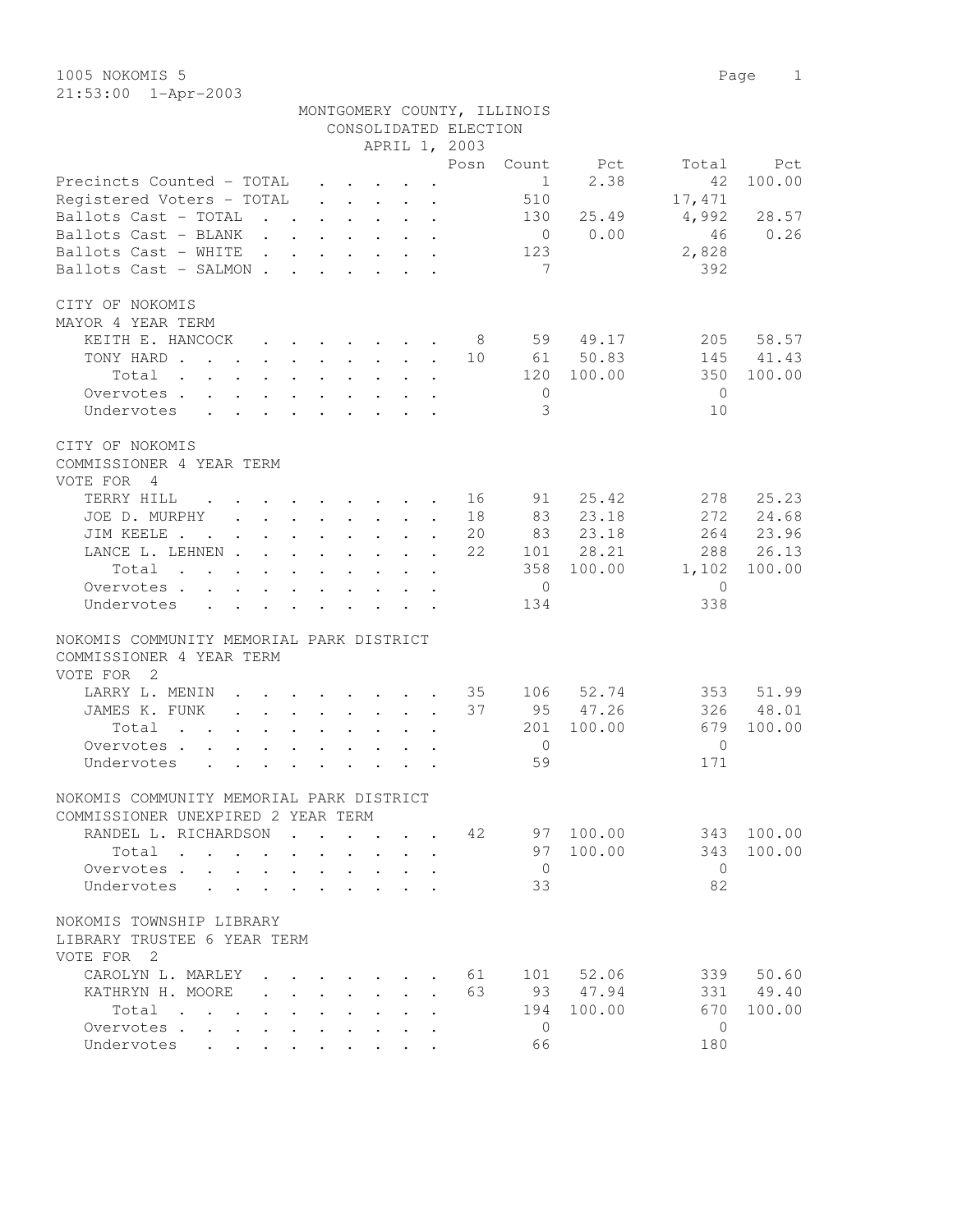| 1005 NOKOMIS 5                                                                                                                                                                                                                         |                |            |              | Page<br>2       |
|----------------------------------------------------------------------------------------------------------------------------------------------------------------------------------------------------------------------------------------|----------------|------------|--------------|-----------------|
| 21:53:00 1-Apr-2003                                                                                                                                                                                                                    |                |            |              |                 |
| MONTGOMERY COUNTY, ILLINOIS                                                                                                                                                                                                            |                |            |              |                 |
| CONSOLIDATED ELECTION                                                                                                                                                                                                                  |                |            |              |                 |
| APRIL 1, 2003                                                                                                                                                                                                                          |                |            |              |                 |
|                                                                                                                                                                                                                                        | Posn Count Pct |            | Total        | Pct             |
| NOKOMIS TOWNSHIP LIBRARY                                                                                                                                                                                                               |                |            |              |                 |
| LIBRARY TRUSTEE UNEXPIRED 4 YEAR TERM                                                                                                                                                                                                  |                |            |              |                 |
| MARJORIE C. EISENBARTH                                                                                                                                                                                                                 | 68 111 100.00  |            |              | 383 100.00      |
| Total<br>$\cdot$ $\cdot$ $\cdot$ $\cdot$ $\cdot$                                                                                                                                                                                       |                | 111 100.00 | 383          | 100.00          |
| Overvotes                                                                                                                                                                                                                              | $\overline{0}$ |            | $\bigcirc$   |                 |
| Undervotes                                                                                                                                                                                                                             | 19             |            | 42           |                 |
| NOKOMIS COMMUNITY UNIT SCHOOL DISTRICT #22                                                                                                                                                                                             |                |            |              |                 |
| MEMBERS OF THE BOARD OF EDUCATION FULL 4-YEAR TERM                                                                                                                                                                                     |                |            |              |                 |
| VOTE FOR 3                                                                                                                                                                                                                             |                |            |              |                 |
| DENNIS STEWART<br>. 96                                                                                                                                                                                                                 | 99             | 34.26      | 442          | 34.00           |
| JIM EISENBARTH<br>98                                                                                                                                                                                                                   |                | 108 37.37  |              | 489 37.62       |
| MARK J. BERTOLINO<br>$\mathbf{r}$ , $\mathbf{r}$ , $\mathbf{r}$ , $\mathbf{r}$ , $\mathbf{r}$<br>100                                                                                                                                   |                | 82 28.37   |              | 369 28.38       |
| Total                                                                                                                                                                                                                                  |                | 289 100.00 | 1,300        | 100.00          |
| Overvotes.                                                                                                                                                                                                                             | $\overline{0}$ |            | $\mathbf{0}$ |                 |
| Undervotes                                                                                                                                                                                                                             | 101            |            | 440          |                 |
|                                                                                                                                                                                                                                        |                |            |              |                 |
| LINCOLN LAND COMMUNITY COLLEGE DISTRICT #526                                                                                                                                                                                           |                |            |              |                 |
| TRUSTEES OF THE COMMUNITY COLLEGE DISTRICT FULL TERM                                                                                                                                                                                   |                |            |              |                 |
| VOTE FOR 2                                                                                                                                                                                                                             |                |            |              |                 |
| ROGER L. RUTHERFORD 138 60 33.52                                                                                                                                                                                                       |                |            |              | 2,357 33.31     |
| JAMES P. MOODY 140 51 28.49                                                                                                                                                                                                            |                |            |              | 2,198 31.07     |
| CARL D. OBLINGER<br>142                                                                                                                                                                                                                |                | 68 37.99   |              | 2,520 35.62     |
|                                                                                                                                                                                                                                        |                | 179 100.00 | 7,075        | 100.00          |
| Overvotes.                                                                                                                                                                                                                             | $\sim$ 1       |            | 25           |                 |
| Undervotes                                                                                                                                                                                                                             | 79             |            | 2,819        |                 |
|                                                                                                                                                                                                                                        |                |            |              |                 |
| MEMBERS OF THE REGIONAL BOARD OF SCHOOL TRUSTEES                                                                                                                                                                                       |                |            |              |                 |
| (CHRISTIAN AND MONTGOMERY COUNTIES) (FULL TERM)                                                                                                                                                                                        |                |            |              |                 |
| VOTE FOR<br>- 3                                                                                                                                                                                                                        |                |            |              |                 |
| PAUL DONHAM-MONTGOMERY COUNTY 193 80 50.96                                                                                                                                                                                             |                |            |              | $3,420$ $52.92$ |
| ROBERT MILLIGAN-MONTGOMERY COUNTY 195                                                                                                                                                                                                  |                | 77 49.04   |              | 3,043 47.08     |
| Total<br>. The contract of the contract of the contract of the contract of the contract of the contract of the contract of the contract of the contract of the contract of the contract of the contract of the contract of the contrac | 157            | 100.00     |              | $6,463$ 100.00  |
| Overvotes                                                                                                                                                                                                                              | $\Omega$       |            | $\Omega$     |                 |

Undervotes . . . . . . . . . 233 8,369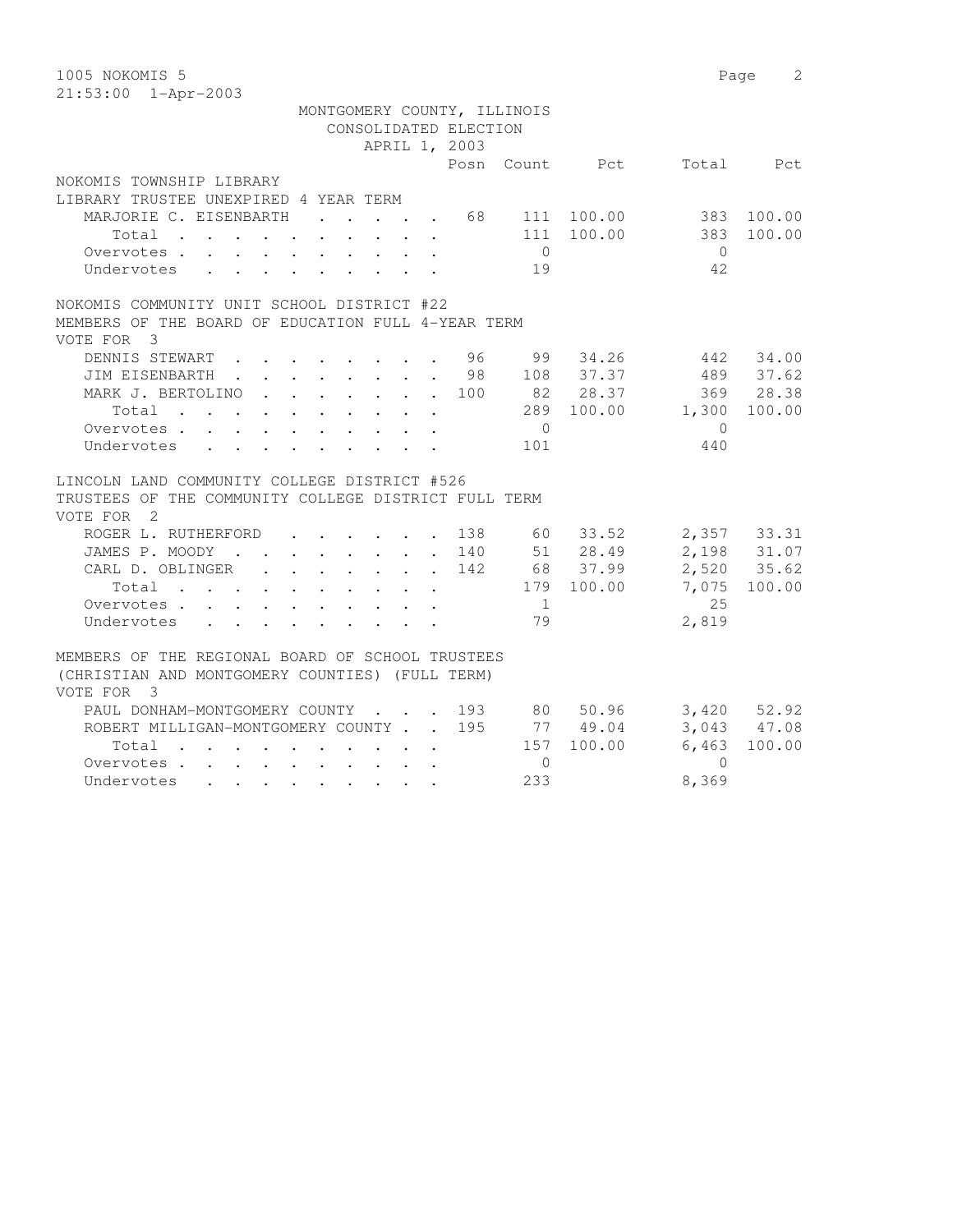| CONSOLIDATED ELECTION<br>APRIL 1, 2003<br>Posn<br>Count<br>Pct<br>Total<br>Pct<br>2.38<br>100.00<br>Precincts Counted - TOTAL<br>42<br>$\mathbf{1}$<br>$\cdot$ $\cdot$ $\cdot$ $\cdot$ $\cdot$ $\cdot$ $\cdot$<br>Registered Voters - TOTAL<br>636<br>17,471<br>$\cdot$ $\cdot$ $\cdot$ $\cdot$ $\cdot$ $\cdot$<br>4,992<br>28.57<br>Ballots Cast - TOTAL<br>94<br>14.78<br>$\mathbf{r}$ , $\mathbf{r}$ , $\mathbf{r}$ , $\mathbf{r}$ , $\mathbf{r}$<br>0.16<br>0.26<br>Ballots Cast - BLANK<br>46<br>1<br>$\mathbf{r}$ , $\mathbf{r}$ , $\mathbf{r}$ , $\mathbf{r}$ , $\mathbf{r}$ , $\mathbf{r}$<br>2,828<br>Ballots Cast - WHITE<br>26<br>$\cdot$ $\cdot$ $\cdot$ $\cdot$ $\cdot$ $\cdot$ $\cdot$ $\cdot$<br>39<br>Ballots Cast - GREEN<br>1,033<br>$\mathbf{r} = \mathbf{r} - \mathbf{r} = \mathbf{r} - \mathbf{r} = \mathbf{r}$<br>29<br>170<br>Ballots Cast - BLUE<br>$\mathbf{L}$<br>$\mathbf{r}$ and $\mathbf{r}$ and $\mathbf{r}$<br>CITY OF LITCHFIELD WARD 2<br>ALDERMAN WARD 2 4 YEAR TERM<br>DEM - NO CANDIDATE FILED<br>IND - DAVID SCHWAB.<br>15 39.47<br>154<br>54.42<br>$\cdot$ $\cdot$ $\cdot$ $\cdot$ $\cdot$ $\cdot$ $\cdot$ 10<br>IND - JOSEPH C. "JOE" GOEKE<br>23 60.53<br>129<br>45.58<br>12<br>100.00<br>38<br>283<br>100.00<br>Total<br>. The second contract of the second contract $\mathcal{L}_\text{c}$<br>$\circ$<br>$\mathbf{0}$<br>Overvotes.<br>$\ddot{\phantom{1}}$<br>$\mathbf{L}$<br>$\mathbf{L} = \mathbf{L}$<br>$\sim$<br>$\mathbf{L}$<br>$\circ$<br>Undervotes<br>1<br>$\mathbf{L} = \mathbf{L} \mathbf{L} + \mathbf{L} \mathbf{L} + \mathbf{L} \mathbf{L}$<br>$\cdot$ $\cdot$<br>$\cdot$ $\cdot$<br>$\ddot{\phantom{0}}$<br>CITY OF LITCHFIELD WARD 3<br>ALDERMAN WARD 3 4 YEAR TERM<br>DEM - JOHNY C. LEONARD<br>12 46.15<br>105<br>29.66<br>- 8<br>$\cdot$ $\cdot$ $\cdot$ $\cdot$ $\cdot$ $\cdot$<br>8 30.77<br>IND - WILLIAM "BILL" CORNMAN<br>169<br>47.74<br>10<br>$\mathbf{L}$ $\mathbf{L}$<br>$\sim$<br>IND - WAYNE C. BISHOP<br>12<br>6 23.08<br>22.60<br>80<br>100.00<br>100.00<br>26<br>354<br>Total<br>$\mathbf{0}$<br>$\mathbf{0}$<br>Overvotes.<br>$\overline{2}$<br>Undervotes<br>$\Omega$<br>$\mathbf{r}$ , and $\mathbf{r}$ , and $\mathbf{r}$ , and $\mathbf{r}$<br>LITCHFIELD PARK DISTRICT<br>COMMISSIONER 4 YEAR TERM<br>VOTE FOR 3<br>32.55<br>WILLIAM D. BERGEN<br>. 35<br>45<br>31.25<br>900<br>$\ddot{\phantom{0}}$<br>$\mathbf{r}$ , and $\mathbf{r}$ , and $\mathbf{r}$<br>35.42<br>33.06<br>BRUCE VIGNOS.<br>37<br>51<br>914<br>$\cdot$ $\cdot$ $\cdot$ $\cdot$ $\cdot$ $\cdot$ $\cdot$<br>$\sim$ $\sim$<br>34.39<br>JULIE TIMMERMANN<br>39<br>48<br>33.33<br>951<br>$\ddot{\phantom{0}}$<br>$\mathbf{r}$ , $\mathbf{r}$ , $\mathbf{r}$ , $\mathbf{r}$<br>100.00<br>2,765<br>100.00<br>Total<br>144<br>$\cdot$ $\cdot$ $\cdot$<br>Overvotes<br>$\Omega$<br>$\overline{0}$<br>$\ddot{\phantom{0}}$<br>$\sim$<br>51<br>1,189<br>Undervotes<br>$\ddot{\phantom{a}}$<br>LITCHFIELD COMMUNITY UNIT SCHOOL DISTRICT #12<br>MEMBERS OF THE BOARD OF EDUCATION FULL 4-YEAR TERM<br>VOTE FOR 4<br>STEPHANIE L. BLANKENSHIP<br>93<br>72<br>26.87<br>902<br>24.79<br>27.99<br>27.26<br>DANIEL M. DELANEY<br>95<br>75<br>992<br>24.70<br>DAVID W. YOUNG, JR.<br>97<br>59<br>22.01<br>899<br>$\sim$<br>23.13<br>23.25<br>JO A. PAINTER<br>99<br>62<br>846<br>$\mathbf{L}$<br>$\mathbf{L}$<br>100.00<br>3,639<br>100.00<br>Total<br>268<br>$\mathbf{r}$<br>$\mathbf{r}$<br>Overvotes.<br>$\mathbf{0}$<br>$\mathbf{0}$<br>$\ddot{\phantom{a}}$<br>$\mathbf{r} = \mathbf{r}$<br>$\mathbf{r}$<br>$\sim$<br>$\sim$<br>$\ddot{\phantom{a}}$ |                                                  |        |        |                      | MONTGOMERY COUNTY, ILLINOIS |       |  |
|-----------------------------------------------------------------------------------------------------------------------------------------------------------------------------------------------------------------------------------------------------------------------------------------------------------------------------------------------------------------------------------------------------------------------------------------------------------------------------------------------------------------------------------------------------------------------------------------------------------------------------------------------------------------------------------------------------------------------------------------------------------------------------------------------------------------------------------------------------------------------------------------------------------------------------------------------------------------------------------------------------------------------------------------------------------------------------------------------------------------------------------------------------------------------------------------------------------------------------------------------------------------------------------------------------------------------------------------------------------------------------------------------------------------------------------------------------------------------------------------------------------------------------------------------------------------------------------------------------------------------------------------------------------------------------------------------------------------------------------------------------------------------------------------------------------------------------------------------------------------------------------------------------------------------------------------------------------------------------------------------------------------------------------------------------------------------------------------------------------------------------------------------------------------------------------------------------------------------------------------------------------------------------------------------------------------------------------------------------------------------------------------------------------------------------------------------------------------------------------------------------------------------------------------------------------------------------------------------------------------------------------------------------------------------------------------------------------------------------------------------------------------------------------------------------------------------------------------------------------------------------------------------------------------------------------------------------------------------------------------------------------------------------------------------------------------------------------------------------------------------------------------------------------------------------------------------------------------------------------------------------------------------------------------------------------------------------------------------------------------------------------------------------------------------------------------------------------------------------------------------------------------------------------------------------------------------------------------------|--------------------------------------------------|--------|--------|----------------------|-----------------------------|-------|--|
|                                                                                                                                                                                                                                                                                                                                                                                                                                                                                                                                                                                                                                                                                                                                                                                                                                                                                                                                                                                                                                                                                                                                                                                                                                                                                                                                                                                                                                                                                                                                                                                                                                                                                                                                                                                                                                                                                                                                                                                                                                                                                                                                                                                                                                                                                                                                                                                                                                                                                                                                                                                                                                                                                                                                                                                                                                                                                                                                                                                                                                                                                                                                                                                                                                                                                                                                                                                                                                                                                                                                                                                               |                                                  |        |        |                      |                             |       |  |
|                                                                                                                                                                                                                                                                                                                                                                                                                                                                                                                                                                                                                                                                                                                                                                                                                                                                                                                                                                                                                                                                                                                                                                                                                                                                                                                                                                                                                                                                                                                                                                                                                                                                                                                                                                                                                                                                                                                                                                                                                                                                                                                                                                                                                                                                                                                                                                                                                                                                                                                                                                                                                                                                                                                                                                                                                                                                                                                                                                                                                                                                                                                                                                                                                                                                                                                                                                                                                                                                                                                                                                                               |                                                  |        |        |                      |                             |       |  |
|                                                                                                                                                                                                                                                                                                                                                                                                                                                                                                                                                                                                                                                                                                                                                                                                                                                                                                                                                                                                                                                                                                                                                                                                                                                                                                                                                                                                                                                                                                                                                                                                                                                                                                                                                                                                                                                                                                                                                                                                                                                                                                                                                                                                                                                                                                                                                                                                                                                                                                                                                                                                                                                                                                                                                                                                                                                                                                                                                                                                                                                                                                                                                                                                                                                                                                                                                                                                                                                                                                                                                                                               |                                                  |        |        |                      |                             |       |  |
|                                                                                                                                                                                                                                                                                                                                                                                                                                                                                                                                                                                                                                                                                                                                                                                                                                                                                                                                                                                                                                                                                                                                                                                                                                                                                                                                                                                                                                                                                                                                                                                                                                                                                                                                                                                                                                                                                                                                                                                                                                                                                                                                                                                                                                                                                                                                                                                                                                                                                                                                                                                                                                                                                                                                                                                                                                                                                                                                                                                                                                                                                                                                                                                                                                                                                                                                                                                                                                                                                                                                                                                               |                                                  |        |        |                      |                             |       |  |
|                                                                                                                                                                                                                                                                                                                                                                                                                                                                                                                                                                                                                                                                                                                                                                                                                                                                                                                                                                                                                                                                                                                                                                                                                                                                                                                                                                                                                                                                                                                                                                                                                                                                                                                                                                                                                                                                                                                                                                                                                                                                                                                                                                                                                                                                                                                                                                                                                                                                                                                                                                                                                                                                                                                                                                                                                                                                                                                                                                                                                                                                                                                                                                                                                                                                                                                                                                                                                                                                                                                                                                                               |                                                  |        |        |                      |                             |       |  |
|                                                                                                                                                                                                                                                                                                                                                                                                                                                                                                                                                                                                                                                                                                                                                                                                                                                                                                                                                                                                                                                                                                                                                                                                                                                                                                                                                                                                                                                                                                                                                                                                                                                                                                                                                                                                                                                                                                                                                                                                                                                                                                                                                                                                                                                                                                                                                                                                                                                                                                                                                                                                                                                                                                                                                                                                                                                                                                                                                                                                                                                                                                                                                                                                                                                                                                                                                                                                                                                                                                                                                                                               |                                                  |        |        |                      |                             |       |  |
|                                                                                                                                                                                                                                                                                                                                                                                                                                                                                                                                                                                                                                                                                                                                                                                                                                                                                                                                                                                                                                                                                                                                                                                                                                                                                                                                                                                                                                                                                                                                                                                                                                                                                                                                                                                                                                                                                                                                                                                                                                                                                                                                                                                                                                                                                                                                                                                                                                                                                                                                                                                                                                                                                                                                                                                                                                                                                                                                                                                                                                                                                                                                                                                                                                                                                                                                                                                                                                                                                                                                                                                               |                                                  |        |        |                      |                             |       |  |
|                                                                                                                                                                                                                                                                                                                                                                                                                                                                                                                                                                                                                                                                                                                                                                                                                                                                                                                                                                                                                                                                                                                                                                                                                                                                                                                                                                                                                                                                                                                                                                                                                                                                                                                                                                                                                                                                                                                                                                                                                                                                                                                                                                                                                                                                                                                                                                                                                                                                                                                                                                                                                                                                                                                                                                                                                                                                                                                                                                                                                                                                                                                                                                                                                                                                                                                                                                                                                                                                                                                                                                                               |                                                  |        |        |                      |                             |       |  |
|                                                                                                                                                                                                                                                                                                                                                                                                                                                                                                                                                                                                                                                                                                                                                                                                                                                                                                                                                                                                                                                                                                                                                                                                                                                                                                                                                                                                                                                                                                                                                                                                                                                                                                                                                                                                                                                                                                                                                                                                                                                                                                                                                                                                                                                                                                                                                                                                                                                                                                                                                                                                                                                                                                                                                                                                                                                                                                                                                                                                                                                                                                                                                                                                                                                                                                                                                                                                                                                                                                                                                                                               |                                                  |        |        |                      |                             |       |  |
|                                                                                                                                                                                                                                                                                                                                                                                                                                                                                                                                                                                                                                                                                                                                                                                                                                                                                                                                                                                                                                                                                                                                                                                                                                                                                                                                                                                                                                                                                                                                                                                                                                                                                                                                                                                                                                                                                                                                                                                                                                                                                                                                                                                                                                                                                                                                                                                                                                                                                                                                                                                                                                                                                                                                                                                                                                                                                                                                                                                                                                                                                                                                                                                                                                                                                                                                                                                                                                                                                                                                                                                               |                                                  |        |        |                      |                             |       |  |
|                                                                                                                                                                                                                                                                                                                                                                                                                                                                                                                                                                                                                                                                                                                                                                                                                                                                                                                                                                                                                                                                                                                                                                                                                                                                                                                                                                                                                                                                                                                                                                                                                                                                                                                                                                                                                                                                                                                                                                                                                                                                                                                                                                                                                                                                                                                                                                                                                                                                                                                                                                                                                                                                                                                                                                                                                                                                                                                                                                                                                                                                                                                                                                                                                                                                                                                                                                                                                                                                                                                                                                                               |                                                  |        |        |                      |                             |       |  |
|                                                                                                                                                                                                                                                                                                                                                                                                                                                                                                                                                                                                                                                                                                                                                                                                                                                                                                                                                                                                                                                                                                                                                                                                                                                                                                                                                                                                                                                                                                                                                                                                                                                                                                                                                                                                                                                                                                                                                                                                                                                                                                                                                                                                                                                                                                                                                                                                                                                                                                                                                                                                                                                                                                                                                                                                                                                                                                                                                                                                                                                                                                                                                                                                                                                                                                                                                                                                                                                                                                                                                                                               |                                                  |        |        |                      |                             |       |  |
|                                                                                                                                                                                                                                                                                                                                                                                                                                                                                                                                                                                                                                                                                                                                                                                                                                                                                                                                                                                                                                                                                                                                                                                                                                                                                                                                                                                                                                                                                                                                                                                                                                                                                                                                                                                                                                                                                                                                                                                                                                                                                                                                                                                                                                                                                                                                                                                                                                                                                                                                                                                                                                                                                                                                                                                                                                                                                                                                                                                                                                                                                                                                                                                                                                                                                                                                                                                                                                                                                                                                                                                               |                                                  |        |        |                      |                             |       |  |
|                                                                                                                                                                                                                                                                                                                                                                                                                                                                                                                                                                                                                                                                                                                                                                                                                                                                                                                                                                                                                                                                                                                                                                                                                                                                                                                                                                                                                                                                                                                                                                                                                                                                                                                                                                                                                                                                                                                                                                                                                                                                                                                                                                                                                                                                                                                                                                                                                                                                                                                                                                                                                                                                                                                                                                                                                                                                                                                                                                                                                                                                                                                                                                                                                                                                                                                                                                                                                                                                                                                                                                                               |                                                  |        |        |                      |                             |       |  |
|                                                                                                                                                                                                                                                                                                                                                                                                                                                                                                                                                                                                                                                                                                                                                                                                                                                                                                                                                                                                                                                                                                                                                                                                                                                                                                                                                                                                                                                                                                                                                                                                                                                                                                                                                                                                                                                                                                                                                                                                                                                                                                                                                                                                                                                                                                                                                                                                                                                                                                                                                                                                                                                                                                                                                                                                                                                                                                                                                                                                                                                                                                                                                                                                                                                                                                                                                                                                                                                                                                                                                                                               |                                                  |        |        |                      |                             |       |  |
|                                                                                                                                                                                                                                                                                                                                                                                                                                                                                                                                                                                                                                                                                                                                                                                                                                                                                                                                                                                                                                                                                                                                                                                                                                                                                                                                                                                                                                                                                                                                                                                                                                                                                                                                                                                                                                                                                                                                                                                                                                                                                                                                                                                                                                                                                                                                                                                                                                                                                                                                                                                                                                                                                                                                                                                                                                                                                                                                                                                                                                                                                                                                                                                                                                                                                                                                                                                                                                                                                                                                                                                               |                                                  |        |        |                      |                             |       |  |
|                                                                                                                                                                                                                                                                                                                                                                                                                                                                                                                                                                                                                                                                                                                                                                                                                                                                                                                                                                                                                                                                                                                                                                                                                                                                                                                                                                                                                                                                                                                                                                                                                                                                                                                                                                                                                                                                                                                                                                                                                                                                                                                                                                                                                                                                                                                                                                                                                                                                                                                                                                                                                                                                                                                                                                                                                                                                                                                                                                                                                                                                                                                                                                                                                                                                                                                                                                                                                                                                                                                                                                                               |                                                  |        |        |                      |                             |       |  |
|                                                                                                                                                                                                                                                                                                                                                                                                                                                                                                                                                                                                                                                                                                                                                                                                                                                                                                                                                                                                                                                                                                                                                                                                                                                                                                                                                                                                                                                                                                                                                                                                                                                                                                                                                                                                                                                                                                                                                                                                                                                                                                                                                                                                                                                                                                                                                                                                                                                                                                                                                                                                                                                                                                                                                                                                                                                                                                                                                                                                                                                                                                                                                                                                                                                                                                                                                                                                                                                                                                                                                                                               |                                                  |        |        |                      |                             |       |  |
|                                                                                                                                                                                                                                                                                                                                                                                                                                                                                                                                                                                                                                                                                                                                                                                                                                                                                                                                                                                                                                                                                                                                                                                                                                                                                                                                                                                                                                                                                                                                                                                                                                                                                                                                                                                                                                                                                                                                                                                                                                                                                                                                                                                                                                                                                                                                                                                                                                                                                                                                                                                                                                                                                                                                                                                                                                                                                                                                                                                                                                                                                                                                                                                                                                                                                                                                                                                                                                                                                                                                                                                               |                                                  |        |        |                      |                             |       |  |
|                                                                                                                                                                                                                                                                                                                                                                                                                                                                                                                                                                                                                                                                                                                                                                                                                                                                                                                                                                                                                                                                                                                                                                                                                                                                                                                                                                                                                                                                                                                                                                                                                                                                                                                                                                                                                                                                                                                                                                                                                                                                                                                                                                                                                                                                                                                                                                                                                                                                                                                                                                                                                                                                                                                                                                                                                                                                                                                                                                                                                                                                                                                                                                                                                                                                                                                                                                                                                                                                                                                                                                                               |                                                  |        |        |                      |                             |       |  |
|                                                                                                                                                                                                                                                                                                                                                                                                                                                                                                                                                                                                                                                                                                                                                                                                                                                                                                                                                                                                                                                                                                                                                                                                                                                                                                                                                                                                                                                                                                                                                                                                                                                                                                                                                                                                                                                                                                                                                                                                                                                                                                                                                                                                                                                                                                                                                                                                                                                                                                                                                                                                                                                                                                                                                                                                                                                                                                                                                                                                                                                                                                                                                                                                                                                                                                                                                                                                                                                                                                                                                                                               |                                                  |        |        |                      |                             |       |  |
|                                                                                                                                                                                                                                                                                                                                                                                                                                                                                                                                                                                                                                                                                                                                                                                                                                                                                                                                                                                                                                                                                                                                                                                                                                                                                                                                                                                                                                                                                                                                                                                                                                                                                                                                                                                                                                                                                                                                                                                                                                                                                                                                                                                                                                                                                                                                                                                                                                                                                                                                                                                                                                                                                                                                                                                                                                                                                                                                                                                                                                                                                                                                                                                                                                                                                                                                                                                                                                                                                                                                                                                               |                                                  |        |        |                      |                             |       |  |
|                                                                                                                                                                                                                                                                                                                                                                                                                                                                                                                                                                                                                                                                                                                                                                                                                                                                                                                                                                                                                                                                                                                                                                                                                                                                                                                                                                                                                                                                                                                                                                                                                                                                                                                                                                                                                                                                                                                                                                                                                                                                                                                                                                                                                                                                                                                                                                                                                                                                                                                                                                                                                                                                                                                                                                                                                                                                                                                                                                                                                                                                                                                                                                                                                                                                                                                                                                                                                                                                                                                                                                                               |                                                  |        |        |                      |                             |       |  |
|                                                                                                                                                                                                                                                                                                                                                                                                                                                                                                                                                                                                                                                                                                                                                                                                                                                                                                                                                                                                                                                                                                                                                                                                                                                                                                                                                                                                                                                                                                                                                                                                                                                                                                                                                                                                                                                                                                                                                                                                                                                                                                                                                                                                                                                                                                                                                                                                                                                                                                                                                                                                                                                                                                                                                                                                                                                                                                                                                                                                                                                                                                                                                                                                                                                                                                                                                                                                                                                                                                                                                                                               |                                                  |        |        |                      |                             |       |  |
|                                                                                                                                                                                                                                                                                                                                                                                                                                                                                                                                                                                                                                                                                                                                                                                                                                                                                                                                                                                                                                                                                                                                                                                                                                                                                                                                                                                                                                                                                                                                                                                                                                                                                                                                                                                                                                                                                                                                                                                                                                                                                                                                                                                                                                                                                                                                                                                                                                                                                                                                                                                                                                                                                                                                                                                                                                                                                                                                                                                                                                                                                                                                                                                                                                                                                                                                                                                                                                                                                                                                                                                               |                                                  |        |        |                      |                             |       |  |
|                                                                                                                                                                                                                                                                                                                                                                                                                                                                                                                                                                                                                                                                                                                                                                                                                                                                                                                                                                                                                                                                                                                                                                                                                                                                                                                                                                                                                                                                                                                                                                                                                                                                                                                                                                                                                                                                                                                                                                                                                                                                                                                                                                                                                                                                                                                                                                                                                                                                                                                                                                                                                                                                                                                                                                                                                                                                                                                                                                                                                                                                                                                                                                                                                                                                                                                                                                                                                                                                                                                                                                                               |                                                  |        |        |                      |                             |       |  |
|                                                                                                                                                                                                                                                                                                                                                                                                                                                                                                                                                                                                                                                                                                                                                                                                                                                                                                                                                                                                                                                                                                                                                                                                                                                                                                                                                                                                                                                                                                                                                                                                                                                                                                                                                                                                                                                                                                                                                                                                                                                                                                                                                                                                                                                                                                                                                                                                                                                                                                                                                                                                                                                                                                                                                                                                                                                                                                                                                                                                                                                                                                                                                                                                                                                                                                                                                                                                                                                                                                                                                                                               |                                                  |        |        |                      |                             |       |  |
|                                                                                                                                                                                                                                                                                                                                                                                                                                                                                                                                                                                                                                                                                                                                                                                                                                                                                                                                                                                                                                                                                                                                                                                                                                                                                                                                                                                                                                                                                                                                                                                                                                                                                                                                                                                                                                                                                                                                                                                                                                                                                                                                                                                                                                                                                                                                                                                                                                                                                                                                                                                                                                                                                                                                                                                                                                                                                                                                                                                                                                                                                                                                                                                                                                                                                                                                                                                                                                                                                                                                                                                               |                                                  |        |        |                      |                             |       |  |
|                                                                                                                                                                                                                                                                                                                                                                                                                                                                                                                                                                                                                                                                                                                                                                                                                                                                                                                                                                                                                                                                                                                                                                                                                                                                                                                                                                                                                                                                                                                                                                                                                                                                                                                                                                                                                                                                                                                                                                                                                                                                                                                                                                                                                                                                                                                                                                                                                                                                                                                                                                                                                                                                                                                                                                                                                                                                                                                                                                                                                                                                                                                                                                                                                                                                                                                                                                                                                                                                                                                                                                                               |                                                  |        |        |                      |                             |       |  |
|                                                                                                                                                                                                                                                                                                                                                                                                                                                                                                                                                                                                                                                                                                                                                                                                                                                                                                                                                                                                                                                                                                                                                                                                                                                                                                                                                                                                                                                                                                                                                                                                                                                                                                                                                                                                                                                                                                                                                                                                                                                                                                                                                                                                                                                                                                                                                                                                                                                                                                                                                                                                                                                                                                                                                                                                                                                                                                                                                                                                                                                                                                                                                                                                                                                                                                                                                                                                                                                                                                                                                                                               |                                                  |        |        |                      |                             |       |  |
|                                                                                                                                                                                                                                                                                                                                                                                                                                                                                                                                                                                                                                                                                                                                                                                                                                                                                                                                                                                                                                                                                                                                                                                                                                                                                                                                                                                                                                                                                                                                                                                                                                                                                                                                                                                                                                                                                                                                                                                                                                                                                                                                                                                                                                                                                                                                                                                                                                                                                                                                                                                                                                                                                                                                                                                                                                                                                                                                                                                                                                                                                                                                                                                                                                                                                                                                                                                                                                                                                                                                                                                               |                                                  |        |        |                      |                             |       |  |
|                                                                                                                                                                                                                                                                                                                                                                                                                                                                                                                                                                                                                                                                                                                                                                                                                                                                                                                                                                                                                                                                                                                                                                                                                                                                                                                                                                                                                                                                                                                                                                                                                                                                                                                                                                                                                                                                                                                                                                                                                                                                                                                                                                                                                                                                                                                                                                                                                                                                                                                                                                                                                                                                                                                                                                                                                                                                                                                                                                                                                                                                                                                                                                                                                                                                                                                                                                                                                                                                                                                                                                                               |                                                  |        |        |                      |                             |       |  |
|                                                                                                                                                                                                                                                                                                                                                                                                                                                                                                                                                                                                                                                                                                                                                                                                                                                                                                                                                                                                                                                                                                                                                                                                                                                                                                                                                                                                                                                                                                                                                                                                                                                                                                                                                                                                                                                                                                                                                                                                                                                                                                                                                                                                                                                                                                                                                                                                                                                                                                                                                                                                                                                                                                                                                                                                                                                                                                                                                                                                                                                                                                                                                                                                                                                                                                                                                                                                                                                                                                                                                                                               |                                                  |        |        |                      |                             |       |  |
|                                                                                                                                                                                                                                                                                                                                                                                                                                                                                                                                                                                                                                                                                                                                                                                                                                                                                                                                                                                                                                                                                                                                                                                                                                                                                                                                                                                                                                                                                                                                                                                                                                                                                                                                                                                                                                                                                                                                                                                                                                                                                                                                                                                                                                                                                                                                                                                                                                                                                                                                                                                                                                                                                                                                                                                                                                                                                                                                                                                                                                                                                                                                                                                                                                                                                                                                                                                                                                                                                                                                                                                               |                                                  |        |        |                      |                             |       |  |
|                                                                                                                                                                                                                                                                                                                                                                                                                                                                                                                                                                                                                                                                                                                                                                                                                                                                                                                                                                                                                                                                                                                                                                                                                                                                                                                                                                                                                                                                                                                                                                                                                                                                                                                                                                                                                                                                                                                                                                                                                                                                                                                                                                                                                                                                                                                                                                                                                                                                                                                                                                                                                                                                                                                                                                                                                                                                                                                                                                                                                                                                                                                                                                                                                                                                                                                                                                                                                                                                                                                                                                                               |                                                  |        |        |                      |                             |       |  |
|                                                                                                                                                                                                                                                                                                                                                                                                                                                                                                                                                                                                                                                                                                                                                                                                                                                                                                                                                                                                                                                                                                                                                                                                                                                                                                                                                                                                                                                                                                                                                                                                                                                                                                                                                                                                                                                                                                                                                                                                                                                                                                                                                                                                                                                                                                                                                                                                                                                                                                                                                                                                                                                                                                                                                                                                                                                                                                                                                                                                                                                                                                                                                                                                                                                                                                                                                                                                                                                                                                                                                                                               |                                                  |        |        |                      |                             |       |  |
|                                                                                                                                                                                                                                                                                                                                                                                                                                                                                                                                                                                                                                                                                                                                                                                                                                                                                                                                                                                                                                                                                                                                                                                                                                                                                                                                                                                                                                                                                                                                                                                                                                                                                                                                                                                                                                                                                                                                                                                                                                                                                                                                                                                                                                                                                                                                                                                                                                                                                                                                                                                                                                                                                                                                                                                                                                                                                                                                                                                                                                                                                                                                                                                                                                                                                                                                                                                                                                                                                                                                                                                               |                                                  |        |        |                      |                             |       |  |
|                                                                                                                                                                                                                                                                                                                                                                                                                                                                                                                                                                                                                                                                                                                                                                                                                                                                                                                                                                                                                                                                                                                                                                                                                                                                                                                                                                                                                                                                                                                                                                                                                                                                                                                                                                                                                                                                                                                                                                                                                                                                                                                                                                                                                                                                                                                                                                                                                                                                                                                                                                                                                                                                                                                                                                                                                                                                                                                                                                                                                                                                                                                                                                                                                                                                                                                                                                                                                                                                                                                                                                                               |                                                  |        |        |                      |                             |       |  |
|                                                                                                                                                                                                                                                                                                                                                                                                                                                                                                                                                                                                                                                                                                                                                                                                                                                                                                                                                                                                                                                                                                                                                                                                                                                                                                                                                                                                                                                                                                                                                                                                                                                                                                                                                                                                                                                                                                                                                                                                                                                                                                                                                                                                                                                                                                                                                                                                                                                                                                                                                                                                                                                                                                                                                                                                                                                                                                                                                                                                                                                                                                                                                                                                                                                                                                                                                                                                                                                                                                                                                                                               |                                                  |        |        |                      |                             |       |  |
|                                                                                                                                                                                                                                                                                                                                                                                                                                                                                                                                                                                                                                                                                                                                                                                                                                                                                                                                                                                                                                                                                                                                                                                                                                                                                                                                                                                                                                                                                                                                                                                                                                                                                                                                                                                                                                                                                                                                                                                                                                                                                                                                                                                                                                                                                                                                                                                                                                                                                                                                                                                                                                                                                                                                                                                                                                                                                                                                                                                                                                                                                                                                                                                                                                                                                                                                                                                                                                                                                                                                                                                               |                                                  |        |        |                      |                             |       |  |
|                                                                                                                                                                                                                                                                                                                                                                                                                                                                                                                                                                                                                                                                                                                                                                                                                                                                                                                                                                                                                                                                                                                                                                                                                                                                                                                                                                                                                                                                                                                                                                                                                                                                                                                                                                                                                                                                                                                                                                                                                                                                                                                                                                                                                                                                                                                                                                                                                                                                                                                                                                                                                                                                                                                                                                                                                                                                                                                                                                                                                                                                                                                                                                                                                                                                                                                                                                                                                                                                                                                                                                                               |                                                  |        |        |                      |                             |       |  |
|                                                                                                                                                                                                                                                                                                                                                                                                                                                                                                                                                                                                                                                                                                                                                                                                                                                                                                                                                                                                                                                                                                                                                                                                                                                                                                                                                                                                                                                                                                                                                                                                                                                                                                                                                                                                                                                                                                                                                                                                                                                                                                                                                                                                                                                                                                                                                                                                                                                                                                                                                                                                                                                                                                                                                                                                                                                                                                                                                                                                                                                                                                                                                                                                                                                                                                                                                                                                                                                                                                                                                                                               |                                                  |        |        |                      |                             |       |  |
|                                                                                                                                                                                                                                                                                                                                                                                                                                                                                                                                                                                                                                                                                                                                                                                                                                                                                                                                                                                                                                                                                                                                                                                                                                                                                                                                                                                                                                                                                                                                                                                                                                                                                                                                                                                                                                                                                                                                                                                                                                                                                                                                                                                                                                                                                                                                                                                                                                                                                                                                                                                                                                                                                                                                                                                                                                                                                                                                                                                                                                                                                                                                                                                                                                                                                                                                                                                                                                                                                                                                                                                               |                                                  |        |        |                      |                             |       |  |
|                                                                                                                                                                                                                                                                                                                                                                                                                                                                                                                                                                                                                                                                                                                                                                                                                                                                                                                                                                                                                                                                                                                                                                                                                                                                                                                                                                                                                                                                                                                                                                                                                                                                                                                                                                                                                                                                                                                                                                                                                                                                                                                                                                                                                                                                                                                                                                                                                                                                                                                                                                                                                                                                                                                                                                                                                                                                                                                                                                                                                                                                                                                                                                                                                                                                                                                                                                                                                                                                                                                                                                                               |                                                  |        |        |                      |                             |       |  |
|                                                                                                                                                                                                                                                                                                                                                                                                                                                                                                                                                                                                                                                                                                                                                                                                                                                                                                                                                                                                                                                                                                                                                                                                                                                                                                                                                                                                                                                                                                                                                                                                                                                                                                                                                                                                                                                                                                                                                                                                                                                                                                                                                                                                                                                                                                                                                                                                                                                                                                                                                                                                                                                                                                                                                                                                                                                                                                                                                                                                                                                                                                                                                                                                                                                                                                                                                                                                                                                                                                                                                                                               |                                                  |        |        |                      |                             |       |  |
|                                                                                                                                                                                                                                                                                                                                                                                                                                                                                                                                                                                                                                                                                                                                                                                                                                                                                                                                                                                                                                                                                                                                                                                                                                                                                                                                                                                                                                                                                                                                                                                                                                                                                                                                                                                                                                                                                                                                                                                                                                                                                                                                                                                                                                                                                                                                                                                                                                                                                                                                                                                                                                                                                                                                                                                                                                                                                                                                                                                                                                                                                                                                                                                                                                                                                                                                                                                                                                                                                                                                                                                               |                                                  |        |        |                      |                             |       |  |
|                                                                                                                                                                                                                                                                                                                                                                                                                                                                                                                                                                                                                                                                                                                                                                                                                                                                                                                                                                                                                                                                                                                                                                                                                                                                                                                                                                                                                                                                                                                                                                                                                                                                                                                                                                                                                                                                                                                                                                                                                                                                                                                                                                                                                                                                                                                                                                                                                                                                                                                                                                                                                                                                                                                                                                                                                                                                                                                                                                                                                                                                                                                                                                                                                                                                                                                                                                                                                                                                                                                                                                                               |                                                  |        |        |                      |                             |       |  |
|                                                                                                                                                                                                                                                                                                                                                                                                                                                                                                                                                                                                                                                                                                                                                                                                                                                                                                                                                                                                                                                                                                                                                                                                                                                                                                                                                                                                                                                                                                                                                                                                                                                                                                                                                                                                                                                                                                                                                                                                                                                                                                                                                                                                                                                                                                                                                                                                                                                                                                                                                                                                                                                                                                                                                                                                                                                                                                                                                                                                                                                                                                                                                                                                                                                                                                                                                                                                                                                                                                                                                                                               |                                                  |        |        |                      |                             |       |  |
|                                                                                                                                                                                                                                                                                                                                                                                                                                                                                                                                                                                                                                                                                                                                                                                                                                                                                                                                                                                                                                                                                                                                                                                                                                                                                                                                                                                                                                                                                                                                                                                                                                                                                                                                                                                                                                                                                                                                                                                                                                                                                                                                                                                                                                                                                                                                                                                                                                                                                                                                                                                                                                                                                                                                                                                                                                                                                                                                                                                                                                                                                                                                                                                                                                                                                                                                                                                                                                                                                                                                                                                               |                                                  |        |        |                      |                             |       |  |
|                                                                                                                                                                                                                                                                                                                                                                                                                                                                                                                                                                                                                                                                                                                                                                                                                                                                                                                                                                                                                                                                                                                                                                                                                                                                                                                                                                                                                                                                                                                                                                                                                                                                                                                                                                                                                                                                                                                                                                                                                                                                                                                                                                                                                                                                                                                                                                                                                                                                                                                                                                                                                                                                                                                                                                                                                                                                                                                                                                                                                                                                                                                                                                                                                                                                                                                                                                                                                                                                                                                                                                                               |                                                  |        |        |                      |                             |       |  |
|                                                                                                                                                                                                                                                                                                                                                                                                                                                                                                                                                                                                                                                                                                                                                                                                                                                                                                                                                                                                                                                                                                                                                                                                                                                                                                                                                                                                                                                                                                                                                                                                                                                                                                                                                                                                                                                                                                                                                                                                                                                                                                                                                                                                                                                                                                                                                                                                                                                                                                                                                                                                                                                                                                                                                                                                                                                                                                                                                                                                                                                                                                                                                                                                                                                                                                                                                                                                                                                                                                                                                                                               | Undervotes<br>$\sim$ $\sim$ $\sim$ $\sim$ $\sim$ | $\sim$ | $\sim$ | $\ddot{\phantom{a}}$ | 108                         | 1,953 |  |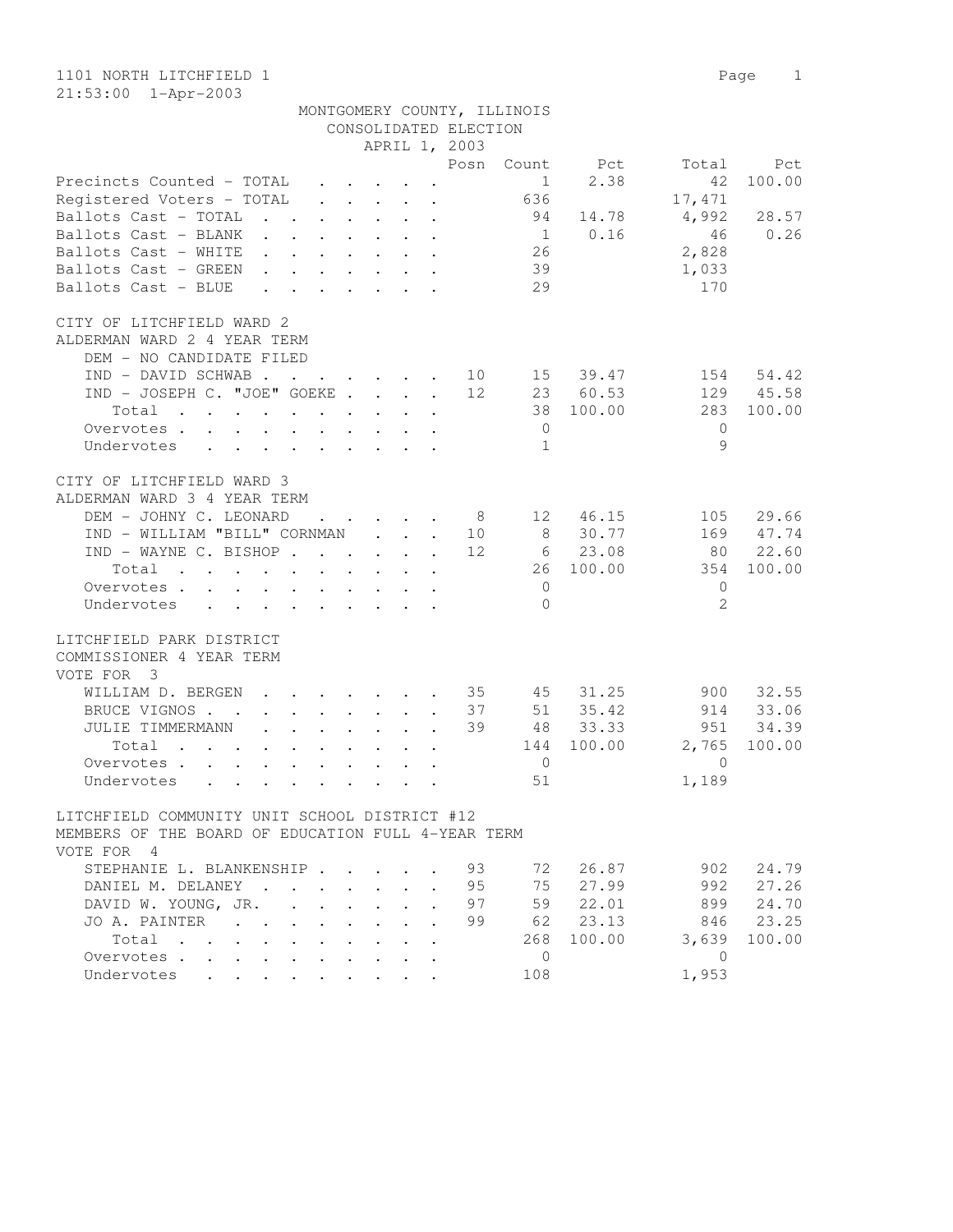| 1101 NORTH LITCHFIELD 1                                                        | Page            | 2      |  |  |  |  |  |  |  |  |  |
|--------------------------------------------------------------------------------|-----------------|--------|--|--|--|--|--|--|--|--|--|
| $21:53:00$ $1 - Appr-2003$                                                     |                 |        |  |  |  |  |  |  |  |  |  |
| MONTGOMERY COUNTY, ILLINOIS                                                    |                 |        |  |  |  |  |  |  |  |  |  |
| CONSOLIDATED ELECTION                                                          |                 |        |  |  |  |  |  |  |  |  |  |
| APRIL 1, 2003                                                                  |                 |        |  |  |  |  |  |  |  |  |  |
| Posn<br>Count Pct                                                              | Total           | Pct    |  |  |  |  |  |  |  |  |  |
| LINCOLN LAND COMMUNITY COLLEGE DISTRICT #526                                   |                 |        |  |  |  |  |  |  |  |  |  |
| TRUSTEES OF THE COMMUNITY COLLEGE DISTRICT FULL TERM                           |                 |        |  |  |  |  |  |  |  |  |  |
| VOTE FOR<br>- 2                                                                |                 |        |  |  |  |  |  |  |  |  |  |
| 50 38.17<br>138<br>ROGER L. RUTHERFORD<br>$\cdot$ $\cdot$                      | 2,357 33.31     |        |  |  |  |  |  |  |  |  |  |
| 33 25.19<br>JAMES P. MOODY<br>140<br>$\sim$ $\sim$ $\sim$ $\sim$ $\sim$ $\sim$ | 2,198 31.07     |        |  |  |  |  |  |  |  |  |  |
| 48 36.64<br>CARL D. OBLINGER<br>142<br>$\cdot$ $\cdot$ $\cdot$                 | 2,520 35.62     |        |  |  |  |  |  |  |  |  |  |
| 100.00<br>131<br>Total<br>$\cdots$                                             | 7,075           | 100.00 |  |  |  |  |  |  |  |  |  |
| Overvotes<br>1                                                                 | 25              |        |  |  |  |  |  |  |  |  |  |
| Undervotes<br>55                                                               | 2,819           |        |  |  |  |  |  |  |  |  |  |
|                                                                                |                 |        |  |  |  |  |  |  |  |  |  |
| MEMBERS OF THE REGIONAL BOARD OF SCHOOL TRUSTEES                               |                 |        |  |  |  |  |  |  |  |  |  |
| (CHRISTIAN AND MONTGOMERY COUNTIES) (FULL TERM)                                |                 |        |  |  |  |  |  |  |  |  |  |
| $\overline{\mathbf{3}}$<br>VOTE FOR                                            |                 |        |  |  |  |  |  |  |  |  |  |
| . 193<br>50.00<br>62<br>PAUL DONHAM-MONTGOMERY COUNTY                          | $3,420$ $52.92$ |        |  |  |  |  |  |  |  |  |  |
| 62 50.00<br>195<br>ROBERT MILLIGAN-MONTGOMERY COUNTY.                          | 3,043 47.08     |        |  |  |  |  |  |  |  |  |  |
| 100.00<br>124<br>Total                                                         | 6,463           | 100.00 |  |  |  |  |  |  |  |  |  |
| $\Omega$<br>Overvotes .                                                        | $\cup$          |        |  |  |  |  |  |  |  |  |  |
| 158<br>Undervotes<br>$\sim$ $\sim$ $\sim$ $\sim$                               | 8,369           |        |  |  |  |  |  |  |  |  |  |
|                                                                                |                 |        |  |  |  |  |  |  |  |  |  |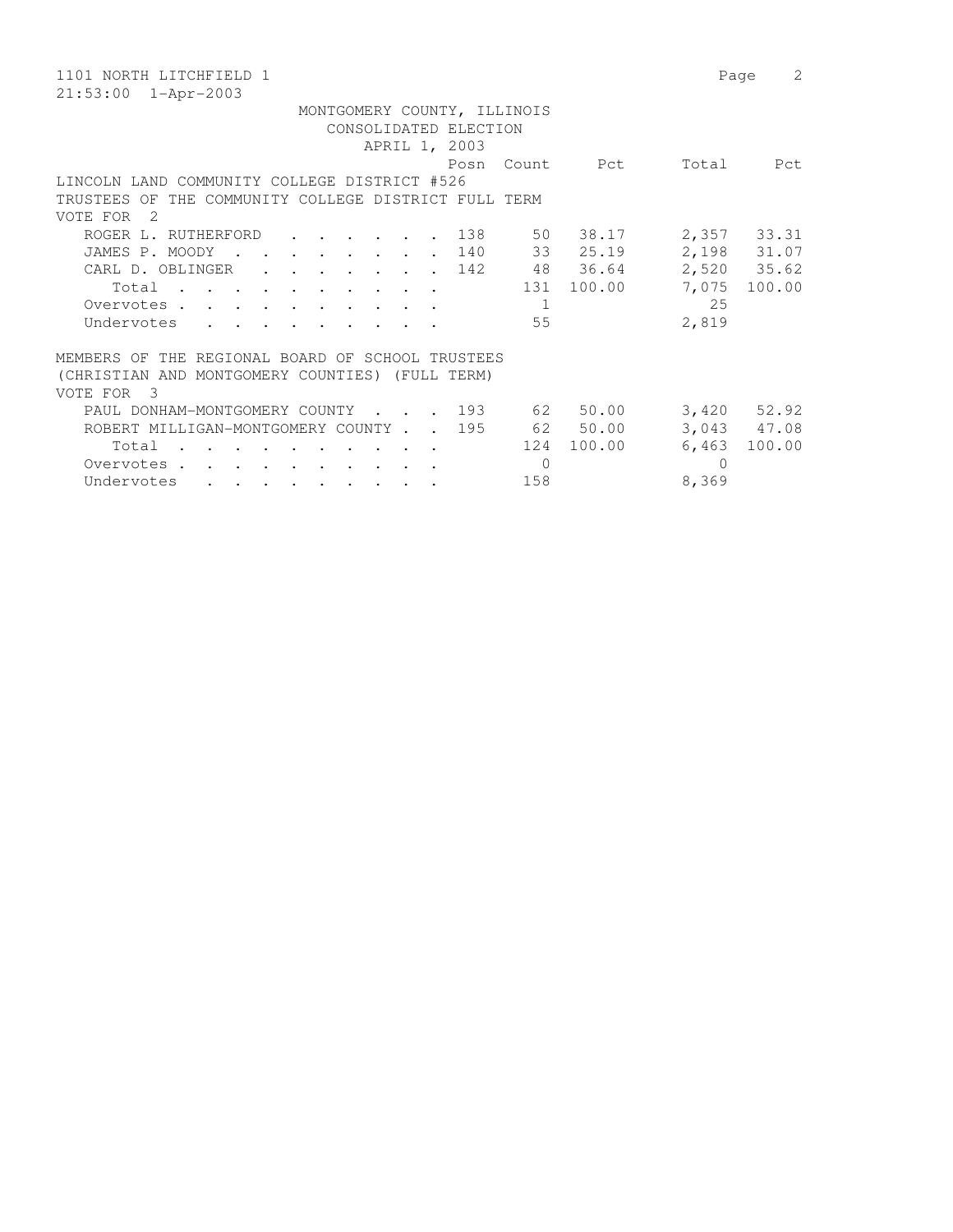1102 NORTH LITCHFIELD 2 Page 1 21:53:00 1-Apr-2003

|                                                                                                                    |                                                                          |                                                                                           |                                                         |                                                 | MONTGOMERY COUNTY, ILLINOIS |                                |              |                            |
|--------------------------------------------------------------------------------------------------------------------|--------------------------------------------------------------------------|-------------------------------------------------------------------------------------------|---------------------------------------------------------|-------------------------------------------------|-----------------------------|--------------------------------|--------------|----------------------------|
|                                                                                                                    |                                                                          |                                                                                           |                                                         | CONSOLIDATED ELECTION                           |                             |                                |              |                            |
|                                                                                                                    |                                                                          |                                                                                           |                                                         | APRIL 1, 2003                                   |                             |                                |              |                            |
|                                                                                                                    |                                                                          |                                                                                           |                                                         |                                                 |                             | Posn Count Pct                 | Total        | Pct                        |
| Precincts Counted - TOTAL                                                                                          |                                                                          |                                                                                           | $\cdot$ $\cdot$ $\cdot$ $\cdot$ $\cdot$ $\cdot$ $\cdot$ |                                                 |                             | 2.38<br>$1 \quad \blacksquare$ | 42           | 100.00                     |
| Registered Voters - TOTAL                                                                                          |                                                                          |                                                                                           |                                                         |                                                 | 500                         |                                | 17,471       |                            |
| Ballots Cast - TOTAL                                                                                               |                                                                          |                                                                                           |                                                         |                                                 | 211                         | 42.20                          | 4,992        | 28.57                      |
| Ballots Cast - BLANK                                                                                               |                                                                          |                                                                                           |                                                         |                                                 |                             | $1 \t 0.20$                    | 46           | 0.26                       |
| Ballots Cast - WHITE                                                                                               | $\mathbf{r}$ , $\mathbf{r}$ , $\mathbf{r}$ , $\mathbf{r}$ , $\mathbf{r}$ |                                                                                           |                                                         |                                                 | 211                         |                                | 2,828        |                            |
| CITY OF LITCHFIELD WARD 3<br>ALDERMAN WARD 3 4 YEAR TERM                                                           |                                                                          |                                                                                           |                                                         |                                                 |                             |                                |              |                            |
| DEM - JOHNY C. LEONARD<br>IND - WILLIAM "BILL" CORNMAN                                                             |                                                                          |                                                                                           |                                                         | $\cdot$ $\cdot$ $\cdot$ $\cdot$ $\cdot$ 8<br>10 | 62                          | 29.52<br>95 45.24              | 105<br>169   | 29.66<br>47.74             |
| IND - WAYNE C. BISHOP                                                                                              |                                                                          |                                                                                           |                                                         | 12                                              |                             | 53 25.24                       | 80           | 22.60                      |
| Total                                                                                                              |                                                                          |                                                                                           |                                                         |                                                 |                             | 210 100.00                     | 354          | 100.00                     |
| Overvotes                                                                                                          |                                                                          |                                                                                           |                                                         |                                                 | $\overline{0}$              |                                | $\mathbf{0}$ |                            |
| Undervotes<br>$\mathbf{r}$ , and $\mathbf{r}$ , and $\mathbf{r}$ , and $\mathbf{r}$ , and $\mathbf{r}$             |                                                                          |                                                                                           |                                                         |                                                 | $\mathbf{1}$                |                                | 2            |                            |
|                                                                                                                    |                                                                          |                                                                                           |                                                         |                                                 |                             |                                |              |                            |
| LITCHFIELD PARK DISTRICT<br>COMMISSIONER 4 YEAR TERM<br>VOTE FOR 3                                                 |                                                                          |                                                                                           |                                                         |                                                 |                             |                                |              |                            |
| WILLIAM D. BERGEN 35                                                                                               |                                                                          |                                                                                           |                                                         |                                                 |                             | 148 32.24                      | 900          | 32.55                      |
| BRUCE VIGNOS                                                                                                       |                                                                          |                                                                                           |                                                         | 37                                              |                             | 154 33.55                      | 914          | 33.06                      |
| JULIE TIMMERMANN 39                                                                                                |                                                                          |                                                                                           |                                                         |                                                 | 157                         | 34.20                          | 951          | 34.39                      |
| Total                                                                                                              |                                                                          |                                                                                           |                                                         |                                                 |                             | 459 100.00                     | 2,765        | 100.00                     |
| Overvotes                                                                                                          |                                                                          |                                                                                           |                                                         |                                                 | $\overline{0}$              |                                | $\bigcirc$   |                            |
| Undervotes<br>$\mathbf{r}$ , and $\mathbf{r}$ , and $\mathbf{r}$ , and $\mathbf{r}$                                |                                                                          |                                                                                           |                                                         |                                                 | 174                         |                                | 1,189        |                            |
| LITCHFIELD COMMUNITY UNIT SCHOOL DISTRICT #12<br>MEMBERS OF THE BOARD OF EDUCATION FULL 4-YEAR TERM<br>VOTE FOR 4  |                                                                          |                                                                                           |                                                         |                                                 |                             |                                |              |                            |
| STEPHANIE L. BLANKENSHIP 93                                                                                        |                                                                          |                                                                                           |                                                         |                                                 | 149                         | 25.38                          | 902          | 24.79                      |
| DANIEL M. DELANEY 95                                                                                               |                                                                          |                                                                                           |                                                         |                                                 | 163                         | 27.77                          | 992          | 27.26                      |
| DAVID W. YOUNG, JR.                                                                                                |                                                                          |                                                                                           |                                                         | 97                                              | 142                         | 24.19                          | 899          | 24.70                      |
| JO A. PAINTER                                                                                                      |                                                                          |                                                                                           |                                                         | 99                                              |                             | 133 22.66                      | 846          | 23.25                      |
| Total<br>$\mathbf{r}$ , and $\mathbf{r}$ , and $\mathbf{r}$ , and $\mathbf{r}$                                     |                                                                          |                                                                                           |                                                         |                                                 | 587                         | 100.00                         | 3,639        | 100.00                     |
| Overvotes.                                                                                                         |                                                                          |                                                                                           |                                                         |                                                 | $\mathbf{0}$                |                                | $\Omega$     |                            |
| Undervotes                                                                                                         |                                                                          |                                                                                           |                                                         |                                                 | 257                         |                                | 1,953        |                            |
| LINCOLN LAND COMMUNITY COLLEGE DISTRICT #526<br>TRUSTEES OF THE COMMUNITY COLLEGE DISTRICT FULL TERM<br>VOTE FOR 2 |                                                                          |                                                                                           |                                                         |                                                 |                             |                                |              |                            |
| ROGER L. RUTHERFORD                                                                                                |                                                                          |                                                                                           |                                                         | . 138                                           |                             | 119 37.42                      |              | 2,357 33.31<br>2,198 31.07 |
| JAMES P. MOODY                                                                                                     | $\mathbf{r} = \mathbf{r} + \mathbf{r} + \mathbf{r} + \mathbf{r}$         |                                                                                           |                                                         | . 140                                           |                             | 72 22.64                       |              |                            |
| CARL D. OBLINGER<br>$\mathcal{L}^{\text{max}}$                                                                     | $\mathbb{Z}^{n-1}$                                                       | $\mathbf{r} = \mathbf{r} \cdot \mathbf{r}$ and $\mathbf{r} = \mathbf{r} \cdot \mathbf{r}$ |                                                         | . 142                                           |                             | 127 39.94                      |              | $2,520$ 35.62              |
| Total                                                                                                              |                                                                          |                                                                                           |                                                         |                                                 |                             | 318 100.00                     |              | 7,075 100.00               |
| Overvotes.                                                                                                         |                                                                          |                                                                                           |                                                         |                                                 | $\overline{1}$              |                                | 25           |                            |
| Undervotes                                                                                                         |                                                                          |                                                                                           |                                                         |                                                 | 102                         |                                | 2,819        |                            |
| MEMBERS OF THE REGIONAL BOARD OF SCHOOL TRUSTEES<br>(CHRISTIAN AND MONTGOMERY COUNTIES) (FULL TERM)<br>VOTE FOR 3  |                                                                          |                                                                                           |                                                         |                                                 |                             |                                |              |                            |
| PAUL DONHAM-MONTGOMERY COUNTY 193                                                                                  |                                                                          |                                                                                           |                                                         |                                                 |                             | 156 53.98                      |              | $3,420$ $52.92$            |
| ROBERT MILLIGAN-MONTGOMERY COUNTY 195                                                                              |                                                                          |                                                                                           |                                                         |                                                 |                             | 133 46.02                      |              | 3,043 47.08                |
| Total $\cdots$                                                                                                     |                                                                          |                                                                                           |                                                         |                                                 | 289                         | 100.00                         | 6,463        | 100.00                     |
| Overvotes.                                                                                                         |                                                                          |                                                                                           |                                                         |                                                 | $\overline{0}$              |                                | $\bigcirc$   |                            |
| Undervotes                                                                                                         |                                                                          |                                                                                           |                                                         |                                                 | 344                         |                                | 8,369        |                            |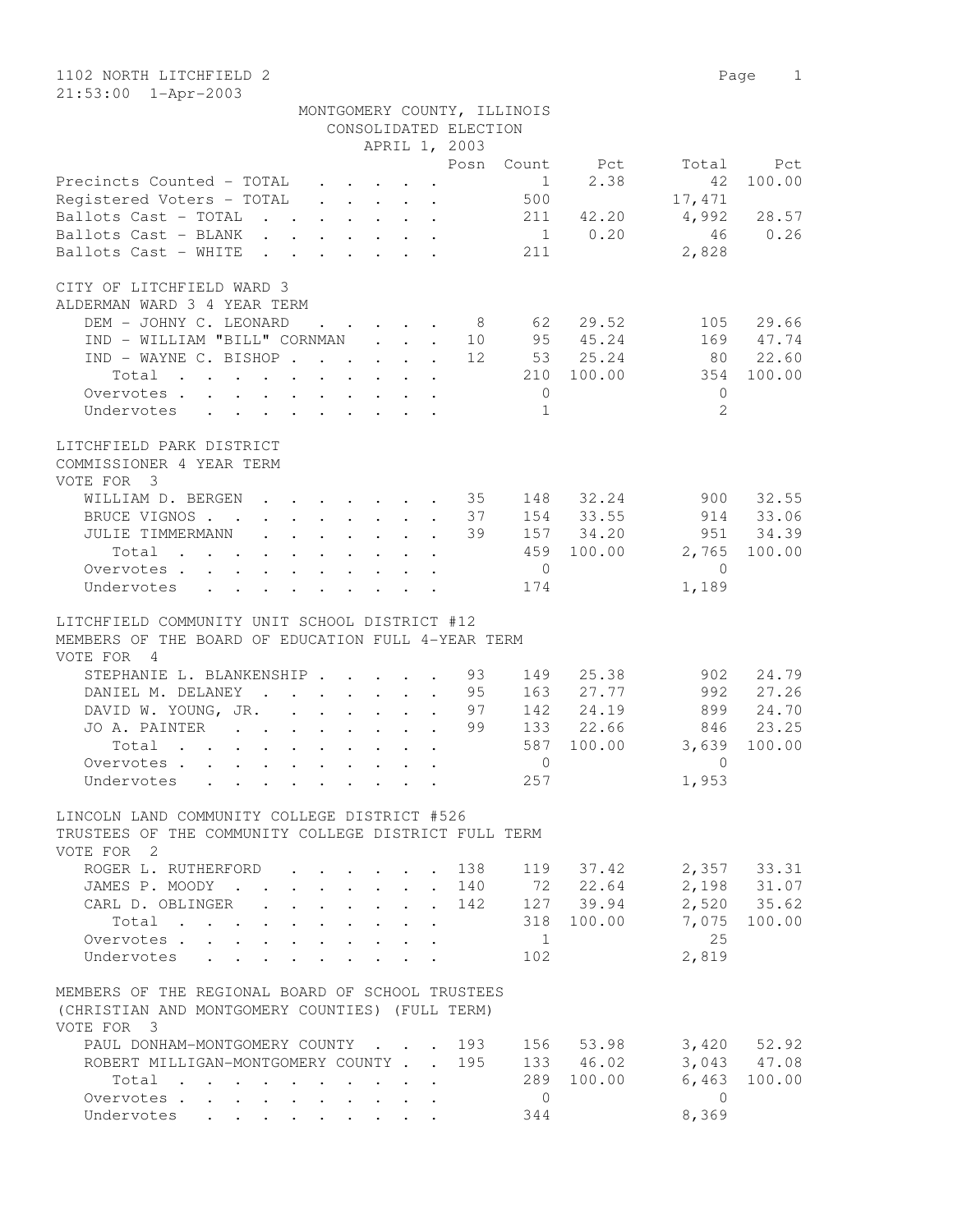1103 NORTH LITCHFIELD 3 Page 1 21:53:00 1-Apr-2003

|                                                                 |  |                                                           |  |                       | MONTGOMERY COUNTY, ILLINOIS |             |                      |           |
|-----------------------------------------------------------------|--|-----------------------------------------------------------|--|-----------------------|-----------------------------|-------------|----------------------|-----------|
|                                                                 |  |                                                           |  | CONSOLIDATED ELECTION |                             |             |                      |           |
|                                                                 |  |                                                           |  | APRIL 1, 2003         |                             |             |                      |           |
|                                                                 |  |                                                           |  |                       |                             |             | Posn Count Pct Total | Pct       |
| Precincts Counted - TOTAL $\quad \cdot \quad \cdot \quad \cdot$ |  |                                                           |  |                       | 1                           | 2.38        | 42                   | 100.00    |
| Registered Voters – TOTAL                                       |  | $\mathbf{r}$ , $\mathbf{r}$ , $\mathbf{r}$ , $\mathbf{r}$ |  |                       | 411                         |             | 17,471               |           |
| Ballots Cast - TOTAL                                            |  | $\cdot$ $\cdot$ $\cdot$ $\cdot$ $\cdot$ $\cdot$           |  |                       |                             | 189 45.99   | 4,992                | 28.57     |
| Ballots Cast - BLANK                                            |  |                                                           |  |                       |                             | 3 0.73      | 46                   | 0.26      |
| Ballots Cast - WHITE                                            |  |                                                           |  |                       | 79                          |             | 2,828                |           |
| Ballots Cast - GREEN                                            |  |                                                           |  |                       | 110                         |             | 1,033                |           |
| CITY OF LITCHFIELD WARD 3                                       |  |                                                           |  |                       |                             |             |                      |           |
| ALDERMAN WARD 3 4 YEAR TERM                                     |  |                                                           |  |                       |                             |             |                      |           |
| DEM - JOHNY C. LEONARD                                          |  |                                                           |  | . 8                   |                             | 20 25.64    | 105                  | 29.66     |
| IND - WILLIAM "BILL" CORNMAN                                    |  |                                                           |  | 10                    |                             | 41 52.56    | 169                  | 47.74     |
| IND - WAYNE C. BISHOP                                           |  |                                                           |  | 12                    |                             | 17 21.79    | 80                   | 22.60     |
| Total                                                           |  |                                                           |  |                       |                             | 78 100.00   | 354                  | 100.00    |
| Overvotes                                                       |  |                                                           |  |                       | $\overline{0}$              |             | $\mathbf{0}$         |           |
| Undervotes                                                      |  |                                                           |  |                       | $\overline{1}$              |             | $\mathfrak{D}$       |           |
| CITY OF LITCHFIELD WARD 4<br>ALDERMAN WARD 4 4 YEAR TERM        |  |                                                           |  |                       |                             |             |                      |           |
| DEM - NO CANDIDATE FILED                                        |  |                                                           |  |                       |                             |             |                      |           |
| IND - TOM JONES 8 48 44.44                                      |  |                                                           |  |                       |                             |             | 187                  | 48.83     |
| IND - WILLIAM J. DEES                                           |  |                                                           |  |                       |                             | 10 60 55.56 | 196                  | 51.17     |
| Total                                                           |  | $\cdot$ $\cdot$ $\cdot$ $\cdot$                           |  |                       |                             | 108 100.00  | 383                  | 100.00    |
| Overvotes                                                       |  |                                                           |  |                       | $\overline{0}$              |             | $\overline{0}$       |           |
| Undervotes                                                      |  |                                                           |  |                       | $\overline{2}$              |             | 12                   |           |
| LITCHFIELD PARK DISTRICT                                        |  |                                                           |  |                       |                             |             |                      |           |
| COMMISSIONER 4 YEAR TERM<br>VOTE FOR 3                          |  |                                                           |  |                       |                             |             |                      |           |
| WILLIAM D. BERGEN 35 124 30.69                                  |  |                                                           |  |                       |                             |             | 900                  | 32.55     |
| BRUCE VIGNOS                                                    |  |                                                           |  | 37                    |                             | 140 34.65   | 914                  | 33.06     |
| JULIE TIMMERMANN                                                |  |                                                           |  | 39                    |                             | 140 34.65   | 951                  | 34.39     |
| Total                                                           |  |                                                           |  |                       |                             | 404 100.00  | 2,765                | 100.00    |
| Overvotes                                                       |  |                                                           |  |                       | $\overline{0}$              |             | $\overline{0}$       |           |
| Undervotes                                                      |  |                                                           |  |                       | 163                         |             | 1,189                |           |
|                                                                 |  |                                                           |  |                       |                             |             |                      |           |
| LITCHFIELD COMMUNITY UNIT SCHOOL DISTRICT #12                   |  |                                                           |  |                       |                             |             |                      |           |
| MEMBERS OF THE BOARD OF EDUCATION FULL 4-YEAR TERM              |  |                                                           |  |                       |                             |             |                      |           |
| VOTE FOR 4                                                      |  |                                                           |  |                       |                             |             |                      |           |
| STEPHANIE L. BLANKENSHIP 93                                     |  |                                                           |  |                       | 129                         | 25.54       | 902                  | 24.79     |
| DANIEL M. DELANEY 95                                            |  |                                                           |  |                       | 139                         | 27.52       | 992                  | 27.26     |
| סד ״זעזור∨ ועם חדשגרת                                           |  |                                                           |  | Q <sub>7</sub>        |                             |             |                      | 999 24 20 |

| UINNILLILLE DILLINILLE JU LUI AI .UA |  |  |  |  |                                               |            | $\overline{\phantom{a}}$ | $\sim$ $\sim$ $\sim$ $\sim$ $\sim$ $\sim$ |
|--------------------------------------|--|--|--|--|-----------------------------------------------|------------|--------------------------|-------------------------------------------|
| DAVID W. YOUNG, JR. 97 120 23.76     |  |  |  |  |                                               |            |                          | 899 24.70                                 |
| JO A. PAINTER 99 117 23.17           |  |  |  |  |                                               |            |                          | 846 23.25                                 |
| Total                                |  |  |  |  |                                               | 505 100.00 |                          | 3,639 100.00                              |
| Overvotes.                           |  |  |  |  | $\left( \begin{array}{c} \end{array} \right)$ |            |                          |                                           |
| Undervotes                           |  |  |  |  | 251                                           |            | 1,953                    |                                           |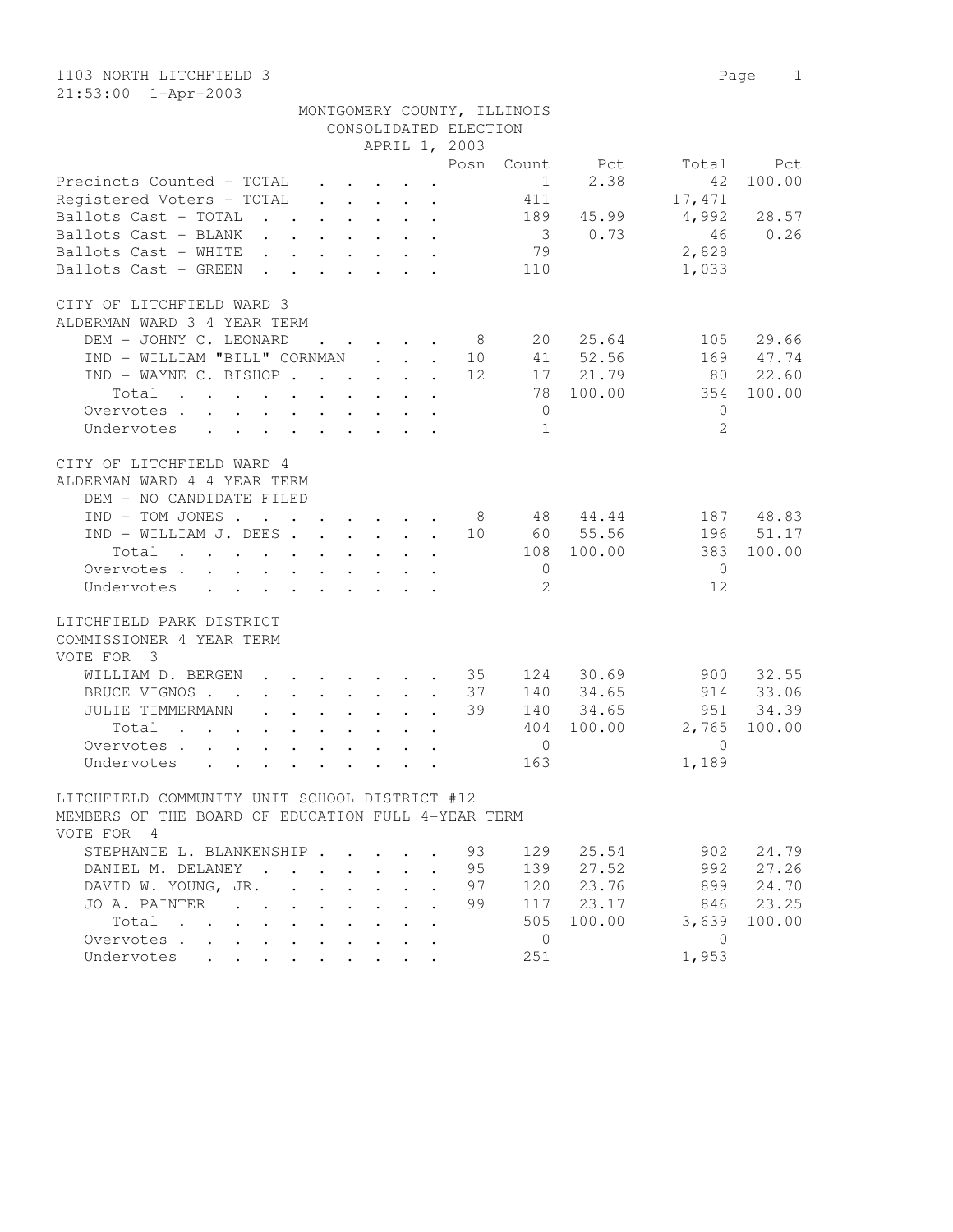| 1103 NORTH LITCHFIELD 3                                                                                                                                            | 2<br>Page       |  |  |  |  |  |  |  |  |  |  |
|--------------------------------------------------------------------------------------------------------------------------------------------------------------------|-----------------|--|--|--|--|--|--|--|--|--|--|
| $21:53:00$ $1 - Appr-2003$                                                                                                                                         |                 |  |  |  |  |  |  |  |  |  |  |
| MONTGOMERY COUNTY, ILLINOIS                                                                                                                                        |                 |  |  |  |  |  |  |  |  |  |  |
| CONSOLIDATED ELECTION                                                                                                                                              |                 |  |  |  |  |  |  |  |  |  |  |
| APRIL 1, 2003                                                                                                                                                      |                 |  |  |  |  |  |  |  |  |  |  |
| Count Pct<br>Posn                                                                                                                                                  | Total<br>Pct    |  |  |  |  |  |  |  |  |  |  |
| LINCOLN LAND COMMUNITY COLLEGE DISTRICT #526                                                                                                                       |                 |  |  |  |  |  |  |  |  |  |  |
| THE COMMUNITY COLLEGE DISTRICT FULL TERM<br>TRUSTEES OF                                                                                                            |                 |  |  |  |  |  |  |  |  |  |  |
| VOTE FOR<br>- 2                                                                                                                                                    |                 |  |  |  |  |  |  |  |  |  |  |
| 36.23<br>100<br>ROGER L. RUTHERFORD<br>138<br>$\mathbf{r}$ , $\mathbf{r}$ , $\mathbf{r}$ , $\mathbf{r}$                                                            | 2,357 33.31     |  |  |  |  |  |  |  |  |  |  |
| 74<br>26.81<br>JAMES P. MOODY<br>140<br>$\mathbf{r}$ , $\mathbf{r}$ , $\mathbf{r}$ , $\mathbf{r}$                                                                  | 2,198 31.07     |  |  |  |  |  |  |  |  |  |  |
| 102 36.96<br>CARL D. OBLINGER<br>142<br>$\cdot$ $\cdot$ $\cdot$                                                                                                    | 2,520 35.62     |  |  |  |  |  |  |  |  |  |  |
| 100.00<br>276<br>Total<br>$\cdots$                                                                                                                                 | 7,075<br>100.00 |  |  |  |  |  |  |  |  |  |  |
| Overvotes .<br>1<br>$\sim$ $\sim$ $\sim$ $\sim$                                                                                                                    | 25              |  |  |  |  |  |  |  |  |  |  |
| Undervotes<br>100                                                                                                                                                  | 2,819           |  |  |  |  |  |  |  |  |  |  |
|                                                                                                                                                                    |                 |  |  |  |  |  |  |  |  |  |  |
| MEMBERS OF THE REGIONAL BOARD OF SCHOOL TRUSTEES                                                                                                                   |                 |  |  |  |  |  |  |  |  |  |  |
| (CHRISTIAN AND MONTGOMERY COUNTIES) (FULL TERM)                                                                                                                    |                 |  |  |  |  |  |  |  |  |  |  |
| $\overline{\mathbf{3}}$<br>VOTE FOR                                                                                                                                |                 |  |  |  |  |  |  |  |  |  |  |
| 193<br>49.80<br>126<br>PAUL DONHAM-MONTGOMERY COUNTY<br>$\cdot$ $\cdot$ $\cdot$ $\cdot$ $\cdot$                                                                    | $3,420$ $52.92$ |  |  |  |  |  |  |  |  |  |  |
| 127 50.20<br>195<br>ROBERT MILLIGAN-MONTGOMERY COUNTY.                                                                                                             | 3,043 47.08     |  |  |  |  |  |  |  |  |  |  |
| 253<br>100.00<br>Total                                                                                                                                             | 6,463<br>100.00 |  |  |  |  |  |  |  |  |  |  |
| $\mathbf{0}$<br>Overvotes .<br>$\begin{array}{cccccccccccccc} \bullet & \bullet & \bullet & \bullet & \bullet & \bullet & \bullet & \bullet & \bullet \end{array}$ | $\cup$          |  |  |  |  |  |  |  |  |  |  |
| Undervotes<br>314<br>$\sim$ $\sim$ $\sim$                                                                                                                          | 8,369           |  |  |  |  |  |  |  |  |  |  |
|                                                                                                                                                                    |                 |  |  |  |  |  |  |  |  |  |  |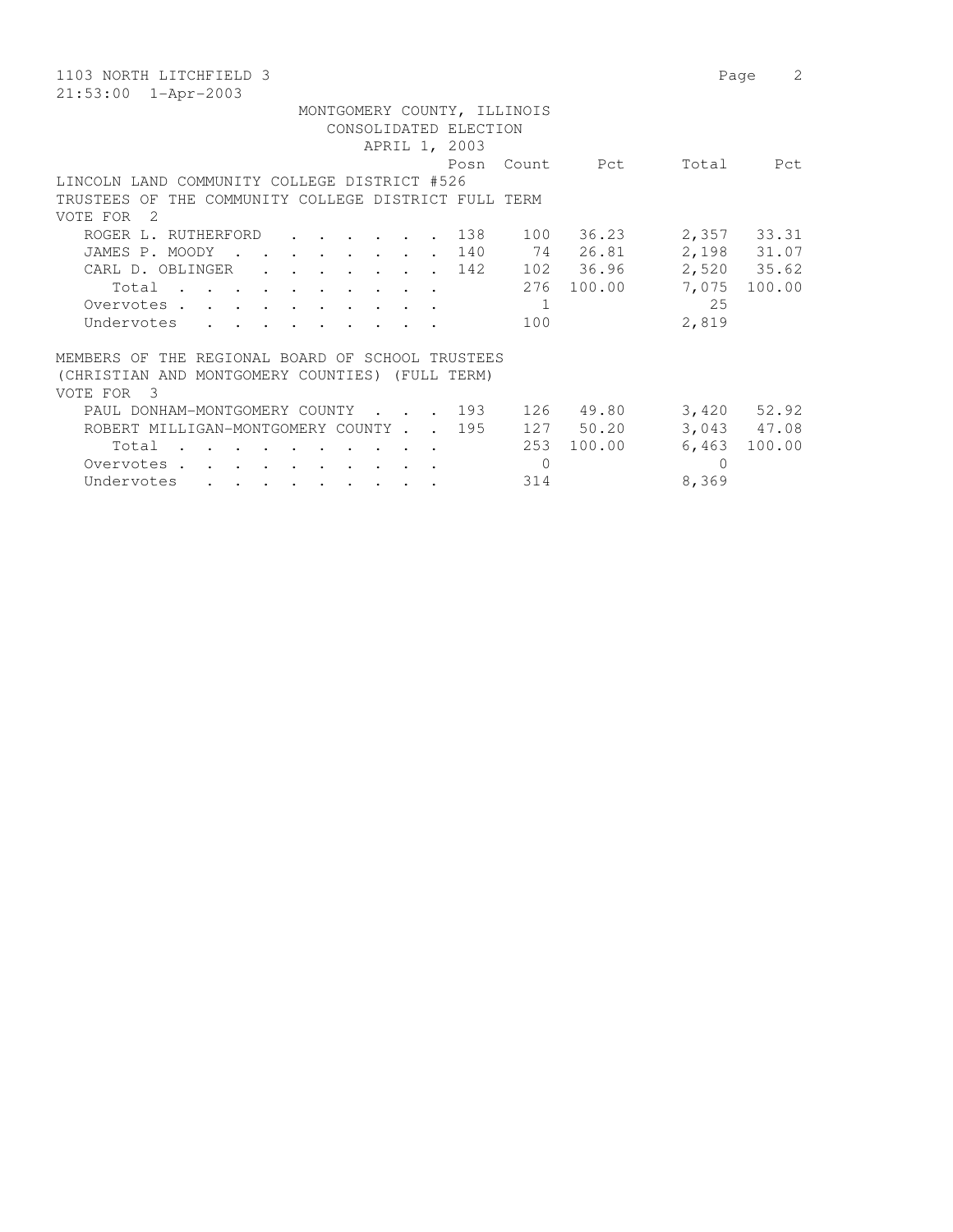|                                                                                                                                                                                                                                                         |                      |        |                                                |                                                                                                                                                         | CONSOLIDATED ELECTION           |                |          |              |             |
|---------------------------------------------------------------------------------------------------------------------------------------------------------------------------------------------------------------------------------------------------------|----------------------|--------|------------------------------------------------|---------------------------------------------------------------------------------------------------------------------------------------------------------|---------------------------------|----------------|----------|--------------|-------------|
|                                                                                                                                                                                                                                                         |                      |        |                                                |                                                                                                                                                         | APRIL 1, 2003                   |                |          |              |             |
|                                                                                                                                                                                                                                                         |                      |        |                                                |                                                                                                                                                         | Posn                            | Count          | Pct      | Total        | Pct         |
| Precincts Counted - TOTAL                                                                                                                                                                                                                               |                      |        |                                                | $\cdot$ $\cdot$ $\cdot$ $\cdot$                                                                                                                         |                                 | $\mathbf{1}$   | 2.38     | 42           | 100.00      |
| Registered Voters - TOTAL                                                                                                                                                                                                                               |                      |        |                                                | $\begin{array}{cccccccccccccc} \bullet & \bullet & \bullet & \bullet & \bullet & \bullet & \bullet \end{array}$                                         |                                 | 327            |          | 17,471       |             |
| Ballots Cast - TOTAL<br>$\sim$ $\sim$ $\sim$                                                                                                                                                                                                            |                      |        |                                                | $\cdot$ $\cdot$ $\cdot$ $\cdot$ $\cdot$ $\cdot$                                                                                                         |                                 | 84             | 25.69    | 4,992        | 28.57       |
| Ballots Cast - BLANK                                                                                                                                                                                                                                    |                      |        |                                                | $\mathbf{r}$ , and $\mathbf{r}$ , and $\mathbf{r}$                                                                                                      |                                 | $\overline{0}$ | 0.00     | 46           | 0.26        |
| Ballots Cast - GREEN<br>$\cdot$ $\cdot$<br>$\sim$                                                                                                                                                                                                       |                      |        |                                                | $\cdot$ $\cdot$ $\cdot$ $\cdot$                                                                                                                         |                                 | 81             |          | 1,033        |             |
| Ballots Cast - BLUE<br>$\mathbf{L}$                                                                                                                                                                                                                     | $\mathbf{L}$         |        | $\mathbf{L} = \mathbf{L}$                      | $\cdot$ $\cdot$                                                                                                                                         |                                 | 3              |          | 170          |             |
|                                                                                                                                                                                                                                                         |                      |        |                                                |                                                                                                                                                         |                                 |                |          |              |             |
| CITY OF LITCHFIELD WARD 2                                                                                                                                                                                                                               |                      |        |                                                |                                                                                                                                                         |                                 |                |          |              |             |
| ALDERMAN WARD 2 4 YEAR TERM                                                                                                                                                                                                                             |                      |        |                                                |                                                                                                                                                         |                                 |                |          |              |             |
| DEM - NO CANDIDATE FILED                                                                                                                                                                                                                                |                      |        |                                                |                                                                                                                                                         |                                 |                |          |              |             |
| IND - DAVID SCHWAB.                                                                                                                                                                                                                                     |                      |        |                                                |                                                                                                                                                         | 10                              | 46             | 56.79    | 154          | 54.42       |
| IND - JOSEPH C. "JOE" GOEKE                                                                                                                                                                                                                             |                      |        |                                                | $\begin{array}{cccccccccccccc} \bullet & \bullet & \bullet & \bullet & \bullet & \bullet & \bullet & \bullet & \bullet & \bullet & \bullet \end{array}$ | 12                              | 35             | 43.21    | 129          | 45.58       |
|                                                                                                                                                                                                                                                         |                      |        |                                                |                                                                                                                                                         |                                 |                |          |              |             |
| Total<br>the contract of the contract of the                                                                                                                                                                                                            |                      |        |                                                |                                                                                                                                                         |                                 | 81             | 100.00   | 283          | 100.00      |
| Overvotes.<br>$\mathbf{L} = \mathbf{L} \mathbf{L}$<br>$\mathbf{L}$                                                                                                                                                                                      | $\ddot{\phantom{a}}$ |        | $\cdot$ $\cdot$ $\cdot$                        |                                                                                                                                                         |                                 | $\mathbf{0}$   |          | $\mathbf{0}$ |             |
| Undervotes<br>$\sim$ $-$<br>$\sim$<br>$\ddot{\phantom{0}}$                                                                                                                                                                                              | $\sim$ $\sim$        |        |                                                | $\mathbf{r}$ , $\mathbf{r}$ , $\mathbf{r}$ , $\mathbf{r}$                                                                                               |                                 | $\Omega$       |          | $\circ$      |             |
|                                                                                                                                                                                                                                                         |                      |        |                                                |                                                                                                                                                         |                                 |                |          |              |             |
| LITCHFIELD PARK DISTRICT                                                                                                                                                                                                                                |                      |        |                                                |                                                                                                                                                         |                                 |                |          |              |             |
| COMMISSIONER 4 YEAR TERM                                                                                                                                                                                                                                |                      |        |                                                |                                                                                                                                                         |                                 |                |          |              |             |
| VOTE FOR 3                                                                                                                                                                                                                                              |                      |        |                                                |                                                                                                                                                         |                                 |                |          |              |             |
| WILLIAM D. BERGEN                                                                                                                                                                                                                                       |                      |        | $\cdot$ $\cdot$ $\cdot$ $\cdot$                |                                                                                                                                                         | 35                              | 61             | 33.89    | 900          | 32.55       |
| BRUCE VIGNOS.<br>$\cdot$ $\cdot$ $\cdot$ $\cdot$ $\cdot$ $\cdot$ $\cdot$<br>$\sim$ $\sim$                                                                                                                                                               |                      |        |                                                | $\ddot{\phantom{0}}$                                                                                                                                    | 37                              | 60             | 33.33    | 914          | 33.06       |
| JULIE TIMMERMANN<br>$\ddot{\phantom{0}}$<br>$\cdot$ $\cdot$ $\cdot$ $\cdot$ $\cdot$ $\cdot$ $\cdot$                                                                                                                                                     |                      |        |                                                |                                                                                                                                                         | 39                              | 59             | 32.78    | 951          | 34.39       |
| Total                                                                                                                                                                                                                                                   |                      |        |                                                |                                                                                                                                                         |                                 | 180            | 100.00   | 2,765        | 100.00      |
| Overvotes<br>$\mathbf{r} = \mathbf{r} + \mathbf{r}$<br>$\sim$                                                                                                                                                                                           |                      | $\sim$ |                                                |                                                                                                                                                         |                                 | $\overline{0}$ |          | $\bigcirc$   |             |
| Undervotes<br>$\mathbf{r} = \mathbf{r} + \mathbf{r}$<br>$\sim$                                                                                                                                                                                          | $\mathbf{L}$         | $\sim$ | $\mathbf{L}$                                   |                                                                                                                                                         |                                 | 63             |          | 1,189        |             |
|                                                                                                                                                                                                                                                         |                      |        |                                                |                                                                                                                                                         |                                 |                |          |              |             |
| LITCHFIELD COMMUNITY UNIT SCHOOL DISTRICT #12                                                                                                                                                                                                           |                      |        |                                                |                                                                                                                                                         |                                 |                |          |              |             |
| MEMBERS OF THE BOARD OF EDUCATION FULL 4-YEAR TERM                                                                                                                                                                                                      |                      |        |                                                |                                                                                                                                                         |                                 |                |          |              |             |
| VOTE FOR 4                                                                                                                                                                                                                                              |                      |        |                                                |                                                                                                                                                         |                                 |                |          |              |             |
| STEPHANIE L. BLANKENSHIP                                                                                                                                                                                                                                |                      |        |                                                |                                                                                                                                                         | 93                              | 54             | 25.00    | 902          | 24.79       |
| DANIEL M. DELANEY<br>$\mathbf{r}$ . The contract of the contract of the contract of the contract of the contract of the contract of the contract of the contract of the contract of the contract of the contract of the contract of the contract of th  |                      |        |                                                |                                                                                                                                                         | 95                              | 53             | 24.54    | 992          | 27.26       |
| DAVID W. YOUNG, JR.                                                                                                                                                                                                                                     |                      |        |                                                | $\sim$                                                                                                                                                  | 97                              | 60             | 27.78    | 899          | 24.70       |
| JO A. PAINTER<br>$\mathbf{r}$ , $\mathbf{r}$ , $\mathbf{r}$ , $\mathbf{r}$                                                                                                                                                                              |                      |        |                                                |                                                                                                                                                         | 99<br>$\mathbf{L}^{\text{max}}$ | 49             | 22.69    | 846          | 23.25       |
| Total                                                                                                                                                                                                                                                   |                      |        |                                                |                                                                                                                                                         |                                 | 216            | 100.00   | 3,639        | 100.00      |
| Overvotes.                                                                                                                                                                                                                                              |                      |        |                                                |                                                                                                                                                         |                                 | 0              |          | $\Omega$     |             |
| Undervotes<br>$\mathcal{L}^{\mathcal{A}}$ . The contribution of the contribution of the contribution of the contribution of the contribution of the contribution of the contribution of the contribution of the contribution of the contribution of the |                      |        |                                                |                                                                                                                                                         |                                 | 120            |          | 1,953        |             |
|                                                                                                                                                                                                                                                         |                      |        |                                                |                                                                                                                                                         |                                 |                |          |              |             |
| LINCOLN LAND COMMUNITY COLLEGE DISTRICT #526                                                                                                                                                                                                            |                      |        |                                                |                                                                                                                                                         |                                 |                |          |              |             |
|                                                                                                                                                                                                                                                         |                      |        |                                                |                                                                                                                                                         |                                 |                |          |              |             |
| TRUSTEES OF THE COMMUNITY COLLEGE DISTRICT FULL TERM                                                                                                                                                                                                    |                      |        |                                                |                                                                                                                                                         |                                 |                |          |              |             |
| VOTE FOR 2                                                                                                                                                                                                                                              |                      |        |                                                |                                                                                                                                                         |                                 |                |          |              |             |
| ROGER L. RUTHERFORD                                                                                                                                                                                                                                     |                      |        |                                                |                                                                                                                                                         | 138                             | 52             | 41.94    |              | 2,357 33.31 |
| JAMES P. MOODY<br>$\mathbf{r}$ , $\mathbf{r}$ , $\mathbf{r}$ , $\mathbf{r}$                                                                                                                                                                             |                      |        |                                                | $\sim$                                                                                                                                                  | 140                             | 33             | 26.61    |              | 2,198 31.07 |
| CARL D. OBLINGER.<br>$\mathcal{L}^{\text{max}}$                                                                                                                                                                                                         |                      |        | $\mathbf{r}$ and $\mathbf{r}$ and $\mathbf{r}$ |                                                                                                                                                         | 142<br>$\mathbf{A}$             |                | 39 31.45 |              | 2,520 35.62 |
| Total                                                                                                                                                                                                                                                   |                      |        |                                                |                                                                                                                                                         |                                 | 124            | 100.00   | 7,075        | 100.00      |
| Overvotes.                                                                                                                                                                                                                                              |                      |        |                                                |                                                                                                                                                         |                                 | $\mathbf{0}$   |          | 25           |             |
| Undervotes                                                                                                                                                                                                                                              |                      |        |                                                |                                                                                                                                                         |                                 | 44             |          | 2,819        |             |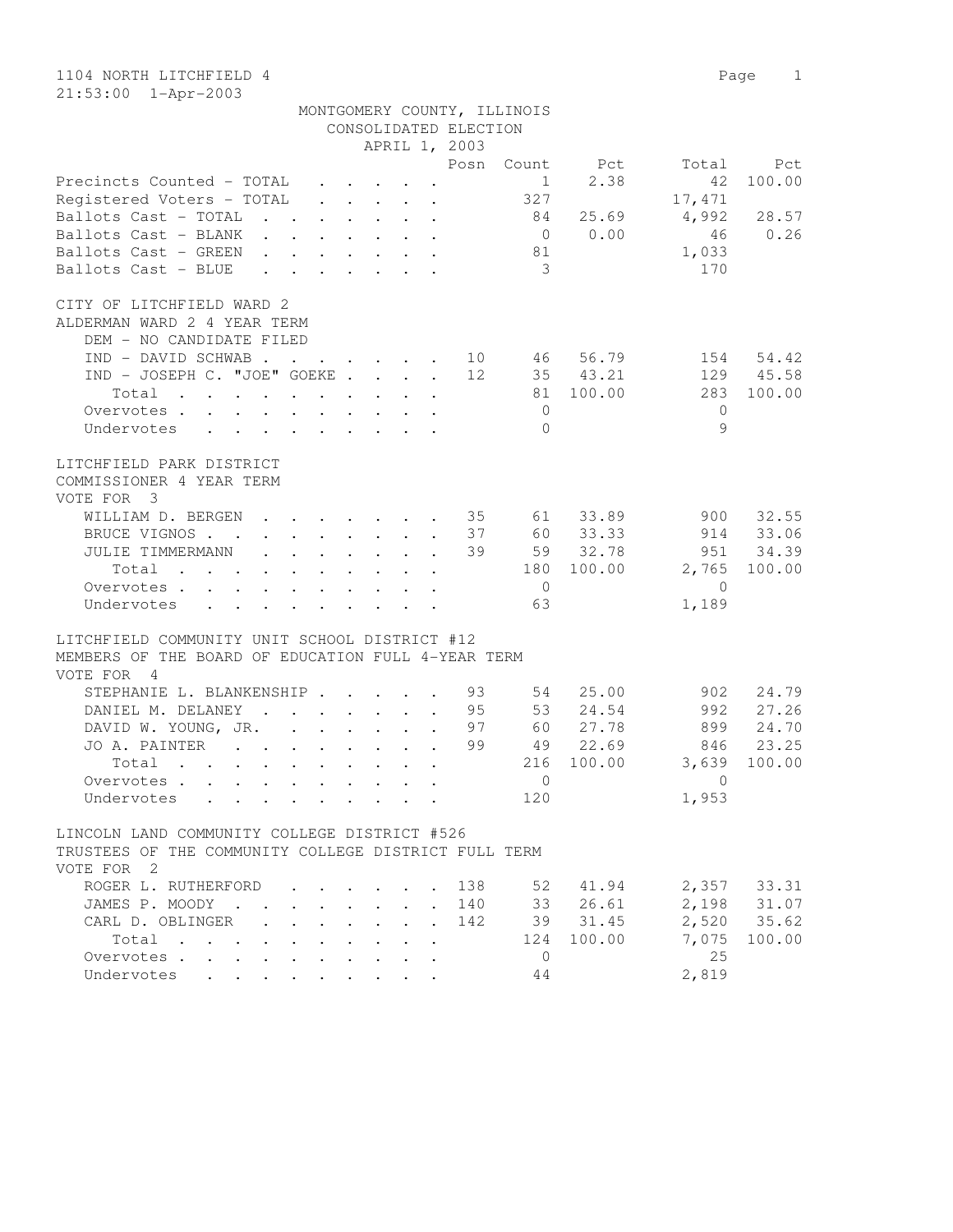| 1104 NORTH LITCHFIELD 4                                                                          | 2<br>Page       |  |  |  |  |  |  |  |  |  |  |
|--------------------------------------------------------------------------------------------------|-----------------|--|--|--|--|--|--|--|--|--|--|
| $21:53:00$ $1 - Appr-2003$                                                                       |                 |  |  |  |  |  |  |  |  |  |  |
| MONTGOMERY COUNTY, ILLINOIS                                                                      |                 |  |  |  |  |  |  |  |  |  |  |
| CONSOLIDATED ELECTION                                                                            |                 |  |  |  |  |  |  |  |  |  |  |
| APRIL 1, 2003                                                                                    |                 |  |  |  |  |  |  |  |  |  |  |
| Pct<br>Posn<br>Count.                                                                            | Total<br>Pct.   |  |  |  |  |  |  |  |  |  |  |
| MEMBERS OF THE REGIONAL BOARD OF SCHOOL TRUSTEES                                                 |                 |  |  |  |  |  |  |  |  |  |  |
| (CHRISTIAN AND MONTGOMERY COUNTIES) (FULL TERM)                                                  |                 |  |  |  |  |  |  |  |  |  |  |
| VOTE FOR<br>- 3                                                                                  |                 |  |  |  |  |  |  |  |  |  |  |
| 49.09<br>PAUL DONHAM-MONTGOMERY COUNTY<br>193<br>54<br>$\sim$ $\sim$ $\sim$ $\sim$ $\sim$ $\sim$ | 3,420<br>52.92  |  |  |  |  |  |  |  |  |  |  |
| 50.91<br>195<br>56 —<br>ROBERT MILLIGAN-MONTGOMERY COUNTY                                        | 3,043 47.08     |  |  |  |  |  |  |  |  |  |  |
| 100.00<br>110<br>Total<br>$\sim$ $\sim$                                                          | 6,463<br>100.00 |  |  |  |  |  |  |  |  |  |  |
| $\Omega$<br>Overvotes .                                                                          | 0               |  |  |  |  |  |  |  |  |  |  |
| 142<br>Undervotes                                                                                | 8,369           |  |  |  |  |  |  |  |  |  |  |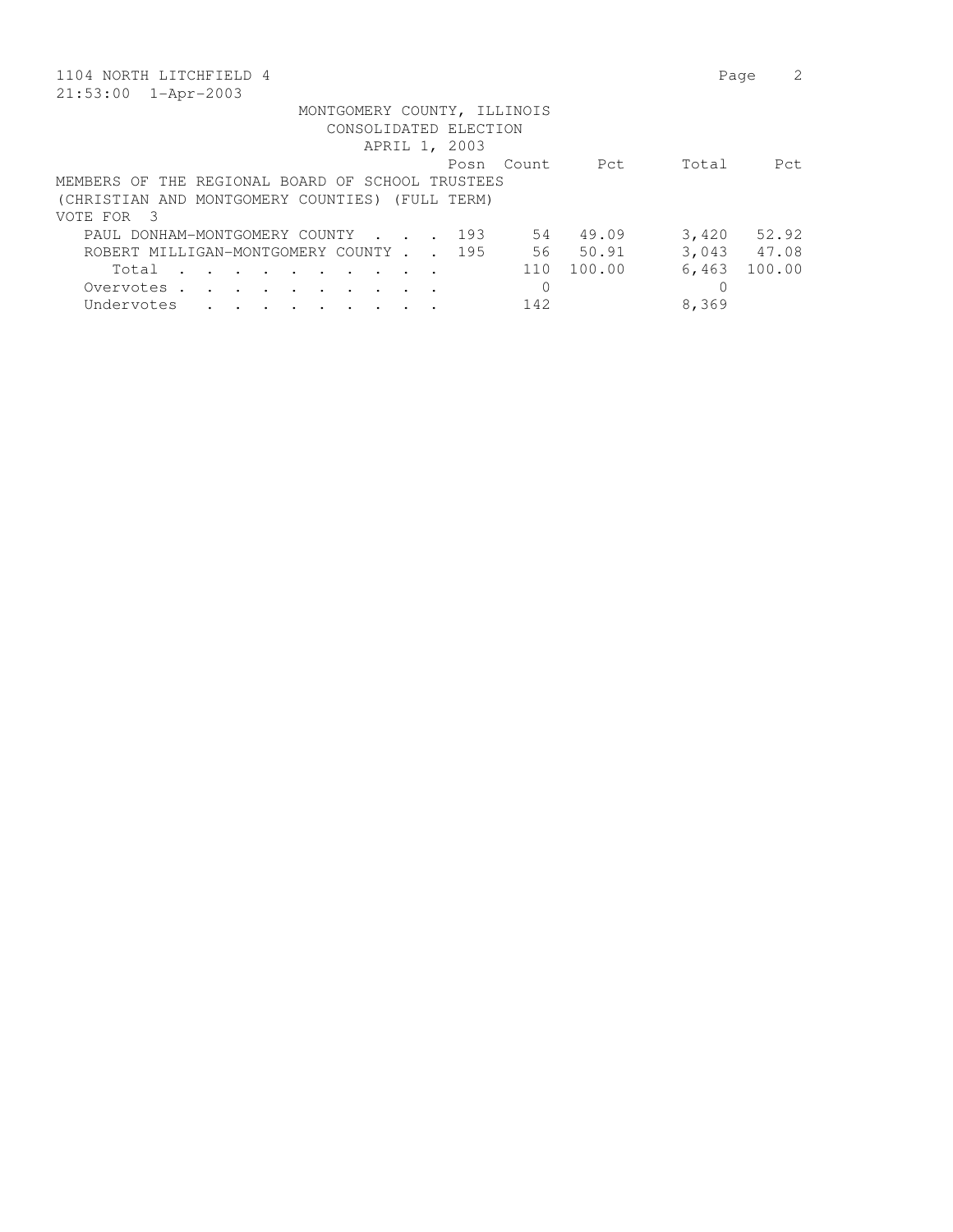| 1105 NORTH LITCHFIELD 5<br>$21:53:00$ $1 - Appr-2003$                                                                |                      |                                              |                                                              |                            |                             |                 |               | Page<br>$\mathbf{1}$ |
|----------------------------------------------------------------------------------------------------------------------|----------------------|----------------------------------------------|--------------------------------------------------------------|----------------------------|-----------------------------|-----------------|---------------|----------------------|
|                                                                                                                      |                      |                                              |                                                              |                            | MONTGOMERY COUNTY, ILLINOIS |                 |               |                      |
|                                                                                                                      |                      |                                              |                                                              | CONSOLIDATED ELECTION      |                             |                 |               |                      |
|                                                                                                                      |                      |                                              |                                                              | APRIL 1, 2003              |                             |                 |               |                      |
| Precincts Counted - TOTAL                                                                                            |                      |                                              | $\ddot{\phantom{a}}$                                         | Posn                       | Count<br>$\mathbf{1}$       | Pct<br>2.38     | Total<br>42   | Pct<br>100.00        |
| Registered Voters - TOTAL                                                                                            |                      |                                              |                                                              |                            | 412                         |                 | 17,471        |                      |
| Ballots Cast - TOTAL<br>$\cdot$ $\cdot$                                                                              | $\ddot{\phantom{0}}$ | $\ddot{\phantom{a}}$<br>$\ddot{\phantom{0}}$ |                                                              | $\ddot{\phantom{a}}$       | 110                         | 26.70           | 4,992         | 28.57                |
| Ballots Cast - BLANK<br>$\mathbf{r}$ , $\mathbf{r}$                                                                  | $\mathbf{L}$         | $\ddot{\phantom{0}}$<br>$\ddot{\phantom{0}}$ | $\ddot{\phantom{a}}$                                         | $\ddot{\phantom{a}}$       | $\overline{2}$              | 0.49            | 46            | 0.26                 |
| Ballots Cast - WHITE<br>$\ddot{\phantom{0}}$                                                                         | $\mathbf{L}$         |                                              | $\ddot{\phantom{a}}$                                         |                            | 40                          |                 | 2,828         |                      |
| Ballots Cast - GREEN<br>$\ddot{\phantom{a}}$                                                                         |                      |                                              |                                                              |                            | 67                          |                 | 1,033         |                      |
| Ballots Cast - BLUE<br>$\ddot{\phantom{0}}$                                                                          |                      | $\sim$<br>$\ddot{\phantom{0}}$               | $\bullet$                                                    |                            | 3                           |                 | 170           |                      |
| CITY OF LITCHFIELD WARD 3                                                                                            |                      |                                              |                                                              |                            |                             |                 |               |                      |
| ALDERMAN WARD 3 4 YEAR TERM                                                                                          |                      |                                              |                                                              |                            |                             |                 |               |                      |
| DEM - JOHNY C. LEONARD                                                                                               | $\ddot{\phantom{a}}$ | $\mathbf{L}$                                 |                                                              | - 8                        | 11                          | 27.50           | 105           | 29.66                |
| IND - WILLIAM "BILL" CORNMAN                                                                                         |                      |                                              | $\mathbf{L} = \mathbf{L} \mathbf{L}$<br>$\ddot{\phantom{a}}$ | 10                         | 25                          | 62.50           | 169           | 47.74                |
| IND - WAYNE C. BISHOP.<br>Total                                                                                      | $\ddot{\phantom{a}}$ | <b>Contract</b><br>$\ddot{\phantom{0}}$      | $\sim$                                                       | 12.                        | 4<br>40                     | 10.00<br>100.00 | 80<br>354     | 22.60<br>100.00      |
| $\sim$<br>$\mathbf{L}$<br>Overvotes.<br>$\mathbf{L}^{\text{max}}$<br>$\sim$<br>$\ddot{\phantom{a}}$<br>$\bullet$     | $\ddot{\phantom{0}}$ | $\ddot{\phantom{0}}$<br>$\ddot{\phantom{a}}$ | $\ddot{\phantom{a}}$<br>$\ddot{\phantom{a}}$                 |                            | $\mathbf{0}$                |                 | $\mathbf{0}$  |                      |
| Undervotes<br>$\bullet$<br>$\ddot{\phantom{0}}$<br>$\bullet$<br>$\sim$                                               | $\bullet$            |                                              |                                                              |                            | $\Omega$                    |                 | $\mathcal{L}$ |                      |
| CITY OF LITCHFIELD WARD 4<br>ALDERMAN WARD 4 4 YEAR TERM<br>DEM - NO CANDIDATE FILED                                 |                      |                                              |                                                              |                            |                             |                 |               |                      |
| $IND - TOM JONES$ .<br>$\mathbf{a}$ and $\mathbf{a}$ and $\mathbf{a}$                                                |                      | $\mathbf{r}$ , $\mathbf{r}$ , $\mathbf{r}$   |                                                              | - 8                        | 35                          | 55.56           | 187           | 48.83                |
| IND - WILLIAM J. DEES .                                                                                              | $\ddot{\phantom{a}}$ | $\ddot{\phantom{0}}$<br>$\ddot{\phantom{0}}$ | $\mathcal{L}^{\text{max}}$<br>$\overline{a}$                 | 10                         | 28                          | 44.44           | 196           | 51.17                |
| Total                                                                                                                | $\ddot{\phantom{a}}$ | $\ddot{\phantom{a}}$<br>$\sim$               | $\mathbf{r}$                                                 |                            |                             | 63 100.00       | 383           | 100.00               |
| Overvotes<br>$\ddot{\phantom{a}}$                                                                                    | $\ddot{\phantom{a}}$ | $\ddot{\phantom{0}}$<br>$\ddot{\phantom{0}}$ |                                                              |                            | $\overline{0}$              |                 | $\mathbf{0}$  |                      |
| Undervotes<br>$\sim$<br>$\bullet$<br>$\bullet$                                                                       |                      |                                              |                                                              |                            | 4                           |                 | 12            |                      |
| LITCHFIELD PARK DISTRICT<br>COMMISSIONER 4 YEAR TERM<br>VOTE FOR 3                                                   |                      |                                              |                                                              |                            |                             |                 |               |                      |
| WILLIAM D. BERGEN                                                                                                    |                      |                                              |                                                              | 35                         | 71                          | 32.13           | 900           | 32.55                |
| BRUCE VIGNOS.<br>$\sim$ $\sim$                                                                                       |                      | $\mathbf{L}$<br>$\ddot{\phantom{0}}$         |                                                              | 37                         | 74                          | 33.48           | 914           | 33.06                |
| JULIE TIMMERMANN<br>$\ddot{\phantom{a}}$<br>$\ddot{\phantom{a}}$                                                     | $\ddot{\phantom{a}}$ | $\ddot{\phantom{0}}$<br>$\ddot{\phantom{0}}$ | $\ddot{\phantom{a}}$                                         | 39<br>$\ddot{\phantom{a}}$ | 76                          | 34.39           | 951           | 34.39                |
| Total<br>$\ddot{\phantom{0}}$                                                                                        | $\bullet$            | $\bullet$                                    |                                                              |                            |                             | 221 100.00      | 2,765         | 100.00               |
| Overvotes.<br>$\mathbf{L}$<br>$\mathbf{L}$<br>$\ddot{\phantom{0}}$                                                   | $\mathbf{r}$         | $\ddot{\phantom{a}}$<br>$\sim$               | $\mathcal{L}^{\text{max}}$                                   |                            | $\overline{0}$              |                 | $\Omega$      |                      |
| Undervotes<br>$\mathbf{L} = \mathbf{L} \mathbf{L}$<br>$\ddot{\phantom{a}}$<br>$\ddot{\phantom{a}}$                   | $\ddot{\phantom{a}}$ | $\ddot{\phantom{a}}$<br>$\ddot{\phantom{0}}$ | $\ddot{\phantom{a}}$<br>$\ddot{\phantom{a}}$                 |                            | 100                         |                 | 1,189         |                      |
| LITCHFIELD COMMUNITY UNIT SCHOOL DISTRICT #12<br>MEMBERS OF THE BOARD OF EDUCATION FULL 4-YEAR TERM<br>VOTE FOR<br>4 |                      |                                              |                                                              |                            |                             |                 |               |                      |

| STEPHANIE L. BLANKENSHIP 93 |  |  |  |  |    |     | 75 25.42 | 902   | 24.79  |
|-----------------------------|--|--|--|--|----|-----|----------|-------|--------|
| DANIEL M. DELANEY           |  |  |  |  | 95 | 84  | 28.47    | 992   | 27.26  |
| DAVID W. YOUNG, JR. 97      |  |  |  |  |    | 71  | 24.07    | 899   | 24.70  |
| JOA. PAINTER                |  |  |  |  | 99 | 6.5 | 22.03    | 846   | 23.25  |
| Total $\cdots$              |  |  |  |  |    | 295 | 100.00   | 3,639 | 100.00 |
| Overvotes.                  |  |  |  |  |    |     |          |       |        |
| Undervotes                  |  |  |  |  |    | 145 |          | 1,953 |        |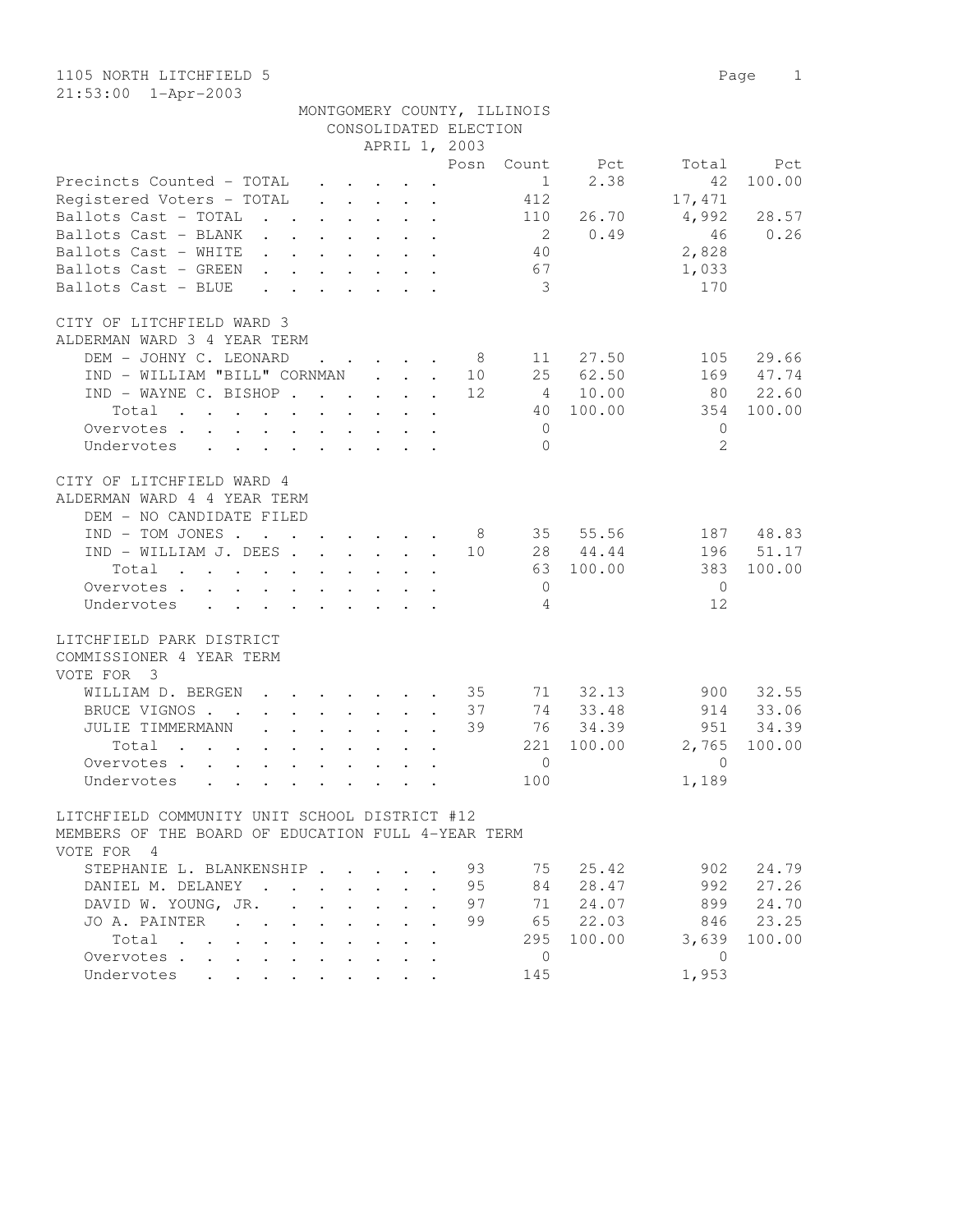| 1105 NORTH LITCHFIELD 5                                                                                                           | Page            | 2      |  |  |  |  |  |  |  |  |  |  |
|-----------------------------------------------------------------------------------------------------------------------------------|-----------------|--------|--|--|--|--|--|--|--|--|--|--|
| $21:53:00$ $1 - Appr-2003$                                                                                                        |                 |        |  |  |  |  |  |  |  |  |  |  |
| MONTGOMERY COUNTY, ILLINOIS                                                                                                       |                 |        |  |  |  |  |  |  |  |  |  |  |
| CONSOLIDATED ELECTION                                                                                                             |                 |        |  |  |  |  |  |  |  |  |  |  |
| APRIL 1, 2003                                                                                                                     |                 |        |  |  |  |  |  |  |  |  |  |  |
| Count Pct<br>Posn                                                                                                                 | Total           | Pct    |  |  |  |  |  |  |  |  |  |  |
| LINCOLN LAND COMMUNITY COLLEGE DISTRICT #526                                                                                      |                 |        |  |  |  |  |  |  |  |  |  |  |
| THE COMMUNITY COLLEGE DISTRICT FULL TERM<br>TRUSTEES OF                                                                           |                 |        |  |  |  |  |  |  |  |  |  |  |
| - 2.<br>VOTE FOR                                                                                                                  |                 |        |  |  |  |  |  |  |  |  |  |  |
| 57 36.54<br>ROGER L. RUTHERFORD<br>138<br>$\cdot$ $\cdot$ $\cdot$ $\cdot$                                                         | 2,357 33.31     |        |  |  |  |  |  |  |  |  |  |  |
| 40 25.64<br>140<br>JAMES P. MOODY<br>$\mathbf{r}$ , $\mathbf{r}$ , $\mathbf{r}$ , $\mathbf{r}$                                    | 2,198 31.07     |        |  |  |  |  |  |  |  |  |  |  |
| 59 37.82<br>142<br>CARL D. OBLINGER<br>$\cdot$ $\cdot$ $\cdot$                                                                    | 2,520 35.62     |        |  |  |  |  |  |  |  |  |  |  |
| 156 100.00<br>Total                                                                                                               | 7,075           | 100.00 |  |  |  |  |  |  |  |  |  |  |
| Overvotes.<br>$\Omega$<br>$\mathbf{r}$ , $\mathbf{r}$ , $\mathbf{r}$                                                              | 25              |        |  |  |  |  |  |  |  |  |  |  |
| Undervotes<br>64                                                                                                                  | 2,819           |        |  |  |  |  |  |  |  |  |  |  |
|                                                                                                                                   |                 |        |  |  |  |  |  |  |  |  |  |  |
| MEMBERS OF THE REGIONAL BOARD OF SCHOOL TRUSTEES                                                                                  |                 |        |  |  |  |  |  |  |  |  |  |  |
| (CHRISTIAN AND MONTGOMERY COUNTIES) (FULL TERM)                                                                                   |                 |        |  |  |  |  |  |  |  |  |  |  |
| VOTE FOR<br>$\overline{\mathbf{3}}$                                                                                               |                 |        |  |  |  |  |  |  |  |  |  |  |
| $\frac{193}{2}$<br>74 51.39<br>PAUL DONHAM-MONTGOMERY COUNTY                                                                      | $3,420$ $52.92$ |        |  |  |  |  |  |  |  |  |  |  |
| 70 48.61<br>195<br>ROBERT MILLIGAN-MONTGOMERY COUNTY.                                                                             | 3,043 47.08     |        |  |  |  |  |  |  |  |  |  |  |
| 100.00<br>144<br>Total                                                                                                            | 6,463           | 100.00 |  |  |  |  |  |  |  |  |  |  |
| $\Omega$<br>Overvotes.<br>$\mathbf{r} = \mathbf{r} + \mathbf{r} + \mathbf{r} + \mathbf{r} + \mathbf{r} + \mathbf{r} + \mathbf{r}$ | $\Omega$        |        |  |  |  |  |  |  |  |  |  |  |
| 186<br>Undervotes<br>$\cdots$                                                                                                     | 8,369           |        |  |  |  |  |  |  |  |  |  |  |
|                                                                                                                                   |                 |        |  |  |  |  |  |  |  |  |  |  |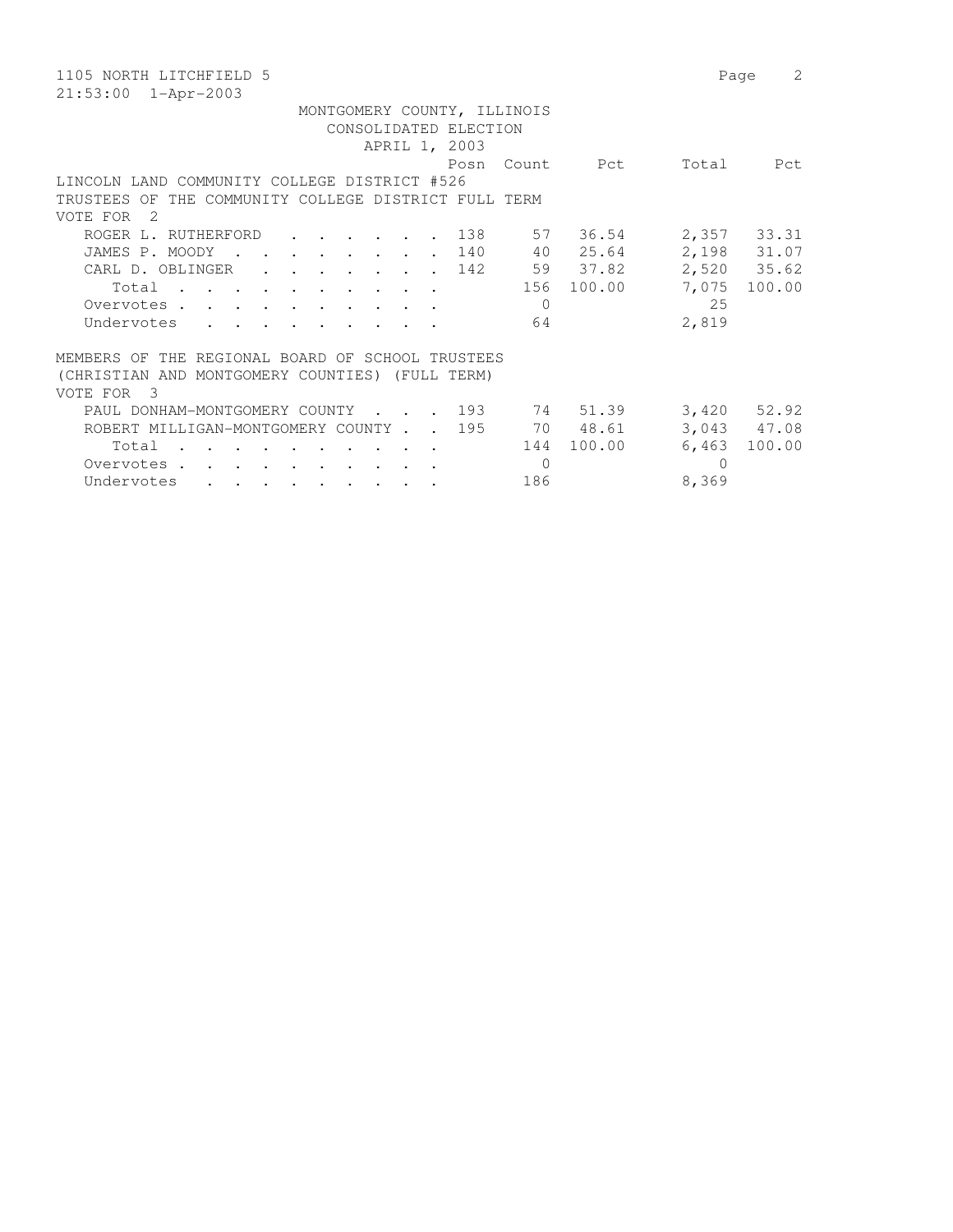1106 NORTH LITCHFIELD 6 Page 1 21:53:00 1-Apr-2003

|                                                                                                                                                                                                                                            |               | APRIL 1, 2003                                                                             |                      |           |                |           |                |        |
|--------------------------------------------------------------------------------------------------------------------------------------------------------------------------------------------------------------------------------------------|---------------|-------------------------------------------------------------------------------------------|----------------------|-----------|----------------|-----------|----------------|--------|
|                                                                                                                                                                                                                                            |               |                                                                                           |                      | Posn      | Count          | Pct       | Total          | Pct    |
| Precincts Counted - TOTAL                                                                                                                                                                                                                  |               |                                                                                           |                      |           | $\sim$ 1       | 2.38      | 42             | 100.00 |
| Registered Voters - TOTAL                                                                                                                                                                                                                  |               | $\mathbf{r}$ , $\mathbf{r}$ , $\mathbf{r}$ , $\mathbf{r}$                                 |                      |           | 652            |           | 17,471         |        |
| Ballots Cast - TOTAL<br>$\mathbf{r}$ , $\mathbf{r}$ , $\mathbf{r}$ , $\mathbf{r}$ , $\mathbf{r}$                                                                                                                                           |               |                                                                                           |                      |           | 219            | 33.59     | 4,992          | 28.57  |
| Ballots Cast - BLANK                                                                                                                                                                                                                       |               |                                                                                           |                      |           | $\overline{4}$ | 0.61      | 46             | 0.26   |
| Ballots Cast - WHITE                                                                                                                                                                                                                       |               | $\mathbf{r}$ , $\mathbf{r}$ , $\mathbf{r}$ , $\mathbf{r}$ , $\mathbf{r}$                  |                      |           | $\overline{0}$ |           | 2,828          |        |
| Ballots Cast - GREEN                                                                                                                                                                                                                       |               | $\begin{array}{cccccccccccccccccc} . & . & . & . & . & . & . & . & . & . & . \end{array}$ |                      |           | 218            |           | 1,033          |        |
| Ballots Cast - BLUE                                                                                                                                                                                                                        |               | $\begin{array}{cccccccccccccccccc} . & . & . & . & . & . & . & . & . & . & . \end{array}$ |                      |           | $\overline{1}$ |           | 170            |        |
| CITY OF LITCHFIELD WARD 4                                                                                                                                                                                                                  |               |                                                                                           |                      |           |                |           |                |        |
| ALDERMAN WARD 4 4 YEAR TERM                                                                                                                                                                                                                |               |                                                                                           |                      |           |                |           |                |        |
| DEM - NO CANDIDATE FILED                                                                                                                                                                                                                   |               |                                                                                           |                      |           |                |           |                |        |
| $IND - TOM JONES$                                                                                                                                                                                                                          |               |                                                                                           |                      | - 8       |                | 104 49.06 | 187            | 48.83  |
| $IND - WILLIAM J. DEES$                                                                                                                                                                                                                    |               |                                                                                           |                      | 10        |                | 108 50.94 | 196            | 51.17  |
| Total<br>$\mathbf{r}$ . The contract of the contract of the contract of the contract of the contract of the contract of the contract of the contract of the contract of the contract of the contract of the contract of the contract of th |               |                                                                                           |                      |           | 212            | 100.00    | 383            | 100.00 |
| Overvotes                                                                                                                                                                                                                                  |               |                                                                                           |                      |           | $\Omega$       |           | $\overline{0}$ |        |
| Undervotes                                                                                                                                                                                                                                 |               |                                                                                           |                      |           | 6              |           | 12             |        |
| LITCHFIELD PARK DISTRICT                                                                                                                                                                                                                   |               |                                                                                           |                      |           |                |           |                |        |
| COMMISSIONER 4 YEAR TERM                                                                                                                                                                                                                   |               |                                                                                           |                      |           |                |           |                |        |
| VOTE FOR 3                                                                                                                                                                                                                                 |               |                                                                                           |                      |           |                |           |                |        |
| WILLIAM D. BERGEN                                                                                                                                                                                                                          |               | $\cdot$ $\cdot$ $\cdot$ $\cdot$ $\cdot$ $\cdot$ $\cdot$                                   |                      | $\sim$ 35 | 160            | 32.92     | 900            | 32.55  |
| BRUCE VIGNOS.<br>. 37                                                                                                                                                                                                                      |               |                                                                                           |                      |           |                | 165 33.95 | 914            | 33.06  |
| JULIE TIMMERMANN                                                                                                                                                                                                                           |               | $\mathbf{r}$ , and $\mathbf{r}$ , and $\mathbf{r}$ , and $\mathbf{r}$                     |                      | 39        |                | 161 33.13 | 951            | 34.39  |
| Total<br>$\mathbf{r}$ , and $\mathbf{r}$ , and $\mathbf{r}$ , and $\mathbf{r}$ , and $\mathbf{r}$ , and $\mathbf{r}$                                                                                                                       |               |                                                                                           |                      |           | 486            | 100.00    | 2,765          | 100.00 |
| Overvotes                                                                                                                                                                                                                                  |               |                                                                                           |                      |           | $\overline{0}$ |           | $\overline{0}$ |        |
| Undervotes                                                                                                                                                                                                                                 |               |                                                                                           |                      |           | 168            |           | 1,189          |        |
| LITCHFIELD COMMUNITY UNIT SCHOOL DISTRICT #12                                                                                                                                                                                              |               |                                                                                           |                      |           |                |           |                |        |
| MEMBERS OF THE BOARD OF EDUCATION FULL 4-YEAR TERM                                                                                                                                                                                         |               |                                                                                           |                      |           |                |           |                |        |
| VOTE FOR 4                                                                                                                                                                                                                                 |               |                                                                                           |                      |           |                |           |                |        |
| STEPHANIE L. BLANKENSHIP                                                                                                                                                                                                                   |               |                                                                                           |                      | 93        | 133            | 23.25     | 902            | 24.79  |
| DANIEL M. DELANEY<br>$\mathbf{r}$ , and $\mathbf{r}$ , and $\mathbf{r}$ , and $\mathbf{r}$                                                                                                                                                 |               |                                                                                           |                      | 95        | 164            | 28.67     | 992            | 27.26  |
| DAVID W. YOUNG, JR.                                                                                                                                                                                                                        |               |                                                                                           | $\ddot{\phantom{a}}$ | 97        | 137            | 23.95     | 899            | 24.70  |
| JO A. PAINTER                                                                                                                                                                                                                              |               |                                                                                           | $\sim$               | 99        | 138            | 24.13     | 846            | 23.25  |
| Total                                                                                                                                                                                                                                      |               |                                                                                           |                      |           | 572            | 100.00    | 3,639          | 100.00 |
| Overvotes<br>$\sim$ $-$                                                                                                                                                                                                                    | $\sim$ $\sim$ |                                                                                           |                      |           | $\circ$        |           | $\Omega$       |        |
| Undervotes<br>$\cdot$ $\cdot$ $\cdot$                                                                                                                                                                                                      |               | $\mathbf{r}$ , and $\mathbf{r}$ , and $\mathbf{r}$ , and $\mathbf{r}$                     |                      |           | 304            |           | 1,953          |        |
| LINCOLN LAND COMMUNITY COLLEGE DISTRICT #526                                                                                                                                                                                               |               |                                                                                           |                      |           |                |           |                |        |
| TRUSTEES OF THE COMMUNITY COLLEGE DISTRICT FULL TERM                                                                                                                                                                                       |               |                                                                                           |                      |           |                |           |                |        |
| VOTE FOR 2                                                                                                                                                                                                                                 |               |                                                                                           |                      |           |                |           |                |        |
| ROGER L. RUTHERFORD                                                                                                                                                                                                                        |               |                                                                                           |                      | 138       | 119            | 40.48     | 2,357          | 33.31  |
| JAMES P. MOODY.                                                                                                                                                                                                                            |               |                                                                                           |                      | 140       | 75             | 25.51     | 2,198          | 31.07  |
| CARL D. OBLINGER                                                                                                                                                                                                                           |               |                                                                                           |                      | 142       | 100            | 34.01     | 2,520          | 35.62  |
| Total<br>$\mathbf{a}$ , $\mathbf{a}$ , $\mathbf{a}$                                                                                                                                                                                        |               |                                                                                           |                      |           | 294            | 100.00    | 7,075<br>25    | 100.00 |
| Overvotes.<br>$\sim$<br>$\sim$                                                                                                                                                                                                             |               |                                                                                           |                      |           | $\mathbf{1}$   |           |                |        |
| Undervotes                                                                                                                                                                                                                                 |               |                                                                                           |                      |           | 142            |           | 2,819          |        |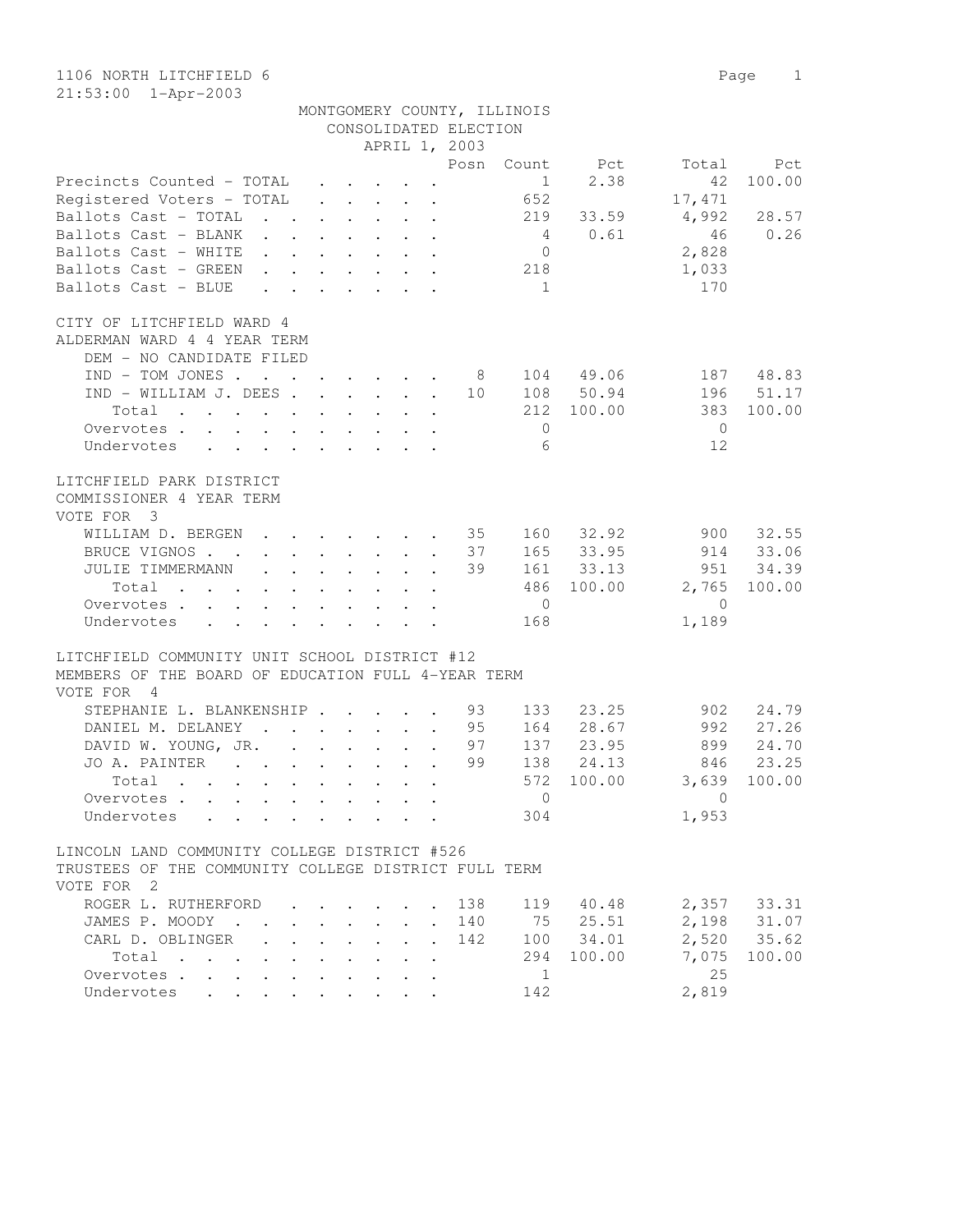| 1106 NORTH LITCHFIELD 6                                                                    | Page            |
|--------------------------------------------------------------------------------------------|-----------------|
| 21:53:00<br>1-Apr-2003                                                                     |                 |
| MONTGOMERY COUNTY, ILLINOIS                                                                |                 |
| CONSOLIDATED ELECTION                                                                      |                 |
| APRIL 1, 2003                                                                              |                 |
| Pct<br>Count.<br>Posn                                                                      | Total<br>Pct.   |
| MEMBERS OF THE REGIONAL BOARD OF SCHOOL TRUSTEES                                           |                 |
| (CHRISTIAN AND MONTGOMERY COUNTIES) (FULL TERM)                                            |                 |
| VOTE FOR<br>$\mathcal{R}$                                                                  |                 |
| 47.95<br>PAUL DONHAM-MONTGOMERY COUNTY<br>193<br>140<br>$\sim$ $\sim$ $\sim$ $\sim$ $\sim$ | 3,420<br>52.92  |
| 52.05<br>152<br>ROBERT MILLIGAN-MONTGOMERY COUNTY 195                                      | 3,043 47.08     |
| 292<br>100.00<br>Total<br>$\sim$ $\sim$ $\sim$<br>$\ddot{\phantom{0}}$                     | 100.00<br>6,463 |
| $\Omega$<br>Overvotes.                                                                     | 0               |
| 365<br>Undervotes                                                                          | 8,369           |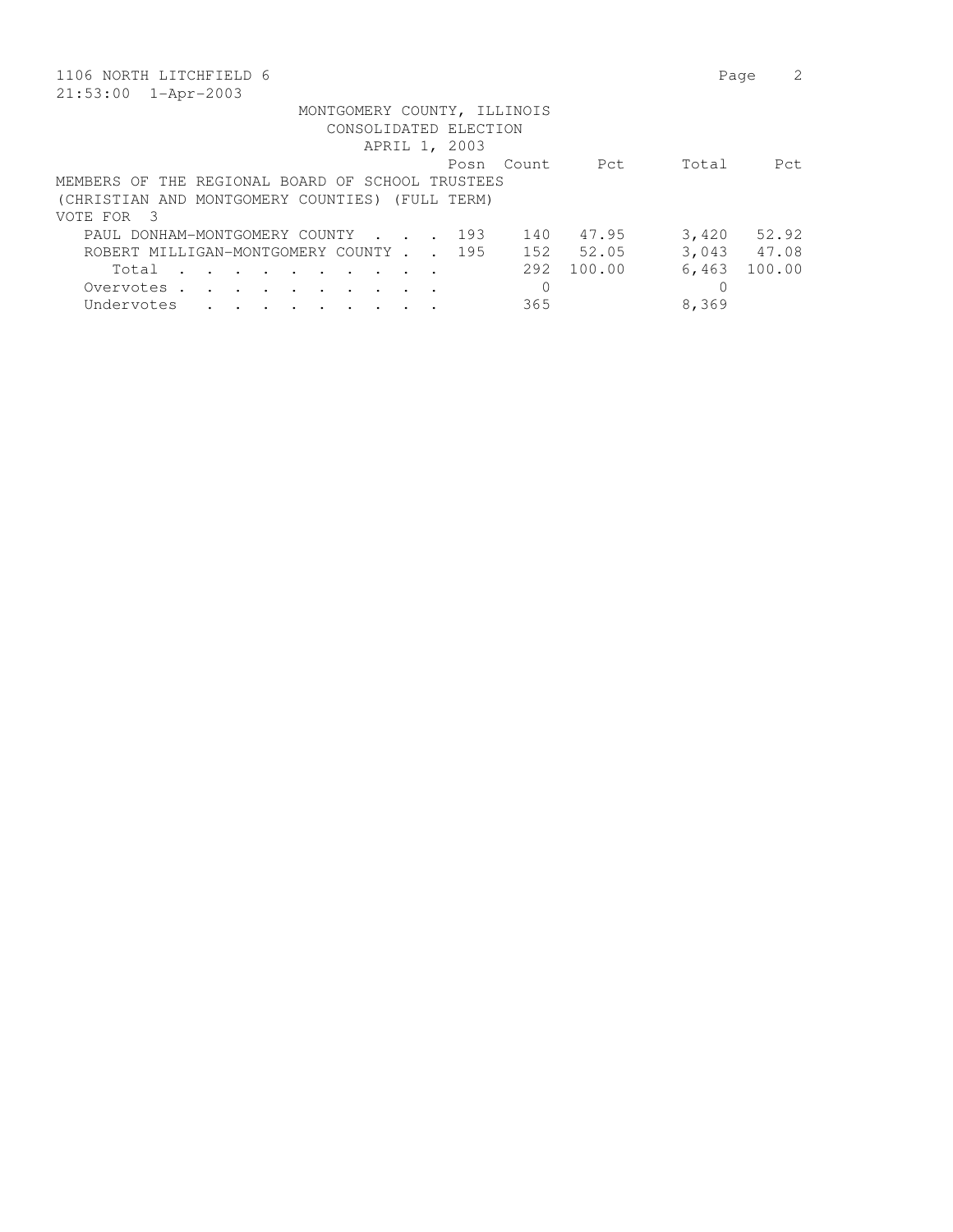1201 PITMAN Page 1 21:53:00 1-Apr-2003

|                                                                                                                                         |                           |                                        |                                                     |                                                                                                  |                       | MONTGOMERY COUNTY, ILLINOIS |               |                |               |
|-----------------------------------------------------------------------------------------------------------------------------------------|---------------------------|----------------------------------------|-----------------------------------------------------|--------------------------------------------------------------------------------------------------|-----------------------|-----------------------------|---------------|----------------|---------------|
|                                                                                                                                         |                           |                                        |                                                     |                                                                                                  | CONSOLIDATED ELECTION |                             |               |                |               |
|                                                                                                                                         |                           |                                        |                                                     |                                                                                                  | APRIL 1, 2003         |                             |               |                |               |
|                                                                                                                                         |                           |                                        |                                                     |                                                                                                  | Posn                  | Count                       | Pct           | Total          | Pct           |
| Precincts Counted - TOTAL                                                                                                               |                           |                                        |                                                     |                                                                                                  | $\sim$                | $\overline{1}$              | 2.38          | 42             | 100.00        |
| Registered Voters - TOTAL                                                                                                               |                           |                                        |                                                     | $\cdot$ $\cdot$ $\cdot$ $\cdot$ $\cdot$ $\cdot$                                                  |                       | 348                         |               | 17,471         |               |
| Ballots Cast - TOTAL<br>$\mathbf{r}$ , $\mathbf{r}$ , $\mathbf{r}$ , $\mathbf{r}$ , $\mathbf{r}$ , $\mathbf{r}$<br>Ballots Cast - BLANK |                           |                                        |                                                     |                                                                                                  |                       | 168                         | 48.28<br>0.29 | 4,992<br>46    | 28.57<br>0.26 |
| Ballots Cast - WHITE                                                                                                                    |                           |                                        |                                                     |                                                                                                  |                       | $\sim$ 1<br>88              |               | 2,828          |               |
| Ballots Cast - GREEN.                                                                                                                   |                           |                                        |                                                     | $\cdot$ $\cdot$<br>$\mathbf{r} = \mathbf{r} - \mathbf{r} = \mathbf{r} - \mathbf{r} = \mathbf{r}$ |                       | 74                          |               | 1,033          |               |
| Ballots Cast - YELLOW.                                                                                                                  | $\mathbf{L}^{\text{max}}$ |                                        |                                                     | $\cdot$ $\cdot$ $\cdot$ $\cdot$ $\cdot$ $\cdot$                                                  |                       | 6                           |               | 513            |               |
| Ballots Cast - SALMON.                                                                                                                  | $\mathbf{L}$              | $\mathbf{L}$                           |                                                     | $\mathbf{r}$ , $\mathbf{r}$ , $\mathbf{r}$                                                       |                       | $\bigcirc$                  |               | 392            |               |
|                                                                                                                                         |                           |                                        |                                                     |                                                                                                  |                       |                             |               |                |               |
| VILLAGE OF WAGGONER                                                                                                                     |                           |                                        |                                                     |                                                                                                  |                       |                             |               |                |               |
| VILLAGE CLERK 4 YEAR TERM                                                                                                               |                           |                                        |                                                     |                                                                                                  |                       |                             |               |                |               |
| $IND - AVIS APPS$                                                                                                                       |                           |                                        |                                                     |                                                                                                  |                       | $6\overline{6}$             | 56 100.00     | 56             | 100.00        |
| Total<br>$\mathcal{A}$ . The second contribution of the second contribution $\mathcal{A}$                                               |                           |                                        |                                                     |                                                                                                  |                       |                             | 56 100.00     | 56             | 100.00        |
| Overvotes.                                                                                                                              |                           |                                        |                                                     |                                                                                                  |                       | $\overline{0}$              |               | $\overline{0}$ |               |
| Undervotes                                                                                                                              |                           |                                        |                                                     |                                                                                                  |                       | 18                          |               | 18             |               |
|                                                                                                                                         |                           |                                        |                                                     |                                                                                                  |                       |                             |               |                |               |
| VILLAGE OF WAGGONER                                                                                                                     |                           |                                        |                                                     |                                                                                                  |                       |                             |               |                |               |
| VILLAGE TRUSTEE 4 YEAR TERM                                                                                                             |                           |                                        |                                                     |                                                                                                  |                       |                             |               |                |               |
| VOTE FOR 3                                                                                                                              |                           |                                        |                                                     |                                                                                                  |                       |                             |               |                |               |
| IND - BART ROBINETTE                                                                                                                    |                           |                                        | $\cdot$ $\cdot$ $\cdot$ $\cdot$                     |                                                                                                  | 10                    | 52                          | 27.81         | 52             | 27.81         |
| IND - SCOTT WAGGONER .                                                                                                                  |                           |                                        |                                                     | $\mathbf{r}$ , $\mathbf{r}$ , $\mathbf{r}$ , $\mathbf{r}$ , $\mathbf{r}$                         | 12                    | 39                          | 20.86         | 39             | 20.86         |
| IND - LEWIS R. DURSTON                                                                                                                  |                           |                                        | $\mathbf{r} = \mathbf{r} + \mathbf{r} + \mathbf{r}$ |                                                                                                  | 14<br>$\sim$          | 54                          | 28.88         | - 54           | 28.88         |
| IND - SHAUN WEBB<br>and the contract of the contract of                                                                                 |                           |                                        |                                                     |                                                                                                  | 16                    |                             | 42 22.46      | -42            | 22.46         |
| Total                                                                                                                                   |                           |                                        |                                                     |                                                                                                  |                       |                             | 187 100.00    | 187            | 100.00        |
| Overvotes                                                                                                                               |                           |                                        |                                                     | $\mathbf{r}$ , and $\mathbf{r}$ , and $\mathbf{r}$ , and $\mathbf{r}$                            |                       | $\overline{0}$              |               | $\mathbf{0}$   |               |
| Undervotes<br>$\mathbf{r} = \mathbf{r} \cdot \mathbf{r}$<br>$\mathbf{L}$                                                                |                           |                                        |                                                     | $\cdot$ $\cdot$ $\cdot$ $\cdot$ $\cdot$                                                          |                       | 35                          |               | 35             |               |
|                                                                                                                                         |                           |                                        |                                                     |                                                                                                  |                       |                             |               |                |               |
| VILLAGE OF WAGGONER                                                                                                                     |                           |                                        |                                                     |                                                                                                  |                       |                             |               |                |               |
| VILLAGE TRUSTEE UNEXPIRED 2 YEAR TERM                                                                                                   |                           |                                        |                                                     |                                                                                                  |                       |                             |               |                |               |
| VOTE FOR<br>$\overline{\phantom{a}}$                                                                                                    |                           |                                        |                                                     |                                                                                                  |                       |                             |               |                |               |
| IND - RONALD L. ELIASON                                                                                                                 |                           |                                        | $\cdot$ $\cdot$ $\cdot$ $\cdot$ $\cdot$             |                                                                                                  | 20                    | 49                          | 27.84         | 49             | 27.84         |
| IND - RONALD H. SEATON                                                                                                                  |                           |                                        |                                                     | $\sim$                                                                                           | 22                    | 41                          | 23.30         | 41             | 23.30         |
| $IND - SHIRLEX J. WEBB.$                                                                                                                |                           | $\mathbf{r} = \mathbf{r} + \mathbf{r}$ |                                                     |                                                                                                  | 24                    | 51                          | 28.98         | 51             | 28.98         |
| IND - STEVE PRICE<br>$\mathbf{r}$ , $\mathbf{r}$                                                                                        |                           | $\mathbf{L}$ and $\mathbf{L}$          |                                                     | $\mathbf{r}$                                                                                     | 26                    | 35                          | 19.89         | 35             | 19.89         |
| Total<br>$\mathbf{r}$ , $\mathbf{r}$ , $\mathbf{r}$ , $\mathbf{r}$<br>$\cdot$ $\cdot$ $\cdot$ $\cdot$ $\cdot$                           |                           |                                        | $\sim$                                              | $\ddot{\phantom{a}}$                                                                             |                       | 176                         | 100.00        | 176            | 100.00        |
| Overvotes                                                                                                                               |                           |                                        |                                                     |                                                                                                  |                       | $\sim$ 1                    |               | 1              |               |
| Undervotes<br>the contract of the contract of the contract of the contract of the contract of the contract of the contract of           |                           |                                        |                                                     |                                                                                                  |                       | 43                          |               | 43             |               |
|                                                                                                                                         |                           |                                        |                                                     |                                                                                                  |                       |                             |               |                |               |
| PITMAN TOWNSHIP PARK DISTRICT                                                                                                           |                           |                                        |                                                     |                                                                                                  |                       |                             |               |                |               |
| TRUSTEE 6 YEAR TERM                                                                                                                     |                           |                                        |                                                     |                                                                                                  |                       |                             |               |                |               |
| MARLA HITCHINGS.                                                                                                                        |                           |                                        |                                                     |                                                                                                  | 35                    |                             | 139 100.00    | 139            | 100.00        |
| Total<br>$\mathbf{r}$ , $\mathbf{r}$ , $\mathbf{r}$ , $\mathbf{r}$                                                                      |                           |                                        |                                                     |                                                                                                  |                       |                             | 139 100.00    | 139            | 100.00        |
| Overvotes .                                                                                                                             |                           |                                        |                                                     |                                                                                                  |                       | $\overline{0}$              |               | $\bigcirc$     |               |
| Undervotes                                                                                                                              |                           |                                        |                                                     |                                                                                                  |                       | 29                          |               | 29             |               |
|                                                                                                                                         |                           |                                        |                                                     |                                                                                                  |                       |                             |               |                |               |
| PITMAN TOWNSHIP PARK DISTRICT                                                                                                           |                           |                                        |                                                     |                                                                                                  |                       |                             |               |                |               |
| TRUSTEE UNEXPIRED 4 YEAR TERM                                                                                                           |                           |                                        |                                                     |                                                                                                  |                       |                             |               |                |               |
| RONDA FOLKERTS                                                                                                                          |                           |                                        | $\ddot{\phantom{0}}$                                |                                                                                                  | 40                    |                             | 126 100.00    | 126            | 100.00        |
| Total<br>$\mathbf{r}$ , $\mathbf{r}$ , $\mathbf{r}$<br>$\bullet$ .                                                                      | $\ddot{\phantom{0}}$      |                                        |                                                     |                                                                                                  |                       | 126                         | 100.00        | 126            | 100.00        |
| Overvotes                                                                                                                               |                           | $\bullet$                              |                                                     |                                                                                                  |                       | $\circ$                     |               | $\mathbf{0}$   |               |
| Undervotes<br>$\mathbf{r}$ , $\mathbf{r}$ , $\mathbf{r}$                                                                                |                           |                                        |                                                     |                                                                                                  |                       | 42                          |               | 42             |               |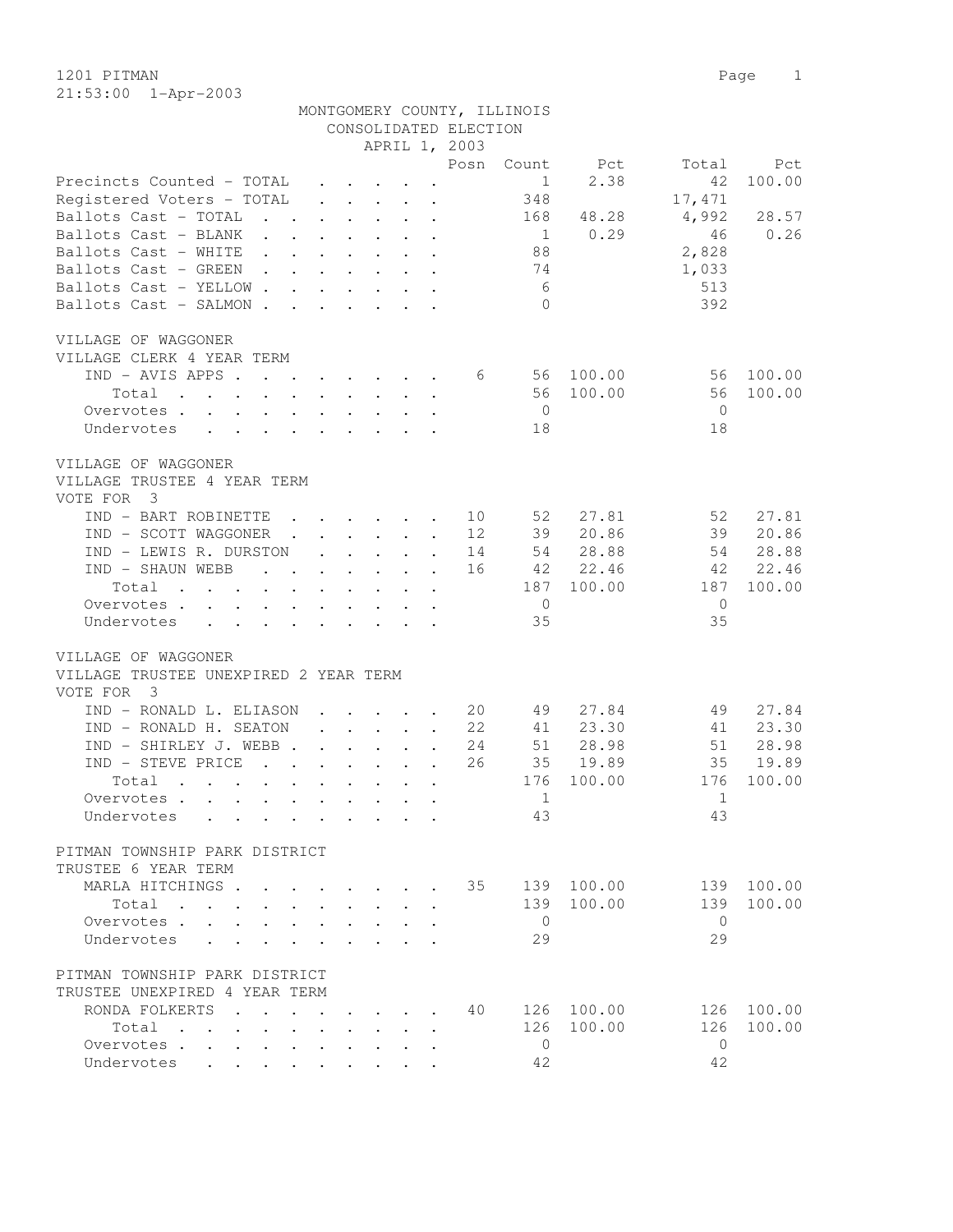|                                                                                                        |                                                                                                                                                 | MONTGOMERY COUNTY, ILLINOIS<br>CONSOLIDATED ELECTION<br>APRIL 1, 2003 |      |                          |                   |            |                            |
|--------------------------------------------------------------------------------------------------------|-------------------------------------------------------------------------------------------------------------------------------------------------|-----------------------------------------------------------------------|------|--------------------------|-------------------|------------|----------------------------|
|                                                                                                        |                                                                                                                                                 |                                                                       |      |                          | Posn Count Pct    |            | Total Pct                  |
| FARMERSVILLE-WAGGONER PUBLIC LIBRARY DISTRICT<br>LIBRARY TRUSTEE 6 YEAR TERM                           |                                                                                                                                                 |                                                                       |      |                          |                   |            |                            |
| VOTE FOR 3                                                                                             |                                                                                                                                                 |                                                                       |      |                          |                   |            |                            |
| GEORGE MCPHAIL 61                                                                                      |                                                                                                                                                 |                                                                       |      |                          | 126 33.16         | 302        | 33.44                      |
| RICHARD ALTIG (a) 63                                                                                   |                                                                                                                                                 |                                                                       |      |                          | 112 29.47         |            | 269 29.79                  |
| CHERYL HAMPTON 65                                                                                      |                                                                                                                                                 |                                                                       |      |                          | 142 37.37         | 332        | 36.77                      |
| Total                                                                                                  |                                                                                                                                                 |                                                                       |      |                          | 380 100.00        | 903        | 100.00                     |
| Overvotes                                                                                              |                                                                                                                                                 |                                                                       |      | $\overline{0}$           |                   | $\bigcirc$ |                            |
| Undervotes<br>$\ddot{\phantom{0}}$                                                                     |                                                                                                                                                 |                                                                       |      | 106                      |                   | 228        |                            |
| DOYLE PUBLIC LIBRARY DISTRICT                                                                          |                                                                                                                                                 |                                                                       |      |                          |                   |            |                            |
| LIBRARY TRUSTEE 6 YEAR TERM                                                                            |                                                                                                                                                 |                                                                       |      |                          |                   |            |                            |
| VOTE FOR 2                                                                                             |                                                                                                                                                 |                                                                       |      |                          |                   |            |                            |
| V. JUNE HEFLEY 61                                                                                      |                                                                                                                                                 |                                                                       |      |                          | 550.00            |            | 367 50.90                  |
| DAVID W. WEIR 63                                                                                       |                                                                                                                                                 |                                                                       |      |                          | 550.00            |            | 354 49.10                  |
| Total                                                                                                  |                                                                                                                                                 |                                                                       |      |                          | 10 100.00         | 721        | 100.00                     |
| Overvotes                                                                                              |                                                                                                                                                 |                                                                       |      | $\overline{0}$           |                   | $\bigcirc$ |                            |
| Undervotes .<br>$\sim$ $\sim$ $\sim$ $\sim$ $\sim$                                                     |                                                                                                                                                 |                                                                       |      | $\mathfrak{L}$           |                   | 225        |                            |
| PANHANDLE COMMUNITY UNIT SCHOOL DISTRICT #2                                                            |                                                                                                                                                 |                                                                       |      |                          |                   |            |                            |
| MEMBERS OF THE BOARD OF EDUCATION FULL 4-YEAR TERM                                                     |                                                                                                                                                 |                                                                       |      |                          |                   |            |                            |
| VOTE FOR 4                                                                                             |                                                                                                                                                 |                                                                       |      |                          |                   |            |                            |
| LANCE E. GLICK 92                                                                                      |                                                                                                                                                 |                                                                       |      | 123                      | 24.17             | 557        | 21.51                      |
| SCHELLI MARTIN-SANDERS 93                                                                              |                                                                                                                                                 |                                                                       |      |                          | 120 23.58         | 586        | 22.63                      |
| GREG NIMMO<br>$\mathbf{r}$ , and $\mathbf{r}$ , and $\mathbf{r}$ , and $\mathbf{r}$ , and $\mathbf{r}$ |                                                                                                                                                 |                                                                       | . 94 |                          | 122 23.97         | 578        | 22.32                      |
| DAVID FUCHS.                                                                                           | $\mathbf{u} = \mathbf{u} \times \mathbf{u}$ , and $\mathbf{u} = \mathbf{u} \times \mathbf{u}$ , and $\mathbf{u} = \mathbf{u} \times \mathbf{u}$ |                                                                       | - 96 |                          | 80 15.72          |            | 424 16.37                  |
| CLARENCE L. SMITH III                                                                                  |                                                                                                                                                 | $\mathbf{r}$                                                          | 98   |                          | 64 12.57          | 445        | 17.18                      |
| Total                                                                                                  |                                                                                                                                                 | $\ddot{\phantom{a}}$                                                  |      |                          | 509 100.00        | 2,590      | 100.00                     |
| Overvotes                                                                                              |                                                                                                                                                 | $\cdot$ $\cdot$ $\cdot$<br>$\ddot{\phantom{a}}$                       |      | $\overline{\phantom{a}}$ |                   | - 9        |                            |
| Undervotes                                                                                             |                                                                                                                                                 |                                                                       |      | 151                      |                   | 826        |                            |
| PANHANDLE COMMUNITY UNIT SCHOOL DISTRICT #2                                                            |                                                                                                                                                 |                                                                       |      |                          |                   |            |                            |
| MEMBERS OF THE BOARD OF EDUCATION UNEXP. 2-YR. TERM                                                    |                                                                                                                                                 |                                                                       |      |                          |                   |            |                            |
| TERRI POPE<br>. 101                                                                                    |                                                                                                                                                 |                                                                       |      |                          | 109 80.15         |            | 548 74.15                  |
| THOMAS MULCH 102                                                                                       |                                                                                                                                                 |                                                                       |      |                          | 27 19.85          | 191        | 25.85                      |
| Total .                                                                                                |                                                                                                                                                 |                                                                       |      |                          | 136 100.00        |            | 739 100.00                 |
| Overvotes                                                                                              |                                                                                                                                                 |                                                                       |      | $\mathcal{S}$            |                   | 13         |                            |
| Undervotes                                                                                             | and a state                                                                                                                                     |                                                                       |      | 29                       |                   | 111        |                            |
| LINCOLN LAND COMMUNITY COLLEGE DISTRICT #526                                                           |                                                                                                                                                 |                                                                       |      |                          |                   |            |                            |
| TRUSTEES OF THE COMMUNITY COLLEGE DISTRICT FULL TERM<br>VOTE FOR 2                                     |                                                                                                                                                 |                                                                       |      |                          |                   |            |                            |
| ROGER L. RUTHERFORD                                                                                    |                                                                                                                                                 |                                                                       | 138  | 97                       |                   |            | 2,357 33.31                |
| JAMES P. MOODY                                                                                         |                                                                                                                                                 |                                                                       | 140  |                          | 37.02<br>68 25.95 |            |                            |
| CARL D. OBLINGER<br>$\mathbb{R}^{\mathbb{Z}}$                                                          |                                                                                                                                                 |                                                                       | 142  |                          | 97 37.02          |            | 2,198 31.07<br>2,520 35.62 |
| Total                                                                                                  |                                                                                                                                                 |                                                                       |      | 262                      | 100.00            | 7,075      | 100.00                     |
| Overvotes.                                                                                             |                                                                                                                                                 |                                                                       |      | $\mathbf{0}$             |                   | 25         |                            |
| Undervotes                                                                                             |                                                                                                                                                 |                                                                       |      | 74                       |                   | 2,819      |                            |
|                                                                                                        |                                                                                                                                                 |                                                                       |      |                          |                   |            |                            |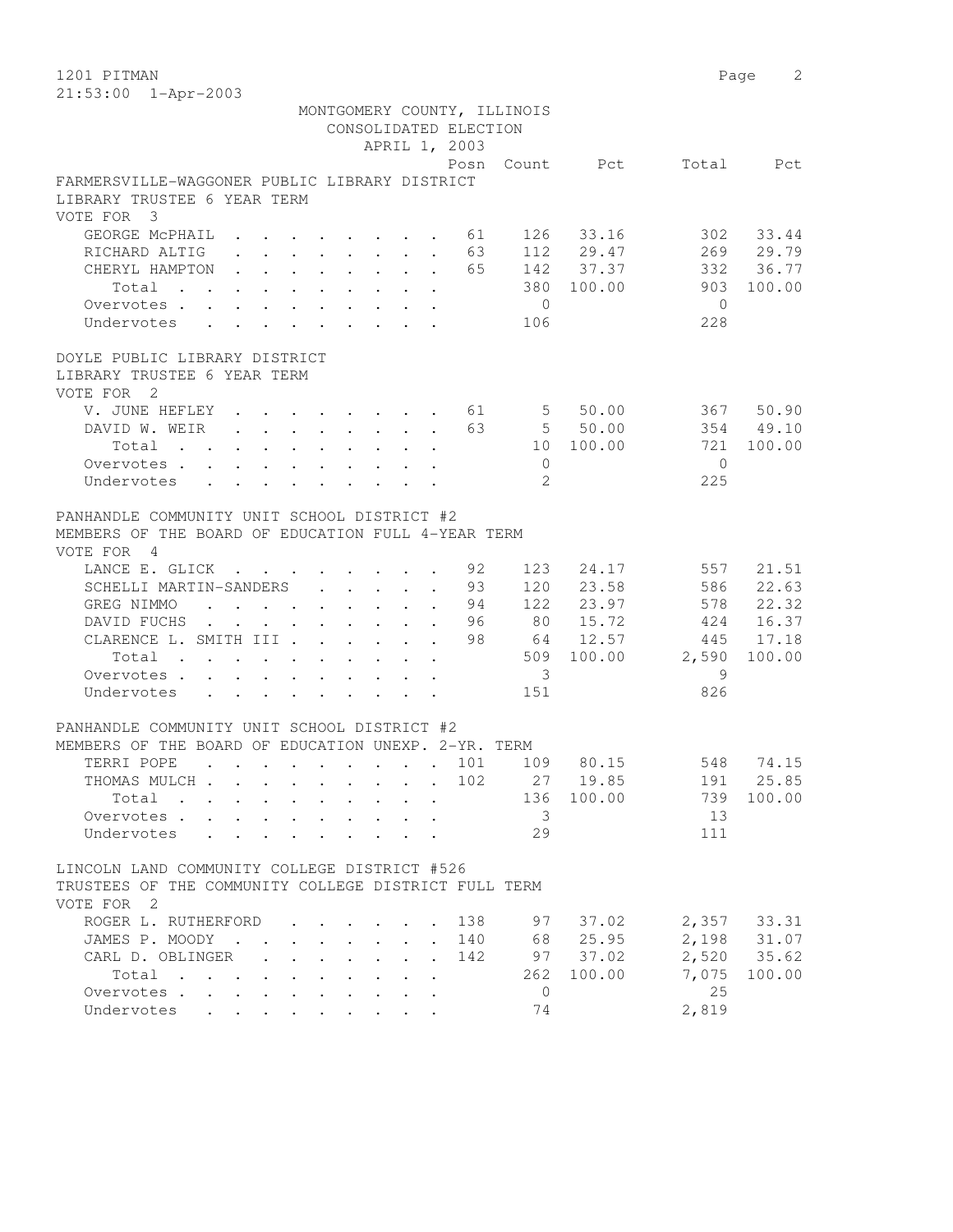1201 PITMAN Page 3 21:53:00 1-Apr-2003

| MONTGOMERY COUNTY, ILLINOIS                                                                                                                 |                 |
|---------------------------------------------------------------------------------------------------------------------------------------------|-----------------|
| CONSOLIDATED ELECTION                                                                                                                       |                 |
| APRIL 1, 2003                                                                                                                               |                 |
| Posn Count Pct<br>Total                                                                                                                     | Pct             |
| MEMBERS OF THE REGIONAL BOARD OF SCHOOL TRUSTEES                                                                                            |                 |
| (CHRISTIAN AND MONTGOMERY COUNTIES) (FULL TERM)                                                                                             |                 |
| VOTE FOR 3                                                                                                                                  |                 |
| PAUL DONHAM-MONTGOMERY COUNTY 193<br>116 48.95                                                                                              | $3,420$ $52.92$ |
| ROBERT MILLIGAN-MONTGOMERY COUNTY 195<br>121 51.05                                                                                          | 3,043 47.08     |
| 6,463<br>237 100.00<br>Total                                                                                                                | 100.00          |
| 0<br>Overvotes.                                                                                                                             |                 |
| 8,369<br>267<br>Undervotes<br>$\mathbf{r}$ . The set of $\mathbf{r}$                                                                        |                 |
| WHETHER TO ALLOW THE SALE AT RETAIL                                                                                                         |                 |
| OF ALCOHOLIC LIOUOR IN THE VILLAGE OF WAGGONER                                                                                              |                 |
| 2.7<br>27 39.13<br>YES .<br>244                                                                                                             | 39.13           |
| 42 60.87<br>42<br>245<br>NO.<br>$\mathbf{r}$ , and $\mathbf{r}$ , and $\mathbf{r}$ , and $\mathbf{r}$ , and $\mathbf{r}$ , and $\mathbf{r}$ | 60.87           |
| 69<br>100.00<br>69<br>Total                                                                                                                 | 100.00          |
| 0<br>Overvotes.<br>0                                                                                                                        |                 |
| 5<br>5<br>Undervotes<br>$\bullet \qquad \bullet \qquad \bullet \qquad \bullet \qquad \bullet \qquad \bullet \qquad \bullet \qquad \bullet$  |                 |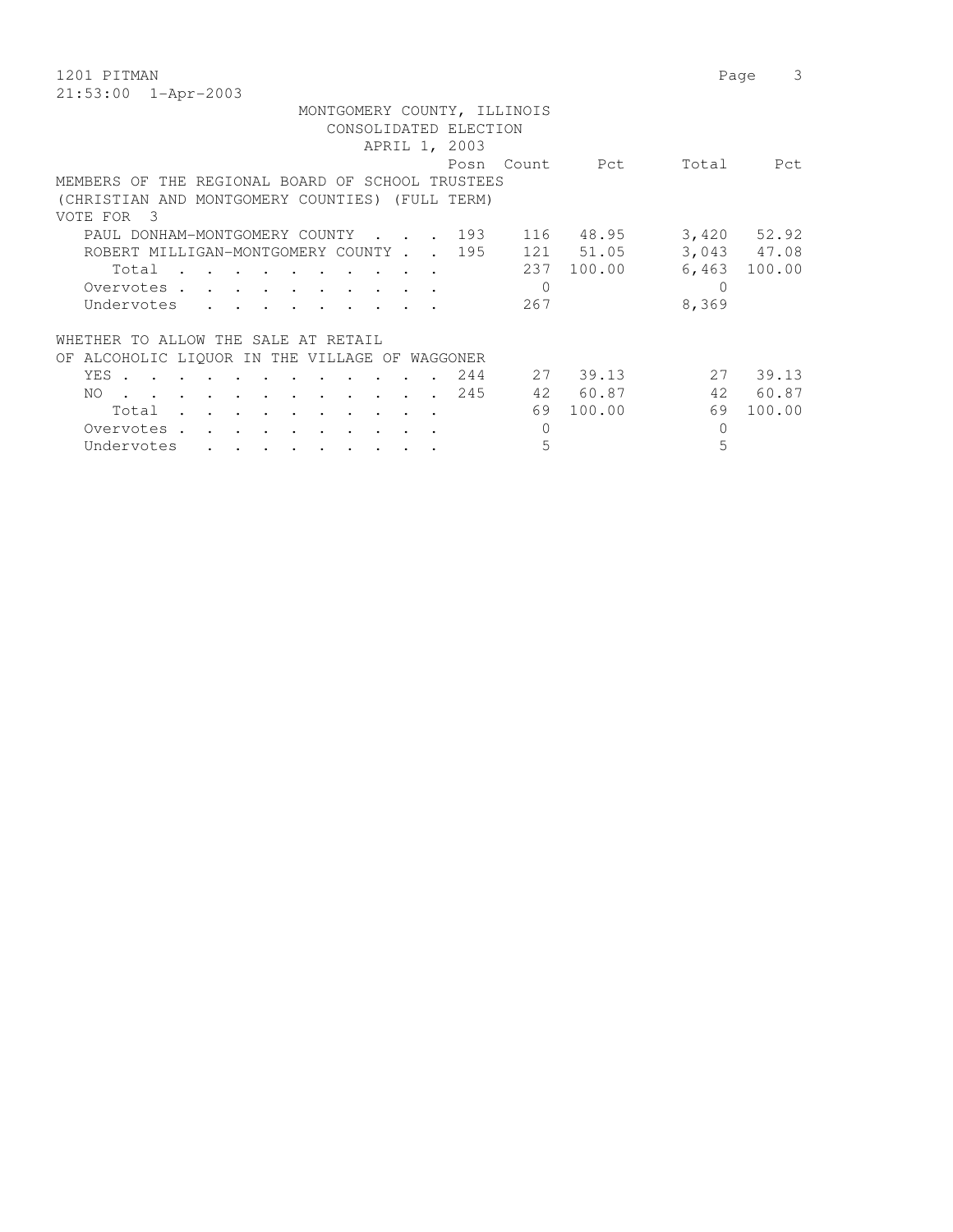1301 RAYMOND Page 1 21:53:00 1-Apr-2003

|                                                                                                                      |                                |                                                           |                                                                                         | CONSOLIDATED ELECTION<br>APRIL 1, 2003 | MONTGOMERY COUNTY, ILLINOIS |            |                |           |
|----------------------------------------------------------------------------------------------------------------------|--------------------------------|-----------------------------------------------------------|-----------------------------------------------------------------------------------------|----------------------------------------|-----------------------------|------------|----------------|-----------|
|                                                                                                                      |                                |                                                           |                                                                                         | Posn                                   | Count                       | Pct        | Total          | Pct       |
| Precincts Counted - TOTAL                                                                                            |                                | $\mathbf{r}$ , $\mathbf{r}$ , $\mathbf{r}$ , $\mathbf{r}$ |                                                                                         |                                        | $\sim$ 1                    | 2.38       | 42             | 100.00    |
| Registered Voters - TOTAL                                                                                            |                                |                                                           | $\mathbf{r}$ , $\mathbf{r}$ , $\mathbf{r}$ , $\mathbf{r}$ , $\mathbf{r}$ , $\mathbf{r}$ |                                        | 791                         |            | 17,471         |           |
| Ballots Cast - TOTAL                                                                                                 |                                |                                                           |                                                                                         |                                        | 357                         | 45.13      | 4,992          | 28.57     |
| Ballots Cast - BLANK                                                                                                 |                                |                                                           |                                                                                         |                                        | $\overline{1}$              | 0.13       | 46             | 0.26      |
| Ballots Cast - WHITE                                                                                                 |                                |                                                           |                                                                                         |                                        | 276                         |            | 2,828          |           |
| Ballots Cast - SALMON                                                                                                |                                |                                                           |                                                                                         |                                        | 81                          |            | 392            |           |
| Ballots Cast - CREAM                                                                                                 |                                |                                                           |                                                                                         |                                        | $\bigcirc$                  |            | 17             |           |
| VILLAGE OF RAYMOND<br>VILLAGE TRUSTEE 4 YEAR TERM<br>VOTE FOR 3                                                      |                                |                                                           |                                                                                         |                                        |                             |            |                |           |
| $IND - JOE MARTIN$ 8                                                                                                 |                                |                                                           |                                                                                         |                                        | 223                         | 29.81      | 232            | 30.13     |
| $IND - TOBY DEAN$                                                                                                    |                                |                                                           |                                                                                         | 10                                     |                             | 166 22.19  | 171            | 22.21     |
| IND - THOMAS W. HAMPTON                                                                                              |                                |                                                           |                                                                                         | 12                                     |                             | 161 21.52  | 163            | 21.17     |
| IND - SCOTT L. PINKSTON                                                                                              |                                |                                                           |                                                                                         | 14                                     |                             | 198 26.47  | 204            | 26.49     |
| Total                                                                                                                |                                |                                                           |                                                                                         |                                        |                             | 748 100.00 | 770            | 100.00    |
| Overvotes                                                                                                            |                                |                                                           |                                                                                         |                                        | $\overline{1}$              |            | 1              |           |
| Undervotes                                                                                                           |                                |                                                           |                                                                                         |                                        | 77                          |            | 82             |           |
| RAYMOND PARK DISTRICT                                                                                                |                                |                                                           |                                                                                         |                                        |                             |            |                |           |
| COMMISSIONER 6 YEAR TERM                                                                                             |                                |                                                           |                                                                                         |                                        |                             |            |                |           |
| KENT WAGAHOFF 35 253 100.00                                                                                          |                                |                                                           |                                                                                         |                                        |                             |            | 261            | 100.00    |
| Total<br>$\mathbf{r}$ , and $\mathbf{r}$ , and $\mathbf{r}$ , and $\mathbf{r}$ , and $\mathbf{r}$ , and $\mathbf{r}$ |                                |                                                           |                                                                                         |                                        | 253                         | 100.00     | 261            | 100.00    |
| Overvotes                                                                                                            |                                |                                                           |                                                                                         |                                        | $\overline{0}$              |            | $\overline{0}$ |           |
| Undervotes                                                                                                           |                                |                                                           |                                                                                         |                                        | 23                          |            | 24             |           |
| DOYLE PUBLIC LIBRARY DISTRICT                                                                                        |                                |                                                           |                                                                                         |                                        |                             |            |                |           |
| LIBRARY TRUSTEE 6 YEAR TERM                                                                                          |                                |                                                           |                                                                                         |                                        |                             |            |                |           |
| VOTE FOR 2                                                                                                           |                                |                                                           |                                                                                         |                                        |                             |            |                |           |
| V. JUNE HEFLEY 61                                                                                                    |                                |                                                           |                                                                                         |                                        |                             | 288 50.97  | 367            | 50.90     |
| DAVID W. WEIR                                                                                                        |                                |                                                           |                                                                                         | 63                                     |                             | 277 49.03  |                | 354 49.10 |
| Total                                                                                                                |                                |                                                           |                                                                                         |                                        | 565                         | 100.00     | 721            | 100.00    |
| Overvotes                                                                                                            |                                |                                                           |                                                                                         |                                        | $\overline{0}$              |            | $\Omega$       |           |
| Undervotes                                                                                                           |                                |                                                           |                                                                                         |                                        | 149                         |            | 225            |           |
| PANHANDLE COMMUNITY UNIT SCHOOL DISTRICT #2                                                                          |                                |                                                           |                                                                                         |                                        |                             |            |                |           |
| MEMBERS OF THE BOARD OF EDUCATION FULL 4-YEAR TERM<br>VOTE FOR 4                                                     |                                |                                                           |                                                                                         |                                        |                             |            |                |           |
| LANCE E. GLICK                                                                                                       |                                |                                                           |                                                                                         | 92                                     | 213                         | 19.81      | 557            | 21.51     |
| SCHELLI MARTIN-SANDERS                                                                                               |                                | $\cdot$ $\cdot$ $\cdot$ $\cdot$ $\cdot$                   | $\ddot{\phantom{a}}$                                                                    | 93                                     | 213                         | 19.81      | 586            | 22.63     |
| GREG NIMMO<br>$\mathbf{r}$ , $\mathbf{r}$ , $\mathbf{r}$ , $\mathbf{r}$                                              | $\ddot{\phantom{0}}$           | $\sim$<br>$\sim$                                          | $\cdot$                                                                                 | 94                                     | 212                         | 19.72      | 578            | 22.32     |
| DAVID FUCHS                                                                                                          | $\ddot{\phantom{0}}$           | $\sim$<br>$\sim$                                          |                                                                                         | 96                                     | 206                         | 19.16      | 424            | 16.37     |
| CLARENCE L. SMITH III .                                                                                              |                                |                                                           |                                                                                         | 98                                     | 231                         | 21.49      | 445            | 17.18     |
| Total .<br>$\sim$ $\sim$                                                                                             |                                |                                                           |                                                                                         |                                        | 1,075                       | 100.00     | 2,590          | 100.00    |
| Overvotes .                                                                                                          |                                |                                                           |                                                                                         |                                        | 2                           |            | 9              |           |
| Undervotes                                                                                                           |                                |                                                           |                                                                                         |                                        | 345                         |            | 826            |           |
| PANHANDLE COMMUNITY UNIT SCHOOL DISTRICT #2                                                                          |                                |                                                           |                                                                                         |                                        |                             |            |                |           |
| MEMBERS OF THE BOARD OF EDUCATION UNEXP. 2-YR. TERM                                                                  |                                |                                                           |                                                                                         |                                        |                             |            |                |           |
| TERRI POPE .<br>$\cdot$ $\cdot$ $\cdot$ $\cdot$ $\cdot$                                                              | $\ddot{\phantom{a}}$           | $\cdot$ $\cdot$                                           | $\ddot{\phantom{a}}$                                                                    | 101<br>$\sim$                          | 215                         | 66.56      | 548            | 74.15     |
| THOMAS MULCH<br>$\ddot{\phantom{0}}$                                                                                 | $\sim$<br>$\ddot{\phantom{a}}$ | $\ddot{\phantom{0}}$<br>$\ddot{\phantom{0}}$              | $\cdot$ $\cdot$                                                                         | 102                                    |                             | 108 33.44  | 191            | 25.85     |
| Total                                                                                                                | $\ddot{\phantom{a}}$           | $\ddot{\phantom{0}}$                                      | $\sim$                                                                                  |                                        | 323                         | 100.00     | 739            | 100.00    |
| Overvotes                                                                                                            |                                |                                                           |                                                                                         |                                        | - 9                         |            | 13             |           |
| Undervotes<br>$\sim$                                                                                                 |                                |                                                           |                                                                                         |                                        | 25                          |            | 111            |           |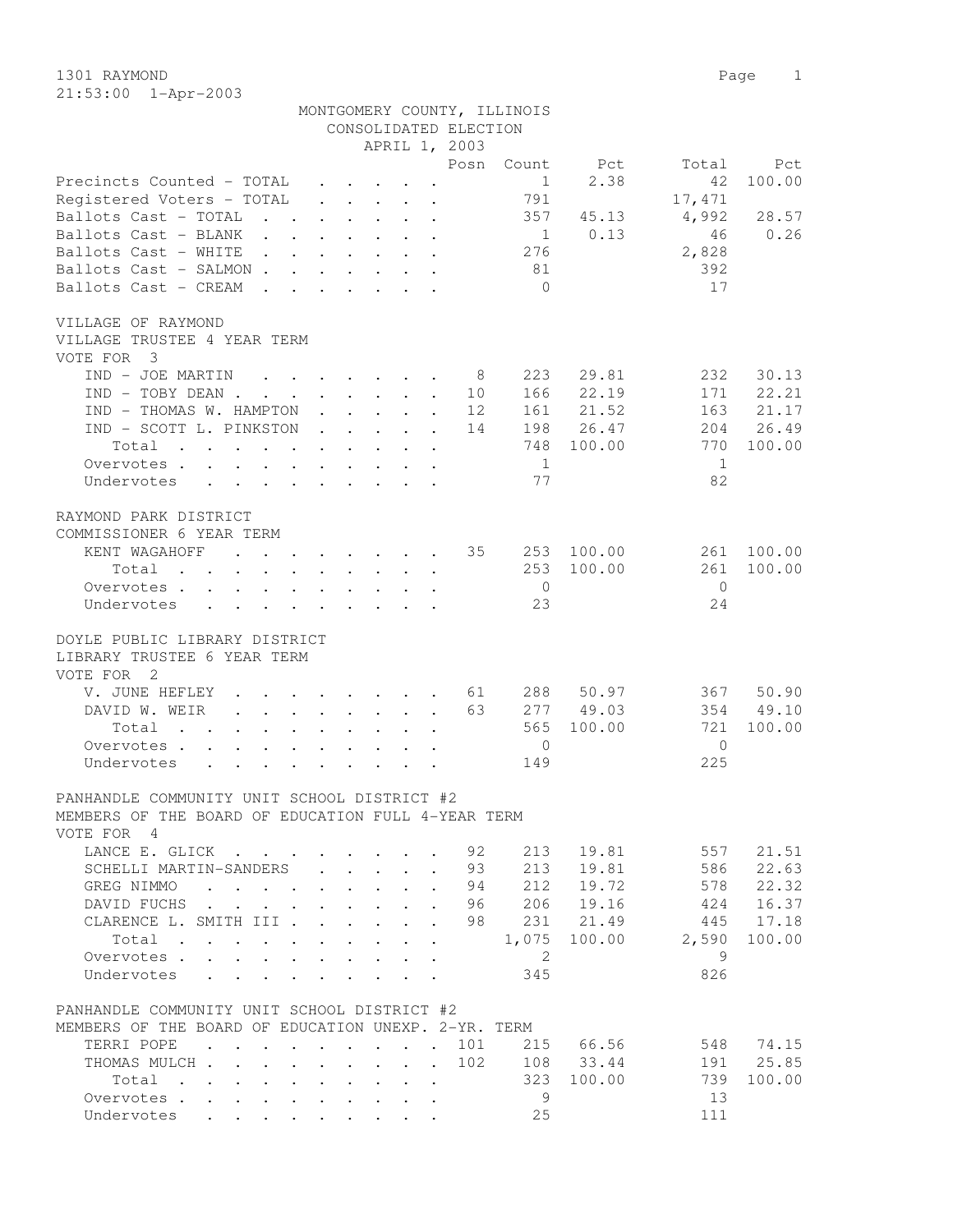1301 RAYMOND Page 2 21:53:00 1-Apr-2003 MONTGOMERY COUNTY, ILLINOIS CONSOLIDATED ELECTION APRIL 1, 2003 Posn Count Pct Total Pct LINCOLN LAND COMMUNITY COLLEGE DISTRICT #526 TRUSTEES OF THE COMMUNITY COLLEGE DISTRICT FULL TERM VOTE FOR 2 ROGER L. RUTHERFORD . . . . . . 138 184 36.36 2,357 33.31 JAMES P. MOODY . . . . . . . . 140 130 25.69 2,198 31.07 CARL D. OBLINGER . . . . . . . 142 192 37.94 2,520 35.62 Total . . . . . . . . . . 506 100.00 7,075 100.00 Overvotes . . . . . . . . . . . 0<br>
Undervotes . . . . . . . . . . 208 2,819 Undervotes . . . . . . . . . MEMBERS OF THE REGIONAL BOARD OF SCHOOL TRUSTEES (CHRISTIAN AND MONTGOMERY COUNTIES) (FULL TERM) VOTE FOR 3 PAUL DONHAM-MONTGOMERY COUNTY . . . 193 224 47.97 3,420 52.92 ROBERT MILLIGAN-MONTGOMERY COUNTY . . 195 243 52.03 3,043 47.08 Total . . . . . . . . . . 467 100.00 6,463 100.00 Overvotes . . . . . . . . . . . 0 Undervotes . . . . . . . . . . . . . 604 8,369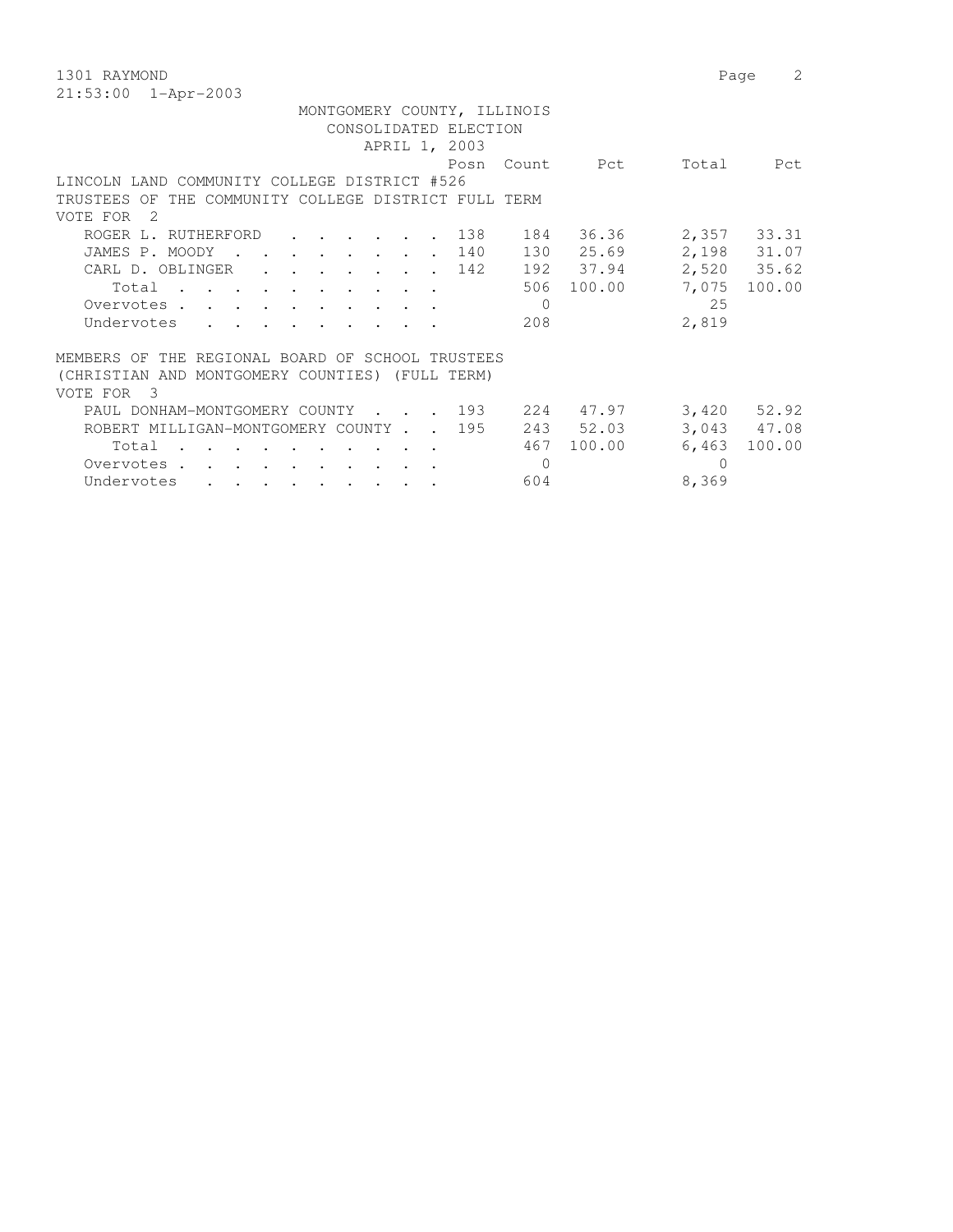|                                                                                                                                                                     |                                            |                                                |                                                                 | CONSOLIDATED ELECTION |                 |        |              |                 |
|---------------------------------------------------------------------------------------------------------------------------------------------------------------------|--------------------------------------------|------------------------------------------------|-----------------------------------------------------------------|-----------------------|-----------------|--------|--------------|-----------------|
|                                                                                                                                                                     |                                            |                                                | APRIL 1, 2003                                                   |                       |                 |        |              |                 |
|                                                                                                                                                                     |                                            |                                                |                                                                 | Posn                  | Count           | Pct    | Total        | Pct             |
| Precincts Counted - TOTAL                                                                                                                                           |                                            |                                                | $\cdot$ $\cdot$ $\cdot$ $\cdot$                                 |                       | $\mathbf{1}$    | 2.38   | 42           | 100.00          |
| Registered Voters - TOTAL                                                                                                                                           |                                            |                                                | $\cdot$ $\cdot$ $\cdot$ $\cdot$ $\cdot$                         |                       | 176             |        | 17,471       |                 |
| Ballots Cast - TOTAL<br>$\mathbf{r}$ , $\mathbf{r}$ , $\mathbf{r}$ , $\mathbf{r}$                                                                                   |                                            |                                                | $\ddot{\phantom{a}}$                                            |                       | 44              | 25.00  | 4,992        | 28.57           |
| Ballots Cast - BLANK                                                                                                                                                |                                            |                                                |                                                                 |                       | $\overline{0}$  | 0.00   | 46           | 0.26            |
| Ballots Cast - WHITE<br>$\mathbf{L}$                                                                                                                                |                                            |                                                |                                                                 |                       | $\mathbf{0}$    |        | 2,828        |                 |
| Ballots Cast - GREEN<br>$\mathbf{L} = \mathbf{L}$<br><b>Contract</b>                                                                                                |                                            | $\sim$                                         |                                                                 |                       | $\mathsf S$     |        | 1,033        |                 |
| Ballots Cast - SALMON.                                                                                                                                              |                                            |                                                | $\mathbf{r}$ and $\mathbf{r}$ and $\mathbf{r}$ and $\mathbf{r}$ |                       | 19              |        | 392          |                 |
| Ballots Cast - BLUE<br>$\mathbf{r}$ , and $\mathbf{r}$ , and $\mathbf{r}$ , and $\mathbf{r}$                                                                        |                                            |                                                |                                                                 |                       | 19              |        | 170          |                 |
| Ballots Cast - CREAM                                                                                                                                                |                                            |                                                | $\mathbf{r}$ , $\mathbf{r}$ , $\mathbf{r}$ , $\mathbf{r}$       |                       | $\overline{1}$  |        | 17           |                 |
| DOYLE PUBLIC LIBRARY DISTRICT                                                                                                                                       |                                            |                                                |                                                                 |                       |                 |        |              |                 |
| LIBRARY TRUSTEE 6 YEAR TERM                                                                                                                                         |                                            |                                                |                                                                 |                       |                 |        |              |                 |
| VOTE FOR 2                                                                                                                                                          |                                            |                                                |                                                                 |                       |                 |        |              |                 |
| V. JUNE HEFLEY<br>$\mathbf{r}$ , $\mathbf{r}$ , $\mathbf{r}$ , $\mathbf{r}$ , $\mathbf{r}$                                                                          |                                            |                                                | $\sim$<br>$\ddot{\phantom{a}}$                                  | 61                    | 17              | 60.71  | 367          | 50.90           |
| DAVID W. WEIR<br>$\mathbf{r}$ , $\mathbf{r}$ , $\mathbf{r}$ , $\mathbf{r}$ , $\mathbf{r}$                                                                           |                                            |                                                |                                                                 | 63                    | 11              | 39.29  | 354          | 49.10           |
| Total<br>$\mathbf{r}$ , $\mathbf{r}$<br>$\mathbf{r}$ , $\mathbf{r}$ , $\mathbf{r}$ , $\mathbf{r}$ , $\mathbf{r}$                                                    |                                            |                                                |                                                                 |                       | 28              | 100.00 | 721          | 100.00          |
| Overvotes.                                                                                                                                                          |                                            |                                                |                                                                 |                       | $\overline{0}$  |        | $\Omega$     |                 |
| Undervotes                                                                                                                                                          |                                            |                                                |                                                                 |                       | 10              |        | 225          |                 |
|                                                                                                                                                                     |                                            |                                                |                                                                 |                       |                 |        |              |                 |
| MORRISONVILLE COMMUNITY UNIT SCHOOL DISTRICT #1                                                                                                                     |                                            |                                                |                                                                 |                       |                 |        |              |                 |
| MEMBERS OF THE BOARD OF EDUCATION FULL 4-YEAR TERM                                                                                                                  |                                            |                                                |                                                                 |                       |                 |        |              |                 |
| VOTE FOR 4                                                                                                                                                          |                                            |                                                |                                                                 |                       |                 |        |              |                 |
| STEPHEN PAUL BROWN                                                                                                                                                  |                                            |                                                |                                                                 | 93                    | $\mathbf{0}$    |        | 2            | 28.57           |
| KEVIN LEE MOOMEY<br>$\sim$ $\sim$                                                                                                                                   | $\cdot$ $\cdot$ $\cdot$ $\cdot$            |                                                |                                                                 | 95                    | $\Omega$        |        | $\Omega$     | 0.00            |
| WILLIAM LLOYD HARMON                                                                                                                                                | $\mathbf{r}$ , $\mathbf{r}$ , $\mathbf{r}$ |                                                | $\ddot{\phantom{a}}$                                            | 97                    | $\Omega$        |        | 2            | 28.57           |
| WILLIAM LYNN OVINGTON.                                                                                                                                              | $\mathbf{r} = \mathbf{r} \cdot \mathbf{r}$ |                                                |                                                                 | 99                    | $\Omega$        |        | $\mathbf{1}$ | 14.29           |
| AMANDA LEE GRUNDY<br>$\mathbf{r}$ , $\mathbf{r}$ , $\mathbf{r}$ , $\mathbf{r}$                                                                                      |                                            |                                                | $\ddot{\phantom{a}}$<br>$\mathbf{L}$                            | 101                   | $\Omega$        |        | 2            | 28.57           |
| MARY JEAN BEARD.<br>$\mathbf{r}$ , and $\mathbf{r}$ , and $\mathbf{r}$ , and $\mathbf{r}$                                                                           |                                            |                                                |                                                                 | 103                   | $\Omega$        |        | $\Omega$     | 0.00            |
| Total<br>$\mathbf{r}$ , $\mathbf{r}$ , $\mathbf{r}$ , $\mathbf{r}$<br>$\mathbf{r} = \mathbf{r} \cdot \mathbf{r}$ , where $\mathbf{r} = \mathbf{r} \cdot \mathbf{r}$ |                                            | $\mathbf{A}$ and $\mathbf{A}$ and $\mathbf{A}$ |                                                                 |                       | $\Omega$        |        | 7            | 100.00          |
| Overvotes .<br>$\sim$<br>$\ddot{\phantom{0}}$                                                                                                                       |                                            | $\cdot$ $\cdot$                                |                                                                 |                       | $\Omega$        |        | $\mathbf{0}$ |                 |
| Undervotes                                                                                                                                                          |                                            |                                                |                                                                 |                       | $\Omega$        |        | $\mathbf{1}$ |                 |
| MORRISONVILLE COMMUNITY UNIT SCHOOL DISTRICT #1                                                                                                                     |                                            |                                                |                                                                 |                       |                 |        |              |                 |
| MEMBERS OF THE BOARD OF EDUCATION UNEXP. 2-YR. TERM                                                                                                                 |                                            |                                                |                                                                 |                       |                 |        |              |                 |
| VOTE FOR 2                                                                                                                                                          |                                            |                                                |                                                                 |                       |                 |        |              |                 |
| MICHAEL F. UNSER                                                                                                                                                    |                                            |                                                |                                                                 | 112                   | 0               |        | 2            | 50.00           |
| $\mathbf{r}$ , and $\mathbf{r}$ , and $\mathbf{r}$ , and $\mathbf{r}$<br>KURT L. WEMPEN                                                                             |                                            |                                                |                                                                 |                       | $\Omega$        |        | $\Omega$     |                 |
| $\mathbf{r}$ , and $\mathbf{r}$ , and $\mathbf{r}$ , and $\mathbf{r}$ , and $\mathbf{r}$                                                                            |                                            |                                                |                                                                 | 114                   |                 |        |              | 0.00            |
| DEBRA KAY FORBES                                                                                                                                                    |                                            |                                                |                                                                 | 116                   | 0               |        | 2            | 50.00<br>100.00 |
| Total                                                                                                                                                               |                                            |                                                |                                                                 |                       | 0               |        | 4            |                 |
| Overvotes .<br>$\ddot{\phantom{0}}$                                                                                                                                 |                                            |                                                |                                                                 |                       | 0               |        | $\mathbf{0}$ |                 |
| Undervotes                                                                                                                                                          |                                            |                                                |                                                                 |                       | $\Omega$        |        | $\Omega$     |                 |
| PANHANDLE COMMUNITY UNIT SCHOOL DISTRICT #2                                                                                                                         |                                            |                                                |                                                                 |                       |                 |        |              |                 |
| MEMBERS OF THE BOARD OF EDUCATION FULL 4-YEAR TERM                                                                                                                  |                                            |                                                |                                                                 |                       |                 |        |              |                 |
| VOTE FOR 4                                                                                                                                                          |                                            |                                                |                                                                 |                       |                 |        |              |                 |
| LANCE E. GLICK                                                                                                                                                      |                                            |                                                |                                                                 | 92                    |                 | 20.90  | 557          | 21.51           |
|                                                                                                                                                                     |                                            |                                                |                                                                 |                       | 14              |        |              |                 |
| SCHELLI MARTIN-SANDERS                                                                                                                                              |                                            | $\mathbf{z} = \mathbf{z} + \mathbf{z}$ .       | $\ddot{\phantom{0}}$                                            | 93                    | 11              | 16.42  | 586          | 22.63           |
| GREG NIMMO<br>$\ddot{\phantom{a}}$<br>$\mathbf{r}$ . The set of $\mathbf{r}$                                                                                        | $\mathbf{L}$<br>$\sim$                     |                                                |                                                                 | 94                    | 12 <sup>°</sup> | 17.91  | 578          | 22.32           |
| DAVID FUCHS.                                                                                                                                                        |                                            |                                                |                                                                 | 96                    | 12              | 17.91  | 424          | 16.37           |
| CLARENCE L. SMITH III .<br>$\overline{a}$                                                                                                                           |                                            |                                                |                                                                 | 98                    | 18              | 26.87  | 445          | 17.18           |
| Total                                                                                                                                                               |                                            |                                                |                                                                 |                       | 67              | 100.00 | 2,590        | 100.00          |
| Overvotes                                                                                                                                                           | $\ddot{\phantom{0}}$<br>$\sim$             | $\ddot{\phantom{0}}$                           | $\cdot$                                                         |                       | $\overline{0}$  |        | 9            |                 |
| Undervotes                                                                                                                                                          |                                            |                                                |                                                                 |                       | 13              |        | 826          |                 |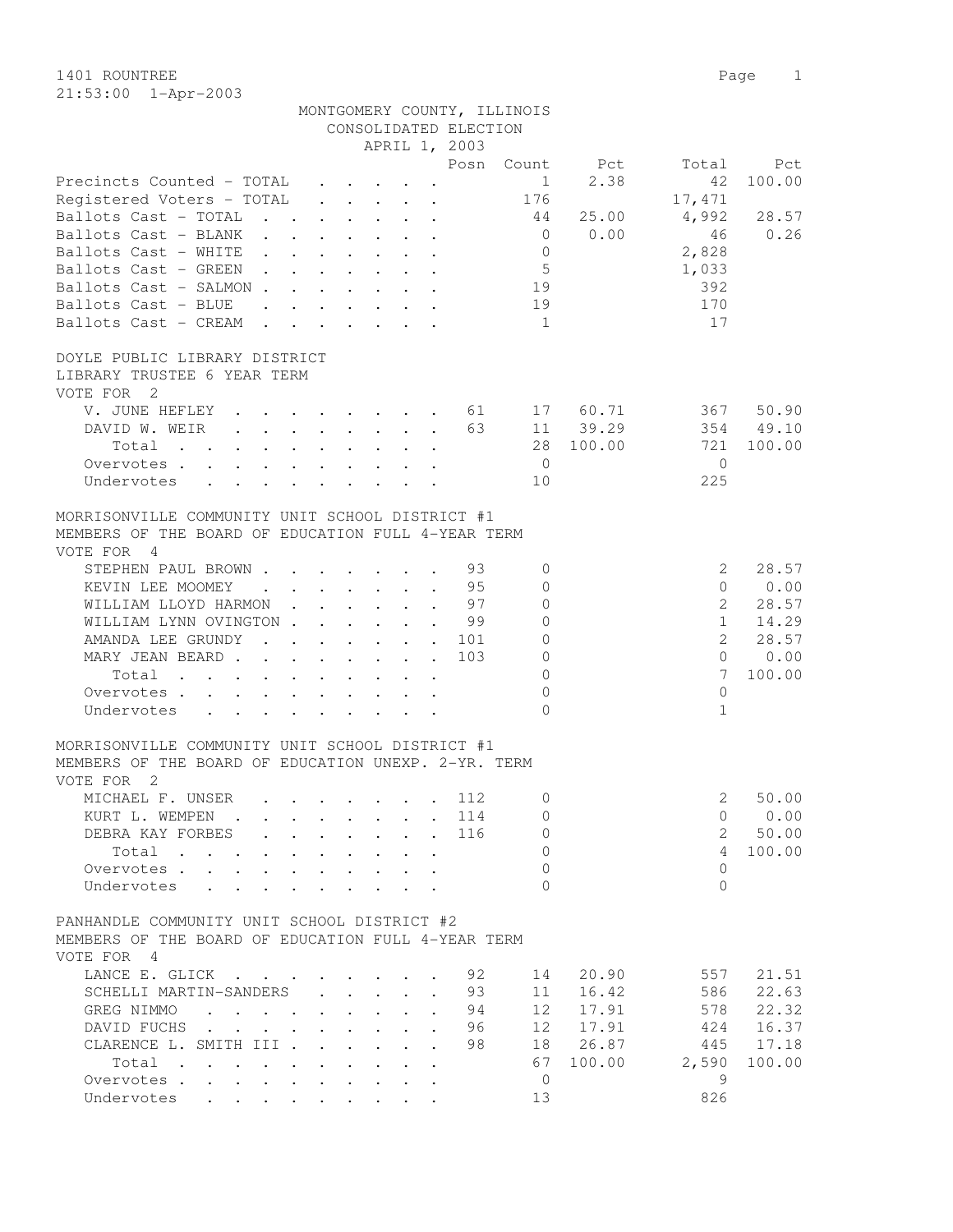1401 ROUNTREE Page 2 21:53:00 1-Apr-2003

| MONTGOMERY COUNTY, ILLINOIS                                            |                |          |                          |               |
|------------------------------------------------------------------------|----------------|----------|--------------------------|---------------|
| CONSOLIDATED ELECTION                                                  |                |          |                          |               |
| APRIL 1, 2003                                                          |                |          |                          |               |
|                                                                        |                |          | Posn Count Pct Total Pct |               |
| PANHANDLE COMMUNITY UNIT SCHOOL DISTRICT #2                            |                |          |                          |               |
| MEMBERS OF THE BOARD OF EDUCATION UNEXP. 2-YR. TERM                    |                |          |                          |               |
| TERRI POPE 101 17 85.00                                                |                |          |                          | 548 74.15     |
|                                                                        |                |          |                          |               |
| THOMAS MULCH 102 3 15.00 191 25.85<br>Total 20 100.00 739 100.00       |                |          |                          |               |
| Overvotes                                                              | $\overline{0}$ |          | 13                       |               |
| Undervotes                                                             | $\overline{0}$ |          | 111                      |               |
| HILLSBORO COMMUNITY UNIT SCHOOL DISTRICT #3                            |                |          |                          |               |
| MEMBERS OF THE BOARD OF EDUCATION FULL 4-YEAR TERM                     |                |          |                          |               |
| VOTE FOR 4                                                             |                |          |                          |               |
| RICHARD E. PAYNE 96 4 23.53 1,153 18.79                                |                |          |                          |               |
| BILL CLINARD 97 5 29.41                                                |                |          |                          | $1,353$ 22.05 |
| WILLIAM (BILL) JURGENA 99 3 17.65                                      |                |          |                          | $1,291$ 21.04 |
| TRINA R. BRITTON 101 2 11.76 1,179 19.21                               |                |          |                          |               |
| LAURA SHEA 103 3 17.65 1,161 18.92                                     |                |          |                          |               |
| Total 17 100.00 6,137 100.00                                           |                |          |                          |               |
| Overvotes 0                                                            |                |          | 6                        |               |
| Undervotes                                                             | 3 <sup>7</sup> |          | 2,207                    |               |
|                                                                        |                |          |                          |               |
| NOKOMIS COMMUNITY UNIT SCHOOL DISTRICT #22                             |                |          |                          |               |
| MEMBERS OF THE BOARD OF EDUCATION FULL 4-YEAR TERM                     |                |          |                          |               |
| VOTE FOR 3                                                             |                |          |                          |               |
| DENNIS STEWART 96 17 37.78                                             |                |          |                          | 442 34.00     |
| JIM EISENBARTH 98 17 37.78 489 37.62                                   |                |          |                          |               |
| MARK J. BERTOLINO 100 11 24.44 369 28.38                               |                |          |                          |               |
| Total 45 100.00 1,300 100.00                                           |                |          |                          |               |
| Overvotes.                                                             | $\overline{0}$ |          | $\overline{0}$           |               |
| Undervotes                                                             | 12             |          | 440                      |               |
|                                                                        |                |          |                          |               |
| LINCOLN LAND COMMUNITY COLLEGE DISTRICT #526                           |                |          |                          |               |
| TRUSTEES OF THE COMMUNITY COLLEGE DISTRICT FULL TERM                   |                |          |                          |               |
| VOTE FOR 2                                                             |                |          |                          |               |
| ROGER L. RUTHERFORD 138 23 30.67 2,357 33.31                           |                |          |                          |               |
| JAMES P. MOODY 140                                                     |                |          | 27 36.00 2,198 31.07     |               |
| 142<br>CARL D. OBLINGER                                                |                | 25 33.33 | 2,520 35.62              |               |
| Total                                                                  | 75             | 100.00   | 7,075                    | 100.00        |
| Overvotes                                                              | $\overline{0}$ |          | 25                       |               |
| Undervotes<br>$\mathbf{L}$                                             | 13             |          | 2,819                    |               |
|                                                                        |                |          |                          |               |
| MEMBERS OF THE REGIONAL BOARD OF SCHOOL TRUSTEES                       |                |          |                          |               |
| (CHRISTIAN AND MONTGOMERY COUNTIES) (FULL TERM)                        |                |          |                          |               |
| VOTE FOR 3                                                             |                |          |                          |               |
| PAUL DONHAM-MONTGOMERY COUNTY<br>193                                   |                | 34 47.89 | 3,420                    | 52.92         |
| ROBERT MILLIGAN-MONTGOMERY COUNTY<br>195                               |                | 37 52.11 | 3,043                    | 47.08         |
| Total                                                                  | 71             | 100.00   | 6,463                    | 100.00        |
| Overvotes.                                                             | $\overline{0}$ |          | $\overline{0}$           |               |
| Undervotes<br>$\cdot$ $\cdot$ $\cdot$ $\cdot$ $\cdot$<br>$\sim$ $\sim$ | 61             |          | 8,369                    |               |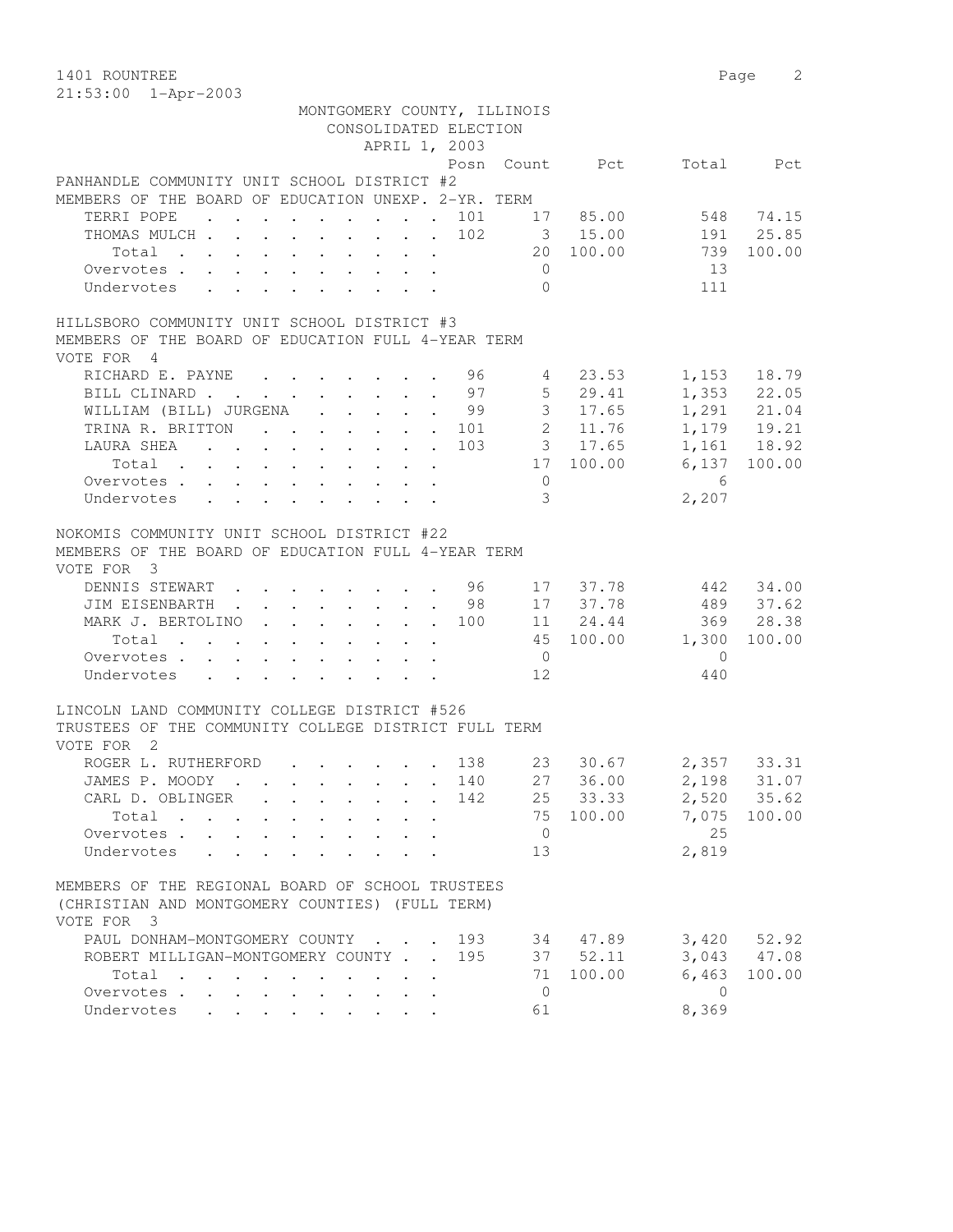1501 SOUTH FILLMORE 2008 2009 12:00 Page 2018 21:53:00 1-Apr-2003

|                                                                                                                               |                                                           |                                                                                                 | APRIL 1, 2003                                                            | CONSOLIDATED ELECTION | MONTGOMERY COUNTY, ILLINOIS |                        |                 |              |
|-------------------------------------------------------------------------------------------------------------------------------|-----------------------------------------------------------|-------------------------------------------------------------------------------------------------|--------------------------------------------------------------------------|-----------------------|-----------------------------|------------------------|-----------------|--------------|
|                                                                                                                               |                                                           |                                                                                                 |                                                                          |                       |                             | Posn Count Pct         |                 | Total Pct    |
| Precincts Counted - TOTAL                                                                                                     |                                                           | $\mathcal{A}^{\mathcal{A}}$ , and $\mathcal{A}^{\mathcal{A}}$ , and $\mathcal{A}^{\mathcal{A}}$ |                                                                          |                       | $\sim$ 1                    | 2.38                   | 42              | 100.00       |
| Registered Voters - TOTAL                                                                                                     |                                                           |                                                                                                 | $\mathbf{r}$ , $\mathbf{r}$ , $\mathbf{r}$ , $\mathbf{r}$ , $\mathbf{r}$ |                       | 155                         |                        | 17,471          |              |
| Ballots Cast - TOTAL                                                                                                          |                                                           |                                                                                                 |                                                                          |                       |                             | 15 9.68                | 4,992           | 28.57        |
| Ballots Cast - BLANK                                                                                                          |                                                           |                                                                                                 |                                                                          |                       | $\overline{0}$              | 0.00                   | 46              | 0.26         |
| Ballots Cast - WHITE                                                                                                          |                                                           |                                                                                                 |                                                                          |                       | 9                           |                        | 2,828           |              |
| Ballots Cast - GREEN                                                                                                          |                                                           |                                                                                                 |                                                                          |                       | 6                           |                        | 1,033           |              |
|                                                                                                                               |                                                           |                                                                                                 |                                                                          |                       |                             |                        |                 |              |
| HILLSBORO COMMUNITY UNIT SCHOOL DISTRICT #3                                                                                   |                                                           |                                                                                                 |                                                                          |                       |                             |                        |                 |              |
| MEMBERS OF THE BOARD OF EDUCATION FULL 4-YEAR TERM<br>VOTE FOR 4                                                              |                                                           |                                                                                                 |                                                                          |                       |                             |                        |                 |              |
| RICHARD E. PAYNE                                                                                                              |                                                           |                                                                                                 |                                                                          |                       | $2 \quad$                   | 14.29                  |                 | 1,153 18.79  |
| BILL CLINARD 97                                                                                                               |                                                           |                                                                                                 |                                                                          |                       |                             | 3 21.43                |                 | 1,353 22.05  |
| WILLIAM (BILL) JURGENA 99 1 7.14                                                                                              |                                                           |                                                                                                 |                                                                          |                       |                             |                        |                 | 1,291 21.04  |
| TRINA R. BRITTON 101                                                                                                          |                                                           |                                                                                                 |                                                                          |                       |                             | 5 35.71                |                 | 1,179 19.21  |
| LAURA SHEA<br>the contract of the contract of the contract of the contract of the contract of the contract of the contract of |                                                           |                                                                                                 |                                                                          | 103                   |                             | 3 21.43                |                 | 1,161 18.92  |
| Total                                                                                                                         |                                                           |                                                                                                 |                                                                          |                       |                             | 14 100.00              |                 | 6,137 100.00 |
| Overvotes                                                                                                                     |                                                           |                                                                                                 |                                                                          |                       | $\overline{0}$              |                        | $6\overline{6}$ |              |
| Undervotes                                                                                                                    |                                                           |                                                                                                 |                                                                          |                       | 10                          |                        | 2,207           |              |
|                                                                                                                               |                                                           |                                                                                                 |                                                                          |                       |                             |                        |                 |              |
| VANDALIA COMMUNITY UNIT SCHOOL DISTRICT #203<br>MEMBERS OF THE BOARD OF EDUCATION FULL 4-YEAR TERM<br>VOTE FOR 3              |                                                           |                                                                                                 |                                                                          |                       |                             |                        |                 |              |
| JAY G. SMITH 93                                                                                                               |                                                           |                                                                                                 |                                                                          |                       |                             | 2 8.33                 |                 | 28.33        |
| JOHN GEHRKE<br>. 94                                                                                                           |                                                           |                                                                                                 |                                                                          |                       | $4\overline{ }$             | 16.67                  | $4\overline{ }$ | 16.67        |
| LARRY EMERICK 95                                                                                                              |                                                           |                                                                                                 |                                                                          |                       | 8                           | 33.33                  | 8               | 33.33        |
| AMY PYLE                                                                                                                      |                                                           |                                                                                                 |                                                                          |                       |                             | $\cdot$ 97 5 20.83     |                 | 5 20.83      |
| PETE LEDUC                                                                                                                    |                                                           |                                                                                                 |                                                                          | 99                    |                             | $5$ 20.83<br>24 100.00 |                 | 5 20.83      |
| Total                                                                                                                         |                                                           |                                                                                                 |                                                                          |                       |                             |                        | 24              | 100.00       |
| Overvotes                                                                                                                     |                                                           |                                                                                                 |                                                                          |                       | $\overline{0}$              |                        | $\Omega$        |              |
| Undervotes                                                                                                                    |                                                           |                                                                                                 |                                                                          |                       | 3                           |                        | 3               |              |
| VANDALIA COMMUNITY UNIT SCHOOL DISTRICT #203                                                                                  |                                                           |                                                                                                 |                                                                          |                       |                             |                        |                 |              |
| MEMBERS OF THE BOARD OF EDUCATION UNEXP. 2-YR. TERM                                                                           |                                                           |                                                                                                 |                                                                          |                       |                             |                        |                 |              |
| JOE LAWSON<br>$\mathbf{r}$ , and $\mathbf{r}$ , and $\mathbf{r}$ , and $\mathbf{r}$ , and $\mathbf{r}$                        |                                                           |                                                                                                 |                                                                          | 103                   |                             | 7 100.00               |                 | 7 100.00     |
| Total                                                                                                                         |                                                           |                                                                                                 |                                                                          |                       | 7                           | 100.00                 |                 | 7 100.00     |
| Overvotes                                                                                                                     |                                                           |                                                                                                 |                                                                          |                       | $\overline{0}$              |                        | $\overline{0}$  |              |
| Undervotes                                                                                                                    |                                                           | $\cdot$ $\cdot$ $\cdot$ $\cdot$ $\cdot$                                                         |                                                                          |                       | $\mathcal{L}$               |                        | $\mathfrak{D}$  |              |
|                                                                                                                               |                                                           |                                                                                                 |                                                                          |                       |                             |                        |                 |              |
| LINCOLN LAND COMMUNITY COLLEGE DISTRICT #526<br>TRUSTEES OF THE COMMUNITY COLLEGE DISTRICT FULL TERM                          |                                                           |                                                                                                 |                                                                          |                       |                             |                        |                 |              |
| VOTE FOR 2                                                                                                                    |                                                           |                                                                                                 |                                                                          |                       |                             |                        |                 |              |
| ROGER L. RUTHERFORD                                                                                                           |                                                           |                                                                                                 |                                                                          | 138                   | 2                           | 22.22                  |                 | 2,357 33.31  |
| JAMES P. MOODY                                                                                                                | $\mathbf{r}$ , $\mathbf{r}$ , $\mathbf{r}$                |                                                                                                 |                                                                          | 140                   |                             | 4 44.44                |                 | 2,198 31.07  |
| CARL D. OBLINGER                                                                                                              | $\mathbf{r}$ , $\mathbf{r}$ , $\mathbf{r}$ , $\mathbf{r}$ |                                                                                                 |                                                                          | 142                   |                             | 33.33                  |                 | 2,520 35.62  |
| Total                                                                                                                         |                                                           |                                                                                                 |                                                                          |                       | 9                           | 100.00                 | 7,075           | 100.00       |
| Overvotes.                                                                                                                    |                                                           |                                                                                                 |                                                                          |                       | $\Omega$                    |                        | 25              |              |
| Undervotes                                                                                                                    |                                                           |                                                                                                 |                                                                          |                       | 3                           |                        | 2,819           |              |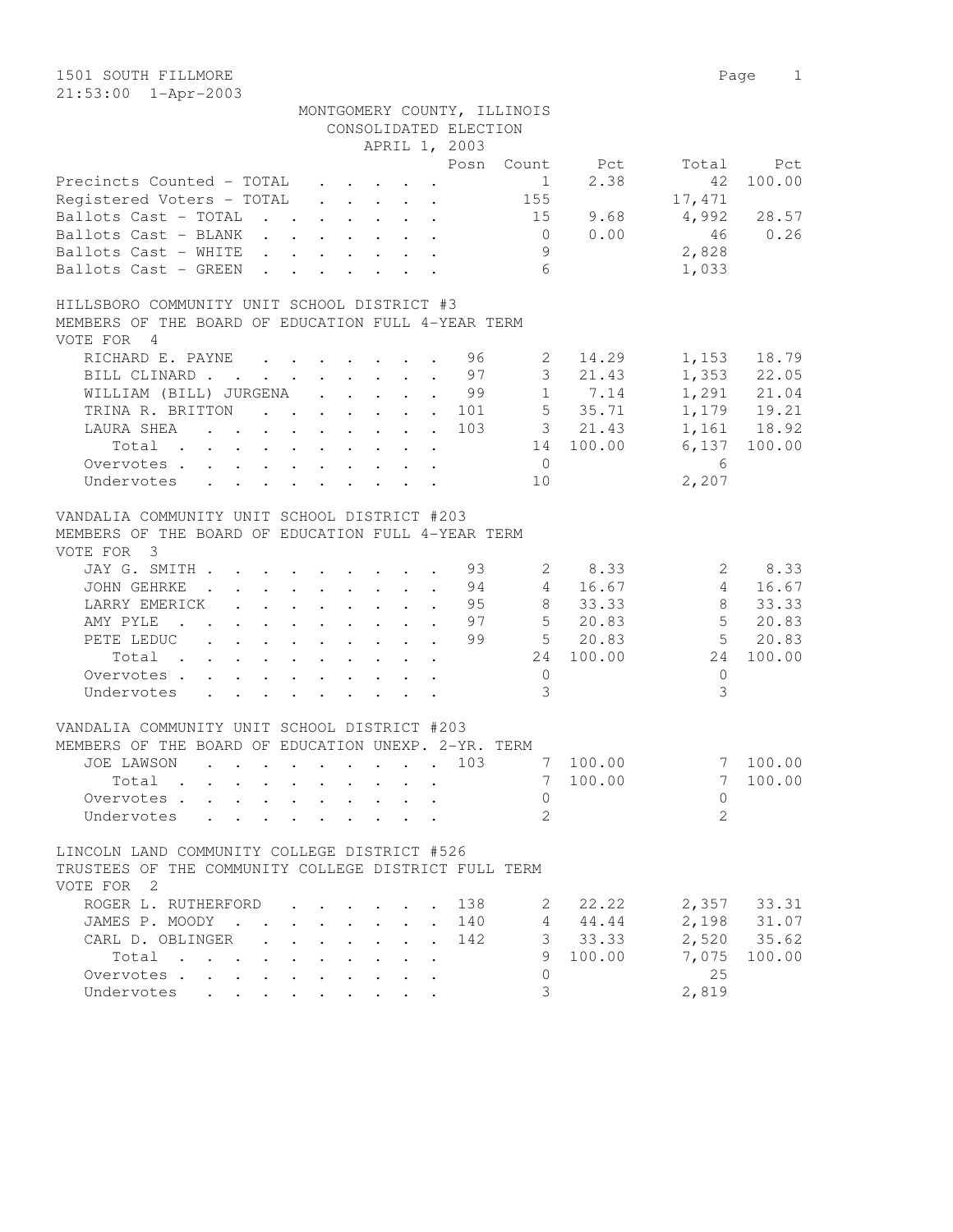| 1501 SOUTH FILLMORE                                                                                                                                                |           |              | 2<br>Page       |
|--------------------------------------------------------------------------------------------------------------------------------------------------------------------|-----------|--------------|-----------------|
| $21:53:00$ $1 - Appr-2003$                                                                                                                                         |           |              |                 |
| MONTGOMERY COUNTY, ILLINOIS                                                                                                                                        |           |              |                 |
| CONSOLIDATED ELECTION                                                                                                                                              |           |              |                 |
| APRIL 1, 2003                                                                                                                                                      |           |              |                 |
| Posn Count Pct                                                                                                                                                     |           | Total        | Pct             |
| KASKASKIA COMMUNITY COLLEGE DISTRICT #501                                                                                                                          |           |              |                 |
| TRUSTEES OF THE COMMUNITY COLLEGE DISTRICT FULL TERM                                                                                                               |           |              |                 |
| VOTE FOR<br>$\overline{\mathbf{3}}$                                                                                                                                |           |              |                 |
| 138<br>ROBERT L. FUNDERBURK<br>6                                                                                                                                   | 35.29     | 8            | 34.78           |
| 5 <sub>5</sub><br>JIM BEASLEY.<br>140                                                                                                                              | 29.41     |              | 7 30.43         |
| $6\overline{6}$<br>LOUIS L. FOGLEMAN<br>$\cdot$ 142                                                                                                                | 35.29     | 8            | 34.78           |
| Total                                                                                                                                                              | 17 100.00 |              | 23 100.00       |
| Overvotes.<br>$\bigcirc$                                                                                                                                           |           | $\bigcirc$   |                 |
| Undervotes<br>10                                                                                                                                                   |           | 10           |                 |
|                                                                                                                                                                    |           |              |                 |
| MEMBERS OF THE REGIONAL BOARD OF SCHOOL TRUSTEES                                                                                                                   |           |              |                 |
| (CHRISTIAN AND MONTGOMERY COUNTIES) (FULL TERM)                                                                                                                    |           |              |                 |
| VOTE FOR 3                                                                                                                                                         |           |              |                 |
| PAUL DONHAM-MONTGOMERY COUNTY 193                                                                                                                                  | 4 57.14   |              | $3,420$ $52.92$ |
| ROBERT MILLIGAN-MONTGOMERY COUNTY 195                                                                                                                              | 3 42.86   |              | 3,043 47.08     |
| Total                                                                                                                                                              | 7 100.00  | 6,463        | 100.00          |
| Overvotes<br>$\Omega$                                                                                                                                              |           | $\bigcirc$   |                 |
| Undervotes<br>11                                                                                                                                                   |           | 8,369        |                 |
| MEMBERS OF THE REGIONAL BOARD OF SCHOOL TRUSTEES                                                                                                                   |           |              |                 |
| (BOND, EFFINGHAM AND FAYETTE COUNTIES) (FULL TERM)                                                                                                                 |           |              |                 |
| VOTE FOR 3                                                                                                                                                         |           |              |                 |
| ROBERT D. AMBROSE-BOND COUNTY<br>. 193                                                                                                                             | 7 33.33   |              | 7 33.33         |
| CARL LINDELL MARTIE-FAYETTE COUNTY . 195                                                                                                                           | 8 38.10   |              | 8 38.10         |
| 197<br>ROGER A. WORMAN-EFFINGHAM COUNTY                                                                                                                            | 6 28.57   |              | 6 28.57         |
| Total                                                                                                                                                              | 21 100.00 | 21           | 100.00          |
| Overvotes.<br>$\mathbf{0}$<br>$\mathbf{r} = \mathbf{r} + \mathbf{r}$ , where $\mathbf{r} = \mathbf{r} + \mathbf{r}$ , where $\mathbf{r} = \mathbf{r} + \mathbf{r}$ |           | $\mathbf{0}$ |                 |
| 6<br>Undervotes                                                                                                                                                    |           | 6            |                 |
|                                                                                                                                                                    |           |              |                 |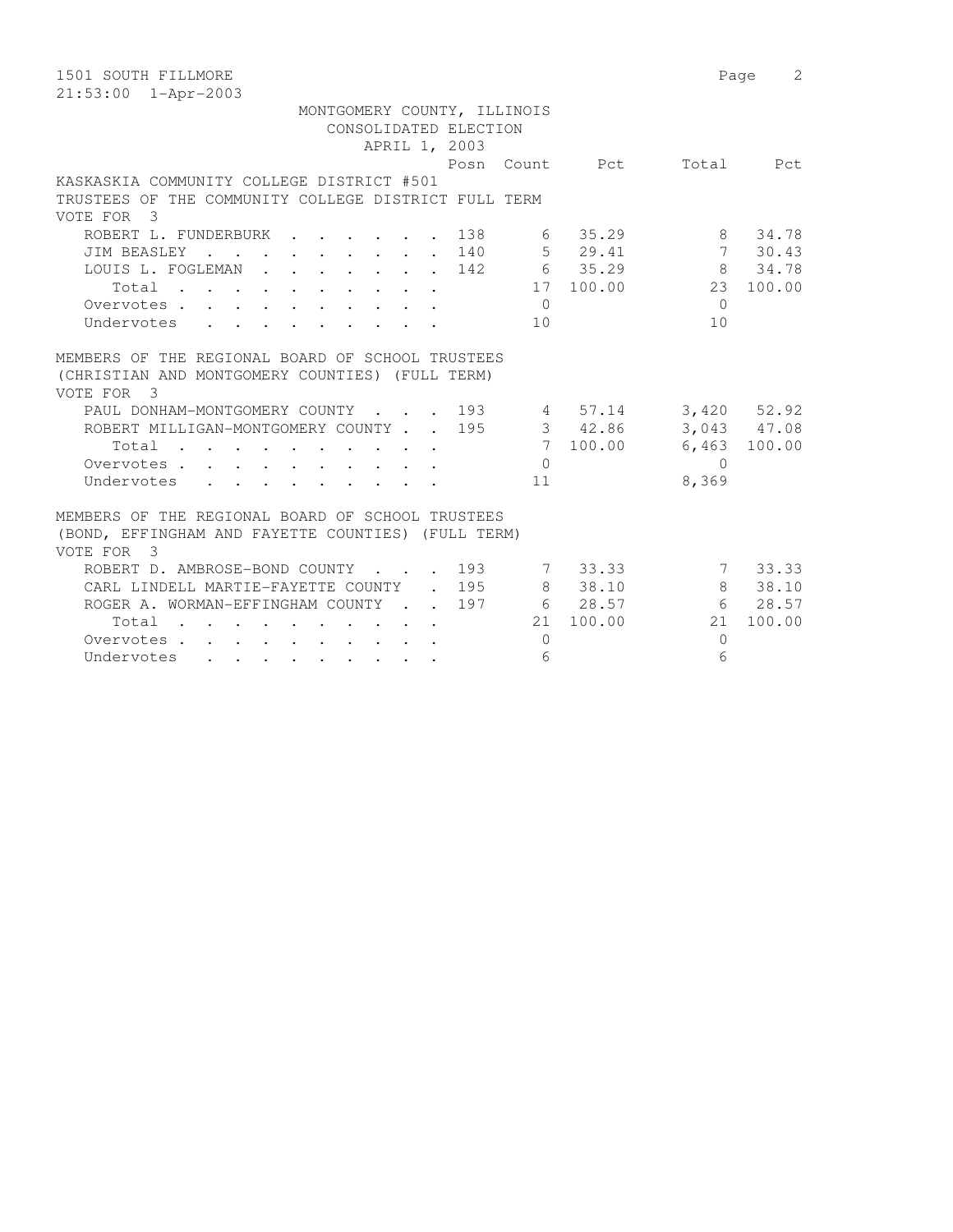|                                                                                                                          |              |  |                                                                                         |  | CONSOLIDATED ELECTION             | MONTGOMERY COUNTY, ILLINOIS |            |              |           |
|--------------------------------------------------------------------------------------------------------------------------|--------------|--|-----------------------------------------------------------------------------------------|--|-----------------------------------|-----------------------------|------------|--------------|-----------|
|                                                                                                                          |              |  |                                                                                         |  | APRIL 1, 2003                     |                             |            |              |           |
|                                                                                                                          |              |  |                                                                                         |  | Posn                              | Count                       | Pct        | Total        | Pct       |
| Precincts Counted – TOTAL                                                                                                |              |  | $\cdot$ $\cdot$ $\cdot$ $\cdot$                                                         |  |                                   | $\mathbf{1}$                | 2.38       | 42           | 100.00    |
| Registered Voters – TOTAL                                                                                                |              |  | $\cdot$ $\cdot$ $\cdot$ $\cdot$ $\cdot$ $\cdot$                                         |  |                                   | 521                         |            | 17,471       |           |
| Ballots Cast - TOTAL                                                                                                     |              |  | $\cdot$ $\cdot$ $\cdot$ $\cdot$ $\cdot$ $\cdot$                                         |  |                                   | 141                         | 27.06      | 4,992        | 28.57     |
| Ballots Cast - BLANK<br>$\mathbf{L}$                                                                                     | $\mathbf{L}$ |  | $\cdot$ $\cdot$ $\cdot$ $\cdot$ $\cdot$ $\cdot$                                         |  |                                   | $\overline{0}$              | 0.00       | 46           | 0.26      |
| Ballots Cast – WHITE<br>$\mathbf{L}$                                                                                     |              |  | $\mathbf{r} = \mathbf{r} \cdot \mathbf{r}$ , $\mathbf{r} = \mathbf{r} \cdot \mathbf{r}$ |  |                                   | 85                          |            | 2,828        |           |
| Ballots Cast - GREEN                                                                                                     |              |  |                                                                                         |  |                                   | 45                          |            | 1,033        |           |
| Ballots Cast - BLUE                                                                                                      |              |  |                                                                                         |  |                                   | 5 <sup>5</sup>              |            | 170          |           |
| Ballots Cast – PINK<br>$\mathbf{L}$                                                                                      | $\mathbf{L}$ |  | $\cdot$ $\cdot$ $\cdot$ $\cdot$ $\cdot$ $\cdot$                                         |  |                                   | 6                           |            | 28           |           |
| CITY OF LITCHFIELD WARD 1                                                                                                |              |  |                                                                                         |  |                                   |                             |            |              |           |
| ALDERMAN WARD 1 4 YEAR TERM                                                                                              |              |  |                                                                                         |  |                                   |                             |            |              |           |
| DEM - NO CANDIDATE FILED                                                                                                 |              |  |                                                                                         |  |                                   |                             |            |              |           |
| IND - ROBERT P. REID                                                                                                     |              |  |                                                                                         |  | . 10                              |                             | 40 47.06   | 83           | 30.97     |
| IND - GREG L. BEIERMANN                                                                                                  |              |  | $\mathbf{r}$ , $\mathbf{r}$ , $\mathbf{r}$ , $\mathbf{r}$ , $\mathbf{r}$                |  | 12                                | 32                          | 37.65      | 115          | 42.91     |
| IND - RON LOVEJOY                                                                                                        |              |  |                                                                                         |  | 14                                |                             | 13 15.29   | 70           | 26.12     |
| Total                                                                                                                    |              |  |                                                                                         |  |                                   |                             | 85 100.00  | 268          | 100.00    |
| Overvotes.                                                                                                               |              |  |                                                                                         |  |                                   | $\overline{0}$              |            | $\mathbf{1}$ |           |
| Undervotes                                                                                                               |              |  |                                                                                         |  |                                   | $\Omega$                    |            | 6            |           |
| CITY OF LITCHFIELD WARD 2<br>ALDERMAN WARD 2 4 YEAR TERM<br>DEM - NO CANDIDATE FILED                                     |              |  |                                                                                         |  |                                   |                             |            |              |           |
| IND - DAVID SCHWAB                                                                                                       |              |  |                                                                                         |  | $\cdots$ $\cdots$ $\frac{10}{10}$ |                             | 27 60.00   | 154          | 54.42     |
| IND - JOSEPH C. "JOE" GOEKE                                                                                              |              |  |                                                                                         |  | 12                                |                             | 18 40.00   |              | 129 45.58 |
| Total<br>the contract of the contract of the contract of the contract of the contract of the contract of the contract of |              |  |                                                                                         |  |                                   |                             | 45 100.00  | 283          | 100.00    |
| Overvotes.                                                                                                               |              |  |                                                                                         |  |                                   | $\overline{0}$              |            | $\Omega$     |           |
| Undervotes                                                                                                               |              |  |                                                                                         |  |                                   | $\Omega$                    |            | 9            |           |
| LITCHFIELD PARK DISTRICT<br>COMMISSIONER 4 YEAR TERM<br>VOTE FOR 3                                                       |              |  |                                                                                         |  |                                   |                             |            |              |           |
| WILLIAM D. BERGEN                                                                                                        |              |  | $\mathbf{r}$ , and $\mathbf{r}$ , and $\mathbf{r}$ , and $\mathbf{r}$                   |  | 35                                | 90                          | 32.85      | 900          | 32.55     |
| BRUCE VIGNOS                                                                                                             |              |  | $\cdot$ $\cdot$ $\cdot$ $\cdot$ $\cdot$ $\cdot$ $\cdot$ $\cdot$                         |  | 37                                | 89                          | 32.48      | 914          | 33.06     |
| JULIE TIMMERMANN<br>$\mathbf{L}$                                                                                         |              |  | $\mathbf{r}$ , $\mathbf{r}$ , $\mathbf{r}$ , $\mathbf{r}$                               |  | 39                                | 95                          | 34.67      | 951          | 34.39     |
| Total                                                                                                                    |              |  |                                                                                         |  |                                   |                             | 274 100.00 | 2,765        | 100.00    |
| Overvotes                                                                                                                |              |  | $\cdot$ $\cdot$ $\cdot$ $\cdot$ $\cdot$ $\cdot$                                         |  |                                   | $\overline{0}$              |            | $\Omega$     |           |
| Undervotes                                                                                                               |              |  | $\cdot$ $\cdot$ $\cdot$ $\cdot$ $\cdot$                                                 |  |                                   | 116                         |            | 1,189        |           |
| MT. OLIVE COMMUNITY UNIT SCHOOL DISTRICT #5                                                                              |              |  |                                                                                         |  |                                   |                             |            |              |           |

MEMBERS OF THE BOARD OF EDUCATION FULL 4-YEAR TERM VOTE FOR 4

| DEBRA J. HEEREN                         |               |                                                                                                                 |  |  | 92  | 3  | 16.67  | 2.2. | 25.00  |
|-----------------------------------------|---------------|-----------------------------------------------------------------------------------------------------------------|--|--|-----|----|--------|------|--------|
| GERHARDT.<br>GEORGE R.                  |               |                                                                                                                 |  |  | 94  |    | 0.00   |      | 11.36  |
| THOMAS D. COZAD                         |               |                                                                                                                 |  |  | 96  |    | 11.11  | 6    | 6.82   |
| ROB BUTLER<br>$\mathbf{r}$ $\mathbf{r}$ |               | the contract of the contract of the contract of the contract of the contract of the contract of the contract of |  |  | 98  | 5  | 27.78  | 20   | 22.73  |
| DAVID L. SMITH                          |               | $\mathbf{r}$ , $\mathbf{r}$ , $\mathbf{r}$ , $\mathbf{r}$ , $\mathbf{r}$                                        |  |  | 100 | 4  | 22.22  | 15   | 17.05  |
| JOHN SKERTICH                           |               | $\mathbf{r}$ , $\mathbf{r}$ , $\mathbf{r}$ , $\mathbf{r}$ , $\mathbf{r}$ , $\mathbf{r}$                         |  |  | 102 | 4  | 22.22  | 1.5  | 17.05  |
| Total                                   | $\sim$ $\sim$ | $\sim$ $\sim$ $\sim$                                                                                            |  |  |     | 18 | 100.00 | 88   | 100.00 |
| Overvotes<br>$\ddot{\phantom{a}}$       | $\bullet$     | $\sim$                                                                                                          |  |  |     |    |        |      |        |
| Undervotes                              |               |                                                                                                                 |  |  |     | 6  |        | 24   |        |
|                                         |               |                                                                                                                 |  |  |     |    |        |      |        |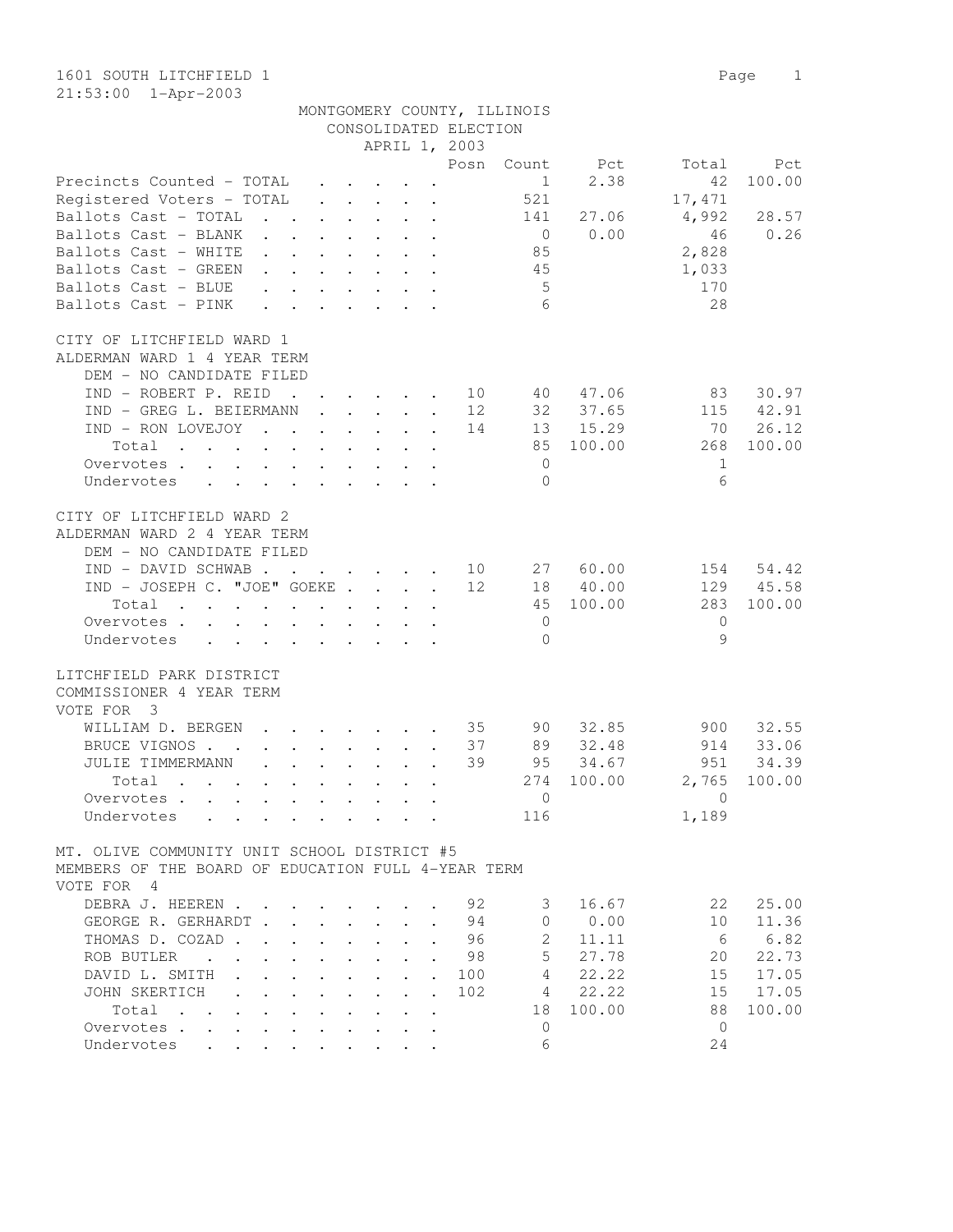| 1601 SOUTH LITCHFIELD 1                                                                              | Page         | 2         |
|------------------------------------------------------------------------------------------------------|--------------|-----------|
| $21:53:00$ $1 - Appr-2003$<br>MONTGOMERY COUNTY, ILLINOIS                                            |              |           |
| CONSOLIDATED ELECTION                                                                                |              |           |
| APRIL 1, 2003                                                                                        |              |           |
| Posn Count Pct Total Pct                                                                             |              |           |
| LITCHFIELD COMMUNITY UNIT SCHOOL DISTRICT #12                                                        |              |           |
| MEMBERS OF THE BOARD OF EDUCATION FULL 4-YEAR TERM                                                   |              |           |
| VOTE FOR 4                                                                                           |              |           |
| STEPHANIE L. BLANKENSHIP<br>93<br>84<br>23.08                                                        |              | 902 24.79 |
| 106 29.12<br>DANIEL M. DELANEY<br>95                                                                 |              | 992 27.26 |
| 91 25.00<br>DAVID W. YOUNG, JR. 97                                                                   |              | 899 24.70 |
| 83 22.80<br>JO A. PAINTER<br>99                                                                      |              | 846 23.25 |
| 364 100.00<br>Total                                                                                  | 3,639 100.00 |           |
| $\overline{0}$<br>Overvotes.                                                                         | $\Omega$     |           |
| 176<br>Undervotes                                                                                    | 1,953        |           |
|                                                                                                      |              |           |
| LINCOLN LAND COMMUNITY COLLEGE DISTRICT #526<br>TRUSTEES OF THE COMMUNITY COLLEGE DISTRICT FULL TERM |              |           |
| VOTE FOR 2                                                                                           |              |           |
| ROGER L. RUTHERFORD 138<br>67 34.18                                                                  | 2,357 33.31  |           |
| JAMES P. MOODY 140 58 29.59                                                                          | 2,198 31.07  |           |
| CARL D. OBLINGER 142 71 36.22                                                                        | 2,520 35.62  |           |
| Total<br>196 100.00                                                                                  | 7,075        | 100.00    |
| $\overline{0}$<br>Overvotes.                                                                         | 2.5          |           |
| Undervotes<br>86                                                                                     | 2,819        |           |
|                                                                                                      |              |           |
| MEMBERS OF THE REGIONAL BOARD OF SCHOOL TRUSTEES                                                     |              |           |
| (CHRISTIAN AND MONTGOMERY COUNTIES) (FULL TERM)                                                      |              |           |
| VOTE FOR 3                                                                                           |              |           |
| PAUL DONHAM-MONTGOMERY COUNTY 193 82 50.00 3,420 52.92                                               |              |           |
| ROBERT MILLIGAN-MONTGOMERY COUNTY 195 82 50.00                                                       | 3,043 47.08  |           |
| 164 100.00<br>Total<br>$\cdot$ $\cdot$ $\cdot$ $\cdot$                                               | 6,463 100.00 |           |
| Overvotes<br>$\overline{0}$                                                                          | $\bigcirc$   |           |
| 241<br>Undervotes                                                                                    | 8,369        |           |
|                                                                                                      |              |           |
| MEMBERS OF THE REGIONAL BOARD OF SCHOOL TRUSTEES                                                     |              |           |
| (CALHOUN, GREENE, JERSEY AND MACOUPIN COUNTIES)<br>VOTE FOR 2                                        |              |           |
| 5 55.56 19 50.00<br>MICHAEL PAINTER-GREENE COUNTY 193                                                |              |           |
| $4 \t 44.44$<br>ROBERT S. YOUNG-JERSEY COUNTY<br>195                                                 |              | 19 50.00  |
| 9 100.00<br>Total                                                                                    | 38           | 100.00    |
| $\circ$<br>Overvotes                                                                                 | $\bigcirc$   |           |
| $\mathcal{S}$<br>Undervotes                                                                          | 24           |           |
|                                                                                                      |              |           |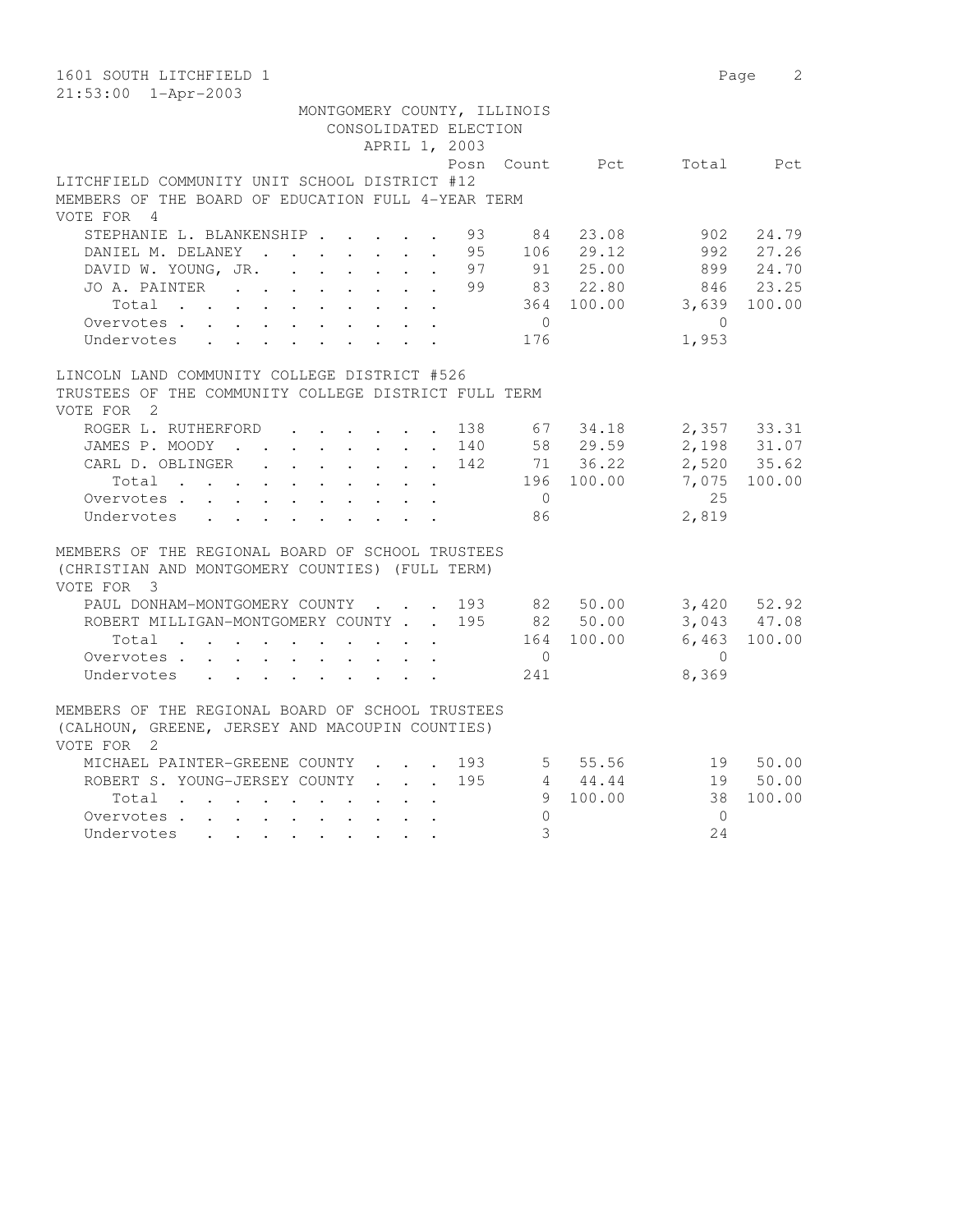|                                                                  |                                                   |                                                                                                                                                 |                                 |                                                     |                       | MONTGOMERY COUNTY, ILLINOIS |            |              |        |
|------------------------------------------------------------------|---------------------------------------------------|-------------------------------------------------------------------------------------------------------------------------------------------------|---------------------------------|-----------------------------------------------------|-----------------------|-----------------------------|------------|--------------|--------|
|                                                                  |                                                   |                                                                                                                                                 |                                 |                                                     | CONSOLIDATED ELECTION |                             |            |              |        |
|                                                                  |                                                   |                                                                                                                                                 |                                 | APRIL 1, 2003                                       |                       |                             |            |              |        |
|                                                                  |                                                   |                                                                                                                                                 |                                 |                                                     | Posn                  | Count                       | Pct        | Total        | Pct    |
| Precincts Counted - TOTAL                                        |                                                   |                                                                                                                                                 |                                 |                                                     |                       | $\mathbf{1}$                | 2.38       | 42           | 100.00 |
| Registered Voters - TOTAL                                        | $\ddot{\phantom{0}}$                              | $\ddot{\phantom{0}}$                                                                                                                            | $\ddot{\phantom{0}}$            | $\ddot{\phantom{a}}$                                |                       | 624                         |            | 17,471       |        |
| $\mathbf{r}$ $\mathbf{r}$<br>Ballots Cast - TOTAL                | $\mathbf{L}$                                      |                                                                                                                                                 |                                 | $\ddot{\phantom{a}}$                                |                       | 165                         | 26.44      | 4,992        | 28.57  |
| Ballots Cast - BLANK<br>$\mathcal{L} = \mathcal{L}$              |                                                   |                                                                                                                                                 |                                 |                                                     |                       | $\overline{4}$              | 0.64       | 46           | 0.26   |
| Ballots Cast - WHITE                                             |                                                   | $\ddot{\phantom{0}}$                                                                                                                            | $\ddot{\phantom{0}}$            | $\ddot{\phantom{a}}$<br>$\ddot{\phantom{a}}$        |                       | 126                         |            | 2,828        |        |
| Ballots Cast - GREEN<br>$\mathbf{L}$                             | $\ddot{\phantom{0}}$<br>$\sim$ $\sim$             |                                                                                                                                                 | $\sim$                          | $\ddot{\phantom{a}}$                                |                       | 37                          |            | 1,033        |        |
| Ballots Cast - BLUE<br>$\mathbf{r}$                              |                                                   |                                                                                                                                                 | $\mathbf{r}$                    |                                                     |                       | $\overline{2}$              |            | 170          |        |
| CITY OF LITCHFIELD WARD 1                                        |                                                   |                                                                                                                                                 |                                 |                                                     |                       |                             |            |              |        |
| ALDERMAN WARD 1 4 YEAR TERM                                      |                                                   |                                                                                                                                                 |                                 |                                                     |                       |                             |            |              |        |
| DEM - NO CANDIDATE FILED                                         |                                                   |                                                                                                                                                 |                                 |                                                     |                       |                             |            |              |        |
| IND - ROBERT P. REID                                             | $\sim$ $\sim$ $\sim$ $\sim$                       |                                                                                                                                                 | $\mathbf{r} = \mathbf{r}$       | $\sim$<br>$\mathbf{r}$                              | 10                    | 33                          | 27.50      | 83           | 30.97  |
| IND - GREG L. BEIERMANN                                          | $\ddot{\phantom{0}}$                              |                                                                                                                                                 |                                 | $\cdot$ $\cdot$ $\cdot$ $\cdot$ $\cdot$             | 12                    |                             | 50 41.67   | 115          | 42.91  |
| IND - RON LOVEJOY<br>$\mathbf{r}$ , $\mathbf{r}$                 | $\sim$                                            | $\sim$                                                                                                                                          | $\ddot{\phantom{0}}$            | $\sim$<br>$\ddot{\phantom{a}}$                      | 14                    |                             | 37 30.83   | 70           | 26.12  |
| Total<br>$\cdot$ $\cdot$ $\cdot$ $\cdot$<br>$\ddot{\phantom{a}}$ | $\ddot{\phantom{a}}$<br>$\mathbf{L}$              | $\sim$                                                                                                                                          | $\ddot{\phantom{0}}$            | $\ddot{\phantom{a}}$                                |                       |                             | 120 100.00 | 268          | 100.00 |
| Overvotes.<br>$\cdot$ $\cdot$ $\cdot$<br>$\ddot{\phantom{a}}$    | $\ddot{\phantom{a}}$<br>$\ddot{\phantom{a}}$      |                                                                                                                                                 |                                 |                                                     |                       | 1                           |            | 1            |        |
|                                                                  |                                                   |                                                                                                                                                 |                                 |                                                     |                       | .5                          |            | 6            |        |
| Undervotes                                                       |                                                   |                                                                                                                                                 | $\cdot$ $\cdot$ $\cdot$         |                                                     |                       |                             |            |              |        |
| CITY OF LITCHFIELD WARD 2                                        |                                                   |                                                                                                                                                 |                                 |                                                     |                       |                             |            |              |        |
| ALDERMAN WARD 2 4 YEAR TERM                                      |                                                   |                                                                                                                                                 |                                 |                                                     |                       |                             |            |              |        |
| DEM - NO CANDIDATE FILED                                         |                                                   |                                                                                                                                                 |                                 |                                                     |                       |                             |            |              |        |
| IND - DAVID SCHWAB.                                              | $\ddot{\phantom{a}}$                              |                                                                                                                                                 |                                 | $\mathbf{r} = \mathbf{r} \times \mathbf{r}$ , where | 10                    |                             | 24 66.67   | 154          | 54.42  |
| IND - JOSEPH C. "JOE" GOEKE.                                     |                                                   |                                                                                                                                                 |                                 | $\cdot$ $\cdot$ $\cdot$                             | 12                    |                             | 12 33.33   | 129          | 45.58  |
| Total<br>$\ddot{\phantom{0}}$<br>$\sim$                          | $\ddot{\phantom{0}}$<br>$\ddot{\phantom{0}}$      | $\sim$                                                                                                                                          | $\mathbf{L}^{\text{max}}$       |                                                     |                       |                             | 36 100.00  | 283          | 100.00 |
| Overvotes .<br>$\sim$                                            | $\ddot{\phantom{a}}$<br>$\mathbf{r}$              |                                                                                                                                                 |                                 |                                                     |                       | $\overline{0}$              |            | $\circ$      |        |
| $\ddot{\phantom{a}}$                                             |                                                   | $\ddot{\phantom{a}}$                                                                                                                            |                                 |                                                     |                       | $\mathbf{1}$                |            | $\mathsf{Q}$ |        |
| Undervotes                                                       | $\sim 100$                                        | $\sim$ 100 $\pm$                                                                                                                                | $\ddot{\phantom{0}}$            | $\ddot{\phantom{a}}$                                |                       |                             |            |              |        |
| LITCHFIELD PARK DISTRICT                                         |                                                   |                                                                                                                                                 |                                 |                                                     |                       |                             |            |              |        |
| COMMISSIONER 4 YEAR TERM                                         |                                                   |                                                                                                                                                 |                                 |                                                     |                       |                             |            |              |        |
| VOTE FOR 3                                                       |                                                   |                                                                                                                                                 |                                 |                                                     |                       |                             |            |              |        |
| WILLIAM D. BERGEN                                                |                                                   |                                                                                                                                                 | <b><i>Contract Contract</i></b> |                                                     | 35                    | 102                         | 33.77      | 900          | 32.55  |
| BRUCE VIGNOS.<br>$\sim$ $\sim$<br>$\ddot{\phantom{0}}$           | $\ddot{\phantom{a}}$<br>$\ddot{\phantom{0}}$      |                                                                                                                                                 | $\ddot{\phantom{0}}$            | $\ddot{\phantom{a}}$<br>$\ddot{\phantom{a}}$        | 37                    | 91                          | 30.13      | 914          | 33.06  |
| JULIE TIMMERMANN<br>$\mathbf{A}$                                 | $\mathbb{R}^{\mathbb{Z}}$<br>$\ddot{\phantom{a}}$ | $\ddot{\phantom{0}}$                                                                                                                            | $\ddot{\phantom{0}}$            |                                                     | 39                    | 109                         | 36.09      | 951          | 34.39  |
| Total<br>$\mathbf{L}^{\text{max}}$                               | $\ddot{\phantom{a}}$<br>$\ddot{\phantom{a}}$      | $\mathbf{L}$                                                                                                                                    | $\ddot{\phantom{0}}$            |                                                     |                       | 302                         | 100.00     | 2,765        | 100.00 |
| Overvotes<br>$\mathbf{L}^{\text{max}}$                           | $\ddot{\phantom{a}}$<br>$\ddot{\phantom{a}}$      | $\ddot{\phantom{0}}$                                                                                                                            |                                 |                                                     |                       | $\mathbf{0}$                |            | $\Omega$     |        |
| Undervotes<br>$\mathcal{L}^{\text{max}}$<br>$\ddot{\phantom{0}}$ |                                                   |                                                                                                                                                 |                                 |                                                     |                       | 187                         |            | 1,189        |        |
| LITCHFIELD COMMUNITY UNIT SCHOOL DISTRICT #12                    |                                                   |                                                                                                                                                 |                                 |                                                     |                       |                             |            |              |        |
| MEMBERS OF THE BOARD OF EDUCATION FULL 4-YEAR TERM               |                                                   |                                                                                                                                                 |                                 |                                                     |                       |                             |            |              |        |
| VOTE FOR<br>$\overline{4}$                                       |                                                   |                                                                                                                                                 |                                 |                                                     |                       |                             |            |              |        |
| STEPHANIE L. BLANKENSHIP                                         |                                                   |                                                                                                                                                 |                                 |                                                     | 93                    | 89                          | 23.86      | 902          | 24.79  |
|                                                                  |                                                   | $\bullet$ .<br><br><br><br><br><br><br><br><br><br><br><br><br><br><br><br><br><br><br><br><br><br><br><br><br><br><br><br><br><br><br><br><br> |                                 |                                                     |                       |                             |            |              |        |

 DANIEL M. DELANEY . . . . . . . 95 93 24.93 992 27.26 DAVID W. YOUNG, JR. . . . . . . 97 101 27.08 899 24.70 JO A. PAINTER . . . . . . . . 99 90 24.13 846 23.25 Total . . . . . . . . . . 373 100.00 3,639 100.00

100.00 3,639<br>
Overvotes . . . . . . . . . . . . 0<br>
Undervotes . . . . . . . . . . 287 1,953

Undervotes . . . . . . . . .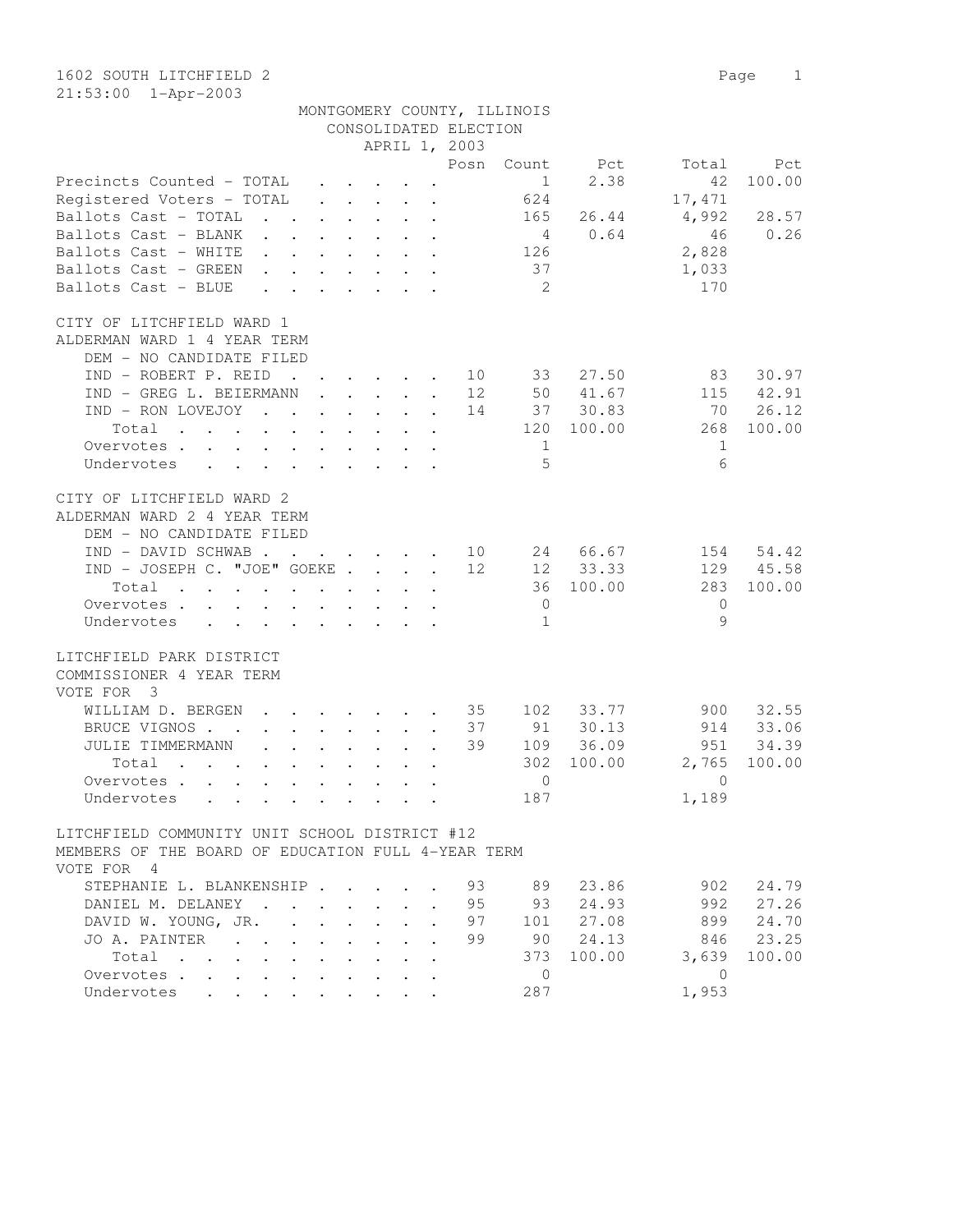| 1602 SOUTH LITCHFIELD 2                                                                                                | Page            | 2      |  |  |  |  |  |  |  |  |  |
|------------------------------------------------------------------------------------------------------------------------|-----------------|--------|--|--|--|--|--|--|--|--|--|
| $21:53:00$ $1 - Appr-2003$                                                                                             |                 |        |  |  |  |  |  |  |  |  |  |
| MONTGOMERY COUNTY, ILLINOIS                                                                                            |                 |        |  |  |  |  |  |  |  |  |  |
| CONSOLIDATED ELECTION                                                                                                  |                 |        |  |  |  |  |  |  |  |  |  |
| APRIL 1, 2003                                                                                                          |                 |        |  |  |  |  |  |  |  |  |  |
| Count Pct<br>Posn                                                                                                      | Total           | Pct    |  |  |  |  |  |  |  |  |  |
| LINCOLN LAND COMMUNITY COLLEGE DISTRICT #526                                                                           |                 |        |  |  |  |  |  |  |  |  |  |
| TRUSTEES OF THE COMMUNITY COLLEGE DISTRICT FULL TERM                                                                   |                 |        |  |  |  |  |  |  |  |  |  |
| - 2<br>VOTE FOR                                                                                                        |                 |        |  |  |  |  |  |  |  |  |  |
| 91<br>41.18<br>ROGER L. RUTHERFORD<br>138                                                                              | 2,357 33.31     |        |  |  |  |  |  |  |  |  |  |
| 62 28.05<br>140<br>JAMES P. MOODY<br>$\sim$ $\sim$ $\sim$<br>$\mathbf{r}$ , $\mathbf{r}$ , $\mathbf{r}$ , $\mathbf{r}$ | 2,198 31.07     |        |  |  |  |  |  |  |  |  |  |
| 68 30.77<br>CARL D. OBLINGER<br>142<br>$\cdot$ $\cdot$ $\cdot$                                                         | 2,520 35.62     |        |  |  |  |  |  |  |  |  |  |
| 100.00<br>221<br>Total<br>$\mathbf{r}$ , $\mathbf{r}$ , $\mathbf{r}$ , $\mathbf{r}$                                    | 7,075           | 100.00 |  |  |  |  |  |  |  |  |  |
| 1<br>Overvotes.<br>$\mathbf{r}$ , $\mathbf{r}$ , $\mathbf{r}$ , $\mathbf{r}$                                           | 25              |        |  |  |  |  |  |  |  |  |  |
| Undervotes<br>107                                                                                                      | 2,819           |        |  |  |  |  |  |  |  |  |  |
|                                                                                                                        |                 |        |  |  |  |  |  |  |  |  |  |
| MEMBERS OF THE REGIONAL BOARD OF SCHOOL TRUSTEES                                                                       |                 |        |  |  |  |  |  |  |  |  |  |
| (CHRISTIAN AND MONTGOMERY COUNTIES) (FULL TERM)                                                                        |                 |        |  |  |  |  |  |  |  |  |  |
| VOTE FOR 3                                                                                                             |                 |        |  |  |  |  |  |  |  |  |  |
| . 193<br>101 51.53<br>PAUL DONHAM-MONTGOMERY COUNTY                                                                    | $3,420$ $52.92$ |        |  |  |  |  |  |  |  |  |  |
| 95 48.47<br>195<br>ROBERT MILLIGAN-MONTGOMERY COUNTY                                                                   | 3,043 47.08     |        |  |  |  |  |  |  |  |  |  |
| 100.00<br>196<br>Total                                                                                                 | 6,463           | 100.00 |  |  |  |  |  |  |  |  |  |
| $\Omega$<br>Overvotes.                                                                                                 | $\Omega$        |        |  |  |  |  |  |  |  |  |  |
| 299<br>Undervotes<br>$\sim$ $\sim$ $\sim$                                                                              | 8,369           |        |  |  |  |  |  |  |  |  |  |
|                                                                                                                        |                 |        |  |  |  |  |  |  |  |  |  |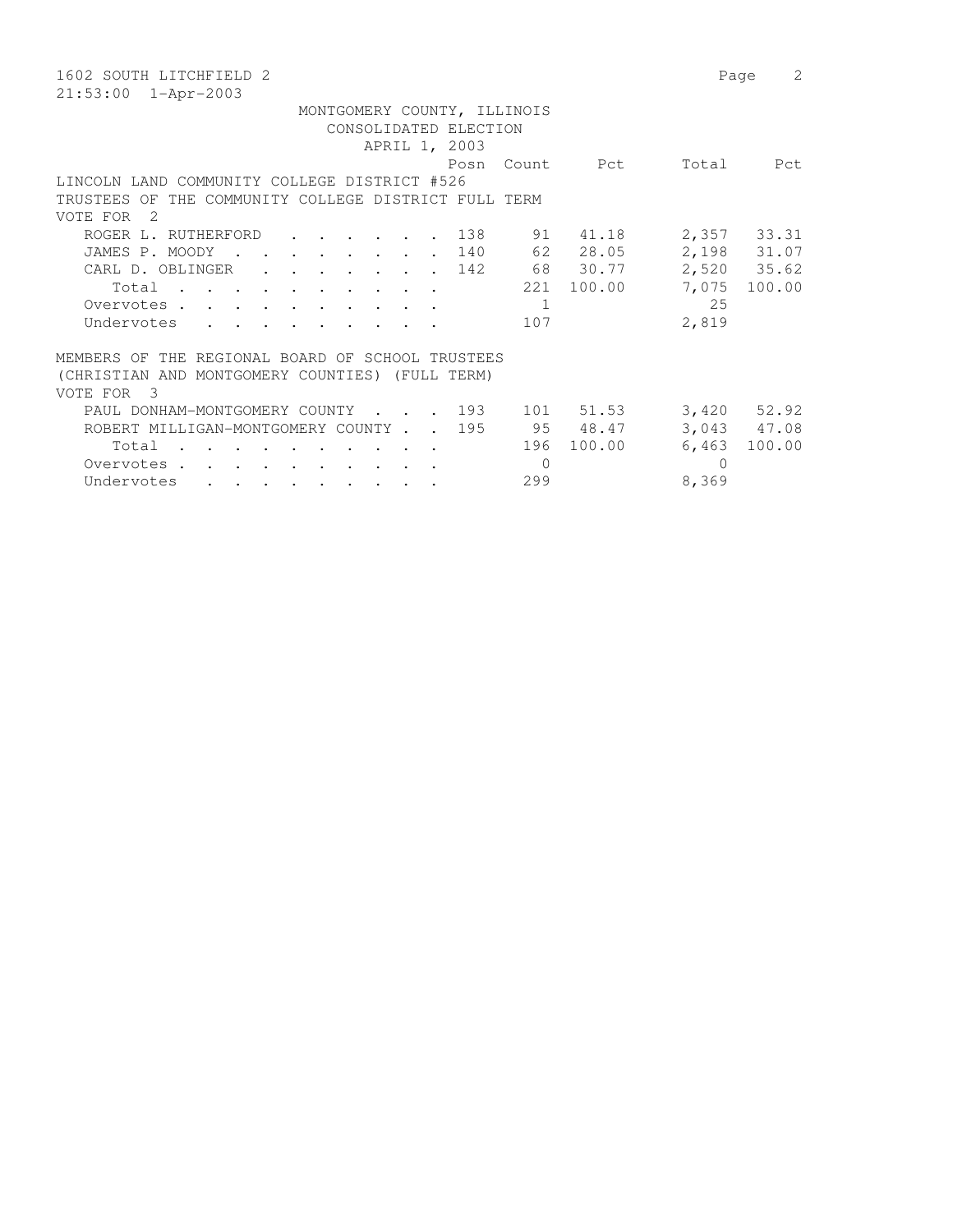1603 SOUTH LITCHFIELD 3 Page 1 21:53:00 1-Apr-2003

|                                                                                                                   |                                                 |  | MONTGOMERY COUNTY, ILLINOIS<br>CONSOLIDATED ELECTION<br>APRIL 1, 2003 |                |             |                  |             |
|-------------------------------------------------------------------------------------------------------------------|-------------------------------------------------|--|-----------------------------------------------------------------------|----------------|-------------|------------------|-------------|
|                                                                                                                   |                                                 |  | Posn                                                                  |                | Count Pct   |                  | Total Pct   |
| Precincts Counted - TOTAL                                                                                         |                                                 |  |                                                                       | $\sim$ 1       | 2.38        | 42               | 100.00      |
| Registered Voters – TOTAL                                                                                         | $\cdot$ $\cdot$ $\cdot$ $\cdot$ $\cdot$ $\cdot$ |  |                                                                       | 360            |             | 17,471           |             |
|                                                                                                                   |                                                 |  |                                                                       |                | 90 25.00    | 4,992            | 28.57       |
| Ballots Cast - TOTAL                                                                                              |                                                 |  |                                                                       |                | $5 \t 1.39$ | 46               | 0.26        |
| Ballots Cast - BLANK                                                                                              |                                                 |  |                                                                       |                |             |                  |             |
| Ballots Cast - GREEN                                                                                              |                                                 |  |                                                                       | 90             |             | 1,033            |             |
| Ballots Cast - BLUE                                                                                               |                                                 |  |                                                                       | $\overline{0}$ |             | 170              |             |
| CITY OF LITCHFIELD WARD 2<br>ALDERMAN WARD 2 4 YEAR TERM<br>DEM - NO CANDIDATE FILED                              |                                                 |  |                                                                       |                |             |                  |             |
| $IND - DAVID SCHWAB$ 10 42 50.60                                                                                  |                                                 |  |                                                                       |                |             |                  | 154 54.42   |
| IND - JOSEPH C. "JOE" GOEKE 12                                                                                    |                                                 |  |                                                                       |                | 41 49.40    |                  | 129 45.58   |
| Total                                                                                                             |                                                 |  |                                                                       |                | 83 100.00   | 283              | 100.00      |
| Overvotes.                                                                                                        |                                                 |  |                                                                       | $\overline{0}$ |             | $\Omega$         |             |
| Undervotes                                                                                                        |                                                 |  |                                                                       | 7              |             | 9                |             |
|                                                                                                                   |                                                 |  |                                                                       |                |             |                  |             |
| LITCHFIELD PARK DISTRICT<br>COMMISSIONER 4 YEAR TERM<br>VOTE FOR 3                                                |                                                 |  |                                                                       |                |             |                  |             |
| WILLIAM D. BERGEN 35 56 33.94                                                                                     |                                                 |  |                                                                       |                |             | 900              | 32.55       |
| BRUCE VIGNOS 37                                                                                                   |                                                 |  |                                                                       |                | 48 29.09    |                  | 914 33.06   |
| JULIE TIMMERMANN 39                                                                                               |                                                 |  |                                                                       |                | 61 36.97    |                  | 951 34.39   |
| Total                                                                                                             |                                                 |  |                                                                       |                | 165 100.00  | 2,765 100.00     |             |
| Overvotes.                                                                                                        |                                                 |  |                                                                       | $\overline{0}$ |             | $\bigcirc$       |             |
| Undervotes                                                                                                        |                                                 |  |                                                                       | 105            |             | 1,189            |             |
|                                                                                                                   |                                                 |  |                                                                       |                |             |                  |             |
| LITCHFIELD COMMUNITY UNIT SCHOOL DISTRICT #12<br>MEMBERS OF THE BOARD OF EDUCATION FULL 4-YEAR TERM<br>VOTE FOR 4 |                                                 |  |                                                                       |                |             |                  |             |
| STEPHANIE L. BLANKENSHIP 93                                                                                       |                                                 |  |                                                                       |                | 48 25.00    |                  | 902 24.79   |
| DANIEL M. DELANEY 95                                                                                              |                                                 |  |                                                                       |                | 52 27.08    |                  | 992 27.26   |
| DAVID W. YOUNG, JR. 97                                                                                            |                                                 |  |                                                                       |                | 47 24.48    |                  | 899 24.70   |
| JO A. PAINTER 99                                                                                                  |                                                 |  |                                                                       |                | 45 23.44    |                  | 846 23.25   |
| Total                                                                                                             |                                                 |  |                                                                       |                |             | 192 100.00 3,639 | 100.00      |
| Overvotes                                                                                                         |                                                 |  |                                                                       | $\circ$        |             | $\overline{0}$   |             |
| Undervotes                                                                                                        |                                                 |  |                                                                       | 168            |             | 1,953            |             |
|                                                                                                                   |                                                 |  |                                                                       |                |             |                  |             |
| LINCOLN LAND COMMUNITY COLLEGE DISTRICT #526                                                                      |                                                 |  |                                                                       |                |             |                  |             |
| TRUSTEES OF THE COMMUNITY COLLEGE DISTRICT FULL TERM<br>VOTE FOR 2                                                |                                                 |  |                                                                       |                |             |                  |             |
| ROGER L. RUTHERFORD                                                                                               |                                                 |  |                                                                       | 138 39         | 36.11       |                  | 2,357 33.31 |
| JAMES P. MOODY                                                                                                    |                                                 |  | 140                                                                   | 30             | 27.78       |                  | 2,198 31.07 |
|                                                                                                                   |                                                 |  |                                                                       |                |             |                  |             |

| RUGLK L. KUINLKPUKD L. L. L. L. LJO L. JY JO.II |  |  |  |  |  |          |            |       | 4,301 33.31  |
|-------------------------------------------------|--|--|--|--|--|----------|------------|-------|--------------|
| JAMES P. MOODY 140                              |  |  |  |  |  |          | 30 27.78   |       | 2,198 31.07  |
| CARL D. OBLINGER 142                            |  |  |  |  |  |          | 39 36.11   |       | 2,520 35.62  |
| Total                                           |  |  |  |  |  |          | 108 100.00 |       | 7,075 100.00 |
| Overvotes.                                      |  |  |  |  |  | $\sim$ 1 |            | 2.5   |              |
| Undervotes                                      |  |  |  |  |  | 70       |            | 2,819 |              |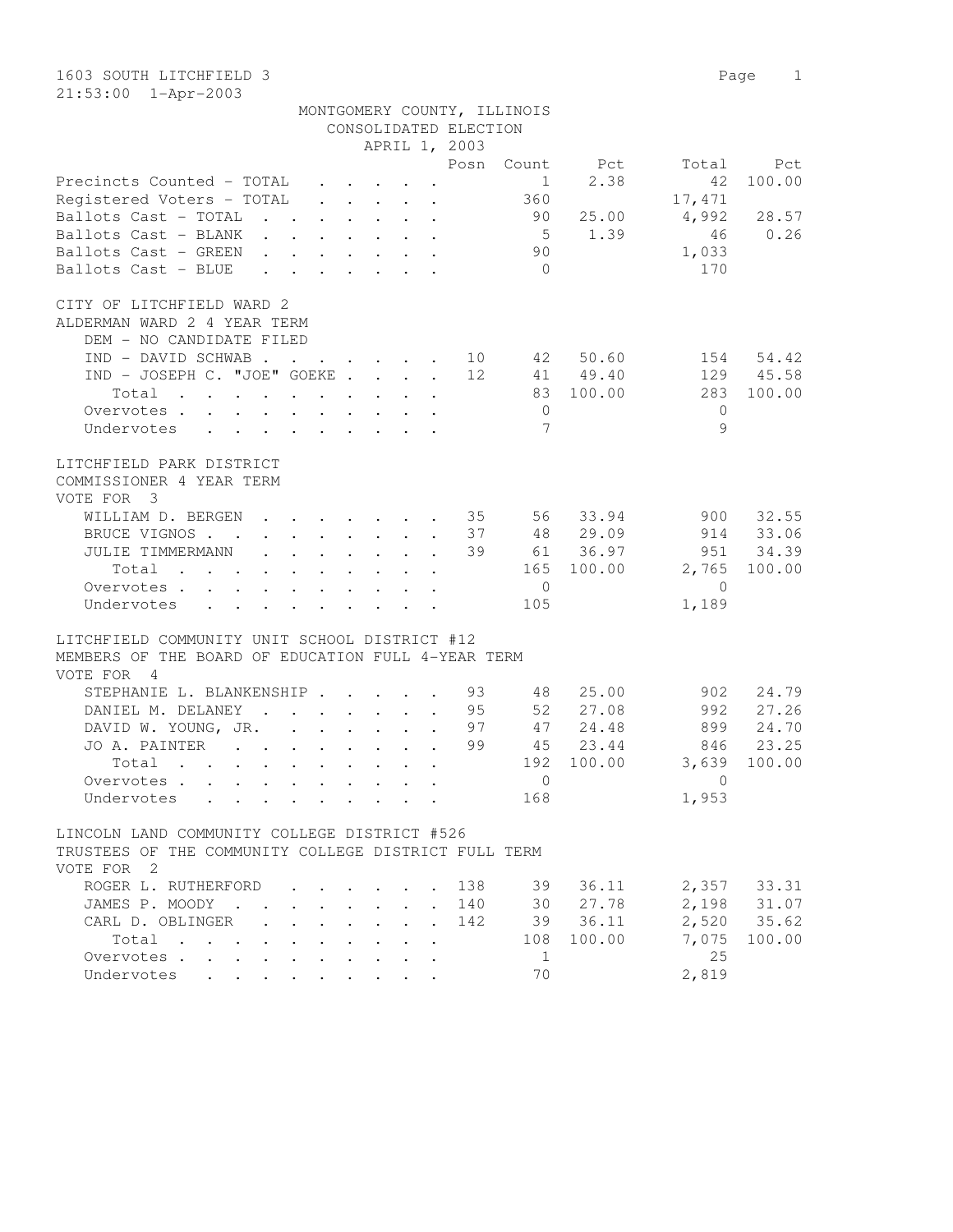| 1603 SOUTH LITCHFIELD 3                                                                   | Page            |
|-------------------------------------------------------------------------------------------|-----------------|
| 21:53:00<br>1-Apr-2003                                                                    |                 |
| MONTGOMERY COUNTY, ILLINOIS                                                               |                 |
| CONSOLIDATED ELECTION                                                                     |                 |
| APRIL 1, 2003                                                                             |                 |
| Pct<br>Count.<br>Posn                                                                     | Total<br>Pct.   |
| MEMBERS OF THE REGIONAL BOARD OF SCHOOL TRUSTEES                                          |                 |
| (CHRISTIAN AND MONTGOMERY COUNTIES) (FULL TERM)                                           |                 |
| $\mathcal{R}$<br>VOTE FOR                                                                 |                 |
| 54.55<br>PAUL DONHAM-MONTGOMERY COUNTY<br>193<br>54<br>$\sim$ $\sim$ $\sim$ $\sim$ $\sim$ | 3,420<br>52.92  |
| ROBERT MILLIGAN-MONTGOMERY COUNTY 195<br>45<br>45.45                                      | 3,043 47.08     |
| 100.00<br>99<br>Total<br>$\sim$ $\sim$ $\sim$<br>$\sim$ $\sim$                            | 100.00<br>6,463 |
| $\Omega$<br>Overvotes.                                                                    | 0               |
| 171<br>Undervotes                                                                         | 8,369           |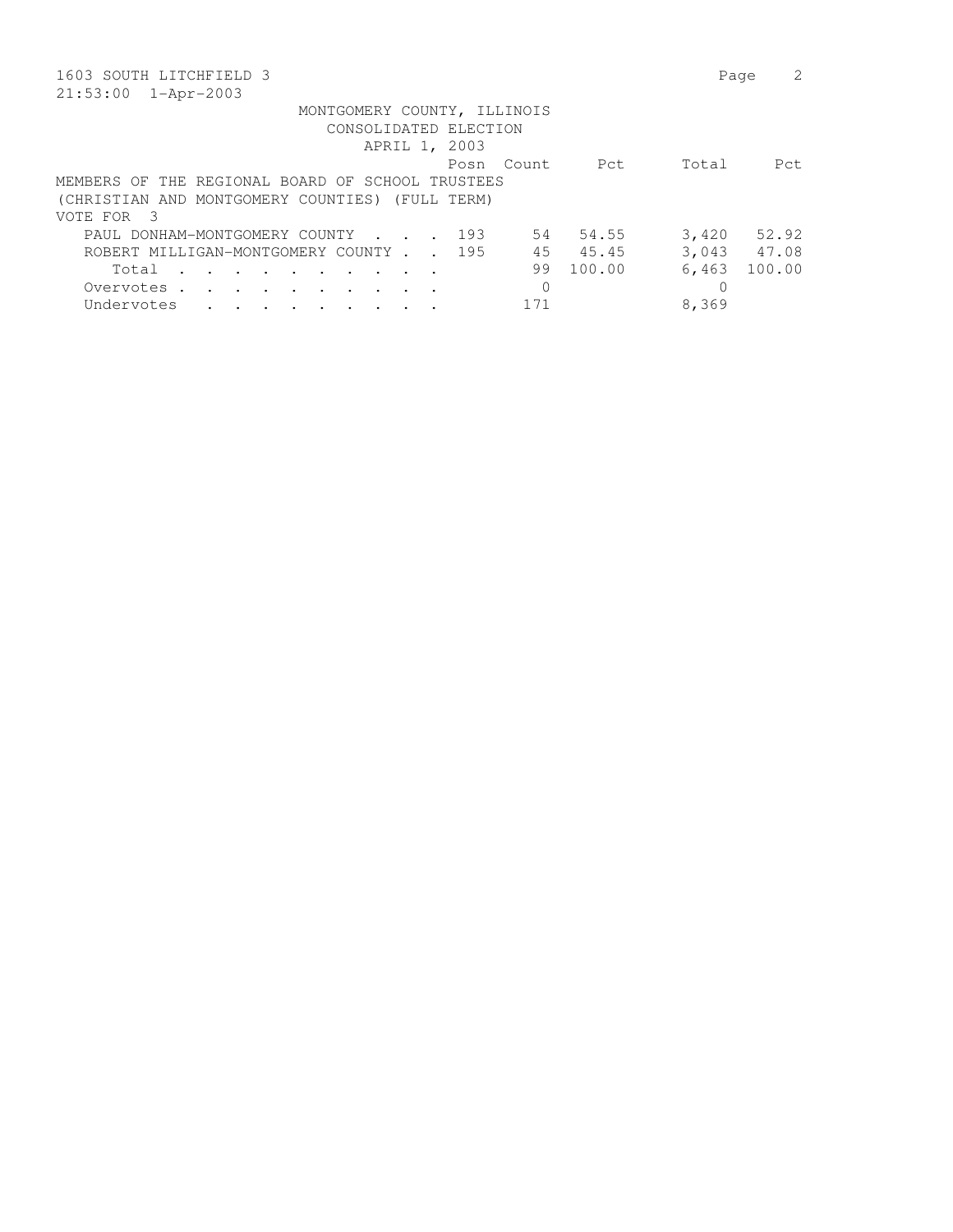1604 SOUTH LITCHFIELD 4 Page 1 21:53:00 1-Apr-2003

|                                                                                                                                                |                                                                  |               | CONSOLIDATED ELECTION | MONTGOMERY COUNTY, ILLINOIS |                |                |                            |
|------------------------------------------------------------------------------------------------------------------------------------------------|------------------------------------------------------------------|---------------|-----------------------|-----------------------------|----------------|----------------|----------------------------|
|                                                                                                                                                |                                                                  | APRIL 1, 2003 |                       |                             |                |                |                            |
|                                                                                                                                                |                                                                  |               |                       |                             | Posn Count Pct |                | Total Pct                  |
| Precincts Counted - TOTAL                                                                                                                      |                                                                  |               |                       | $\mathbf{1}$                | 2.38           | 42             | 100.00                     |
| Registered Voters - TOTAL                                                                                                                      |                                                                  |               |                       | 471                         |                | 17,471         |                            |
| Ballots Cast - TOTAL                                                                                                                           |                                                                  |               |                       |                             |                | 70 14.86 4,992 | 28.57                      |
| Ballots Cast - BLANK                                                                                                                           |                                                                  |               |                       |                             | 1 0.21         |                | 46 0.26                    |
| Ballots Cast - WHITE                                                                                                                           |                                                                  |               |                       | 64                          |                | 2,828          |                            |
| Ballots Cast - BLUE                                                                                                                            |                                                                  |               |                       | $6\overline{6}$             |                | 170            |                            |
|                                                                                                                                                |                                                                  |               |                       |                             |                |                |                            |
| CITY OF LITCHFIELD WARD 1<br>ALDERMAN WARD 1 4 YEAR TERM                                                                                       |                                                                  |               |                       |                             |                |                |                            |
| DEM - NO CANDIDATE FILED                                                                                                                       |                                                                  |               |                       |                             |                |                |                            |
| IND - ROBERT P. REID 10 10 15.87 83                                                                                                            |                                                                  |               |                       |                             |                |                | 30.97                      |
| IND - GREG L. BEIERMANN 12                                                                                                                     |                                                                  |               |                       |                             | 33 52.38       |                | 115 42.91                  |
| IND - RON LOVEJOY 14 20 31.75                                                                                                                  |                                                                  |               |                       |                             |                | 70 26.12       |                            |
| Total                                                                                                                                          |                                                                  |               |                       |                             | 63 100.00      | 268            | 100.00                     |
| the contract of the contract of the contract of the contract of the contract of the contract of the contract of                                |                                                                  |               |                       |                             |                |                |                            |
| Overvotes                                                                                                                                      |                                                                  |               |                       | $\overline{0}$              |                | 1              |                            |
| Undervotes                                                                                                                                     |                                                                  |               |                       | $\mathbf{1}$                |                | 6              |                            |
| LITCHFIELD PARK DISTRICT<br>COMMISSIONER 4 YEAR TERM<br>VOTE FOR 3                                                                             |                                                                  |               |                       |                             |                |                |                            |
| WILLIAM D. BERGEN 35 43 33.08                                                                                                                  |                                                                  |               |                       |                             |                | 900            | 32.55                      |
| BRUCE VIGNOS 37 42 32.31                                                                                                                       |                                                                  |               |                       |                             |                |                | 914 33.06                  |
| JULIE TIMMERMANN 39 45 34.62                                                                                                                   |                                                                  |               |                       |                             |                |                | 951 34.39                  |
|                                                                                                                                                |                                                                  |               |                       |                             | 130 100.00     |                | 2,765 100.00               |
| Total<br>the contract of the contract of the contract of                                                                                       |                                                                  |               |                       | $\overline{0}$              |                | $\bigcirc$     |                            |
| Overvotes                                                                                                                                      |                                                                  |               |                       | 62                          |                |                |                            |
| Undervotes<br>$\mathbf{r} = \mathbf{r} - \mathbf{r}$ , and $\mathbf{r} = \mathbf{r} - \mathbf{r}$ , and $\mathbf{r} = \mathbf{r} - \mathbf{r}$ |                                                                  |               |                       |                             |                | 1,189          |                            |
| LITCHFIELD COMMUNITY UNIT SCHOOL DISTRICT #12<br>MEMBERS OF THE BOARD OF EDUCATION FULL 4-YEAR TERM                                            |                                                                  |               |                       |                             |                |                |                            |
| VOTE FOR 4                                                                                                                                     |                                                                  |               |                       |                             |                |                |                            |
| STEPHANIE L. BLANKENSHIP 93                                                                                                                    |                                                                  |               |                       |                             | 44 25.00       | 902            | 24.79                      |
| DANIEL M. DELANEY 95 41 23.30                                                                                                                  |                                                                  |               |                       |                             |                | 992            | 27.26                      |
| DAVID W. YOUNG, JR. 97 48 27.27                                                                                                                |                                                                  |               |                       |                             |                | 899            | 24.70                      |
| JO A. PAINTER                                                                                                                                  |                                                                  |               | 99                    |                             | 43 24.43       |                | 846 23.25                  |
| Total                                                                                                                                          |                                                                  |               |                       |                             | 176 100.00     |                | 3,639 100.00               |
| Overvotes                                                                                                                                      |                                                                  |               |                       | $\overline{0}$              |                | $\overline{0}$ |                            |
| Undervotes                                                                                                                                     |                                                                  |               |                       | 104                         |                | 1,953          |                            |
|                                                                                                                                                |                                                                  |               |                       |                             |                |                |                            |
| LINCOLN LAND COMMUNITY COLLEGE DISTRICT #526<br>TRUSTEES OF THE COMMUNITY COLLEGE DISTRICT FULL TERM<br>VOTE FOR 2                             |                                                                  |               |                       |                             |                |                |                            |
| ROGER L. RUTHERFORD                                                                                                                            |                                                                  |               | 138                   | 29                          | 31.18          |                | 2,357 33.31                |
| JAMES P. MOODY                                                                                                                                 |                                                                  |               | 140                   |                             | 30 32.26       |                |                            |
| CARL D. OBLINGER<br>$\sim$                                                                                                                     | $\mathbf{1}$ $\mathbf{1}$ $\mathbf{1}$ $\mathbf{1}$ $\mathbf{1}$ |               | 142                   |                             | 34 36.56       |                | 2,198 31.07<br>2,520 35.62 |
| Total                                                                                                                                          |                                                                  |               |                       |                             | 93 100.00      | 7,075          | 100.00                     |
|                                                                                                                                                |                                                                  |               |                       |                             |                |                |                            |
| Overvotes                                                                                                                                      |                                                                  |               |                       | 2                           |                | 25             |                            |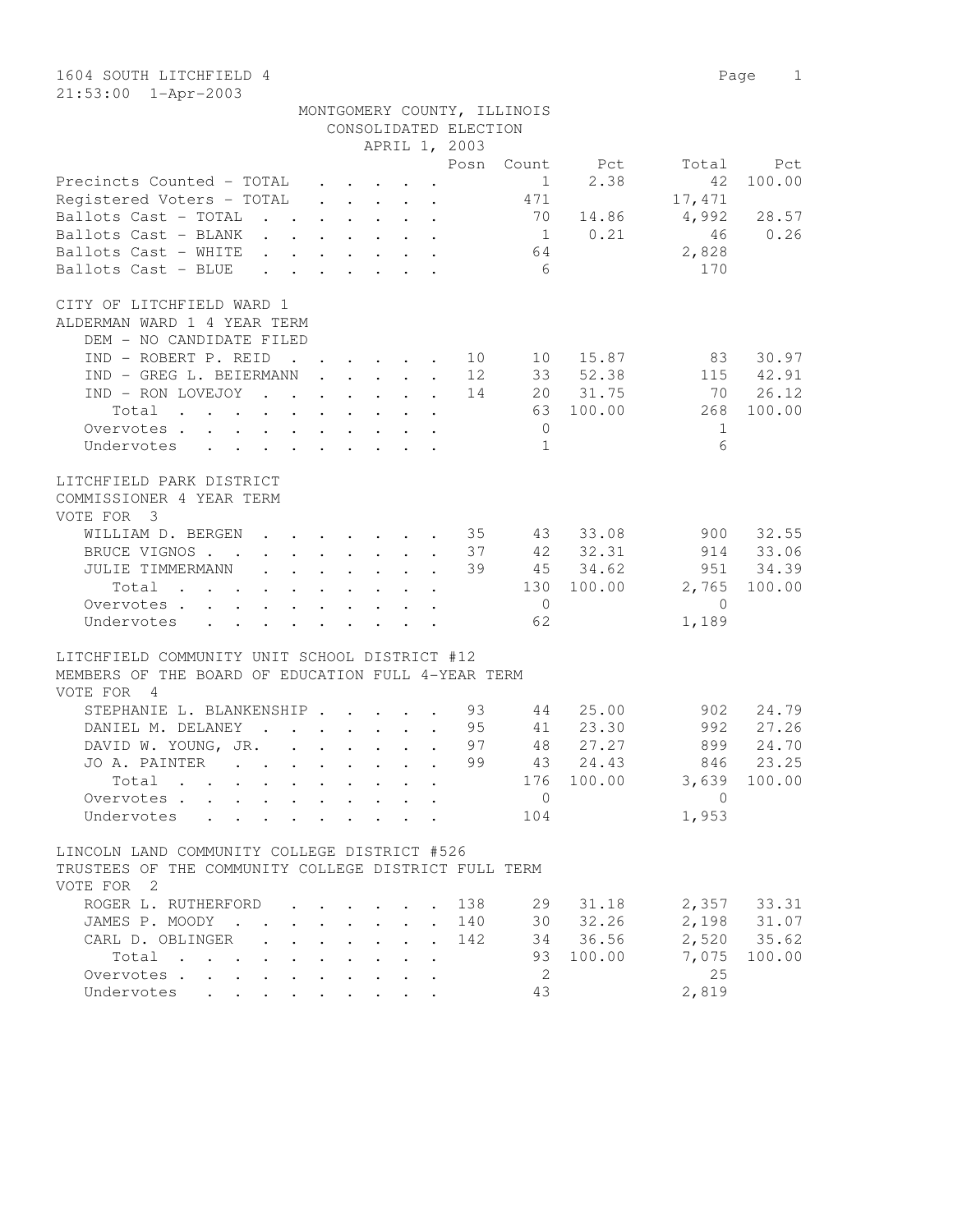| 1604 SOUTH LITCHFIELD 4                                                                   | Page        |        |
|-------------------------------------------------------------------------------------------|-------------|--------|
| $21:53:00$ $1 - Appr-2003$                                                                |             |        |
| MONTGOMERY COUNTY, ILLINOIS                                                               |             |        |
| CONSOLIDATED ELECTION                                                                     |             |        |
| APRIL 1, 2003                                                                             |             |        |
| Pct<br>Count.<br>Posn                                                                     | Total       | Pct.   |
| MEMBERS OF THE REGIONAL BOARD OF SCHOOL TRUSTEES                                          |             |        |
| (CHRISTIAN AND MONTGOMERY COUNTIES) (FULL TERM)                                           |             |        |
| VOTE FOR<br>- 3                                                                           |             |        |
| 53.13<br>PAUL DONHAM-MONTGOMERY COUNTY<br>193<br>51<br>$\sim$ $\sim$ $\sim$ $\sim$ $\sim$ | 3,420       | 52.92  |
| ROBERT MILLIGAN-MONTGOMERY COUNTY 195<br>45<br>46.88                                      | 3,043 47.08 |        |
| 100.00<br>96<br>Total<br>$\sim$ $\sim$                                                    | 6,463       | 100.00 |
| $\Omega$<br>Overvotes .                                                                   | 0           |        |
| Undervotes<br>114                                                                         | 8,369       |        |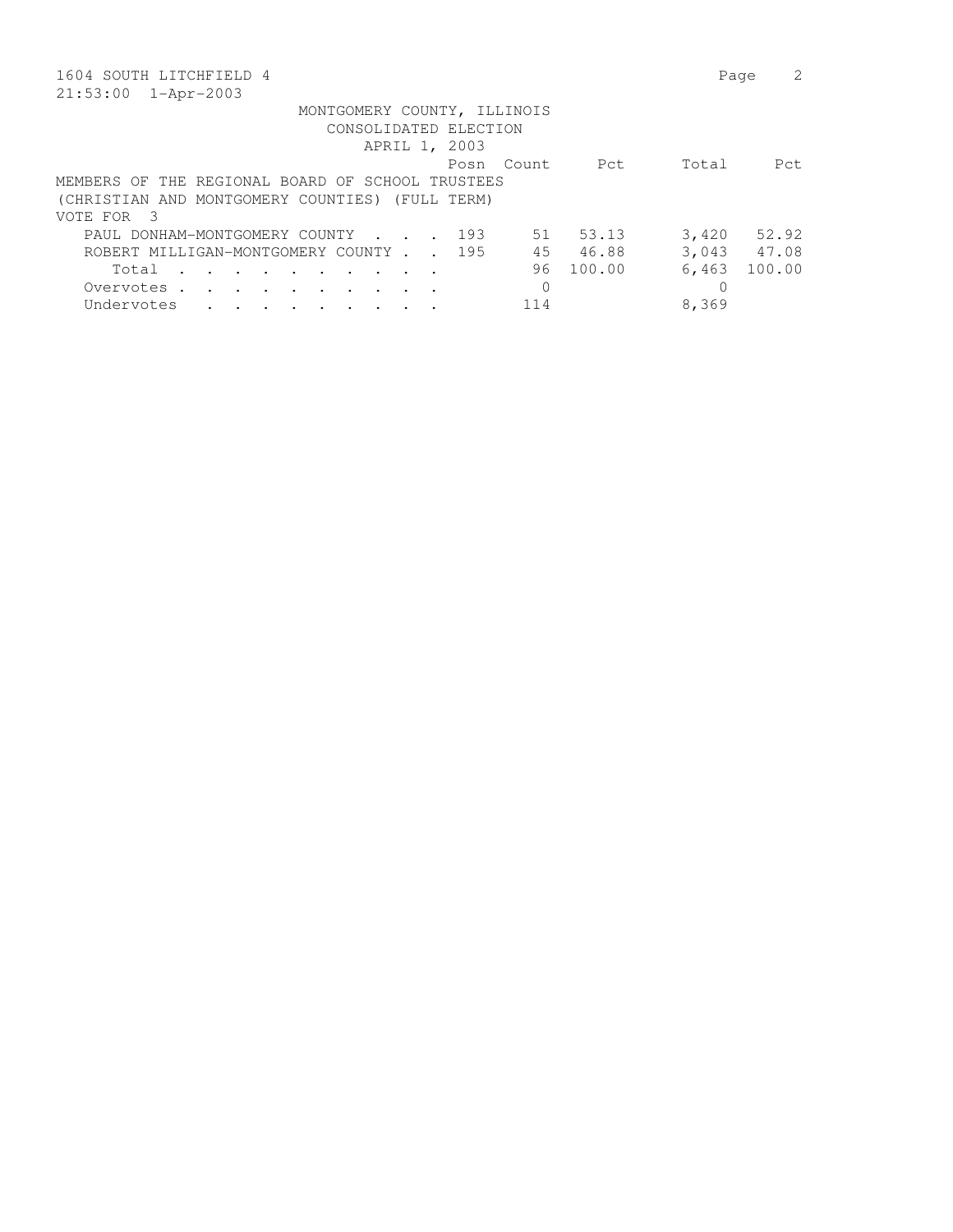1701 WALSHVILLE Page 1 21:53:00 1-Apr-2003

|                                                                                                                                                                                                                                                                                                                                                                                                                           |                                                                                                                                                                                                                                                                | APRIL 1, 2003                                                                                                                                                                                                       | MONTGOMERY COUNTY, ILLINOIS<br>CONSOLIDATED ELECTION  |                      |                                                                |
|---------------------------------------------------------------------------------------------------------------------------------------------------------------------------------------------------------------------------------------------------------------------------------------------------------------------------------------------------------------------------------------------------------------------------|----------------------------------------------------------------------------------------------------------------------------------------------------------------------------------------------------------------------------------------------------------------|---------------------------------------------------------------------------------------------------------------------------------------------------------------------------------------------------------------------|-------------------------------------------------------|----------------------|----------------------------------------------------------------|
| Precincts Counted - TOTAL                                                                                                                                                                                                                                                                                                                                                                                                 |                                                                                                                                                                                                                                                                |                                                                                                                                                                                                                     | Posn Count Pct<br>$\frac{1}{2}$                       | 2.38                 | Total<br>Pct<br>42<br>100.00                                   |
| Registered Voters - TOTAL                                                                                                                                                                                                                                                                                                                                                                                                 |                                                                                                                                                                                                                                                                | $\mathbf{r} = \mathbf{r} \cdot \mathbf{r} = \mathbf{r} \cdot \mathbf{r}$                                                                                                                                            | 257                                                   |                      | 17,471                                                         |
| Ballots Cast - TOTAL<br>$\mathbf{L}$ and $\mathbf{L}$ and $\mathbf{L}$                                                                                                                                                                                                                                                                                                                                                    |                                                                                                                                                                                                                                                                | $\mathbf{r}$ and $\mathbf{r}$ and $\mathbf{r}$ and $\mathbf{r}$                                                                                                                                                     | 49                                                    | 19.07                | 4,992<br>28.57                                                 |
| Ballots Cast - BLANK                                                                                                                                                                                                                                                                                                                                                                                                      |                                                                                                                                                                                                                                                                |                                                                                                                                                                                                                     | $\overline{\phantom{0}}^2$                            | 0.78                 | 0.26<br>46                                                     |
| Ballots Cast - WHITE                                                                                                                                                                                                                                                                                                                                                                                                      |                                                                                                                                                                                                                                                                |                                                                                                                                                                                                                     | $\overline{0}$                                        |                      | 2,828                                                          |
| Ballots Cast - GREEN.                                                                                                                                                                                                                                                                                                                                                                                                     | $\mathbf{1}$ $\mathbf{1}$ $\mathbf{1}$ $\mathbf{1}$ $\mathbf{1}$ $\mathbf{1}$ $\mathbf{1}$                                                                                                                                                                     | $\bullet$ .<br><br><br><br><br><br><br><br><br><br><br><br><br>                                                                                                                                                     | $\overline{2}$                                        |                      | 1,033                                                          |
| Ballots Cast - YELLOW.                                                                                                                                                                                                                                                                                                                                                                                                    | $\ddot{\phantom{a}}$<br>$\ddot{\phantom{a}}$ . The set of the set of the set of the set of the set of the set of the set of the set of the set of the set of the set of the set of the set of the set of the set of the set of the set of the set of the set o | $\sim$<br>$\ddot{\phantom{0}}$                                                                                                                                                                                      | $\overline{0}$                                        |                      | 513                                                            |
| Ballots Cast - SALMON.                                                                                                                                                                                                                                                                                                                                                                                                    | $\cdot$ $\cdot$ $\cdot$<br>$\ddot{\phantom{a}}$                                                                                                                                                                                                                | $\cdot$ $\cdot$ $\cdot$                                                                                                                                                                                             | 24                                                    |                      | 392                                                            |
| Ballots Cast - BLUE                                                                                                                                                                                                                                                                                                                                                                                                       |                                                                                                                                                                                                                                                                | $\ddot{\phantom{a}}$                                                                                                                                                                                                | $\overline{\mathbf{3}}$                               |                      | 170                                                            |
| Ballots Cast - PINK                                                                                                                                                                                                                                                                                                                                                                                                       |                                                                                                                                                                                                                                                                |                                                                                                                                                                                                                     | 20                                                    |                      | 28                                                             |
| VILLAGE OF WALSHVILLE<br>VILLAGE TRUSTEE 4 YEAR TERM<br>VOTE FOR 3<br>IND - ROBERT L. HEMKEN 8<br>IND - WILLIAM D. SYKES, JR.                                                                                                                                                                                                                                                                                             |                                                                                                                                                                                                                                                                | $\mathbf{r}$                                                                                                                                                                                                        | 10 15                                                 | 20<br>31.75<br>23.81 | 20<br>31.75<br>15<br>23.81                                     |
| IND - DARLA SYKES                                                                                                                                                                                                                                                                                                                                                                                                         |                                                                                                                                                                                                                                                                | $\ddot{\phantom{a}}$                                                                                                                                                                                                | 12                                                    | 22.22<br>14          | 14<br>22.22                                                    |
| IND - LAMOIN VOLLINTINE                                                                                                                                                                                                                                                                                                                                                                                                   | $\mathbf{L}$                                                                                                                                                                                                                                                   | $\mathbf{L}$                                                                                                                                                                                                        | 14<br>8 <sup>8</sup>                                  | 12.70                | 12.70<br>- 8                                                   |
| IND - DORIS K. VOLLINTINE                                                                                                                                                                                                                                                                                                                                                                                                 | $\mathbf{L}$                                                                                                                                                                                                                                                   | $\mathbf{L}$<br>$\mathbf{r}$                                                                                                                                                                                        | 16                                                    | 69.52                | 9.52<br>6                                                      |
| Total                                                                                                                                                                                                                                                                                                                                                                                                                     |                                                                                                                                                                                                                                                                | $\mathbf{r}$ , $\mathbf{r}$ , $\mathbf{r}$                                                                                                                                                                          |                                                       | 63 100.00            | 100.00<br>63                                                   |
| Overvotes.                                                                                                                                                                                                                                                                                                                                                                                                                | $\sim$                                                                                                                                                                                                                                                         | $\mathbf{L}^{\text{max}}$ and $\mathbf{L}^{\text{max}}$<br>$\ddot{\phantom{a}}$                                                                                                                                     | $\circ$                                               |                      | $\Omega$                                                       |
| Undervotes<br>$\mathbf{r}$ , $\mathbf{r}$ , $\mathbf{r}$ , $\mathbf{r}$ , $\mathbf{r}$ , $\mathbf{r}$                                                                                                                                                                                                                                                                                                                     |                                                                                                                                                                                                                                                                |                                                                                                                                                                                                                     | 9                                                     |                      | $\mathcal{Q}$                                                  |
| BOND COUNTY COMMUNITY UNIT SCHOOL DISTRICT #2<br>MEMBERS OF THE BOARD OF EDUCATION FULL 4-YEAR TERM<br>VOTE FOR 3<br>TOM DOLL<br><b>Contract Contract</b><br>ROGER STAFF<br>Total<br>$\sim$<br>$\mathbf{L}$<br>$\sim$<br>Overvotes .<br>$\mathbf{L}$<br>$\mathbf{L}^{\text{max}}$ and $\mathbf{L}^{\text{max}}$<br>Undervotes<br>$\mathbf{r}$ , and $\mathbf{r}$ , and $\mathbf{r}$ , and $\mathbf{r}$ , and $\mathbf{r}$ | $\mathbf{r}$ , $\mathbf{r}$ , $\mathbf{r}$ , $\mathbf{r}$ , $\mathbf{r}$<br>$\Delta \sim 100$<br>$\ddot{\phantom{0}}$<br>$\sim$<br>$\mathbf{L}$                                                                                                                | $\mathcal{L}(\mathcal{A})$ , and $\mathcal{L}(\mathcal{A})$ , and $\mathcal{L}(\mathcal{A})$<br>$\mathbb{R}^{\mathbb{Z}}$<br>$\ddot{\phantom{0}}$<br>$\mathbf{r}$ . The set of $\mathbf{r}$<br>$\ddot{\phantom{a}}$ | 96<br>0<br>98<br>$\circ$<br>$\Omega$<br>0<br>$\Omega$ |                      | $\circ$<br>$\circ$<br>$\mathbf{0}$<br>$\mathbf{0}$<br>$\Omega$ |
| HIGHLAND COMMUNITY UNIT SCHOOL DISTRICT #5<br>MEMBERS OF THE BOARD OF EDUCATION FULL 4-YEAR TERM                                                                                                                                                                                                                                                                                                                          |                                                                                                                                                                                                                                                                |                                                                                                                                                                                                                     |                                                       |                      |                                                                |
| VOTE FOR 3                                                                                                                                                                                                                                                                                                                                                                                                                |                                                                                                                                                                                                                                                                |                                                                                                                                                                                                                     |                                                       |                      |                                                                |
| HAROLD ERNST.                                                                                                                                                                                                                                                                                                                                                                                                             |                                                                                                                                                                                                                                                                |                                                                                                                                                                                                                     | 95 0                                                  |                      | $\overline{0}$                                                 |
| DARELL O. BELLM.                                                                                                                                                                                                                                                                                                                                                                                                          |                                                                                                                                                                                                                                                                |                                                                                                                                                                                                                     | 97<br>0                                               |                      | $\mathbf 0$                                                    |
| CATHERINE BOULANGER                                                                                                                                                                                                                                                                                                                                                                                                       |                                                                                                                                                                                                                                                                |                                                                                                                                                                                                                     | 99<br>$\Omega$                                        |                      | $\Omega$                                                       |
| Total<br>$\sim$<br>$\mathbf{r}$ . The set of $\mathbf{r}$<br>$\cdot$                                                                                                                                                                                                                                                                                                                                                      |                                                                                                                                                                                                                                                                |                                                                                                                                                                                                                     | $\Omega$                                              |                      | $\Omega$                                                       |
| Overvotes .                                                                                                                                                                                                                                                                                                                                                                                                               |                                                                                                                                                                                                                                                                |                                                                                                                                                                                                                     | 0                                                     |                      | $\Omega$                                                       |
| Undervotes<br>$\ddot{\phantom{a}}$                                                                                                                                                                                                                                                                                                                                                                                        |                                                                                                                                                                                                                                                                |                                                                                                                                                                                                                     | <sup>n</sup>                                          |                      | $\Omega$                                                       |
| MT. OLIVE COMMUNITY UNIT SCHOOL DISTRICT #5<br>MEMBERS OF THE BOARD OF EDUCATION FULL 4-YEAR TERM<br>VOTE FOR 4                                                                                                                                                                                                                                                                                                           |                                                                                                                                                                                                                                                                |                                                                                                                                                                                                                     |                                                       |                      |                                                                |
| DEBRA J. HEEREN .                                                                                                                                                                                                                                                                                                                                                                                                         |                                                                                                                                                                                                                                                                |                                                                                                                                                                                                                     | 92<br>19                                              | 27.14                | 22<br>25.00                                                    |
| GEORGE R. GERHARDT.                                                                                                                                                                                                                                                                                                                                                                                                       |                                                                                                                                                                                                                                                                | $\mathbf{L}$<br>$\ddot{\phantom{a}}$                                                                                                                                                                                | 94<br>10                                              | 14.29                | 11.36<br>10                                                    |
| THOMAS D. COZAD.                                                                                                                                                                                                                                                                                                                                                                                                          |                                                                                                                                                                                                                                                                |                                                                                                                                                                                                                     | 96<br>4                                               | 5.71                 | 6<br>6.82                                                      |
| ROB BUTLER<br>$\mathbf{r}$<br>$\cdot$                                                                                                                                                                                                                                                                                                                                                                                     |                                                                                                                                                                                                                                                                |                                                                                                                                                                                                                     | 98<br>15                                              | 21.43                | 22.73<br>20                                                    |
| DAVID L. SMITH                                                                                                                                                                                                                                                                                                                                                                                                            |                                                                                                                                                                                                                                                                | $\cdot$<br>$\ddot{\phantom{a}}$<br>$\ddot{\phantom{a}}$                                                                                                                                                             | 100<br>11                                             | 15.71                | 15<br>17.05                                                    |
| JOHN SKERTICH                                                                                                                                                                                                                                                                                                                                                                                                             |                                                                                                                                                                                                                                                                |                                                                                                                                                                                                                     | 102<br>11                                             | 15.71                | 17.05<br>15                                                    |
| Total                                                                                                                                                                                                                                                                                                                                                                                                                     |                                                                                                                                                                                                                                                                |                                                                                                                                                                                                                     | 70                                                    | 100.00               | 88<br>100.00                                                   |
| Overvotes .                                                                                                                                                                                                                                                                                                                                                                                                               |                                                                                                                                                                                                                                                                |                                                                                                                                                                                                                     | $\mathbf{0}$                                          |                      | $\mathbf{0}$                                                   |
| Undervotes                                                                                                                                                                                                                                                                                                                                                                                                                |                                                                                                                                                                                                                                                                |                                                                                                                                                                                                                     | 18                                                    |                      | 24                                                             |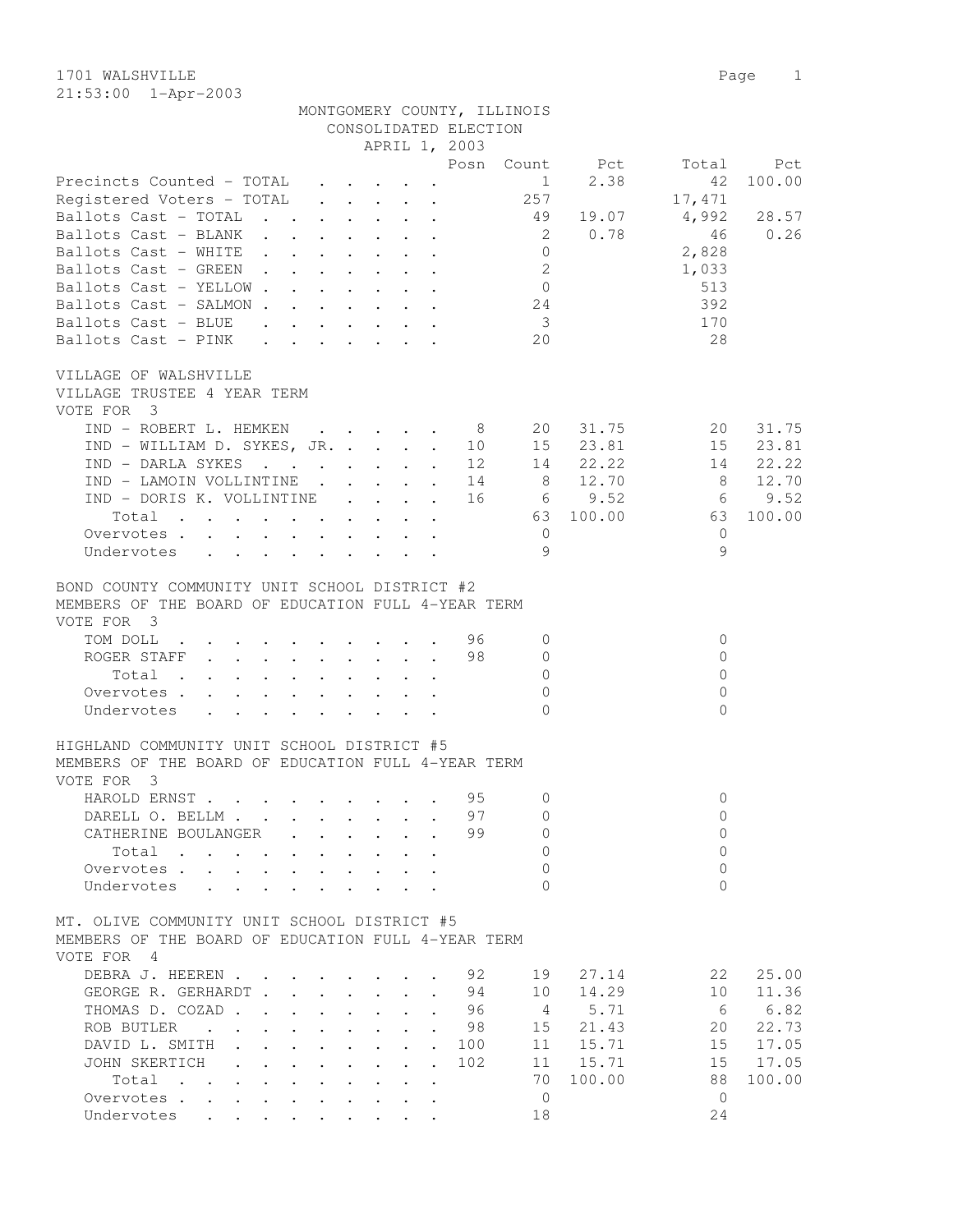| 1701 WALSHVILLE                                                                                 |                     |                   |                | Page<br>2                      |
|-------------------------------------------------------------------------------------------------|---------------------|-------------------|----------------|--------------------------------|
| 21:53:00 1-Apr-2003                                                                             |                     |                   |                |                                |
| MONTGOMERY COUNTY, ILLINOIS                                                                     |                     |                   |                |                                |
| CONSOLIDATED ELECTION                                                                           |                     |                   |                |                                |
| APRIL 1, 2003                                                                                   |                     |                   |                |                                |
|                                                                                                 | Posn Count Pct      |                   | Total          | Pct                            |
| LITCHFIELD COMMUNITY UNIT SCHOOL DISTRICT #12                                                   |                     |                   |                |                                |
| MEMBERS OF THE BOARD OF EDUCATION FULL 4-YEAR TERM                                              |                     |                   |                |                                |
| VOTE FOR 4                                                                                      |                     |                   |                |                                |
| STEPHANIE L. BLANKENSHIP                                                                        | 93<br>22            | 27.85             | 902            | 24.79                          |
| DANIEL M. DELANEY                                                                               | 95                  | 18 22.78          | 992            | 27.26                          |
| DAVID W. YOUNG, JR.                                                                             | 97                  | 21 26.58          |                | 899 24.70                      |
| JO A. PAINTER 99                                                                                |                     | 18 22.78          |                | 846 23.25                      |
| Total                                                                                           |                     | 79 100.00         | 3,639          | 100.00                         |
| Overvotes                                                                                       | $\overline{0}$      |                   | $\overline{0}$ |                                |
| Undervotes                                                                                      | 29                  |                   | 1,953          |                                |
|                                                                                                 |                     |                   |                |                                |
| LINCOLN LAND COMMUNITY COLLEGE DISTRICT #526                                                    |                     |                   |                |                                |
| TRUSTEES OF THE COMMUNITY COLLEGE DISTRICT FULL TERM                                            |                     |                   |                |                                |
| VOTE FOR 2                                                                                      |                     |                   |                |                                |
| ROGER L. RUTHERFORD<br>$\mathbf{r}$ , $\mathbf{r}$ , $\mathbf{r}$ , $\mathbf{r}$ , $\mathbf{r}$ | 138                 | 24 37.50          |                | 2,357 33.31                    |
| JAMES P. MOODY                                                                                  | 140 23 35.94        |                   |                | 2,198 31.07                    |
| CARL D. OBLINGER                                                                                | 142                 | 17 26.56          |                | 2,520 35.62                    |
| Total                                                                                           |                     | 64 100.00         | 7,075          | 100.00                         |
| Overvotes                                                                                       | $\overline{0}$      |                   | 25             |                                |
| Undervotes                                                                                      | 30                  |                   | 2,819          |                                |
|                                                                                                 |                     |                   |                |                                |
| SOUTHWESTERN IL. COMM. COLLEGE DIST. #522 DIST. 7                                               |                     |                   |                |                                |
| TRUSTEES OF THE COMM. COLLEGE DIST. FULL 6-YR. TERM                                             |                     |                   |                |                                |
| HARLAND SCHEIBAL                                                                                | 140<br>$\mathbf{0}$ |                   | $\circ$        |                                |
| Total                                                                                           | $\Omega$            |                   | $\Omega$       |                                |
| Overvotes                                                                                       | $\Omega$            |                   | $\Omega$       |                                |
| Undervotes                                                                                      | $\Omega$            |                   | $\Omega$       |                                |
|                                                                                                 |                     |                   |                |                                |
| KASKASKIA COMMUNITY COLLEGE DISTRICT #501                                                       |                     |                   |                |                                |
| TRUSTEES OF THE COMMUNITY COLLEGE DISTRICT FULL TERM                                            |                     |                   |                |                                |
| VOTE FOR 3                                                                                      |                     |                   |                |                                |
| ROBERT L. FUNDERBURK                                                                            | 138                 | 2 33.33           |                | 8 34.78                        |
| JIM BEASLEY                                                                                     | $2^{\circ}$<br>140  | 33.33             | 7              | 30.43                          |
| LOUIS L. FOGLEMAN                                                                               | $\sim$ 2<br>142     | 33.33             |                | 8 34.78                        |
| Total                                                                                           | 6                   | 100.00            | 23             | 100.00                         |
| Overvotes                                                                                       | $\Omega$            |                   | $\Omega$       |                                |
| Undervotes                                                                                      | $\Omega$            |                   | 10             |                                |
| <b>Contract Contract Contract</b>                                                               |                     |                   |                |                                |
| MEMBERS OF THE REGIONAL BOARD OF SCHOOL TRUSTEES                                                |                     |                   |                |                                |
| (CHRISTIAN AND MONTGOMERY COUNTIES) (FULL TERM)                                                 |                     |                   |                |                                |
| VOTE FOR 3                                                                                      |                     |                   |                |                                |
|                                                                                                 |                     |                   |                |                                |
| PAUL DONHAM-MONTGOMERY COUNTY                                                                   | 193<br>20<br>195    | 54.05<br>17 45.95 |                | $3,420$ $52.92$<br>3,043 47.08 |
| ROBERT MILLIGAN-MONTGOMERY COUNTY<br>Total                                                      | 37                  | 100.00            | 6,463          | 100.00                         |
| $\sim$<br>$\cdots$ $\cdots$                                                                     |                     |                   |                |                                |
| Overvotes.<br>$\cdot$ $\cdot$ $\cdot$ $\cdot$ $\cdot$                                           | 0                   |                   | $\overline{0}$ |                                |
| Undervotes                                                                                      | 44                  |                   | 8,369          |                                |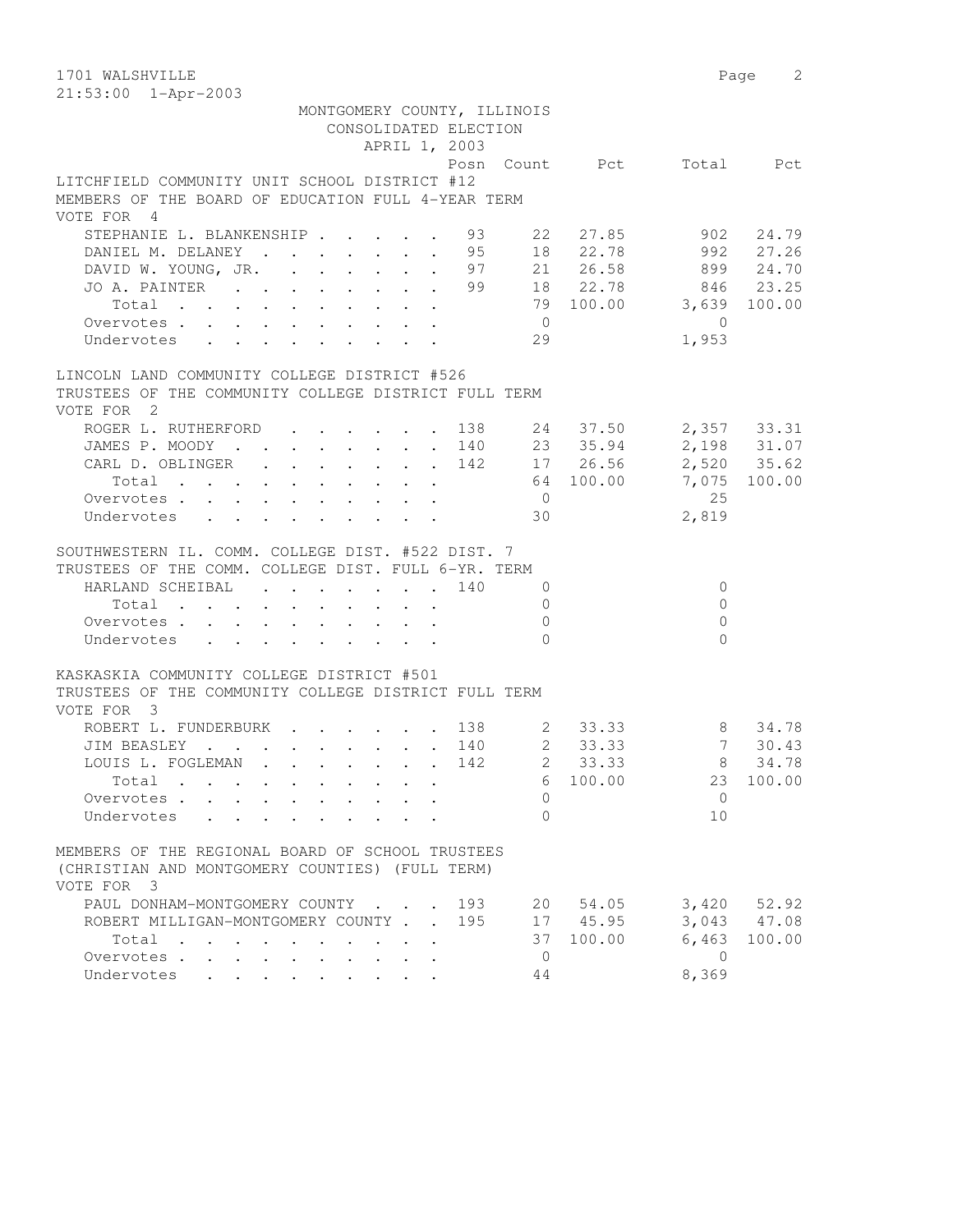1701 WALSHVILLE 2008 Page 3 21:53:00 1-Apr-2003

| MONTGOMERY COUNTY, ILLINOIS<br>CONSOLIDATED ELECTION<br>APRIL 1, 2003                                                                                                                                             |                      |                                           |
|-------------------------------------------------------------------------------------------------------------------------------------------------------------------------------------------------------------------|----------------------|-------------------------------------------|
|                                                                                                                                                                                                                   |                      | Posn Count Pct Total Pct                  |
| MEMBERS OF THE REGIONAL BOARD OF SCHOOL TRUSTEES                                                                                                                                                                  |                      |                                           |
| (BOND, EFFINGHAM AND FAYETTE COUNTIES) (FULL TERM)                                                                                                                                                                |                      |                                           |
| VOTE FOR 3                                                                                                                                                                                                        |                      |                                           |
| ROBERT D. AMBROSE-BOND COUNTY 193                                                                                                                                                                                 | $\Omega$             | 7 33.33                                   |
| CARL LINDELL MARTIE-FAYETTE COUNTY . 195                                                                                                                                                                          | $\Omega$             | 8 38.10                                   |
| ROGER A. WORMAN-EFFINGHAM COUNTY 197 0                                                                                                                                                                            |                      | 6 28.57                                   |
| Total                                                                                                                                                                                                             | $\Omega$             | 21 100.00                                 |
| Overvotes                                                                                                                                                                                                         | $\Omega$             | $\bigcap$                                 |
| Undervotes                                                                                                                                                                                                        | $\Omega$             | 6                                         |
| (CALHOUN, GREENE, JERSEY AND MACOUPIN COUNTIES)<br>VOTE FOR 2<br>MICHAEL PAINTER-GREENE COUNTY 193 11 47.83 19 50.00<br>ROBERT S. YOUNG-JERSEY COUNTY 195 12 52.17<br>Total 23 100.00<br>Overvotes.<br>Undervotes | $\overline{0}$<br>21 | 19 50.00<br>38 100.00<br>$\bigcap$<br>2.4 |
| MADISON COUNTY MEMBERS OF THE<br>REGIONAL BOARD OF SCHOOL TRUSTEES (FULL TERM)<br>VOTE FOR 2                                                                                                                      |                      |                                           |
| BOBBY COLLINS, SR. 193                                                                                                                                                                                            | $\Omega$             | $\Omega$                                  |
| EARL VUAGNIAUX 195                                                                                                                                                                                                | $\Omega$             | $\Omega$                                  |
| $Total \cdot \cdot \cdot \cdot \cdot \cdot \cdot \cdot \cdot \cdot$                                                                                                                                               | $\bigcap$            | $\Omega$                                  |
| Overvotes.                                                                                                                                                                                                        | $\Omega$             | $\Omega$                                  |
| Undervotes                                                                                                                                                                                                        | $\Omega$             | $\cap$                                    |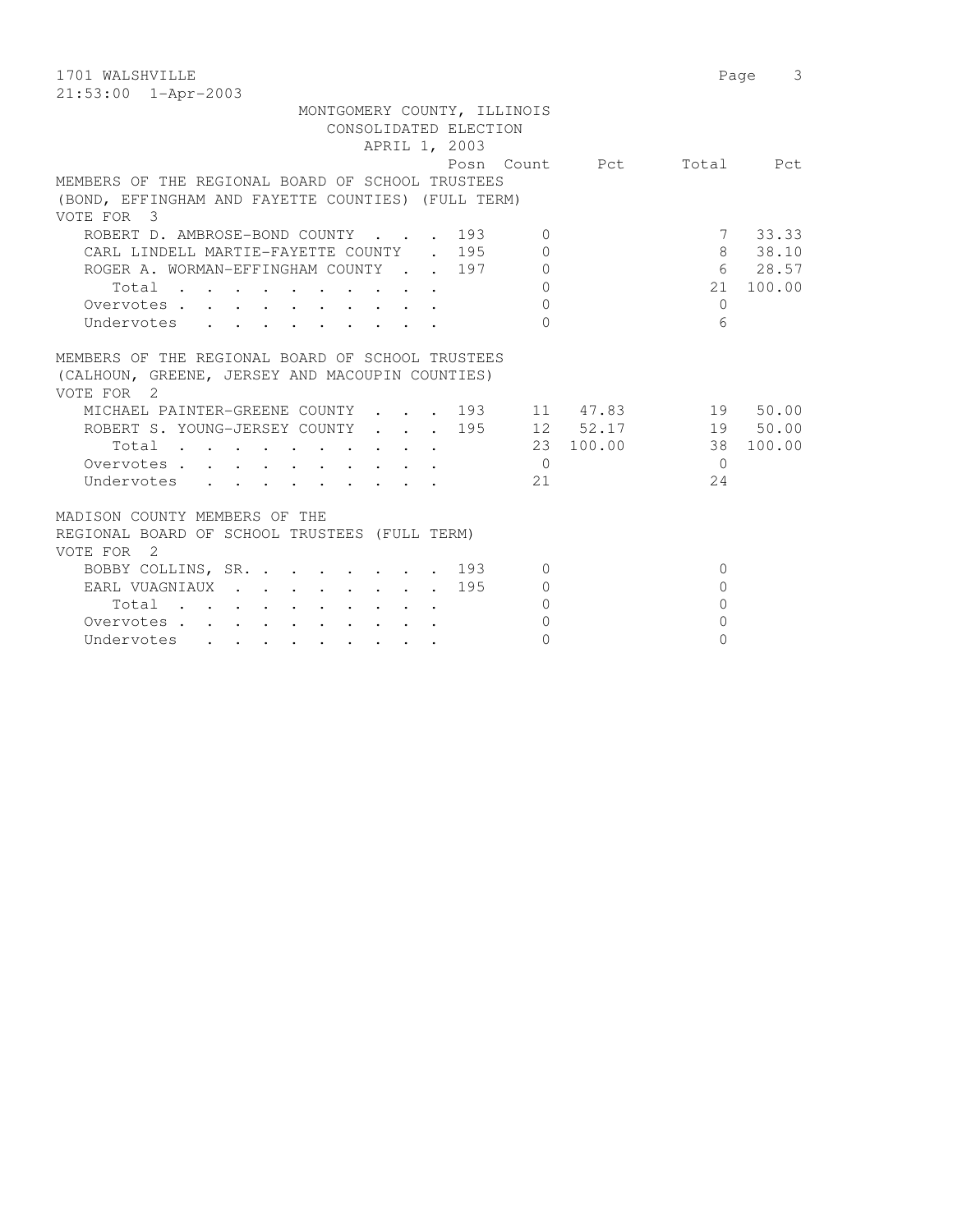1801 WITT 1 Page 1 21:53:00 1-Apr-2003

|                                                                                                                                                                                                                                                 |                                 |                                                           | CONSOLIDATED ELECTION<br>APRIL 1, 2003 | MONTGOMERY COUNTY, ILLINOIS |             |            |              |
|-------------------------------------------------------------------------------------------------------------------------------------------------------------------------------------------------------------------------------------------------|---------------------------------|-----------------------------------------------------------|----------------------------------------|-----------------------------|-------------|------------|--------------|
|                                                                                                                                                                                                                                                 |                                 |                                                           |                                        | Posn Count                  | Pct         | Total      | Pct          |
| Precincts Counted - TOTAL                                                                                                                                                                                                                       |                                 |                                                           |                                        | 1                           | 2.38        | 42         | 100.00       |
| Registered Voters - TOTAL                                                                                                                                                                                                                       |                                 | $\mathbf{r}$ , $\mathbf{r}$ , $\mathbf{r}$ , $\mathbf{r}$ |                                        | 154                         |             | 17,471     |              |
| Ballots Cast - TOTAL                                                                                                                                                                                                                            |                                 |                                                           |                                        | 22                          | 14.29       | 4,992      | 28.57        |
| Ballots Cast - BLANK                                                                                                                                                                                                                            |                                 |                                                           |                                        |                             | $0 \t 0.00$ | 46         | 0.26         |
| Ballots Cast - SALMON                                                                                                                                                                                                                           |                                 |                                                           |                                        | $\mathcal{S}$               |             | 392        |              |
| Ballots Cast - BLUE                                                                                                                                                                                                                             |                                 |                                                           |                                        | 19                          |             | 170        |              |
| $\mathbf{r}$ , and $\mathbf{r}$ , and $\mathbf{r}$ , and $\mathbf{r}$                                                                                                                                                                           |                                 |                                                           |                                        |                             |             |            |              |
| WITT TOWNSHIP LIBRARY                                                                                                                                                                                                                           |                                 |                                                           |                                        |                             |             |            |              |
| LIBRARY TRUSTEE 6 YEAR TERM                                                                                                                                                                                                                     |                                 |                                                           |                                        |                             |             |            |              |
| VOTE FOR 2                                                                                                                                                                                                                                      |                                 |                                                           |                                        |                             |             |            |              |
| BARBARA A. GOLITKO. 61                                                                                                                                                                                                                          |                                 |                                                           |                                        |                             | 19 100.00   |            | 134 100.00   |
| Total                                                                                                                                                                                                                                           |                                 |                                                           |                                        |                             | 19 100.00   | 134        | 100.00       |
| Overvotes.                                                                                                                                                                                                                                      |                                 |                                                           |                                        | $\overline{0}$              |             | $\bigcirc$ |              |
| Undervotes                                                                                                                                                                                                                                      |                                 |                                                           |                                        | 25                          |             | 182        |              |
|                                                                                                                                                                                                                                                 |                                 |                                                           |                                        |                             |             |            |              |
| HILLSBORO COMMUNITY UNIT SCHOOL DISTRICT #3                                                                                                                                                                                                     |                                 |                                                           |                                        |                             |             |            |              |
| MEMBERS OF THE BOARD OF EDUCATION FULL 4-YEAR TERM                                                                                                                                                                                              |                                 |                                                           |                                        |                             |             |            |              |
| VOTE FOR 4                                                                                                                                                                                                                                      |                                 |                                                           |                                        |                             |             |            |              |
| RICHARD E. PAYNE                                                                                                                                                                                                                                |                                 |                                                           | . 96                                   | 2                           | 18.18       |            | 1,153 18.79  |
| BILL CLINARD 97                                                                                                                                                                                                                                 |                                 |                                                           |                                        |                             | $1 \t 9.09$ |            | 1,353 22.05  |
| WILLIAM (BILL) JURGENA 99                                                                                                                                                                                                                       |                                 |                                                           |                                        |                             | 3 27.27     |            | 1,291 21.04  |
| TRINA R. BRITTON                                                                                                                                                                                                                                |                                 |                                                           | 101                                    |                             | 2 18.18     |            | 1,179 19.21  |
| LAURA SHEA<br>$\mathbf{r}$ . The contract of the contract of the contract of the contract of the contract of the contract of the contract of the contract of the contract of the contract of the contract of the contract of the contract of th |                                 |                                                           | 103                                    |                             | 3 27.27     |            | 1,161 18.92  |
| Total                                                                                                                                                                                                                                           |                                 |                                                           |                                        |                             | 11 100.00   |            | 6,137 100.00 |
| Overvotes                                                                                                                                                                                                                                       |                                 |                                                           |                                        | $\overline{0}$              |             | - 6        |              |
| Undervotes<br>$\mathbf{r}$ , $\mathbf{r}$ , $\mathbf{r}$ , $\mathbf{r}$ , $\mathbf{r}$ , $\mathbf{r}$ , $\mathbf{r}$                                                                                                                            |                                 |                                                           |                                        | $\mathbf{1}$                |             | 2,207      |              |
|                                                                                                                                                                                                                                                 |                                 |                                                           |                                        |                             |             |            |              |
| NOKOMIS COMMUNITY UNIT SCHOOL DISTRICT #22<br>MEMBERS OF THE BOARD OF EDUCATION FULL 4-YEAR TERM                                                                                                                                                |                                 |                                                           |                                        |                             |             |            |              |
| VOTE FOR 3                                                                                                                                                                                                                                      |                                 |                                                           |                                        |                             |             |            |              |
| DENNIS STEWART 96                                                                                                                                                                                                                               |                                 |                                                           |                                        |                             | 15 34.09    |            | 442 34.00    |
| JIM EISENBARTH 98                                                                                                                                                                                                                               |                                 |                                                           |                                        |                             | 15 34.09    | 489        | 37.62        |
| MARK J. BERTOLINO 100                                                                                                                                                                                                                           |                                 |                                                           |                                        |                             | 14 31.82    | 369        | 28.38        |
| Total                                                                                                                                                                                                                                           |                                 |                                                           |                                        |                             | 44 100.00   | 1,300      | 100.00       |
|                                                                                                                                                                                                                                                 |                                 |                                                           |                                        | $\mathbf{0}$                |             | $\Omega$   |              |
| Overvotes                                                                                                                                                                                                                                       |                                 |                                                           |                                        | 13                          |             | 440        |              |
| Undervotes                                                                                                                                                                                                                                      |                                 |                                                           |                                        |                             |             |            |              |
| LINCOLN LAND COMMUNITY COLLEGE DISTRICT #526                                                                                                                                                                                                    |                                 |                                                           |                                        |                             |             |            |              |
| TRUSTEES OF THE COMMUNITY COLLEGE DISTRICT FULL TERM                                                                                                                                                                                            |                                 |                                                           |                                        |                             |             |            |              |
| VOTE FOR 2                                                                                                                                                                                                                                      |                                 |                                                           |                                        |                             |             |            |              |
| ROGER L. RUTHERFORD                                                                                                                                                                                                                             |                                 |                                                           | 138                                    | 10                          | 28.57       |            | 2,357 33.31  |
| JAMES P. MOODY                                                                                                                                                                                                                                  |                                 |                                                           | 140                                    |                             | 15 42.86    |            | 2,198 31.07  |
| CARL D. OBLINGER<br>$\mathbf{A}$                                                                                                                                                                                                                | $\cdot$ $\cdot$ $\cdot$ $\cdot$ |                                                           | 142                                    |                             | 10 28.57    |            | 2,520 35.62  |
| Total                                                                                                                                                                                                                                           |                                 |                                                           |                                        | 35                          | 100.00      | 7,075      | 100.00       |
| Overvotes.                                                                                                                                                                                                                                      |                                 |                                                           |                                        | $\overline{0}$              |             | 25         |              |
| Undervotes                                                                                                                                                                                                                                      |                                 |                                                           |                                        | 9                           |             | 2,819      |              |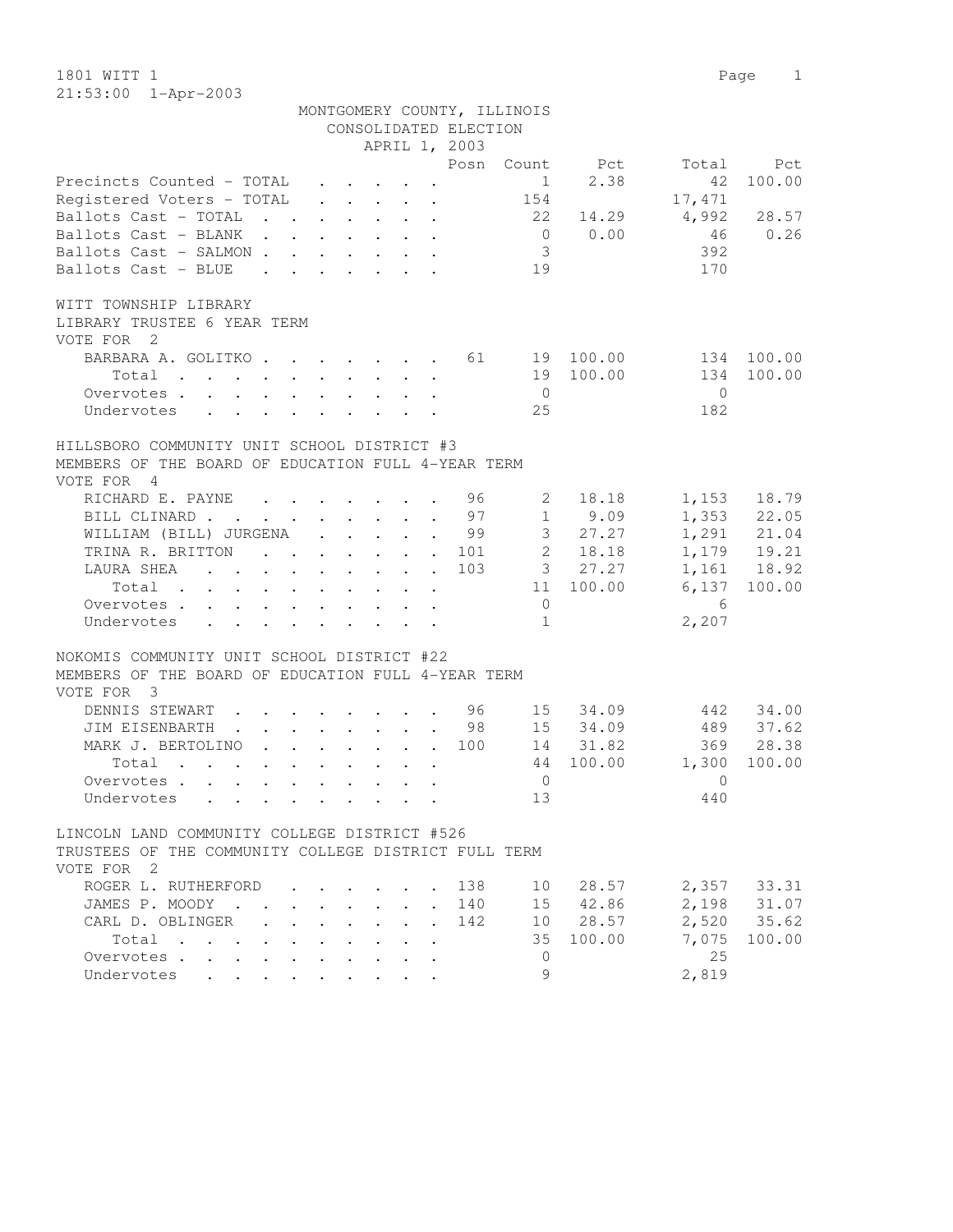| 1801 WITT 1                                                                                                                                   | Page        |        |
|-----------------------------------------------------------------------------------------------------------------------------------------------|-------------|--------|
| $21:53:00$ $1 - Appr-2003$                                                                                                                    |             |        |
| MONTGOMERY COUNTY, ILLINOIS                                                                                                                   |             |        |
| CONSOLIDATED ELECTION                                                                                                                         |             |        |
| APRIL 1, 2003                                                                                                                                 |             |        |
| Posn Count Pet                                                                                                                                | Total       | - Pct. |
| MEMBERS OF THE REGIONAL BOARD OF SCHOOL TRUSTEES                                                                                              |             |        |
| (CHRISTIAN AND MONTGOMERY COUNTIES) (FULL TERM)                                                                                               |             |        |
| VOTE FOR 3                                                                                                                                    |             |        |
| 15 45.45<br>193<br>PAUL DONHAM-MONTGOMERY COUNTY                                                                                              | 3,420       | 52.92  |
| ROBERT MILLIGAN-MONTGOMERY COUNTY 195<br>18<br>54.55                                                                                          | 3,043 47.08 |        |
| 100.00<br>33<br>Total<br>$\mathbf{r}$ , and $\mathbf{r}$ , and $\mathbf{r}$ , and $\mathbf{r}$                                                | 6,463       | 100.00 |
| 0<br>Overvotes.<br>$\cdot$<br>the contract of the contract of the contract of the contract of the contract of the contract of the contract of |             |        |

Undervotes . . . . . . . . . 33 8,369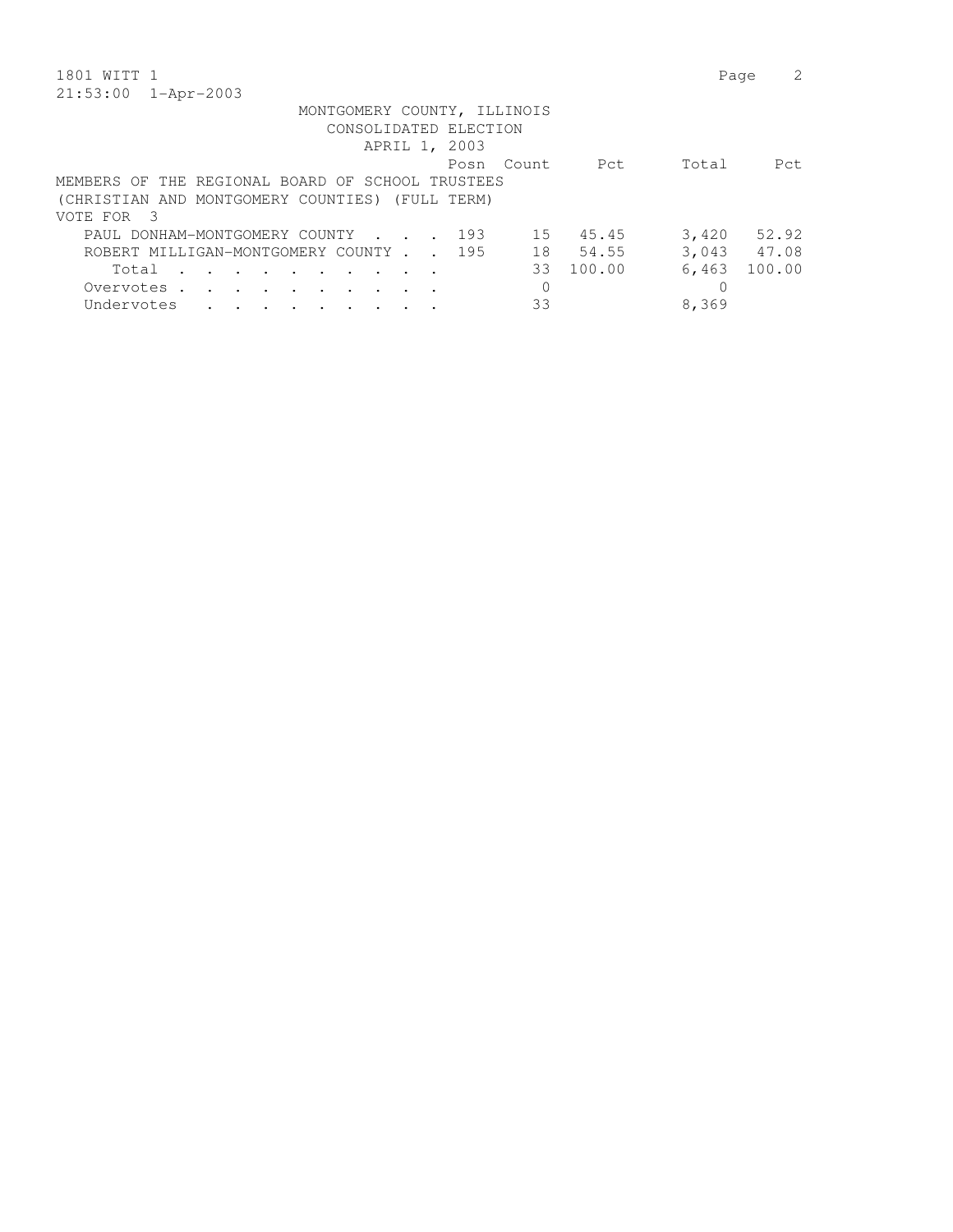1802 WITT 2 Page 1 21:53:00 1-Apr-2003

MONTGOMERY COUNTY, ILLINOIS

|                                                                                                                                                                                                                                                           |                      |                                        |                                                                                                                           | CONSOLIDATED ELECTION       |                |           |              |             |
|-----------------------------------------------------------------------------------------------------------------------------------------------------------------------------------------------------------------------------------------------------------|----------------------|----------------------------------------|---------------------------------------------------------------------------------------------------------------------------|-----------------------------|----------------|-----------|--------------|-------------|
|                                                                                                                                                                                                                                                           |                      |                                        |                                                                                                                           | APRIL 1, 2003               |                |           |              |             |
|                                                                                                                                                                                                                                                           |                      |                                        |                                                                                                                           | Posn                        | Count          | Pct       | Total        | Pct         |
| Precincts Counted - TOTAL                                                                                                                                                                                                                                 |                      |                                        | $\begin{array}{cccccccccccccc} \bullet & \bullet & \bullet & \bullet & \bullet & \bullet & \bullet & \bullet \end{array}$ |                             | $\mathbf{1}$   | 2.38      | 42           | 100.00      |
| Registered Voters - TOTAL                                                                                                                                                                                                                                 |                      |                                        | $\mathbf{r}$ , and $\mathbf{r}$ , and $\mathbf{r}$                                                                        |                             | 300            |           | 17,471       |             |
| Ballots Cast - TOTAL<br>$\mathbf{r}$ , $\mathbf{r}$ , $\mathbf{r}$ , $\mathbf{r}$ , $\mathbf{r}$                                                                                                                                                          |                      |                                        |                                                                                                                           |                             | 66             | 22.00     | 4,992        | 28.57       |
| Ballots Cast - BLANK<br>$\mathbf{r}$ , $\mathbf{r}$ , $\mathbf{r}$ , $\mathbf{r}$ , $\mathbf{r}$                                                                                                                                                          |                      |                                        |                                                                                                                           |                             | $\overline{0}$ | 0.00      | 46           | 0.26        |
| Ballots Cast - WHITE<br>$\mathbf{r}$ , $\mathbf{r}$ , $\mathbf{r}$ , $\mathbf{r}$ , $\mathbf{r}$                                                                                                                                                          |                      |                                        |                                                                                                                           |                             | $\mathbf{1}$   |           | 2,828        |             |
| $\mathbf{r}$ . The set of the set of the set of the set of the set of the set of the set of the set of the set of the set of the set of the set of the set of the set of the set of the set of the set of the set of the set of t<br>Ballots Cast - GREEN |                      |                                        |                                                                                                                           |                             |                |           |              |             |
|                                                                                                                                                                                                                                                           |                      |                                        |                                                                                                                           |                             | 43             |           | 1,033        |             |
| Ballots Cast - YELLOW                                                                                                                                                                                                                                     |                      |                                        |                                                                                                                           |                             | 20             |           | 513          |             |
| Ballots Cast - SALMON                                                                                                                                                                                                                                     |                      |                                        |                                                                                                                           |                             | - 2            |           | 392          |             |
| Ballots Cast - BLUE<br>$\mathbf{r}$ , $\mathbf{r}$ , $\mathbf{r}$ , $\mathbf{r}$ , $\mathbf{r}$ , $\mathbf{r}$                                                                                                                                            |                      |                                        |                                                                                                                           |                             | $\bigcap$      |           | 170          |             |
|                                                                                                                                                                                                                                                           |                      |                                        |                                                                                                                           |                             |                |           |              |             |
| CITY OF WITT WARD 1                                                                                                                                                                                                                                       |                      |                                        |                                                                                                                           |                             |                |           |              |             |
| ALDERMAN WARD 1 4 YEAR TERM                                                                                                                                                                                                                               |                      |                                        |                                                                                                                           |                             |                |           |              |             |
| IND - NO CANDIDATE FILED                                                                                                                                                                                                                                  |                      |                                        |                                                                                                                           |                             |                |           |              |             |
| Total                                                                                                                                                                                                                                                     |                      |                                        |                                                                                                                           |                             | $\overline{0}$ |           | $\mathbf{0}$ |             |
| Overvotes.                                                                                                                                                                                                                                                |                      |                                        |                                                                                                                           |                             | $\mathbf{0}$   |           | $\Omega$     |             |
| Undervotes                                                                                                                                                                                                                                                |                      |                                        |                                                                                                                           |                             | $\mathbf{1}$   |           | 18           |             |
|                                                                                                                                                                                                                                                           |                      |                                        |                                                                                                                           |                             |                |           |              |             |
| CITY OF WITT WARD 2                                                                                                                                                                                                                                       |                      |                                        |                                                                                                                           |                             |                |           |              |             |
| ALDERMAN WARD 2 4 YEAR TERM                                                                                                                                                                                                                               |                      |                                        |                                                                                                                           |                             |                |           |              |             |
|                                                                                                                                                                                                                                                           |                      |                                        |                                                                                                                           | 8                           |                | 39 100.00 | 39           | 100.00      |
| IND - WALT WILLIAMS, JR.                                                                                                                                                                                                                                  |                      |                                        |                                                                                                                           |                             | 39             | 100.00    | 39           | 100.00      |
| Total                                                                                                                                                                                                                                                     |                      |                                        |                                                                                                                           |                             |                |           |              |             |
| Overvotes                                                                                                                                                                                                                                                 |                      |                                        |                                                                                                                           |                             | $\overline{0}$ |           | $\mathbf{0}$ |             |
| Undervotes<br>$\mathbf{L}$                                                                                                                                                                                                                                | $\sim$               |                                        |                                                                                                                           |                             | $\overline{4}$ |           | 4            |             |
|                                                                                                                                                                                                                                                           |                      |                                        |                                                                                                                           |                             |                |           |              |             |
| CITY OF WITT WARD 3                                                                                                                                                                                                                                       |                      |                                        |                                                                                                                           |                             |                |           |              |             |
| ALDERMAN WARD 3 4 YEAR TERM                                                                                                                                                                                                                               |                      |                                        |                                                                                                                           |                             |                |           |              |             |
| IND - CHUCK KESSLER<br>$\cdots$                                                                                                                                                                                                                           |                      |                                        |                                                                                                                           | 8                           |                | 15 100.00 | 54           | 100.00      |
| Total<br>$\mathbf{r}$ . The set of the set of the set of the set of the set of the set of the set of the set of the set of the set of the set of the set of the set of the set of the set of the set of the set of the set of the set of t                |                      |                                        |                                                                                                                           |                             | 15             | 100.00    | 54           | 100.00      |
| Overvotes                                                                                                                                                                                                                                                 |                      |                                        |                                                                                                                           |                             | $\overline{0}$ |           | - 0          |             |
| Undervotes                                                                                                                                                                                                                                                |                      |                                        |                                                                                                                           |                             | $\overline{5}$ |           | 15           |             |
|                                                                                                                                                                                                                                                           |                      |                                        |                                                                                                                           |                             |                |           |              |             |
| WITT TOWNSHIP LIBRARY                                                                                                                                                                                                                                     |                      |                                        |                                                                                                                           |                             |                |           |              |             |
| LIBRARY TRUSTEE 6 YEAR TERM                                                                                                                                                                                                                               |                      |                                        |                                                                                                                           |                             |                |           |              |             |
| VOTE FOR 2                                                                                                                                                                                                                                                |                      |                                        |                                                                                                                           |                             |                |           |              |             |
| BARBARA A. GOLITKO. 61                                                                                                                                                                                                                                    |                      |                                        |                                                                                                                           |                             |                | 53 100.00 |              | 134 100.00  |
| Total                                                                                                                                                                                                                                                     |                      |                                        |                                                                                                                           |                             | 53             | 100.00    | 134          | 100.00      |
| $\mathbf{r}$ , and $\mathbf{r}$ , and $\mathbf{r}$ , and $\mathbf{r}$ , and $\mathbf{r}$                                                                                                                                                                  |                      |                                        |                                                                                                                           |                             |                |           |              |             |
| Overvotes                                                                                                                                                                                                                                                 |                      |                                        |                                                                                                                           |                             | $\mathbf{0}$   |           | $\mathbf{0}$ |             |
| Undervotes                                                                                                                                                                                                                                                |                      |                                        |                                                                                                                           |                             | 79             |           | 182          |             |
|                                                                                                                                                                                                                                                           |                      |                                        |                                                                                                                           |                             |                |           |              |             |
| HILLSBORO COMMUNITY UNIT SCHOOL DISTRICT #3                                                                                                                                                                                                               |                      |                                        |                                                                                                                           |                             |                |           |              |             |
| MEMBERS OF THE BOARD OF EDUCATION FULL 4-YEAR TERM                                                                                                                                                                                                        |                      |                                        |                                                                                                                           |                             |                |           |              |             |
| VOTE FOR 4                                                                                                                                                                                                                                                |                      |                                        |                                                                                                                           |                             |                |           |              |             |
| RICHARD E. PAYNE<br>$\sim$                                                                                                                                                                                                                                |                      |                                        |                                                                                                                           | 96                          | 25             | 13.81     | 1,153        | 18.79       |
| BILL CLINARD                                                                                                                                                                                                                                              |                      |                                        | $\ddot{\phantom{a}}$<br>$\mathbf{r}$                                                                                      | 97                          | 36             | 19.89     | 1,353        | 22.05       |
| WILLIAM (BILL) JURGENA                                                                                                                                                                                                                                    | $\ddot{\phantom{0}}$ | $\mathbf{L} = \mathbf{L} \mathbf{L}$   | $\ddot{\phantom{a}}$                                                                                                      | 99<br>$\cdot$               | 41             | 22.65     | 1,291        | 21.04       |
| TRINA R. BRITTON<br>$\ddotsc$                                                                                                                                                                                                                             |                      | $\mathbf{r} = \mathbf{r} + \mathbf{r}$ | $\ddot{\phantom{a}}$                                                                                                      | 101<br>$\ddot{\phantom{a}}$ | 48             | 26.52     | 1,179        | 19.21       |
| LAURA SHEA<br>$\ddot{\phantom{a}}$<br>$\ddot{\phantom{a}}$<br>$\sim$ $\sim$<br>$\ddot{\phantom{0}}$                                                                                                                                                       | $\bullet$ .          | $\sim$ $-$<br>$\bullet$ .              |                                                                                                                           | 103<br>$\ddot{\phantom{a}}$ | 31             | 17.13     |              | 1,161 18.92 |
| Total                                                                                                                                                                                                                                                     | $\sim$               | $\sim$                                 | $\sim$                                                                                                                    |                             | 181            | 100.00    | 6,137        | 100.00      |
| Overvotes                                                                                                                                                                                                                                                 |                      |                                        |                                                                                                                           |                             | 1              |           | -6           |             |
| Undervotes<br>$\sim$                                                                                                                                                                                                                                      |                      |                                        |                                                                                                                           |                             | 79             |           | 2,207        |             |
|                                                                                                                                                                                                                                                           |                      |                                        |                                                                                                                           |                             |                |           |              |             |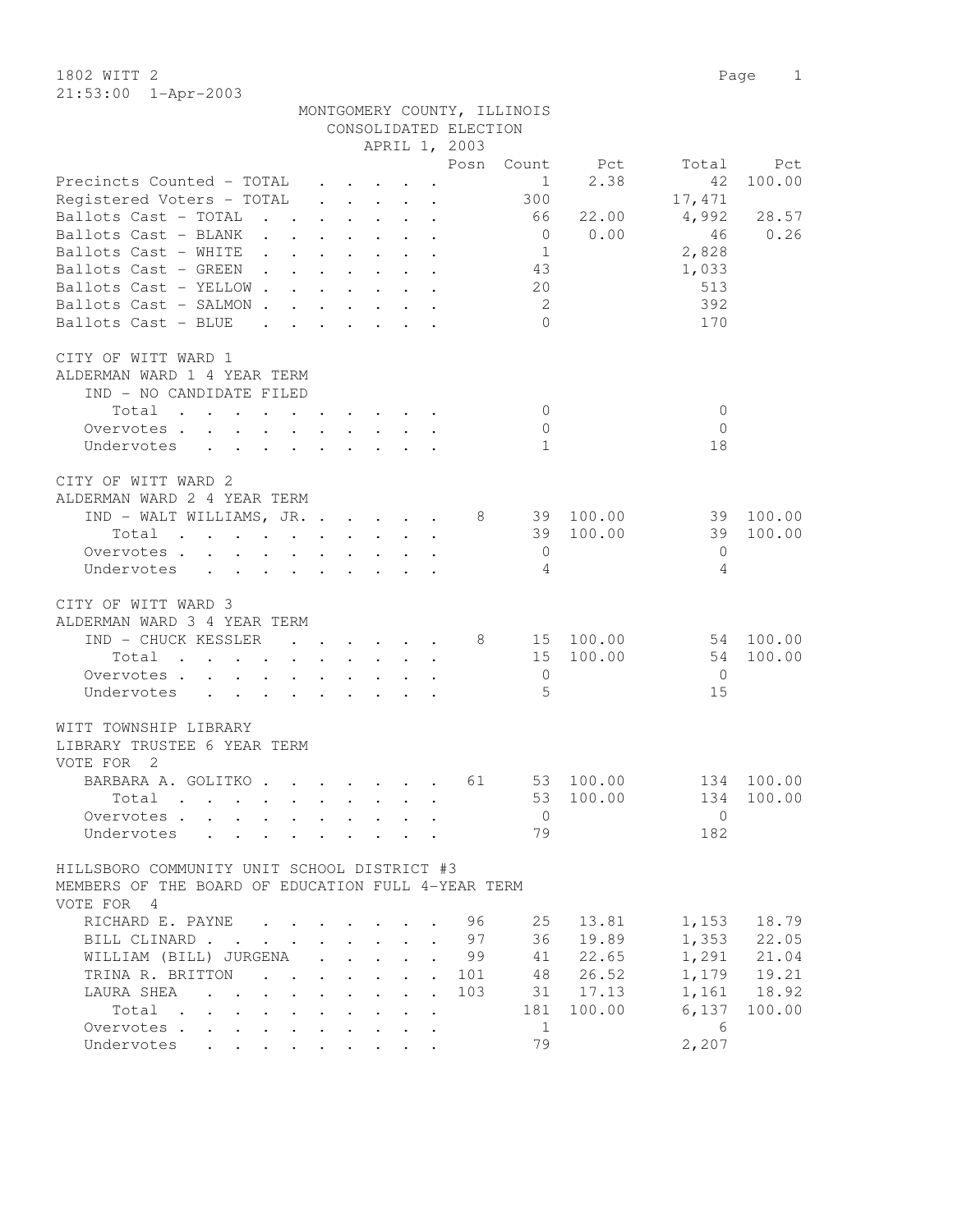| $21:53:00$ $1 - Appr-2003$<br>MONTGOMERY COUNTY, ILLINOIS<br>CONSOLIDATED ELECTION<br>APRIL 1, 2003<br>Posn Count<br>Pct<br>Total<br>Pct<br>NOKOMIS COMMUNITY UNIT SCHOOL DISTRICT #22<br>MEMBERS OF THE BOARD OF EDUCATION FULL 4-YEAR TERM<br>VOTE FOR<br>$\overline{\mathbf{3}}$<br>442<br>34.00<br>DENNIS STEWART<br>96<br>$\Omega$<br>98<br>489 37.62<br>JIM EISENBARTH<br>$\Omega$<br>$\mathbf{L} = \mathbf{L}$<br>369 28.38<br>MARK J. BERTOLINO<br>$\Omega$<br>100<br>$\mathbf{r}$ , $\mathbf{r}$ , $\mathbf{r}$ , $\mathbf{r}$ , $\mathbf{r}$<br>$\bigcap$<br>1,300<br>100.00<br>Total<br>$\Omega$<br>$\bigcirc$<br>Overvotes.<br>$\Omega$<br>Undervotes<br>440<br><b>Service</b><br>LINCOLN LAND COMMUNITY COLLEGE DISTRICT #526<br>TRUSTEES OF THE COMMUNITY COLLEGE DISTRICT FULL TERM<br>VOTE FOR<br>$\overline{2}$<br>ROGER L. RUTHERFORD<br>138<br>23<br>21.30<br>2,357 33.31<br>50 46.30<br>2,198 31.07<br>JAMES P. MOODY<br>140<br>$\sim$<br>$\sim$ $\sim$<br>2,520 35.62<br>35 32.41<br>CARL D. OBLINGER<br>142<br>100.00<br>108 100.00<br>7,075<br>Total<br>2.5<br>Overvotes<br>$\bigcirc$<br>2,819<br>Undervotes<br>24<br>$\mathbf{L}$<br>MEMBERS OF THE REGIONAL BOARD OF SCHOOL TRUSTEES<br>(CHRISTIAN AND MONTGOMERY COUNTIES) (FULL TERM)<br>VOTE FOR<br>$\overline{\phantom{a}3}$<br>PAUL DONHAM-MONTGOMERY COUNTY<br>193<br>52 54.17<br>$3,420$ $52.92$<br>3,043 47.08<br>ROBERT MILLIGAN-MONTGOMERY COUNTY.<br>195<br>44 45.83<br>96 100.00<br>6,463<br>100.00<br>Total<br>$\Omega$<br>Overvotes<br>$\Omega$ | 1802 WITT 2 | 2<br>Page |
|-----------------------------------------------------------------------------------------------------------------------------------------------------------------------------------------------------------------------------------------------------------------------------------------------------------------------------------------------------------------------------------------------------------------------------------------------------------------------------------------------------------------------------------------------------------------------------------------------------------------------------------------------------------------------------------------------------------------------------------------------------------------------------------------------------------------------------------------------------------------------------------------------------------------------------------------------------------------------------------------------------------------------------------------------------------------------------------------------------------------------------------------------------------------------------------------------------------------------------------------------------------------------------------------------------------------------------------------------------------------------------------------------------------------------------------------------------------------------------------------------------------------------------------------|-------------|-----------|
|                                                                                                                                                                                                                                                                                                                                                                                                                                                                                                                                                                                                                                                                                                                                                                                                                                                                                                                                                                                                                                                                                                                                                                                                                                                                                                                                                                                                                                                                                                                                         |             |           |
|                                                                                                                                                                                                                                                                                                                                                                                                                                                                                                                                                                                                                                                                                                                                                                                                                                                                                                                                                                                                                                                                                                                                                                                                                                                                                                                                                                                                                                                                                                                                         |             |           |
|                                                                                                                                                                                                                                                                                                                                                                                                                                                                                                                                                                                                                                                                                                                                                                                                                                                                                                                                                                                                                                                                                                                                                                                                                                                                                                                                                                                                                                                                                                                                         |             |           |
|                                                                                                                                                                                                                                                                                                                                                                                                                                                                                                                                                                                                                                                                                                                                                                                                                                                                                                                                                                                                                                                                                                                                                                                                                                                                                                                                                                                                                                                                                                                                         |             |           |
|                                                                                                                                                                                                                                                                                                                                                                                                                                                                                                                                                                                                                                                                                                                                                                                                                                                                                                                                                                                                                                                                                                                                                                                                                                                                                                                                                                                                                                                                                                                                         |             |           |
|                                                                                                                                                                                                                                                                                                                                                                                                                                                                                                                                                                                                                                                                                                                                                                                                                                                                                                                                                                                                                                                                                                                                                                                                                                                                                                                                                                                                                                                                                                                                         |             |           |
|                                                                                                                                                                                                                                                                                                                                                                                                                                                                                                                                                                                                                                                                                                                                                                                                                                                                                                                                                                                                                                                                                                                                                                                                                                                                                                                                                                                                                                                                                                                                         |             |           |
|                                                                                                                                                                                                                                                                                                                                                                                                                                                                                                                                                                                                                                                                                                                                                                                                                                                                                                                                                                                                                                                                                                                                                                                                                                                                                                                                                                                                                                                                                                                                         |             |           |
|                                                                                                                                                                                                                                                                                                                                                                                                                                                                                                                                                                                                                                                                                                                                                                                                                                                                                                                                                                                                                                                                                                                                                                                                                                                                                                                                                                                                                                                                                                                                         |             |           |
|                                                                                                                                                                                                                                                                                                                                                                                                                                                                                                                                                                                                                                                                                                                                                                                                                                                                                                                                                                                                                                                                                                                                                                                                                                                                                                                                                                                                                                                                                                                                         |             |           |
|                                                                                                                                                                                                                                                                                                                                                                                                                                                                                                                                                                                                                                                                                                                                                                                                                                                                                                                                                                                                                                                                                                                                                                                                                                                                                                                                                                                                                                                                                                                                         |             |           |
|                                                                                                                                                                                                                                                                                                                                                                                                                                                                                                                                                                                                                                                                                                                                                                                                                                                                                                                                                                                                                                                                                                                                                                                                                                                                                                                                                                                                                                                                                                                                         |             |           |
|                                                                                                                                                                                                                                                                                                                                                                                                                                                                                                                                                                                                                                                                                                                                                                                                                                                                                                                                                                                                                                                                                                                                                                                                                                                                                                                                                                                                                                                                                                                                         |             |           |
|                                                                                                                                                                                                                                                                                                                                                                                                                                                                                                                                                                                                                                                                                                                                                                                                                                                                                                                                                                                                                                                                                                                                                                                                                                                                                                                                                                                                                                                                                                                                         |             |           |
|                                                                                                                                                                                                                                                                                                                                                                                                                                                                                                                                                                                                                                                                                                                                                                                                                                                                                                                                                                                                                                                                                                                                                                                                                                                                                                                                                                                                                                                                                                                                         |             |           |
|                                                                                                                                                                                                                                                                                                                                                                                                                                                                                                                                                                                                                                                                                                                                                                                                                                                                                                                                                                                                                                                                                                                                                                                                                                                                                                                                                                                                                                                                                                                                         |             |           |
|                                                                                                                                                                                                                                                                                                                                                                                                                                                                                                                                                                                                                                                                                                                                                                                                                                                                                                                                                                                                                                                                                                                                                                                                                                                                                                                                                                                                                                                                                                                                         |             |           |
|                                                                                                                                                                                                                                                                                                                                                                                                                                                                                                                                                                                                                                                                                                                                                                                                                                                                                                                                                                                                                                                                                                                                                                                                                                                                                                                                                                                                                                                                                                                                         |             |           |
|                                                                                                                                                                                                                                                                                                                                                                                                                                                                                                                                                                                                                                                                                                                                                                                                                                                                                                                                                                                                                                                                                                                                                                                                                                                                                                                                                                                                                                                                                                                                         |             |           |
|                                                                                                                                                                                                                                                                                                                                                                                                                                                                                                                                                                                                                                                                                                                                                                                                                                                                                                                                                                                                                                                                                                                                                                                                                                                                                                                                                                                                                                                                                                                                         |             |           |
|                                                                                                                                                                                                                                                                                                                                                                                                                                                                                                                                                                                                                                                                                                                                                                                                                                                                                                                                                                                                                                                                                                                                                                                                                                                                                                                                                                                                                                                                                                                                         |             |           |
|                                                                                                                                                                                                                                                                                                                                                                                                                                                                                                                                                                                                                                                                                                                                                                                                                                                                                                                                                                                                                                                                                                                                                                                                                                                                                                                                                                                                                                                                                                                                         |             |           |
|                                                                                                                                                                                                                                                                                                                                                                                                                                                                                                                                                                                                                                                                                                                                                                                                                                                                                                                                                                                                                                                                                                                                                                                                                                                                                                                                                                                                                                                                                                                                         |             |           |
|                                                                                                                                                                                                                                                                                                                                                                                                                                                                                                                                                                                                                                                                                                                                                                                                                                                                                                                                                                                                                                                                                                                                                                                                                                                                                                                                                                                                                                                                                                                                         |             |           |
|                                                                                                                                                                                                                                                                                                                                                                                                                                                                                                                                                                                                                                                                                                                                                                                                                                                                                                                                                                                                                                                                                                                                                                                                                                                                                                                                                                                                                                                                                                                                         |             |           |
|                                                                                                                                                                                                                                                                                                                                                                                                                                                                                                                                                                                                                                                                                                                                                                                                                                                                                                                                                                                                                                                                                                                                                                                                                                                                                                                                                                                                                                                                                                                                         |             |           |
|                                                                                                                                                                                                                                                                                                                                                                                                                                                                                                                                                                                                                                                                                                                                                                                                                                                                                                                                                                                                                                                                                                                                                                                                                                                                                                                                                                                                                                                                                                                                         |             |           |
|                                                                                                                                                                                                                                                                                                                                                                                                                                                                                                                                                                                                                                                                                                                                                                                                                                                                                                                                                                                                                                                                                                                                                                                                                                                                                                                                                                                                                                                                                                                                         |             |           |
|                                                                                                                                                                                                                                                                                                                                                                                                                                                                                                                                                                                                                                                                                                                                                                                                                                                                                                                                                                                                                                                                                                                                                                                                                                                                                                                                                                                                                                                                                                                                         |             |           |
|                                                                                                                                                                                                                                                                                                                                                                                                                                                                                                                                                                                                                                                                                                                                                                                                                                                                                                                                                                                                                                                                                                                                                                                                                                                                                                                                                                                                                                                                                                                                         |             |           |
|                                                                                                                                                                                                                                                                                                                                                                                                                                                                                                                                                                                                                                                                                                                                                                                                                                                                                                                                                                                                                                                                                                                                                                                                                                                                                                                                                                                                                                                                                                                                         |             |           |
|                                                                                                                                                                                                                                                                                                                                                                                                                                                                                                                                                                                                                                                                                                                                                                                                                                                                                                                                                                                                                                                                                                                                                                                                                                                                                                                                                                                                                                                                                                                                         |             |           |
| 102<br>8,369<br>Undervotes<br>. The contract of the contract of the contract of the contract of the contract of the contract of the contract of the contract of the contract of the contract of the contract of the contract of the contract of the contrac                                                                                                                                                                                                                                                                                                                                                                                                                                                                                                                                                                                                                                                                                                                                                                                                                                                                                                                                                                                                                                                                                                                                                                                                                                                                             |             |           |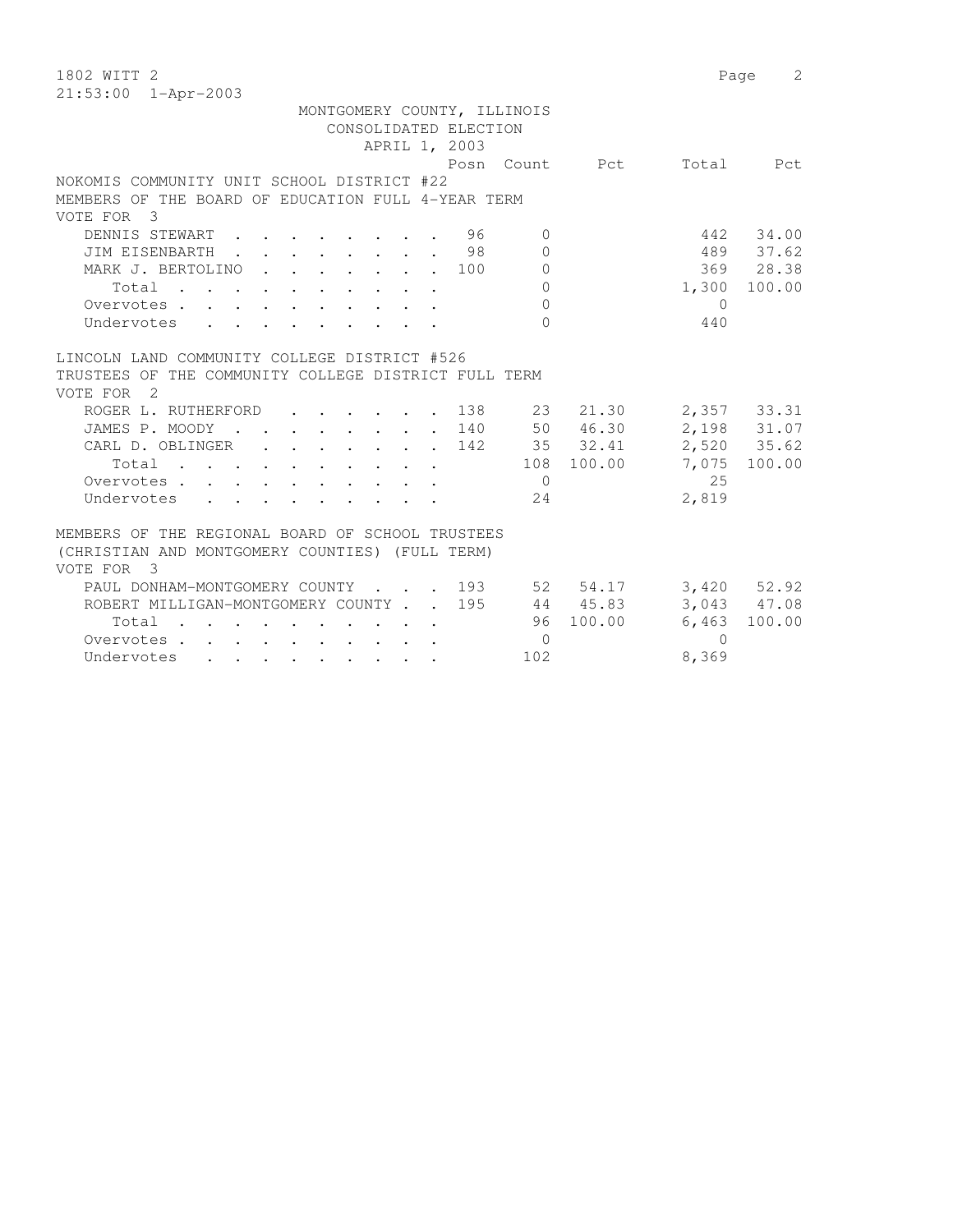1803 WITT 3 Page 1 21:53:00 1-Apr-2003

| 21. JJ. JU                                                                                                                          |                                                                               |                                                         |                                         |                           |                           | CONSOLIDATED ELECTION | MONTGOMERY COUNTY, ILLINOIS |                |                |                              |
|-------------------------------------------------------------------------------------------------------------------------------------|-------------------------------------------------------------------------------|---------------------------------------------------------|-----------------------------------------|---------------------------|---------------------------|-----------------------|-----------------------------|----------------|----------------|------------------------------|
|                                                                                                                                     |                                                                               |                                                         |                                         |                           |                           | APRIL 1, 2003         |                             |                |                |                              |
|                                                                                                                                     |                                                                               |                                                         |                                         |                           |                           |                       |                             | Posn Count Pct |                | Total Pct                    |
| Precincts Counted - TOTAL                                                                                                           |                                                                               |                                                         |                                         |                           |                           |                       | 1                           | 2.38           | 42             | 100.00                       |
| Registered Voters - TOTAL                                                                                                           |                                                                               | $\cdot$ $\cdot$ $\cdot$ $\cdot$ $\cdot$                 |                                         |                           |                           |                       | 379                         |                | 17,471         |                              |
| Ballots Cast - TOTAL                                                                                                                |                                                                               |                                                         |                                         |                           | $\mathbf{r} = \mathbf{r}$ |                       | 70                          | 18.47          | 4,992          | 28.57                        |
| Ballots Cast - BLANK                                                                                                                |                                                                               |                                                         |                                         |                           |                           |                       | $\overline{0}$              | 0.00           | 46             | 0.26                         |
| Ballots Cast - WHITE                                                                                                                |                                                                               |                                                         |                                         |                           |                           |                       | 17                          |                | 2,828          |                              |
| Ballots Cast - YELLOW                                                                                                               |                                                                               |                                                         |                                         |                           |                           |                       | 49                          |                | 513            |                              |
| Ballots Cast - SALMON                                                                                                               |                                                                               |                                                         |                                         |                           |                           |                       | 4                           |                | 392            |                              |
| Ballots Cast - BLUE<br>$\mathbf{r}$ , and $\mathbf{r}$ , and $\mathbf{r}$ , and $\mathbf{r}$                                        |                                                                               |                                                         |                                         |                           |                           |                       | $\bigcap$                   |                | 170            |                              |
| CITY OF WITT WARD 1                                                                                                                 |                                                                               |                                                         |                                         |                           |                           |                       |                             |                |                |                              |
| ALDERMAN WARD 1 4 YEAR TERM                                                                                                         |                                                                               |                                                         |                                         |                           |                           |                       |                             |                |                |                              |
| IND - NO CANDIDATE FILED                                                                                                            |                                                                               |                                                         |                                         |                           |                           |                       |                             |                |                |                              |
| Total                                                                                                                               |                                                                               |                                                         |                                         |                           |                           |                       | $\overline{0}$              |                | 0              |                              |
| Overvotes.                                                                                                                          |                                                                               |                                                         |                                         |                           |                           |                       | $\overline{0}$              |                | $\Omega$       |                              |
| Undervotes                                                                                                                          |                                                                               |                                                         |                                         |                           |                           |                       | 17                          |                | 18             |                              |
|                                                                                                                                     |                                                                               |                                                         |                                         |                           |                           |                       |                             |                |                |                              |
| CITY OF WITT WARD 3                                                                                                                 |                                                                               |                                                         |                                         |                           |                           |                       |                             |                |                |                              |
| ALDERMAN WARD 3 4 YEAR TERM                                                                                                         |                                                                               |                                                         |                                         |                           |                           |                       |                             |                |                |                              |
| IND - CHUCK KESSLER                                                                                                                 |                                                                               | $\cdots$                                                |                                         |                           |                           | 8 <sup>8</sup>        |                             | 39 100.00      | 54 100.00      |                              |
| Total                                                                                                                               |                                                                               |                                                         |                                         |                           |                           |                       |                             | 39 100.00      | 54             | 100.00                       |
| Overvotes                                                                                                                           |                                                                               | $\cdot$ $\cdot$ $\cdot$ $\cdot$ $\cdot$ $\cdot$ $\cdot$ |                                         |                           |                           |                       | $\overline{0}$              |                | $\bigcirc$     |                              |
| Undervotes                                                                                                                          |                                                                               |                                                         |                                         |                           |                           |                       | 10                          |                | 15             |                              |
| WITT TOWNSHIP LIBRARY                                                                                                               |                                                                               |                                                         |                                         |                           |                           |                       |                             |                |                |                              |
| LIBRARY TRUSTEE 6 YEAR TERM                                                                                                         |                                                                               |                                                         |                                         |                           |                           |                       |                             |                |                |                              |
| VOTE FOR 2                                                                                                                          |                                                                               |                                                         |                                         |                           |                           |                       |                             |                |                |                              |
| BARBARA A. GOLITKO 61 62 100.00                                                                                                     |                                                                               |                                                         |                                         |                           |                           |                       |                             |                |                | 134 100.00                   |
| Total                                                                                                                               |                                                                               |                                                         | $\cdot$ $\cdot$ $\cdot$ $\cdot$ $\cdot$ |                           |                           |                       |                             | 62 100.00      | 134            | 100.00                       |
| Overvotes                                                                                                                           |                                                                               |                                                         |                                         |                           |                           |                       | $\overline{0}$              |                | $\overline{0}$ |                              |
| Undervotes<br>$\mathbf{L} = \mathbf{L}$                                                                                             |                                                                               |                                                         |                                         |                           |                           |                       | 78                          |                | 182            |                              |
| HILLSBORO COMMUNITY UNIT SCHOOL DISTRICT #3                                                                                         |                                                                               |                                                         |                                         |                           |                           |                       |                             |                |                |                              |
| MEMBERS OF THE BOARD OF EDUCATION FULL 4-YEAR TERM                                                                                  |                                                                               |                                                         |                                         |                           |                           |                       |                             |                |                |                              |
| VOTE FOR 4                                                                                                                          |                                                                               |                                                         |                                         |                           |                           |                       |                             |                |                |                              |
| RICHARD E. PAYNE<br>the contract of the contract of the contract of the contract of the contract of the contract of the contract of |                                                                               |                                                         |                                         |                           |                           | 96                    | 32                          | 16.49          | 1,153 18.79    |                              |
| BILL CLINARD                                                                                                                        |                                                                               |                                                         |                                         |                           |                           | 97                    | 42                          | 21.65          |                | 1,353 22.05                  |
| WILLIAM (BILL) JURGENA                                                                                                              |                                                                               | $\sim$                                                  | $\ddot{\phantom{a}}$                    |                           |                           | 99                    | 41                          | 21.13          | 1,291          | 21.04                        |
| TRINA R. BRITTON<br>$\mathbf{L} = \mathbf{L} \mathbf{L}$                                                                            |                                                                               | $\mathbf{L}$                                            | $\cdot$ $\cdot$ $\cdot$                 |                           | $\ddot{\phantom{0}}$      | 101                   | 40                          | 20.62          |                | 1, 179 19.21<br>1, 161 18.92 |
| LAURA SHEA                                                                                                                          | $\ddot{\phantom{0}}$                                                          | $\mathbf{L}$<br>$\ddot{\phantom{0}}$                    | $\sim$ $\sim$                           | $\mathbf{L}$              | $\mathbf{r}$              | 103                   | 39                          | 20.10          |                |                              |
| Total<br>$\ddotsc$ $\ddotsc$                                                                                                        |                                                                               | $\ddot{\phantom{0}}$<br>$\ddot{\phantom{0}}$            | $\ddot{\phantom{0}}$                    |                           | $\ddot{\phantom{a}}$      |                       | 194                         | 100.00         | 6,137          | 100.00                       |
| Overvotes                                                                                                                           | $\mathbf{L}$                                                                  | and the state of the                                    |                                         | $\mathbf{L}$              | $\ddot{\phantom{a}}$      |                       | $\overline{0}$              |                | - 6            |                              |
| Undervotes                                                                                                                          |                                                                               | $\mathbf{r}$ , $\mathbf{r}$ , $\mathbf{r}$              |                                         |                           | $\ddot{\phantom{a}}$      |                       | 86                          |                | 2,207          |                              |
| NOKOMIS COMMUNITY UNIT SCHOOL DISTRICT #22                                                                                          |                                                                               |                                                         |                                         |                           |                           |                       |                             |                |                |                              |
| MEMBERS OF THE BOARD OF EDUCATION FULL 4-YEAR TERM                                                                                  |                                                                               |                                                         |                                         |                           |                           |                       |                             |                |                |                              |
| VOTE FOR 3                                                                                                                          |                                                                               |                                                         |                                         |                           |                           |                       |                             |                |                |                              |
| DENNIS STEWART.                                                                                                                     |                                                                               |                                                         |                                         |                           |                           | 96                    | $\circ$                     |                | 442            | 34.00                        |
| JIM EISENBARTH .                                                                                                                    | $\mathbf{1}$ $\mathbf{1}$ $\mathbf{1}$ $\mathbf{1}$ $\mathbf{1}$ $\mathbf{1}$ |                                                         | $\cdot$ $\cdot$                         |                           |                           | 98                    | $\circ$                     |                | 489            | 37.62                        |
| MARK J. BERTOLINO<br>$\mathbf{L}$                                                                                                   | $\mathbf{r} = \mathbf{r}$                                                     |                                                         | $\mathbf{L} = \mathbf{L}$               | $\mathbf{L}^{\text{max}}$ | $\mathbf{r}$              | 100                   | $\mathbf{0}$                |                | 369            | 28.38                        |
| $Total \cdot \cdot \cdot \cdot \cdot \cdot \cdot \cdot \cdot \cdot$                                                                 |                                                                               |                                                         |                                         |                           |                           |                       | $\mathbf{0}$                |                | 1,300          | 100.00                       |
| Overvotes                                                                                                                           |                                                                               |                                                         |                                         |                           |                           |                       | $\mathbf{0}$                |                | $\mathbf{0}$   |                              |
| Undervotes                                                                                                                          |                                                                               |                                                         |                                         |                           |                           |                       | $\Omega$                    |                | 440            |                              |
|                                                                                                                                     |                                                                               |                                                         |                                         |                           |                           |                       |                             |                |                |                              |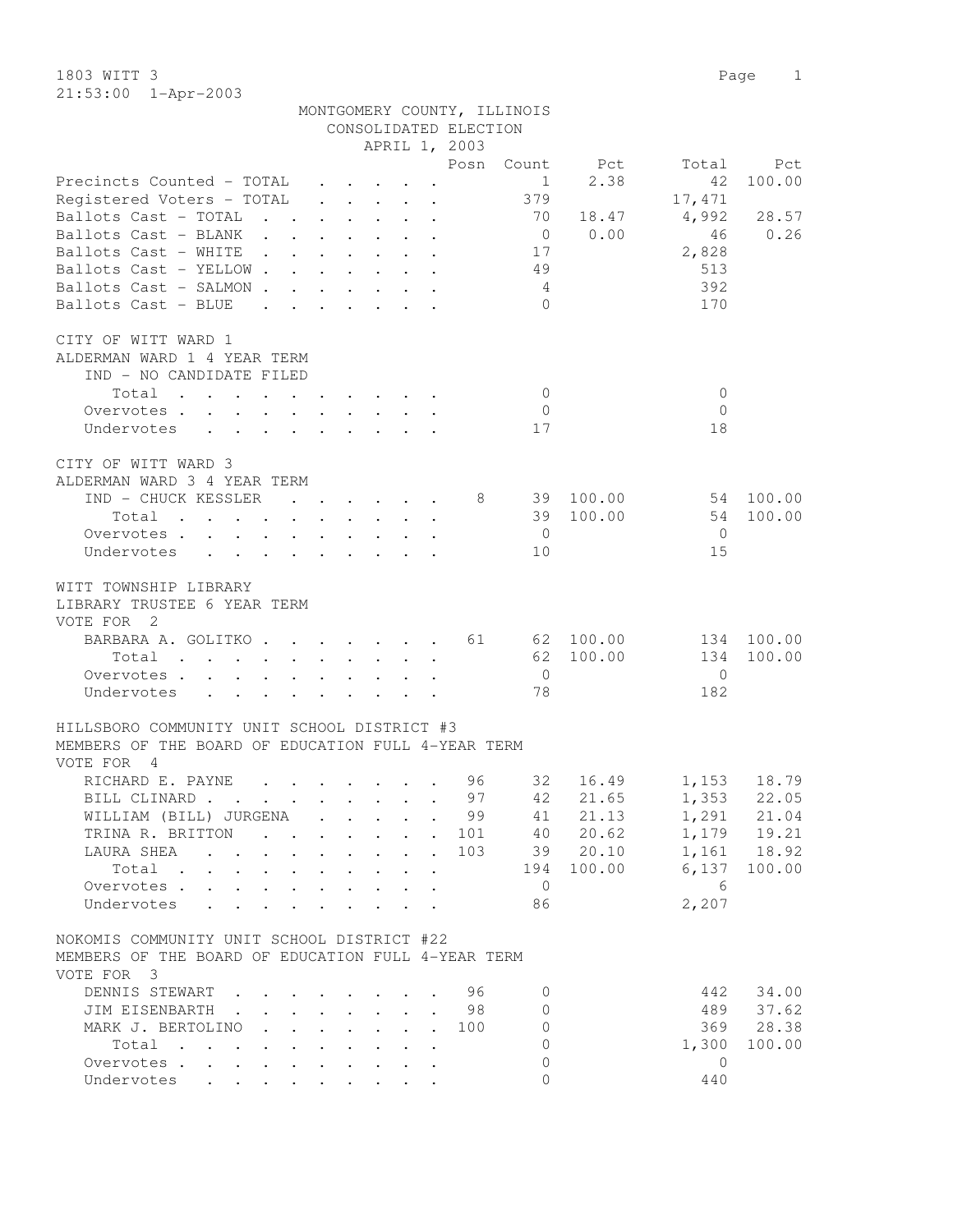| 1803 WITT 3                                                                             | 2<br>Page                 |
|-----------------------------------------------------------------------------------------|---------------------------|
| 21:53:00<br>1-Apr-2003                                                                  |                           |
| MONTGOMERY COUNTY, ILLINOIS                                                             |                           |
| CONSOLIDATED ELECTION                                                                   |                           |
| APRIL 1, 2003                                                                           |                           |
| Count.<br>Posn                                                                          | Pct<br>Total<br>Pct       |
| LINCOLN LAND COMMUNITY COLLEGE DISTRICT #526                                            |                           |
| THE COMMUNITY COLLEGE DISTRICT FULL TERM<br>TRUSTEES OF                                 |                           |
| VOTE FOR<br>- 2.                                                                        |                           |
| ROGER L. RUTHERFORD<br>138<br>22                                                        | 2,357 33.31<br>21.36      |
| 52<br>140<br>JAMES P. MOODY<br>$\sim$ $\sim$ $\sim$ $\sim$                              | 50.49<br>2,198 31.07      |
| 29 28.16<br>142<br>CARL D. OBLINGER<br>$\mathbf{r} = \mathbf{r} = \mathbf{r}$           | 2,520 35.62               |
| 103<br>Total                                                                            | 100.00<br>7,075<br>100.00 |
| $\mathbf{0}$<br>Overvotes.<br>$\mathbf{r}$ , $\mathbf{r}$ , $\mathbf{r}$ , $\mathbf{r}$ | 25                        |
| 37<br>Undervotes                                                                        | 2,819                     |
| THE REGIONAL BOARD OF SCHOOL TRUSTEES<br>MEMBERS OF                                     |                           |
| (CHRISTIAN AND MONTGOMERY COUNTIES) (FULL TERM)                                         |                           |
| VOTE FOR<br>-3                                                                          |                           |
| . 193<br>PAUL DONHAM-MONTGOMERY COUNTY<br>43                                            | 51.81<br>$3,420$ $52.92$  |
| 195<br>40 48.19<br>ROBERT MILLIGAN-MONTGOMERY COUNTY.                                   | 3,043 47.08               |
| 83<br>Total                                                                             | 100.00<br>100.00<br>6,463 |
| $\mathbf{0}$<br>Overvotes.                                                              | $\Omega$                  |
| 127<br>Undervotes                                                                       | 8,369                     |
|                                                                                         |                           |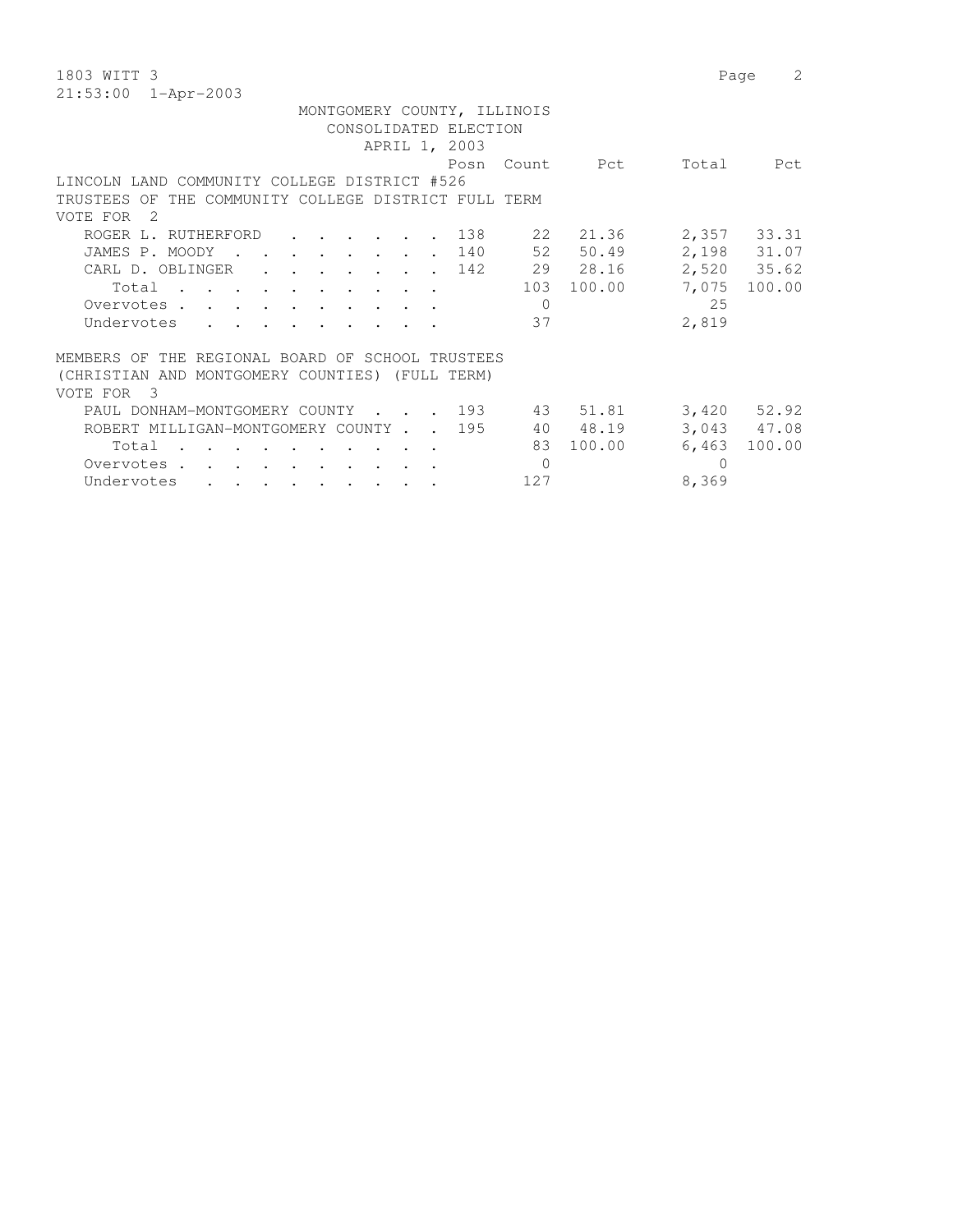| 1901 ZANESVILLE |                         |                             |  | Page 1 |  |
|-----------------|-------------------------|-----------------------------|--|--------|--|
|                 | $21:53:00$ $1-Apr-2003$ |                             |  |        |  |
|                 |                         | MONTGOMERY COUNTY, ILLINOIS |  |        |  |

|                                                                                                                                                                                                                                                                                                                                                                                                                                              |                           |                                                             |                                                                 |                                                                                                        | CONSOLIDATED ELECTION |                         |                  |                                  |                  |
|----------------------------------------------------------------------------------------------------------------------------------------------------------------------------------------------------------------------------------------------------------------------------------------------------------------------------------------------------------------------------------------------------------------------------------------------|---------------------------|-------------------------------------------------------------|-----------------------------------------------------------------|--------------------------------------------------------------------------------------------------------|-----------------------|-------------------------|------------------|----------------------------------|------------------|
|                                                                                                                                                                                                                                                                                                                                                                                                                                              |                           |                                                             |                                                                 |                                                                                                        | APRIL 1, 2003         |                         |                  |                                  |                  |
|                                                                                                                                                                                                                                                                                                                                                                                                                                              |                           |                                                             |                                                                 |                                                                                                        | Posn                  | Count                   | Pct              | Total                            | Pct              |
| Precincts Counted - TOTAL                                                                                                                                                                                                                                                                                                                                                                                                                    |                           |                                                             | $\bullet$ .<br><br><br><br><br><br><br><br><br><br><br><br><br> |                                                                                                        |                       | 1                       | 2.38             | 42                               | 100.00           |
| Registered Voters - TOTAL                                                                                                                                                                                                                                                                                                                                                                                                                    |                           | $\bullet$ .<br><br><br><br><br><br><br><br><br><br><br><br> |                                                                 | $\ddot{\phantom{a}}$<br>$\bullet$                                                                      |                       | 292                     |                  | 17, 471                          |                  |
| Ballots Cast - TOTAL                                                                                                                                                                                                                                                                                                                                                                                                                         |                           |                                                             |                                                                 |                                                                                                        |                       | 78                      | 26.71            | 4,992                            | 28.57            |
| Ballots Cast - BLANK                                                                                                                                                                                                                                                                                                                                                                                                                         |                           |                                                             |                                                                 |                                                                                                        |                       | $\mathbf{0}$            | 0.00             | 46                               | 0.26             |
| Ballots Cast - WHITE                                                                                                                                                                                                                                                                                                                                                                                                                         |                           |                                                             |                                                                 |                                                                                                        |                       | 9                       |                  | 2,828                            |                  |
| Ballots Cast - GREEN                                                                                                                                                                                                                                                                                                                                                                                                                         |                           |                                                             |                                                                 |                                                                                                        |                       | $\mathbf{0}$            |                  | 1,033                            |                  |
| Ballots Cast - SALMON.<br>$\mathbf{L}$                                                                                                                                                                                                                                                                                                                                                                                                       | $\mathbf{L}^{\text{max}}$ | $\mathbf{L}$                                                | $\sim$                                                          | $\ddot{\phantom{a}}$<br>$\cdot$                                                                        |                       | 49                      |                  | 392                              |                  |
| Ballots Cast - BLUE<br>$\mathbf{r}$<br>$\ddot{\phantom{a}}$                                                                                                                                                                                                                                                                                                                                                                                  | $\ddot{\phantom{0}}$      |                                                             | $\ddot{\phantom{1}}$                                            | $\ddot{\phantom{0}}$<br>$\ddot{\phantom{a}}$                                                           |                       | 4                       |                  | 170                              |                  |
| Ballots Cast - CREAM<br>$\ddot{\phantom{a}}$<br>$\cdot$                                                                                                                                                                                                                                                                                                                                                                                      |                           |                                                             |                                                                 | $\mathbf{r}$ , $\mathbf{r}$ , $\mathbf{r}$                                                             |                       | 16                      |                  | 17                               |                  |
| VILLAGE OF RAYMOND<br>VILLAGE TRUSTEE 4 YEAR TERM<br>VOTE FOR<br>3                                                                                                                                                                                                                                                                                                                                                                           |                           |                                                             |                                                                 |                                                                                                        |                       |                         |                  |                                  |                  |
| IND - JOE MARTIN<br>$\sim$                                                                                                                                                                                                                                                                                                                                                                                                                   |                           |                                                             |                                                                 |                                                                                                        | - 8                   | 9                       | 40.91            | 232                              | 30.13            |
| $IND - TOBY DEAN$ .<br>$\Delta \sim 10^4$<br>$\Delta \sim 10$                                                                                                                                                                                                                                                                                                                                                                                |                           |                                                             |                                                                 | $\cdot$ $\cdot$ $\cdot$ $\cdot$<br>$\ddot{\phantom{a}}$                                                | 10                    | 5                       | 22.73            | 171                              | 22.21            |
| IND - THOMAS W. HAMPTON                                                                                                                                                                                                                                                                                                                                                                                                                      |                           |                                                             |                                                                 | $\mathbf{r} = \mathbf{r} \cdot \mathbf{r}$<br>$\ddot{\phantom{a}}$                                     | 12                    | $\overline{2}$          | 9.09             | 163                              | 21.17            |
| IND - SCOTT L. PINKSTON                                                                                                                                                                                                                                                                                                                                                                                                                      | $\ddot{\phantom{0}}$      |                                                             |                                                                 | $\cdot$                                                                                                | 14                    | 6                       | 27.27            | 204                              | 26.49            |
| Total<br>$\sim$<br>$\mathbf{r}$ , and $\mathbf{r}$ , and $\mathbf{r}$ , and $\mathbf{r}$                                                                                                                                                                                                                                                                                                                                                     |                           |                                                             |                                                                 | $\ddot{\phantom{a}}$                                                                                   |                       | 22                      | 100.00           | 770                              | 100.00           |
| Overvotes                                                                                                                                                                                                                                                                                                                                                                                                                                    |                           |                                                             |                                                                 | $\sim$ 100 $\pm$<br>$\bullet$                                                                          |                       | $\mathbf{0}$            |                  | 1                                |                  |
| Undervotes<br>$\mathbf{r}$ , $\mathbf{r}$ , $\mathbf{r}$ , $\mathbf{r}$ , $\mathbf{r}$                                                                                                                                                                                                                                                                                                                                                       |                           |                                                             | <b>All Contracts</b>                                            | $\bullet$                                                                                              |                       | 5                       |                  | 82                               |                  |
| RAYMOND PARK DISTRICT<br>COMMISSIONER 6 YEAR TERM<br>KENT WAGAHOFF<br>$\sim$<br>$\mathbf{r} = \mathbf{r}$<br>Total<br>$\sim$ $\sim$ $\sim$<br>$\cdot$ $\cdot$ $\cdot$ $\cdot$ $\cdot$ $\cdot$ $\cdot$ $\cdot$<br>Overvotes .<br>$\mathbf{r}$ , and $\mathbf{r}$ , and $\mathbf{r}$ , and $\mathbf{r}$<br>Undervotes<br>$\mathbf{L} = \mathbf{L} \mathbf{L} + \mathbf{L} \mathbf{L}$<br>$\ddot{\phantom{0}}$<br>DOYLE PUBLIC LIBRARY DISTRICT |                           |                                                             | $\mathbf{r} = \mathbf{r} + \mathbf{r}$                          | $\sim$<br>$\cdot$<br>$\sim$<br>$\ddot{\phantom{a}}$<br>$\cdot$ $\cdot$ $\cdot$ $\cdot$ $\cdot$ $\cdot$ | 35                    | 8<br>8<br>$\Omega$<br>1 | 100.00<br>100.00 | 261<br>261<br>$\mathbf{0}$<br>24 | 100.00<br>100.00 |
| LIBRARY TRUSTEE 6 YEAR TERM<br>VOTE FOR<br>2                                                                                                                                                                                                                                                                                                                                                                                                 |                           |                                                             |                                                                 |                                                                                                        |                       |                         |                  |                                  |                  |
| V. JUNE HEFLEY                                                                                                                                                                                                                                                                                                                                                                                                                               |                           |                                                             |                                                                 |                                                                                                        | 61                    | 37                      | 50.00            | 367                              | 50.90            |
| DAVID W. WEIR<br>$\mathbf{L}$<br>$\cdot$ $\cdot$<br>$\sim$                                                                                                                                                                                                                                                                                                                                                                                   |                           | $\mathbf{L}$                                                | $\mathbf{L}^{\text{max}}$                                       | $\ddot{\phantom{a}}$                                                                                   | 63                    | 37                      | 50.00            | 354                              | 49.10            |
| Total<br>$\mathbf{r}$ , $\mathbf{r}$ , $\mathbf{r}$<br>$\mathbf{r} = \mathbf{r}$<br>$\mathbf{r} = \mathbf{r}$                                                                                                                                                                                                                                                                                                                                |                           |                                                             | $\mathbf{r} = \mathbf{r}$                                       | $\ddot{\phantom{a}}$<br>$\ddot{\phantom{a}}$                                                           |                       | 74                      | 100.00           | 721                              | 100.00           |
| Overvotes .<br>$\sim$ $\sim$ $\sim$ $\sim$ $\sim$<br>$\mathbf{L}$                                                                                                                                                                                                                                                                                                                                                                            |                           |                                                             | $\mathbf{r} = \mathbf{r} + \mathbf{r}$                          | $\sim$                                                                                                 |                       | $\mathbf{0}$            |                  | $\Omega$                         |                  |
| Undervotes<br>$\cdot$ $\cdot$ $\cdot$ $\cdot$<br>$\ddot{\phantom{a}}$                                                                                                                                                                                                                                                                                                                                                                        | $\ddot{\phantom{0}}$      |                                                             | $\cdot$ $\cdot$                                                 | $\ddot{\phantom{a}}$                                                                                   |                       | 42                      |                  | 225                              |                  |
| PANHANDLE COMMUNITY UNIT SCHOOL DISTRICT #2<br>MEMBERS OF THE BOARD OF EDUCATION FULL 4-YEAR TERM<br>VOTE FOR 4                                                                                                                                                                                                                                                                                                                              |                           |                                                             |                                                                 |                                                                                                        |                       |                         |                  |                                  |                  |
| LANCE E. GLICK .                                                                                                                                                                                                                                                                                                                                                                                                                             |                           |                                                             |                                                                 |                                                                                                        | 92                    | 42                      | 20.39            | 557                              | 21.51            |
| SCHELLI MARTIN-SANDERS                                                                                                                                                                                                                                                                                                                                                                                                                       |                           |                                                             |                                                                 |                                                                                                        | 93                    | 43                      | 20.87            | 586                              | 22.63            |
| GREG NIMMO<br>$\ddot{\phantom{a}}$<br>$\mathbf{r}$ . The set of $\mathbf{r}$                                                                                                                                                                                                                                                                                                                                                                 |                           | $\mathbf{r}$                                                | $\mathbf{r}$                                                    |                                                                                                        | 94                    | 49                      | 23.79            | 578                              | 22.32            |
| DAVID FUCHS<br>$\mathbf{L}$<br>$\ddot{\phantom{a}}$                                                                                                                                                                                                                                                                                                                                                                                          |                           |                                                             | $\cdot$                                                         |                                                                                                        | 96                    | 37                      | 17.96            | 424                              | 16.37            |
| CLARENCE L. SMITH III<br>$\mathbf{r}$                                                                                                                                                                                                                                                                                                                                                                                                        |                           |                                                             | $\mathbf{r}$                                                    |                                                                                                        | 98                    | 35                      | 16.99            | 445                              | 17.18            |
| Total .                                                                                                                                                                                                                                                                                                                                                                                                                                      |                           |                                                             |                                                                 |                                                                                                        |                       | 206                     | 100.00           | 2,590                            | 100.00           |
| $\ddot{\phantom{a}}$<br>Overvotes .<br>$\sim$<br>$\ddot{\phantom{0}}$                                                                                                                                                                                                                                                                                                                                                                        | $\ddot{\phantom{a}}$      |                                                             |                                                                 | $\ddot{\phantom{a}}$                                                                                   |                       | 1                       |                  | 9                                |                  |
| Undervotes                                                                                                                                                                                                                                                                                                                                                                                                                                   |                           |                                                             |                                                                 |                                                                                                        |                       | 86                      |                  | 826                              |                  |